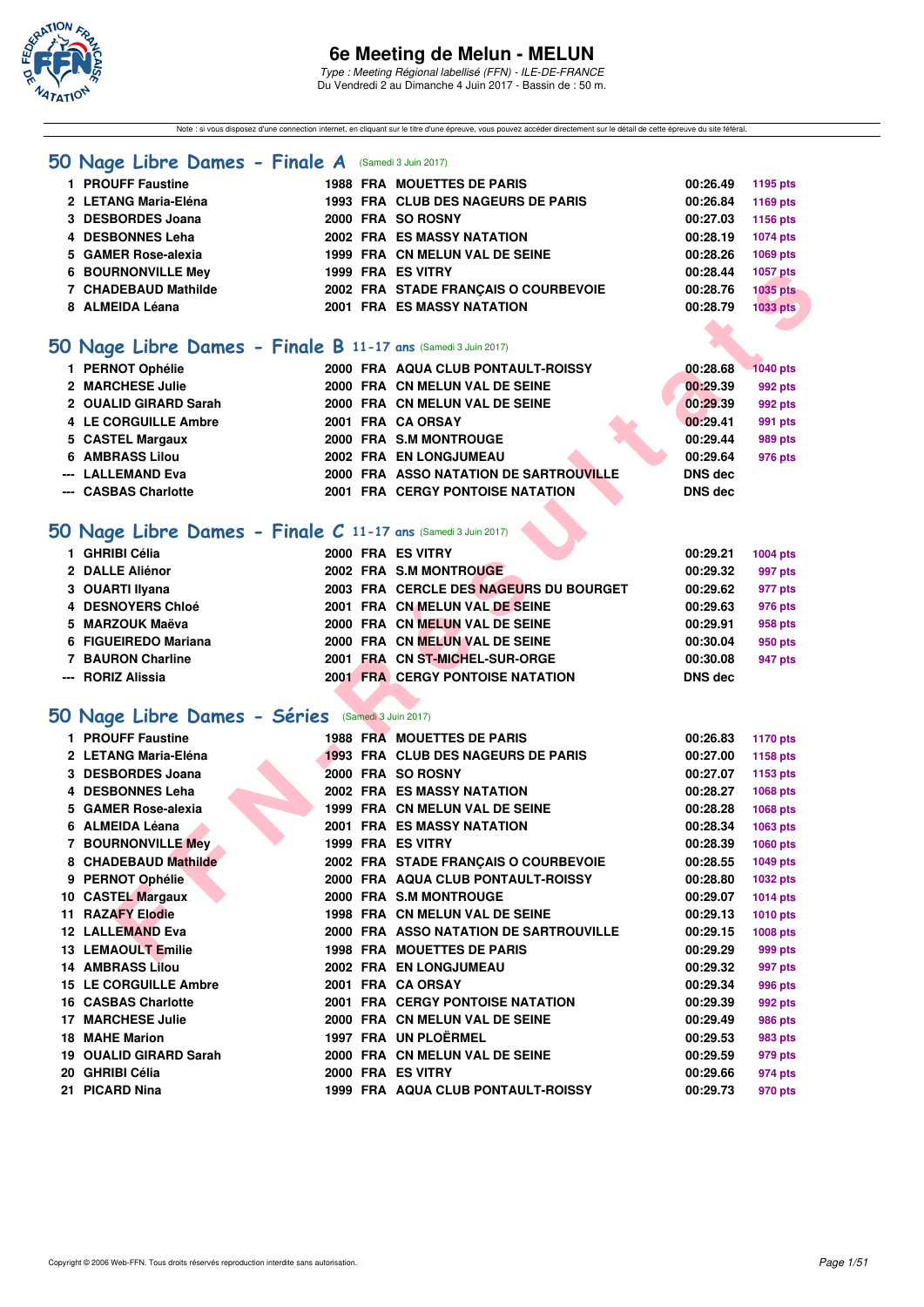

Type : Meeting Régional labellisé (FFN) - ILE-DE-FRANCE Du Vendredi 2 au Dimanche 4 Juin 2017 - Bassin de : 50 m.

#### **50 Nage Libre Dames - Séries (suite)**

| 21 MARZOUK Maëva             |  | 2000 FRA CN MELUN VAL DE SEINE         | 00:29.73 | 970 pts        |
|------------------------------|--|----------------------------------------|----------|----------------|
| 23 DALLE Aliénor             |  | 2002 FRA S.M MONTROUGE                 | 00:29.75 | <b>968 pts</b> |
| 24 DESNOYERS Chloé           |  | 2001 FRA CN MELUN VAL DE SEINE         | 00:29.86 | 961 pts        |
| 25 FIGUEIREDO Mariana        |  | 2000 FRA CN MELUN VAL DE SEINE         | 00:29.90 | 959 pts        |
| 26 OUARTI Ilyana             |  | 2003 FRA CERCLE DES NAGEURS DU BOURGET | 00:29.93 | 957 pts        |
| 26 BAURON Charline           |  | 2001 FRA CN ST-MICHEL-SUR-ORGE         | 00:29.93 | 957 pts        |
| 28 RORIZ Alissia             |  | 2001 FRA CERGY PONTOISE NATATION       | 00:29.96 | 955 pts        |
| 29 SALES Alexandra           |  | 1999 FRA UN PLOËRMEL                   | 00:29.97 | 954 pts        |
| 30 ROBERT Jessica            |  | <b>2001 FRA ES MASSY NATATION</b>      | 00:29.98 | 953 pts        |
| 30 POURAGEAUX Agatha         |  | 2002 FRA AQUA CLUB PONTAULT-ROISSY     | 00:29.98 | <b>953 pts</b> |
| 32 GARCIA Inès               |  | 2000 FRA US JEUNESSE MITRY-MORY        | 00:30.00 | 952 pts        |
| 33 CHEDRI Melissa            |  | 2001 FRA CN MELUN VAL DE SEINE         | 00:30.02 | 951 pts        |
| <b>34 SALEM Lindsey</b>      |  | 2003 FRA JEANNE D'ARC DRANCY           | 00:30.07 | 948 pts        |
| 35 THENOT Adeline            |  | 1991 FRA JEANNE D'ARC DRANCY           | 00:30.13 |                |
|                              |  |                                        |          | 944 pts        |
| 35 HOUAL Solene              |  | <b>2002 FRA ES MASSY NATATION</b>      | 00:30.13 | 944 pts        |
| 37 HACHEZ Clementine         |  | 2001 FRA CSN GUYANCOURT                | 00:30.15 | 942 pts        |
| 38 ROUTIER Nolwen            |  | 2000 FRA C.N OZOIR-LA-FERRIERE         | 00:30.21 | 938 pts        |
| <b>39 FERGUENE Ines</b>      |  | <b>2001 FRA ES MASSY NATATION</b>      | 00:30.22 | 938 pts        |
| 40 FOURMY Maëlys             |  | <b>2003 FRA ES MASSY NATATION</b>      | 00:30.29 | 933 pts        |
| 41 WARD Meggy                |  | 2002 FRA C.N OZOIR-LA-FERRIERE         | 00:30.33 | 931 pts        |
| 42 KESSEL Agathe             |  | 2003 FRA CN MELUN VAL DE SEINE         | 00:30.34 | 930 pts        |
| <b>43 COGNAC Eleonore</b>    |  | 2002 FRA CNO ST-GERMAIN-EN-LAYE        | 00:30.37 | 928 pts        |
| 44 PROUVOST Mathilde         |  | 2002 FRA CN POISSY                     | 00:30.44 | 924 pts        |
| <b>45 GENAUDEAU Mallaury</b> |  | 2003 FRA UN PLOËRMEL                   | 00:30.47 | 922 pts        |
| <b>46 LAPORTE Camille</b>    |  | 2001 FRA CN VAL MAUBUEE                | 00:30.48 | 921 pts        |
| 47 LARGILLIER Iliana         |  | 2001 FRA CN MELUN VAL DE SEINE         | 00:30.56 | <b>916 pts</b> |
| 48 BERGER Paoline            |  | 2002 FRA CN ST-MICHEL-SUR-ORGE         | 00:30.67 | 909 pts        |
| 49 JOLY Mathilde             |  | 2001 FRA C.N OZOIR-LA-FERRIERE         | 00:30.75 | 904 pts        |
| 50 GOMES Célia               |  | 2003 FRA CN MELUN VAL DE SEINE         | 00:30.77 | 903 pts        |
| 51 TASSEL Nolwenn            |  | 2002 FRA CN MAISONS-ALFORT             | 00:30.79 | 901 pts        |
| 52 ROUSSEAU Elsa             |  | <b>2003 FRA ES MASSY NATATION</b>      | 00:30.80 | 901 pts        |
| 53 LEROY Lucie               |  | 2000 FRA C.N DE VALLEE DE SEINE        | 00:30.84 | 898 pts        |
| 54 QUINT Ilona               |  | 2000 FRA S.M MONTROUGE                 | 00:30.85 | 898 pts        |
| 55 MIALOT Maud               |  | 2003 FRA CA ORSAY                      | 00:30.86 | 897 pts        |
| 56 FOURMY Marina             |  | 2003 FRA ES MASSY NATATION             | 00:30.95 | 891 pts        |
| 57 MARTINS Chloe             |  | 2001 FRA US JEUNESSE MITRY-MORY        | 00:30.97 | 890 pts        |
| 58 BARBE Lea                 |  | 2002 FRA US JEUNESSE MITRY-MORY        | 00:30.98 | 889 pts        |
| 59 BAILLOUX Alexa            |  | 2003 FRA AS PORCHEVILLE                | 00:31.00 | 888 pts        |
| 59 LESAGE Maud               |  | <b>2001 FRA ES MASSY NATATION</b>      | 00:31.00 | 888 pts        |
| 61 BLONDEAU Alexandra        |  | 2000 FRA VILLIERS SPORTS JEUNESSE      | 00:31.05 | 885 pts        |
| 62 EMTIR Taj-Mahal           |  | 2000 FRA AC VILLEPINTE                 | 00:31.07 | 884 pts        |
| 63 CHALMET Manon             |  | 2003 FRA CN POISSY                     | 00:31.13 | 880 pts        |
| 64 VALIN-FIXOT Léa           |  | 2000 FRA CN ST-MICHEL-SUR-ORGE         | 00:31.17 | 877 pts        |
| 65 JOUBLIN Justine           |  | 2001 FRA USC CONFLANS-STE-HONORINE     | 00:31.20 | 875 pts        |
| 66 PELLETIER Alizée          |  | 2003 FRA AS CORBEIL-ESSONNE            | 00:31.25 | 872 pts        |
| 67 THIERRY Victoire          |  | 2003 FRA CN MELUN VAL DE SEINE         | 00:31.29 | 870 pts        |
| 68 SCOUBART Lea              |  | 2002 FRA CA ORSAY                      | 00:31.36 | 866 pts        |
| 69 GUYCHARD Noelyne          |  | 2002 FRA CERCLE DES NAGEURS DU BOURGET | 00:31.49 | 857 pts        |
| 70 MUREZ Anastasia           |  | 2003 FRA AQUA CLUB PONTAULT-ROISSY     | 00:31.51 | 856 pts        |
| <b>71 GAULTIER Eva</b>       |  | 2003 FRA US JEUNESSE MITRY-MORY        | 00:31.54 | 854 pts        |
| 72 CUSSY Eva                 |  | 2002 FRA CN MELUN VAL DE SEINE         | 00:31.64 | 848 pts        |
| 73 LESSOUED Sarah            |  | 2000 FRA AS LE PLESSIS-SAVIGNY         | 00:31.66 | 847 pts        |
| <b>74 DUCAUROY Aude</b>      |  | 2002 FRA CA ORSAY                      | 00:31.72 | 843 pts        |
| 74 BOUCENNA Sarah            |  | 1999 FRA CN MAISONS-ALFORT             | 00:31.72 | 843 pts        |
|                              |  |                                        |          |                |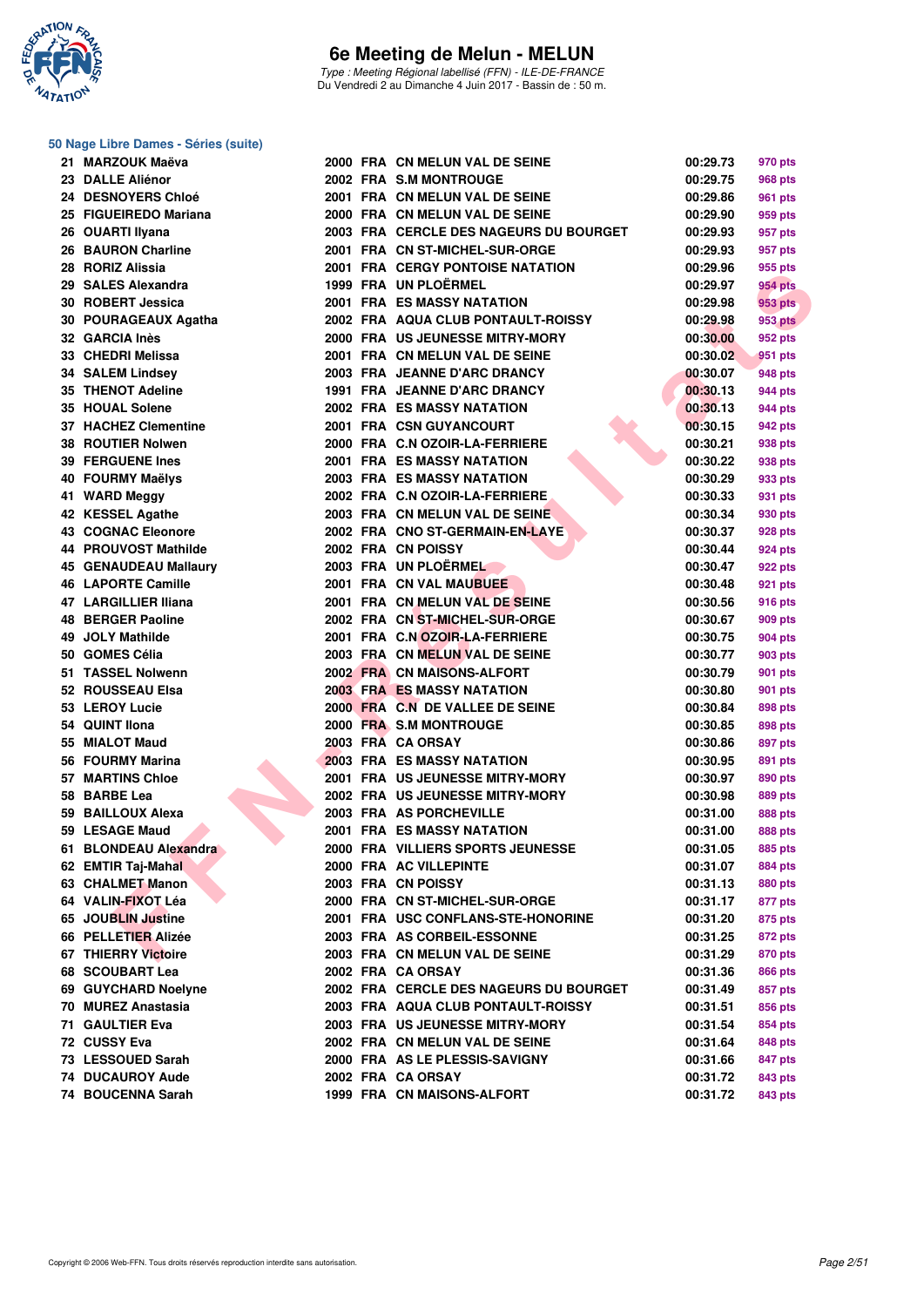

Type : Meeting Régional labellisé (FFN) - ILE-DE-FRANCE Du Vendredi 2 au Dimanche 4 Juin 2017 - Bassin de : 50 m.

#### **50 Nage Libre Dames - Séries (suite)**

| 76 VERDIER Alexandra      |  | <b>2000 FRA ES MASSY NATATION</b> | 00:31.94       | 830 pts        |
|---------------------------|--|-----------------------------------|----------------|----------------|
| 77 CHERIFI Emma           |  | 2001 FRA CN MELUN VAL DE SEINE    | 00:31.99       | 827 pts        |
| 77 WOZNIAK Rima           |  | 2002 FRA CN MELUN VAL DE SEINE    | 00:31.99       | 827 pts        |
| 79 VIRAPIN Laureny        |  | 2000 FRA AS LE PLESSIS-SAVIGNY    | 00:32.00       | 826 pts        |
| 80 NGANDU Charlotte       |  | 2001 FRA US GRIGNY                | 00:32.02       | 825 pts        |
| <b>81 BELLAHCENE Ines</b> |  | 2001 FRA AC VILLEPINTE            | 00:32.17       | <b>816 pts</b> |
| 82 BEBOULENE Camille      |  | 2002 FRA AS PORCHEVILLE           | 00:32.27       | <b>810 pts</b> |
| 83 DEGUILLE Lisa          |  | 2002 FRA C.N OZOIR-LA-FERRIERE    | 00:32.51       | <b>795 pts</b> |
| 84 JOUANNY Chloé          |  | 2000 FRA CN MELUN VAL DE SEINE    | 00:32.77       | <b>780 pts</b> |
| 85 GABORET Karine         |  | 1999 FRA CN MELUN VAL DE SEINE    | 00:33.16       | 757 pts        |
| 86 DUPONT Audrey          |  | 2003 FRA CN MELUN VAL DE SEINE    | 00:33.24       | <b>753 pts</b> |
| 87 DE MUYLDER Marine      |  | 1999 FRA CN MELUN VAL DE SEINE    | 00:33.91       | 714 pts        |
| --- BERDJI Chahinez       |  | 2003 FRA JEANNE D'ARC DRANCY      | <b>DNS</b> dec |                |
| --- BENISTY Margaux       |  | 1997 FRA CN MELUN VAL DE SEINE    | <b>DNS</b> dec |                |
| --- SUMEIRE Alizé         |  | 2001 FRA CA ORSAY                 | <b>DNS</b> dec |                |

### [100 Nage Libre Dames - Finale A](http://www.ffnatation.fr/webffn/resultats.php?idact=nat&go=epr&idcpt=46973&idepr=2) (Dimanche 4 Juin 2017)

| 1 PROUFF Faustine         | <b>1988 FRA MOUETTES DE PARIS</b> |                 | 00:57.28<br>1205 pts                                     |
|---------------------------|-----------------------------------|-----------------|----------------------------------------------------------|
| 2 GAMER Rose-alexia       | 1999 FRA CN MELUN VAL DE SEINE.   | 50 m: 28.20     | (28.20) 100 m : 57.28 (29.<br>00:59.99<br>1109 pts       |
|                           |                                   | 50 m: 29.43     | $(29.43)$ 100 m : 59.99 (30.                             |
| <b>3 BOURNONVILLE Mey</b> | 1999 FRA ES VITRY                 |                 | 01:00.04<br>1108 pts                                     |
| 4 DESBONNES Leha          | <b>2002 FRA ES MASSY NATATION</b> | 50 m: 29.10     | $(29.10)$ 100 m : 1:00.04 (30.<br>01:01.43<br>1060 pts   |
| 5 VANET Pauline           | 1992 FRA FC LAON                  | 50 m: 29.83     | $(29.83)$ 100 m : 1:01.43 (31.<br>01:01.59<br>1055 pts   |
| 6 ALMEIDA Léana           | <b>2001 FRA ES MASSY NATATION</b> | 50 m: 29.84     | (29.84) 100 m: 1:01.59 (31.<br>01:01.65<br>1053 pts      |
| 7 DESNOYERS Chloé         | 2001 FRA CN MELUN VAL DE SEINE    | 50 m: 29.89     | $(29.89)$ 100 m : 1:01.65 (31.<br>01:01.89<br>1044 pts   |
| 8 BOURNONVILLE Laura      | 2001 FRA ES VITRY                 | 50 m :<br>30.05 | $(30.05)$ 100 m : 1:01.89 $(31.$<br>01:01.91<br>1044 pts |
|                           |                                   |                 |                                                          |

# **[100 Nage Libre Dames - Finale B](http://www.ffnatation.fr/webffn/resultats.php?idact=nat&go=epr&idcpt=46973&idepr=2) 11-17 ans** (Dimanche 4 Juin 2017)

| 02 DEDOULENE CANNIE                                             |  | ZUUZ FRA AJFURUILVILLE                 |             |              | 00.JZ.ZI                   | o iu pis                                                      |  |
|-----------------------------------------------------------------|--|----------------------------------------|-------------|--------------|----------------------------|---------------------------------------------------------------|--|
| 83 DEGUILLE Lisa                                                |  | 2002 FRA C.N OZOIR-LA-FERRIERE         |             |              | 00:32.51                   | 795 pts                                                       |  |
| 84 JOUANNY Chloé                                                |  | 2000 FRA CN MELUN VAL DE SEINE         |             |              | 00:32.77                   | <b>780 pts</b>                                                |  |
| 85 GABORET Karine                                               |  | 1999 FRA CN MELUN VAL DE SEINE         |             |              | 00:33.16                   | 757 pts                                                       |  |
| <b>86 DUPONT Audrey</b>                                         |  | 2003 FRA CN MELUN VAL DE SEINE         |             |              | 00:33.24                   | <b>753 pts</b>                                                |  |
| 87 DE MUYLDER Marine                                            |  | 1999 FRA CN MELUN VAL DE SEINE         |             |              | 00:33.91                   | <b>714 pts</b>                                                |  |
| --- BERDJI Chahinez                                             |  | 2003 FRA JEANNE D'ARC DRANCY           |             |              | <b>DNS</b> dec             |                                                               |  |
| --- BENISTY Margaux                                             |  | 1997 FRA CN MELUN VAL DE SEINE         |             |              | <b>DNS dec</b>             |                                                               |  |
| --- SUMEIRE Alizé                                               |  | 2001 FRA CA ORSAY                      |             |              | <b>DNS</b> dec             |                                                               |  |
|                                                                 |  |                                        |             |              |                            |                                                               |  |
| 00 Nage Libre Dames - Finale A (Dimanche 4 Juin 2017)           |  |                                        |             |              |                            |                                                               |  |
| 1 PROUFF Faustine                                               |  | 1988 FRA MOUETTES DE PARIS             |             |              | 00:57.28                   | <b>1205 pts</b>                                               |  |
|                                                                 |  |                                        |             | 50 m : 28.20 |                            | $(28.20)$ 100 m : 57.28 $(29.08)$                             |  |
| 2 GAMER Rose-alexia                                             |  | 1999 FRA CN MELUN VAL DE SEINE         | 50 m: 29.43 |              | 00:59.99                   | 1109 pts<br>$(29.43)$ 100 m : 59.99 $(30.56)$                 |  |
| <b>3 BOURNONVILLE Mey</b>                                       |  | 1999 FRA ES VITRY                      |             |              | 01:00.04                   | 1108 pts                                                      |  |
|                                                                 |  |                                        |             | 50 m: 29.10  |                            | $(29.10)$ 100 m : 1:00.04 $(30.94)$                           |  |
| 4 DESBONNES Leha                                                |  | <b>2002 FRA ES MASSY NATATION</b>      |             |              | 01:01.43                   | <b>1060 pts</b>                                               |  |
| 5 VANET Pauline                                                 |  | 1992 FRA FC LAON                       |             | 50 m : 29.83 | 01:01.59                   | $(29.83)$ 100 m : 1:01.43 $(31.60)$<br>1055 pts               |  |
|                                                                 |  |                                        |             | 50 m : 29.84 |                            | (29.84) 100 m: 1:01.59 (31.75)                                |  |
| 6 ALMEIDA Léana                                                 |  | 2001 FRA ES MASSY NATATION             |             |              | 01:01.65                   | 1053 pts                                                      |  |
| 7 DESNOYERS Chloé                                               |  | 2001 FRA CN MELUN VAL DE SEINE         |             | 50 m: 29.89  | 01:01.89                   | $(29.89)$ 100 m : 1:01.65 $(31.76)$<br><b>1044 pts</b>        |  |
|                                                                 |  |                                        |             |              |                            | 50 m: 30.05 (30.05) 100 m: 1:01.89 (31.84)                    |  |
| 8 BOURNONVILLE Laura                                            |  | 2001 FRA ES VITRY                      |             |              | 01:01.91                   | 1044 pts                                                      |  |
|                                                                 |  |                                        |             |              |                            | 50 m: 29.73 (29.73) 100 m: 1:01.91 (32.18)                    |  |
| 00 Nage Libre Dames - Finale B 11-17 ans (Dimanche 4 Juin 2017) |  |                                        |             |              |                            |                                                               |  |
| 1 CASTEL Margaux                                                |  | 2000 FRA S.M MONTROUGE                 |             |              | 01:02.21                   | 1034 pts                                                      |  |
| 2 MAILLE Ilona                                                  |  | 2001 FRA ES MASSY NATATION             |             | 50 m : 30.21 | 01:02.30                   | $(30.21)$ 100 m : 1:02.21 $(32.00)$                           |  |
|                                                                 |  |                                        |             |              |                            | <b>1031 pts</b><br>50 m: 30.16 (30.16) 100 m: 1:02.30 (32.14) |  |
| <b>3 MARCHESE Julie</b>                                         |  | 2000 FRA CN MELUN VAL DE SEINE         |             |              | 01:03.40                   | 994 pts                                                       |  |
|                                                                 |  |                                        |             | 50 m : 30.63 |                            | $(30.63)$ 100 m : 1:03.40 $(32.77)$                           |  |
| 4 PERNOT Ophélie                                                |  | 2000 FRA AQUA CLUB PONTAULT-ROISSY     |             |              | 01:03.43                   | 993 pts<br>50 m: 30.55 (30.55) 100 m: 1:03.43 (32.88)         |  |
| 5 DALLE Aliénor                                                 |  | 2002 FRA S.M MONTROUGE                 |             |              | 01:03.47                   | 992 pts                                                       |  |
|                                                                 |  |                                        |             | 50 m : 30.91 |                            | $(30.91)$ 100 m : 1:03.47 $(32.56)$                           |  |
| 6 HOUAL Solene                                                  |  | <b>2002 FRA ES MASSY NATATION</b>      |             |              | 01:03.78                   | 982 pts<br>50 m: 30.82 (30.82) 100 m: 1:03.78 (32.96)         |  |
| 7 OUARTI Ilyana                                                 |  | 2003 FRA CERCLE DES NAGEURS DU BOURGET |             |              | 01:04.07                   | 972 pts                                                       |  |
|                                                                 |  |                                        |             | 50 m : 30.55 |                            | $(30.55)$ 100 m : 1:04.07 $(33.52)$                           |  |
| 8 GARCIA Inès                                                   |  | 2000 FRA US JEUNESSE MITRY-MORY        |             |              | 01:05.53                   | 926 pts                                                       |  |
|                                                                 |  |                                        |             |              |                            | 50 m: 31.21 (31.21) 100 m: 1:05.53 (34.32)                    |  |
| 00 Nage Libre Dames - Finale C 11-17 ans (Dimanche 4 Juin 2017) |  |                                        |             |              |                            |                                                               |  |
| <b>4</b> CUDIDI CALL                                            |  | <b>OOOO EDA EC VITDV</b>               |             |              | $0.4 - 0.00 - 0.4 = 40.04$ |                                                               |  |

# **[100 Nage Libre Dames - Finale C](http://www.ffnatation.fr/webffn/resultats.php?idact=nat&go=epr&idcpt=46973&idepr=2) 11-17 ans** (Dimanche 4 Juin 2017)

| 1 GHRIBI Célia      | 2000 FRA ES VITRY |                                   |              | 01:02.21                                | 1034 pts |         |
|---------------------|-------------------|-----------------------------------|--------------|-----------------------------------------|----------|---------|
|                     |                   |                                   |              | 50 m: 30.13 (30.13) 100 m: 1:02.21 (32. |          |         |
| 2 ROBERT Jessica    |                   | <b>2001 FRA ES MASSY NATATION</b> |              | 01:02.99                                | 1008 pts |         |
|                     |                   |                                   | 50 m : 30.71 | (30.71) 100 m : 1:02.99 (32.            |          |         |
| 3 ROUTIER Nolwen    |                   | 2000 FRA C.N OZOIR-LA-FERRIERE    |              | 01:03.18                                | 1001 pts |         |
|                     |                   |                                   |              | 50 m: 30.69 (30.69) 100 m: 1:03.18 (32. |          |         |
| 4 MARZOUK Maëva     |                   | 2000 FRA CN MELUN VAL DE SEINE    |              | 01:03.69                                |          | 985 pts |
|                     |                   |                                   | 50 m: 31.06  | $(31.06)$ 100 m : 1:03.69 $(32.$        |          |         |
| 5 FOURMY Maëlys     |                   | <b>2003 FRA ES MASSY NATATION</b> |              | 01:03.88                                |          | 979 pts |
|                     |                   |                                   |              | 50 m: 30.59 (30.59) 100 m: 1:03.88 (33. |          |         |
| 6 PROUVOST Mathilde |                   | 2002 FRA CN POISSY                |              | 01:04.83                                |          | 948 pts |
|                     |                   |                                   |              |                                         |          |         |

| UU:31.Y4       | 830 DIS        |
|----------------|----------------|
| 00:31.99       | 827 pts        |
| 00:31.99       | 827 pts        |
| 00:32.00       | 826 pts        |
| 00:32.02       | 825 pts        |
| 00:32.17       | <b>816 pts</b> |
| 00:32.27       | <b>810 pts</b> |
| 00:32.51       | <b>795 pts</b> |
| 00:32.77       | <b>780 pts</b> |
| 00:33.16       | 757 pts        |
| 00:33.24       | <b>753 pts</b> |
| 00:33.91       | 714 pts        |
| DNS dec        |                |
| <b>DNS</b> dec |                |
| <b>DNS</b> dec |                |
|                |                |

|             |       | 00:57.28          | 1205 pts            |  |
|-------------|-------|-------------------|---------------------|--|
| 50 m: 28.20 |       | $(28.20)$ 100 m : | 57.28 (29.08)       |  |
|             |       | 00:59.99          | 1109 pts            |  |
| 50 m: 29.43 |       | $(29.43)$ 100 m : | 59.99 (30.56)       |  |
|             |       | 01:00.04          | 1108 pts            |  |
| 50 m: 29.10 |       | $(29.10)$ 100 m : | 1:00.04 (30.94)     |  |
|             |       | 01:01.43          | <b>1060 pts</b>     |  |
| 50 m: 29.83 |       | $(29.83) 100 m$ : | $1:01.43$ $(31.60)$ |  |
|             |       | 01:01.59          | 1055 pts            |  |
| 50 m: 29.84 |       | $(29.84)$ 100 m : | 1:01.59 (31.75)     |  |
|             |       | 01:01.65          | 1053 pts            |  |
| 50 m: 29.89 |       | $(29.89)$ 100 m : | $1:01.65$ $(31.76)$ |  |
|             |       | 01:01.89          | 1044 pts            |  |
| 50 m :      | 30.05 | $(30.05)$ 100 m : | 1:01.89 (31.84)     |  |
|             |       | 01:01.91          | 1044 pts            |  |
| $50 m$ :    | 29.73 | $(29.73)$ 100 m : | $1:01.91$ $(32.18)$ |  |

|                  |       | 01:02.21          | 1034 pts            |  |
|------------------|-------|-------------------|---------------------|--|
| $50 m$ : $30.21$ |       | $(30.21)$ 100 m : | 1:02.21 (32.00)     |  |
|                  |       | 01:02.30          | <b>1031 pts</b>     |  |
| 50 m :           | 30.16 | $(30.16)$ 100 m : | $1:02.30$ $(32.14)$ |  |
|                  |       | 01:03.40 994 pts  |                     |  |
| $50 m$ : $30.63$ |       | $(30.63)$ 100 m : | $1:03.40$ $(32.77)$ |  |
|                  |       | 01:03.43          | 993 pts             |  |
| 50 m: 30.55      |       | $(30.55)$ 100 m : | $1:03.43$ $(32.88)$ |  |
|                  |       | 01:03.47 992 pts  |                     |  |
| 50 m: 30.91      |       | $(30.91)$ 100 m : | $1:03.47$ $(32.56)$ |  |
|                  |       | 01:03.78          | 982 pts             |  |
| $50 m$ :         | 30.82 | $(30.82)$ 100 m : | 1:03.78 (32.96)     |  |
| IТ.              |       | 01:04.07          | 972 pts             |  |
| 50 m : 30.55     |       | $(30.55)$ 100 m : | $1:04.07$ $(33.52)$ |  |
|                  |       | 01:05.53 926 pts  |                     |  |
| 50 m: 31.21      |       | $(31.21)$ 100 m : | 1:05.53 (34.32)     |  |

|                   | 01:02.21 | 1034 pts            |                                                                                                                                                                                             |
|-------------------|----------|---------------------|---------------------------------------------------------------------------------------------------------------------------------------------------------------------------------------------|
| 30.13<br>$50 m$ : |          | $1:02.21$ $(32.08)$ |                                                                                                                                                                                             |
|                   | 01:02.99 | 1008 pts            |                                                                                                                                                                                             |
| 30.71<br>$50 m$ : |          | 1:02.99 (32.28)     |                                                                                                                                                                                             |
|                   |          |                     |                                                                                                                                                                                             |
| 30.69             |          | $1:03.18$ $(32.49)$ |                                                                                                                                                                                             |
|                   |          | 985 pts             |                                                                                                                                                                                             |
| 31.06<br>$50 m$ : |          | 1:03.69 (32.63)     |                                                                                                                                                                                             |
|                   | 01:03.88 | 979 pts             |                                                                                                                                                                                             |
| 30.59<br>$50 m$ : |          | 1:03.88 (33.29)     |                                                                                                                                                                                             |
|                   |          | 948 pts             |                                                                                                                                                                                             |
|                   |          |                     |                                                                                                                                                                                             |
|                   |          |                     | $(30.13)$ 100 m :<br>$(30.71)$ 100 m :<br>01:03.18 1001 pts<br>$(30.69)$ 100 m :<br>01:03.69<br>$(31.06)$ 100 m :<br>$(30.59)$ 100 m :<br>01:04.83<br>31.41 (31.41) 100 m : 1:04.83 (33.42) |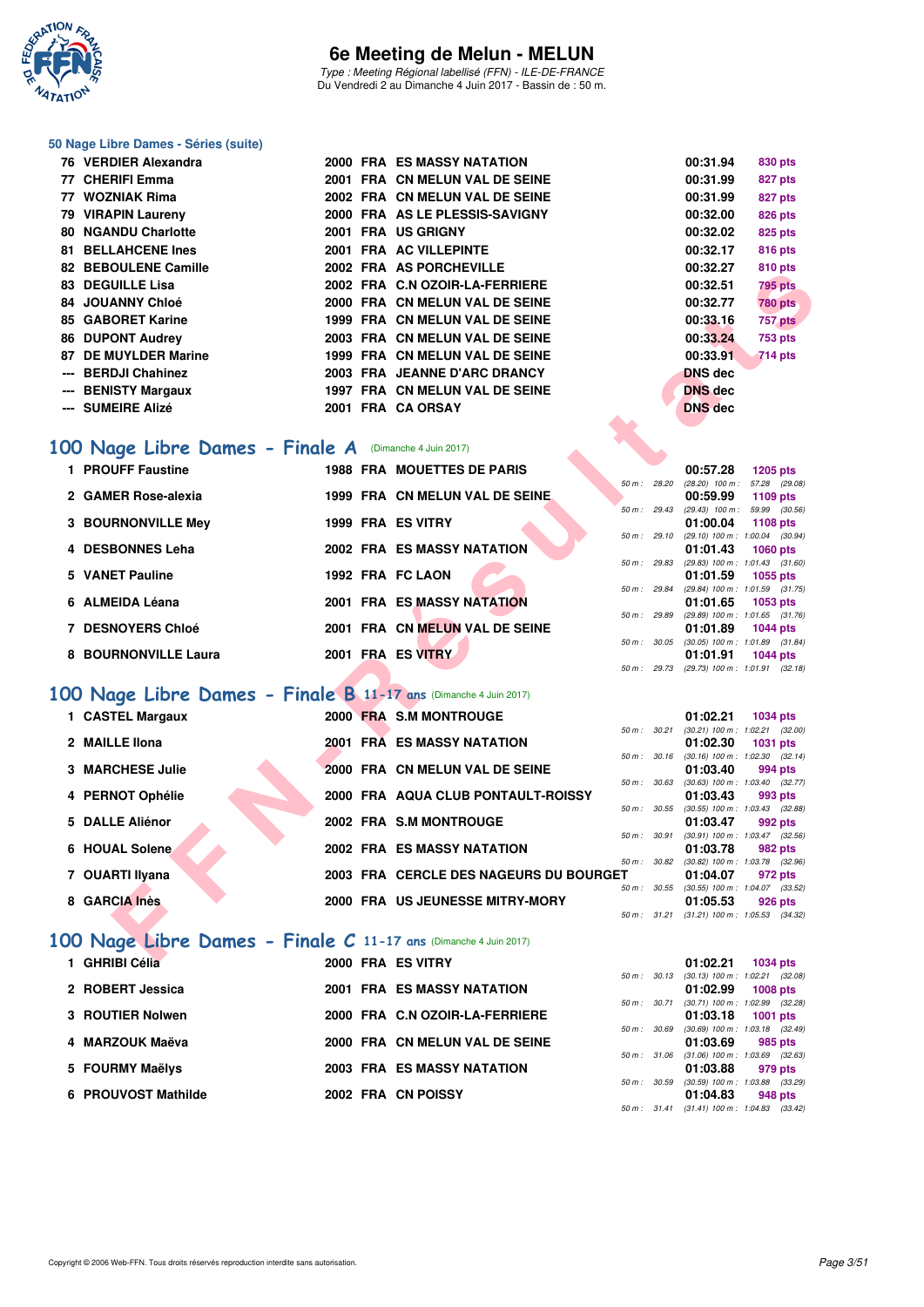

Type : Meeting Régional labellisé (FFN) - ILE-DE-FRANCE Du Vendredi 2 au Dimanche 4 Juin 2017 - Bassin de : 50 m.

|     | 100 Nage Libre Dames - Finale C (suite)              |  |                                        |              |              |                                                                                               |                 |  |
|-----|------------------------------------------------------|--|----------------------------------------|--------------|--------------|-----------------------------------------------------------------------------------------------|-----------------|--|
|     | 7 GOMES Célia                                        |  | 2003 FRA CN MELUN VAL DE SEINE         |              |              | 01:05.44                                                                                      | 928 pts         |  |
|     | 8 ROUSSEAU Elsa                                      |  | <b>2003 FRA ES MASSY NATATION</b>      |              | 50 m: 32.01  | 50 m: 31.46 (31.46) 100 m: 1:05.44 (33.98)<br>01:05.98<br>$(32.01)$ 100 m : 1:05.98 $(33.97)$ | 911 pts         |  |
|     | 100 Nage Libre Dames - Séries (Dimanche 4 Juin 2017) |  |                                        |              |              |                                                                                               |                 |  |
|     | 1 PROUFF Faustine                                    |  | <b>1988 FRA MOUETTES DE PARIS</b>      |              |              | 00:58.69                                                                                      | 1155 pts        |  |
|     | 2 GAMER Rose-alexia                                  |  | 1999 FRA CN MELUN VAL DE SEINE         | 50 m: 28.28  |              | $(28.28)$ 100 m : 58.69 $(30.41)$<br>01:00.51                                                 | <b>1091 pts</b> |  |
|     | 3 BOURNONVILLE Mey                                   |  | 1999 FRA ES VITRY                      | 50 m : 29.94 |              | (29.94) 100 m: 1:00.51 (30.57)                                                                |                 |  |
|     |                                                      |  |                                        |              | 50 m : 29.47 | 01:00.74<br>$(29.47)$ 100 m : 1:00.74 $(31.27)$                                               | 1083 pts        |  |
|     | 4 VANET Pauline                                      |  | 1992 FRA FC LAON                       | 50 m: 29.85  |              | 01:01.54<br>$(29.85)$ 100 m : 1:01.54 $(31.69)$                                               | <b>1056 pts</b> |  |
| 5   | <b>DESBONNES Leha</b>                                |  | <b>2002 FRA ES MASSY NATATION</b>      |              |              | 01:02.04                                                                                      | <b>1039 pts</b> |  |
| 6   | <b>DESNOYERS Chloé</b>                               |  | 2001 FRA CN MELUN VAL DE SEINE         | 50 m: 30.24  |              | $(30.24)$ 100 m : 1:02.04 $(31.80)$<br>01:02.33                                               | <b>1030 pts</b> |  |
|     | 7 ALMEIDA Léana                                      |  | <b>2001 FRA ES MASSY NATATION</b>      | 50 m : 29.96 |              | (29.96) 100 m: 1:02.33 (32.37)<br>01:02.36                                                    | 1029 pts        |  |
|     |                                                      |  |                                        | 50 m: 29.89  |              | $(29.89)$ 100 m : 1:02.36 $(32.47)$                                                           |                 |  |
|     | 8 BOURNONVILLE Laura                                 |  | 2001 FRA ES VITRY                      | 50 m : 29.88 |              | 01:02.53<br>(29.88) 100 m: 1:02.53 (32.65)                                                    | <b>1023 pts</b> |  |
| 9   | <b>MAILLE Ilona</b>                                  |  | <b>2001 FRA ES MASSY NATATION</b>      | 50 m: 30.26  |              | 01:02.82<br>$(30.26)$ 100 m : 1:02.82 $(32.56)$                                               | <b>1013 pts</b> |  |
|     | <b>10 AMBRASS Lilou</b>                              |  | 2002 FRA EN LONGJUMEAU                 |              |              | 01:02.84                                                                                      | 1013 pts        |  |
|     | <b>11 MARCHESE Julie</b>                             |  | 2000 FRA CN MELUN VAL DE SEINE         |              | 50 m: 30.14  | (30.14) 100 m: 1:02.84 (32.70)<br>01:02.99                                                    | <b>1008 pts</b> |  |
|     | <b>12 LE CORGUILLE Ambre</b>                         |  | 2001 FRA CA ORSAY                      | 50 m: 30.36  |              | $(30.36)$ 100 m : 1:02.99 $(32.63)$<br>01:03.05                                               | <b>1006 pts</b> |  |
|     |                                                      |  |                                        | 50 m: 29.96  |              | (29.96) 100 m: 1:03.05 (33.09)                                                                |                 |  |
|     | 13 HOUAL Solene                                      |  | <b>2002 FRA ES MASSY NATATION</b>      | 50 m: 30.43  |              | 01:03.22<br>(30.43) 100 m: 1:03.22 (32.79)                                                    | $1000$ pts      |  |
|     | 14 RAZAFY Elodie                                     |  | 1998 FRA CN MELUN VAL DE SEINE         | 50 m : 29.64 |              | 01:03.34<br>(29.64) 100 m: 1:03.34 (33.70)                                                    | 996 pts         |  |
|     | 15 PERNOT Ophélie                                    |  | 2000 FRA AQUA CLUB PONTAULT-ROISSY     |              |              | 01:03.38                                                                                      | 995 pts         |  |
|     | 16 CASTEL Margaux                                    |  | 2000 FRA S.M MONTROUGE                 |              | 50 m : 30.77 | $(30.77)$ 100 m : 1:03.38 $(32.61)$<br>01:03.48                                               | 992 pts         |  |
|     | 17 OUARTI Ilyana                                     |  | 2003 FRA CERCLE DES NAGEURS DU BOURGET | 50 m: 30.86  |              | (30.86) 100 m : 1:03.48 (32.62)<br>01:03.64                                                   | 986 pts         |  |
|     |                                                      |  |                                        |              |              | 50 m: 30.67 (30.67) 100 m: 1:03.64 (32.97)                                                    |                 |  |
|     | <b>18 DALLE Aliénor</b>                              |  | 2002 FRA S.M MONTROUGE                 | 50 m : 30.69 |              | 01:03.66<br>$(30.69)$ 100 m : 1:03.66 $(32.97)$                                               | 986 pts         |  |
|     | 19 GARCIA Inès                                       |  | 2000 FRA US JEUNESSE MITRY-MORY        |              | 50 m : 30.22 | 01:03.73<br>$(30.22)$ 100 m : 1:03.73 $(33.51)$                                               | 983 pts         |  |
|     | 20 GHRIBI Célia                                      |  | 2000 FRA ES VITRY                      |              |              | 01:03.80                                                                                      | 981 pts         |  |
|     | 21 LEMAOULT Emilie                                   |  | <b>1998 FRA MOUETTES DE PARIS</b>      | 50 m: 30.66  |              | $(30.66)$ 100 m : 1:03.80 $(33.14)$<br>01:03.83                                               | 980 pts         |  |
|     | 21 PROUVOST Mathilde                                 |  | 2002 FRA CN POISSY                     |              | 50 m : 30.87 | $(30.87)$ 100 m : 1:03.83 $(32.96)$                                                           |                 |  |
|     |                                                      |  |                                        |              | 50 m : 31.34 | 01:03.83<br>$(31.34)$ 100 m : 1:03.83 $(32.49)$                                               | 980 pts         |  |
|     | 23 LIGNOT Pauline                                    |  | 1993 FRA FC LAON                       |              |              | 01:03.90<br>50 m: 30.31 (30.31) 100 m: 1:03.90 (33.59)                                        | 978 pts         |  |
|     | 24 ROUTIER Nolwen                                    |  | 2000 FRA C.N OZOIR-LA-FERRIERE         |              |              | 01:03.92                                                                                      | 977 pts         |  |
|     | 25 THENOT Adeline                                    |  | 1991 FRA JEANNE D'ARC DRANCY           |              |              | 50 m: 31.10 (31.10) 100 m: 1:03.92 (32.82)<br>01:03.95                                        | 976 pts         |  |
|     | 26 FOURMY Maelys                                     |  | <b>2003 FRA ES MASSY NATATION</b>      |              |              | 50 m: 30.77 (30.77) 100 m: 1:03.95 (33.18)<br>01:04.05                                        | 973 pts         |  |
|     |                                                      |  |                                        |              | 50 m : 30.70 | (30.70) 100 m: 1:04.05 (33.35)                                                                |                 |  |
|     | 27 ROUSSEAU Elsa                                     |  | <b>2003 FRA ES MASSY NATATION</b>      |              | 50 m : 31.77 | 01:04.18<br>$(31.77)$ 100 m : 1:04.18 $(32.41)$                                               | 969 pts         |  |
|     | 28 ROBERT Jessica                                    |  | <b>2001 FRA ES MASSY NATATION</b>      |              |              | 01:04.19<br>50 m: 31.02 (31.02) 100 m: 1:04.19 (33.17)                                        | <b>968 pts</b>  |  |
| 29. | MARZOUK Maëva                                        |  | 2000 FRA CN MELUN VAL DE SEINE         |              |              | 01:04.22                                                                                      | 967 pts         |  |
|     | 30 GOMES Célia                                       |  | 2003 FRA CN MELUN VAL DE SEINE         |              |              | 50 m: 31.38 (31.38) 100 m: 1:04.22 (32.84)<br>01:04.55                                        | 957 pts         |  |
|     |                                                      |  |                                        |              |              | 50 m: 31.45 (31.45) 100 m: 1:04.55 (33.10)                                                    |                 |  |

31 SAIDJ Feryel 2002 FRA STADE FRANÇAIS O COURBEVOIE

- **32 BESNARD Auriane 2001 FRA CHARTRES METROPOLE NAT**
- **33 PICARD Nina** 1999 FRA AQUA CLUB PONTAULT-ROISSY

 $01:04.58$   $03.53$   $(30.53)$  100 m : 1:04.58  $(34.05)$ 

50 m : 30.50 (30.50) 100 m : 100.50 pts<br> **60 m** : 31.63 (31.63) 100 m : 1:04.61 (32.98)<br> **61:04.63** 954 pts

50 m : 31.26 (31.26) 100 m : 1:04.63 (33.37)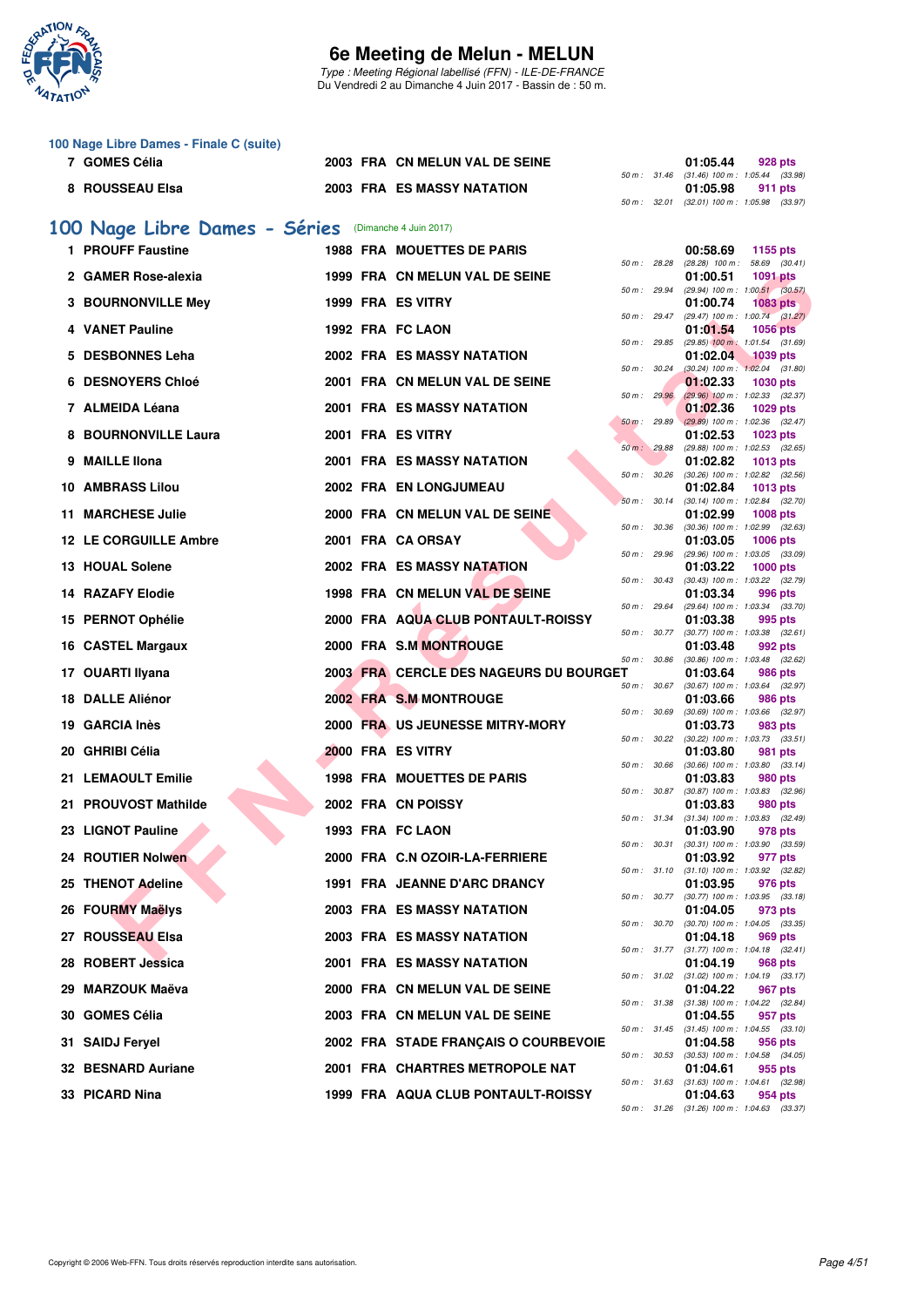

Type : Meeting Régional labellisé (FFN) - ILE-DE-FRANCE Du Vendredi 2 au Dimanche 4 Juin 2017 - Bassin de : 50 m.

| 100 Nage Libre Dames - Séries (suite) |  |  |  |  |
|---------------------------------------|--|--|--|--|
|---------------------------------------|--|--|--|--|

| 34 SALES Alexandra           |  | 1999 FRA UN PLOËRMEL                 |              |              | 01:04.68 | 953 pts                                                                                      |
|------------------------------|--|--------------------------------------|--------------|--------------|----------|----------------------------------------------------------------------------------------------|
| 35 PARKER Lena               |  | 2001 FRA STADE FRANÇAIS O COURBEVOIE |              |              | 01:04.71 | 50 m: 30.59 (30.59) 100 m: 1:04.68 (34.09)<br>952 pts                                        |
| <b>36 GENAUDEAU Mallaury</b> |  | 2003 FRA UN PLOËRMEL                 |              |              | 01:04.76 | 50 m: 31.20 (31.20) 100 m: 1:04.71 (33.51)<br>950 pts                                        |
| 37 FIGUEIREDO Mariana        |  | 2000 FRA CN MELUN VAL DE SEINE       |              | 50 m : 31.20 | 01:04.84 | $(31.20)$ 100 m : 1:04.76 $(33.56)$<br>948 pts                                               |
| <b>38 BAURON Charline</b>    |  | 2001 FRA CN ST-MICHEL-SUR-ORGE       |              |              | 01:04.93 | 50 m : 30.82 (30.82) 100 m : 1:04.84 (34.02)<br>945 pts                                      |
| 38 BERGER Paoline            |  | 2002 FRA CN ST-MICHEL-SUR-ORGE       | 50 m : 30.82 |              | 01:04.93 | $(30.82)$ 100 m : 1:04.93 $(34.11)$<br>945 pts                                               |
| 38 MAHE Marion               |  | 1997 FRA UN PLOËRMEL                 |              | 50 m : 31.21 | 01:04.93 | $(31.21)$ 100 m : 1:04.93 $(33.72)$<br>945 pts                                               |
| 41 WARD Meggy                |  | 2002 FRA C.N OZOIR-LA-FERRIERE       |              |              | 01:05.23 | 50 m : 31.73 (31.73) 100 m : 1:04.93 (33.20)<br>935 pts                                      |
| 42 CHEDRI Melissa            |  | 2001 FRA CN MELUN VAL DE SEINE       |              |              | 01:05.36 | 50 m: 31.62 (31.62) 100 m: 1:05.23 (33.61)<br>931 pts                                        |
| <b>43 PELLIER Claire</b>     |  | 2000 FRA CN MELUN VAL DE SEINE       |              |              | 01:05.37 | 50 m : 30.66 (30.66) 100 m : 1:05.36 (34.70)<br>931 pts                                      |
| 44 THIERRY Victoire          |  | 2003 FRA CN MELUN VAL DE SEINE       |              | 50 m: 32.00  | 01:05.44 | $(32.00)$ 100 m : 1:05.37 $(33.37)$<br>928 pts                                               |
| 45 KNOPF Ornella             |  | 1999 FRA AS BONDY                    |              | 50 m : 31.32 | 01:05.45 | 50 m : 31.72 (31.72) 100 m : 1:05.44 (33.72)<br>928 pts                                      |
| 46 BERDJI Chahinez           |  | 2003 FRA JEANNE D'ARC DRANCY         |              | 50 m: 31.70  | 01:05.59 | $(31.32)$ 100 m : 1:05.45 $(34.13)$<br>924 pts                                               |
| <b>47 FERGUENE Ines</b>      |  | <b>2001 FRA ES MASSY NATATION</b>    |              |              | 01:05.63 | $(31.70)$ 100 m : 1:05.59 $(33.89)$<br>922 pts<br>50 m: 31.36 (31.36) 100 m: 1:05.63 (34.27) |
| 47 BOUCENNA Sarah            |  | 1999 FRA CN MAISONS-ALFORT           |              | 50 m : 31.66 | 01:05.63 | 922 pts<br>$(31.66)$ 100 m : 1:05.63 $(33.97)$                                               |
| 49 JOLY Mathilde             |  | 2001 FRA C.N OZOIR-LA-FERRIERE       |              |              | 01:05.65 | 922 pts<br>50 m: 31.68 (31.68) 100 m: 1:05.65 (33.97)                                        |
| 50 BLONDEAU Alexandra        |  | 2000 FRA VILLIERS SPORTS JEUNESSE    |              | 50 m : 31.21 | 01:05.71 | 920 pts<br>$(31.21)$ 100 m : 1:05.71 $(34.50)$                                               |
| 51 TETTAMANTI Marie-Amélie   |  | 2001 FRA CHARTRES METROPOLE NAT      |              | 50 m : 32.23 | 01:05.93 | 913 pts<br>$(32.23)$ 100 m : 1:05.93 $(33.70)$                                               |
| 51 CHALMET Manon             |  | 2003 FRA CN POISSY                   |              | 50 m : 31.70 | 01:05.93 | 913 pts<br>$(31.70)$ 100 m : 1:05.93 $(34.23)$                                               |
| 53 LOMBA Claire              |  | 2000 FRA AS PORCHEVILLE              |              |              | 01:05.96 | 912 pts<br>50 m: 31.72 (31.72) 100 m: 1:05.96 (34.24)                                        |
| 54 SALEM Lindsey             |  | 2003 FRA JEANNE D'ARC DRANCY         |              |              | 01:06.01 | 910 pts<br>50 m: 31.40 (31.40) 100 m: 1:06.01 (34.61)                                        |
| 55 VERDIER Alexandra         |  | <b>2000 FRA ES MASSY NATATION</b>    |              |              | 01:06.05 | 909 pts<br>50 m: 31.68 (31.68) 100 m: 1:06.05 (34.37)                                        |
| 56 MIALOT Maud               |  | 2003 FRA CA ORSAY                    |              |              | 01:06.06 | 909 pts<br>50 m: 31.94 (31.94) 100 m: 1:06.06 (34.12)                                        |
| 57 FOURMY Marina             |  | <b>2003 FRA ES MASSY NATATION</b>    | 50 m : 32.08 |              | 01:06.11 | 907 pts<br>$(32.08)$ 100 m : 1:06.11 $(34.03)$                                               |
| 58 LESSOUED Sarah            |  | 2000 FRA AS LE PLESSIS-SAVIGNY       |              |              | 01:06.31 | 901 pts<br>50 m: 32.33 (32.33) 100 m: 1:06.31 (33.98)                                        |
| 59 COGNAC Eleonore           |  | 2002 FRA CNO ST-GERMAIN-EN-LAYE      |              |              | 01:06.44 | 897 pts<br>50 m: 31.85 (31.85) 100 m: 1:06.44 (34.59)                                        |
| 60 LESAGE Maud               |  | 2001 FRA ES MASSY NATATION           |              |              | 01:06.45 | 897 pts<br>50 m : 31.82 (31.82) 100 m : 1:06.45 (34.63)                                      |
| 60 DUCAUROY Aude             |  | 2002 FRA CA ORSAY                    |              |              | 01:06.45 | 897 pts<br>50 m: 32.97 (32.97) 100 m: 1:06.45 (33.48)                                        |
| 62 RICHARD Clara             |  | 2002 FRA CN VAL MAUBUEE              | 50 m : 32.30 |              | 01:06.48 | 896 pts<br>$(32.30)$ 100 m : 1:06.48 $(34.18)$                                               |
| 63 POURAGEAUX Agatha         |  | 2002 FRA AQUA CLUB PONTAULT-ROISSY   | 50 m : 32.01 |              | 01:06.54 | 894 pts<br>$(32.01)$ 100 m : 1:06.54 $(34.53)$                                               |
| 64 DE LELLIS Carla           |  | 2001 FRA ES VITRY                    |              | 50 m : 32.37 | 01:06.69 | 889 pts<br>(32.37) 100 m : 1:06.69 (34.32)                                                   |
| 65 EMTIR Taj-Mahal           |  | 2000 FRA AC VILLEPINTE               |              |              | 01:06.83 | 885 pts<br>50 m: 31.83 (31.83) 100 m: 1:06.83 (35.00)                                        |
| 66 QUELVEN Marie             |  | 2001 FRA US JEUNESSE MITRY-MORY      |              |              | 01:06.84 | 884 pts<br>50 m : 31.93 (31.93) 100 m : 1:06.84 (34.91)                                      |
| 67 BELBACHIR Aliya           |  | 2002 FRA ES MASSY NATATION           |              |              | 01:07.10 | 876 pts<br>50 m: 32.67 (32.67) 100 m: 1:07.10 (34.43)                                        |
| 68 QUINT Ilona               |  | 2000 FRA S.M MONTROUGE               |              |              | 01:07.12 | 876 pts<br>50 m: 31.96 (31.96) 100 m: 1:07.12 (35.16)                                        |
| 69 LAPORTE Camille           |  | 2001 FRA CN VAL MAUBUEE              |              |              | 01:07.27 | 871 pts<br>$50 \text{ m}$ : $32.51$ $(32.51)$ $100 \text{ m}$ : $1:07.27$ $(34.76)$          |

| $50 m$ : | 30.59 | 01:04.68<br>$(30.59)$ 100 m : | 953 pts<br>1:04.68<br>(34.09)        |
|----------|-------|-------------------------------|--------------------------------------|
|          |       | 01:04.71                      | 952 pts                              |
| 50 m :   | 31.20 | $(31.20)$ 100 m :<br>01:04.76 | 1:04.71<br>(33.51)<br>950 pts        |
| $50 m$ : | 31.20 | $(31.20)$ 100 m :             | 1:04.76<br>(33.56)                   |
| $50 m$ : | 30.82 | 01:04.84<br>$(30.82)$ 100 m : | 948 pts<br>1:04.84<br>(34.02)        |
|          |       | 01:04.93                      | 945 pts                              |
| $50 m$ : | 30.82 | $(30.82)$ 100 m :             | 1:04.93<br>(34.11)                   |
| $50 m$ : | 31.21 | 01:04.93<br>$(31.21)$ 100 m : | 945 pts<br>1:04.93<br>(33.72)        |
|          |       | 01:04.93                      | <b>945 pts</b>                       |
| $50 m$ : | 31.73 | $(31.73)$ 100 m :<br>01:05.23 | 1:04.93<br>(33.20)<br>935 pts        |
| $50 m$ : | 31.62 | $(31.62) 100 m$ :             | 1:05.23<br>(33.61)                   |
| $50 m$ : | 30.66 | 01:05.36<br>$(30.66)$ 100 m : | 931<br>pts<br>1:05.36<br>(34.70)     |
|          |       | 01:05.37                      | 931 pts                              |
| $50 m$ : | 32.00 | $(32.00)$ 100 m :<br>01:05.44 | 1:05.37<br>(33.37)<br>928 pts        |
| $50 m$ : | 31.72 | $(31.72) 100 m$ :             | 1:05.44<br>(33.72)                   |
| $50 m$ : | 31.32 | 01:05.45<br>$(31.32) 100 m$ : | <b>928 pts</b><br>1:05.45<br>(34.13) |
|          |       | 01:05.59                      | 924 pts                              |
| $50 m$ : | 31.70 | $(31.70)$ 100 m :             | 1:05.59<br>(33.89)                   |
| $50 m$ : | 31.36 | 01:05.63<br>$(31.36) 100 m$ : | 922 pts<br>1:05.63<br>(34.27)        |
|          |       | 01:05.63                      | 922 pts                              |
| $50 m$ : | 31.66 | $(31.66) 100 m$ :<br>01:05.65 | (33.97)<br>1:05.63<br>922 pts        |
| $50 m$ : | 31.68 | $(31.68) 100 m$ :             | 1:05.65<br>(33.97)                   |
| $50 m$ : | 31.21 | 01:05.71<br>$(31.21)$ 100 m : | 920 pts<br>1:05.71<br>(34.50)        |
|          |       | 01:05.93                      | 913 pts                              |
| 50 m :   | 32.23 | $(32.23)$ 100 m :<br>01:05.93 | 1:05.93<br>(33.70)<br>913 pts        |
| $50 m$ : | 31.70 | $(31.70)$ 100 m :             | 1:05.93<br>(34.23)                   |
| 50 m :   | 31.72 | 01:05.96<br>$(31.72) 100 m$ : | 912 pts<br>1:05.96<br>(34.24)        |
|          |       | 01:06.01                      | 910 pts                              |
| 50 m :   | 31.40 | $(31.40) 100 m$ :<br>01:06.05 | 1:06.01<br>(34.61)<br>909 pts        |
| $50 m$ : | 31.68 | $(31.68) 100 m$ :             | 1:06.05<br>(34.37)                   |
| 50 m :   | 31.94 | 01:06.06<br>$(31.94) 100 m$ : | 909 pts<br>1:06.06<br>(34.12)        |
|          |       | 01:06.11                      | 907 pts                              |
| $50 m$ : | 32.08 | $(32.08)$ 100 m :             | 1:06.11<br>(34.03)                   |
| $50 m$ : | 32.33 | 01:06.31<br>$(32.33)$ 100 m : | 901 pts<br>1:06.31<br>(33.98)        |
|          |       | 01:06.44                      | 897 pts                              |
| $50 m$ : | 31.85 | $(31.85) 100 m$ :<br>01:06.45 | 1:06.44<br>(34.59)<br>897 pts        |
| 50 m :   | 31.82 | $(31.82) 100 m$ :             | 1:06.45<br>(34.63)                   |
| $50 m$ : | 32.97 | 01:06.45<br>$(32.97) 100 m$ : | 897 pts<br>1:06.45<br>(33.48)        |
|          |       | 01:06.48                      | 896 pts                              |
| $50 m$ : | 32.30 | $(32.30)$ 100 m :<br>01:06.54 | 1:06.48<br>(34.18)<br><b>894 pts</b> |
| $50 m$ : | 32.01 | $(32.01)$ 100 m :             | 1:06.54<br>(34.53)                   |
| $50 m$ : | 32.37 | 01:06.69<br>(32.37) 100 m :   | 889 pts<br>1:06.69<br>(34.32)        |
|          |       | 01:06.83                      | 885 pts                              |
| $50 m$ : | 31.83 | $(31.83) 100 m$ :<br>01:06.84 | 1:06.83<br>(35.00)<br><b>884 pts</b> |
| $50 m$ : | 31.93 | $(31.93) 100 m$ :             | 1:06.84<br>(34.91)                   |
| $50 m$ : | 32.67 | 01:07.10<br>(32.67) 100 m :   | 876 pts<br>1:07.10<br>(34.43)        |
|          |       | 01:07.12                      | 876 pts                              |
| 50 m :   | 31.96 | $(31.96) 100 m$ :<br>01:07.27 | 1:07.12<br>(35.16)<br>871 pts        |
| $50 m$ : | 32.51 | $(32.51)$ 100 m :             | 1:07.27<br>(34.76)                   |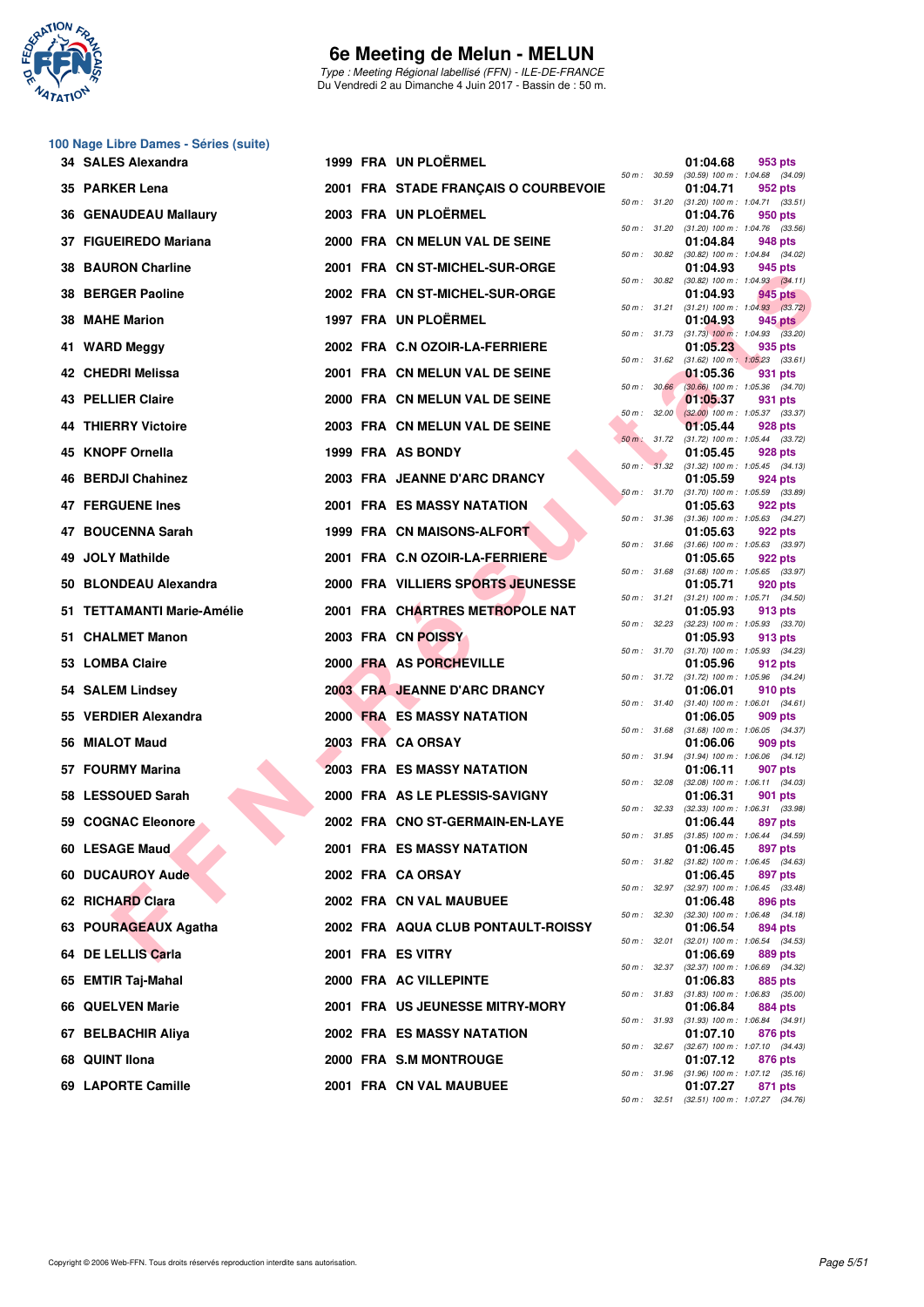

Type : Meeting Régional labellisé (FFN) - ILE-DE-FRANCE Du Vendredi 2 au Dimanche 4 Juin 2017 - Bassin de : 50 m.

#### **100 Nage Libre Dames - Séries (suite)**

| 69 TASSEL Nolwenn                            |  | 2002 FRA CN MAISONS-ALFORT                                   |              |                  | 01:07.27                                               | 871 pts        |  |
|----------------------------------------------|--|--------------------------------------------------------------|--------------|------------------|--------------------------------------------------------|----------------|--|
| 71 LARGILLIER Iliana                         |  | 2001 FRA CN MELUN VAL DE SEINE                               |              |                  | 50 m: 32.15 (32.15) 100 m: 1:07.27 (35.12)<br>01:07.47 | 865 pts        |  |
| 72 LOHEZIC Célia                             |  | 2003 FRA CN MELUN VAL DE SEINE                               |              | 50 m : 32.37     | $(32.37)$ 100 m : 1:07.47 $(35.10)$<br>01:07.54        | 863 pts        |  |
| 73 FARHAT Manon                              |  | 2003 FRA CN MELUN VAL DE SEINE                               | 50 m : 32.36 |                  | $(32.36)$ 100 m : 1:07.54 $(35.18)$<br>01:07.62        | 860 pts        |  |
| 74 BARBE Lea                                 |  | 2002 FRA US JEUNESSE MITRY-MORY                              |              | 50 m : 33.04     | $(33.04)$ 100 m : 1:07.62 $(34.58)$<br>01:07.84        | 854 pts        |  |
| 75 DANIEL Jeanne                             |  | 2005 FRA C.N DE VALLEE DE SEINE                              |              | 50 m : 32.43     | $(32.43)$ 100 m : 1:07.84 $(35.41)$<br>01:07.86        | 853 pts        |  |
| <b>76 DETAIS Laurine</b>                     |  | 2000 FRA USO BEZONS                                          | 50 m: 32.97  |                  | $(32.97)$ 100 m : 1:07.86 $(34.89)$<br>01:08.01        | 849 pts        |  |
| 77 GAULTIER Eva                              |  | 2003 FRA US JEUNESSE MITRY-MORY                              | 50 m: 32.53  |                  | $(32.53)$ 100 m : 1:08.01 $(35.48)$<br>01:08.20        | 843 pts        |  |
| 78 FERMIER Maeva                             |  | 2000 FRA AS LE PLESSIS-SAVIGNY                               | 50 m : 33.03 |                  | $(33.03)$ 100 m : 1:08.20 $(35.17)$<br>01:08.23        | 842 pts        |  |
| 79 SZKLAREK Malvine                          |  | 2005 FRA C.N DE VALLEE DE SEINE                              |              | $50 m$ : $33.06$ | $(33.06)$ 100 m : 1:08.23 $(35.17)$<br>01:08.39        | 837 pts        |  |
| 80 SUMEIRE Alizé                             |  | 2001 FRA CA ORSAY                                            |              | $50 m$ : $33.11$ | $(33.11)$ 100 m : 1:08.39 $(35.28)$<br>01:08.43        | 836 pts        |  |
| 81 DEGUILLE Lisa                             |  |                                                              |              | 50 m : 33.27     | $(33.27)$ 100 m : 1:08.43 $(35.16)$                    |                |  |
|                                              |  | 2002 FRA C.N OZOIR-LA-FERRIERE                               | $50 m$ :     | 33.35            | 01:08.90<br>$(33.35)$ 100 m : 1:08.90 $(35.55)$        | <b>822 pts</b> |  |
| 82 WOZNIAK Rima                              |  | 2002 FRA CN MELUN VAL DE SEINE                               | 50 m: 33.22  |                  | 01:08.93<br>$(33.22)$ 100 m : 1:08.93 $(35.71)$        | 821 pts        |  |
| 83 JOUBLIN Justine                           |  | 2001 FRA USC CONFLANS-STE-HONORINE                           |              | 50 m : 33.17     | 01:08.95<br>$(33.17)$ 100 m : 1:08.95 $(35.78)$        | 820 pts        |  |
| 84 KESSEL Agathe                             |  | 2003 FRA CN MELUN VAL DE SEINE                               |              |                  | 01:09.17                                               | 814 pts        |  |
| 85 CAREL Irié                                |  | 2000 FRA CN LE PLESSIS-ROBINSON                              | 50 m: 32.59  |                  | $(32.59)$ 100 m : 1:09.17 $(36.58)$<br>01:09.27        | 811 pts        |  |
| 86 REDJEB Emma                               |  | 2003 FRA AQUA CLUB PONTAULT-ROISSY                           | 50 m : 32.80 |                  | (32.80) 100 m: 1:09.27 (36.47)<br>01:09.57             | 802 pts        |  |
| 87 LEFEVRE Léna                              |  | 2003 FRA AC VILLEPINTE                                       | 50 m : 34.49 |                  | (34.49) 100 m: 1:09.57 (35.08)<br>01:09.69             | 798 pts        |  |
| 88 DREUILLAUD Tiphaine                       |  | 2001 FRA CN MELUN VAL DE SEINE                               | 50 m : 33.31 |                  | $(33.31)$ 100 m : 1:09.69 $(36.38)$<br>01:09.96        | 790 pts        |  |
| 89 BEAUDEAU Lena                             |  | 2002 FRA AS BONDY                                            | 50 m: 33.53  |                  | (33.53) 100 m: 1:09.96 (36.43)<br>01:10.07             | <b>787 pts</b> |  |
| 89 CUSSY Eva                                 |  | 2002 FRA CN MELUN VAL DE SEINE                               | 50 m: 33.06  |                  | $(33.06)$ 100 m : 1:10.07 $(37.01)$<br>01:10.07        | 787 pts        |  |
| 91 SCOUBART Lea                              |  | 2002 FRA CA ORSAY                                            | 50 m : 33.77 |                  | (33.77) 100 m : 1:10.07 (36.30)<br>01:10.12            | 786 pts        |  |
|                                              |  |                                                              | 50 m : 32.56 |                  | $(32.56)$ 100 m : 1:10.12 $(37.56)$                    |                |  |
| 92 GERONDIS Erin                             |  | 2001 FRA ES VITRY                                            |              | 50 m : 32.96     | 01:10.74<br>$(32.96)$ 100 m : 1:10.74 $(37.78)$        | 768 pts        |  |
| 92 TELLIER Emeline                           |  | 2001 FRA FC LAON                                             | 50 m : 33.28 |                  | 01:10.74<br>$(33.28)$ 100 m : 1:10.74 $(37.46)$        | <b>768 pts</b> |  |
| 94 CAINAUD Lucie                             |  | 2003 FRA STADE FRANÇAIS O COURBEVOIE                         |              |                  | 01:10.84<br>50 m: 33.44 (33.44) 100 m: 1:10.84 (37.40) | 765 pts        |  |
| 95 LE MAGOARIEC Sterenn                      |  | 2003 FRA S.M MONTROUGE                                       |              |                  | 01:11.02<br>50 m: 34.12 (34.12) 100 m: 1:11.02 (36.90) | <b>760 pts</b> |  |
| 96 VIRAPIN Laureny                           |  | 2000 FRA AS LE PLESSIS-SAVIGNY                               |              |                  | 01:11.09                                               | 758 pts        |  |
| 97 ARZUR Doriane                             |  | 2002 FRA C.N OZOIR-LA-FERRIERE                               |              | 50 m : 33.04     | $(33.04)$ 100 m : 1:11.09 $(38.05)$<br>01:11.26        | 753 pts        |  |
| 98 CHERIFI Emma                              |  | 2001 FRA CN MELUN VAL DE SEINE                               |              | 50 m : 33.83     | $(33.83)$ 100 m : 1:11.26 $(37.43)$<br>01:11.36        | 750 pts        |  |
| 99 JOUANNY Chloé                             |  | 2000 FRA CN MELUN VAL DE SEINE                               |              | 50 m : 33.81     | $(33.81)$ 100 m : 1:11.36 $(37.55)$<br>01:11.38        | 749 pts        |  |
| 100 DUPONT Audrey                            |  | 2003 FRA CN MELUN VAL DE SEINE                               |              |                  | 50 m: 34.04 (34.04) 100 m: 1:11.38 (37.34)<br>01:11.66 | 741 pts        |  |
| 101 GABORET Karine                           |  | 1999 FRA CN MELUN VAL DE SEINE                               |              |                  | 50 m: 34.33 (34.33) 100 m: 1:11.66 (37.33)<br>01:17.30 | 590 pts        |  |
|                                              |  |                                                              |              | 50 m : 35.87     | (35.87) 100 m: 1:17.30 (41.43)                         |                |  |
| --- LETANG Maria-Eléna<br>--- ARONDEL Amélie |  | 1993 FRA CLUB DES NAGEURS DE PARIS<br>2003 FRA AC VILLEPINTE |              |                  | <b>DNS</b> dec<br><b>DNS dec</b>                       |                |  |

|          |       | 01:07.27                      | 871 pts                              |
|----------|-------|-------------------------------|--------------------------------------|
| $50 m$ : | 32.15 | $(32.15)$ 100 m :             | 1:07.27<br>(35.12)                   |
|          |       | 01:07.47                      | 865 pts                              |
| 50 m :   | 32.37 | $(32.37) 100 m$ :<br>01:07.54 | 1:07.47<br>(35.10)<br>863 pts        |
| 50 m :   | 32.36 | $(32.36) 100 m$ :             | 1:07.54<br>(35.18)                   |
|          |       | 01:07.62                      | <b>860 pts</b>                       |
| $50 m$ : | 33.04 | $(33.04) 100 m$ :             | 1:07.62<br>(34.58)                   |
|          |       | 01:07.84                      | 854 pts                              |
| 50 m :   | 32.43 | $(32.43) 100 m$ :<br>01:07.86 | 1:07.84<br>(35.41)<br><b>853 pts</b> |
| $50 m$ : | 32.97 | (32.97) 100 m :               | 1:07.86<br>(34.89)                   |
|          |       | 01:08.01                      | <b>849 pts</b>                       |
| $50 m$ : | 32.53 | $(32.53)$ 100 m :             | 1:08.01<br>(35.48)                   |
|          |       | 01:08.20                      | 843 pts                              |
| $50 m$ : | 33.03 | $(33.03)$ 100 m :<br>01:08.23 | 1:08.20<br>(35.17)<br><b>842 pts</b> |
| $50 m$ : | 33.06 | $(33.06)$ 100 m :             | 1:08.23<br>(35.17)                   |
|          |       | 01:08.39                      | 837<br>pts                           |
| 50 m :   | 33.11 | $(33.11)$ 100 m :             | 1:08.39<br>(35.28)                   |
|          | 33.27 | 01:08.43<br>$(33.27) 100 m$ : | 836<br>pts                           |
| $50 m$ : |       | 01:08.90                      | (35.16)<br>1:08.43<br>822 pts        |
| $50 m$ : | 33.35 | $(33.35) 100 m$ :             | 1:08.90<br>(35.55)                   |
|          |       | 01:08.93                      | 821<br>pts                           |
| $50 m$ : | 33.22 | $(33.22)$ 100 m :             | 1:08.93<br>(35.71)                   |
| 50 m :   | 33.17 | 01:08.95<br>$(33.17) 100 m$ : | 820 pts<br>1:08.95<br>(35.78)        |
|          |       | 01:09.17                      | 814 pts                              |
| $50 m$ : | 32.59 | $(32.59)$ 100 m :             | 1:09.17<br>(36.58)                   |
|          |       | 01:09.27                      | 811<br>pts                           |
| $50 m$ : | 32.80 | $(32.80)$ 100 m :             | 1:09.27<br>(36.47)                   |
| 50 m :   | 34.49 | 01:09.57<br>$(34.49) 100 m$ : | 802 pts<br>1:09.57<br>(35.08)        |
|          |       | 01:09.69                      | 798<br>pts                           |
| $50 m$ : | 33.31 | $(33.31) 100 m$ :             | 1:09.69<br>(36.38)                   |
|          |       | 01:09.96                      | 790 pts                              |
| 50 m :   | 33.53 | $(33.53) 100 m$ :             | 1:09.96<br>(36.43)                   |
| 50 m :   | 33.06 | 01:10.07<br>$(33.06)$ 100 m : | 787<br>pts<br>1:10.07<br>(37.01)     |
|          |       | 01:10.07                      | 787<br>pts                           |
| $50 m$ : | 33.77 | $(33.77) 100 m$ :             | 1:10.07<br>(36.30)                   |
|          |       | 01:10.12                      | <b>786 pts</b>                       |
| 50 m :   | 32.56 | $(32.56)$ 100 m :<br>01:10.74 | 1:10.12<br>(37.56)<br>768 pts        |
| 50 m :   | 32.96 | $(32.96)$ 100 m :             | 1:10.74<br>(37.78)                   |
|          |       | 01:10.74                      | <b>768 pts</b>                       |
| $50 m$ : | 33.28 | $(33.28) 100 m$ :             | 1:10.74<br>(37.46)                   |
| $50 m$ : | 33.44 | 01:10.84<br>$(33.44) 100 m$ : | 765 pts<br>1:10.84<br>(37.40)        |
|          |       | 01:11.02                      | <b>760 pts</b>                       |
| $50 m$ : | 34.12 | $(34.12) 100 m$ :             | 1:11.02<br>(36.90)                   |
|          |       | 01:11.09                      | <b>758 pts</b>                       |
| 50 m :   | 33.04 | $(33.04)$ 100 m :             | 1:11.09<br>(38.05)                   |
| $50 m$ : | 33.83 | 01:11.26<br>$(33.83) 100 m$ : | <b>753 pts</b><br>1:11.26<br>(37.43) |
|          |       | 01:11.36                      | <b>750 pts</b>                       |
| $50 m$ : | 33.81 | $(33.81)$ 100 m :             | 1:11.36<br>(37.55)                   |
|          |       | 01:11.38                      | 749 pts                              |
| $50 m$ : | 34.04 | $(34.04)$ 100 m :<br>01:11.66 | 1:11.38<br>(37.34)<br>741            |
| $50 m$ : | 34.33 | $(34.33) 100 m$ :             | pts<br>1:11.66<br>(37.33)            |
|          |       | 01:17.30                      | 590 pts                              |
| $50 m$ : | 35.87 | $(35.87) 100 m$ :             | 1:17.30<br>(41.43)                   |
|          |       | <b>DNS</b> dec                |                                      |
|          |       | <b>DNS dec</b>                |                                      |

# [200 Nage Libre Dames - Série rapide](http://www.ffnatation.fr/webffn/resultats.php?idact=nat&go=epr&idcpt=46973&idepr=3) (Samedi 3 Juin 2017)<br>1 DESBORDES Joana 2000 FRA SO ROSNY

**1 DESBORDES Joana 2000 FRA SO ROSNY 02:05.31 1203 pts** 50 m : 29.93 (29.93) 100 m : 1:02.53 (32.60) 150 m : 1:34.89 (32.36) 200 m : 2:05.31 (30.42)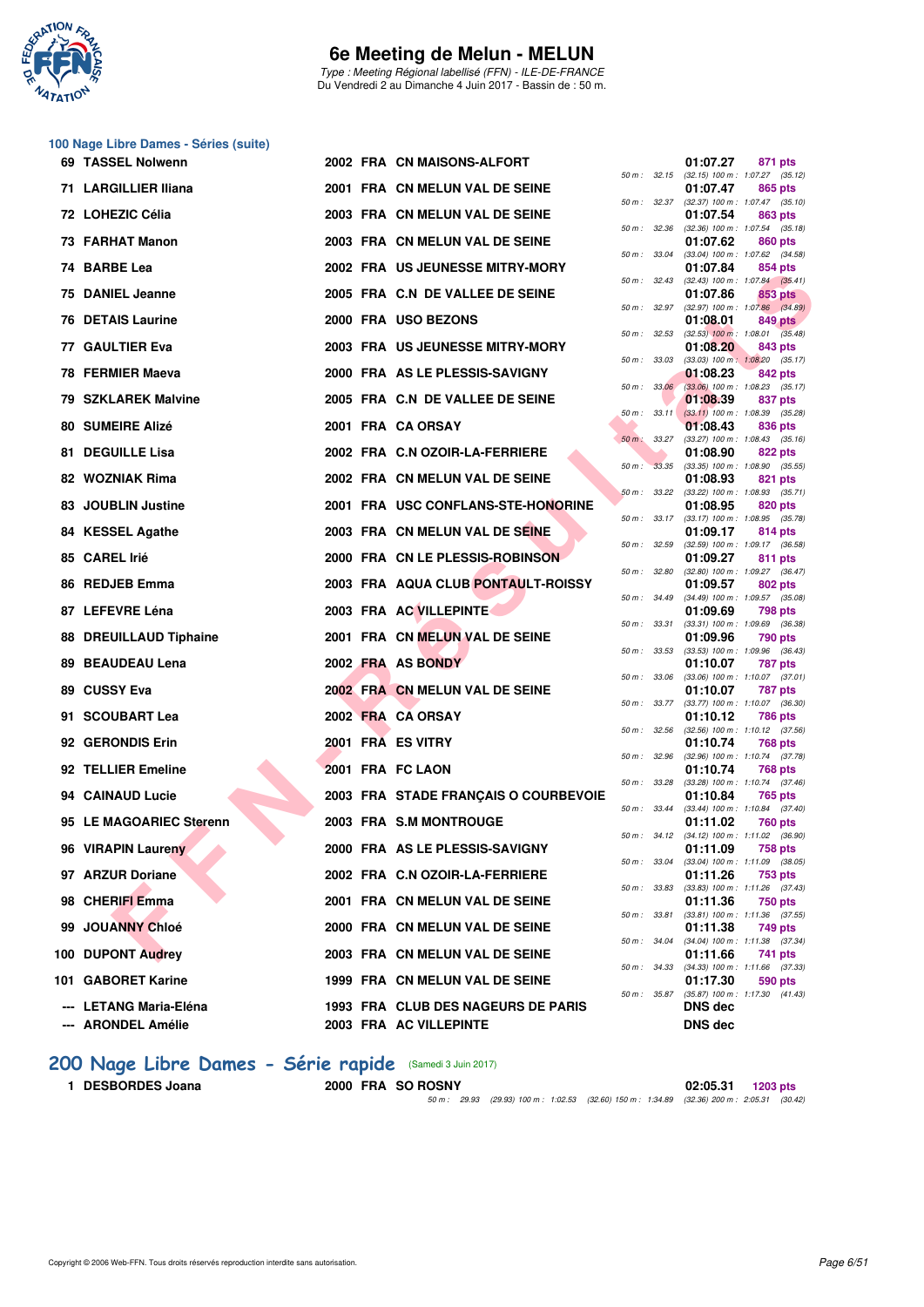

Type : Meeting Régional labellisé (FFN) - ILE-DE-FRANCE Du Vendredi 2 au Dimanche 4 Juin 2017 - Bassin de : 50 m.

#### **200 Nage Libre Dames - Série rapide (suite)**

|    | 2 BOURNONVILLE Mey                                        |  | 1999 FRA ES VITRY                                                                                                                   | 02:09.50<br>1137 pts                                                   |
|----|-----------------------------------------------------------|--|-------------------------------------------------------------------------------------------------------------------------------------|------------------------------------------------------------------------|
|    | 4 BIHAN Morgane                                           |  | 50 m : 30.49 (30.49) 100 m : 1:03.15 (32.66) 150 m : 1:36.57<br>2000 FRA CSN GUYANCOURT                                             | $(33.42)$ 200 m : 2:09.50 $(32.93)$<br>02:12.61<br>1089 pts            |
| 6. | <b>DESBONNES Leha</b>                                     |  | 50 m: 31.12 (31.12) 100 m: 1:04.89 (33.77) 150 m: 1:39.29<br>2002 FRA ES MASSY NATATION                                             | $(34.40)$ 200 m : 2:12.61 $(33.32)$<br>02:14.36<br>$1063$ pts          |
|    | 7 CASTEL Margaux                                          |  | 50 m : 30.60 (30.60) 100 m : 1:04.53 (33.93) 150 m : 1:39.64<br>2000 FRA S.M MONTROUGE                                              | $(35.11)$ 200 m : 2:14.36 $(34.72)$<br>02:14.84<br>1055 pts            |
|    | 9 ROBERT Jessica                                          |  | 50 m: 31.12 (31.12) 100 m: 1:05.03 (33.91) 150 m: 1:40.28<br>2001 FRA ES MASSY NATATION                                             | $(35.25)$ 200 m : 2:14.84 $(34.56)$<br>02:15.27<br><b>1049 pts</b>     |
|    | 11 MARCHESE Julie                                         |  | 50 m: 31.51 (31.51) 100 m: 1:05.34 (33.83) 150 m: 1:41.01 (35.67) 200 m: 2:15.27 (34.26)<br>2000 FRA CN MELUN VAL DE SEINE          | 02:16.07<br>1037 pts                                                   |
|    | <b>30 CREMAS Claire</b>                                   |  | 50 m: 31.50 (31.50) 100 m: 1:05.84 (34.34) 150 m: 1:41.12 (35.28) 200 m: 2:16.07 (34.95)<br><b>2001 FRA CERGY PONTOISE NATATION</b> | 02:20.53<br>972 pts                                                    |
|    |                                                           |  | 50 m: 32.55 (32.55) 100 m: 1:07.55 (35.00) 150 m: 1:43.95 (36.40) 200 m: 2:20.53 (36.58)                                            |                                                                        |
|    | 200 Nage Libre Dames - Séries lentes (Samedi 3 Juin 2017) |  |                                                                                                                                     |                                                                        |
|    | 3 DREANO Sarah                                            |  | 2000 FRA UN PLOËRMEL<br>50 m: 31.70 (31.70) 100 m: 1:05.52 (33.82) 150 m: 1:39.03                                                   | 02:11.90<br>1100 $pts$<br>$(33.51)$ 200 m : 2:11.90 $(32.87)$          |
|    | 5 SUESCUN Clémence                                        |  | 2002 FRA CSN GUYANCOURT<br>50 m: 31.32 (31.32) 100 m: 1:04.95 (33.63) 150 m: 1:39.39 (34.44) 200 m: 2:13.12 (33.73)                 | 02:13.12<br>1081 pts                                                   |
|    | 8 PROUVOST Mathilde                                       |  | 2002 FRA CN POISSY<br>50 m: 32.31 (32.31) 100 m: 1:06.47 (34.16) 150 m: 1:41.07                                                     | 02:14.99<br>1053 pts<br>$(34.60)$ 200 m : 2:14.99 $(33.92)$            |
|    | 10 LENGLET Nolwenn                                        |  | 2002 FRA ES MASSY NATATION                                                                                                          | 02:15.41<br><b>1047 pts</b>                                            |
|    | <b>12 DESBORDES Mila</b>                                  |  | 50 m: 31.27 (31.27) 100 m: 1:05.27 (34.00) 150 m: 1:40.21<br>2003 FRA SO ROSNY                                                      | $(34.94)$ 200 m : 2:15.41 $(35.20)$<br>02:16.14<br><b>1036 pts</b>     |
|    | <b>13 LE CORGUILLE Ambre</b>                              |  | 50 m: 31.96 (31.96) 100 m: 1:07.01 (35.05) 150 m: 1:41.93 (34.92) 200 m: 2:16.14 (34.21)<br>2001 FRA CA ORSAY                       | 02:16.90<br>$1025$ pts                                                 |
|    | 14 OUARTI Ilyana                                          |  | 50 m: 32.26 (32.26) 100 m: 1:06.89 (34.63) 150 m: 1:42.41 (35.52) 200 m: 2:16.90 (34.49)<br>2003 FRA CERCLE DES NAGEURS DU BOURGET  | 02:16.99<br>$1024$ pts                                                 |
|    | 15 PERIGUEUX Elea                                         |  | 50 m: 31.57 (31.57) 100 m: 1:06.30 (34.73) 150 m: 1:41.94 (35.64) 200 m: 2:16.99 (35.05)<br>2002 FRA AQUA CLUB PONTAULT-ROISSY      | 02:17.15<br>1021 pts                                                   |
|    | 16 DALLE Aliénor                                          |  | 50 m: 31.16 (31.16) 100 m: 1:05.69 (34.53) 150 m: 1:41.13 (35.44) 200 m: 2:17.15 (36.02)<br>2002 FRA S.M MONTROUGE                  | 02:17.70<br>$1013$ pts                                                 |
|    | 17 GOMES Célia                                            |  | 50 m: 32.34 (32.34) 100 m: 1:07.74 (35.40) 150 m: 1:43.27 (35.53) 200 m: 2:17.70 (34.43)<br>2003 FRA CN MELUN VAL DE SEINE          | 02:17.80<br><b>1012 pts</b>                                            |
|    | <b>18 BAURON Charline</b>                                 |  | 50 m: 32.99 (32.99) 100 m: 1:08.07 (35.08) 150 m: 1:43.47 (35.40) 200 m: 2:17.80 (34.33)<br>2001 FRA CN ST-MICHEL-SUR-ORGE          | 02:17.90<br>1010 pts                                                   |
|    | 19 GHRIBI Célia                                           |  | 50 m: 31.36 (31.36) 100 m: 1:06.31 (34.95) 150 m: 1:42.19<br>2000 FRA ES VITRY                                                      | $(35.88)$ 200 m : 2:17.90 $(35.71)$<br>02:17.94<br><b>1010 pts</b>     |
|    | 20 HOUAL Solene                                           |  | 50 m : 32.38 (32.38) 100 m : 1:07.55 (35.17) 150 m : 1:43.62<br><b>2002 FRA ES MASSY NATATION</b>                                   | (36.07) 200 m : 2:17.94 (34.32)<br>02:18.05<br>$1008$ pts              |
|    | 21 ROUTIER Nolwen                                         |  | 50 m: 31.61 (31.61) 100 m: 1.06.76 (35.15) 150 m: 1.42.77 (36.01) 200 m: 2.18.05 (35.28)<br>2000 FRA C.N OZOIR-LA-FERRIERE          | 02:18.28<br>$1005$ pts                                                 |
|    | 22 CONNETABLE Barbara                                     |  | 50 m : 33.26 (33.26) 100 m : 1:08.93 (35.67) 150 m : 1:44.52<br>2000 FRA SO ROSNY                                                   | $(35.59)$ 200 m : 2:18.28 $(33.76)$<br>02:18.42<br>$1003$ pts          |
|    | 23 BOUCENNA Sarah                                         |  | 50 m : 32.51 (32.51) 100 m : 1:07.01 (34.50) 150 m : 1:42.87<br>1999 FRA CN MAISONS-ALFORT                                          | $(35.86)$ 200 m : 2:18.42 $(35.55)$<br>02:18.67<br>999 pts             |
|    |                                                           |  | 50 m: 32.33 (32.33) 100 m: 1:07.15 (34.82) 150 m: 1:43.58 (36.43) 200 m: 2:18.67 (35.09)                                            |                                                                        |
|    | 24 GARCIA Inès                                            |  | 2000 FRA US JEUNESSE MITRY-MORY<br>50 m: 31.49 (31.49) 100 m: 1:06.89 (35.40) 150 m: 1:43.72 (36.83) 200 m: 2:18.86 (35.14)         | 02:18.86<br>996 pts                                                    |
|    | 25 MIALOT Maud                                            |  | 2003 FRA CA ORSAY<br>50 m: 32.50 (32.50) 100 m: 1:07.82 (35.32) 150 m: 1:44.07 (36.25) 200 m: 2:19.57 (35.50)                       | 02:19.57<br>986 pts                                                    |
|    | 26 THIERRY Victoire                                       |  | 2003 FRA CN MELUN VAL DE SEINE<br>50 m: 32.44 (32.44) 100 m: 1:07.86 (35.42) 150 m: 1:44.51                                         | 985 pts<br>02:19.66<br>$(36.65)$ 200 m : 2:19.66 $(35.15)$             |
|    | 27 THENOT Adeline                                         |  | 1991 FRA JEANNE D'ARC DRANCY<br>50 m : 32.17 (32.17) 100 m : 1:06.93 (34.76) 150 m : 1:43.75 (36.82) 200 m : 2:19.81 (36.06)        | 02:19.81<br>982 pts                                                    |
|    | 28 FOURMY Maëlys                                          |  | 2003 FRA ES MASSY NATATION<br>50 m: 32.40 (32.40) 100 m: 1:07.97 (35.57) 150 m: 1:45.47 (37.50) 200 m: 2:20.22 (34.75)              | 02:20.22<br>977 pts                                                    |
|    | 29 VERDIER Alexandra                                      |  | 2000 FRA ES MASSY NATATION<br>50 m: 33.17 (33.17) 100 m: 1:08.88 (35.71) 150 m: 1:44.90 (36.02) 200 m: 2:20.25 (35.35)              | 02:20.25<br>976 pts                                                    |
|    | 31 FOURMY Marina                                          |  | 2003 FRA ES MASSY NATATION<br>50 m: 33.26 (33.26) 100 m: 1:08.87 (35.61) 150 m: 1:45.34 (36.47) 200 m: 2:20.64 (35.30)              | 02:20.64<br>970 pts                                                    |
|    | 32 SAIDJ Feryel                                           |  | 2002 FRA STADE FRANÇAIS O COURBEVOIE<br>$100 m: -$                                                                                  | 02:20.85<br>967 pts                                                    |
|    | 33 RORIZ Alissia                                          |  | 50 m : 32.77 (32.77)<br><b>2001 FRA CERGY PONTOISE NATATION</b>                                                                     | 150 m: 1:46.15 (1:13.38) 200 m: 2:20.85 (34.70)<br>02:20.88<br>967 pts |
|    | <b>34 PELLIER Claire</b>                                  |  | 50 m: 32.28 (32.28) 100 m: 1:07.53 (35.25) 150 m: 1:44.74 (37.21) 200 m: 2:20.88 (36.14)<br>2000 FRA CN MELUN VAL DE SEINE          | 02:20.92<br>966 pts                                                    |
|    | 35 ROUSSEAU Elsa                                          |  | 50 m: 32.94 (32.94) 100 m: 1:08.81 (35.87) 150 m: 1:45.03 (36.22) 200 m: 2:20.92 (35.89)<br>2003 FRA ES MASSY NATATION              | 02:21.05<br>965 pts                                                    |
|    | 36 WARD Meggy                                             |  | 50 m: 32.93 (32.93) 100 m: 1:08.54 (35.61) 150 m: 1:45.22 (36.68) 200 m: 2:21.05 (35.83)<br>2002 FRA C.N OZOIR-LA-FERRIERE          | 02:21.12<br>964 pts                                                    |
|    |                                                           |  | 50 m: 32.72 (32.72) 100 m: 1:08.10 (35.38) 150 m: 1:44.41 (36.31) 200 m: 2:21.12 (36.71)                                            |                                                                        |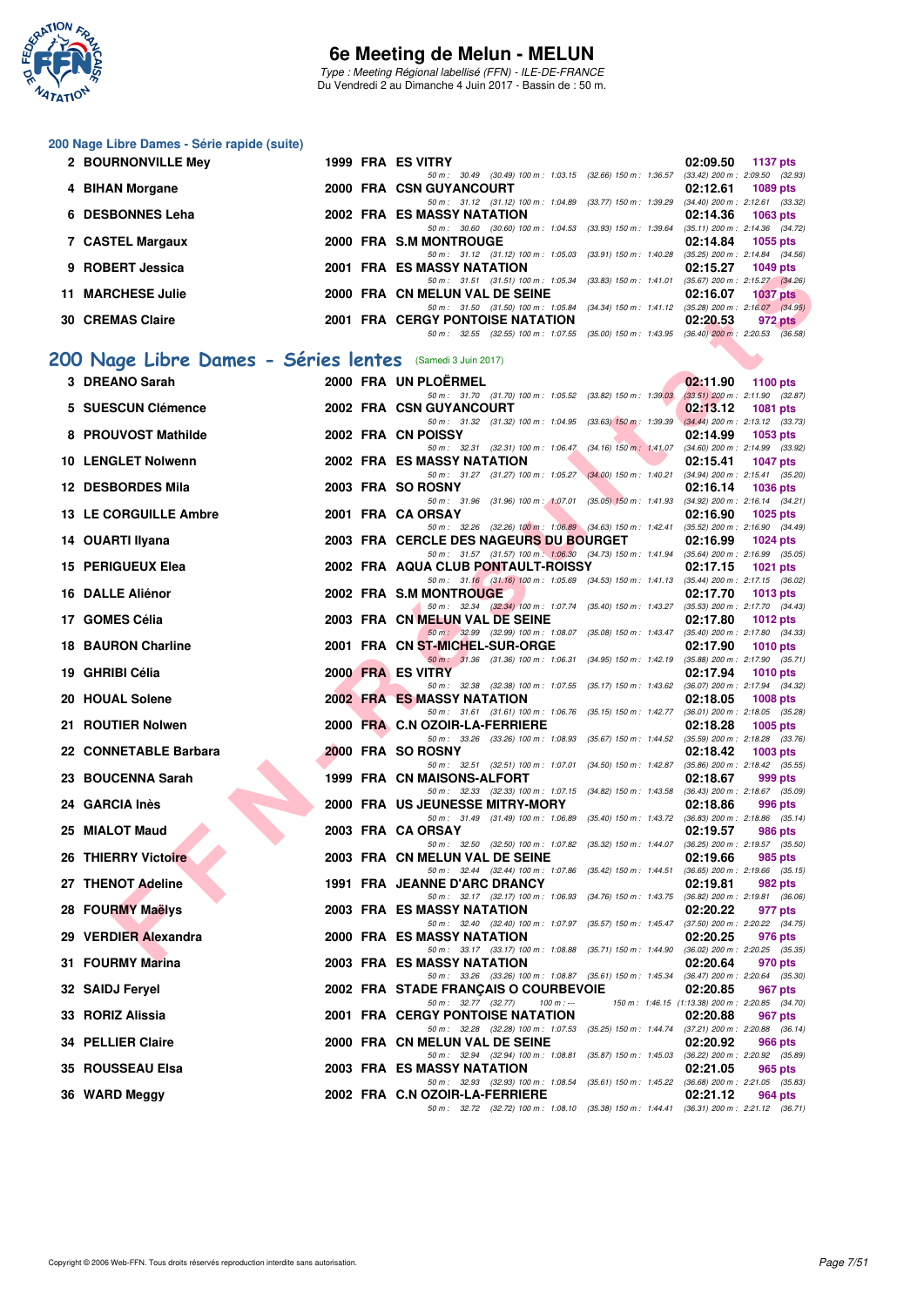

Type : Meeting Régional labellisé (FFN) - ILE-DE-FRANCE Du Vendredi 2 au Dimanche 4 Juin 2017 - Bassin de : 50 m.

#### **200 Nage Libre Dames - Séries lentes (suite)**

| 37 JOLY Mathilde                                    |  | 2001 FRA C.N OZOIR-LA-FERRIERE<br>02:21.32<br><b>961 pts</b>                                                                                                                                                                                                                       |
|-----------------------------------------------------|--|------------------------------------------------------------------------------------------------------------------------------------------------------------------------------------------------------------------------------------------------------------------------------------|
| 38 SALES Alexandra                                  |  | 50 m: 33.62 (33.62) 100 m: 1:09.59 (35.97) 150 m: 1:46.14 (36.55) 200 m: 2:21.32 (35.18)<br>1999 FRA UN PLOERMEL<br>02:21.45<br>959 pts                                                                                                                                            |
| 39 HACHEZ Clementine                                |  | 50 m: 32.32 (32.32) 100 m: 1:07.64 (35.32) 150 m: 1:44.97 (37.33) 200 m: 2:21.45 (36.48)<br>2001 FRA CSN GUYANCOURT<br>02:21.64<br>956 pts                                                                                                                                         |
|                                                     |  | 50 m: 32.95 (32.95) 100 m: 1:08.73 (35.78) 150 m: 1:45.94 (37.21) 200 m: 2:21.64 (35.70)                                                                                                                                                                                           |
| 40 LESSOUED Sarah                                   |  | 2000 FRA AS LE PLESSIS-SAVIGNY<br>02:21.73<br>955 pts<br>50 m: 33.81 (33.81) 100 m: 1:09.21 (35.40) 150 m: 1:46.05 (36.84) 200 m: 2:21.73 (35.68)                                                                                                                                  |
| 41 DUBOIS Sarah                                     |  | <b>1999 FRA EN LONGJUMEAU</b><br>02:22.54<br>943 pts                                                                                                                                                                                                                               |
| 42 LEROY Lucie                                      |  | 50 m: 32.66 (32.66) 100 m: 1:09.24 (36.58) 150 m: 1:46.56 (37.32) 200 m: 2:22.54 (35.98)<br>2000 FRA C.N DE VALLEE DE SEINE<br>02:23.52<br>930 pts                                                                                                                                 |
|                                                     |  | 50 m: 32.75 (32.75) 100 m: 1:09.47 (36.72) 150 m: 1:46.40 (36.93) 200 m: 2:23.52 (37.12)                                                                                                                                                                                           |
| 43 FOHRER Marie                                     |  | 2002 FRA CERGY PONTOISE NATATION<br>02:23.73<br>927 pts<br>50 m: 32.94 (32.94) 100 m: 1:09.22 (36.28) 150 m: 1:46.85 (37.63) 200 m: 2:23.73 (36.88)                                                                                                                                |
| 44 PICARD Nina                                      |  | 1999 FRA AQUA CLUB PONTAULT-ROISSY<br>02:24.37<br>918 pts                                                                                                                                                                                                                          |
| 45 LOHEZIC Célia                                    |  | 50 m: 32.93 (32.93) 100 m: 1:09.98<br>(37.05) 150 m : 1:46.69 (36.71) 200 m : 2:24.37 (37.68)<br>2003 FRA CN MELUN VAL DE SEINE<br>02:24.56<br>915 pts                                                                                                                             |
|                                                     |  | 50 m: 33.64 (33.64) 100 m: 1:10.17 (36.53) 150 m: 1:47.82 (37.65) 200 m: 2:24.56 (36.74)                                                                                                                                                                                           |
| 46 BAILLOUX Alexa                                   |  | 2003 FRA AS PORCHEVILLE<br>02:24.75<br>912 pts                                                                                                                                                                                                                                     |
| <b>47 DEGUILLE Lisa</b>                             |  | 50 m: 33.56 (33.56) 100 m: 1:10.06 (36.50) 150 m: 1:47.95<br>$(37.89)$ 200 m : 2:24.75 $(36.80)$<br>2002 FRA C.N OZOIR-LA-FERRIERE<br>02:25.90<br>897 pts                                                                                                                          |
|                                                     |  | 50 m: 33.76 (33.76) 100 m: 1:10.46 (36.70) 150 m: 1:48.02 (37.56) 200 m: 2:25.90 (37.88)                                                                                                                                                                                           |
| 48 CHALMET Manon                                    |  | 2003 FRA CN POISSY<br>02:25.92<br>896 pts<br>50 m: 33.12 (33.12) 100 m: 1:10.63 (37.51) 150 m: 1:48.87 (38.24) 200 m: 2:25.92 (37.05)                                                                                                                                              |
| 48 BELBACHIR Aliya                                  |  | <b>2002 FRA ES MASSY NATATION</b><br>02:25.92<br>896 pts                                                                                                                                                                                                                           |
| 50 FERMIER Maeva                                    |  | 50 m: 34.11 (34.11) 100 m: 1:11.23 (37.12) 150 m: 1:49.72 (38.49) 200 m: 2:25.92 (36.20)<br>2000 FRA AS LE PLESSIS-SAVIGNY<br>02:26.04<br>895 pts                                                                                                                                  |
|                                                     |  | 50 m: 33.61 (33.61) 100 m: 1:10.26 (36.65) 150 m: 1:48.70 (38.44) 200 m: 2:26.04 (37.34)                                                                                                                                                                                           |
| 51 BEBOULENE Camille                                |  | 2002 FRA AS PORCHEVILLE<br>02:26.37<br>890 pts<br>50 m: 33.45 (33.45) 100 m: 1:10.09 (36.64) 150 m: 1:48.00 (37.91) 200 m: 2:26.37 (38.37)                                                                                                                                         |
| 52 LESAGE Maud                                      |  | <b>2001 FRA ES MASSY NATATION</b><br>02:27.93<br>869 pts                                                                                                                                                                                                                           |
| 53 BERINGUE Natacha                                 |  | 50 m: 33.62 (33.62) 100 m: 1:10.88 (37.26) 150 m: 1:50.37<br>$(39.49)$ 200 m : 2:27.93 $(37.56)$<br>2003 FRA CA ORSAY                                                                                                                                                              |
|                                                     |  | 02:28.28<br>864 pts<br>50 m: 34.13 (34.13) 100 m: 1:11.37 (37.24) 150 m: 1:50.19 (38.82) 200 m: 2:28.28 (38.09)                                                                                                                                                                    |
| 54 TASSEL Nolwenn                                   |  | 2002 FRA CN MAISONS-ALFORT<br>02:28.86<br>856 pts                                                                                                                                                                                                                                  |
| 55 REGLIN Clarice                                   |  | 50 m: 33.82 (33.82) 100 m: 1:11.46 (37.64) 150 m: 1:50.20 (38.74) 200 m: 2:28.86 (38.66)<br>2002 FRA CN MELUN VAL DE SEINE<br>02:30.69<br>832 pts                                                                                                                                  |
|                                                     |  | 50 m: 35.02 (35.02) 100 m: 1:13.10 (38.08) 150 m: 1:51.69<br>$(38.59)$ 200 m : 2:30.69 $(39.00)$                                                                                                                                                                                   |
| 56 DUCAUROY Aude                                    |  | 2002 FRA CA ORSAY<br>02:30.88<br>829 pts<br>50 m: 35.34 (35.34) 100 m: 1:13.52 (38.18) 150 m: 1:52.67 (39.15) 200 m: 2:30.88 (38.21)                                                                                                                                               |
| 57 BOCH Emma                                        |  | 2003 FRA CSN GUYANCOURT<br>02:31.24<br>824 pts                                                                                                                                                                                                                                     |
| 58 ARZUR Doriane                                    |  | 50 m: 34.95 (34.95) 100 m: 1:13.65 (38.70) 150 m: 1:53.28 (39.63) 200 m: 2:31.24 (37.96)<br>2002 FRA C.N OZOIR-LA-FERRIERE<br>02:31.86<br>816 pts                                                                                                                                  |
|                                                     |  | 50 m: 34.72 (34.72) 100 m: 1:12.52 (37.80) 150 m: 1:52.99 (40.47) 200 m: 2:31.86 (38.87)                                                                                                                                                                                           |
| 59 DREUILLAUD Tiphaine                              |  | 2001 FRA CN MELUN VAL DE SEINE<br>02:31.91<br>816 pts<br>50 m: 34.86 (34.86) 100 m: 1:13.04 (38.18) 150 m: 1:52.79 (39.75) 200 m: 2:31.91 (39.12)                                                                                                                                  |
| 60 REDJEB Emma                                      |  | 2003 FRA AQUA CLUB PONTAULT-ROISSY<br>02:32.00<br>814 pts                                                                                                                                                                                                                          |
| --- BERDJI Chahinez                                 |  | 50 m: 36.15 (36.15) 100 m: 1:15.63 (39.48) 150 m: 1:55.31 (39.68) 200 m: 2:32.00 (36.69)<br>2003 FRA JEANNE D'ARC DRANCY<br><b>DNS dec</b>                                                                                                                                         |
|                                                     |  |                                                                                                                                                                                                                                                                                    |
|                                                     |  |                                                                                                                                                                                                                                                                                    |
| OO Nage Libre Dames - Séries (Dimanche 4 Juin 2017) |  |                                                                                                                                                                                                                                                                                    |
| 1 DESBORDES Joana                                   |  | 2000 FRA SO ROSNY<br>04:22.14<br><b>1213 pts</b><br>50 m : 30.64 (30.64) 100 m : 1:03.72 (33.08) 150 m : 1:37.39 (33.67) 200 m : 2:10.88 (33.49) 250 m : 2:44.49 (33.61) 300 m : 3:17.49 (33.00) 350 m : 3:50.33 (32.84) 400 m : 4:22.14 (3                                        |
| 2 MARCHESE Julie                                    |  | 2000 FRA CN MELUN VAL DE SEINE<br>04:32.79<br>1130 pts                                                                                                                                                                                                                             |
| 3 DREANO Sarah                                      |  | 50 m: 31.36 (31.36) 100 m: 1:04.94 (33.58) 150 m: 1:39.77 (34.83) 200 m: 2:14.06 (34.29) 250 m: 2:49.20 (35.14) 300 m: 3:23.74 (34.54) 350 m: 3:59.12 (35.38) 400 m: 4:32.79 (3.<br>2000 FRA UN PLOERMEL<br>04:37.84<br><b>1092 pts</b>                                            |
|                                                     |  | 50 m: 32.55 (32.55) 100 m: 1:07.31 (34.76) 150 m: 1:42.39 (35.08) 200 m: 2:17.67 (35.28) 250 m: 2:52.85 (35.18) 300 m: 328.20 (35.35) 350 m: 4:03.92 (35.72) 400 m: 4:37.84 (3:                                                                                                    |
| 4 MAILLE llona                                      |  | 2001 FRA ES MASSY NATATION<br>04:38.84<br><b>1084 pts</b>                                                                                                                                                                                                                          |
| <b>LAMOLAIOLU-</b>                                  |  | 50 m: 31.59 (31.59) 100 m: 1:05.91 (34.32) 150 m: 1:41.15 (35.24) 200 m: 2:16.53 (35.38) 250 m: 2:52.07 (35.54) 300 m: 3:27.56 (35.49) 350 m: 4:03.53 (35.97) 400 m: 4:38.84 (3:<br>COOL FRA FO MACOV NATATION<br>0.4.40 E <sub>c</sub><br>$\sim$ 4.0 $\sim$ 4.4 $\sim$ 4.4 $\sim$ |

# **[400 Nage Libre Dames - Séries](http://www.ffnatation.fr/webffn/resultats.php?idact=nat&go=epr&idcpt=46973&idepr=4)** (Dimanche 4 Juin 2017)

|                                        | 1 DESBORDES Joana 2000 2000 FRA SO ROSNY                                                                                                                                                     | 04:22.14 1213 pts           |  |
|----------------------------------------|----------------------------------------------------------------------------------------------------------------------------------------------------------------------------------------------|-----------------------------|--|
|                                        | 50 m: 30.64 (30.64) 100 m: 1:03.72 (33.08) 150 m: 1:37.39 (33.67) 200 m: 2:10.88 (33.49) 250 m: 2:44.49 (33.61) 300 m: 3:17.49 (33.00) 350 m: 3:50.33 (32.84) 400 m: 4:22.14 (31.81)         |                             |  |
| 2 MARCHESE Julie                       | 2000 FRA CN MELUN VAL DE SEINE 04:32.79                                                                                                                                                      | 1130 pts                    |  |
|                                        | 50 m: 31.36 (31.36) 100 m: 1:04.94 (33.58) 150 m: 1:39.77 (34.83) 200 m: 2:14.06 (34.29) 250 m: 2:49.20 (35.14) 300 m: 3:23.74 (34.54) 350 m: 3:59.12 (35.38) 400 m: 4:32.79 (33.67)         |                             |  |
| 3 DREANO Sarah                         | 2000 FRA UN PLOERMEL <b>AUGUST 1999</b>                                                                                                                                                      | 04:37.84<br>1092 pts        |  |
|                                        | 50 m: 32.55 (32.55) 100 m: 1:07.31 (34.76) 150 m: 1:42.39 (35.08) 200 m: 2:17.67 (35.28) 250 m: 2:52.85 (35.18) 300 m: 3:28.20 (35.35) 350 m: 4:03.92 (35.72) 400 m: 4:37.84 (33.92)         |                             |  |
| 4 MAILLE llona                         | <b>2001 FRA ES MASSY NATATION</b>                                                                                                                                                            | 04:38.84<br>1084 pts        |  |
|                                        | 50 m: 31.59 (31.59) 100 m: 1:05.91 (34.32) 150 m: 1:41.15 (35.24) 200 m: 2:16.53 (35.38) 250 m: 2:52.07 (35.54) 300 m: 3:27.56 (35.49) 350 m: 4:03.53 (35.97) 400 m: 4:38.84 (35.31)         |                             |  |
| 5 LANGLAIS Lila                        | <b>2000 FRA ES MASSY NATATION</b>                                                                                                                                                            | 04:40.56<br>1071 pts        |  |
|                                        | 50 m: 32.02 (32.02) 100 m: 1:06.83 (34.81) 150 m: 1:41.97 (35.14) 200 m: 2:17.54 (35.57) 250 m: 2:53.15 (35.61) 300 m: 3:29.22 (36.07) 350 m: 4:05.13 (35.91) 400 m: 4:40.56 (35.43)         |                             |  |
|                                        | 6 PROUVOST Mathilde 2002 FRA CN POISSY                                                                                                                                                       | 04:41.04<br>1068 pts        |  |
|                                        | 50 m: 33.28 (33.28) 100 m: 1:08.51 (35.23) 150 m: 1:44.14 (35.63) 200 m: 2:19.85 (35.71) 250 m: 2:55.80 (35.95) 300 m: 3:31.36 (35.56) 350 m: 4:06.92 (35.56) 400 m: 4:41.04 (34.12)         |                             |  |
| 7 LE CORGUILLE Ambre 2001 FRA CA ORSAY |                                                                                                                                                                                              | 04:41.42 1065 pts           |  |
|                                        | 50 m: 32.33 (32.33) 100 m: 1:06.97 (34.64) 150 m: 1:42.65 (35.68) 200 m: 2:18.51 (35.86) 250 m: 2:54.26 (35.75) 300 m: 3:30.16 (35.90) 350 m: 4:06.48 (36.32) 400 m: 4:41.42 (34.94)         |                             |  |
|                                        |                                                                                                                                                                                              | 04:42.50<br><b>1057 pts</b> |  |
|                                        | 50 m: 32.12 (32.12) 100 m: 1:07.01 (34.89) 150 m: 1:42.93 (35.92) 200 m: 2:18.92 (35.99) 250 m: 2:55.11 (36.19) 300 m: 3:31.76 (36.65) 350 m: 4:07.91 (36.15) 400 m: 4:42.50 (34.59)         |                             |  |
|                                        |                                                                                                                                                                                              | 1050 pts                    |  |
|                                        | 50 m: 32.24 (32.24) 100 m: 1:07.03 (34.79) 150 m: 1:43.03 (36.00) 200 m: 2:19.18 (36.15) 250 m: 2:55.61 (36.43) 300 m: 3:32.20 (36.59) 350 m: 4:08.22 (36.02) 400 m: 4:43.41 (35.19          |                             |  |
|                                        |                                                                                                                                                                                              | 04:43.82<br><b>1047 pts</b> |  |
|                                        | 50 m : 31.95 (31.95) 100 m : 1:06.87 (34.92) 150 m : 1:42.80 (35.93) 200 m : 2:18.86 (36.06) 250 m : 2:55.51 (36.65) 300 m : 3:31.89 (36.38) 350 m : 4:08.66 (36.77) 400 m : 4:43.82 (35.16) |                             |  |
|                                        |                                                                                                                                                                                              |                             |  |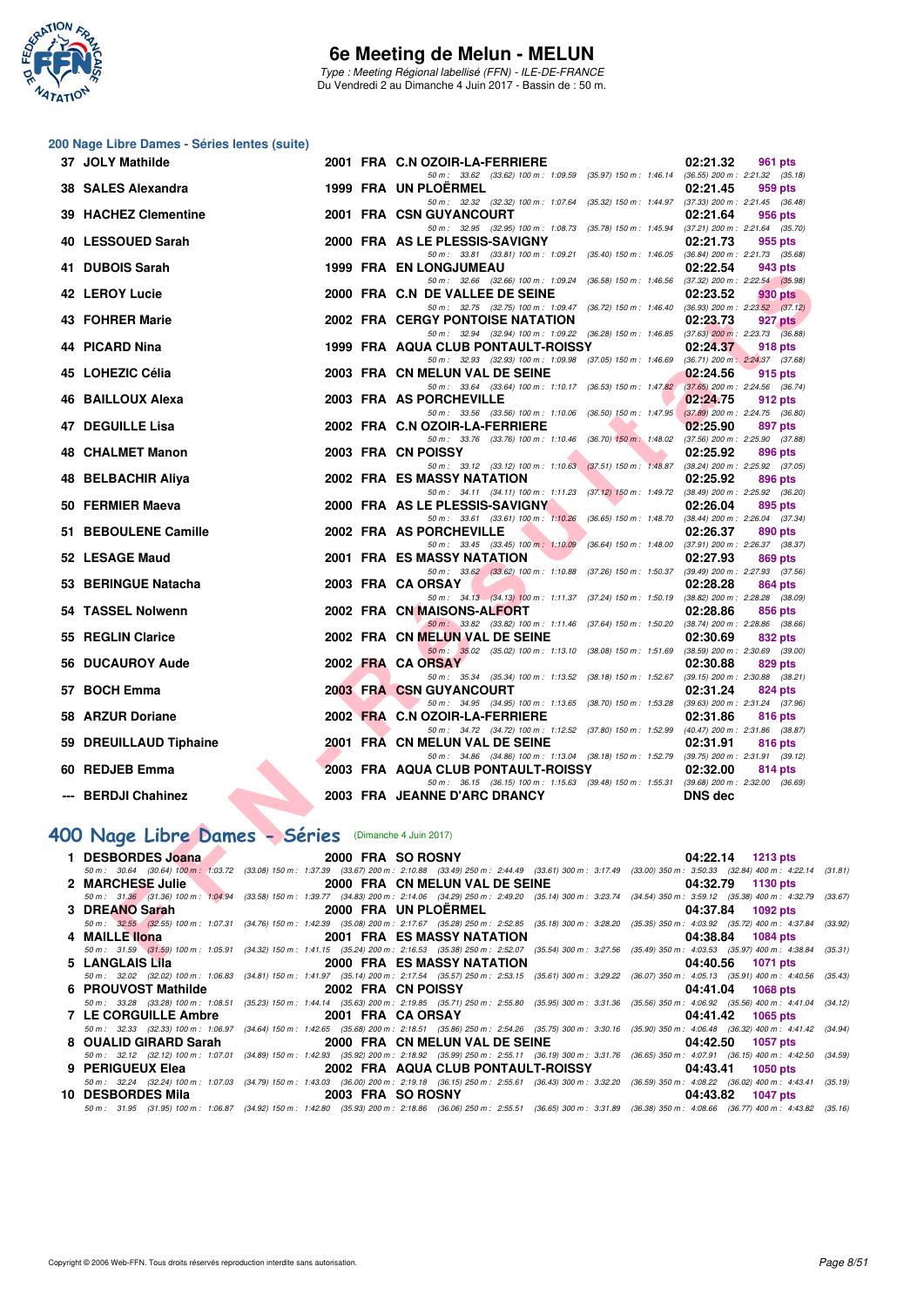

Type : Meeting Régional labellisé (FFN) - ILE-DE-FRANCE Du Vendredi 2 au Dimanche 4 Juin 2017 - Bassin de : 50 m.

#### **400 Nage Libre Dames - Séries (suite)**

| 11 GOMES Célia                                                                                                                                                                                                                                        |                   | 2003 FRA CN MELUN VAL DE SEINE                                                                                                                                                                                                  | 04:44.08<br>1045 pts                                                              |
|-------------------------------------------------------------------------------------------------------------------------------------------------------------------------------------------------------------------------------------------------------|-------------------|---------------------------------------------------------------------------------------------------------------------------------------------------------------------------------------------------------------------------------|-----------------------------------------------------------------------------------|
|                                                                                                                                                                                                                                                       |                   | 50 m : 32.98 (32.98) 100 m : 1:08.56 (35.58) 150 m : 1:44.66 (36.10) 200 m : 2:21.22 (36.56) 250 m : 2:58.01 (36.79) 300 m : 3:34.13 (36.12) 350 m : 4:09.75 (35.62) 400 m : 4:44.08 (34.33)                                    |                                                                                   |
| 12 CASTEL Margaux                                                                                                                                                                                                                                     |                   | 2000 FRA S.M MONTROUGE<br>50 m: 32.03 (32.03) 100 m: 1:07.51 (35.48) 150 m: 1:43.58 (36.07) 200 m: 2:20.42 (36.84) 250 m: 2:56.94 (36.52) 300 m: 3:34.16 (37.22) 350 m: 4:10.87 (36.71) 400 m: 4:46.74 (35.87)                  | 04:46.74<br><b>1026 pts</b>                                                       |
| 13 ROBERT Jessica                                                                                                                                                                                                                                     |                   | 2001 FRA ES MASSY NATATION                                                                                                                                                                                                      | 04:47.76<br><b>1018 pts</b>                                                       |
| 50 m : 32.78 (32.78) 100 m : 1:08.29                                                                                                                                                                                                                  |                   | (35.51) 150 m: 1:44.10 (35.81) 200 m: 2:20.76 (36.66) 250 m: 2:57.14 (36.38) 300 m: 3:34.53 (37.39) 350 m: 4:11.08 (36.55) 400 m: 4:47.76                                                                                       | (36.68)                                                                           |
| 14 OUARTI Ilyana                                                                                                                                                                                                                                      |                   | 2003 FRA CERCLE DES NAGEURS DU BOURGET                                                                                                                                                                                          | 04:48.44<br>1013 pts                                                              |
| 50 m : 32.74 (32.74) 100 m : 1:08.81<br>15 LENGLET Nolwenn                                                                                                                                                                                            |                   | (36.07) 150 m : 1:44.88 (36.07) 200 m : 2:22.26 (37.38) 250 m : 2:59.26 (37.00) 300 m : 3:36.52 (37.26) 350 m : 4:13.03 (36.51) 400 m : 4:48.44<br>2002 FRA ES MASSY NATATION                                                   | (35.41)<br>04:49.05<br>$1009$ pts                                                 |
|                                                                                                                                                                                                                                                       |                   | 50 m: 31.77 (31.77) 100 m: 1:06.25 (34.48) 150 m: 1:41.70 (35.45) 200 m: 2:18.46 (36.76) 250 m: 2:55.12 (36.66) 300 m: 3:32.92 (37.80) 350 m: 4:10.71 (37.79) 400 m: 4:49.05                                                    | (38.34)                                                                           |
| 16 MIALOT Maud                                                                                                                                                                                                                                        |                   | 2003 FRA CA ORSAY                                                                                                                                                                                                               | 04:50.55<br>998 pts                                                               |
| 17 CHADEBAUD Mathilde                                                                                                                                                                                                                                 |                   | 50 m : 33.07 (33.07) 100 m : 1:09.12 (36.05) 150 m : 1:45.76 (36.64) 200 m : 2:22.99 (37.23) 250 m : 2:59.85 (36.86) 300 m : 3:37.19 (37.34) 350 m : 4:14.18 (36.99) 400 m : 4:50.55<br>2002 FRA STADE FRANÇAIS O COURBEVOIE    | (36.37)<br>04:50.98<br>995 pts                                                    |
|                                                                                                                                                                                                                                                       |                   | 50 m: 32.96 (32.96) 100 m: 1:09.19 (36.23) 150 m: 1:46.86 (37.67) 200 m: 2:24.21 (37.35) 250 m: 3:00.84 (36.63) 300 m: 3:38.08 (37.24) 350 m: 4:15.76 (37.68) 400 m: 4:50.98 (35.22)                                            |                                                                                   |
| 18 CONNETABLE Barbara                                                                                                                                                                                                                                 |                   | 2000 FRA SO ROSNY                                                                                                                                                                                                               | 04:51.42<br>992 pts                                                               |
|                                                                                                                                                                                                                                                       |                   | 50 m: 32.20 (32.20) 100 m: 1:08.79 (36.59) 150 m: 1:45.74 (36.95) 200 m: 2:22.91 (37.17) 250 m: 2:59.78 (36.87) 300 m: 3:37.21 (37.43) 350 m: 4:14.62 (37.41) 400 m: 4:51.42                                                    | (36.80)                                                                           |
| 19 FOURMY Marina                                                                                                                                                                                                                                      |                   | <b>2003 FRA ES MASSY NATATION</b><br>50 m : 32.86 (32.86) 100 m : 1:09.66 (36.80) 150 m : 1:46.82 (37.16) 200 m : 2:24.38 (37.56) 250 m : 3:01.35 (36.87) 300 m : 3:38.22 (36.87) 350 m : 4:15.67 (37.45) 400 m : 4:51.72       | 04:51.72<br>990 pts<br>(36.05)                                                    |
| 20 HOUAL Solene                                                                                                                                                                                                                                       |                   | 2002 FRA ES MASSY NATATION                                                                                                                                                                                                      | 04:52.87<br>981 pts                                                               |
|                                                                                                                                                                                                                                                       |                   | 50 m : 32.93 (32.93) 100 m : 1:10.19 (37.26) 150 m : 1:47.18 (36.99) 200 m : 2:24.73 (37.55) 250 m : 3:01.62 (36.89) 300 m : 3:39.68 (38.06) 350 m : 4:16.67 (36.99) 400 m : 4:52.87                                            | (36.20)                                                                           |
| 21 BERDJI Chahinez                                                                                                                                                                                                                                    |                   | 2003 FRA JEANNE D'ARC DRANCY<br>50 m: 33.45 (33.45) 100 m: 1:09.30 (35.85) 150 m: 1:46.47 (37.17) 200 m: 2:24.14 (37.67) 250 m: 3:01.70 (37.56) 300 m: 3:39.37 (37.67) 350 m: 4:17.53 (38.16) 400 m: 4:53.48                    | 04:53.48<br>977 pts<br>(35.95)                                                    |
| 22 THIERRY Victoire                                                                                                                                                                                                                                   |                   | 2003 FRA CN MELUN VAL DE SEINE                                                                                                                                                                                                  | 04:54.01<br>973 pts                                                               |
|                                                                                                                                                                                                                                                       |                   | 50 m: 33.63 (33.63) 100 m: 1:10.51 (36.88) 150 m: 1:48.46 (37.95) 200 m: 2:26.03 (37.57) 250 m: 3:03.82 (37.79) 300 m: 3:41.45 (37.63) 350 m: 4:18.59 (37.14) 400 m: 4:54.01 (35.42)                                            |                                                                                   |
| 23 ROUSSEAU Elsa                                                                                                                                                                                                                                      |                   | <b>2003 FRA ES MASSY NATATION</b>                                                                                                                                                                                               | 04:54.39<br>971 pts                                                               |
| 24 FOURMY Maëlys                                                                                                                                                                                                                                      |                   | 50 m: 33.81 (33.81) 100 m: 1:10.07 (36.26) 150 m: 1:47.55 (37.48) 200 m: 2:24.92 (37.37) 250 m: 3:02.91 (37.99) 300 m: 3:40.40 (37.49) 350 m: 4:18.16 (37.76) 400 m: 4:54.39<br><b>2003 FRA ES MASSY NATATION</b>               | (36.23)<br>04:54.55<br>969 pts                                                    |
|                                                                                                                                                                                                                                                       |                   | 50 m: 33.14 (33.14) 100 m: 1:09.73 (36.59) 150 m: 1:47.26 (37.53) 200 m: 2:25.13 (37.87) 250 m: 3:03.35 (38.22) 300 m: 3:40.90 (37.55) 350 m: 4:19.11 (38.21) 400 m: 4:54.55 (35.44)                                            |                                                                                   |
| 25 SALES Alexandra                                                                                                                                                                                                                                    |                   | 1999 FRA UN PLOERMEL                                                                                                                                                                                                            | 04:54.57<br>969 pts                                                               |
| 26 KNOPF Ornella                                                                                                                                                                                                                                      |                   | 50 m : 32.59 (32.59) 100 m : 1:08.55 (35.96) 150 m : 1:45.28 (36.73) 200 m : 2:22.88 (37.60) 250 m : 3:00.78 (37.90) 300 m : 3:39.14<br>1999 FRA AS BONDY                                                                       | (38.36) 350 m : 4:17.39 (38.25) 400 m : 4:54.57<br>(37.18)<br>04:56.97<br>952 pts |
|                                                                                                                                                                                                                                                       |                   | 50 m: 32.94 (32.94) 100 m: 1:08.65 (35.71) 150 m: 1:45.05 (36.40) 200 m: 2:22.55 (37.50) 250 m 3:00.76 (38.21) 300 m: 3:39.49 (38.73) 350 m: 4:18.31 (38.82) 400 m: 4:56.97                                                     | (38.66)                                                                           |
| 26 SAIDJ Feryel                                                                                                                                                                                                                                       |                   | 2002 FRA STADE FRANÇAIS O COURBEVOIE                                                                                                                                                                                            | 04:56.97<br>952 pts                                                               |
|                                                                                                                                                                                                                                                       |                   | 50 m: 33.58 (33.58) 100 m: 1:10.34 (36.76) 150 m: 1:48.28 (37.94) 200 m: 2:26.75 (38.47) 250 m: 3:04.67 (37.92) 300 m: 3:42.37 (37.70) 350 m: 4:20.57 (38.20) 400 m: 4:56.97                                                    | (36.40)                                                                           |
| 28 LEROY Lucie                                                                                                                                                                                                                                        |                   | 2000 FRA C.N DE VALLEE DE SEINE<br>50 m : 33.00 (33.00) 100 m : 1:09.82 (36.82) 150 m : 1:47.45 (37.63) 200 m : 2:25.34 (37.89) 250 m : 3:03.48 (38.14) 300 m : 3:41.61 (38.13) 350 m : 4:19.73 (38.12) 400 m : 4:57.19 (37.46) | 04:57.19<br>951 pts                                                               |
| 29 JOLY Mathilde                                                                                                                                                                                                                                      |                   | 2001 FRA C.NOZOIR-LA-FERRIERE                                                                                                                                                                                                   | 04:57.21<br>951 pts                                                               |
|                                                                                                                                                                                                                                                       |                   | 50 m : 33.92 (33.92) 100 m : 1:11.45 (37.53) 150 m : 1:48.98 (37.53) 200 m : 2:27.09 (38.11) 250 m : 3:04.47 (37.38) 300 m : 3:42.68 (38.21) 350 m : 4:20.56 (37.88) 400 m : 4:57.21 (36.65)                                    |                                                                                   |
| 30 DRUART Morgane                                                                                                                                                                                                                                     |                   | 2003 FRA AQUA CLUB PONTAULT-ROISSY<br>50 m: 34.37 (34.37) 100 m: 1:11.07 (36.70) 150 m: 1:48.99 (37.92) 200 m: 2:26.90 (37.91) 250 m: 3:05.12 (38.22) 300 m: 3:42.39 (37.27) 350 m: 4:20.55 (38.16) 400 m: 4:57.75              | 04:57.75<br>947 pts<br>(37.20)                                                    |
| 31 LOMBA Claire                                                                                                                                                                                                                                       |                   | 2000 FRA AS PORCHEVILLE                                                                                                                                                                                                         | 04:58.24<br>943 pts                                                               |
|                                                                                                                                                                                                                                                       |                   | 50 m: 32.64 (32.64) 100 m: 1:08.80 (36.16) 150 m: 1:46.41 (37.61) 200 m: 2:24.47 (38.06) 250 m: 3:02.81 (38.34) 300 m: 3:41.85 (39.04) 350 m: 4:20.15 (38.30) 400 m: 4:58.24 (38.09)                                            |                                                                                   |
| 32 LOHEZIC Célia                                                                                                                                                                                                                                      |                   | 2003 FRA CN MELUN VAL DE SEINE<br>50 m : 34.99 (34.99) 100 m : 1:12.04 (37.05) 150 m : 1:49.89 (37.85) 200 m : 2:27.77 (37.88) 250 m : 3:05.80 (38.03) 300 m : 3:44.28                                                          | 04:58.32<br>943 pts<br>(38.48) 350 m: 4:22.21 (37.93) 400 m: 4:58.32<br>(36.11)   |
| 33 DUBOIS Sarah                                                                                                                                                                                                                                       |                   | <b>1999 FRA EN LONGJUMEAU</b>                                                                                                                                                                                                   | 04:59.07<br>938 pts                                                               |
|                                                                                                                                                                                                                                                       |                   | 50 m: 33.71 (33.71) 100 m: 1:10.90 (37.19) 150 m: 1:48.56 (37.66) 200 m: 2:26.54 (37.98) 250 m: 3:04.97 (38.43) 300 m: 3:43.55 (38.58) 350 m: 4:21.97 (38.42) 400 m: 4:59.07 (37.10)                                            |                                                                                   |
| 34 THENOT Adeline                                                                                                                                                                                                                                     |                   | 1991 FRA JEANNE D'ARC DRANCY                                                                                                                                                                                                    | 04:59.14<br>937 pts                                                               |
| 35 BOUCENNA Sarah                                                                                                                                                                                                                                     |                   | 50 m: 32.88 (32.88) 100 m: 1:09.90 (37.02) 150 m: 1:47.58 (37.68) 200 m: 2:25.67 (38.09) 250 m: 3:03.92 (38.25) 300 m: 3:42.77 (38.85) 350 m: 4:21.35 (38.58) 400 m: 4:59.14 (37.79)<br>1999 FRA CN MAISONS-ALFORT              | 05:00.15<br>930 pts                                                               |
|                                                                                                                                                                                                                                                       |                   | 50 m: 33.26 (33.26) 100 m: 1:10.52 (37.26) 150 m: 1:48.51 (37.99) 200 m: 2:26.75 (38.24) 250 m: 3:05.26 (38.51) 300 m: 3:43.99 (38.73) 350 m: 4:22.69 (38.70) 400 m: 5:00.15 (37.46)                                            |                                                                                   |
| 36 PELLIER Claire                                                                                                                                                                                                                                     |                   | 2000 FRA CN MELUN VAL DE SEINE                                                                                                                                                                                                  | 05:00.47<br>928 pts                                                               |
| 37 WARD Meggy<br><u>and the second second in the second second in the second second second in the second second in the second second in the second second second in the second second second second second second second second second second sec</u> |                   | 50 m: 35.71 (35.71) 100 m: 1:12.25 (36.54) 150 m: 1:50.23 (37.98) 200 m: 2:27.83 (37.60) 250 m: 3:05.73 (37.90) 300 m: 3:43.88 (38.15) 350 m: 4:22.68 (38.80) 400 m: 5:00.47 (37.79)<br>2002 FRA C.N OZOIR-LA-FERRIERE          | 05:00.94<br>925 pts                                                               |
|                                                                                                                                                                                                                                                       |                   | 50 m: 34.19 (34.19) 100 m: 1:11.43 (37.24) 150 m: 1:49.56 (38.13) 200 m: 2:27.79 (38.23) 250 m: 3:06.01 (38.22) 300 m: 3:45.02 (39.01) 350 m: 4:23.92 (38.90) 400 m: 5:00.94 (37.02)                                            |                                                                                   |
| 38 BELBACHIR Aliya                                                                                                                                                                                                                                    |                   | 2002 FRA ES MASSY NATATION                                                                                                                                                                                                      | 05:01.84<br>918 pts                                                               |
| 39 DE LELLIS Carla                                                                                                                                                                                                                                    | 2001 FRA ES VITRY | 50 m: 34.81 (34.81) 100 m: 1:12.50 (37.69) 150 m: 1:50.92 (38.42) 200 m: 2:29.39 (38.47) 250 m: 3:08.21 (38.82) 300 m: 3:46.78 (38.57) 350 m: 4:25.36 (38.58) 400 m: 5:01.84                                                    | (36.48)<br>05:02.75<br>912 pts                                                    |
|                                                                                                                                                                                                                                                       |                   | 50 m: 34.85 (34.85) 100 m: 1:12.20 (37.35) 150 m: 1:51.21 (39.01) 200 m: 2:30.00 (38.79) 250 m: 3:09.18 (39.18) 300 m: 3:47.98 (38.80) 350 m: 4:27.41 (39.43) 400 m: 5:02.75 (35.34)                                            |                                                                                   |
| 40 TETTAMANTI Marie-Amélie                                                                                                                                                                                                                            |                   | 2001 FRA CHARTRES METROPOLE NAT                                                                                                                                                                                                 | 05:02.94<br>911 pts                                                               |
|                                                                                                                                                                                                                                                       |                   | 50 m : 34.56 (34.56) 100 m : 1:12.23 (37.67) 150 m : 1:50.65 (38.42) 200 m : 2:28.91 (38.26) 250 m : 3:07.34 (38.43) 300 m : 3:46.24 (38.90) 350 m : 4:25.49 (39.25) 400 m : 5:02.94 (37.45)                                    |                                                                                   |
| 41 ARONDEL Amélie                                                                                                                                                                                                                                     |                   | 2003 FRA AC VILLEPINTE<br>50 m: 36.36 (36.36) 100 m: 1:14.67 (38.31) 150 m: 1:53.54 (38.87) 200 m: 2:31.95 (38.41) 250 m: 3:10.43 (38.48) 300 m: 3:48.96 (38.53) 350 m: 4:26.68 (37.72) 400 m: 5:03.82 (37.14)                  | 05:03.82<br>905 pts                                                               |
| 42 RICHARD Clara                                                                                                                                                                                                                                      |                   | 2002 FRA CN VAL MAUBUEE                                                                                                                                                                                                         | 05:04.51<br>900 pts                                                               |
|                                                                                                                                                                                                                                                       |                   | 50 m: 34.88 (34.88) 100 m: 1:12.65 (37.77) 150 m: 1:51.50 (38.85) 200 m: 2:30.72 (39.22) 250 m: 3:09.59 (38.87) 300 m: 3:48.10 (38.51) 350 m: 4:27.11 (39.01) 400 m: 5:04.51 (37.40)                                            |                                                                                   |
| 43 COEZ Lucie                                                                                                                                                                                                                                         | 2001 FRA FC LAON  | 50 m: 34.59 (34.59) 100 m: 1:12.87 (38.28) 150 m: 1:52.12 (39.25) 200 m: 2:31.54 (39.42) 250 m: 3:10.98 (39.44) 300 m: 3:50.51 (39.53) 350 m: 4:29.81 (39.30) 400 m: 5:05.80                                                    | 05:05.80<br>891 pts<br>(35.99)                                                    |
| 44 FARHAT Manon                                                                                                                                                                                                                                       |                   | 2003 FRA CN MELUN VAL DE SEINE                                                                                                                                                                                                  | 05:06.05<br>890 pts                                                               |
|                                                                                                                                                                                                                                                       |                   | 50 m: 35.52 (35.52) 100 m: 1:13.30 (37.78) 150 m: 1:52.96 (39.66) 200 m: 2:32.03 (39.07) 250 m: 3:11.30 (39.27) 300 m: 3:50.46 (39.16) 350 m: 4:29.67 (39.21) 400 m: 5:06.05                                                    | (36.38)                                                                           |
| 45 DEGUILLE Lisa                                                                                                                                                                                                                                      |                   | 2002 FRA C.N OZOIR-LA-FERRIERE<br>50 m : 34.05 (34.05) 100 m : 1:12.49 (38.44) 150 m : 1:51.42 (38.93) 200 m : 2:30.68 (39.26) 250 m : 3:09.99 (39.31) 300 m : 3:49.56 (39.57) 350 m : 4:28.45 (38.89) 400 m : 5:06.29 (37.84)  | 05:06.29<br>888 pts                                                               |
| 46 LESAGE Maud                                                                                                                                                                                                                                        |                   | 2001 FRA ES MASSY NATATION                                                                                                                                                                                                      | 05:06.56<br>886 pts                                                               |
|                                                                                                                                                                                                                                                       |                   | 50 m: 34.65 (34.65) 100 m: 1:12.37 (37.72) 150 m: 1:51.46 (39.09) 200 m: 2:30.84 (39.38) 250 m: 3:10.44 (39.60) 300 m: 3:50.43 (39.99) 350 m: 4:29.97 (39.54) 400 m: 5:06.56 (36.59)                                            |                                                                                   |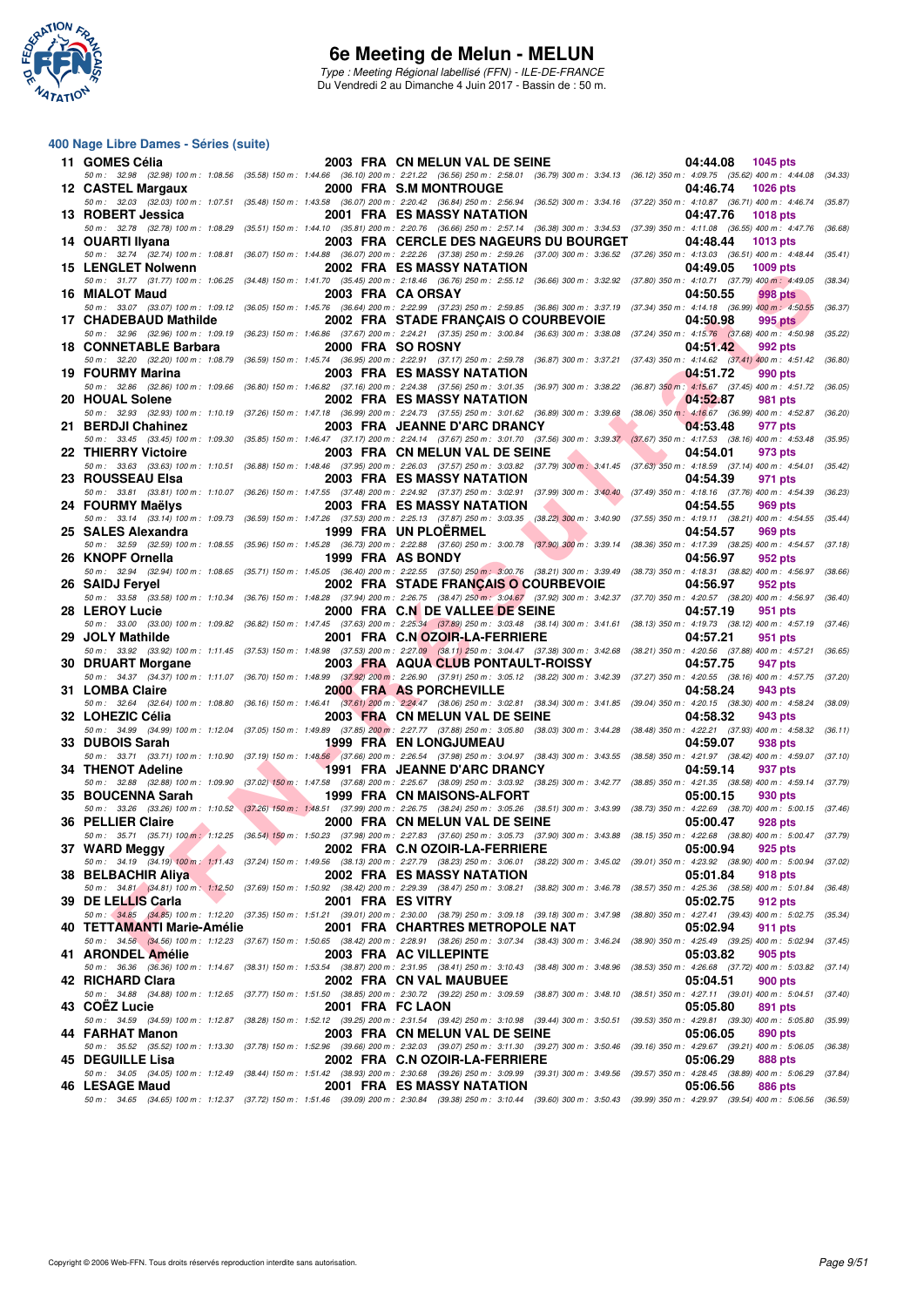

Type : Meeting Régional labellisé (FFN) - ILE-DE-FRANCE Du Vendredi 2 au Dimanche 4 Juin 2017 - Bassin de : 50 m.

#### **400 Nage Libre Dames - Séries (suite)**

| 47 BERINGUE Natacha                 |                   | 2003 FRA CA ORSAY AND THE SAME OF THE SAME OF THE SAME OF THE SAME OF THE SAME OF THE SAME OF THE SAME OF THE                                                                                | 05:07.01<br>883 pts        |
|-------------------------------------|-------------------|----------------------------------------------------------------------------------------------------------------------------------------------------------------------------------------------|----------------------------|
|                                     |                   | 50 m: 34.56 (34.56) 100 m: 1:12.17 (37.61) 150 m: 1:50.54 (38.37) 200 m: 2:29.70 (39.16) 250 m: 3:08.84 (39.14) 300 m: 3:49.02 (40.18) 350 m: 4:28.09 (39.07) 400 m: 5:07.01                 | (38.92)                    |
| 48 CHALMET Manon 2003 FRA CN POISSY |                   |                                                                                                                                                                                              | 05:07.62<br>879 pts        |
|                                     |                   | 50 m : 35.54 (35.54) 100 m : 1:14.12 (38.58) 150 m : 1:53.41 (39.29) 200 m : 2:32.36 (38.95) 250 m : 3:11.31 (38.95) 300 m : 3:50.19 (38.88) 350 m : 4:29.76 (39.57) 400 m : 5:07.62 (37.86) |                            |
| 49 REGLIN Clarice                   |                   | 2002 FRA CN MELUN VAL DE SEINE                                                                                                                                                               | 05:07.90<br>877 pts        |
|                                     |                   | 50 m: 35.46 (35.46) 100 m: 1:13.34 (37.88) 150 m: 1:52.28 (38.94) 200 m: 2:31.34 (39.06) 250 m: 3:10.97 (39.63) 300 m: 3:50.23 (39.26) 350 m: 4:29.53 (39.30) 400 m: 5:07.90 (38.37)         |                            |
| 50 SZKLAREK Malvine                 |                   | 2005 FRA C.N DE VALLEE DE SEINE                                                                                                                                                              | 05:07.99<br>877 pts        |
|                                     |                   | 50 m : 34.92 (34.92) 100 m : 1:12.52 (37.60) 150 m : 1:52.15 (39.63) 200 m : 2:32.00 (39.85) 250 m : 3:11.50 (39.50) 300 m : 3:51.19 (39.69) 350 m : 4:30.93 (39.74) 400 m : 5:07.99 (37.06) |                            |
| 51 DUCAUROY Aude                    | 2002 FRA CAORSAY  |                                                                                                                                                                                              | 05:08.63<br>872 pts        |
|                                     |                   | 50 m: 35.15 (35.15) 100 m: 1:12.95 (37.80) 150 m: 1:51.80 (38.85) 200 m: 2:31.59 (39.79) 250 m: 3:11.17 (39.58) 300 m: 3:50.87 (39.70) 350 m: 4:30.44 (39.57) 400 m: 5:08.63                 | (38.19)                    |
| 52 CHESNEAU Justine                 |                   | 2003 FRA ES MASSY NATATION                                                                                                                                                                   | 05:09.61<br>866 pts        |
|                                     |                   | 50 m: 35.07 (35.07) 100 m: 1:13.56 (38.49) 150 m: 1:52.15 (38.59) 200 m: 2:31.33 (39.18) 250 m: 3:10.80 (39.47) 300 m: 3:50.58 (39.78) 350 m: 4:30.48 (39.90) 400 m: 5:09.61                 | (39.13)                    |
| 53 LA BIONDA Léa                    |                   | 2002 FRA EN LONGJUMEAU                                                                                                                                                                       | 05:12.95<br>843 pts        |
|                                     |                   | 50 m : 34.90 (34.90) 100 m : 1:13.28 (38.38) 150 m : 1:53.07 (39.79) 200 m : 2:33.33 (40.26) 250 m : 3:13.27 (39.94) 300 m : 3:53.22 (39.95) 350 m : 4:33.48 (40.26) 400 m : 5:12.95 (39.47) |                            |
| 54 JOUBLIN Justine                  |                   | 2001 FRA USC CONFLANS-STE-HONORINE                                                                                                                                                           | 05:13.16<br>842 pts        |
|                                     |                   | 50 m: 35.95 (35.95) 100 m: 1:14.70 (38.75) 150 m: 1:54.56 (39.86) 200 m: 2:34.39 (39.83) 250 m: 3:14.14 (39.75) 300 m: 3:54.23 (40.09) 350 m: 4:34.44 (40.21) 400 m: 5:13.16 (38.72)         |                            |
| 55 ARZUR Doriane                    |                   | 2002 FRA C.N OZOIR-LA-FERRIERE                                                                                                                                                               | 05:15.55<br>826 pts        |
|                                     |                   | 50 m: 35.01 (35.01) 100 m: --- 150 m: 1:53.57 (1:18.56) 200 m: 2:33.33 (39.76) 250 m: 3:14.00 (40.67) 300 m: 3:54.80 (40.80) 350 m: 4:35.18 (40.38) 400 m: 5:15.55 (40.37)                   |                            |
| 56 GERONDIS Erin                    | 2001 FRA ES VITRY |                                                                                                                                                                                              | 05:18.74<br>806 pts        |
|                                     |                   | 50 m: 33.83 (33.83) 100 m: 1:12.29 (38.46) 150 m: 1:52.51 (40.22) 200 m: 2:33.36 (40.85) 250 m: 3:14.01 (40.65) 300 m: 3:56.55 (42.54) 350 m: 4:37.84 (41.29) 400 m: 5:18.74 (40.90)         |                            |
|                                     |                   | 57 DREUILLAUD Tiphaine 2001 FRA CN MELUN VAL DE SEINE                                                                                                                                        | 05:21.78<br><b>786 pts</b> |
|                                     |                   | 50 m: 35.01 (35.01) 100 m: 1:13.54 (38.53) 150 m: 1:53.75 (40.21) 200 m: 2:35.12 (41.37) 250 m: 3:17.11 (41.99) 300 m: 3:58.50 (41.39) 350 m: 4:41.03 (42.53) 400 m: 5:21.78 (40.75)         |                            |

# **[800 Nage Libre Dames - Séries](http://www.ffnatation.fr/webffn/resultats.php?idact=nat&go=epr&idcpt=46973&idepr=5)** (Vendredi 2 Juin 2017)

| DUCAUNUT AUUC                                                                   |                                                                               | ZUVZ FRA VAVRJAI                                                                                                                                                                                                   | UJ.UO.UJ<br>$012 \mu s$                                                                                                                |
|---------------------------------------------------------------------------------|-------------------------------------------------------------------------------|--------------------------------------------------------------------------------------------------------------------------------------------------------------------------------------------------------------------|----------------------------------------------------------------------------------------------------------------------------------------|
|                                                                                 |                                                                               | 50 m: 35.15 (35.15) 100 m: 1:12.95 (37.80) 150 m: 1:51.80 (38.85) 200 m: 2:31.59 (39.79) 250 m: 3:11.17 (39.58) 300 m: 3:50.87 (39.70) 350 m: 4:30.44 (39.57) 400 m: 5:08.63                                       | (38.19)                                                                                                                                |
| 52   CHESNEAU Justine                                                           |                                                                               | <b>2003 FRA ES MASSY NATATION</b>                                                                                                                                                                                  | 05:09.61<br><b>866 pts</b>                                                                                                             |
|                                                                                 |                                                                               | 50 m: 35.07 (35.07) 100 m: 1:13.56 (38.49) 150 m: 1:52.15 (38.59) 200 m: 2:31.33 (39.18) 250 m: 3:10.80 (39.47) 300 m: 3:50.58                                                                                     | (39.78) 350 m : 4:30.48 (39.90) 400 m : 5:09.61<br>(39.13)                                                                             |
| 53   LA BIONDA Léa                                                              |                                                                               | <b>2002 FRA EN LONGJUMEAU</b>                                                                                                                                                                                      | 05:12.95<br>843 pts                                                                                                                    |
|                                                                                 |                                                                               | 50 m : 34.90 (34.90) 100 m : 1:13.28 (38.38) 150 m : 1:53.07 (39.79) 200 m : 2:33.33 (40.26) 250 m : 3:13.27 (39.94) 300 m : 3:53.22                                                                               | (39.95) 350 m : 4:33.48 (40.26) 400 m : 5:12.95<br>(39.47)                                                                             |
| 54   JOUBLIN Justine                                                            |                                                                               | 2001 FRA USC CONFLANS-STE-HONORINE                                                                                                                                                                                 | <b>842 pts</b><br>05:13.16                                                                                                             |
|                                                                                 |                                                                               | 50 m : 35.95 (35.95) 100 m : 1:14.70 (38.75) 150 m : 1:54.56 (39.86) 200 m : 2:34.39 (39.83) 250 m : 3:14.14 (39.75) 300 m : 3:54.23                                                                               | (40.09) 350 m : 4:34.44 (40.21) 400 m : 5:13.16<br>(38.72)                                                                             |
| 55 ARZUR Doriane                                                                |                                                                               | 2002 FRA C.N OZOIR-LA-FERRIERE                                                                                                                                                                                     | 05:15.55<br>826 pts                                                                                                                    |
| 50 m: 35.01 (35.01)<br>$100 m: -$                                               |                                                                               | 150 m: 1:53.57 (1:18.56) 200 m: 2:33.33 (39.76) 250 m: 3:14.00 (40.67) 300 m: 3:54.80 (40.80) 350 m: 4:35.18 (40.38) 400 m: 5:15.55                                                                                | (40.37)                                                                                                                                |
| 56 GERONDIS Erin                                                                | 2001 FRA ES VITRY                                                             |                                                                                                                                                                                                                    | 05:18.74<br><b>806 pts</b>                                                                                                             |
|                                                                                 |                                                                               | 50 m : 33.83 (33.83) 100 m : 1:12.29 (38.46) 150 m : 1:52.51 (40.22) 200 m : 2:33.36 (40.85) 250 m : 3:14.01 (40.65) 300 m : 3:56.55                                                                               | (42.54) 350 m: 4:37.84 (41.29) 400 m: 5:18.74<br>(40.90)                                                                               |
| 57 DREUILLAUD Tiphaine                                                          |                                                                               | 2001 FRA CN MELUN VAL DE SEINE                                                                                                                                                                                     | 05:21.78<br>786 pts                                                                                                                    |
|                                                                                 |                                                                               | 50 m : 35.01 (35.01) 100 m : 1:13.54 (38.53) 150 m : 1:53.75 (40.21) 200 m : 2:35.12 (41.37) 250 m : 3:17.11 (41.99) 300 m : 3:58.50 (41.39) 350 m : 4:41.03 (42.53) 400 m : 5:21.78                               | (40.75)                                                                                                                                |
|                                                                                 |                                                                               |                                                                                                                                                                                                                    |                                                                                                                                        |
| 00 Nage Libre Dames - Séries                                                    |                                                                               | (Vendredi 2 Juin 2017)                                                                                                                                                                                             |                                                                                                                                        |
| 1 DESBORDES Joana                                                               |                                                                               | 2000 FRA SO ROSNY                                                                                                                                                                                                  | 09:11.91<br>1155 pts                                                                                                                   |
| 50 m: 31.25 (31.25) 100 m: 1.05.60                                              |                                                                               | (34.35) 150 m : 1:40.34 (34.74) 200 m : 2:15.32 (34.98) 250 m : 2:50.15 (34.83) 300 m : 3:25.32                                                                                                                    | $(35.17)$ 350 m : 4:00.27<br>$(34.95)$ 400 m : 4:35.25<br>(34.98)                                                                      |
| 450 m : 5:09.83 (34.58) 500 m : 5:44.64                                         |                                                                               | (34.81) 550 m : 6:19.51 (34.87) 600 m : 6:54.13 (34.62) 650 m : 7:28.70 (34.57) 700 m : 8:03.66                                                                                                                    | $(34.62)$ 800 m : 9:11.91<br>$(34.96)$ 750 m : 8:38.28<br>(33.63)                                                                      |
| 2   MARCHESE Julie                                                              |                                                                               | 2000 FRA CN MELUN VAL DE SEINE                                                                                                                                                                                     | 09:27.72<br>1094 pts                                                                                                                   |
| 50 m: 31.34 (31.34) 100 m: 1:05.82<br>450 m: 5:14.21 (36.37) 500 m: 5:50.48     | $(34.48)$ 150 m : 1:40.57<br>$(36.27)$ 550 m : 6:27.22                        | $(34.75)$ 200 m : 2:15.54 $(34.97)$ 250 m : 2:50.67 $(35.13)$ 300 m : 3:26.29<br>(36.74) 600 m : 7:03.71 (36.49) 650 m : 7:40.00<br>$(36.29)$ 700 m : 8:16.37                                                      | (35.62) 350 m : 4:01.97<br>$(35.68)$ 400 m : 4:37.84<br>(35.87)<br>$(36.37)$ 750 m : $8.52.55$<br>$(36.18)$ 800 m : 9:27.72<br>(35.17) |
| 3 CASTEL Margaux                                                                |                                                                               | 2000 FRA S.M MONTROUGE                                                                                                                                                                                             | 09:46.27<br><b>1025 pts</b>                                                                                                            |
| 50 m: 32.31 (32.31) 100 m: 1:08.29                                              | $(35.98)$ 150 m : 1:45.28                                                     | (36.99) 200 m : 2:22.17 (36.89) 250 m : 2:59.63<br>(37.46) 300 m : 3:36.94                                                                                                                                         | $(37.31)$ 350 m : 4:14.04<br>$(37.10)$ 400 m : 4:51.52<br>(37.48)                                                                      |
| 450 m : 5:28.33 (36.81) 500 m : 6:05.58                                         | $(37.25)$ 550 m : 6:42.96                                                     | (37.38) 600 m : 7:20.36 (37.40) 650 m : 7:57.62<br>(37.26) 700 m : 8:34.87                                                                                                                                         | (37.25) 750 m : 9:11.02 (36.15) 800 m : 9:46.27<br>(35.25)                                                                             |
| 4   GOMES Cèlia                                                                 |                                                                               | 2003 FRA CN MELUN VAL DE SEINE                                                                                                                                                                                     | 09:51.21<br><b>1007 pts</b>                                                                                                            |
| 50 m: 34.24 (34.24) 100 m: 1:10.21<br>450 m : 5:31.31 (37.53) 500 m : 6:09.06   | (35.97) 150 m : 1:47.10 (36.89) 200 m : 2:24.24 (37.14) 250 m : 3:01.61       | $(37.37)$ 300 m : 3:38.95<br>(37.75) 550 m : 6:46.95 (37.89) 600 m : 7:24.30 (37.35) 650 m : 8:01.35 (37.05) 700 m : 8:38.70                                                                                       | $(37.34)$ 350 m : 4:16.41<br>$(37.46)$ 400 m : 4:53.78<br>(37.37)<br>(37.35) 750 m : 9:15.40 (36.70) 800 m : 9:51.21<br>(35.81)        |
| 5 THIERRY Victoire                                                              |                                                                               | 2003 FRA CN MELUN VAL DE SEINE                                                                                                                                                                                     | 10:05.02<br>958 pts                                                                                                                    |
| 50 m : 34.14 (34.14) 100 m : 1:10.97                                            |                                                                               | (36.83) 150 m : 1:49.08 (38.11) 200 m : 2:26.88 (37.80) 250 m : 3:04.64 (37.76) 300 m : 3:42.46                                                                                                                    | (37.82) 350 m : 4:20.89<br>$(38.43)$ 400 m : 4:59.49<br>(38.60)                                                                        |
| 450 m : 5:37.75<br>$(38.26)$ 500 m : 6:16.43                                    | $(38.68)$ 550 m : 6:55.32 $(38.89)$ 600 m : 7:34.40 $(39.08)$ 650 m : 8:13.22 | $(38.82)$ 700 m : $8.51.50$                                                                                                                                                                                        | (38.28) 750 m : 9:29.70 (38.20) 800 m : 10:05.02<br>(35.32)                                                                            |
| 6 LEROY Lucie                                                                   |                                                                               | 2000 FRA C.N DE VALLEE DE SEINE                                                                                                                                                                                    | 10:05.07<br>958 pts                                                                                                                    |
| 50 m : 33.80 (33.80) 100 m : 1:10.98<br>450 m : 5:39.45 (38.41) 500 m : 6:17.65 |                                                                               | (37.18) 150 m : 1:49.28 (38.30) 200 m : 2:27.71 (38.43) 250 m : 3:06.17 (38.46) 300 m : 3:44.39<br>$(38.20)$ 550 m $: 6:56.04$ $(38.39)$ 600 m $: 7:34.48$ $(38.44)$ 650 m $: 8:13.01$ $(38.53)$ 700 m $: 8:51.49$ | (38.22) 350 m : 4:22.71<br>$(38.32)$ 400 m : 5:01.04<br>(38.33)<br>(38.48) 750 m: 9:29.35 (37.86) 800 m: 10:05.07<br>(35.72)           |
| 7 OUARTI Ilyana                                                                 |                                                                               | 2003 FRA CERCLE DES NAGEURS DU BOURGET                                                                                                                                                                             | 10:09.08<br>944 pts                                                                                                                    |
| 50 m: 34.07 (34.07) 100 m: 1:10.93                                              |                                                                               | (36.86) 150 m : 1:48.82 (37.89) 200 m : 2:27.31 (38.49) 250 m : 3:04.98 (37.67) 300 m : 3:43.68                                                                                                                    | (38.70) 350 m : 4:21.93<br>$(38.25)$ 400 m : 5:01.04<br>(39.11)                                                                        |
| 450 m : 5:40.32 (39.28) 500 m : 6:19.36                                         |                                                                               | (39.04) 550 m: 6:57.97 (38.61) 600 m: 7:37.05 (39.08) 650 m: 8:15.93 (38.88) 700 m: 8:55.52                                                                                                                        | (39.59) 750 m : 9:33.25 (37.73) 800 m : 10:09.08<br>(35.83)                                                                            |
| 8 GAMER Rose-alexia<br>50 m: 33.24 (33.24) 100 m: 1:09.29                       |                                                                               | 1999 FRA CN MELUN VAL DE SEINE                                                                                                                                                                                     | 10:10.25<br>940 pts<br>(38.82) 350 m : 4:21.67 (38.92) 400 m : 5:00.68<br>(39.01)                                                      |
| 450 m: 5:39.84 (39.16) 500 m: 6:18.97                                           |                                                                               | (36.05) 150 m: 1:47.21 (37.92) 200 m: 2:25.43 (38.22) 250 m: 3:03.93 (38.50) 300 m: 3:42.75<br>(39.13) 550 m : 6:58.40 (39.43) 600 m : 7:37.55 (39.15) 650 m : 8:16.73 (39.18) 700 m : 8:55.09                     | (38.36) 750 m : 9:33.15 (38.06) 800 m : 10:10.25<br>(37.10)                                                                            |
| 9 BERDJI Chahinez                                                               |                                                                               | 2003 FRA JEANNE D'ARC DRANCY                                                                                                                                                                                       | 10:13.20<br>929 pts                                                                                                                    |
| 50 m : 32.80<br>(32.80) 100 m : 1:09.59                                         |                                                                               | (36.79) 150 m : 1:47.32 (37.73) 200 m : 2:25.66 (38.34) 250 m : 3:04.10 (38.44) 300 m : 3:43.27                                                                                                                    | (39.17) 350 m: 4:21.72 (38.45) 400 m: 5:01.50<br>(39.78)                                                                               |
| 450 m : 5:40.16 (38.66) 500 m : 6:19.63                                         |                                                                               | (39.47) 550 m : 6:58.75 (39.12) 600 m : 7:38.65 (39.90) 650 m : 8:17.52 (38.87) 700 m : 8:57.03                                                                                                                    | (39.51) 750 m: 9:35.81 (38.78) 800 m: 10:13.20<br>(37.39)                                                                              |
| 10 DUBOIS Sarah<br>50 m : 34.39<br>$(34.39)$ 100 m : 1:11.50                    |                                                                               | 1999 FRA EN LONGJUMEAU<br>(37.11) 150 m : 1:49.37 (37.87) 200 m : 2:28.27 (38.90) 250 m : 3:07.18 (38.91) 300 m : 3:45.98                                                                                          | 10:18.65<br>911 pts<br>$(38.80)$ 350 m : 4:25.04<br>$(39.06)$ 400 m : 5:04.06<br>(39.02)                                               |
| $(39.59)$ 500 m : 6:23.13<br>450 m : 5:43.65                                    |                                                                               | (39.48) 550 m : 7:03.28 (40.15) 600 m : 7:42.73 (39.45) 650 m : 8:22.62 (39.89) 700 m : 9:02.20                                                                                                                    | (39.58) 750 m : 9:41.44 (39.24) 800 m : 10:18.65<br>(37.21)                                                                            |
| 11 SZKLAREK Malvine                                                             |                                                                               | 2005 FRA C.N DE VALLEE DE SEINE                                                                                                                                                                                    | 10:40.40<br>837 pts                                                                                                                    |
| 50 m: 36.28                                                                     |                                                                               | (36.28) 100 m: 1:16.59 (40.31) 150 m: 1:56.51 (39.92) 200 m: 2:36.65 (40.14) 250 m: 3:16.93 (40.28) 300 m: 3:57.36                                                                                                 | (40.43) 350 m: 4:38.10 (40.74) 400 m: 5:18.86<br>(40.76)                                                                               |
| $(41.18)$ 500 m : 6:40.41<br>450 m : 6:00.04                                    |                                                                               | (40.37) 550 m : 7:21.46 (41.05) 600 m : 8:01.85 (40.39) 650 m : 8:42.42 (40.57) 700 m : 9:22.83                                                                                                                    | (40.41) 750 m : 10:03.44 (40.61) 800 m : 10:40.40<br>(36.96)                                                                           |
|                                                                                 |                                                                               |                                                                                                                                                                                                                    |                                                                                                                                        |
| Dos Dames - Finale A (Samedi 3 Juin 2017)                                       |                                                                               |                                                                                                                                                                                                                    |                                                                                                                                        |
| 1 RAZAFY Elodie                                                                 |                                                                               | 1998 FRA CN MELUN VAL DE SEINE                                                                                                                                                                                     | 00:31.67<br>1095 pts                                                                                                                   |
| 2 BOURNONVILLE Mey                                                              | 1999 FRA ES VITRY                                                             |                                                                                                                                                                                                                    | 00:31.76<br>1090 pts                                                                                                                   |
|                                                                                 |                                                                               |                                                                                                                                                                                                                    |                                                                                                                                        |
| 3 ALMEIDA Léana                                                                 |                                                                               | <b>2001 FRA ES MASSY NATATION</b>                                                                                                                                                                                  | 00:32.01<br>1077 pts                                                                                                                   |
| <b>A. EEDOUENE Inco</b>                                                         |                                                                               | <b>2004 EDA EC MACCV NATATION</b>                                                                                                                                                                                  | 00.227<br>$1000 - 14$                                                                                                                  |

# **[50 Dos Dames - Finale A](http://www.ffnatation.fr/webffn/resultats.php?idact=nat&go=epr&idcpt=46973&idepr=11)** (Samedi 3 Juin 2017)

| 1 RAZAFY Elodie      |  | 1998 FRA CN MELUN VAL DE SEINE       | 00:31.67 | 1095 pts |
|----------------------|--|--------------------------------------|----------|----------|
| 2 BOURNONVILLE Mey   |  | 1999 FRA ES VITRY                    | 00:31.76 | 1090 pts |
| 3 ALMEIDA Léana      |  | <b>2001 FRA ES MASSY NATATION</b>    | 00:32.01 | 1077 pts |
| 4 FERGUENE Ines      |  | 2001 FRA ES MASSY NATATION           | 00:32.71 | 1039 pts |
| 5 PARKER Lena        |  | 2001 FRA STADE FRANCAIS O COURBEVOIE | 00:32.83 | 1033 pts |
| 6 CHADEBAUD Mathilde |  | 2002 FRA STADE FRANCAIS O COURBEVOIE | 00:33.22 | 1012 pts |
| 7 FIGUEIREDO Mariana |  | 2000 FRA CN MELUN VAL DE SEINE       | 00:33.58 | 994 pts  |
| --- CASBAS Charlotte |  | 2001 FRA CERGY PONTOISE NATATION     | DNS dec  |          |

#### **[50 Dos Dames - Finale B](http://www.ffnatation.fr/webffn/resultats.php?idact=nat&go=epr&idcpt=46973&idepr=11) 11-17 ans** (Samedi 3 Juin 2017)

| 1 COGNAC Eleonore | 2002 FRA CNO ST-GERMAIN-EN-LAYE | 00:33.39 | 1004 pts |
|-------------------|---------------------------------|----------|----------|
|                   |                                 |          |          |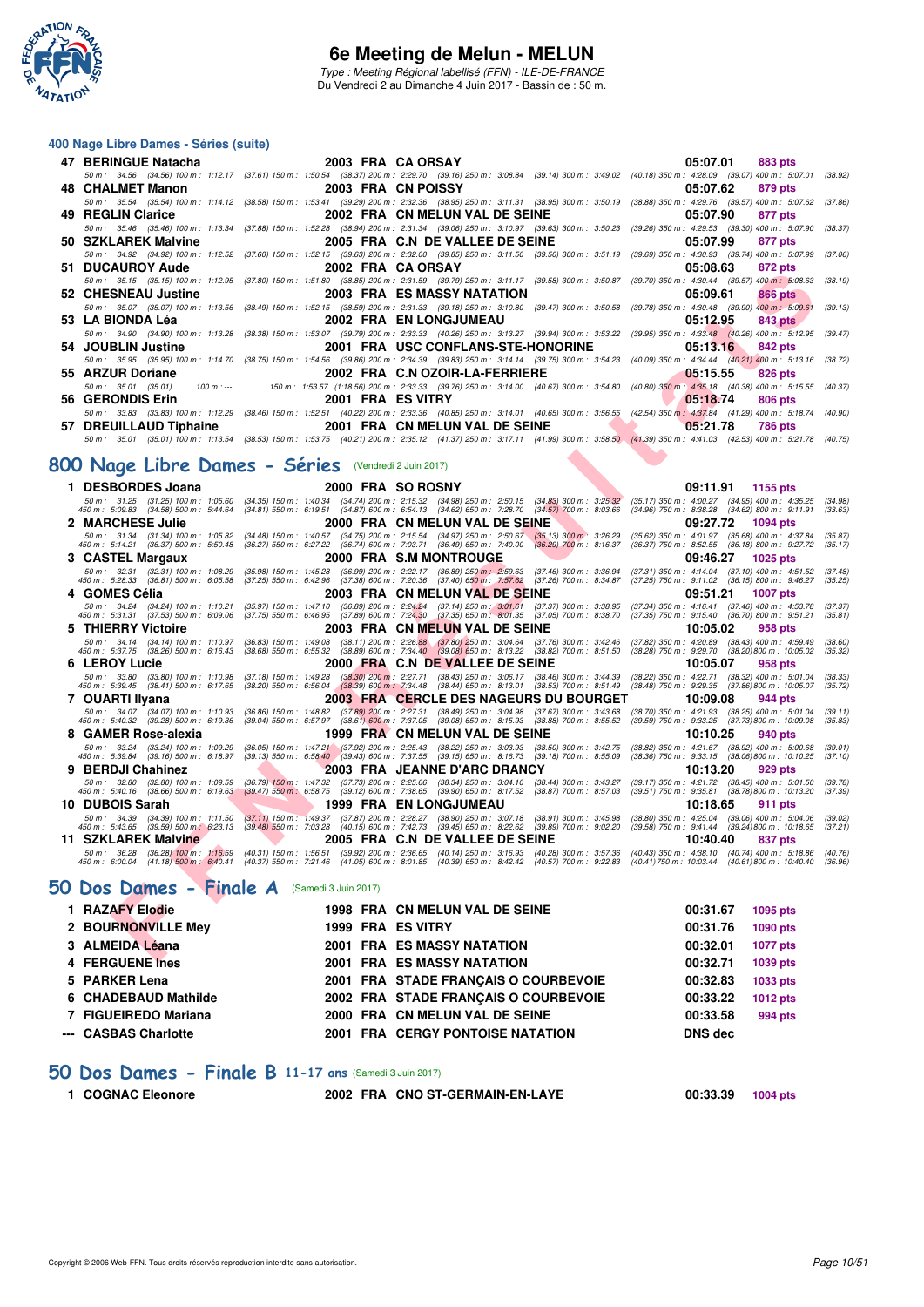

Type : Meeting Régional labellisé (FFN) - ILE-DE-FRANCE Du Vendredi 2 au Dimanche 4 Juin 2017 - Bassin de : 50 m.

#### **50 Dos Dames - Finale B (suite)**

| 2002 FRA STADE FRANCAIS O COURBEVOIE<br>3 SAIDJ Fervel<br>00:34.33    | 955 pts |
|-----------------------------------------------------------------------|---------|
|                                                                       |         |
| 4 SUESCUN Clémence<br>2002 FRA CSN GUYANCOURT<br>00:34.34             | 955 pts |
| 2000 FRA AS PORCHEVILLE<br>5 LOMBA Claire<br>00:34.50                 | 947 pts |
| 2003 FRA US JEUNESSE MITRY-MORY<br>6 GAULTIER Eva<br>00:35.03         | 920 pts |
| 7 BELLAHCENE Ines<br>2001 FRA AC VILLEPINTE<br>00:35.93               | 876 pts |
| 2001 FRA CERGY PONTOISE NATATION<br>--- GRALL Anaïs<br><b>DNS</b> dec |         |

#### **[50 Dos Dames - Finale C](http://www.ffnatation.fr/webffn/resultats.php?idact=nat&go=epr&idcpt=46973&idepr=11) 11-17 ans** (Samedi 3 Juin 2017)

| <b>EMERAUD Anais</b>   |  | 2001 FRA UN PLOËRMEL              | 00:33.91       | 977 pts        |
|------------------------|--|-----------------------------------|----------------|----------------|
| 2 BELBACHIR Aliya      |  | <b>2002 FRA ES MASSY NATATION</b> | 00:34.15       | <b>964 pts</b> |
| 3 BERGER Paoline       |  | 2002 FRA CN ST-MICHEL-SUR-ORGE    | 00:34.38       | 953 pts        |
| 4 LEROY Lucie          |  | 2000 FRA C.N DE VALLEE DE SEINE   | 00:35.11       | 916 pts        |
| 5 BARBE Lea            |  | 2002 FRA US JEUNESSE MITRY-MORY   | 00:35.15       | 914 pts        |
| 6 FARHAT Manon         |  | 2003 FRA CN MELUN VAL DE SEINE    | 00:35.42       | 901 pts        |
| 7 EMTIR Taj-Mahal      |  | 2000 FRA AC VILLEPINTE            | 00:37.50       | 801 pts        |
| --- BLONDEAU Alexandra |  | 2000 FRA VILLIERS SPORTS JEUNESSE | <b>DNS</b> dec |                |

### **[50 Dos Dames - Séries](http://www.ffnatation.fr/webffn/resultats.php?idact=nat&go=epr&idcpt=46973&idepr=11)** (Samedi 3 Juin 2017)

| O Dos Dames - Finale C 11-17 ans (Samedi 3 Juin 2017) |  |                                         |                |                 |
|-------------------------------------------------------|--|-----------------------------------------|----------------|-----------------|
| 1 EMERAUD Anais                                       |  | 2001 FRA UN PLOËRMEL                    | 00:33.91       | 977 pts         |
| 2 BELBACHIR Aliya                                     |  | <b>2002 FRA ES MASSY NATATION</b>       | 00:34.15       | <b>964 pts</b>  |
| 3 BERGER Paoline                                      |  | 2002 FRA CN ST-MICHEL-SUR-ORGE          | 00:34.38       | 953 pts         |
| 4 LEROY Lucie                                         |  | 2000 FRA C.N DE VALLEE DE SEINE         | 00:35.11       | 916 pts         |
| 5 BARBE Lea                                           |  | 2002 FRA US JEUNESSE MITRY-MORY         | 00:35.15       | 914 pts         |
| 6 FARHAT Manon                                        |  | 2003 FRA CN MELUN VAL DE SEINE          | 00:35.42       | 901 pts         |
| 7 EMTIR Taj-Mahal                                     |  | 2000 FRA AC VILLEPINTE                  | 00:37.50       | 801 pts         |
| --- BLONDEAU Alexandra                                |  | 2000 FRA VILLIERS SPORTS JEUNESSE       | <b>DNS dec</b> |                 |
|                                                       |  |                                         |                |                 |
| 0 Dos Dames - Séries<br>(Samedi 3 Juin 2017)          |  |                                         |                |                 |
| 1 BOURNONVILLE Mey                                    |  | 1999 FRA ES VITRY                       | 00:31.62       | 1098 pts        |
| 2 RAZAFY Elodie                                       |  | 1998 FRA CN MELUN VAL DE SEINE          | 00:31.69       | 1094 pts        |
| 2 ALMEIDA Léana                                       |  | <b>2001 FRA ES MASSY NATATION</b>       | 00:31.69       | 1094 pts        |
| 4 FIGUEIREDO Mariana                                  |  | 2000 FRA CN MELUN VAL DE SEINE          | 00:31.83       | 1086 pts        |
| 5 CASBAS Charlotte                                    |  | <b>2001 FRA CERGY PONTOISE NATATION</b> | 00:32.61       | <b>1044 pts</b> |
| 6 FERGUENE Ines                                       |  | <b>2001 FRA ES MASSY NATATION</b>       | 00:32.86       | <b>1031 pts</b> |
| 7 CHADEBAUD Mathilde                                  |  | 2002 FRA STADE FRANÇAIS O COURBEVOIE    | 00:33.12       | <b>1018 pts</b> |
| 8 PARKER Lena                                         |  | 2001 FRA STADE FRANCAIS O COURBEVOIE    | 00:33.23       | 1012 pts        |
| 9 COGNAC Eleonore                                     |  | 2002 FRA CNO ST-GERMAIN-EN-LAYE         | 00:33.25       | 1011 pts        |
| <b>10 BELLAHCENE Ines</b>                             |  | 2001 FRA AC VILLEPINTE                  | 00:33.61       | 992 pts         |
| 11 SUESCUN Clémence                                   |  | <b>2002 FRA CSN GUYANCOURT</b>          | 00:33.66       | 990 pts         |
| 12 GRALL Anaïs                                        |  | <b>2001 FRA CERGY PONTOISE NATATION</b> | 00:33.78       | 983 pts         |
| 13 LOMBA Claire                                       |  | 2000 FRA AS PORCHEVILLE                 | 00:33.80       | 982 pts         |
| <b>14 DANGER Florine</b>                              |  | <b>1999 FRA EN LONGJUMEAU</b>           | 00:33.99       | 973 pts         |
| 15 PICARD Nina                                        |  | 1999 FRA AQUA CLUB PONTAULT-ROISSY      | 00:34.22       | 961 pts         |
| 16 SAIDJ Feryel                                       |  | 2002 FRA STADE FRANÇAIS O COURBEVOIE    | 00:34.24       | <b>960 pts</b>  |
| 17 SUSINI Marine                                      |  | 1998 FRA ASN LOUVRES-ROISSY-SURVILLIERS | 00:34.31       | 956 pts         |
| 18 GAULTIER Eva                                       |  | 2003 FRA US JEUNESSE MITRY-MORY         | 00:34.33       | 955 pts         |
| 19 CONNETABLE Barbara                                 |  | 2000 FRA SO ROSNY                       | 00:34.47       | 948 pts         |
| 20 BERGER Paoline                                     |  | 2002 FRA CN ST-MICHEL-SUR-ORGE          | 00:34.52       | 946 pts         |
| 21 BELBACHIR Aliya                                    |  | <b>2002 FRA ES MASSY NATATION</b>       | 00:34.61       | 941 pts         |
| 22 EMERAUD Anais                                      |  | 2001 FRA UN PLOËRMEL                    | 00:34.87       | 928 pts         |
| 23 BARBE Lea                                          |  | 2002 FRA US JEUNESSE MITRY-MORY         | 00:34.91       | 926 pts         |
| 24 BLONDEAU Alexandra                                 |  | 2000 FRA VILLIERS SPORTS JEUNESSE       | 00:35.05       | 919 pts         |
| 25 FARHAT Manon                                       |  | 2003 FRA CN MELUN VAL DE SEINE          | 00:35.06       | 919 pts         |
| 26 EMTIR Taj-Mahal                                    |  | 2000 FRA AC VILLEPINTE                  | 00:35.07       | 918 pts         |
| 27 LEROY Lucie                                        |  | 2000 FRA C.N DE VALLEE DE SEINE         | 00:35.08       | 918 pts         |
| <b>28 MARTINS Chloe</b>                               |  | 2001 FRA US JEUNESSE MITRY-MORY         | 00:35.13       | 915 pts         |
| 29 FOURMY Marina                                      |  | 2003 FRA ES MASSY NATATION              | 00:35.15       | 914 pts         |
| 30 LALLEMAND Eva                                      |  | 2000 FRA ASSO NATATION DE SARTROUVILLE  | 00:35.16       | 914 pts         |
| 31 QUELVEN Marie                                      |  | 2001 FRA US JEUNESSE MITRY-MORY         | 00:35.21       | 911 pts         |
| 32 PONCET Julie                                       |  | 2000 FRA VILLIERS SPORTS JEUNESSE       | 00:35.66       | 889 pts         |
| 33 DRUART Morgane                                     |  | 2003 FRA AQUA CLUB PONTAULT-ROISSY      | 00:35.95       | 875 pts         |
| 34 LEFEVRE Léna                                       |  | 2003 FRA AC VILLEPINTE                  | 00:36.21       | <b>862 pts</b>  |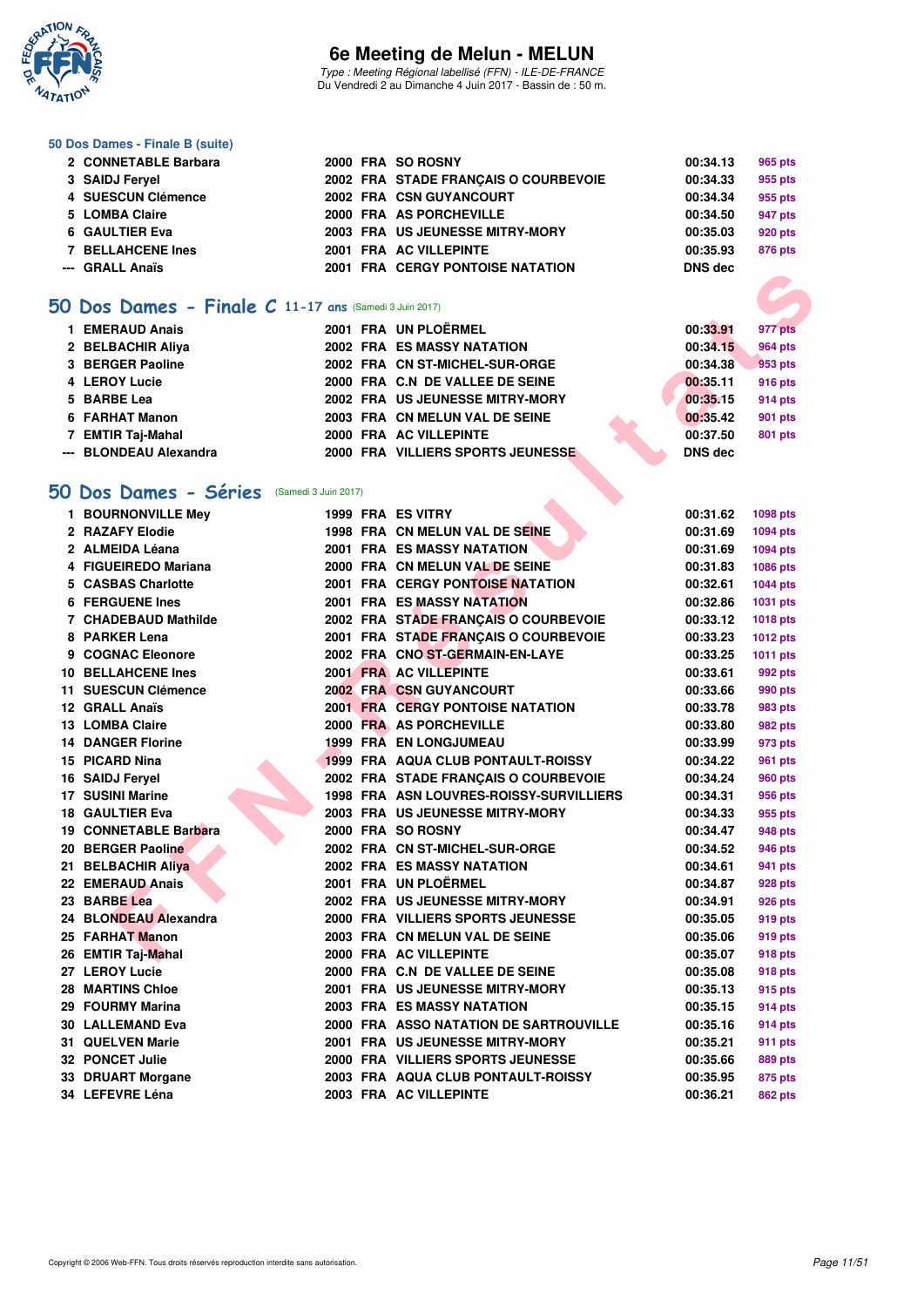

Type : Meeting Régional labellisé (FFN) - ILE-DE-FRANCE Du Vendredi 2 au Dimanche 4 Juin 2017 - Bassin de : 50 m.

#### **50 Dos Dames - Séries (suite)**

| 35 ROTTIERS Margot                |  | 2002 FRA EN LONGJUMEAU             | 00:36.32       | 857 pts        |
|-----------------------------------|--|------------------------------------|----------------|----------------|
| 36 CHALMET Manon                  |  | 2003 FRA CN POISSY                 | 00:36.75       | 836 pts        |
| 37 KESSEL Agathe                  |  | 2003 FRA CN MELUN VAL DE SEINE     | 00:37.19       | 816 pts        |
| 38 PAYEUR Fanny                   |  | 2000 FRA CN VAL MAUBUEE            | 00:37.21       | 815 pts        |
| 39 SCHMITT Loan                   |  | 2002 FRA AQUA CLUB PONTAULT-ROISSY | 00:37.53       | <b>800 pts</b> |
| 40 FOLLIOT Milene                 |  | 2005 FRA C.N DE VALLEE DE SEINE    | 00:37.86       | 785 pts        |
| 41 BERINGUE Natacha               |  | 2003 FRA CA ORSAY                  | 00:38.03       | 777 pts        |
| 42 DE MUYLDER Marine              |  | 1999 FRA CN MELUN VAL DE SEINE     | 00:38.61       | <b>751 pts</b> |
| 43 DEGUILLE Lisa                  |  | 2002 FRA C.N OZOIR-LA-FERRIERE     | 00:38.66       | <b>748 pts</b> |
| 44 TAHRI Mellina                  |  | 2003 FRA CN VAL MAUBUEE            | 00:38.68       | 747 pts        |
| 45 LARGILLIER Iliana              |  | 2001 FRA CN MELUN VAL DE SEINE     | 00:38.72       | <b>746 pts</b> |
| <b>46 NGUYEN DUC LONG Armelle</b> |  | 2003 FRA CN ST-MICHEL-SUR-ORGE     | 00:39.19       | <b>725 pts</b> |
| 47 SCOUBART Lea                   |  | 2002 FRA CA ORSAY                  | 00:40.22       | <b>680 pts</b> |
| <b>48 DUPONT Audrey</b>           |  | 2003 FRA CN MELUN VAL DE SEINE     | 00:40.28       | 677 pts        |
| --- BERDJI Chahinez               |  | 2003 FRA JEANNE D'ARC DRANCY       | <b>DNS</b> dec |                |
|                                   |  |                                    |                |                |

#### **[100 Dos Dames - Finale A](http://www.ffnatation.fr/webffn/resultats.php?idact=nat&go=epr&idcpt=46973&idepr=12)** (Dimanche 4 Juin 2017)

| DENINGUE INGLACIIA                                                                                                                                                                                                                                                                                                                             |                        | ZUUJ FRA VAURJAI                      |                  | UU.JU.JJ       | $111 \mu s$                                                                         |
|------------------------------------------------------------------------------------------------------------------------------------------------------------------------------------------------------------------------------------------------------------------------------------------------------------------------------------------------|------------------------|---------------------------------------|------------------|----------------|-------------------------------------------------------------------------------------|
| <b>42 DE MUYLDER Marine</b>                                                                                                                                                                                                                                                                                                                    |                        | 1999 FRA CN MELUN VAL DE SEINE        |                  | 00:38.61       | 751 pts                                                                             |
| <b>43 DEGUILLE Lisa</b>                                                                                                                                                                                                                                                                                                                        |                        | 2002 FRA C.N OZOIR-LA-FERRIERE        |                  | 00:38.66       | <b>748 pts</b>                                                                      |
| 44 TAHRI Mellina                                                                                                                                                                                                                                                                                                                               |                        | 2003 FRA CN VAL MAUBUEE               |                  | 00:38.68       | 747 pts                                                                             |
| <b>45 LARGILLIER Iliana</b>                                                                                                                                                                                                                                                                                                                    |                        | 2001 FRA CN MELUN VAL DE SEINE        |                  | 00:38.72       | 746 pts                                                                             |
| <b>46 NGUYEN DUC LONG Armelle</b>                                                                                                                                                                                                                                                                                                              |                        | 2003 FRA CN ST-MICHEL-SUR-ORGE        |                  | 00:39.19       | <b>725 pts</b>                                                                      |
| 47 SCOUBART Lea                                                                                                                                                                                                                                                                                                                                |                        | 2002 FRA CA ORSAY                     |                  | 00:40.22       | 680 pts                                                                             |
| <b>48 DUPONT Audrey</b>                                                                                                                                                                                                                                                                                                                        |                        | 2003 FRA CN MELUN VAL DE SEINE        |                  | 00:40.28       | 677 pts                                                                             |
| --- BERDJI Chahinez                                                                                                                                                                                                                                                                                                                            |                        | 2003 FRA JEANNE D'ARC DRANCY          |                  | <b>DNS</b> dec |                                                                                     |
|                                                                                                                                                                                                                                                                                                                                                |                        |                                       |                  |                |                                                                                     |
|                                                                                                                                                                                                                                                                                                                                                |                        |                                       |                  |                |                                                                                     |
| 00 Dos Dames - Finale A                                                                                                                                                                                                                                                                                                                        | (Dimanche 4 Juin 2017) |                                       |                  |                |                                                                                     |
| 1 DEL'HOMME Laurine                                                                                                                                                                                                                                                                                                                            |                        | 1997 FRA CNO ST-GERMAIN-EN-LAYE       |                  |                | 01:06.41 1122 pts                                                                   |
|                                                                                                                                                                                                                                                                                                                                                |                        |                                       | 50 m : 33.22     |                | $(33.22)$ 100 m : 1:06.41 $(33.19)$                                                 |
| 2 RAZAFY Elodie                                                                                                                                                                                                                                                                                                                                |                        | 1998 FRA CN MELUN VAL DE SEINE        |                  | 01:08.03       | 1079 pts                                                                            |
| 3 BOURNONVILLE Mey                                                                                                                                                                                                                                                                                                                             |                        | 1999 FRA ES VITRY                     | $50 m$ : $33.35$ | 01:08.56       | $(33.35)$ 100 m : 1:08.03 $(34.68)$<br>1065 pts                                     |
|                                                                                                                                                                                                                                                                                                                                                |                        |                                       | 50 m : 33.18     |                | $(33.18)$ 100 m : 1:08.56 $(35.38)$                                                 |
| 4 DREANO Sarah                                                                                                                                                                                                                                                                                                                                 |                        | 2000 FRA UN PLOËRMEL                  |                  | 01:09.41       | 1043 pts                                                                            |
|                                                                                                                                                                                                                                                                                                                                                |                        |                                       | $50 m$ : 34.04   |                | $(34.04)$ 100 m : 1:09.41 $(35.37)$                                                 |
| 5 KNOPF Ornella                                                                                                                                                                                                                                                                                                                                |                        | 1999 FRA AS BONDY                     |                  | 01:10.06       | <b>1026 pts</b>                                                                     |
| 6 FIGUEIREDO Mariana                                                                                                                                                                                                                                                                                                                           |                        | 2000 FRA CN MELUN VAL DE SEINE        |                  | 01:10.35       | 50 m: 34.26 (34.26) 100 m: 1:10.06 (35.80)<br>$1019$ pts                            |
|                                                                                                                                                                                                                                                                                                                                                |                        |                                       |                  |                | 50 m: 34.39 (34.39) 100 m: 1:10.35 (35.96)                                          |
| 7 BESNARD Auriane                                                                                                                                                                                                                                                                                                                              |                        | 2001 FRA CHARTRES METROPOLE NAT       |                  | 01:10.86       | 1006 pts                                                                            |
|                                                                                                                                                                                                                                                                                                                                                |                        |                                       |                  |                | 50 m : 34.66 (34.66) 100 m : 1:10.86 (36.20)                                        |
| 8 DANGER Florine                                                                                                                                                                                                                                                                                                                               |                        | 1999 FRA EN LONGJUMEAU                |                  | 01:11.90       | 979 pts<br>50 m: 34.14 (34.14) 100 m: 1:11.90 (37.76)                               |
|                                                                                                                                                                                                                                                                                                                                                |                        |                                       |                  |                |                                                                                     |
| 00 Dos Dames - Finale B 11-17 ans (Dimanche 4 Juin 2017)                                                                                                                                                                                                                                                                                       |                        |                                       |                  |                |                                                                                     |
| 1 FERGUENE Ines                                                                                                                                                                                                                                                                                                                                |                        | <b>2001 FRA ES MASSY NATATION</b>     |                  | 01:10.20       | <b>1022 pts</b>                                                                     |
|                                                                                                                                                                                                                                                                                                                                                |                        |                                       | 50 m : 34.38     |                | $(34.38)$ 100 m : 1:10.20 $(35.82)$                                                 |
| 2 BELLAHCENE Ines                                                                                                                                                                                                                                                                                                                              |                        | 2001 FRA AC VILLEPINTE                |                  | 01:10.40       | <b>1017 pts</b>                                                                     |
|                                                                                                                                                                                                                                                                                                                                                |                        |                                       |                  |                | 50 m : 34.26 (34.26) 100 m : 1:10.40 (36.14)                                        |
| 3 SAIDJ Feryel                                                                                                                                                                                                                                                                                                                                 |                        | 2002 FRA STADE FRANÇAIS O COURBEVOIE  |                  | 01:11.43       | 991 pts<br>50 m: 35.27 (35.27) 100 m: 1:11.43 (36.16)                               |
| 4 LOMBA Claire                                                                                                                                                                                                                                                                                                                                 |                        | 2000 FRA AS PORCHEVILLE               |                  | 01:12.00       | 977 pts                                                                             |
|                                                                                                                                                                                                                                                                                                                                                |                        |                                       |                  |                | 50 m: 34.73 (34.73) 100 m: 1:12.00 (37.27)                                          |
| 5 OUALID GIRARD Sarah                                                                                                                                                                                                                                                                                                                          |                        | 2000 FRA CN MELUN VAL DE SEINE        |                  | 01:12.45       | 966 pts                                                                             |
| 6 BERGER Paoline                                                                                                                                                                                                                                                                                                                               |                        | 2002 FRA CN ST-MICHEL-SUR-ORGE        |                  |                | 50 m: 35.85 (35.85) 100 m: 1:12.45 (36.60)                                          |
|                                                                                                                                                                                                                                                                                                                                                |                        |                                       |                  | 01:12.88       | 955 pts<br>$50\ m: \quad 35.47 \quad (35.47) \ 100\ m: \quad 1:12.88 \quad (37.41)$ |
| <b>7 MARCHESE Julie</b>                                                                                                                                                                                                                                                                                                                        |                        | 2000 FRA CN MELUN VAL DE SEINE        |                  | 01:13.25       | 946 pts                                                                             |
|                                                                                                                                                                                                                                                                                                                                                |                        |                                       |                  |                | 50 m: 36.37 (36.37) 100 m: 1:13.25 (36.88)                                          |
| 8 COGNAC Eleonore                                                                                                                                                                                                                                                                                                                              |                        | 2002 FRA CNO ST-GERMAIN-EN-LAYE       |                  | 01:13.59       | 937 pts                                                                             |
|                                                                                                                                                                                                                                                                                                                                                |                        |                                       |                  |                | 50 m: 34.83 (34.83) 100 m: 1:13.59 (38.76)                                          |
| $100$ Dos Dames - Finale C 11-17 ans (Dimanche 4 Juin 2017)                                                                                                                                                                                                                                                                                    |                        |                                       |                  |                |                                                                                     |
| $\left\{$ $\right\}$ $\left\{$ $\right\}$ $\left\{$ $\right\}$ $\left\{$ $\right\}$ $\left\{$ $\right\}$ $\left\{$ $\right\}$ $\left\{$ $\right\}$ $\left\{$ $\right\}$ $\left\{$ $\right\}$ $\left\{$ $\right\}$ $\left\{$ $\right\}$ $\left\{$ $\right\}$ $\left\{$ $\right\}$ $\left\{$ $\right\}$ $\left\{$ $\right\}$ $\left\{$ $\right\$ |                        | 3002 EDA, CTADE EDANCAIO O COUDDEVOIE |                  | 04-44-40       | $000 - 1$                                                                           |
|                                                                                                                                                                                                                                                                                                                                                |                        |                                       |                  |                |                                                                                     |

### **[100 Dos Dames - Finale B](http://www.ffnatation.fr/webffn/resultats.php?idact=nat&go=epr&idcpt=46973&idepr=12) 11-17 ans** (Dimanche 4 Juin 2017)

| 1 FERGUENE Ines       |  | <b>2001 FRA ES MASSY NATATION</b>    |                  |                          | 01:10.20                                            | 1022 pts |         |
|-----------------------|--|--------------------------------------|------------------|--------------------------|-----------------------------------------------------|----------|---------|
| 2 BELLAHCENE Ines     |  | 2001 FRA AC VILLEPINTE               |                  | 50 m: 34.38              | $(34.38)$ 100 m : 1:10.20 $(35.$<br>01:10.40        | 1017 pts |         |
| 3 SAIDJ Fervel        |  | 2002 FRA STADE FRANÇAIS O COURBEVOIE |                  | $50 \text{ m}$ : $34.26$ | $(34.26)$ 100 m : 1:10.40 (36.<br>01:11.43          | 991 pts  |         |
| 4 LOMBA Claire        |  | 2000 FRA AS PORCHEVILLE              |                  | $50 m$ : $35.27$         | $(35.27)$ 100 m : 1:11.43 (36.<br>01:12.00          | 977 pts  |         |
| 5 OUALID GIRARD Sarah |  | 2000 FRA CN MELUN VAL DE SEINE       |                  |                          | 50 m: 34.73 (34.73) 100 m: 1:12.00 (37.<br>01:12.45 |          | 966 pts |
| 6 BERGER Paoline      |  | 2002 FRA CN ST-MICHEL-SUR-ORGE       |                  | 50 m : 35.85             | $(35.85)$ 100 m : 1:12.45 (36.<br>01:12.88          | 955 pts  |         |
| 7 MARCHESE Julie      |  | 2000 FRA CN MELUN VAL DE SEINE       |                  | $50 m$ : $35.47$         | $(35.47)$ 100 m : 1:12.88 $(37.$<br>01:13.25        |          | 946 pts |
| 8 COGNAC Eleonore     |  | 2002 FRA CNO ST-GERMAIN-EN-LAYE      | $50 m$ : $36.37$ |                          | $(36.37)$ 100 m : 1:13.25 $(36.$<br>01:13.59        |          | 937 pts |
|                       |  |                                      |                  |                          |                                                     |          |         |

### **[100 Dos Dames - Finale C](http://www.ffnatation.fr/webffn/resultats.php?idact=nat&go=epr&idcpt=46973&idepr=12) 11-17 ans** (Dimanche 4 Juin 2017)

|  | 1 CAINAUD Lucie   |  | 2003 FRA STADE FRANCAIS O COURBEVOIE |                        | 01:11.48                                | 990 pts |  |
|--|-------------------|--|--------------------------------------|------------------------|-----------------------------------------|---------|--|
|  |                   |  |                                      |                        | 50 m: 35.27 (35.27) 100 m: 1:11.48 (36. |         |  |
|  | 2 BELBACHIR Aliya |  | <b>2002 FRA ES MASSY NATATION</b>    |                        | 01:13.00                                | 952 pts |  |
|  |                   |  |                                      |                        | 50 m: 35.50 (35.50) 100 m: 1:13.00 (37. |         |  |
|  | 3 ROBERT Jessica  |  | <b>2001 FRA ES MASSY NATATION</b>    |                        | 01:13.07                                | 950 pts |  |
|  |                   |  |                                      |                        | 50 m: 36.16 (36.16) 100 m: 1:13.07 (36. |         |  |
|  | 4 HOUAL Solene    |  | <b>2002 FRA ES MASSY NATATION</b>    |                        | 01:13.64                                | 936 pts |  |
|  |                   |  |                                      | $50 \text{ m}$ : 36.17 | $(36.17)$ 100 m : 1:13.64 $(37.$        |         |  |
|  | 5 PERIGUEUX Elea  |  | 2002 FRA AQUA CLUB PONTAULT-ROISSY   |                        | 01:13.92                                | 929 pts |  |
|  |                   |  |                                      | 50 m : 36.09           | $(36.09)$ 100 m : 1:13.92 $(37.0)$      |         |  |
|  | 6 EMTIR Taj-Mahal |  | 2000 FRA AC VILLEPINTE               |                        | 01:14.87                                | 906 pts |  |
|  |                   |  |                                      |                        |                                         |         |  |

|                |       | 01:06.41          | 1122 pts            |
|----------------|-------|-------------------|---------------------|
| $50 m$ :       | 33.22 | $(33.22)$ 100 m : | $1:06.41$ $(33.19)$ |
|                |       | 01:08.03          | 1079 pts            |
| $50 m$ :       | 33.35 | $(33.35)$ 100 m : | 1:08.03 (34.68)     |
|                |       | 01:08.56          | 1065 pts            |
| $50 m$ :       | 33.18 | $(33.18) 100 m$ : | 1:08.56 (35.38)     |
|                |       | 01:09.41          | 1043 pts            |
| $50 m$ :       | 34.04 | $(34.04)$ 100 m : | $1:09.41$ $(35.37)$ |
|                |       |                   |                     |
|                |       | 01:10.06          | 1026 pts            |
| $50 m$ :       | 34.26 | $(34.26)$ 100 m : | $1:10.06$ $(35.80)$ |
|                |       | 01:10.35          | 1019 pts            |
| 50 m: 34.39    |       | $(34.39)$ 100 m : | $1:10.35$ $(35.96)$ |
|                |       | 01:10.86          | 1006 pts            |
| $50 m$ : 34.66 |       | $(34.66) 100 m$ : | 1:10.86 (36.20)     |
|                |       | 01:11.90 979 pts  |                     |
| $50 m$ :       | 34.14 | $(34.14) 100 m$ : | $1:11.90$ $(37.76)$ |

|                  |              | 01:10.20                            | 1022 pts            |  |
|------------------|--------------|-------------------------------------|---------------------|--|
| $50 m$ :         | 34.38        | $(34.38) 100 m$ :                   | $1:10.20$ $(35.82)$ |  |
|                  |              | 01:10.40                            | 1017 pts            |  |
| 50 m: 34.26      |              | $(34.26)$ 100 m :                   | $1:10.40$ $(36.14)$ |  |
|                  |              | 01:11.43 991 pts                    |                     |  |
| $50 m$ : $35.27$ |              | $(35.27)$ 100 m :                   | $1:11.43$ (36.16)   |  |
|                  |              | 01:12.00 977 pts                    |                     |  |
| $50 m$ : 34.73   |              | $(34.73)$ 100 m :                   | $1:12.00$ $(37.27)$ |  |
|                  |              | $01:12.45$ 966 pts                  |                     |  |
| $50 m$ : $35.85$ |              | $(35.85)$ 100 m :                   | $1:12.45$ $(36.60)$ |  |
|                  |              | 01:12.88 955 pts                    |                     |  |
| $50 m$ : $35.47$ |              | $(35.47)$ 100 m :                   | $1:12.88$ $(37.41)$ |  |
|                  |              | 01:13.25 946 pts                    |                     |  |
|                  | 50 m : 36.37 | $(36.37)$ 100 m :                   | 1:13.25 (36.88)     |  |
|                  |              | 01:13.59 937 pts                    |                     |  |
| 50 m : 34.83     |              | $(34.83)$ 100 m : 1:13.59 $(38.76)$ |                     |  |

|                  |                  | 01:11.48         | 990 pts                             |
|------------------|------------------|------------------|-------------------------------------|
|                  | $50 m$ : $35.27$ |                  | $(35.27)$ 100 m : 1:11.48 $(36.21)$ |
|                  |                  | 01:13.00 952 pts |                                     |
| $50 m$ : $35.50$ |                  |                  | $(35.50)$ 100 m : 1:13.00 $(37.50)$ |
|                  |                  | 01:13.07 950 pts |                                     |
|                  | $50 m$ : $36.16$ |                  | $(36.16)$ 100 m : 1:13.07 $(36.91)$ |
|                  |                  | 01:13.64 936 pts |                                     |
|                  | $50 m$ : $36.17$ |                  | $(36.17)$ 100 m : 1:13.64 $(37.47)$ |
|                  |                  | 01:13.92 929 pts |                                     |
| $50 m$ : $36.09$ |                  |                  | $(36.09)$ 100 m : 1:13.92 $(37.83)$ |
|                  |                  | 01:14.87 906 pts |                                     |
| 50 m :           | 36.19            |                  | $(36.19)$ 100 m : 1:14.87 $(38.68)$ |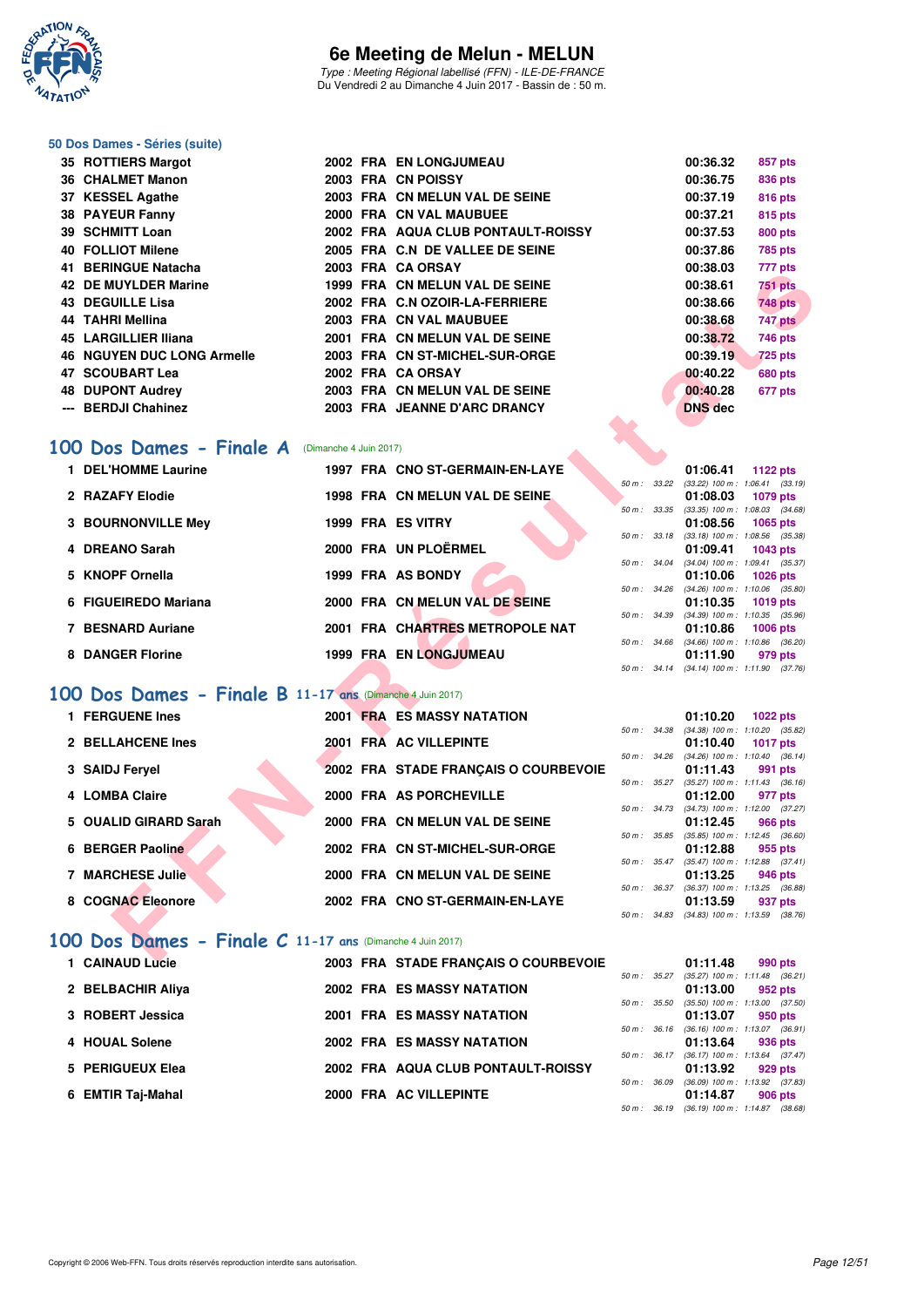

Type : Meeting Régional labellisé (FFN) - ILE-DE-FRANCE Du Vendredi 2 au Dimanche 4 Juin 2017 - Bassin de : 50 m.

|   | 100 Dos Dames - Finale C (suite) |                        |                                      |              |              |                                                                    |
|---|----------------------------------|------------------------|--------------------------------------|--------------|--------------|--------------------------------------------------------------------|
|   | 7 FOURMY Marina                  |                        | 2003 FRA ES MASSY NATATION           |              |              | 01:15.41<br>893 pts<br>50 m: 36.72 (36.72) 100 m: 1:15.41 (38.69)  |
|   | 8 BERDJI Chahinez                |                        | 2003 FRA JEANNE D'ARC DRANCY         |              |              | 01:15.58<br>889 pts                                                |
|   |                                  |                        |                                      | 50 m : 36.90 |              | $(36.90)$ 100 m : 1:15.58 $(38.68)$                                |
|   | 100 Dos Dames - Séries           | (Dimanche 4 Juin 2017) |                                      |              |              |                                                                    |
|   | 1 DEL'HOMME Laurine              |                        | 1997 FRA CNO ST-GERMAIN-EN-LAYE      | 50 m : 32.45 |              | 01:08.06<br><b>1078 pts</b><br>$(32.45)$ 100 m : 1:08.06 $(35.61)$ |
|   | 2 RAZAFY Elodie                  |                        | 1998 FRA CN MELUN VAL DE SEINE       | 50 m : 33.17 |              | 01:09.06<br>1052 pts<br>$(33.17)$ 100 m : 1:09.06 $(35.89)$        |
|   | 3 DREANO Sarah                   |                        | 2000 FRA UN PLOËRMEL                 | 50 m : 34.08 |              | 01:09.82<br><b>1032 pts</b><br>$(34.08)$ 100 m : 1:09.82 $(35.74)$ |
|   | 4 KNOPF Ornella                  |                        | 1999 FRA AS BONDY                    | 50 m : 34.35 |              | 01:09.90<br>1030 pts<br>$(34.35)$ 100 m : 1:09.90 $(35.55)$        |
| 5 | <b>FIGUEIREDO Mariana</b>        |                        | 2000 FRA CN MELUN VAL DE SEINE       |              |              | <b>1026 pts</b><br>01:10.05                                        |
|   | <b>6 BOURNONVILLE Mey</b>        |                        | 1999 FRA ES VITRY                    | 50 m: 33.44  |              | $(33.44)$ 100 m : 1:10.05 $(36.61)$<br>01:11.15<br>998 pts         |
|   | <b>7 DANGER Florine</b>          |                        | <b>1999 FRA EN LONGJUMEAU</b>        | 50 m: 34.25  |              | $(34.25)$ 100 m : 1:11.15 $(36.90)$<br>01:11.28<br>995 pts         |
| 8 | <b>BESNARD Auriane</b>           |                        | 2001 FRA CHARTRES METROPOLE NAT      |              | 50 m: 34.29  | $(34.29)$ 100 m : 1:11.28 $(36.99)$<br>01:11.34<br>993 pts         |
|   | 9 SAIDJ Feryel                   |                        | 2002 FRA STADE FRANÇAIS O COURBEVOIE |              | 50 m : 34.52 | (34.52) 100 m: 1:11.34 (36.82)<br>01:11.58<br>987 pts              |
|   |                                  |                        | <b>2001 FRA ES MASSY NATATION</b>    | 50 m : 34.77 |              | (34.77) 100 m: 1:11.58 (36.81)                                     |
|   | <b>10 FERGUENE Ines</b>          |                        |                                      |              |              | 01:12.04<br>976 pts<br>50 m: 34.66 (34.66) 100 m: 1:12.04 (37.38)  |
|   | 11 OUALID GIRARD Sarah           |                        | 2000 FRA CN MELUN VAL DE SEINE       | 50 m : 35.74 |              | 01:12.34<br>968 pts<br>(35.74) 100 m: 1:12.34 (36.60)              |
|   | 12 LOMBA Claire                  |                        | 2000 FRA AS PORCHEVILLE              | 50 m : 34.62 |              | 01:12.52<br>964 pts<br>(34.62) 100 m: 1:12.52 (37.90)              |
|   | <b>13 BELLAHCENE Ines</b>        |                        | 2001 FRA AC VILLEPINTE               | 50 m : 35.28 |              | 01:12.54<br>963 pts<br>(35.28) 100 m: 1:12.54 (37.26)              |
|   | <b>14 BERGER Paoline</b>         |                        | 2002 FRA CN ST-MICHEL-SUR-ORGE       |              |              | 01:12.63<br>961 pts                                                |
|   | <b>15 COGNAC Eleonore</b>        |                        | 2002 FRA CNO ST-GERMAIN-EN-LAYE      | 50 m : 34.54 |              | (34.54) 100 m: 1:12.63 (38.09)<br>01:12.78<br>957 pts              |
|   | 16 CHADEBAUD Mathilde            |                        | 2002 FRA STADE FRANÇAIS O COURBEVOIE | 50 m : 34.21 |              | (34.21) 100 m: 1:12.78 (38.57)<br>01:12.88<br>955 pts              |
|   | 17 MARCHESE Julie                |                        | 2000 FRA CN MELUN VAL DE SEINE       | 50 m : 35.05 |              | (35.05) 100 m: 1:12.88 (37.83)<br>01:12.89<br>955 pts              |
|   | 18 BELBACHIR Aliya               |                        | <b>2002 FRA ES MASSY NATATION</b>    | 50 m : 35.93 |              | $(35.93)$ 100 m : 1:12.89 $(36.96)$<br>01:12.90<br>954 pts         |
|   | <b>19 CAINAUD Lucie</b>          |                        | 2003 FRA STADE FRANÇAIS O COURBEVOIE | 50 m: 35.55  |              | $(35.55)$ 100 m : 1:12.90 $(37.35)$<br>01:13.05<br>951 pts         |
|   |                                  |                        | 2002 FRA AQUA CLUB PONTAULT-ROISSY   | 50 m : 35.32 |              | (35.32) 100 m: 1:13.05 (37.73)                                     |
|   | 20 PERIGUEUX Elea                |                        |                                      | 50 m : 35.51 |              | 01:13.21<br>947 pts<br>$(35.51)$ 100 m : 1:13.21 $(37.70)$         |
|   | 21 HOUAL Solene                  |                        | 2002 FRA ES MASSY NATATION           | 50 m : 35.58 |              | 01:13.30<br>944 pts<br>(35.58) 100 m: 1:13.30 (37.72)              |
|   | 22 BERDJI Chahinez               |                        | 2003 FRA JEANNE D'ARC DRANCY         | 50 m: 35.21  |              | 01:13.52<br>939 pts<br>(35.21) 100 m: 1:13.52 (38.31)              |
|   | 23 EMTIR Taj-Mahal               |                        | 2000 FRA AC VILLEPINTE               |              |              | 01:13.75<br>933 pts<br>50 m: 35.34 (35.34) 100 m: 1:13.75 (38.41)  |
|   | 24 FOURMY Marina                 |                        | 2003 FRA ES MASSY NATATION           | 50 m : 36.48 |              | 01:13.91<br>930 pts<br>$(36.48)$ 100 m : 1:13.91 $(37.43)$         |
|   | 25 ROBERT Jessica                |                        | 2001 FRA ES MASSY NATATION           |              |              | 01:14.01<br>927 pts                                                |
|   | 26 PONCET Julie                  |                        | 2000 FRA VILLIERS SPORTS JEUNESSE    | 50 m : 35.87 |              | $(35.87)$ 100 m : 1:14.01 $(38.14)$<br>01:14.79<br>908 pts         |
|   | 27 DRUART Morgane                |                        | 2003 FRA AQUA CLUB PONTAULT-ROISSY   | 50 m : 35.80 |              | (35.80) 100 m: 1:14.79 (38.99)<br>01:15.06<br>902 pts              |
|   | 28 PICARD Nina                   |                        | 1999 FRA AQUA CLUB PONTAULT-ROISSY   | 50 m : 36.33 |              | (36.33) 100 m: 1:15.06 (38.73)<br>01:15.07<br>901 pts              |
|   | 29 FOINY Audrenn                 |                        | 2003 FRA CN LE PLESSIS-ROBINSON      |              |              | 50 m: 35.72 (35.72) 100 m: 1:15.07 (39.35)<br>01:15.21<br>898 pts  |
|   |                                  |                        | 2001 FRA US JEUNESSE MITRY-MORY      |              |              | 50 m : 35.82 (35.82) 100 m : 1:15.21 (39.39)                       |
|   | <b>30 QUELVEN Marie</b>          |                        |                                      |              |              | 01:15.76<br>885 pts<br>50 m: 37.23 (37.23) 100 m: 1:15.76 (38.53)  |
|   | 31 LEROY Lucie                   |                        | 2000 FRA C.N DE VALLEE DE SEINE      | 50 m : 36.43 |              | 01:15.89<br>882 pts<br>(36.43) 100 m: 1:15.89 (39.46)              |
|   | <b>32 MARTINS Chloe</b>          |                        | 2001 FRA US JEUNESSE MITRY-MORY      | 50 m : 35.98 |              | 01:15.91<br>881 pts<br>(35.98) 100 m: 1:15.91 (39.93)              |
|   | 33 FARHAT Manon                  |                        | 2003 FRA CN MELUN VAL DE SEINE       |              |              | 01:15.95<br>880 pts<br>50 m: 36.06 (36.06) 100 m: 1:15.95 (39.89)  |
|   |                                  |                        |                                      |              |              |                                                                    |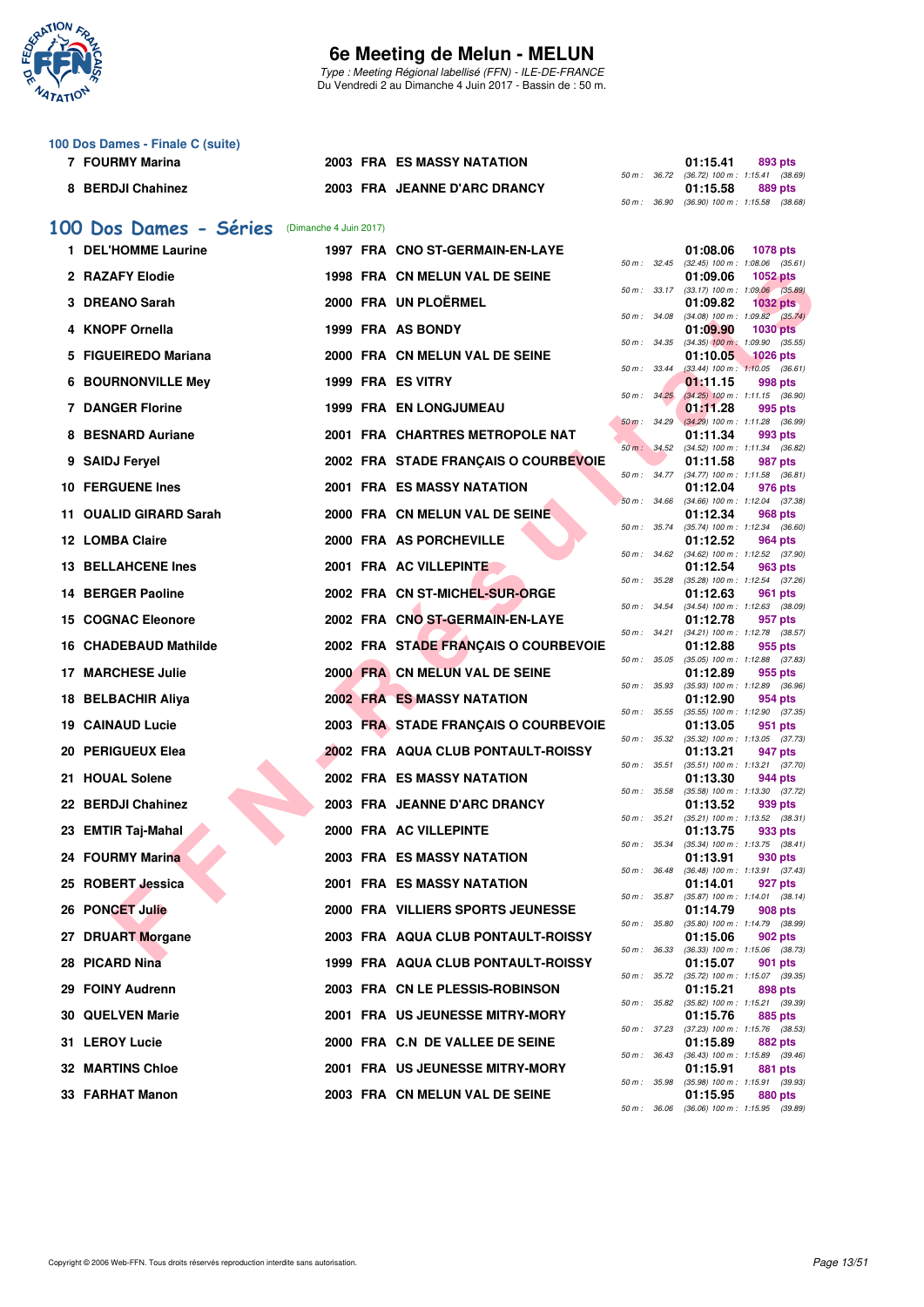

Type : Meeting Régional labellisé (FFN) - ILE-DE-FRANCE Du Vendredi 2 au Dimanche 4 Juin 2017 - Bassin de : 50 m.

|     | 100 Dos Dames - Séries (suite)              |  |                                                                                                                                  |          |                                                   |
|-----|---------------------------------------------|--|----------------------------------------------------------------------------------------------------------------------------------|----------|---------------------------------------------------|
|     | 34 BARBE Lea                                |  | 2002 FRA US JEUNESSE MITRY-MORY                                                                                                  | 01:16.40 | 870 pts                                           |
|     | 35 EMERAUD Anais                            |  | 50 m: 36.02<br>2001 FRA UN PLOËRMEL                                                                                              | 01:16.60 | $(36.02)$ 100 m : 1:16.40 $(40.38)$<br>865 pts    |
|     |                                             |  | 50 m : 36.32                                                                                                                     |          | (36.32) 100 m: 1:16.60 (40.28)                    |
| 36. | <b>GAULTIER Eva</b>                         |  | 2003 FRA US JEUNESSE MITRY-MORY<br>50 m : 36.79                                                                                  | 01:16.88 | 858 pts<br>$(36.79)$ 100 m : 1:16.88 $(40.09)$    |
|     | 37 LEFEVRE Léna                             |  | 2003 FRA AC VILLEPINTE                                                                                                           | 01:17.20 | 851 pts                                           |
| 38  | <b>ROTTIERS Margot</b>                      |  | 50 m : 37.29<br>2002 FRA EN LONGJUMEAU                                                                                           | 01:17.61 | $(37.29)$ 100 m : 1:17.20 $(39.91)$<br>841 pts    |
|     |                                             |  |                                                                                                                                  |          | 50 m: 37.97 (37.97) 100 m: 1:17.61 (39.64)        |
| 39. | <b>DANGER Clara</b>                         |  | 2002 FRA EN LONGJUMEAU<br>50 m : 38.13                                                                                           | 01:17.68 | 840 pts<br>$(38.13)$ 100 m : 1:17.68 $(39.55)$    |
|     | 40 DETAIS Laurine                           |  | 2000 FRA USO BEZONS                                                                                                              | 01:17.98 | 833 pts                                           |
|     | 41 TASSEL Nolwenn                           |  | 50 m : 37.10<br>2002 FRA CN MAISONS-ALFORT                                                                                       | 01:18.37 | $(37.10)$ 100 m : 1:17.98 $(40.88)$<br>824 pts    |
|     |                                             |  | 50 m : 37.61                                                                                                                     |          | $(37.61)$ 100 m : 1:18.37 $(40.76)$               |
|     | 42 LA BIONDA Léa                            |  | 2002 FRA EN LONGJUMEAU<br>50 m: 37.33                                                                                            | 01:18.70 | 816 pts<br>$(37.33)$ 100 m : 1:18.70 $(41.37)$    |
|     | 43 BEAUDEAU Lena                            |  | 2002 FRA AS BONDY                                                                                                                | 01:19.10 | 807 pts                                           |
|     | 44 FOLLIOT Milene                           |  | 50 m: 38.01<br>2005 FRA C.N DE VALLEE DE SEINE                                                                                   | 01:19.76 | $(38.01)$ 100 m : 1:19.10 $(41.09)$<br>792 pts    |
|     |                                             |  | 50 m : 39.44                                                                                                                     |          | (39.44) 100 m: 1:19.76 (40.32)                    |
|     | <b>45 PAYEUR Fanny</b>                      |  | 2000 FRA CN VAL MAUBUEE<br>50 m: 38.90                                                                                           | 01:19.91 | 789 pts<br>$(38.90)$ 100 m : 1:19.91 $(41.01)$    |
|     | 46 SCHMITT Loan                             |  | 2002 FRA AQUA CLUB PONTAULT-ROISSY                                                                                               | 01:20.51 | 775 pts                                           |
|     | 47 BERINGUE Natacha                         |  | 50 m: 38.57<br>2003 FRA CA ORSAY                                                                                                 | 01:20.71 | (38.57) 100 m: 1:20.51 (41.94)<br>771 pts         |
|     |                                             |  | 50 m : 38.59                                                                                                                     |          | (38.59) 100 m: 1:20.71 (42.12)                    |
| 48  | <b>DEGUILLE Lisa</b>                        |  | 2002 FRA C.N OZOIR-LA-FERRIERE                                                                                                   | 01:21.39 | 756 pts                                           |
|     | <b>49 NGUYEN DUC LONG Armelle</b>           |  | 50 m: 39.52<br>2003 FRA CN ST-MICHEL-SUR-ORGE                                                                                    | 01:21.83 | (39.52) 100 m: 1:21.39 (41.87)<br>746 pts         |
|     |                                             |  | 50 m : 39.56                                                                                                                     |          | (39.56) 100 m: 1:21.83 (42.27)                    |
|     | 50 LE MAGOARIEC Sterenn                     |  | 2003 FRA S.M MONTROUGE<br>50 m : 38.67                                                                                           | 01:22.01 | 742 pts<br>$(38.67)$ 100 m : 1:22.01 $(43.34)$    |
| 51. | <b>KESSEL Agathe</b>                        |  | 2003 FRA CN MELUN VAL DE SEINE                                                                                                   | 01:23.05 | <b>720 pts</b>                                    |
|     | 52 LARGILLIER Iliana                        |  | 50 m : 39.68<br>2001 FRA CN MELUN VAL DE SEINE                                                                                   | 01:24.84 | (39.68) 100 m: 1:23.05 (43.37)<br>682 pts         |
|     |                                             |  | 50 m: 40.68                                                                                                                      |          | $(40.68)$ 100 m : 1:24.84 $(44.16)$               |
|     | 53 DE MUYLDER Marine                        |  | 1999 FRA CN MELUN VAL DE SEINE<br>50 m : 39.90                                                                                   | 01:25.62 | 665 pts<br>(39.90) 100 m : 1:25.62 (45.72)        |
|     | --- CASBAS Charlotte                        |  | <b>2001 FRA CERGY PONTOISE NATATION</b>                                                                                          | DNS dec  |                                                   |
|     |                                             |  |                                                                                                                                  |          |                                                   |
|     | 200 Dos Dames - Séries (Samedi 3 Juin 2017) |  |                                                                                                                                  |          |                                                   |
|     | 1 DREANO Sarah                              |  | 2000 FRA UN PLOERMEL                                                                                                             | 02:27.21 | 1052 pts                                          |
|     |                                             |  | 50 m: 34.49 (34.49) 100 m: 1:12.33 (37.84) 150 m: 1:50.01 (37.68) 200 m: 2:27.21 (37.20)                                         |          |                                                   |
|     | 2 RAZAFY Elodie                             |  | 1998 FRA CN MELUN VAL DE SEINE<br>50 m: 34.54 (34.54) 100 m: 1:13.05 (38.51) 150 m: 1:52.04                                      | 02:30.95 | $1003$ pts<br>$(38.99)$ 200 m : 2:30.95 $(38.91)$ |
|     | 3 SUESCUN Clémence                          |  | <b>2002 FRA CSN GUYANCOURT</b>                                                                                                   | 02:31.61 | 995 pts                                           |
|     | 4 CAINAUD Lucie                             |  | 50 m: 35.42 (35.42) 100 m: 1:13.17 (37.75) 150 m: 1:52.64<br>2003 FRA STADE FRANÇAIS O COURBEVOIE                                | 02:32.82 | $(39.47)$ 200 m : 2:31.61 $(38.97)$<br>980 pts    |
|     |                                             |  | 50 m: 35.80 (35.80) 100 m: 1:14.22 (38.42) 150 m: 1:53.80                                                                        |          | (39.58) 200 m : 2:32.82 (39.02)                   |
|     | 5 SAIDJ Feryel                              |  | 2002 FRA STADE FRANÇAIS O COURBEVOIE<br>50 m: 35.39 (35.39) 100 m: 1:14.02 (38.63) 150 m: 1:54.17 (40.15) 200 m: 2:33.49 (39.32) | 02:33.49 | 971 pts                                           |
|     | 6 HACHEZ Clementine                         |  | 2001 FRA CSN GUYANCOURT                                                                                                          | 02:33.54 | 970 pts                                           |
|     | <b>7 FERGUENE Ines</b>                      |  | 50 m : 35.92 (35.92) 100 m : 1:14.92 (39.00) 150 m : 1:54.29<br><b>2001 FRA ES MASSY NATATION</b>                                | 02:34.02 | (39.37) 200 m : 2:33.54 (39.25)                   |
|     |                                             |  | 50 m: 35.88 (35.88) 100 m: 1:14.67 (38.79) 150 m: 1:54.39                                                                        |          | 964 pts<br>(39.72) 200 m : 2:34.02 (39.63)        |
|     | 8 CASBAS Charlotte                          |  | 2001 FRA CERGY PONTOISE NATATION                                                                                                 | 02:35.33 | 948 pts                                           |
|     | 0. DANCED Flaving                           |  | 50 m : 36.45 (36.45) 100 m : 1:15.78 (39.33) 150 m : 1:56.51<br>1000 EDA EN LONG HIMEAH                                          | 00.96.90 | (40.73) 200 m : 2:35.33 (38.82)                   |

#### [200 Dos Dames - Séries](http://www.ffnatation.fr/webffn/resultats.php?idact=nat&go=epr&idcpt=46973&idepr=13) (Samedi 3 Juin 2017)

| 1 DREANO Sarah      |  | 2000 FRA UN PLOËRMEL                                                                                                      | 02:27.21 | 1052 pts |  |
|---------------------|--|---------------------------------------------------------------------------------------------------------------------------|----------|----------|--|
|                     |  | 50 m: 34.49 (34.49) 100 m: 1:12.33 (37.84) 150 m: 1:50.01 (37.68) 200 m: 2:27.21 (37.20)                                  |          |          |  |
| 2 RAZAFY Elodie     |  | 1998 FRA CN MELUN VAL DE SEINE                                                                                            | 02:30.95 | 1003 pts |  |
|                     |  | 50 m: 34.54 (34.54) 100 m: 1:13.05 (38.51) 150 m: 1:52.04 (38.99) 200 m: 2:30.95 (38.91)                                  |          |          |  |
| 3 SUESCUN Clémence  |  | 2002 FRA CSN GUYANCOURT                                                                                                   | 02:31.61 | 995 pts  |  |
|                     |  | 50 m: 35.42 (35.42) 100 m: 1:13.17 (37.75) 150 m: 1:52.64 (39.47) 200 m: 2:31.61 (38.97)                                  |          |          |  |
| 4 CAINAUD Lucie     |  | 2003 FRA STADE FRANÇAIS O COURBEVOIE                                                                                      | 02:32.82 | 980 pts  |  |
|                     |  | 50 m: 35.80 (35.80) 100 m: 1:14.22 (38.42) 150 m: 1:53.80 (39.58) 200 m: 2:32.82 (39.02)                                  |          |          |  |
| 5 SAIDJ Feryel      |  | 2002 FRA STADE FRANCAIS O COURBEVOIE 02:33.49                                                                             |          | 971 pts  |  |
|                     |  | 50 m: 35.39 (35.39) 100 m: 1:14.02 (38.63) 150 m: 1:54.17 (40.15) 200 m: 2:33.49 (39.32)                                  |          |          |  |
| 6 HACHEZ Clementine |  | 2001 FRA CSN GUYANCOURT                                                                                                   | 02:33.54 | 970 pts  |  |
|                     |  | 50 m: 35.92 (35.92) 100 m: 1:14.92 (39.00) 150 m: 1:54.29 (39.37) 200 m: 2:33.54 (39.25)                                  |          |          |  |
| 7 FERGUENE Ines     |  | 2001 FRA ES MASSY NATATION                                                                                                | 02:34.02 | 964 pts  |  |
|                     |  | 50 m: 35.88 (35.88) 100 m: 1:14.67 (38.79) 150 m: 1:54.39 (39.72) 200 m: 2:34.02 (39.63)                                  |          |          |  |
| 8 CASBAS Charlotte  |  | 2001 FRA CERGY PONTOISE NATATION                                                                                          | 02:35.33 | 948 pts  |  |
| 9 DANGER Florine    |  | 50 m: 36.45 (36.45) 100 m: 1:15.78 (39.33) 150 m: 1:56.51 (40.73) 200 m: 2:35.33 (38.82)<br><b>1999 FRA EN LONGJUMEAU</b> | 02:36.30 |          |  |
|                     |  | 50 m: 34.57 (34.57) 100 m: 1:13.44 (38.87) 150 m: 1:54.86 (41.42) 200 m: 2:36.30 (41.44)                                  |          | 936 pts  |  |
| 10 BERGER Paoline   |  | 2002 FRA CN ST-MICHEL-SUR-ORGE                                                                                            | 02:36.47 | 934 pts  |  |
|                     |  | 50 m: 36.72 (36.72) 100 m: 1:16.12 (39.40) 150 m: 1:56.17 (40.05) 200 m: 2:36.47 (40.30)                                  |          |          |  |
| 11 GRALL Anaïs      |  | 2001 FRA CERGY PONTOISE NATATION                                                                                          | 02:36.54 | 933 pts  |  |
|                     |  | 50 m: 37.14 (37.14) 100 m: 1:15.95 (38.81) 150 m: 1:57.14 (41.19) 200 m: 2:36.54 (39.40)                                  |          |          |  |
| 12 FOURMY Marina    |  | <b>2003 FRA ES MASSY NATATION</b>                                                                                         | 02:36.60 | 932 pts  |  |
|                     |  | 50 m: 37.23 (37.23) 100 m: 1:16.45 (39.22) 150 m: 1:56.85 (40.40) 200 m: 2:36.60 (39.75)                                  |          |          |  |
| 13 PERIGUEUX Elea   |  | 2002 FRA AQUA CLUB PONTAULT-ROISSY 02:37.58                                                                               |          | 920 pts  |  |
|                     |  | 50 m: 36.00 (36.00) 100 m: 1:15.38 (39.38) 150 m: 1:56.56 (41.18) 200 m: 2:37.58 (41.02)                                  |          |          |  |
| 14 ROBERT Jessica   |  | 2001 FRA ES MASSY NATATION                                                                                                | 02:38.06 | 914 pts  |  |
|                     |  | 50 m: 36.99 (36.99) 100 m: 1:16.22 (39.23) 150 m: 1:57.27 (41.05) 200 m: 2:38.06 (40.79)                                  |          |          |  |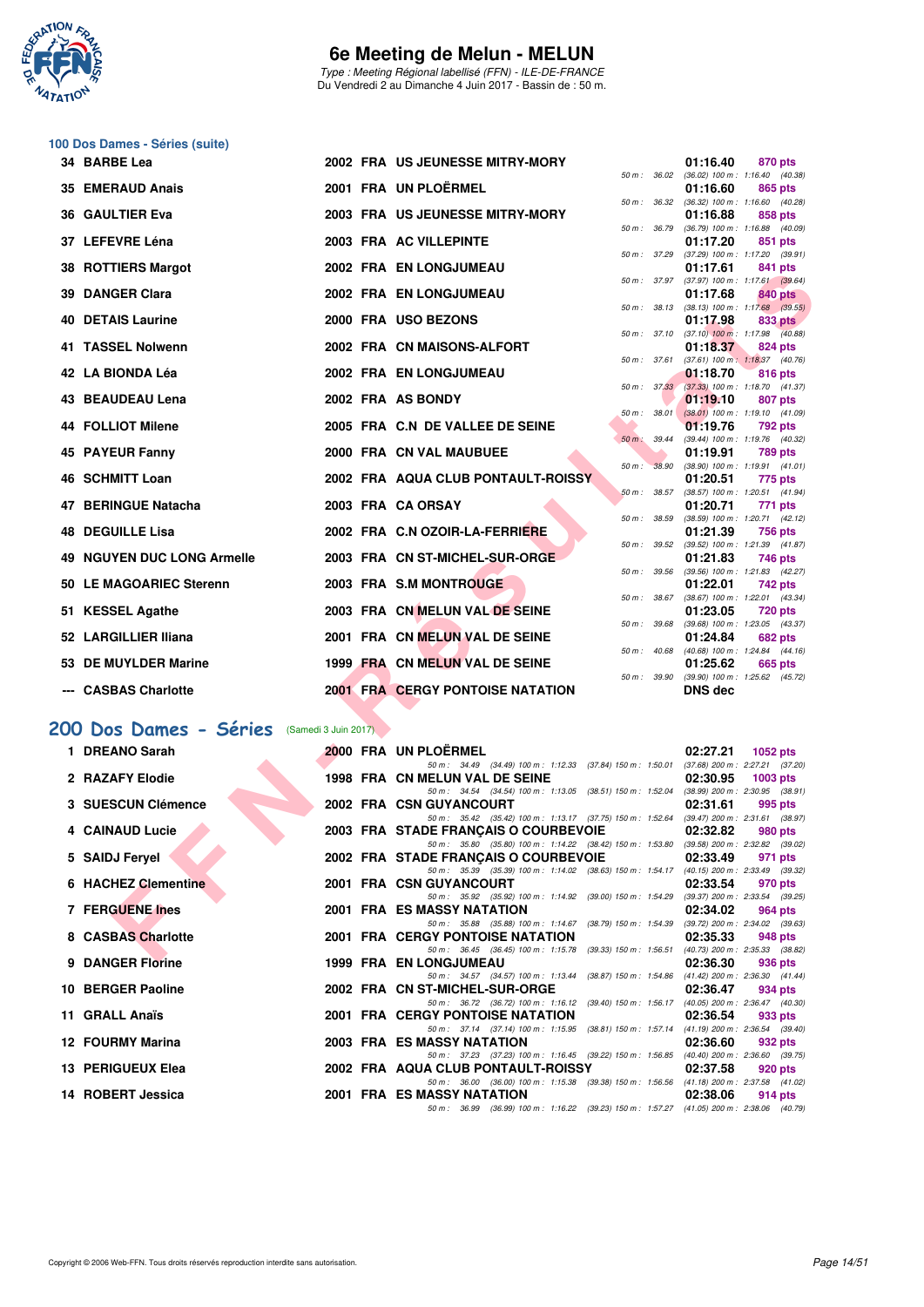

Type : Meeting Régional labellisé (FFN) - ILE-DE-FRANCE Du Vendredi 2 au Dimanche 4 Juin 2017 - Bassin de : 50 m.

#### **200 Dos Dames - Séries (suite)**

|     | <b>15 BELLAHCENE Ines</b>      |                      | 2001 FRA AC VILLEPINTE                                                                                                                  | 02:38.07 | 914 pts                                        |
|-----|--------------------------------|----------------------|-----------------------------------------------------------------------------------------------------------------------------------------|----------|------------------------------------------------|
|     | 16 BELBACHIR Aliya             |                      | 50 m: 36.64 (36.64) 100 m: 1:16.96 (40.32) 150 m: 1:58.52 (41.56) 200 m: 2:38.07 (39.55)<br>2002 FRA ES MASSY NATATION                  | 02:38.36 | 911 pts                                        |
|     | 17 DRUART Morgane              |                      | 50 m: 36.75 (36.75) 100 m: 1:16.91 (40.16) 150 m: 1:58.16 (41.25) 200 m: 2:38.36 (40.20)<br>2003 FRA AQUA CLUB PONTAULT-ROISSY          | 02:38.48 | 909 pts                                        |
|     |                                |                      | 50 m: 37.37 (37.37) 100 m: 1:17.31 (39.94) 150 m: 1:57.87 (40.56) 200 m: 2:38.48 (40.61)                                                |          |                                                |
|     | <b>18 BEBOULENE Camille</b>    |                      | 2002 FRA AS PORCHEVILLE<br>50 m: 36.63 (36.63) 100 m: 1:16.46 (39.83) 150 m: 1:57.47 (41.01) 200 m: 2:38.75 (41.28)                     | 02:38.75 | 906 pts                                        |
| 19  | <b>RICHARD Clara</b>           |                      | 2002 FRA CN VAL MAUBUEE                                                                                                                 | 02:39.54 | 897 pts                                        |
|     | 20 EMERAUD Anais               |                      | 50 m: 38.11 (38.11) 100 m: 1:18.64 (40.53) 150 m: 1:59.54<br>2001 FRA UN PLOERMEL                                                       | 02:39.86 | $(40.90)$ 200 m : 2:39.54 $(40.00)$<br>893 pts |
|     |                                |                      | 50 m : 35.77 (35.77) 100 m : 1:15.70 (39.93) 150 m : 1:57.67                                                                            |          | $(41.97)$ 200 m : 2:39.86 $(42.19)$            |
| 21. | <b>DUBOIS Sarah</b>            |                      | 1999 FRA EN LONGJUMEAU<br>50 m: 37.81 (37.81) 100 m: 1:18.30 (40.49) 150 m: 2:00.02 (41.72) 200 m: 2:40.18 (40.16)                      | 02:40.18 | 889 pts                                        |
| 22. | <b>BOUTIN-FERNANDEZ Océane</b> |                      | 2002 FRA CN VAL MAUBUEE                                                                                                                 | 02:40.38 | 886 pts                                        |
|     | 23 BARBE Lea                   |                      | 50 m: 38.00 (38.00) 100 m: 1:18.47 (40.47) 150 m: 2:00.09 (41.62) 200 m: 2:40.38 (40.29)<br>2002 FRA US JEUNESSE MITRY-MORY             | 02:41.16 | 877 pts                                        |
|     |                                |                      | 50 m: 37.74 (37.74) 100 m: 1:17.53 (39.79) 150 m: 1:59.91                                                                               |          | (42.38) 200 m : 2:41.16 (41.25)                |
| 24. | <b>COGNAC Eleonore</b>         |                      | 2002 FRA CNO ST-GERMAIN-EN-LAYE                                                                                                         | 02:41.40 | 874 pts                                        |
|     | 25 FARHAT Manon                |                      | 50 m: 36.56 (36.56) 100 m: 1:17.07 (40.51) 150 m: 1:59.90<br>2003 FRA CN MELUN VAL DE SEINE                                             | 02:41.60 | $(42.83)$ 200 m : 2:41.40 $(41.50)$<br>872 pts |
|     |                                |                      | 50 m: 37.37 (37.37) 100 m: 1:17.85 (40.48) 150 m: 1:59.80 (41.95) 200 m: 2:41.60 (41.80)                                                |          |                                                |
|     | 26 LOHEZIC Célia               |                      | 2003 FRA CN MELUN VAL DE SEINE<br>50 m: 38.74 (38.74) 100 m: 1:19.23 (40.49) 150 m: 2:00.57 (41.34) 200 m: 2:41.85 (41.28)              | 02:41.85 | 869 pts                                        |
|     | 27 EMTIR Taj-Mahal             |                      | 2000 FRA AC VILLEPINTE                                                                                                                  | 02:41.90 | 868 pts                                        |
|     | 28 LEROY Lucie                 |                      | 50 m: 37.72 (37.72) 100 m: 1:18.65 (40.93) 150 m: 2:01.09 (42.44) 200 m: 2:41.90 (40.81)<br>2000 FRA C.N DE VALLEE DE SEINE             | 02:42.18 | 865 pts                                        |
|     |                                |                      | 50 m: 37.75 (37.75) 100 m: 1:18.86 (41.11) 150 m: 2:00.73 (41.87) 200 m: 2:42.18 (41.45)                                                |          |                                                |
|     | 29 PONCET Julie                |                      | 2000 FRA VILLIERS SPORTS JEUNESSE<br>50 m: 37.63 (37.63) 100 m: 1:19.04 (41.41) 150 m: 2:01.45 (42.41) 200 m: 2:43.37 (41.92)           | 02:43.37 | 851 pts                                        |
|     | <b>30 QUELVEN Marie</b>        |                      | 2001 FRA US JEUNESSE MITRY-MORY                                                                                                         | 02:43.67 | 847 pts                                        |
|     | 31 ROTTIERS Margot             |                      | 50 m: 38.07 (38.07) 100 m: 1:19.12 (41.05) 150 m: 2:01.89 (42.77) 200 m: 2:43.67 (41.78)<br>2002 FRA EN LONGJUMEAU                      | 02:45.04 | 831 pts                                        |
|     |                                |                      | 50 m: 38.99 (38.99) 100 m: 1:19.99 (41.00) 150 m: 2:02.82 (42.83) 200 m: 2:45.04 (42.22)                                                |          |                                                |
|     | 32 SUSINI Marine               |                      | 1998 FRA ASN LOUVRES-ROISSY-SURVILLIERS<br>50 m : 38.04 (38.04) 100 m : 1:19.60 (41.56) 150 m : 2:03.06 (43.46) 200 m : 2:46.34 (43.28) | 02:46.34 | 816 pts                                        |
|     | 33 LEFRANCOIS Noa              |                      | 2003 FRA AS LE PLESSIS-SAVIGNY                                                                                                          | 02:46.61 | 813 pts                                        |
|     | 34 BOCH Emma                   |                      | 50 m: 39.37 (39.37) 100 m: 1:21.11 (41.74) 150 m: 2:04.48 (43.37) 200 m: 2:46.61 (42.13)<br>2003 FRA CSN GUYANCOURT                     | 02:47.08 | 808 pts                                        |
|     |                                |                      | 50 m : 39.09 (39.09) 100 m : 1:21.21 (42.12) 150 m : 2:04.08                                                                            |          | $(42.87)$ 200 m : 2:47.08 $(43.00)$            |
|     | 35 LEFEVRE Léna                |                      | 2003 FRA AC VILLEPINTE<br>50 m: 39.04 (39.04) 100 m: 1:22.12 (43.08) 150 m: 2:06.31                                                     | 02:47.62 | 802 pts<br>(44.19) 200 m : 2:47.62 (41.31)     |
|     | 36 FOLLIOT Milene              |                      | 2005 FRA C.N DE VALLEE DE SEINE                                                                                                         | 02:48.75 | <b>789 pts</b>                                 |
|     | 37 PAYEUR Fanny                |                      | 50 m : 40.13 (40.13) 100 m : 1:23.04 (42.91) 150 m : 2:06.88<br>2000 FRA CN VAL MAUBUEE                                                 |          | (43.84) 200 m : 2:48.75 (41.87)                |
|     |                                |                      | 50 m : 39.73 (39.73) 100 m : 1:22.82 (43.09) 150 m : 2:06.27                                                                            | 02:48.84 | 788 pts<br>(43.45) 200 m : 2:48.84 (42.57)     |
|     | 38 LA BIONDA Léa               |                      | 2002 FRA EN LONGJUMEAU                                                                                                                  | 02:49.97 | 775 pts                                        |
|     | 39 TASSEL Nolwenn              |                      | 50 m: 38.12 (38.12) 100 m: 1:20.99 (42.87) 150 m: 2:05.45 (44.46) 200 m: 2:49.97 (44.52)<br>2002 FRA CN MAISONS-ALFORT                  | 02:51.70 | 756 pts                                        |
|     |                                |                      | 50 m: 39.79 (39.79) 100 m: 1:22.50 (42.71) 150 m: 2:07.06 (44.56) 200 m: 2:51.70 (44.64)                                                |          |                                                |
|     | 40 SCHMITT Loan                |                      | 2002 FRA AQUA CLUB PONTAULT-ROISSY<br>50 m: 40.61 (40.61) 100 m: 1:25.23 (44.62) 150 m: 2:11.63 (46.40) 200 m: 2:56.63 (45.00)          | 02:56.63 | 702 pts                                        |
| 41. | <b>DE MUYLDER Marine</b>       |                      | 1999 FRA CN MELUN VAL DE SEINE                                                                                                          | 02:59.29 | <b>674 pts</b>                                 |
|     | 42 RICARD Elsa                 |                      | 50 m: 40.54 (40.54) 100 m: 1:25.86 (45.32) 150 m: 2:13.23 (47.37) 200 m: 2:59.29 (46.06)<br>2003 FRA CN ST-MICHEL-SUR-ORGE              | 02:59.42 | 673 pts                                        |
|     |                                |                      | 50 m: 43.31 (43.31) 100 m: 1:28.96 (45.65) 150 m: 2:15.78 (46.82) 200 m: 2:59.42 (43.64)                                                |          |                                                |
|     | 50 Brasse Dames - Finale A     | (Samedi 3 Juin 2017) |                                                                                                                                         |          |                                                |
|     | 1 GAILLARD Clémence            |                      | 1998 FRA AS LE PLESSIS-SAVIGNY                                                                                                          | 00:35.28 | 1083 pts                                       |
|     | 2 CHAVANNE Audrie              |                      | 1997 FRA CN ST-MICHEL-SUR-ORGE                                                                                                          | 00:35.92 | 1050 pts                                       |
|     | 3 BIHAN Morgane                |                      | 2000 FRA CSN GUYANCOURT                                                                                                                 | 00:36.30 | 1031 pts                                       |
|     |                                |                      |                                                                                                                                         |          |                                                |

|                       |  |                                         |          | .        |
|-----------------------|--|-----------------------------------------|----------|----------|
| 4 DUSAILLANT Mathilde |  | 1999 FRA CN MELUN VAL DE SEINE          | 00:36.41 | 1025 pts |
| 5 PELLETIER Alizée    |  | 2003 FRA AS CORBEIL-ESSONNE             | 00:36.48 | 1022 pts |
| 6 MAHE Marion         |  | 1997 FRA UN PLOËRMEL                    | 00:36.64 | 1013 pts |
| 7 BOURNONVILLE Laura  |  | 2001 FRA ES VITRY                       | 00:38.30 | 931 pts  |
| --- FOHRER Marie      |  | <b>2002 FRA CERGY PONTOISE NATATION</b> | DNS dec  |          |

### **[50 Brasse Dames - Finale B](http://www.ffnatation.fr/webffn/resultats.php?idact=nat&go=epr&idcpt=46973&idepr=21) 11-17 ans** (Samedi 3 Juin 2017)

| <b>GOSNET Manon</b> | 2003 FRA USO BEZONS | 00:37.27 | 982 pts |
|---------------------|---------------------|----------|---------|
|                     |                     |          |         |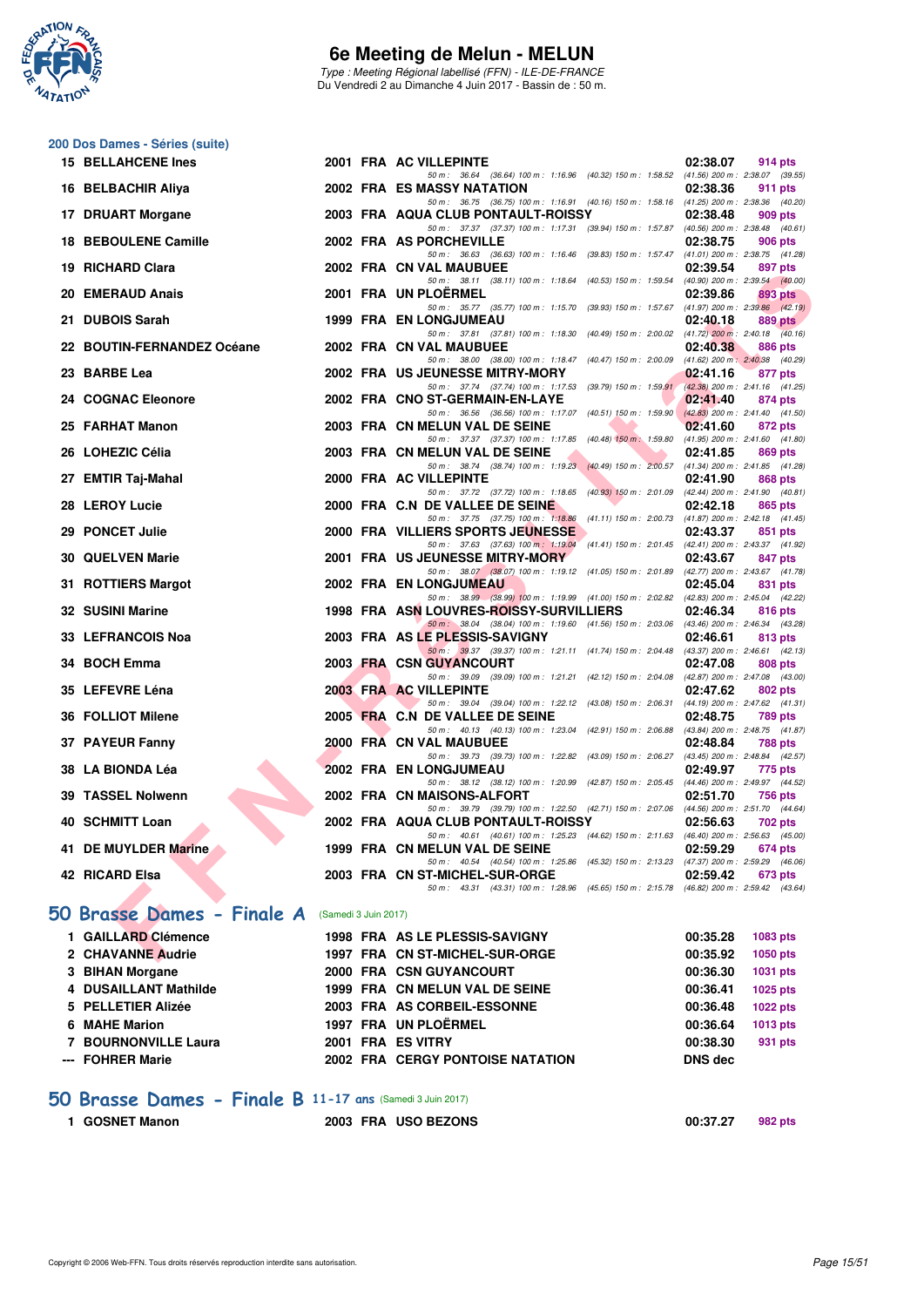

Type : Meeting Régional labellisé (FFN) - ILE-DE-FRANCE Du Vendredi 2 au Dimanche 4 Juin 2017 - Bassin de : 50 m.

#### **50 Brasse Dames - Finale B (suite)**

| 2 LENGLET Nolwenn         |  | 2002 FRA ES MASSY NATATION        | 00:37.50      | 971 pts        |
|---------------------------|--|-----------------------------------|---------------|----------------|
| 3 FERMIER Maeva           |  | 2000 FRA AS LE PLESSIS-SAVIGNY    | 00:38.43      | 925 pts        |
| 4 MARTINS Chloe           |  | 2001 FRA US JEUNESSE MITRY-MORY   | 00:38.48      | 923 pts        |
| 5 SALEM Lindsey           |  | 2003 FRA JEANNE D'ARC DRANCY      | 00:39.68      | <b>866 pts</b> |
| 6 NGUYEN DUC LONG Armelle |  | 2003 FRA CN ST-MICHEL-SUR-ORGE    | 00:39.76      | <b>862 pts</b> |
| 7 VERDIER Alexandra       |  | <b>2000 FRA ES MASSY NATATION</b> | 00:40.85      | <b>812 pts</b> |
| --- GAULTIER Eva          |  | 2003 FRA US JEUNESSE MITRY-MORY   | <b>DSQ Da</b> |                |

#### **[50 Brasse Dames - Finale C](http://www.ffnatation.fr/webffn/resultats.php?idact=nat&go=epr&idcpt=46973&idepr=21) 11-17 ans** (Samedi 3 Juin 2017)

| <b>BRULE Camille</b>      | 2001 FRA UN PLOËRMEL               | 00:39.34       | <b>882 pts</b> |
|---------------------------|------------------------------------|----------------|----------------|
| 2 BOUTIN-FERNANDEZ Océane | 2002 FRA CN VAL MAUBUEE            | 00:39.61       | <b>869 pts</b> |
| 3 QUELVEN Marie           | 2001 FRA US JEUNESSE MITRY-MORY    | 00:40.64       | 822 pts        |
|                           | 2002 FRA CN MELUN VAL DE SEINE     | 00:40.85       | <b>812 pts</b> |
| 5 WOZNIAK Rima            | 2002 FRA CN MELUN VAL DE SEINE     | 00:41.35       | 790 pts        |
| 6 MUREZ Anastasia         | 2003 FRA AQUA CLUB PONTAULT-ROISSY | 00:42.12       | <b>756 pts</b> |
|                           | 2003 FRA AS LE PLESSIS-SAVIGNY     | <b>DNS</b> dec |                |
| --- DANIEL Jeanne         | 2005 FRA C.N DE VALLEE DE SEINE    | <b>DNS</b> dec |                |
|                           |                                    |                |                |

#### **[50 Brasse Dames - Séries](http://www.ffnatation.fr/webffn/resultats.php?idact=nat&go=epr&idcpt=46973&idepr=21)** (Samedi 3 Juin 2017)

|   | iO Brasse Dames - Finale C 11-17 ans (Samedi 3 Juin 2017) |  |                                         |                |                 |
|---|-----------------------------------------------------------|--|-----------------------------------------|----------------|-----------------|
|   | 1 BRULE Camille                                           |  | 2001 FRA UN PLOËRMEL                    | 00:39.34       | <b>882 pts</b>  |
|   | 2 BOUTIN-FERNANDEZ Océane                                 |  | 2002 FRA CN VAL MAUBUEE                 | 00:39.61       | <b>869 pts</b>  |
|   | 3 QUELVEN Marie                                           |  | 2001 FRA US JEUNESSE MITRY-MORY         | 00:40.64       | <b>822 pts</b>  |
|   | 4 CUSSY Eva                                               |  | 2002 FRA CN MELUN VAL DE SEINE          | 00:40.85       | 812 pts         |
|   | 5 WOZNIAK Rima                                            |  | 2002 FRA CN MELUN VAL DE SEINE          | 00:41.35       | 790 pts         |
| 6 | <b>MUREZ Anastasia</b>                                    |  | 2003 FRA AQUA CLUB PONTAULT-ROISSY      | 00:42.12       | <b>756 pts</b>  |
|   | <b>BOLEC Elina</b>                                        |  | 2003 FRA AS LE PLESSIS-SAVIGNY          | <b>DNS dec</b> |                 |
|   | <b>DANIEL Jeanne</b>                                      |  | 2005 FRA C.N DE VALLEE DE SEINE         | <b>DNS dec</b> |                 |
|   |                                                           |  |                                         |                |                 |
|   | <b>iO Brasse Dames - Séries</b> (Samedi 3 Juin 2017)      |  |                                         |                |                 |
|   | 1 GAILLARD Clémence                                       |  | 1998 FRA AS LE PLESSIS-SAVIGNY          | 00:35.39       | 1078 pts        |
|   | 2 BIHAN Morgane                                           |  | 2000 FRA CSN GUYANCOURT                 | 00:35.83       | 1055 pts        |
|   | <b>3 CHAVANNE Audrie</b>                                  |  | 1997 FRA CN ST-MICHEL-SUR-ORGE          | 00:36.26       | 1033 pts        |
|   | 4 DUSAILLANT Mathilde                                     |  | 1999 FRA CN MELUN VAL DE SEINE          | 00:36.35       | 1028 pts        |
|   | 5 MAHE Marion                                             |  | 1997 FRA UN PLOËRMEL                    | 00:36.65       | 1013 pts        |
|   | <b>6 BOURNONVILLE Laura</b>                               |  | 2001 FRA ES VITRY                       | 00:36.90       | <b>1000 pts</b> |
|   | 7 PELLETIER Alizée                                        |  | 2003 FRA AS CORBEIL-ESSONNE             | 00:37.23       | 984 pts         |
|   | 8 CREMAS Claire                                           |  | <b>2001 FRA CERGY PONTOISE NATATION</b> | 00:37.29       | 981 pts         |
|   | 9 FOHRER Marie                                            |  | <b>2002 FRA CERGY PONTOISE NATATION</b> | 00:37.49       | 971 pts         |
|   | <b>10 LENGLET Nolwenn</b>                                 |  | <b>2002 FRA ES MASSY NATATION</b>       | 00:37.77       | 957 pts         |
|   | <b>11 CHESNEAU Marine</b>                                 |  | <b>1999 FRA ES MASSY NATATION</b>       | 00:37.79       | 956 pts         |
|   | <b>12 PAYEUR Blandine</b>                                 |  | 1996 FRA CN VAL MAUBUEE                 | 00:37.89       | 951 pts         |
|   | 13 GOSNET Manon                                           |  | 2003 FRA USO BEZONS                     | 00:38.00       | 946 pts         |
|   | <b>14 JOUBLIN Justine</b>                                 |  | 2001 FRA USC CONFLANS-STE-HONORINE      | 00:38.23       | 935 pts         |
|   | 15 FERMIER Maeva                                          |  | 2000 FRA AS LE PLESSIS-SAVIGNY          | 00:38.49       | 922 pts         |
|   | <b>16 NGUYEN DUC LONG Armelle</b>                         |  | 2003 FRA CN ST-MICHEL-SUR-ORGE          | 00:38.93       | 901 pts         |
|   | <b>17 MARTINS Chloe</b>                                   |  | 2001 FRA US JEUNESSE MITRY-MORY         | 00:39.03       | 896 pts         |
|   | <b>18 TOURILLON Floriane</b>                              |  | 1999 FRA CN MELUN VAL DE SEINE          | 00:39.07       | 895 pts         |
|   | <b>19 GAULTIER Eva</b>                                    |  | 2003 FRA US JEUNESSE MITRY-MORY         | 00:39.29       | 884 pts         |
|   | 20 VERDIER Alexandra                                      |  | 2000 FRA ES MASSY NATATION              | 00:39.38       | 880 pts         |
|   | 21 SALEM Lindsey                                          |  | 2003 FRA JEANNE D'ARC DRANCY            | 00:39.86       | 857 pts         |
|   | 22 BRULE Camille                                          |  | 2001 FRA UN PLOËRMEL                    | 00:40.03       | 850 pts         |
|   | 23 BOUTIN-FERNANDEZ Océane                                |  | 2002 FRA CN VAL MAUBUEE                 | 00:40.27       | 839 pts         |
|   | 24 WOZNIAK Rima                                           |  | 2002 FRA CN MELUN VAL DE SEINE          | 00:40.39       | 833 pts         |
|   | 25 BOLEC Elina                                            |  | 2003 FRA AS LE PLESSIS-SAVIGNY          | 00:40.47       | 829 pts         |
|   | 26 CUSSY Eva                                              |  | 2002 FRA CN MELUN VAL DE SEINE          | 00:40.62       | 823 pts         |
|   | 27 QUELVEN Marie                                          |  | 2001 FRA US JEUNESSE MITRY-MORY         | 00:40.72       | <b>818 pts</b>  |
|   | 28 MUREZ Anastasia                                        |  | 2003 FRA AQUA CLUB PONTAULT-ROISSY      | 00:40.83       | 813 pts         |
|   | 29 DANIEL Jeanne                                          |  | 2005 FRA C.N DE VALLEE DE SEINE         | 00:41.16       | 798 pts         |
|   | 30 SCOUBART Lea                                           |  | 2002 FRA CA ORSAY                       | 00:41.20       | 796 pts         |
|   | 31 ARONDEL Amélie                                         |  | 2003 FRA AC VILLEPINTE                  | 00:41.41       | <b>787 pts</b>  |
|   | 32 BOCH Emma                                              |  | 2003 FRA CSN GUYANCOURT                 | 00:41.45       | 785 pts         |
|   | 33 CHESNEAU Justine                                       |  | <b>2003 FRA ES MASSY NATATION</b>       | 00:41.46       | 785 pts         |
|   | <b>34 REGLIN Clarice</b>                                  |  | 2002 FRA CN MELUN VAL DE SEINE          | 00:41.75       | 772 pts         |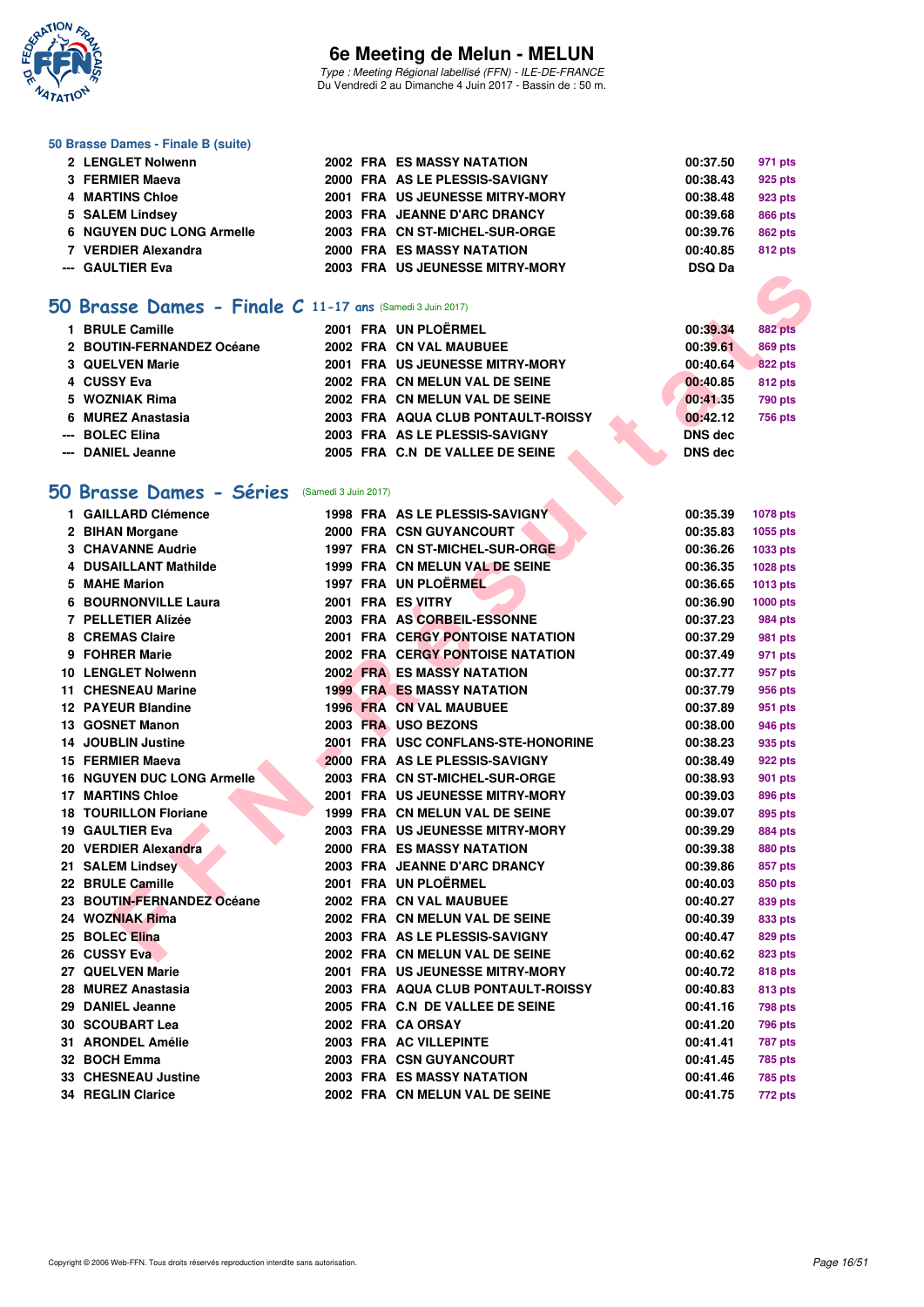

Type : Meeting Régional labellisé (FFN) - ILE-DE-FRANCE Du Vendredi 2 au Dimanche 4 Juin 2017 - Bassin de : 50 m.

#### **50 Brasse Dames - Séries (suite)**

|                                                                                                              |  |                                                                                                                                    | 744 pts                                                  |
|--------------------------------------------------------------------------------------------------------------|--|------------------------------------------------------------------------------------------------------------------------------------|----------------------------------------------------------|
|                                                                                                              |  |                                                                                                                                    | 738 pts                                                  |
|                                                                                                              |  |                                                                                                                                    | 734 pts                                                  |
|                                                                                                              |  |                                                                                                                                    | 714 pts                                                  |
|                                                                                                              |  |                                                                                                                                    | 689 pts                                                  |
| 35 HOULLIER Mathilde<br>36 SZKLAREK Malvine<br>37 CAPELO Elodie<br>38 NGANDU Charlotte<br>39 GAIFFIER Agathe |  | 2002 FRA C.N DE VALLEE DE SEINE<br>2005 FRA C.N DE VALLEE DE SEINE<br>2001 FRA SO ROSNY<br>2001 FRA US GRIGNY<br>2003 FRA CA ORSAY | 00:42.39<br>00:42.54<br>00:42.63<br>00:43.10<br>00:43.69 |

#### **[100 Brasse Dames - Finale A](http://www.ffnatation.fr/webffn/resultats.php?idact=nat&go=epr&idcpt=46973&idepr=22)** (Dimanche 4 Juin 2017)

| Brasse Dames - Finale A                                               | (Dimanche 4 Juin 2017) |                                         |              |                          |                                                                          |
|-----------------------------------------------------------------------|------------------------|-----------------------------------------|--------------|--------------------------|--------------------------------------------------------------------------|
| 1 DESBORDES Joana                                                     |                        | 2000 FRA SO ROSNY                       |              |                          | 01:14.36<br><b>1148 pts</b>                                              |
| 2 CONNETABLE Barbara                                                  |                        | 2000 FRA SO ROSNY                       | 50 m: 35.02  |                          | $(35.02)$ 100 m : 1:14.36 $(39.34)$<br>01:16.87<br><b>1090 pts</b>       |
|                                                                       |                        |                                         | 50 m : 36.02 |                          | $(36.02)$ 100 m : 1:16.87 $(40.85)$                                      |
| 3 GAILLARD Clémence                                                   |                        | 1998 FRA AS LE PLESSIS-SAVIGNY          |              |                          | 01:17.83<br>1068 pts                                                     |
| 4 PELLETIER Alizée                                                    |                        | 2003 FRA AS CORBEIL-ESSONNE             | 50 m : 36.36 |                          | $(36.36)$ 100 m : 1:17.83 $(41.47)$<br>01:18.37<br><b>1056 pts</b>       |
|                                                                       |                        |                                         |              | $50 \text{ m}$ : $37.62$ | $(37.62)$ 100 m : 1:18.37 (40.75)                                        |
| 5 BARREAU Laure                                                       |                        | 2002 FRA CHARTRES METROPOLE NAT         |              |                          | 01:18.73<br><b>1047 pts</b>                                              |
|                                                                       |                        |                                         |              | 50 m: 37.15              | $(37.15)$ 100 m : 1:18.73 $(41.58)$                                      |
| <b>6 CHAVANNE Audrie</b>                                              |                        | 1997 FRA CN ST-MICHEL-SUR-ORGE          |              | 50 m : 37.01             | 01:19.25<br><b>1036 pts</b><br>(37.01) 100 m: 1:19.25 (42.24)            |
| <b>7 CHESNEAU Marine</b>                                              |                        | <b>1999 FRA ES MASSY NATATION</b>       |              |                          | 01:19.32<br><b>1034 pts</b>                                              |
|                                                                       |                        |                                         |              |                          | 50 m : 38.12 (38.12) 100 m : 1:19.32 (41.20)                             |
| 8 MAHE Marion                                                         |                        | 1997 FRA UN PLOËRMEL                    |              |                          | 01:20.05<br><b>1018 pts</b>                                              |
|                                                                       |                        |                                         | 50 m: 37.56  |                          | $(37.56)$ 100 m : 1:20.05 $(42.49)$                                      |
| Brasse Dames - Finale B 11-17 ans (Dimanche 4 Juin 2017)<br><b>OO</b> |                        |                                         |              |                          |                                                                          |
| 1 FOHRER Marie                                                        |                        | <b>2002 FRA CERGY PONTOISE NATATION</b> |              |                          | 01:19.22<br><b>1036 pts</b>                                              |
|                                                                       |                        |                                         |              |                          | 50 m: 37.75 (37.75) 100 m: 1:19.22 (41.47)                               |
| 2 LENGLET Nolwenn                                                     |                        | <b>2002 FRA ES MASSY NATATION</b>       |              |                          | 01:21.20<br>993 pts                                                      |
|                                                                       |                        |                                         |              | 50 m : 39.22             | (39.22) 100 m: 1:21.20 (41.98)                                           |
| <b>3 DETAIS Laurine</b>                                               |                        | 2000 FRA USO BEZONS                     |              |                          | 01:22.18<br>971 pts                                                      |
| 4 OUALID GIRARD Sarah                                                 |                        | 2000 FRA CN MELUN VAL DE SEINE          |              | 50 m : 37.91             | (37.91) 100 m: 1:22.18 (44.27)<br>01:23.07<br>952 pts                    |
|                                                                       |                        |                                         |              |                          | 50 m: 39.45 (39.45) 100 m: 1:23.07 (43.62)                               |
| 5 VERDIER Alexandra                                                   |                        | <b>2000 FRA ES MASSY NATATION</b>       |              |                          | 01:24.53<br>921 pts                                                      |
|                                                                       |                        |                                         |              | 50 m : 39.97             | (39.97) 100 m: 1:24.53 (44.56)                                           |
| 6 GOSNET Manon                                                        |                        | 2003 FRA USO BEZONS                     |              |                          | 01:25.00<br><b>911 pts</b><br>50 m: 39.85 (39.85) 100 m: 1:25.00 (45.15) |
| 7 FERMIER Maeva                                                       |                        | 2000 FRA AS LE PLESSIS-SAVIGNY          |              |                          | 01:25.07<br>910 pts                                                      |
|                                                                       |                        |                                         | 50 m: 40.33  |                          | (40.33) 100 m: 1:25.07 (44.74)                                           |
| 8 NGUYEN DUC LONG Armelle                                             |                        | 2003 FRA CN ST-MICHEL-SUR-ORGE          |              |                          | 01:25.77<br>895 pts                                                      |
|                                                                       |                        |                                         | 50 m : 39.48 |                          | (39.48) 100 m: 1:25.77 (46.29)                                           |
| 00 Brasse Dames - Finale C 11-17 ans (Dimanche 4 Juin 2017)           |                        |                                         |              |                          |                                                                          |
| 1 SALEM Lindsey                                                       |                        | 2003 FRA JEANNE D'ARC DRANCY            |              |                          | 01:24.49<br>922 pts                                                      |
|                                                                       |                        |                                         |              |                          | 50 m: 40.11 (40.11) 100 m: 1:24.49 (44.38)                               |
| 2 BOUTIN-FERNANDEZ Océane                                             |                        | 2002 FRA CN VAL MAUBUEE                 |              |                          | 01:25.32<br>905 pts                                                      |
|                                                                       |                        |                                         | 50 m : 39.70 |                          | (39.70) 100 m : 1:25.32 (45.62)                                          |
| 3 CHESNEAU Justine                                                    |                        | <b>2003 FRA ES MASSY NATATION</b>       | 50 m : 40.84 |                          | 01:25.84<br>894 pts<br>(40.84) 100 m: 1:25.84 (45.00)                    |
| 4 BEAUDEAU Lena                                                       |                        | 2002 FRA AS BONDY                       |              |                          | 01:26.68<br>876 pts                                                      |
|                                                                       |                        |                                         | 50 m: 40.85  |                          | (40.85) 100 m: 1:26.68 (45.83)                                           |
| 5 COËZ Lucie                                                          |                        | 2001 FRA FC LAON                        |              |                          | 01:27.03<br>869 pts                                                      |
| <b>6 PONCET Julie</b>                                                 |                        | 2000 FRA VILLIERS SPORTS JEUNESSE       | 50 m: 41.69  |                          | $(41.69)$ 100 m : 1:27.03 $(45.34)$                                      |
|                                                                       |                        |                                         |              |                          | 01:27.33<br>863 pts<br>50 m: 41.78 (41.78) 100 m: 1:27.33 (45.55)        |
| 7 BRULE Camille                                                       |                        | 2001 FRA UN PLOËRMEL                    |              |                          | 01:27.71<br>855 pts                                                      |
|                                                                       |                        |                                         |              |                          | 50 m: 41.67 (41.67) 100 m: 1:27.71 (46.04)                               |

### **[100 Brasse Dames - Finale B](http://www.ffnatation.fr/webffn/resultats.php?idact=nat&go=epr&idcpt=46973&idepr=22) 11-17 ans** (Dimanche 4 Juin 2017)

| 1 FOHRER Marie            |  | 2002 FRA CERGY PONTOISE NATATION  |        |                  | 01:19.22                                     | 1036 pts |         |
|---------------------------|--|-----------------------------------|--------|------------------|----------------------------------------------|----------|---------|
| 2 LENGLET Nolwenn         |  | 2002 FRA ES MASSY NATATION        |        | 50 m : 37.75     | $(37.75)$ 100 m : 1:19.22 $(41)$<br>01:21.20 |          | 993 pts |
| 3 DETAIS Laurine          |  | 2000 FRA USO BEZONS               |        | 50 m : 39.22     | (39.22) 100 m : 1:21.20 (41.<br>01:22.18     |          | 971 pts |
| 4 OUALID GIRARD Sarah     |  | 2000 FRA CN MELUN VAL DE SEINE    |        | 50 m: 37.91      | (37.91) 100 m : 1:22.18 (44.<br>01:23.07     |          | 952 pts |
| 5 VERDIER Alexandra       |  | <b>2000 FRA ES MASSY NATATION</b> |        | $50 m$ : $39.45$ | (39.45) 100 m : 1:23.07 (43.<br>01:24.53     |          | 921 pts |
| 6 GOSNET Manon            |  | 2003 FRA USO BEZONS               |        | 50 m: 39.97      | (39.97) 100 m : 1:24.53 (44.<br>01:25.00     |          | 911 pts |
|                           |  |                                   | 50 m : | 39.85            | (39.85) 100 m : 1:25.00 (45.                 |          |         |
| 7 FERMIER Maeva           |  | 2000 FRA AS LE PLESSIS-SAVIGNY    | 50 m : | 40.33            | 01:25.07<br>(40.33) 100 m : 1:25.07 (44.     |          | 910 pts |
| 8 NGUYEN DUC LONG Armelle |  | 2003 FRA CN ST-MICHEL-SUR-ORGE    |        |                  | 01:25.77                                     |          | 895 pts |

# **[100 Brasse Dames - Finale C](http://www.ffnatation.fr/webffn/resultats.php?idact=nat&go=epr&idcpt=46973&idepr=22) 11-17 ans** (Dimanche 4 Juin 2017)

| 1 SALEM Lindsey           |  | 2003 FRA JEANNE D'ARC DRANCY      |        |                          | 01:24.49                                                              | 922 pts |  |
|---------------------------|--|-----------------------------------|--------|--------------------------|-----------------------------------------------------------------------|---------|--|
| 2 BOUTIN-FERNANDEZ Océane |  | 2002 FRA CN VAL MAUBUEE           |        | $50 m$ : $40.11$         | $(40.11)$ 100 m : 1:24.49 $(44)$<br>01:25.32                          | 905 pts |  |
| 3 CHESNEAU Justine        |  | <b>2003 FRA ES MASSY NATATION</b> |        | 50 m : 39.70             | $(39.70)$ 100 m : 1:25.32 (45.<br>01:25.84                            | 894 pts |  |
|                           |  |                                   | 50 m : | 40.84                    | (40.84) 100 m: 1:25.84 (45.                                           |         |  |
| 4 BEAUDEAU Lena           |  | 2002 FRA AS BONDY                 |        | $50 \text{ m}$ : $40.85$ | 01:26.68<br>$(40.85)$ 100 m : 1:26.68 (45.                            | 876 pts |  |
| 5 COËZ Lucie              |  | 2001 FRA FC LAON                  |        | $50 m$ : $41.69$         | 01:27.03<br>$(41.69)$ 100 m : 1:27.03 (45.                            | 869 pts |  |
| <b>6 PONCET Julie</b>     |  | 2000 FRA VILLIERS SPORTS JEUNESSE |        | $50 m$ : $41.78$         | 01:27.33<br>(41.78) 100 m : 1:27.33 (45.                              | 863 pts |  |
| 7 BRULE Camille           |  | 2001 FRA UN PLOËRMEL              |        |                          | 01:27.71                                                              | 855 pts |  |
| 8 BOLEC Elina             |  | 2003 FRA AS LE PLESSIS-SAVIGNY    |        | $50 m$ : $41.67$         | $(41.67)$ 100 m : 1:27.71 (46.<br>01:27.94                            | 851 pts |  |
|                           |  |                                   |        |                          | $50 \text{ m}$ : $41.06$ $(41.06)$ $100 \text{ m}$ : $1.27.94$ $(46.$ |         |  |

#### **[100 Brasse Dames - Séries](http://www.ffnatation.fr/webffn/resultats.php?idact=nat&go=epr&idcpt=46973&idepr=22)** (Dimanche 4 Juin 2017)

| 1 DESBORDES Joana    |  | 2000 FRA SO ROSNY                 |  | 01:14.81 1137 pts                                            |          |  |
|----------------------|--|-----------------------------------|--|--------------------------------------------------------------|----------|--|
| 2 CONNETABLE Barbara |  | 2000 FRA SO ROSNY                 |  | 50 m: 35.04 (35.04) 100 m: 1:14.81 (39.<br>01:16.36 1101 pts |          |  |
| 3 CHESNEAU Marine    |  | <b>1999 FRA ES MASSY NATATION</b> |  | 50 m : 35.86 (35.86) 100 m : 1:16.36 (40.<br>01:18.89        | 1044 pts |  |

| $50 m$ :               | 36.02 | $(36.02)$ 100 m :                   | $1:16.87$ (40.85)   |  |
|------------------------|-------|-------------------------------------|---------------------|--|
|                        |       | 01:17.83                            | 1068 pts            |  |
| 50 m : 36.36           |       | $(36.36) 100 m$ :                   | $1:17.83$ $(41.47)$ |  |
|                        |       | $01:18.37$ 1056 pts                 |                     |  |
| 50 m : 37.62           |       | $(37.62)$ 100 m :                   | $1:18.37$ $(40.75)$ |  |
|                        |       | 01:18.73 1047 pts                   |                     |  |
| $50 m$ : $37.15$       |       | $(37.15)$ 100 m :                   | $1:18.73$ $(41.58)$ |  |
|                        |       | 01:19.25 1036 pts                   |                     |  |
| $50 \text{ m}$ ; 37.01 |       | $(37.01)$ 100 m :                   | $1:19.25$ $(42.24)$ |  |
|                        |       | 01:19.32                            | 1034 pts            |  |
| 50 m: 38.12            |       | $(38.12)$ 100 m :                   | $1:19.32$ $(41.20)$ |  |
|                        |       | 01:20.05 1018 pts                   |                     |  |
| 50 m : 37.56           |       | $(37.56)$ 100 m : 1:20.05 $(42.49)$ |                     |  |
|                        |       |                                     |                     |  |
|                        |       |                                     |                     |  |
|                        |       |                                     |                     |  |

|                |       | 01:19.22          | 1036 pts            |
|----------------|-------|-------------------|---------------------|
| $50 m$ :       | 37.75 | $(37.75)$ 100 m : | $1:19.22$ $(41.47)$ |
|                |       | 01:21.20          | 993 pts             |
| $50 m$ :       | 39.22 | $(39.22)$ 100 m : | 1:21.20 (41.98)     |
|                |       | 01:22.18          | 971 pts             |
| 50 m: 37.91    |       | $(37.91)$ 100 m : | $1:22.18$ $(44.27)$ |
|                |       | 01:23.07          | 952 pts             |
| $50 m$ : 39.45 |       | $(39.45)$ 100 m : | 1:23.07 (43.62)     |
|                |       |                   |                     |
|                |       | 01:24.53          | 921 pts             |
| 50 m :         | 39.97 | $(39.97) 100 m$ : | $1:24.53$ $(44.56)$ |
|                |       | 01:25.00          | 911 pts             |
| 50 m : 39.85   |       | $(39.85) 100 m$ : | $1:25.00$ $(45.15)$ |
|                |       | 01:25.07          | 910 pts             |
| 50 m: 40.33    |       | $(40.33)$ 100 m : | 1:25.07 (44.74)     |
|                |       | 01:25.77 895 pts  |                     |

|                  |                  | 01:24.49          | 922 pts         |  |
|------------------|------------------|-------------------|-----------------|--|
|                  | $50 m$ : $40.11$ | $(40.11)$ 100 m : | 1:24.49 (44.38) |  |
|                  |                  | 01:25.32          | 905 pts         |  |
| $50 m$ : 39.70   |                  | $(39.70)$ 100 m : | 1:25.32 (45.62) |  |
|                  |                  | 01:25.84          | 894 pts         |  |
| $50 m$ : $40.84$ |                  | $(40.84)$ 100 m : | 1:25.84 (45.00) |  |
|                  |                  | 01:26.68          | 876 pts         |  |
| 50 m: 40.85      |                  | $(40.85)$ 100 m : | 1:26.68 (45.83) |  |
|                  |                  | 01:27.03          | 869 pts         |  |
| 50 m: 41.69      |                  | $(41.69) 100 m$ : | 1:27.03 (45.34) |  |
|                  |                  | 01:27.33 863 pts  |                 |  |
| 50 m: 41.78      |                  | $(41.78) 100 m$ : | 1:27.33 (45.55) |  |
|                  |                  | 01:27.71 855 pts  |                 |  |
| $50 m$ : $41.67$ |                  | $(41.67) 100 m$ : | 1:27.71 (46.04) |  |
|                  |                  | 01:27.94 851 pts  |                 |  |
|                  |                  |                   |                 |  |
| $50 m$ : $41.06$ |                  | $(41.06) 100 m$ : | 1:27.94 (46.88) |  |

|  | 01:14.81 1137 pts                            |  |
|--|----------------------------------------------|--|
|  | 50 m: 35.04 (35.04) 100 m: 1:14.81 (39.77)   |  |
|  | 01:16.36 1101 pts                            |  |
|  | 50 m : 35.86 (35.86) 100 m : 1:16.36 (40.50) |  |
|  | 01:18.89 1044 pts                            |  |
|  | 50 m : 37.26 (37.26) 100 m : 1:18.89 (41.63) |  |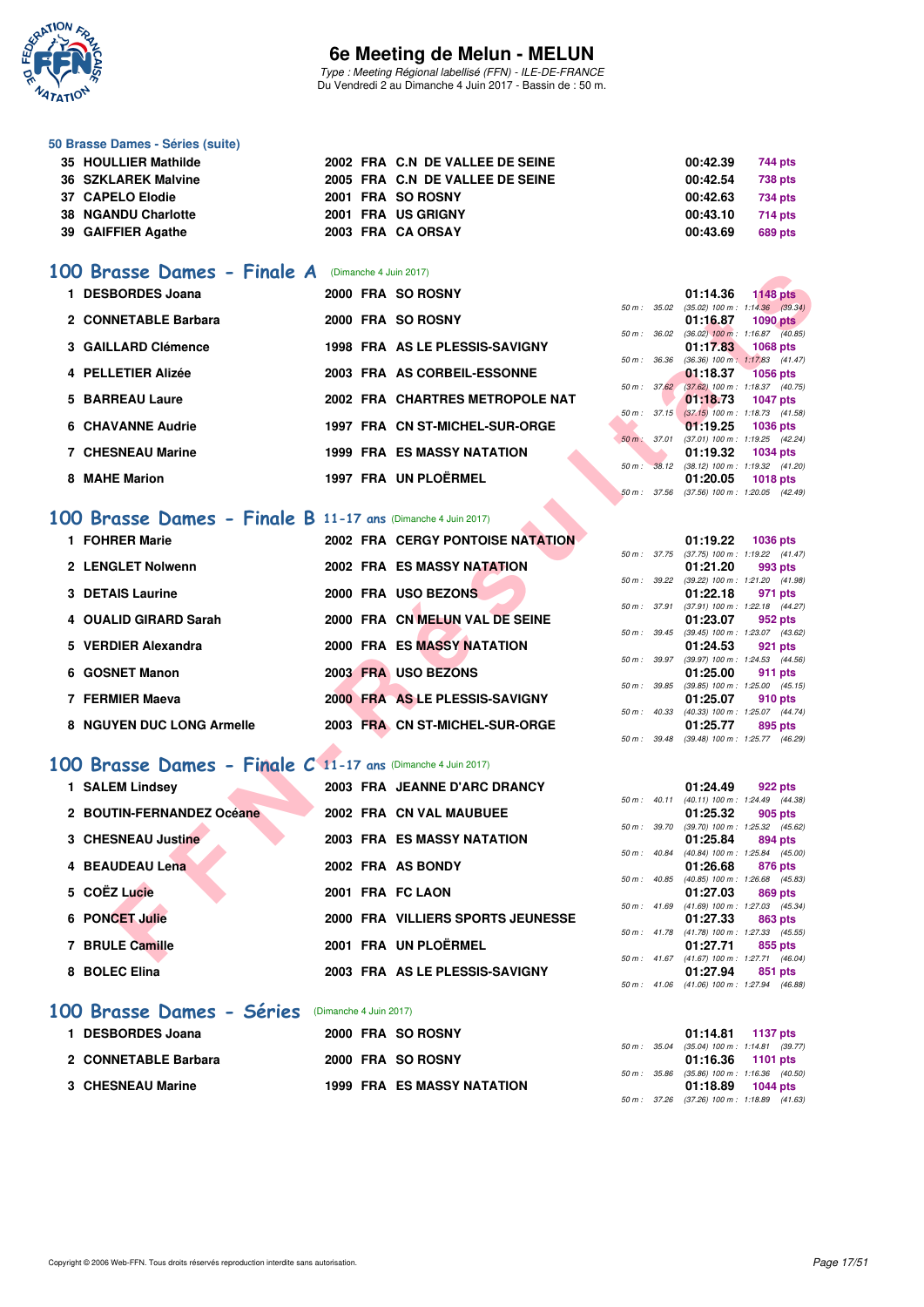

Type : Meeting Régional labellisé (FFN) - ILE-DE-FRANCE Du Vendredi 2 au Dimanche 4 Juin 2017 - Bassin de : 50 m.

# **100 Brasse Dames - Séries (suite)**

| 4 PELLETIER Alizée         |  | 2003 FRA AS CORBEIL-ESSONNE             |              |              | 01:19.10 | 1039 pts                                                      |
|----------------------------|--|-----------------------------------------|--------------|--------------|----------|---------------------------------------------------------------|
| 5 GAILLARD Clémence        |  | 1998 FRA AS LE PLESSIS-SAVIGNY          |              |              | 01:19.37 | 50 m: 37.86 (37.86) 100 m: 1:19.10 (41.24)<br>1033 pts        |
| <b>6 CHAVANNE Audrie</b>   |  | 1997 FRA CN ST-MICHEL-SUR-ORGE          |              | 50 m : 36.88 | 01:19.84 | $(36.88)$ 100 m : 1:19.37 $(42.49)$<br>1023 pts               |
| 7 BARREAU Laure            |  | 2002 FRA CHARTRES METROPOLE NAT         |              | 50 m : 37.48 | 01:20.19 | $(37.48)$ 100 m : 1:19.84 $(42.36)$<br>1015 pts               |
| 8 MAHE Marion              |  | 1997 FRA UN PLOËRMEL                    |              |              | 01:20.20 | 50 m: 37.82 (37.82) 100 m: 1:20.19 (42.37)<br><b>1015 pts</b> |
| 9 DUSAILLANT Mathilde      |  | 1999 FRA CN MELUN VAL DE SEINE          | 50 m: 37.80  |              | 01:20.55 | $(37.80)$ 100 m : 1:20.20 $(42.40)$<br><b>1007 pts</b>        |
| 10 FOHRER Marie            |  | <b>2002 FRA CERGY PONTOISE NATATION</b> | 50 m : 37.82 |              | 01:21.05 | $(37.82)$ 100 m : 1:20.55 $(42.73)$<br>996 pts                |
| 11 OUALID GIRARD Sarah     |  | 2000 FRA CN MELUN VAL DE SEINE          |              |              | 01:22.08 | 50 m : 38.02 (38.02) 100 m : 1:21.05 (43.03)<br>974 pts       |
| <b>12 CREMAS Claire</b>    |  | <b>2001 FRA CERGY PONTOISE NATATION</b> | 50 m : 39.39 |              | 01:22.14 | $(39.39)$ 100 m : 1:22.08 $(42.69)$<br>972 pts                |
| <b>13 LENGLET Nolwenn</b>  |  | <b>2002 FRA ES MASSY NATATION</b>       |              | 50 m : 38.48 | 01:22.72 | $(38.48)$ 100 m : 1:22.14 $(43.66)$<br>960 pts                |
| 14 GOSNET Manon            |  | 2003 FRA USO BEZONS                     |              |              | 01:22.75 | 50 m : 39.05 (39.05) 100 m : 1:22.72 (43.67)<br>959 pts       |
| 15 KNOPF Ornella           |  | 1999 FRA AS BONDY                       | 50 m: 39.10  |              | 01:22.76 | (39.10) 100 m: 1:22.75 (43.65)<br>959 pts                     |
| 16 PAYEUR Blandine         |  | 1996 FRA CN VAL MAUBUEE                 | $50 m$ :     | 38.86        | 01:23.22 | $(38.86)$ 100 m : 1:22.76 $(43.90)$<br>949 pts                |
| 17 LANGLAIS Lila           |  | 2000 FRA ES MASSY NATATION              |              | 50 m: 39.18  | 01:23.43 | $(39.18)$ 100 m : 1:23.22 $(44.04)$<br>945 pts                |
|                            |  | 2001 FRA USC CONFLANS-STE-HONORINE      |              |              |          | 50 m: 39.15 (39.15) 100 m: 1:23.43 (44.28)                    |
| 18 JOUBLIN Justine         |  |                                         |              |              | 01:23.44 | 944 pts<br>50 m: 40.32 (40.32) 100 m: 1:23.44 (43.12)         |
| 19 VERDIER Alexandra       |  | <b>2000 FRA ES MASSY NATATION</b>       |              | 50 m : 39.40 | 01:23.72 | 938 pts<br>$(39.40)$ 100 m : 1:23.72 $(44.32)$                |
| 20 DETAIS Laurine          |  | 2000 FRA USO BEZONS                     | 50 m: 38.44  |              | 01:24.26 | 927 pts<br>(38.44) 100 m: 1:24.26 (45.82)                     |
| 21 TOURILLON Floriane      |  | 1999 FRA CN MELUN VAL DE SEINE          |              |              | 01:24.48 | 922 pts<br>50 m: 40.02 (40.02) 100 m: 1:24.48 (44.46)         |
| 22 FERMIER Maeva           |  | 2000 FRA AS LE PLESSIS-SAVIGNY          |              |              | 01:24.73 | 917 pts<br>50 m: 39.52 (39.52) 100 m: 1:24.73 (45.21)         |
| 23 NGUYEN DUC LONG Armelle |  | 2003 FRA CN ST-MICHEL-SUR-ORGE          | 50 m : 39.52 |              | 01:24.98 | 912 pts<br>$(39.52)$ 100 m : 1:24.98 $(45.46)$                |
| 24 BOUTIN-FERNANDEZ Océane |  | 2002 FRA CN VAL MAUBUEE                 |              |              | 01:25.26 | <b>906 pts</b><br>50 m: 39.68 (39.68) 100 m: 1:25.26 (45.58)  |
| 25 SALEM Lindsey           |  | 2003 FRA JEANNE D'ARC DRANCY            | 50 m: 39.90  |              | 01:25.50 | 901 pts<br>$(39.90)$ 100 m : 1:25.50 $(45.60)$                |
| 26 COËZ Lucie              |  | 2001 FRA FC LAON                        |              |              | 01:25.68 | 897 pts<br>50 m: 40.24 (40.24) 100 m: 1:25.68 (45.44)         |
| 27 PONCET Julie            |  | 2000 FRA VILLIERS SPORTS JEUNESSE       |              |              | 01:26.67 | 877 pts                                                       |
| 28 BEAUDEAU Lena           |  | 2002 FRA AS BONDY                       |              | 50 m: 40.71  | 01:26.71 | $(40.71)$ 100 m : 1:26.67 $(45.96)$<br>876 pts                |
| 29 CHESNEAU Justine        |  | <b>2003 FRA ES MASSY NATATION</b>       |              |              | 01:26.89 | 50 m : 40.86 (40.86) 100 m : 1:26.71 (45.85)<br>872 pts       |
| 30 MARTINS Chloe           |  | 2001 FRA US JEUNESSE MITRY-MORY         |              |              | 01:27.03 | 50 m: 41.26 (41.26) 100 m: 1:26.89 (45.63)<br>869 pts         |
| 31 BRULE Camille           |  | 2001 FRA UN PLOËRMEL                    |              |              | 01:27.63 | 50 m: 39.88 (39.88) 100 m: 1:27.03 (47.15)<br>857 pts         |
| 32 BOLEC Elina             |  | 2003 FRA AS LE PLESSIS-SAVIGNY          |              |              | 01:27.89 | 50 m: 40.79 (40.79) 100 m: 1:27.63 (46.84)<br>852 pts         |
| 33 ARONDEL Amélie          |  | 2003 FRA AC VILLEPINTE                  |              |              | 01:27.91 | 50 m: 41.03 (41.03) 100 m: 1:27.89 (46.86)<br>851 pts         |
| <b>34 REGLIN Clarice</b>   |  | 2002 FRA CN MELUN VAL DE SEINE          |              |              | 01:28.11 | 50 m: 41.32 (41.32) 100 m: 1:27.91 (46.59)<br>847 pts         |
| 35 CUSSY Eva               |  | 2002 FRA CN MELUN VAL DE SEINE          |              |              | 01:28.24 | 50 m: 41.69 (41.69) 100 m: 1:28.11 (46.42)<br>845 pts         |
| 36 WOZNIAK Rima            |  | 2002 FRA CN MELUN VAL DE SEINE          |              |              | 01:29.13 | 50 m: 42.30 (42.30) 100 m: 1:28.24 (45.94)<br>827 pts         |
| 37 CIMPER Madiana          |  | 2004 FRA CN LE PLESSIS-ROBINSON         |              |              | 01:29.34 | 50 m: 41.47 (41.47) 100 m: 1:29.13 (47.66)<br>823 pts         |
| 38 LE MAGOARIEC Sterenn    |  | 2003 FRA S.M MONTROUGE                  |              |              | 01:30.15 | 50 m: 41.00 (41.00) 100 m: 1:29.34 (48.34)<br>807 pts         |
| 39 GAIFFIER Agathe         |  | 2003 FRA CA ORSAY                       |              |              | 01:31.44 | 50 m: 43.42 (43.42) 100 m: 1:30.15 (46.73)<br>781 pts         |
|                            |  |                                         |              |              |          |                                                               |

| 50 m :   | 37.86 | 01:19.10<br>$(37.86) 100 m$ : | 1039 pts<br>1:19.10<br>(41.24)       |
|----------|-------|-------------------------------|--------------------------------------|
|          |       | 01:19.37                      | 1033 pts                             |
| 50 m :   | 36.88 | $(36.88) 100 m$ :             | 1:19.37<br>(42.49)                   |
| $50 m$ : | 37.48 | 01:19.84<br>$(37.48) 100 m$ : | 1023 pts<br>1:19.84<br>(42.36)       |
|          |       | 01:20.19                      | 1015 pts                             |
| 50 m :   | 37.82 | (37.82) 100 m :<br>01:20.20   | 1:20.19<br>(42.37)<br>1015 pts       |
| $50 m$ : | 37.80 | $(37.80)$ 100 m :             | 1:20.20<br>(42.40)                   |
|          | 37.82 | 01:20.55                      | <b>1007 pts</b>                      |
| $50 m$ : |       | (37.82) 100 m :<br>01:21.05   | 1:20.55 (42.73)<br><b>996 pts</b>    |
| 50 m :   | 38.02 | $(38.02)$ 100 m :             | 1:21.05<br>(43.03)                   |
| $50 m$ : | 39.39 | 01:22.08<br>$(39.39) 100 m$ : | 974 pts<br>1:22.08<br>(42.69)        |
|          |       | 01:22.14                      | 972 pts                              |
| $50 m$ : | 38.48 | $(38.48) 100 m$ :             | 1:22.14<br>(43.66)                   |
| 50 m :   | 39.05 | 01:22.72<br>$(39.05)$ 100 m : | <b>960 pts</b><br>1:22.72<br>(43.67) |
|          |       | 01:22.75                      | 959 pts                              |
| $50 m$ : | 39.10 | $(39.10) 100 m$ :<br>01:22.76 | 1:22.75<br>(43.65)<br>959 pts        |
| $50 m$ : | 38.86 | $(38.86) 100 m$ :             | 1:22.76<br>(43.90)                   |
|          | 39.18 | 01:23.22<br>$(39.18) 100 m$ : | 949 pts<br>1:23.22<br>(44.04)        |
| 50 m :   |       | 01:23.43                      | 945 pts                              |
| 50 m :   | 39.15 | $(39.15) 100 m$ :             | 1:23.43<br>(44.28)                   |
| $50 m$ : | 40.32 | 01:23.44<br>$(40.32) 100 m$ : | 944 pts<br>1:23.44<br>(43.12)        |
|          |       | 01:23.72                      | 938 pts                              |
| 50 m :   | 39.40 | $(39.40)$ 100 m :<br>01:24.26 | 1:23.72<br>(44.32)<br>927 pts        |
| $50 m$ : | 38.44 | $(38.44) 100 m$ :             | 1:24.26<br>(45.82)                   |
|          |       | 01:24.48                      | <b>922 pts</b>                       |
| $50 m$ : | 40.02 | $(40.02)$ 100 m :<br>01:24.73 | 1:24.48<br>(44.46)<br>917 pts        |
| 50 m :   | 39.52 | $(39.52)$ 100 m :             | 1:24.73<br>(45.21)                   |
| $50 m$ : | 39.52 | 01:24.98<br>$(39.52) 100 m$ : | 912 pts<br>1:24.98<br>(45.46)        |
|          |       | 01:25.26                      | <b>906 pts</b>                       |
| $50 m$ : | 39.68 | $(39.68) 100 m$ :<br>01:25.50 | 1:25.26<br>(45.58)<br>901 pts        |
| 50 m :   | 39.90 | $(39.90)$ 100 m :             | 1:25.50<br>(45.60)                   |
|          | 40.24 | 01:25.68                      | 897 pts<br>1:25.68                   |
| $50 m$ : |       | (40.24) 100 m :<br>01:26.67   | (45.44)<br>877 pts                   |
| $50 m$ : | 40.71 | $(40.71)$ 100 m :             | 1:26.67<br>(45.96)                   |
| 50 m :   | 40.86 | 01:26.71<br>(40.86) 100 m :   | 876 pts<br>1:26.71<br>(45.85)        |
|          |       | 01:26.89                      | 872 pts                              |
| $50 m$ : | 41.26 | $(41.26) 100 m$ :<br>01:27.03 | 1:26.89<br>(45.63)<br><b>869 pts</b> |
| 50 m :   | 39.88 | (39.88) 100 m :               | 1:27.03<br>(47.15)                   |
| $50 m$ : | 40.79 | 01:27.63<br>$(40.79)$ 100 m : | 857 pts<br>1:27.63                   |
|          |       | 01:27.89                      | (46.84)<br>852 pts                   |
| $50 m$ : | 41.03 | $(41.03) 100 m$ :             | 1:27.89<br>(46.86)                   |
| $50 m$ : | 41.32 | 01:27.91<br>$(41.32) 100 m$ : | 851<br>pts<br>1:27.91<br>(46.59)     |
|          |       | 01:28.11                      | 847 pts                              |
| $50 m$ : | 41.69 | $(41.69) 100 m$ :<br>01:28.24 | 1:28.11<br>(46.42)<br>845 pts        |
| $50 m$ : | 42.30 | $(42.30)$ 100 m :             | 1:28.24<br>(45.94)                   |
| $50 m$ : | 41.47 | 01:29.13                      | 827<br>pts                           |
|          |       | $(41.47) 100 m$ :<br>01:29.34 | 1:29.13<br>(47.66)<br>823 pts        |
| $50 m$ : | 41.00 | $(41.00) 100 m$ :             | 1:29.34<br>(48.34)                   |
| $50 m$ : | 43.42 | 01:30.15<br>(43.42) 100 m :   | 807 pts<br>1:30.15<br>(46.73)        |
|          |       | 01:31.44                      | 781<br>pts                           |
| $50 m$ : | 42.75 | (42.75) 100 m :               | 1:31.44<br>(48.69)                   |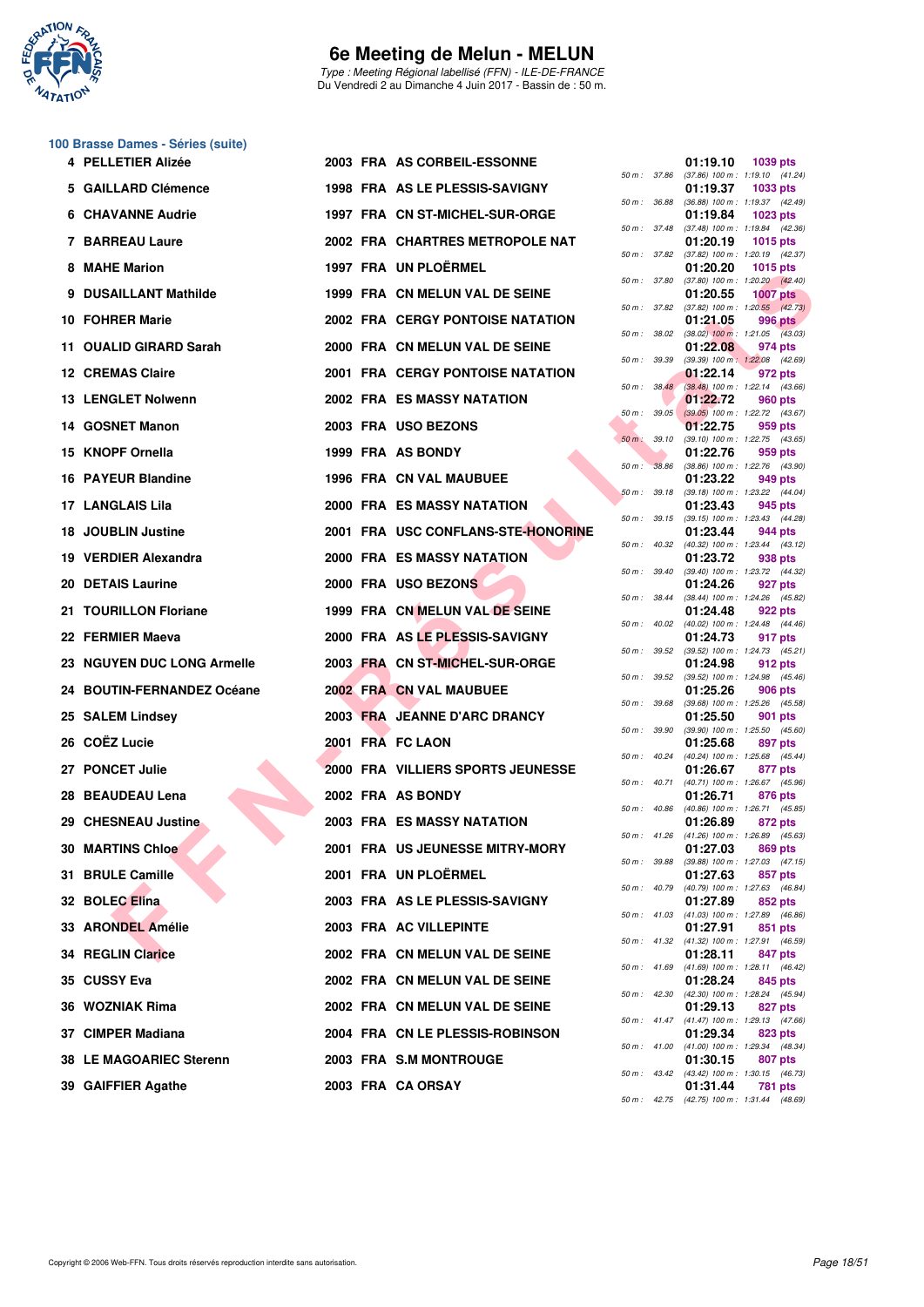

Type : Meeting Régional labellisé (FFN) - ILE-DE-FRANCE Du Vendredi 2 au Dimanche 4 Juin 2017 - Bassin de : 50 m.

| 100 Brasse Dames - Séries (suite)                           |                      |                      |                                                                                                                                 |                                                                    |
|-------------------------------------------------------------|----------------------|----------------------|---------------------------------------------------------------------------------------------------------------------------------|--------------------------------------------------------------------|
| 40 MUREZ Anastasia                                          |                      |                      | 2003 FRA AQUA CLUB PONTAULT-ROISSY                                                                                              | 01:31.63<br>778 pts<br>50 m: 42.48 (42.48) 100 m: 1:31.63 (49.15)  |
| 41 NGANDU Charlotte                                         |                      |                      | 2001 FRA US GRIGNY                                                                                                              | 01:31.78<br>775 pts<br>50 m: 41.81 (41.81) 100 m: 1:31.78 (49.97)  |
| 200 Brasse Dames - Séries                                   | (Samedi 3 Juin 2017) |                      |                                                                                                                                 |                                                                    |
| 1 DESBORDES Joana                                           |                      |                      |                                                                                                                                 |                                                                    |
|                                                             |                      |                      | 2000 FRA SO ROSNY<br>50 m: 37.48 (37.48) 100 m: 1:18.66 (41.18) 150 m: 2:00.44 (41.78) 200 m: 2:43.02 (42.58)                   | 02:43.02<br><b>1098 pts</b>                                        |
| 2 BIHAN Morgane                                             |                      |                      | 2000 FRA CSN GUYANCOURT<br>50 m: 38.02 (38.02) 100 m: 1:20.72 (42.70) 150 m: 2:04.38 (43.66) 200 m: 2:48.27 (43.89)             | 02:48.27<br><b>1038 pts</b>                                        |
| 3 PELLETIER Alizée                                          |                      |                      | 2003 FRA AS CORBEIL-ESSONNE<br>50 m: 39.44 (39.44) 100 m: 1:21.69 (42.25) 150 m: 2:06.69                                        | 02:48.62<br><b>1034 pts</b><br>$(45.00)$ 200 m : 2:48.62 $(41.93)$ |
| 4 GAILLARD Clémence                                         |                      |                      | 1998 FRA AS LE PLESSIS-SAVIGNY                                                                                                  | 02:50.52<br>$1012$ pts                                             |
| 5 FOHRER Marie                                              |                      |                      | 50 m: 37.39 (37.39) 100 m: 1:20.82 (43.43) 150 m: 2:05.63<br><b>2002 FRA CERGY PONTOISE NATATION</b>                            | $(44.81)$ 200 m : 2:50.52 $(44.89)$<br>02:51.50<br><b>1001 pts</b> |
| 6 CHESNEAU Marine                                           |                      |                      | 50 m: 38.85 (38.85) 100 m: 1:22.01 (43.16) 150 m: 2:07.02<br><b>1999 FRA ES MASSY NATATION</b>                                  | $(45.01)$ 200 m : $2:51.50$ $(44.48)$<br>02:51.54<br>1001 pts      |
| 7 VERDIER Alexandra                                         |                      |                      | 50 m: 38.42 (38.42) 100 m: 1:21.88 (43.46) 150 m: 2:06.24<br><b>2000 FRA ES MASSY NATATION</b>                                  | (44.36) 200 m : 2:51.54 (45.30)<br>02:51.93<br>997 pts             |
| 8 LENGLET Nolwenn                                           |                      |                      | 50 m: 39.28 (39.28) 100 m: 1:22.84 (43.56) 150 m: 2:07.39<br><b>2002 FRA ES MASSY NATATION</b>                                  | (44.55) 200 m : 2:51.93 (44.54)<br>02:51.99<br>996 pts             |
| 9 CHAVANNE Audrie                                           |                      |                      | 50 m: 40.17 (40.17) 100 m: 1:22.94 (42.77) 150 m: 2:08.16 (45.22) 200 m: 2:51.99 (43.83)<br>1997 FRA CN ST-MICHEL-SUR-ORGE      | 02:52.53<br>990 pts                                                |
| 10 THENOT Adeline                                           |                      |                      | 50 m: 38.42 (38.42) 100 m: 1:22.17 (43.75) 150 m: 2:08.18 (46.01) 200 m: 2:52.53 (44.35)<br><b>1991 FRA JEANNE D'ARC DRANCY</b> | 02:52.64<br>989 pts                                                |
|                                                             |                      |                      | 50 m: 38.19 (38.19) 100 m: 1:21.31 (43.12) 150 m: 2:06.26                                                                       | (44.95) 200 m : 2:52.64 (46.38)                                    |
| 11 DUSAILLANT Mathilde                                      |                      |                      | 1999 FRA CN MELUN VAL DE SEINE<br>50 m: 39.86 (39.86) 100 m: 1:24.99 (45.13) 150 m: 2:10.60                                     | 02:55.36<br>959 pts<br>(45.61) 200 m : 2:55.36 (44.76)             |
| <b>12 TOURILLON Floriane</b>                                |                      |                      | 1999 FRA CN MELUN VAL DE SEINE<br>50 m: 40.97 (40.97) 100 m: 1:25.62 (44.65) 150 m: 2:11.45 (45.83) 200 m: 2:56.81 (45.36)      | 02:56.81<br>943 pts                                                |
| 13 PAYEUR Blandine                                          |                      |                      | 1996 FRA CN VAL MAUBUEE<br>50 m: 40.95 (40.95) 100 m: 1:27.11 (46.16) 150 m: 2:13.98                                            | 03:01.10<br>898 pts<br>(46.87) 200 m : 3:01.10 (47.12)             |
| 14 GOSNET Manon                                             |                      |                      | 2003 FRA USO BEZONS                                                                                                             | 03:04.18<br>866 pts                                                |
| 15 BOLEC Elina                                              |                      |                      | 50 m: 40.81 (40.81) 100 m: 1:28.60 (47.79) 150 m: 2:16.08<br>2003 FRA AS LE PLESSIS-SAVIGNY                                     | $(47.48)$ 200 m : 3:04.18 $(48.10)$<br>03:05.42<br>853 pts         |
| <b>16 REGLIN Clarice</b>                                    |                      |                      | 50 m: 41.38 (41.38) 100 m: 1:28.27 (46.89) 150 m: 2:16.89<br>2002 FRA CN MELUN VAL DE SEINE                                     | (48.62) 200 m : 3:05.42 (48.53)<br>03:05.78<br>849 pts             |
| 17 ARONDEL Amélie                                           |                      |                      | 50 m: 42.27 (42.27) 100 m: 1:28.48 (46.21) 150 m: 2:16.82<br>2003 FRA AC VILLEPINTE                                             | (48.34) 200 m : 3:05.78 (48.96)<br>03:07.95<br>827 pts             |
| 18 HOULLIER Mathilde                                        |                      |                      | 50 m: 43.96 (43.96) 100 m: 1:31.85 (47.89) 150 m: 2:20.46<br>2002 FRA C.N DE VALLEE DE SEINE                                    | (48.61) 200 m : 3:07.95 (47.49)<br>03:14.13<br>766 pts             |
| 19 GAIFFIER Agathe                                          |                      |                      | 50 m: 43.24 (43.24) 100 m: 1:33.03 (49.79) 150 m: 2:23.69<br>2003 FRA CA ORSAY                                                  | (50.66) 200 m : 3:14.13 (50.44)<br>03:17.35<br>735 pts             |
| 20 CAPELO Elodie                                            |                      |                      | 50 m: 44.67 (44.67) 100 m: 1:34.80 (50.13) 150 m: 2:26.42<br>2001 FRA SO ROSNY                                                  | (51.62) 200 m : 3:17.35 (50.93)<br>03:20.89<br>702 pts             |
|                                                             |                      |                      | 50 m : 43.78 (43.78) 100 m : 1:34.76 (50.98) 150 m : 2:27.39                                                                    | $(52.63)$ 200 m : 3:20.89 $(53.50)$                                |
| --- CUSSY Eva                                               |                      |                      | 2002 FRA CN MELUN VAL DE SEINE                                                                                                  | <b>DNS dec</b>                                                     |
| 50 Papillon Dames - Finale A                                |                      | (Samedi 3 Juin 2017) |                                                                                                                                 |                                                                    |
| 1 DESBORDES Joana                                           |                      |                      | 2000 FRA SO ROSNY                                                                                                               | 00:28.33<br>1190 pts                                               |
| 2 LETANG Maria-Eléna                                        |                      |                      | 1993 FRA CLUB DES NAGEURS DE PARIS                                                                                              | 00:28.77<br><b>1161 pts</b>                                        |
| 3 DESBONNES Leha                                            |                      |                      | 2002 FRA ES MASSY NATATION                                                                                                      | 00:29.57<br>1110 pts                                               |
| 4 OUALID GIRARD Sarah                                       |                      |                      | 2000 FRA CN MELUN VAL DE SEINE                                                                                                  | 00:29.66<br>1105 pts                                               |
| 5 GAMER Rose-alexia<br><b>6 BOURNONVILLE Laura</b>          |                      |                      | 1999 FRA CN MELUN VAL DE SEINE<br>2001 FRA ES VITRY                                                                             | 00:30.04<br>1081 pts<br>00:30.05<br>1080 pts                       |
| 7 SUESCUN Clémence                                          |                      |                      | <b>2002 FRA CSN GUYANCOURT</b>                                                                                                  | 00:30.09<br>1078 pts                                               |
| 8 PARKER Lena                                               |                      |                      | 2001 FRA STADE FRANÇAIS O COURBEVOIE                                                                                            | 00:30.14<br>1074 pts                                               |
|                                                             |                      |                      |                                                                                                                                 |                                                                    |
| 50 Papillon Dames - Finale B 11-17 ans (Samedi 3 Juin 2017) |                      |                      |                                                                                                                                 |                                                                    |
| 1 BIHAN Morgane                                             |                      |                      | 2000 FRA CSN GUYANCOURT                                                                                                         | 00:30.37<br>1060 pts                                               |

| 1 BIHAN Morgane   |  | 2000 FRA CSN GUYANCOURT         | 00.30.37 | 1060 pts |
|-------------------|--|---------------------------------|----------|----------|
| 2 AMBRASS Lilou   |  | 2002 FRA EN LONGJUMEAU          | 00:30.66 | 1042 pts |
| 3 CASTEL Margaux  |  | 2000 FRA S.M MONTROUGE          | 00:30.86 | 1030 pts |
| 4 GARCIA Inès     |  | 2000 FRA US JEUNESSE MITRY-MORY | 00:31.54 | 989 pts  |
| 5 DESNOYERS Chloé |  | 2001 FRA CN MELUN VAL DE SEINE  | 00:31.62 | 985 pts  |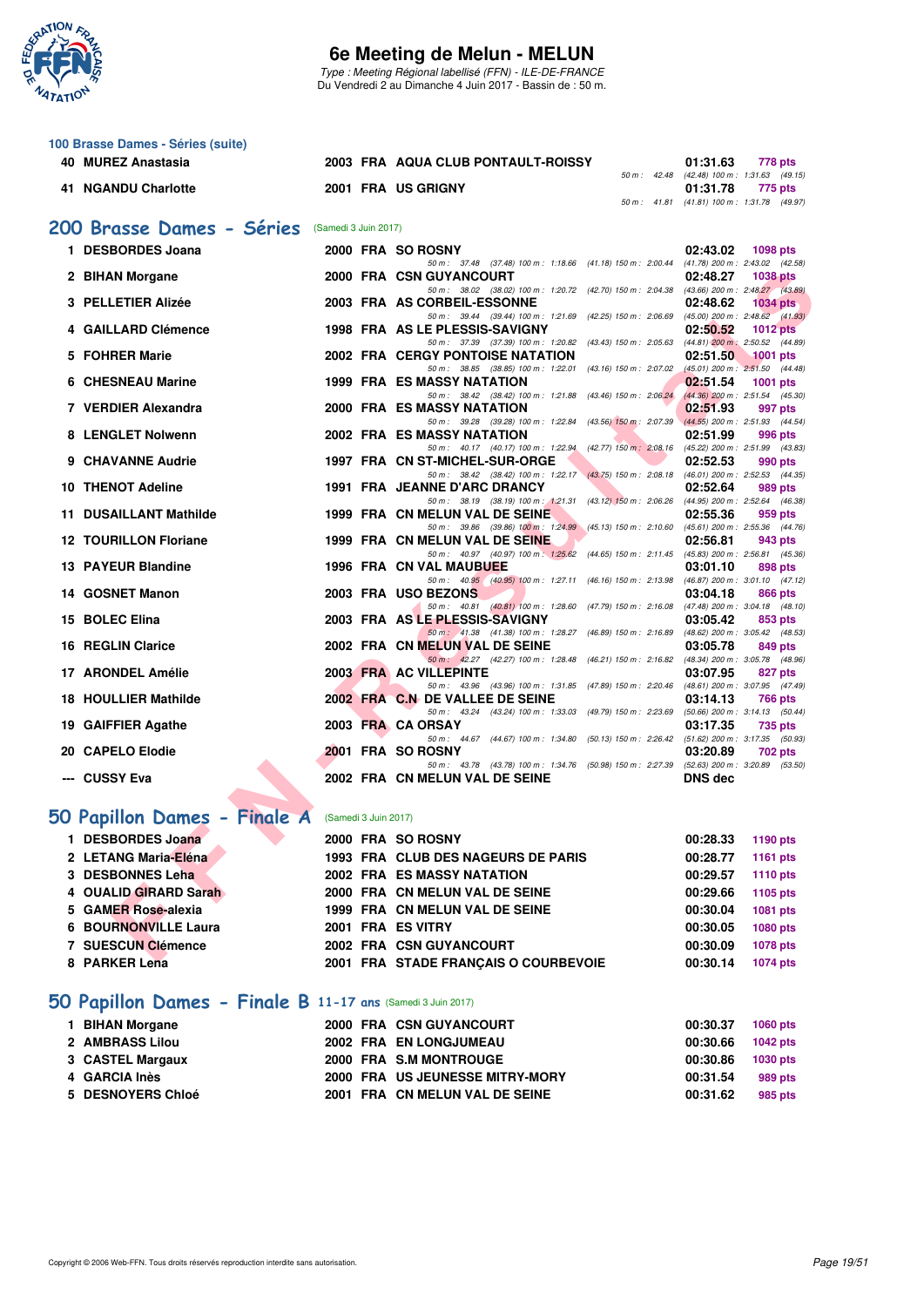

Type : Meeting Régional labellisé (FFN) - ILE-DE-FRANCE Du Vendredi 2 au Dimanche 4 Juin 2017 - Bassin de : 50 m.

| 50 Papillon Dames - Finale B (suite)                        |                      |                                               |          |                 |
|-------------------------------------------------------------|----------------------|-----------------------------------------------|----------|-----------------|
| 6 MARZOUK Maëva                                             |                      | 2000 FRA CN MELUN VAL DE SEINE                | 00:31.68 | 981 pts         |
| 7 VALIN-FIXOT Léa                                           |                      | 2000 FRA CN ST-MICHEL-SUR-ORGE                | 00:32.19 | 951 pts         |
| 8 FIGUEIREDO Mariana                                        |                      | 2000 FRA CN MELUN VAL DE SEINE                | 00:32.24 | 948 pts         |
| 50 Papillon Dames - Finale C 11-17 ans (Samedi 3 Juin 2017) |                      |                                               |          |                 |
| 1 ROUTIER Nolwen                                            |                      | 2000 FRA C.N OZOIR-LA-FERRIERE                | 00:31.21 | 1009 pts        |
| 2 DALLE Aliénor                                             |                      | 2002 FRA S.M MONTROUGE                        | 00:31.36 | <b>1000 pts</b> |
| 3 OUARTI Ilyana                                             |                      | <b>2003 FRA CERCLE DES NAGEURS DU BOURGET</b> | 00:31.57 | <b>988 pts</b>  |
| 4 LOMBA Claire                                              |                      | 2000 FRA AS PORCHEVILLE                       | 00:31.68 | <b>981 pts</b>  |
| 5 SALEM Lindsey                                             |                      | 2003 FRA JEANNE D'ARC DRANCY                  | 00:31.84 | 972 pts         |
| 6 DANGER Clara                                              |                      | 2002 FRA EN LONGJUMEAU                        | 00:32.26 | 947 pts         |
| <b>7 HACHEZ Clementine</b>                                  |                      | 2001 FRA CSN GUYANCOURT                       | 00:32.50 | 933 pts         |
| 8 GENAUDEAU Mallaury                                        |                      | 2003 FRA UN PLOËRMEL                          | 00:32.53 | 931 pts         |
|                                                             |                      |                                               |          |                 |
| 50 Papillon Dames - Séries                                  | (Samedi 3 Juin 2017) |                                               |          |                 |
| 1 LETANG Maria-Eléna                                        |                      | 1993 FRA CLUB DES NAGEURS DE PARIS            | 00:28.47 | 1181 pts        |
| 2 DESBORDES Joana                                           |                      | 2000 FRA SO ROSNY                             | 00:28.77 | 1161 pts        |
| <b>3 SUESCUN Clémence</b>                                   |                      | 2002 FRA CSN GUYANCOURT                       | 00:29.70 | 1102 pts        |
| 4 DESBONNES Leha                                            |                      | 2002 FRA ES MASSY NATATION                    | 00:29.80 | 1096 pts        |
| 5 OUALID GIRARD Sarah                                       |                      | 2000 FRA CN MELUN VAL DE SEINE                | 00:29.84 | 1093 pts        |
| 6 PARKER Lena                                               |                      | 2001 FRA STADE FRANCAIS O COURBEVOIE          | 00:30.17 | 1073 pts        |
| 7 GAMER Rose-alexia                                         |                      | 1999 FRA CN MELUN VAL DE SEINE                | 00:30.31 | 1064 pts        |
| <b>8 BOURNONVILLE Laura</b>                                 |                      | 2001 FRA ES VITRY                             | 00:30.45 | 1055 pts        |
| 9 DESNOYERS Chloé                                           |                      | 2001 FRA CN MELUN VAL DE SEINE                | 00:30.56 | 1049 pts        |
| 10 BIHAN Morgane                                            |                      | 2000 FRA CSN GUYANCOURT                       | 00:30.57 | 1048 pts        |
| 11 CASTEL Margaux                                           |                      | 2000 FRA S.M MONTROUGE                        | 00:30.65 | 1043 pts        |
| <b>12 AMBRASS Lilou</b>                                     |                      | 2002 FRA EN LONGJUMEAU                        | 00:30.84 | 1031 pts        |
| <b>13 LEMAOULT Emilie</b>                                   |                      | 1998 FRA MOUETTES DE PARIS                    | 00:30.87 | 1030 pts        |
| 14 FIGUEIREDO Mariana                                       |                      | 2000 FRA CN MELUN VAL DE SEINE                | 00:30.90 | 1028 pts        |
| 15 GARCIA Inès                                              |                      | 2000 FRA US JEUNESSE MITRY-MORY               | 00:31.22 | 1008 pts        |
| 16 MARZOUK Maëva                                            |                      | 2000 FRA CN MELUN VAL DE SEINE                | 00:31.37 | 999 pts         |
| 17 VALIN-FIXOT Léa                                          |                      | 2000 FRA CN ST-MICHEL-SUR-ORGE                | 00:31.39 | 998 pts         |
| 18 OUARTI Ilyana                                            |                      | <b>2003 FRA CERCLE DES NAGEURS DU BOURGET</b> | 00:31.45 | 995 pts         |
| 19 DALLE Aliénor                                            |                      | 2002 FRA S.M MONTROUGE                        | 00:31.55 | 989 pts         |
| 20 SALEM Lindsey                                            |                      | 2003 FRA JEANNE D'ARC DRANCY                  | 00:31.66 | 982 pts         |
| 21 LOMBA Claire                                             |                      | 2000 FRA AS PORCHEVILLE                       | 00:31.79 | 975 pts         |
| 22 ROUTIER Nolwen                                           |                      | 2000 FRA C.N OZOIR-LA-FERRIERE                | 00:31.90 | <b>968 pts</b>  |
| 23 GENAUDEAU Mallaury                                       |                      | 2003 FRA UN PLOËRMEL                          | 00:32.23 | 949 pts         |
| 24 HACHEZ Clementine                                        |                      | 2001 FRA CSN GUYANCOURT                       | 00:32.34 | 942 pts         |
| 25 DANGER Clara                                             |                      | 2002 FRA EN LONGJUMEAU                        | 00:32.47 | 935 pts         |
| 26 QUINT Ilona                                              |                      | 2000 FRA S.M MONTROUGE                        | 00:32.52 | 932 pts         |
| 27 FARHAT Manon                                             |                      | 2003 FRA CN MELUN VAL DE SEINE                | 00:32.66 | 924 pts         |
| 28 CHEDRI Melissa                                           |                      | 2001 FRA CN MELUN VAL DE SEINE                | 00:32.67 | 923 pts         |
| 29 ROUSSEAU Elsa                                            |                      | <b>2003 FRA ES MASSY NATATION</b>             | 00:32.79 | <b>916 pts</b>  |
| 30 HOUAL Solene                                             |                      | 2002 FRA ES MASSY NATATION                    | 00:32.93 | 908 pts         |
| 31 LALLEMAND Eva                                            |                      | 2000 FRA ASSO NATATION DE SARTROUVILLE        | 00:32.99 | 905 pts         |
| 32 PELLETIER Alizée                                         |                      | 2003 FRA AS CORBEIL-ESSONNE                   | 00:33.01 | 904 pts         |
| 33 GAILLARD Clémence                                        |                      | 1998 FRA AS LE PLESSIS-SAVIGNY                | 00:33.11 | 898 pts         |
| 34 BEBOULENE Camille                                        |                      | 2002 FRA AS PORCHEVILLE                       | 00:33.13 | 897 pts         |
| 35 BLONDEAU Alexandra                                       |                      | 2000 FRA VILLIERS SPORTS JEUNESSE             | 00:33.17 | 895 pts         |
| 36 ROTTIERS Margot                                          |                      | 2002 FRA EN LONGJUMEAU                        | 00:33.29 | 888 pts         |
| 37 CHESNEAU Marine                                          |                      | <b>1999 FRA ES MASSY NATATION</b>             | 00:33.36 | 884 pts         |

**38 FOURMY Maëlys 2003 FRA ES MASSY NATATION 00:33.38 883 pts**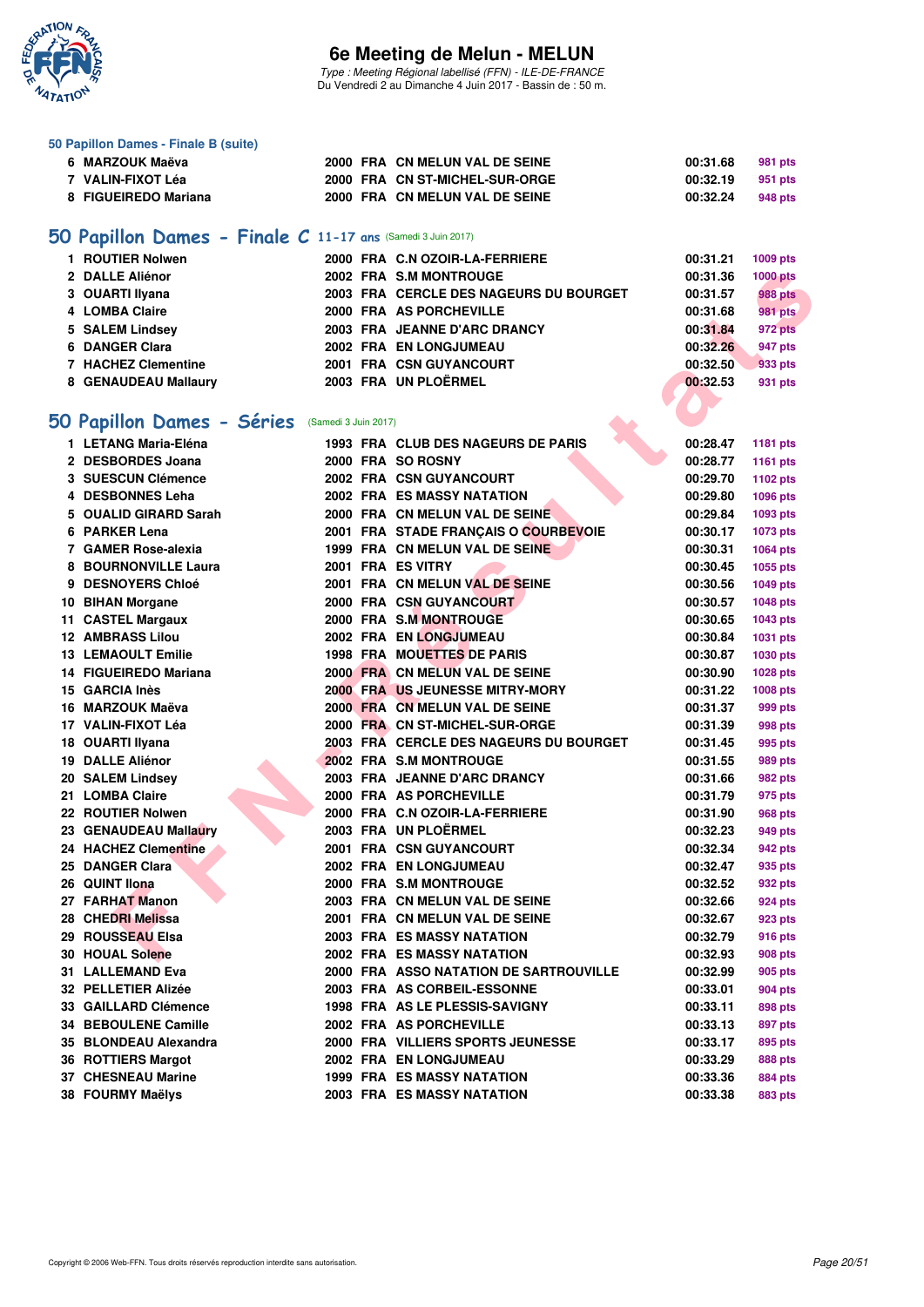

Type : Meeting Régional labellisé (FFN) - ILE-DE-FRANCE Du Vendredi 2 au Dimanche 4 Juin 2017 - Bassin de : 50 m.

#### **50 Papillon Dames - Séries (suite)**

| <b>39 DANGER Florine</b>                                      |  | <b>1999 FRA EN LONGJUMEAU</b>          |              | 00:33.39       | <b>882 pts</b>                                                   |  |
|---------------------------------------------------------------|--|----------------------------------------|--------------|----------------|------------------------------------------------------------------|--|
| <b>40 BIRONNEAU Clarisse</b>                                  |  | 1999 FRA USO BEZONS                    |              | 00:33.55       | 873 pts                                                          |  |
| 41 KESSEL Agathe                                              |  | 2003 FRA CN MELUN VAL DE SEINE         |              | 00:33.62       | <b>869 pts</b>                                                   |  |
| 42 BRULE Camille                                              |  | 2001 FRA UN PLOËRMEL                   |              | 00:33.66       | <b>867 pts</b>                                                   |  |
| 43 FOLLIOT Milene                                             |  | 2005 FRA C.N DE VALLEE DE SEINE        |              | 00:33.71       | 864 pts                                                          |  |
| <b>44 DELLIOT Chloe</b>                                       |  | 2002 FRA AQUA CLUB PONTAULT-ROISSY     |              | 00:33.77       | 861 pts                                                          |  |
| 45 WARD Meggy                                                 |  | 2002 FRA C.N OZOIR-LA-FERRIERE         |              | 00:33.94       | 852 pts                                                          |  |
| 46 BOUTIN-FERNANDEZ Océane                                    |  | 2002 FRA CN VAL MAUBUEE                |              | 00:33.96       | <b>850 pts</b>                                                   |  |
| 47 GUYCHARD Noelyne                                           |  | 2002 FRA CERCLE DES NAGEURS DU BOURGET |              | 00:33.98       | <b>849 pts</b>                                                   |  |
| <b>48 PROUVOST Mathilde</b>                                   |  | 2002 FRA CN POISSY                     |              | 00:34.01       | <b>848 pts</b>                                                   |  |
| 49 BOCH Emma                                                  |  | 2003 FRA CSN GUYANCOURT                |              | 00:34.05       | 845 pts                                                          |  |
| 50 LESSOUED Sarah                                             |  | 2000 FRA AS LE PLESSIS-SAVIGNY         |              | 00:34.16       | <b>839 pts</b>                                                   |  |
| 50   JUHEL Lisa                                               |  | 2002 FRA VILLIERS SPORTS JEUNESSE      |              | 00:34.16       | 839 pts                                                          |  |
| 52 PAYEUR Fanny                                               |  | 2000 FRA CN VAL MAUBUEE                |              | 00:34.82       | <b>804 pts</b>                                                   |  |
| 53 BAILLOUX Alexa                                             |  | 2003 FRA AS PORCHEVILLE                |              | 00:34.99       | <b>794 pts</b>                                                   |  |
| 54 MILLE Romane                                               |  | 2003 FRA AC BOULOGNE-BILLANCOURT       |              | 00:35.09       | <b>789 pts</b>                                                   |  |
| 55 LEFEVRE Léna                                               |  | 2003 FRA AC VILLEPINTE                 |              | 00:35.20       | <b>783 pts</b>                                                   |  |
| 56 BEAUDRON Leann                                             |  | 2003 FRA EN LONGJUMEAU                 |              | 00:35.33       | 776 pts                                                          |  |
| 57 GOSNET Manon                                               |  | 2003 FRA USO BEZONS                    |              | 00:35.42       | 772 pts                                                          |  |
| 58 THOMAS Manon                                               |  | 2004 FRA C.N DE VALLEE DE SEINE        |              | 00:36.19       | <b>732 pts</b>                                                   |  |
| 59 VIRAPIN Laureny                                            |  | 2000 FRA AS LE PLESSIS-SAVIGNY         |              | 00:36.33       | <b>725 pts</b>                                                   |  |
| 60 NGANDU Charlotte                                           |  | 2001 FRA US GRIGNY                     |              | 00:36.40       | 721 pts                                                          |  |
| 61 JOUANNY Chloé                                              |  | 2000 FRA CN MELUN VAL DE SEINE         |              | 00:36.93       | 694 pts                                                          |  |
| 62 DUPONT Audrey                                              |  | 2003 FRA CN MELUN VAL DE SEINE         |              | 00:38.45       | 621 pts                                                          |  |
| 63 GABORET Karine                                             |  | 1999 FRA CN MELUN VAL DE SEINE         |              | 00:39.43       | <b>575 pts</b>                                                   |  |
| --- BERDJI Chahinez                                           |  | 2003 FRA JEANNE D'ARC DRANCY           |              | <b>DNS</b> dec |                                                                  |  |
| --- BENISTY Margaux                                           |  | 1997 FRA CN MELUN VAL DE SEINE         |              | <b>DNS dec</b> |                                                                  |  |
|                                                               |  |                                        |              |                |                                                                  |  |
| <b>00 Papillon Dames - Finale A</b> (Dimanche 4 Juin 2017)    |  |                                        |              |                |                                                                  |  |
| 1 DEL'HOMME Laurine                                           |  | 1997 FRA CNO ST-GERMAIN-EN-LAYE        |              | 01:03.88       | 1172 pts                                                         |  |
|                                                               |  |                                        | 50 m : 29.89 |                | $(29.89)$ 100 m : 1:03.88 $(33.99)$                              |  |
| 2 BOURNONVILLE Laura                                          |  | 2001 FRA ES VITRY                      |              | 01:05.36       | 1130 pts<br>$50 m$ : $30.55$ (30.55) $100 m$ : $1.05.36$ (34.81) |  |
| 3 DESBONNES Leha                                              |  | 2002 FRA ES MASSY NATATION             |              | 01:05.80       | 1118 pts                                                         |  |
| 4 GAMER Rose-alexia                                           |  | 1999 FRA CN MELUN VAL DE SEINE         | 50 m : 30.54 |                | $(30.54)$ 100 m : 1:05.80 $(35.26)$                              |  |
|                                                               |  |                                        |              | 01:05.96       | 1113 pts<br>50 m: 30.93 (30.93) 100 m: 1:05.96 (35.03)           |  |
| 5 VANET Pauline                                               |  | 1992 FRA FC LAON                       |              | 01:06.20       | <b>1107 pts</b>                                                  |  |
|                                                               |  |                                        | 50 m : 30.52 |                | $(30.52)$ 100 m : 1:06.20 $(35.68)$                              |  |
| 6 MAILLE Ilona                                                |  | <b>2001 FRA ES MASSY NATATION</b>      |              | 01:07.32       | <b>1076 pts</b><br>50 m: 30.93 (30.93) 100 m: 1:07.32 (36.39)    |  |
| 7 PARKER Lena                                                 |  | 2001 FRA STADE FRANÇAIS O COURBEVOIE   |              | 01:08.70       | <b>1038 pts</b>                                                  |  |
|                                                               |  |                                        |              |                | 50 m: 31.38 (31.38) 100 m: 1:08.70 (37.32)                       |  |
| 8 KNOPF Ornella                                               |  | 1999 FRA AS BONDY                      |              | 01:08.82       | <b>1035 pts</b><br>50 m: 31.91 (31.91) 100 m: 1:08.82 (36.91)    |  |
|                                                               |  |                                        |              |                |                                                                  |  |
| 00 Papillon Dames - Finale B 11-17 ans (Dimanche 4 Juin 2017) |  |                                        |              |                |                                                                  |  |
| 1 DESNOYERS Chloé                                             |  | 2001 FRA CN MELUN VAL DE SEINE         |              | 01:07.13       | 1081 pts                                                         |  |
|                                                               |  |                                        |              |                | 50 m: 31.32 (31.32) 100 m: 1:07.13 (35.81)                       |  |
| 2 CASTEL Margaux                                              |  | 2000 FRA S.M MONTROUGE                 |              | 01:08.76       | <b>1037 pts</b>                                                  |  |

# **[100 Papillon Dames - Finale A](http://www.ffnatation.fr/webffn/resultats.php?idact=nat&go=epr&idcpt=46973&idepr=32)** (Dimanche 4 Juin 2017)

| 1 DEL'HOMME Laurine              | 1997 FRA CNO ST-GERMAIN-EN-LAYE      |                  | 01:03.88<br>1172 pts                                               |
|----------------------------------|--------------------------------------|------------------|--------------------------------------------------------------------|
| 2 BOURNONVILLE Laura             | 2001 FRA ES VITRY                    | 50 m: 29.89      | (29.89) 100 m: 1:03.88 (33.99)<br>01:05.36<br>1130 pts             |
| 3 DESBONNES Leha                 | 2002 FRA ES MASSY NATATION           | 50 m : 30.55     | $(30.55)$ 100 m : 1:05.36 $(34.81)$<br>01:05.80<br>1118 pts        |
| 4 GAMER Rose-alexia              | 1999 FRA CN MELUN VAL DE SEINE       | $50 m$ : $30.54$ | $(30.54)$ 100 m : 1:05.80 $(35.26)$<br>01:05.96 1113 pts           |
| 5 VANET Pauline                  | 1992 FRA FC LAON                     | 50 m: 30.93      | $(30.93)$ 100 m : 1:05.96 $(35.03)$<br>01:06.20<br>1107 pts        |
| 6 MAILLE IIona                   | <b>2001 FRA ES MASSY NATATION</b>    | 50 m: 30.52      | $(30.52)$ 100 m : 1:06.20 $(35.68)$<br>01:07.32<br><b>1076 pts</b> |
| 7 PARKER Lena                    | 2001 FRA STADE FRANCAIS O COURBEVOIE | 50 m: 30.93      | (30.93) 100 m : 1:07.32 (36.39)<br>01:08.70<br>1038 pts            |
| 8 KNOPF Ornella                  | 1999 FRA AS BONDY                    | 50 m: 31.38      | $(31.38)$ 100 m : 1:08.70 $(37.32)$<br>01:08.82<br>1035 pts        |
| <b>Service Contract Advisers</b> |                                      | $50 m$ : $31.91$ | $(31.91)$ 100 m : 1:08.82 $(36.91)$                                |

# **[100 Papillon Dames - Finale B](http://www.ffnatation.fr/webffn/resultats.php?idact=nat&go=epr&idcpt=46973&idepr=32) 11-17 ans** (Dimanche 4 Juin 2017)

| 1 DESNOYERS Chloé |  | 2001 FRA CN MELUN VAL DE SEINE         |                        | 01:07.13                            | <b>1081 pts</b> |         |
|-------------------|--|----------------------------------------|------------------------|-------------------------------------|-----------------|---------|
|                   |  |                                        | 50 m: 31.32            | $(31.32)$ 100 m : 1:07.13 $(35.81)$ |                 |         |
| 2 CASTEL Margaux  |  | 2000 FRA S.M MONTROUGE                 |                        | 01:08.76                            | <b>1037 pts</b> |         |
|                   |  |                                        | $50 m$ : $32.15$       | $(32.15)$ 100 m : 1:08.76 $(36.61)$ |                 |         |
| 3 DALLE Aliénor   |  | 2002 FRA S.M MONTROUGE                 |                        | 01:08.81 1035 pts                   |                 |         |
|                   |  |                                        | 50 m: 31.94            | $(31.94)$ 100 m : 1:08.81 $(36.87)$ |                 |         |
| 4 LANGLAIS Lila   |  | <b>2000 FRA ES MASSY NATATION</b>      |                        | 01:09.30                            | $1022$ pts      |         |
|                   |  |                                        | 50 m: 33.10            | $(33.10)$ 100 m : 1:09.30 $(36.20)$ |                 |         |
| 5 ROUTIER Nolwen  |  | 2000 FRA C.N OZOIR-LA-FERRIERE         |                        | 01:09.63                            | 1014 $pts$      |         |
|                   |  |                                        | $50 \text{ m}$ : 32.09 | $(32.09)$ 100 m : 1:09.63 $(37.54)$ |                 |         |
| 6 DESBORDES Mila  |  | 2003 FRA SO ROSNY                      |                        | 01:10.08                            | $1002$ pts      |         |
|                   |  |                                        | 50 m: 32.80            | $(32.80)$ 100 m : 1:10.08 $(37.28)$ |                 |         |
| 7 OUARTI Ilyana   |  | 2003 FRA CERCLE DES NAGEURS DU BOURGET |                        | 01:10.40                            |                 | 993 pts |
|                   |  |                                        | 50 m: 32.50            | $(32.50)$ 100 m : 1:10.40 $(37.90)$ |                 |         |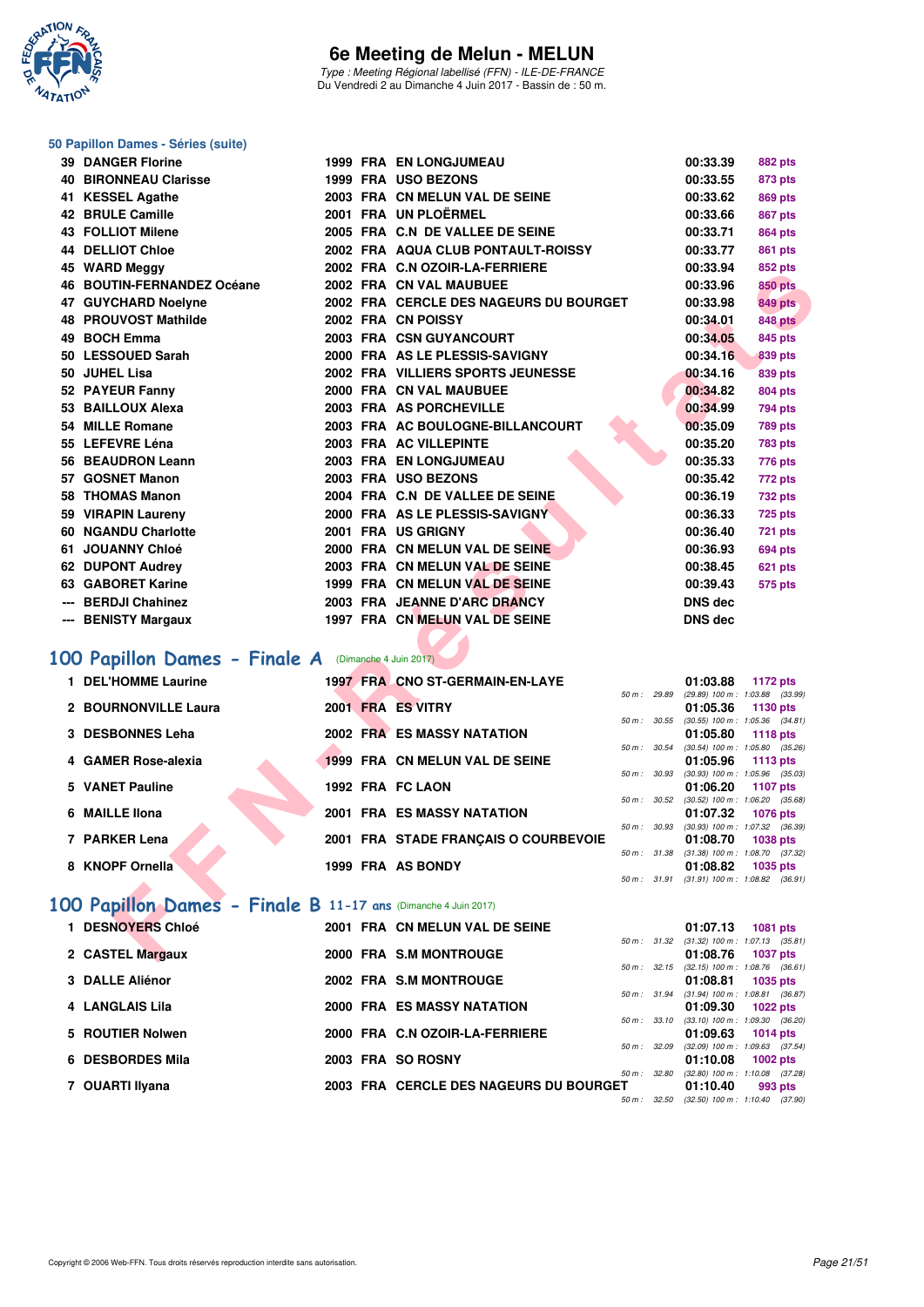

Type : Meeting Régional labellisé (FFN) - ILE-DE-FRANCE Du Vendredi 2 au Dimanche 4 Juin 2017 - Bassin de : 50 m.

| 100 Papillon Dames - Finale B (suite)<br>8 LENGLET Nolwenn     |                        | <b>2002 FRA ES MASSY NATATION</b>      |              |              | 01:11.17<br>973 pts<br>50 m: 32.71 (32.71) 100 m: 1:11.17 (38.46)         |
|----------------------------------------------------------------|------------------------|----------------------------------------|--------------|--------------|---------------------------------------------------------------------------|
| 100 Papillon Dames - Finale C 11-17 ans (Dimanche 4 Juin 2017) |                        |                                        |              |              |                                                                           |
| 1 GARCIA Inès                                                  |                        | 2000 FRA US JEUNESSE MITRY-MORY        |              |              | 01:09.74<br><b>1011 pts</b>                                               |
| 2 MARZOUK Maëva                                                |                        | 2000 FRA CN MELUN VAL DE SEINE         |              |              | 50 m: 31.72 (31.72) 100 m: 1:09.74 (38.02)<br>01:09.77<br><b>1010 pts</b> |
| 3 ALMEIDA Léana                                                |                        | 2001 FRA ES MASSY NATATION             |              |              | 50 m: 32.15 (32.15) 100 m: 1:09.77 (37.62)<br>01:09.87<br><b>1007 pts</b> |
| 4 SALEM Lindsey                                                |                        | 2003 FRA JEANNE D'ARC DRANCY           |              | 50 m : 32.00 | $(32.00)$ 100 m : 1:09.87 $(37.87)$<br>01:10.76<br>984 pts                |
| 5 ROUSSEAU Elsa                                                |                        | <b>2003 FRA ES MASSY NATATION</b>      |              | 50 m : 32.61 | $(32.61)$ 100 m : 1:10.76 $(38.15)$                                       |
|                                                                |                        |                                        | 50 m : 33.81 |              | 01:11.50<br>965 pts<br>$(33.81)$ 100 m : 1:11.50 $(37.69)$                |
| 6 DANGER Clara                                                 |                        | 2002 FRA EN LONGJUMEAU                 | 50 m : 33.36 |              | 01:12.01<br>951 pts<br>$(33.36)$ 100 m : 1:12.01 $(38.65)$                |
| 7 GOMES Célia                                                  |                        | 2003 FRA CN MELUN VAL DE SEINE         | 50 m: 34.02  |              | 01:13.57<br>912 pts<br>$(34.02)$ 100 m : 1:13.57 $(39.55)$                |
| 8 PROUVOST Mathilde                                            |                        | 2002 FRA CN POISSY                     | 50 m : 34.25 |              | 01:14.02<br>900 pts<br>$(34.25)$ 100 m : 1:14.02 $(39.77)$                |
| 100 Papillon Dames - Séries                                    | (Dimanche 4 Juin 2017) |                                        |              |              |                                                                           |
| 1 DEL'HOMME Laurine                                            |                        | 1997 FRA CNO ST-GERMAIN-EN-LAYE        |              |              | 01:05.08<br>1138 pts                                                      |
| 2 BOURNONVILLE Laura                                           |                        | 2001 FRA ES VITRY                      | 50 m: 30.12  |              | $(30.12)$ 100 m : 1:05.08 $(34.96)$<br>01:05.99<br><b>1112 pts</b>        |
| <b>3 VANET Pauline</b>                                         |                        | 1992 FRA FC LAON                       | 50 m : 30.94 |              | $(30.94)$ 100 m : 1:05.99 $(35.05)$<br>01:06.25<br>1105 pts               |
| <b>MAILLE Ilona</b>                                            |                        | <b>2001 FRA ES MASSY NATATION</b>      | 50 m : 30.77 |              | $(30.77)$ 100 m : 1:06.25 $(35.48)$<br>01:06.67<br>1094 pts               |
| 5 GAMER Rose-alexia                                            |                        | 1999 FRA CN MELUN VAL DE SEINE         | 50 m : 30.91 |              | $(30.91)$ 100 m : 1:06.67 $(35.76)$<br>01:07.12<br><b>1081 pts</b>        |
| 6 DESBONNES Leha                                               |                        | <b>2002 FRA ES MASSY NATATION</b>      |              | 50 m : 31.78 | $(31.78)$ 100 m : 1:07.12 $(35.34)$<br>01:07.43<br>1073 pts               |
| 7 KNOPF Ornella                                                |                        | 1999 FRA AS BONDY                      |              |              | 50 m: 31.13 (31.13) 100 m: 1:07.43 (36.30)<br>01:07.93<br>1059 pts        |
|                                                                |                        |                                        |              | 50 m : 31.84 | $(31.84)$ 100 m : 1:07.93 $(36.09)$                                       |
| 8 PARKER Lena                                                  |                        | 2001 FRA STADE FRANÇAIS O COURBEVOIE   |              | 50 m : 32.61 | 01:08.07<br>1055 pts<br>$(32.61)$ 100 m : 1:08.07 $(35.46)$               |
| 9 DALLE Aliénor                                                |                        | 2002 FRA S.M MONTROUGE                 | 50 m : 31.87 |              | 01:08.67<br>1039 pts<br>$(31.87)$ 100 m : 1:08.67 $(36.80)$               |
| 10 DESNOYERS Chloé                                             |                        | 2001 FRA CN MELUN VAL DE SEINE         |              | 50 m : 31.52 | 01:09.00<br><b>1030 pts</b><br>$(31.52)$ 100 m : 1:09.00 $(37.48)$        |
| 11 DESBORDES Mila                                              |                        | 2003 FRA SO ROSNY                      |              | 50 m : 31.99 | 01:09.10<br><b>1028 pts</b><br>$(31.99)$ 100 m : 1:09.10 $(37.11)$        |
| <b>12 LANGLAIS Lila</b>                                        |                        | <b>2000 FRA ES MASSY NATATION</b>      | 50 m : 32.80 |              | <b>1016 pts</b><br>01:09.55<br>$(32.80)$ 100 m : 1:09.55 $(36.75)$        |
| 13 ROUTIER Nolwen                                              |                        | 2000 FRA C.N OZOIR-LA-FERRIERE         | 50 m : 31.94 |              | 01:09.81<br>1009 pts<br>$(31.94)$ 100 m : 1:09.81 $(37.87)$               |
| 14 OUARTI Ilyana                                               |                        | 2003 FRA CERCLE DES NAGEURS DU BOURGET |              |              | 01:10.07<br>1002 pts<br>50 m: 32.43 (32.43) 100 m: 1:10.07 (37.64)        |
| 15 CASTEL Margaux                                              |                        | 2000 FRA S.M MONTROUGE                 |              |              | 01:10.28<br>996 pts                                                       |
| <b>16 LENGLET Nolwenn</b>                                      |                        | <b>2002 FRA ES MASSY NATATION</b>      | 50 m : 31.98 |              | $(31.98)$ 100 m : 1:10.28 $(38.30)$<br>01:10.82<br>982 pts                |
| 17 GARCIA Inès                                                 |                        | 2000 FRA US JEUNESSE MITRY-MORY        |              | 50 m : 32.92 | (32.92) 100 m : 1:10.82 (37.90)<br>01:11.24<br>971 pts                    |
| 18 MARZOUK Maëva                                               |                        | 2000 FRA CN MELUN VAL DE SEINE         |              |              | 50 m: 32.15 (32.15) 100 m: 1:11.24 (39.09)<br>01:11.27<br>970 pts         |
| 19 ROUSSEAU Elsa                                               |                        | <b>2003 FRA ES MASSY NATATION</b>      |              | 50 m : 32.00 | (32.00) 100 m: 1:11.27 (39.27)<br>01:11.51<br>964 pts                     |
| 20 ALMEIDA Léana                                               |                        | 2001 FRA ES MASSY NATATION             |              | 50 m : 33.20 | $(33.20)$ 100 m : 1:11.51 $(38.31)$<br>01:11.74<br>958 pts                |
| 21 SALEM Lindsey                                               |                        | 2003 FRA JEANNE D'ARC DRANCY           |              | 50 m : 32.29 | $(32.29)$ 100 m : 1:11.74 $(39.45)$<br>01:12.10<br>949 pts                |
| 22 DANGER Clara                                                |                        | 2002 FRA EN LONGJUMEAU                 | 50 m : 33.23 |              | $(33.23)$ 100 m : 1:12.10 $(38.87)$<br>01:12.91<br>928 pts                |
| 23 PROUVOST Mathilde                                           |                        | 2002 FRA CN POISSY                     | 50 m : 33.24 |              | (33.24) 100 m: 1:12.91 (39.67)<br>01:13.20<br>921 pts                     |
|                                                                |                        |                                        |              | 50 m : 33.91 | (33.91) 100 m: 1:13.20 (39.29)                                            |
| 24 GOMES Célia                                                 |                        | 2003 FRA CN MELUN VAL DE SEINE         | 50 m : 33.93 |              | 01:13.79<br><b>906 pts</b><br>$(33.93)$ 100 m : 1:13.79 $(39.86)$         |
| 25 LESAGE Maud                                                 |                        | 2001 FRA ES MASSY NATATION             |              |              | 01:14.11<br>898 pts                                                       |

50 m : 33.61 (33.61) 100 m : 1:14.11 (40.50)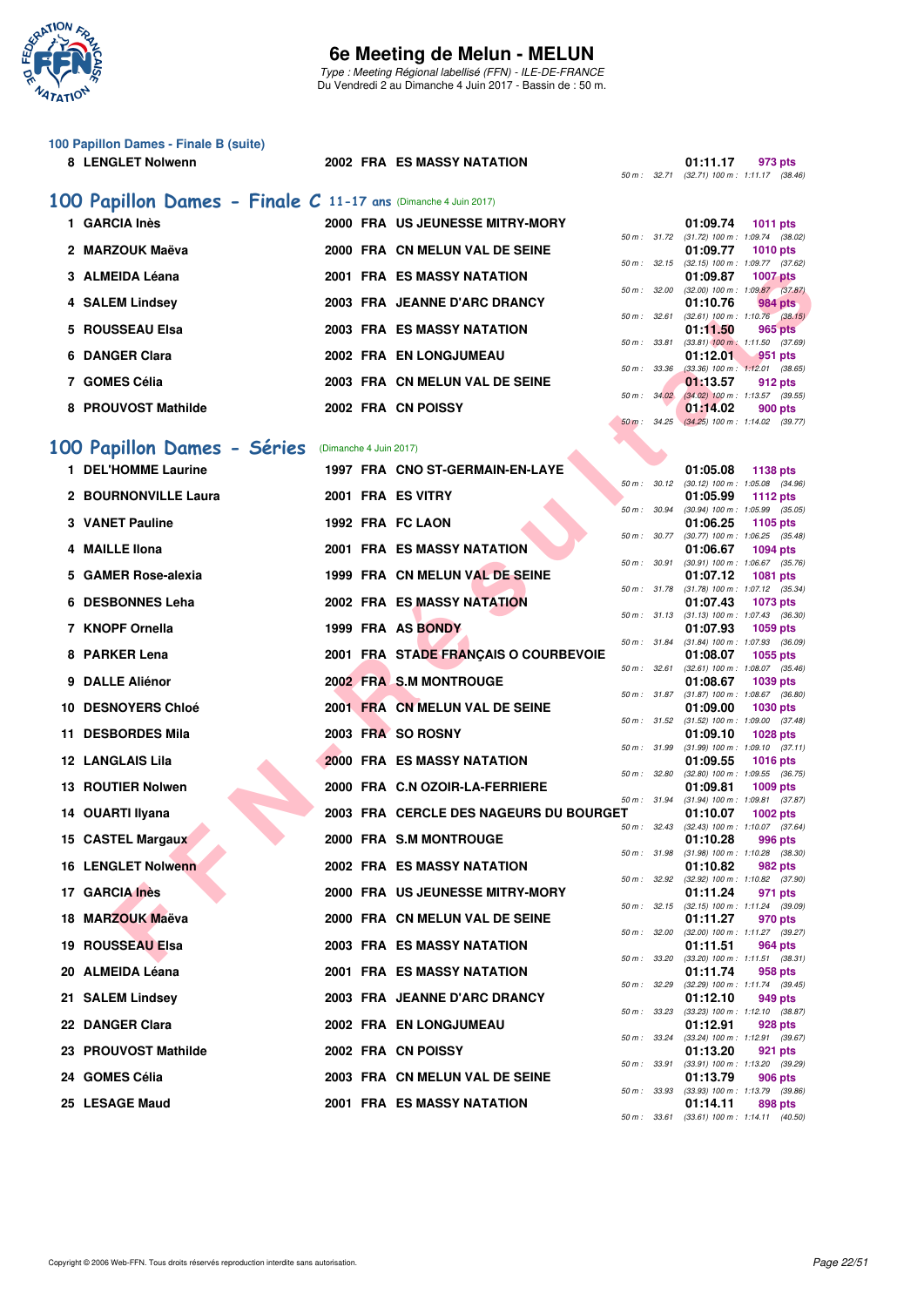

Type : Meeting Régional labellisé (FFN) - ILE-DE-FRANCE Du Vendredi 2 au Dimanche 4 Juin 2017 - Bassin de : 50 m.

| 100 Papillon Dames - Séries (suite) |                                   |             |                                            |
|-------------------------------------|-----------------------------------|-------------|--------------------------------------------|
| 26 DE LELLIS Carla                  | 2001 FRA ES VITRY                 |             | 01:15.14<br>873 pts                        |
|                                     |                                   |             | 50 m: 34.69 (34.69) 100 m: 1:15.14 (40.45) |
| 27 BOUTIN-FERNANDEZ Océane          | 2002 FRA CN VAL MAUBUEE           |             | 01:16.67<br>835 pts                        |
|                                     |                                   |             | 50 m: 34.52 (34.52) 100 m: 1:16.67 (42.15  |
| 28 FOURMY Maëlys                    | <b>2003 FRA ES MASSY NATATION</b> |             | 01:17.33<br>819 pts                        |
|                                     |                                   | 50 m: 33.79 | (33.79) 100 m : 1:17.33 (43.54             |
| --- CHEDRI Melissa                  | 2001 FRA CN MELUN VAL DE SEINE    |             | DNS dec                                    |
|                                     |                                   |             |                                            |

# **200 Papillon Dames - Séries** (Samedi 3 Juin 2017)<br>1 BOURNONVILLE Laura 2001 FRA ES

| 00 Papillon Dames - Séries | (Samedi 3 Juin 2017) |                      |                                                                                                                            |          |                                     |
|----------------------------|----------------------|----------------------|----------------------------------------------------------------------------------------------------------------------------|----------|-------------------------------------|
| 1 BOURNONVILLE Laura       |                      |                      | 2001 FRA ES VITRY                                                                                                          | 02:19.66 | $1163$ pts                          |
| 2 DESBORDES Joana          |                      |                      | 50 m: 31.49 (31.49) 100 m: 1:06.68 (35.19) 150 m: 1:42.86 (36.18) 200 m: 2:19.66 (36.80)<br>2000 FRA SO ROSNY              | 02:25.25 | <b>1083 pts</b>                     |
|                            |                      |                      | 50 m: 31.51 (31.51) 100 m: 1:07.41 (35.90) 150 m: 1:45.85 (38.44) 200 m: 2:25.25 (39.40)                                   |          |                                     |
| 3 BIHAN Morgane            |                      |                      | 2000 FRA CSN GUYANCOURT                                                                                                    | 02:26.17 | <b>1070 pts</b>                     |
|                            |                      |                      | 50 m: 31.88 (31.88) 100 m: 1:09.02<br>(37.14) 150 m : 1:47.25                                                              |          | $(38.23)$ 200 m : 2:26.17 $(38.92)$ |
| 4 OUALID GIRARD Sarah      |                      |                      | 2000 FRA CN MELUN VAL DE SEINE                                                                                             | 02:26.70 | <b>1063 pts</b>                     |
|                            |                      |                      | 50 m: 32.37 (32.37) 100 m: 1:09.18 (36.81) 150 m: 1:47.53 (38.35) 200 m: 2:26.70 (39.17)                                   |          |                                     |
| 5 MARCHESE Julie           |                      |                      | 2000 FRA CN MELUN VAL DE SEINE                                                                                             | 02:28.33 | <b>1040 pts</b>                     |
|                            |                      |                      | 50 m: 33.68 (33.68) 100 m: 1:11.19 (37.51) 150 m: 1:49.76 (38.57) 200 m: 2:28.33 (38.57)                                   |          |                                     |
| 6 SUESCUN Clémence         |                      |                      | 2002 FRA CSN GUYANCOURT                                                                                                    | 02:31.73 | 994 pts                             |
| 7 GAMER Rose-alexia        |                      |                      | 50 m: 33.62 (33.62) 100 m: 1:11.43 (37.81) 150 m: 1:50.57 (39.14) 200 m: 2:31.73 (41.16)                                   |          |                                     |
|                            |                      |                      | 1999 FRA CN MELUN VAL DE SEINE<br>50 m: 33.90 (33.90) 100 m: 1:11.50 (37.60) 150 m: 1:51.66 (40.16) 200 m: 2:33.63 (41.97) | 02:33.63 | 969 pts                             |
| 8 ROUSSEAU Elsa            |                      |                      | 2003 FRA ES MASSY NATATION                                                                                                 | 02:33.99 | 964 pts                             |
|                            |                      |                      | 50 m: 34.06 (34.06) 100 m: 1:12.35 (38.29) 150 m: 1:52.89 (40.54) 200 m: 2:33.99 (41.10)                                   |          |                                     |
| 9 CASTEL Margaux           |                      |                      | 2000 FRA S.M MONTROUGE                                                                                                     | 02:34.49 | 958 pts                             |
|                            |                      |                      | 50 m: 33.09 (33.09) 100 m: 1:11.99 (38.90) 150 m: 1:52.66 (40.67) 200 m: 2:34.49 (41.83)                                   |          |                                     |
| <b>10 DESNOYERS Chloé</b>  |                      |                      | 2001 FRA CN MELUN VAL DE SEINE                                                                                             | 02:36.59 | 930 pts                             |
|                            |                      |                      | 50 m: 32.24 (32.24) 100 m: 1:09.15 (36.91) 150 m: 1:51.60 (42.45) 200 m: 2:36.59 (44.99)                                   |          |                                     |
| 11 DESBORDES Mila          |                      |                      | 2003 FRA SO ROSNY                                                                                                          | 02:37.76 | 915 pts                             |
|                            |                      |                      | 50 m: 33.50 (33.50) 100 m: 1:12.64 (39.14) 150 m: 1:54.32 (41.68) 200 m: 2:37.76 (43.44)                                   |          |                                     |
| 12 MARZOUK Maëva           |                      |                      | 2000 FRA CN MELUN VAL DE SEINE                                                                                             | 02:38.87 | 901 pts                             |
|                            |                      |                      | 50 m: 34.19 (34.19) 100 m: 1:14.42 (40.23) 150 m: 1:56.21 (41.79) 200 m: 2:38.87 (42.66)                                   |          |                                     |
| 13 PELLIER Claire          |                      |                      | 2000 FRA CN MELUN VAL DE SEINE                                                                                             | 02:42.37 | 857 pts                             |
|                            |                      |                      | 50 m: 35.07 (35.07) 100 m: 1:15.71 (40.64) 150 m: 1:58.28 (42.57) 200 m: 2:42.37 (44.09)                                   |          |                                     |
| 14 GROUX Mathilde          |                      |                      | 1999 FRA CN ST-MICHEL-SUR-ORGE<br>50 m: 33.86 (33.86) 100 m: 1:13.94 (40.08) 150 m: 1:58.86 (44.92) 200 m: 2:45.16 (46.30) | 02:45.16 | 822 pts                             |
| 15 MILLE Romane            |                      |                      | 2003 FRA AC BOULOGNE-BILLANCOURT                                                                                           | 02:56.93 | 685 pts                             |
|                            |                      |                      | 50 m: 38.40 (38.40) 100 m: 1:25.58 (47.18) 150 m: 2:11.66 (46.08) 200 m: 2:56.93 (45.27)                                   |          |                                     |
| 16 RORIZ Alissia           |                      |                      | <b>2001 FRA CERGY PONTOISE NATATION</b>                                                                                    | 03:00.88 | 642 pts                             |
|                            |                      |                      | 50 m: 34.74 (34.74) 100 m: 1:20.12 (45.38) 150 m: 2:10.75 (50.63) 200 m: 3:00.88 (50.13)                                   |          |                                     |
| 17 REDJEB Emma             |                      |                      | 2003 FRA AQUA CLUB PONTAULT-ROISSY                                                                                         | 03:12.09 | 527 pts                             |
|                            |                      |                      | 50 m: 41.47 (41.47) 100 m: 1:30.94 (49.47) 150 m: 2:21.75 (50.81) 200 m: 3:12.09 (50.34)                                   |          |                                     |
| 18 RICARD Elsa             |                      |                      | 2003 FRA CN ST-MICHEL-SUR-ORGE                                                                                             | 03:22.01 | 434 pts                             |
|                            |                      |                      | 50 m: 42.29 (42.29) 100 m: 1:33.97 (51.68) 150 m: 2:28.36 (54.39) 200 m: 3:22.01 (53.65)                                   |          |                                     |
| 19 RENARD Sophie           |                      |                      | 1996 FRA ASN LOUVRES-ROISSY-SURVILLIERS                                                                                    | 03:24.81 | 410 pts                             |
|                            |                      |                      | 50 m: 39.42 (39.42) 100 m: 1:31.04 (51.62) 150 m: 2:29.58 (58.54) 200 m: 3:24.81 (55.23)                                   |          |                                     |
|                            |                      |                      |                                                                                                                            |          |                                     |
| 00 4 Nages Dames - Séries  |                      | (Samedi 3 Juin 2017) |                                                                                                                            |          |                                     |
| 1 BOURNONVILLE Laura       |                      |                      | 2001 FRA ES VITRY                                                                                                          | 02:26.46 | 1091 pts                            |
|                            |                      |                      | 50 m: 31.22 (31.22) 100 m: 1:10.22 (39.00) 150 m: 1:54.13 (43.91) 200 m: 2:26.46 (32.33)                                   |          |                                     |
| 2 DESBONNES Leha           |                      |                      | <b>2002 FRA ES MASSY NATATION</b>                                                                                          | 02:28.99 | 1056 pts                            |
|                            |                      |                      | 50 m: 30.96 (30.96) 100 m: 1:10.91 (39.95) 150 m: 1:54.76 (43.85) 200 m: 2:28.99 (34.23)                                   |          |                                     |
| 3 OUALID GIRARD Sarah      |                      |                      | 2000 FRA CN MELUN VAL DE SEINE                                                                                             | 02:29.10 | 1055 pts                            |
|                            |                      |                      | 50 m: 31.35 (31.35) 100 m: 1:10.08 (38.73) 150 m: 1:54.88 (44.80) 200 m: 2:29.10 (34.22)                                   |          |                                     |
| 4 DREANO Sarah             |                      |                      | 2000 FRA UN PLOERMEL                                                                                                       | 02:29.21 | 1053 $pts$                          |
| 5 AMBRASS Lilou            |                      |                      | 50 m: 31.94 (31.94) 100 m: 1.09.79 (37.85) 150 m: 1.55.22 (45.43) 200 m: 2:29.21 (33.99)<br>2002 FRA EN LONGJUMEAU         | 02:32.36 | 1011 $pts$                          |
|                            |                      |                      | 50 m: 31.92 (31.92) 100 m: 1:12.11 (40.19) 150 m: 1:57.34 (45.23) 200 m: 2:32.36 (35.02)                                   |          |                                     |
|                            |                      |                      |                                                                                                                            |          |                                     |

# **[200 4 Nages Dames - Séries](http://www.ffnatation.fr/webffn/resultats.php?idact=nat&go=epr&idcpt=46973&idepr=41)** (Samedi 3 Juin 2017)

| 1 BOURNONVILLE Laura  |  | 2001 FRA ES VITRY                                                                        | 02:26.46 | 1091 $pts$                          |
|-----------------------|--|------------------------------------------------------------------------------------------|----------|-------------------------------------|
|                       |  | 50 m: 31.22 (31.22) 100 m: 1:10.22 (39.00) 150 m: 1:54.13                                |          | (43.91) 200 m : 2:26.46 (32.33)     |
| 2 DESBONNES Leha      |  | 2002 FRA ES MASSY NATATION                                                               | 02:28.99 | 1056 pts                            |
|                       |  | 50 m : 30.96 (30.96) 100 m : 1:10.91 (39.95) 150 m : 1:54.76                             |          | (43.85) 200 m : 2:28.99 (34.23)     |
| 3 OUALID GIRARD Sarah |  | 2000 FRA CN MELUN VAL DE SEINE                                                           | 02:29.10 | 1055 pts                            |
|                       |  | 50 m: 31.35 (31.35) 100 m: 1:10.08 (38.73) 150 m: 1:54.88 (44.80) 200 m: 2:29.10 (34.22) |          |                                     |
| 4 DREANO Sarah        |  | 2000 FRA UN PLOËRMEL                                                                     | 02:29.21 | 1053 pts                            |
|                       |  | 50 m: 31.94 (31.94) 100 m: 1:09.79 (37.85) 150 m: 1:55.22 (45.43) 200 m: 2:29.21 (33.99) |          |                                     |
| 5 AMBRASS Lilou       |  | 2002 FRA EN LONGJUMEAU                                                                   | 02:32.36 | 1011 pts                            |
|                       |  | 50 m: 31.92 (31.92) 100 m: 1:12.11 (40.19) 150 m: 1:57.34 (45.23) 200 m: 2:32.36 (35.02) |          |                                     |
| 6 DESBORDES Mila      |  | 2003 FRA SO ROSNY                                                                        | 02:32.53 | $1008$ pts                          |
|                       |  | 50 m : 32.38 (32.38) 100 m : 1:12.69 (40.31) 150 m : 1:56.00                             |          | $(43.31)$ 200 m : 2:32.53 $(36.53)$ |
| 7 FIGUEIREDO Mariana  |  | 2000 FRA CN MELUN VAL DE SEINE                                                           | 02:33.71 | 993 pts                             |
|                       |  | 50 m: 33.27 (33.27) 100 m: 1:11.34 (38.07) 150 m: 1:58.30 (46.96) 200 m: 2:33.71 (35.41) |          |                                     |
| 8 CONNETABLE Barbara  |  | 2000 FRA SO ROSNY                                                                        | 02:34.70 | 980 pts                             |
|                       |  | 50 m : 33.72 (33.72) 100 m : 1:13.62 (39.90) 150 m : 1:56.81                             |          | (43.19) 200 m : 2:34.70 (37.89)     |
| 9 GAMER Rose-alexia   |  | 1999 FRA CN MELUN VAL DE SEINE                                                           | 02:35.42 | 970 pts                             |
|                       |  | 50 m: 31.26 (31.26) 100 m: 1:12.78 (41.52) 150 m: 2:01.72 (48.94) 200 m: 2:35.42 (33.70) |          |                                     |
| 10 PARKER Lena        |  | 2001 FRA STADE FRANCAIS O COURBEVOIE                                                     | 02:35.81 | 965 pts                             |
|                       |  | 50 m: 32.04 (32.04) 100 m: 1:11.82 (39.78) 150 m: 1:59.38 (47.56) 200 m: 2:35.81 (36.43) |          |                                     |
| 11 SALEM Lindsey      |  | 2003 FRA JEANNE D'ARC DRANCY                                                             | 02:36.24 | 960 pts                             |
|                       |  | 50 m: 32.67 (32.67) 100 m: 1:12.46 (39.79) 150 m: 2:00.42 (47.96) 200 m: 2:36.24 (35.82) |          |                                     |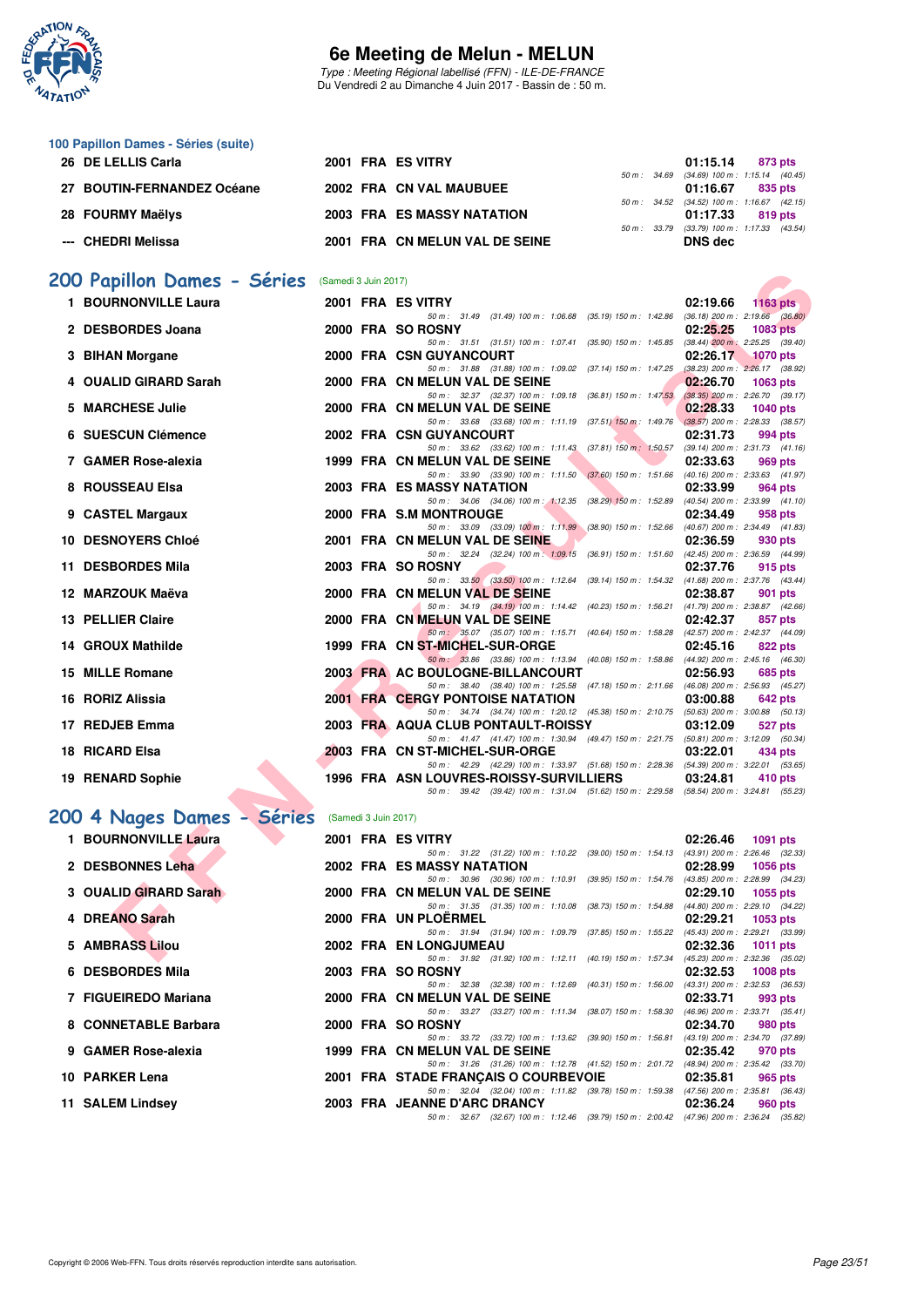

Type : Meeting Régional labellisé (FFN) - ILE-DE-FRANCE Du Vendredi 2 au Dimanche 4 Juin 2017 - Bassin de : 50 m.

| 200 4 Nages Dames - Séries (suite) |  |
|------------------------------------|--|
| 12 OUARTI Ilyana                   |  |

| 12 OUARTI Ilyana           |  | 2003 FRA CERCLE DES NAGEURS DU BOURGET<br>02:36.51<br>956 pts                                                                                              |
|----------------------------|--|------------------------------------------------------------------------------------------------------------------------------------------------------------|
| 13 HACHEZ Clementine       |  | 50 m: 32.82 (32.82) 100 m: 1:12.34 (39.52) 150 m: 2:01.02 (48.68) 200 m: 2:36.51 (35.49)<br>2001 FRA CSN GUYANCOURT<br>02:37.54<br>943 pts                 |
| 14 ROUSSEAU Elsa           |  | 50 m: 32.91 (32.91) 100 m: 1:13.64 (40.73) 150 m: 2:01.69 (48.05) 200 m: 2:37.54 (35.85)<br>2003 FRA ES MASSY NATATION<br>02:37.55<br>943 pts              |
| <b>15 DESNOYERS Chloé</b>  |  | 50 m: 34.51 (34.51) 100 m: 1:16.03 (41.52) 150 m: 2:03.93 (47.90) 200 m: 2:37.55 (33.62)<br>2001 FRA CN MELUN VAL DE SEINE<br>02:37.74<br>940 pts          |
| 16 GARCIA Inès             |  | 50 m: 31.66 (31.66) 100 m: 1:11.75 (40.09) 150 m: 2:00.22 (48.47) 200 m: 2:37.74 (37.52)<br>2000 FRA US JEUNESSE MITRY-MORY<br>02:38.05<br>936 pts         |
| 17 PELLIER Claire          |  | 50 m: 31.38 (31.38) 100 m: 1:13.22 (41.84) 150 m: 2:01.14 (47.92) 200 m: 2:38.05 (36.91)<br>2000 FRA CN MELUN VAL DE SEINE<br>02:38.18<br>935 pts          |
| 18 VERDIER Alexandra       |  | 50 m: 34.51 (34.51) 100 m: 1:14.96 (40.45) 150 m: 2:02.83 (47.87) 200 m: 2:38.18 (35.35)<br>2000 FRA ES MASSY NATATION<br>02:38.29<br>933 pts              |
| 19 MARZOUK Maëva           |  | 50 m: 34.23 (34.23) 100 m: 1:16.46 (42.23) 150 m: 2:01.51 (45.05) 200 m: 2:38.29 (36.78)<br>2000 FRA CN MELUN VAL DE SEINE<br>02:38.44<br>931 pts          |
| 20   GOMES Célia           |  | 50 m: 34.02 (34.02) 100 m: 1:16.04 (42.02) 150 m: 2:02.93 (46.89) 200 m: 2:38.44 (35.51)<br>2003 FRA CN MELUN VAL DE SEINE<br>02:39.34<br>920 pts          |
| 21 RAZAFY Elodie           |  | 50 m: 34.41 (34.41) 100 m: 1:16.23 (41.82) 150 m: 2:04.43 (48.20) 200 m: 2:39.34 (34.91)<br>1998 FRA CN MELUN VAL DE SEINE<br>02:39.38<br>919 pts          |
| 22 CHADEBAUD Mathilde      |  | 50 m: 32.13 (32.13) 100 m: 1:12.50 (40.37) 150 m: 2:01.52 (49.02) 200 m: 2:39.38 (37.86)<br>2002 FRA STADE FRANÇAIS O COURBEVOIE<br>02:39.57<br>917 pts    |
| 23 BERGER Paoline          |  | 50 m: 32.59 (32.59) 100 m: 1:12.75 (40.16) 150 m: 2:03.69 (50.94) 200 m: 2:39.57 (35.88)<br>2002 FRA CN ST-MICHEL-SUR-ORGE<br>02:39.59<br>917 pts          |
| 24 JOLY Mathilde           |  | 50 m: 34.52 (34.52) 100 m: 1:14.95 (40.43) 150 m: 2:03.31 (48.36) 200 m: 2:39.59 (36.28)<br>2001 FRA C.N OZOIR-LA-FERRIERE<br>02:40.32<br>907 pts          |
| 25 BERDJI Chahinez         |  | 50 m: 34.57 (34.57) 100 m: 1:15.50 (40.93) 150 m: 2:03.74 (48.24) 200 m: 2:40.32 (36.58)<br>2003 FRA JEANNE D'ARC DRANCY<br>02:41.32<br>895 pts            |
| 26 BELBACHIR Aliya         |  | 50 m: 33.64 (33.64) 100 m: 1:14.72 (41.08) 150 m: 2:04.72 (50.00) 200 m: 2:41.32 (36.60)<br>2002 FRA ES MASSY NATATION<br>02:41.51<br>892 pts              |
| 27 SALES Alexandra         |  | 50 m: 34.12 (34.12) 100 m: 1:15.88 (41.76) 150 m: 2:04.57 (48.69) 200 m: 2:41.51 (36.94)<br>1999 FRA UN PLOERMEL<br>02:41.71<br>890 pts                    |
| 28 BOUTIN-FERNANDEZ Océane |  | 50 m: 33.99 (33.99) 100 m: 1:15.83 (41.84) 150 m: 2:04.60 (48.77) 200 m: 2:41.71 (37.11)<br>2002 FRA CN VAL MAUBUEE<br>02:41.90<br>888 pts                 |
| 29 CREMAS Claire           |  | 50 m: 34.25 (34.25) 100 m: 1:15.71 (41.46) 150 m: 2:03.60 (47.89) 200 m: 2:41.90 (38.30)<br><b>2001 FRA CERGY PONTOISE NATATION</b><br>02:42.05<br>886 pts |
| 30 BAURON Charline         |  | 50 m: 35.17 (35.17) 100 m: 1:18.92 (43.75) 150 m: 2:04.91 (45.99) 200 m: 2:42.05 (37.14)<br>2001 FRA CN ST-MICHEL-SUR-ORGE<br>02:42.27<br>883 pts          |
| 31 RICHARD Clara           |  | 50 m: 35.20 (35.20) 100 m: 1:15.89 (40.69) 150 m: 2:05.45 (49.56) 200 m: 2:42.27 (36.82)<br>2002 FRA CN VAL MAUBUEE<br>02:42.40<br>881 pts                 |
| 32 FOURMY Maëlys           |  | 50 m: 35.84 (35.84) 100 m: 1:17.20 (41.36) 150 m: 2:05.76 (48.56) 200 m: 2:42.40 (36.64)<br><b>2003 FRA ES MASSY NATATION</b><br>02:42.45<br>881 pts       |
| <b>33 HOUAL Solene</b>     |  | 50 m: 35.69 (35.69) 100 m: 1:17.31 (41.62) 150 m: 2:08.60 (51.29) 200 m: 2:42.45 (33.85)<br><b>2002 FRA ES MASSY NATATION</b><br>02:42.48<br>880 pts       |
| 34 GENAUDEAU Mallaury      |  | 50 m: 33.10 (33.10) 100 m: 1:15.22 (42.12) 150 m: 2:04.74 (49.52) 200 m: 2:42.48 (37.74)<br>2003 FRA UN PLOERMEL<br>02:42.76<br>877 pts                    |
| 35 LOHEZIC Célia           |  | 50 m: 36.01 (36.01) 100 m: 1:19.22 (43.21) 150 m: 2:06.05 (46.83) 200 m: 2:42.76 (36.71)<br>2003 FRA CN MELUN VAL DE SEINE<br>02:43.22<br>871 pts          |
| 36 DANGER Clara            |  | 50 m : 36.89 (36.89)<br>$100 m: -$<br>150 m : 2:06.65 (1:29.76) 200 m : 2:43.22 (36.57)<br>2002 FRA EN LONGJUMEAU<br>02:43.59<br>867 pts                   |
| 37 SUSINI Marine           |  | 50 m: 35.15 (35.15) 100 m: 1:17.73 (42.58) 150 m: 2:06.01 (48.28) 200 m: 2:43.59 (37.58)<br>1998 FRA ASN LOUVRES-ROISSY-SURVILLIERS<br>02:44.25<br>858 pts |
| 38 BRULE Camille           |  | 50 m: 33.89 (33.89) 100 m: 1:16.43 (42.54) 150 m: 2:06.41 (49.98) 200 m: 2:44.25 (37.84)<br>2001 FRA UN PLOËRMEL<br>02:44.77<br>852 pts                    |
| 39 FOURMY Marina           |  | 50 m: 35.18 (35.18) 100 m: 1:18.76 (43.58) 150 m: 2:06.06 (47.30) 200 m: 2:44.77 (38.71)<br>2003 FRA ES MASSY NATATION<br>02:45.43<br>844 pts              |
| 40 BEBOULENE Camille       |  | 50 m: 35.20 (35.20) 100 m: 1:15.42 (40.22) 150 m: 2:08.80 (53.38) 200 m: 2:45.43 (36.63)<br>2002 FRA AS PORCHEVILLE<br>02:45.50<br>843 pts                 |
| 40 LESAGE Maud             |  | 50 m: 32.90 (32.90) 100 m: 1:13.49 (40.59) 150 m: 2:07.47 (53.98) 200 m: 2:45.50 (38.03)<br><b>2001 FRA ES MASSY NATATION</b><br>02:45.50<br>843 pts       |
| 42 EMERAUD Anais           |  | 50 m: 33.83 (33.83) 100 m: 1:17.27 (43.44) 150 m: 2:07.12 (49.85) 200 m: 2:45.50 (38.38)<br>2001 FRA UN PLOERMEL<br>02:46.49<br>831 pts                    |
| 43 LEFEVRE Léna            |  | 50 m: 37.05 (37.05) 100 m: 1:17.61 (40.56) 150 m: 2:06.87 (49.26) 200 m: 2:46.49 (39.62)<br>2003 FRA AC VILLEPINTE<br>02:46.84<br>827 pts                  |
| 44 THIERRY Victoire        |  | 50 m: 36.73 (36.73) 100 m: 1:18.90 (42.17) 150 m: 2:08.85 (49.95) 200 m: 2:46.84 (37.99)<br>2003 FRA CN MELUN VAL DE SEINE<br>02:47.43<br>820 pts          |
| 45 POURAGEAUX Agatha       |  | 50 m: 35.19 (35.19) 100 m: 1:19.86 (44.67) 150 m: 2:10.16 (50.30) 200 m: 2:47.43 (37.27)<br>2002 FRA AQUA CLUB PONTAULT-ROISSY<br>02:48.36<br>809 pts      |
| 46 COGNAC Eleonore         |  | 50 m: 37.48 (37.48) 100 m: 1:20.75 (43.27) 150 m: 2:09.77 (49.02) 200 m: 2:48.36 (38.59)<br>2002 FRA CNO ST-GERMAIN-EN-LAYE<br>02:48.59<br>806 pts         |
| 47 NGUYEN DUC LONG Armelle |  | 50 m: 34.75 (34.75) 100 m: 1:16.78 (42.03) 150 m: 2:11.98 (55.20) 200 m: 2:48.59 (36.61)<br>2003 FRA CN ST-MICHEL-SUR-ORGE<br>02:48.84<br>803 pts          |
|                            |  | 50 m: 36.41 (36.41) 100 m: 1:20.04 (43.63) 150 m: 2:07.92 (47.88) 200 m: 2:48.84 (40.92)                                                                   |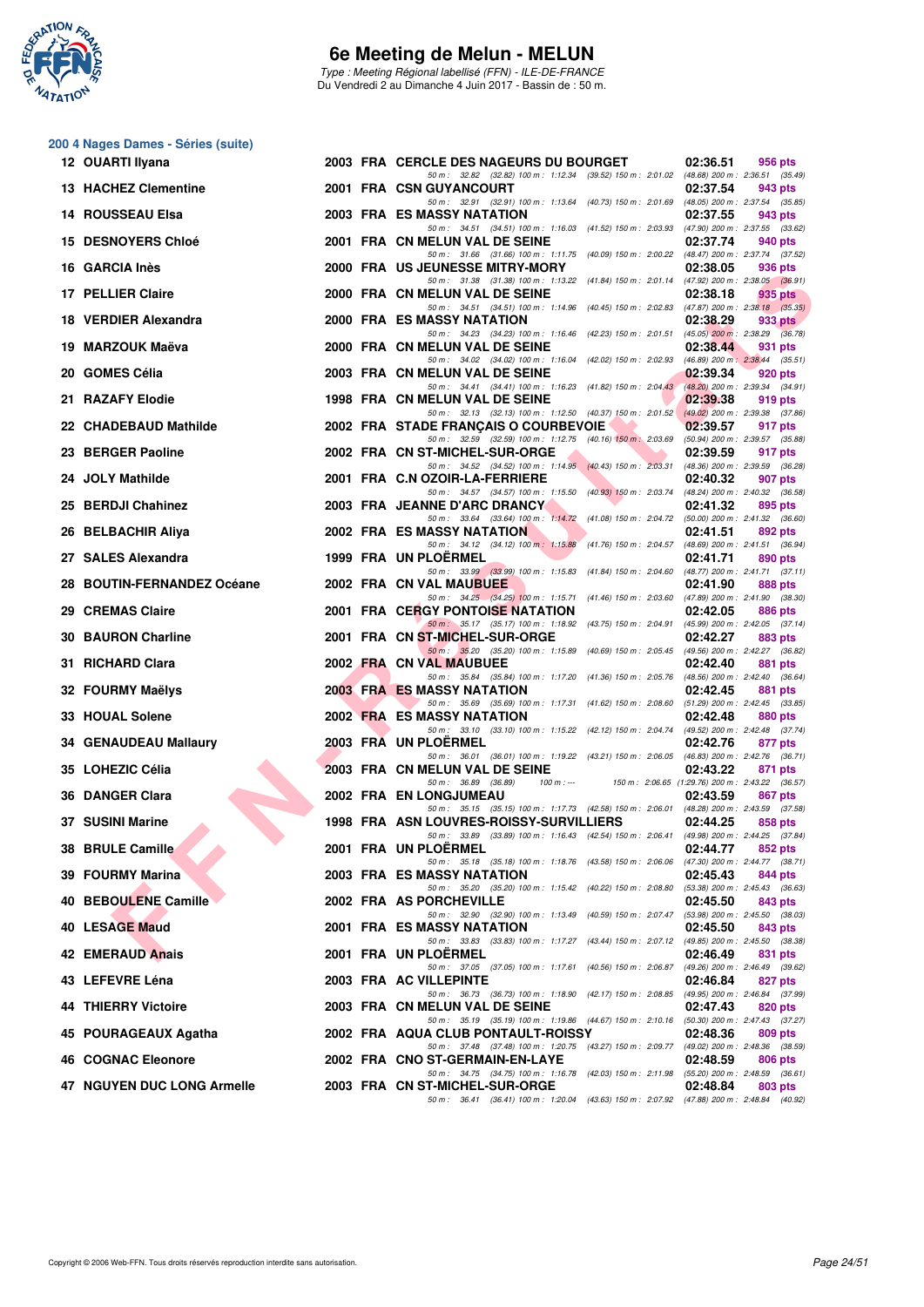

Type : Meeting Régional labellisé (FFN) - ILE-DE-FRANCE Du Vendredi 2 au Dimanche 4 Juin 2017 - Bassin de : 50 m.

#### **200 4 Nages Dames - Séries (suite)**

| 48 PERNOT Ophélie      |  | 2000 FRA AQUA CLUB PONTAULT-ROISSY 02:48.97                                              |          | 801 pts   |
|------------------------|--|------------------------------------------------------------------------------------------|----------|-----------|
|                        |  | 50 m: 36.64 (36.64) 100 m: 1:22.50 (45.86) 150 m: 2:09.60 (47.10) 200 m: 2:48.97 (39.37) |          |           |
| 49 BOCH Emma           |  | 2003 FRA CSN GUYANCOURT                                                                  | 02:49.47 | 795 pts   |
|                        |  | 50 m: 35.59 (35.59) 100 m: 1:19.11 (43.52) 150 m: 2:10.22 (51.11) 200 m: 2:49.47 (39.25) |          |           |
| 50 LEROY Lucie         |  | 2000 FRA C.N DE VALLEE DE SEINE 62:50.16                                                 |          | 787 pts   |
|                        |  | 50 m: 34.99 (34.99) 100 m: 1:19.60 (44.61) 150 m: 2:10.88 (51.28) 200 m: 2:50.16 (39.28) |          |           |
| 51 GOSNET Manon        |  | 2003 FRA USO BEZONS                                                                      | 02:50.57 | 783 pts   |
|                        |  | 50 m: 38.88 (38.88) 100 m: 1:24.62 (45.74) 150 m: 2:12.92 (48.30) 200 m: 2:50.57 (37.65) |          |           |
| 52 LA BIONDA Léa       |  | 2002 FRA EN LONGJUMEAU                                                                   | 02:50.68 | 781 pts   |
|                        |  | 50 m: 35.62 (35.62) 100 m: 1:19.23 (43.61) 150 m: 2:11.17 (51.94) 200 m: 2:50.68 (39.51) |          |           |
| 53 DANIEL Jeanne       |  | 2005 FRA C.N DE VALLEE DE SEINE                                                          | 02:51.31 | $774$ pts |
|                        |  | 50 m: 38.51 (38.51) 100 m: 1:25.62 (47.11) 150 m: 2:14.79 (49.17) 200 m: 2:51.31 (36.52) |          |           |
| 54 CUSSY Eva           |  | 2002 FRA CN MELUN VAL DE SEINE                                                           | 02:51.32 | 774 pts   |
|                        |  | 50 m: 39.50 (39.50) 100 m: 1:23.85 (44.35) 150 m: 2:13.93 (50.08) 200 m: 2:51.32 (37.39) |          |           |
| 55 SZKLAREK Malvine    |  | 2005 FRA C.N DE VALLEE DE SEINE                                                          | 02:51.56 | 771 pts   |
|                        |  | 50 m: 37.75 (37.75) 100 m: 1:25.42 (47.67) 150 m: 2:15.65 (50.23) 200 m: 2:51.56 (35.91) |          |           |
| 56 BEAUDRON Leann      |  | 2003 FRA EN LONGJUMEAU                                                                   | 02:52.55 | 759 pts   |
|                        |  | 50 m: 36.10 (36.10) 100 m: 1:21.25 (45.15) 150 m: 2:14.07 (52.82) 200 m: 2:52.55 (38.48) |          |           |
| 57 BELLAHCENE Ines     |  | 2001 FRA AC VILLEPINTE                                                                   | 02:53.35 | 750 pts   |
|                        |  | 50 m: 38.28 (38.28) 100 m: 1:20.90 (42.62) 150 m: 2:13.73 (52.83) 200 m: 2:53.35 (39.62) |          |           |
| 58 DREUILLAUD Tiphaine |  | 2001 FRA CN MELUN VAL DE SEINE 02:54.67                                                  |          | 735 pts   |
|                        |  | 50 m: 37.25 (37.25) 100 m: 1:24.95 (47.70) 150 m: 2:15.39 (50.44) 200 m: 2:54.67 (39.28) |          |           |
| 59 JUHEL Lisa          |  | 2002 FRA VILLIERS SPORTS JEUNESSE 2002 62:55.34                                          |          | 728 pts   |
|                        |  | 50 m: 34.61 (34.61) 100 m: 1:20.72 (46.11) 150 m: 2:15.59 (54.87) 200 m: 2:55.34 (39.75) |          |           |
| 60 MILLE Romane        |  | 2003 FRA AC BOULOGNE-BILLANCOURT 02:56.34                                                |          | 716 pts   |
|                        |  | 50 m: 37.77 (37.77) 100 m: 1:23.66 (45.89) 150 m: 2:18.07 (54.41) 200 m: 2:56.34 (38.27) |          |           |
| 61 LARGILLIER Iliana   |  | 2001 FRA CN MELUN VAL DE SEINE 1999 12:58.31                                             |          | 694 pts   |
|                        |  | 50 m: 40.08 (40.08) 100 m: 1:26.28 (46.20) 150 m: 2:18.33 (52.05) 200 m: 2:58.31 (39.98) |          |           |

# **[400 4 Nages Dames - Séries](http://www.ffnatation.fr/webffn/resultats.php?idact=nat&go=epr&idcpt=46973&idepr=42)** (Vendredi 2 Juin 2017)

| JZ LA DIVIVIA L <del>e</del> g                         |  | <b><i>LOUL FRA EN LONGJOWEAU</i></b><br><b>02.00.00</b> 101 PM                                                                                                                                                                                                |  |
|--------------------------------------------------------|--|---------------------------------------------------------------------------------------------------------------------------------------------------------------------------------------------------------------------------------------------------------------|--|
| 53 DANIEL Jeanne                                       |  | 50 m: 35.62 (35.62) 100 m: 1:19.23 (43.61) 150 m: 2:11.17 (51.94) 200 m: 2:50.68 (39.51)<br>2005 FRA C.N DE VALLEE DE SEINE<br>02:51.31<br>774 pts                                                                                                            |  |
|                                                        |  | 50 m: 38.51 (38.51) 100 m: 1:25.62 (47.11) 150 m: 2:14.79 (49.17) 200 m: 2:51.31 (36.52)                                                                                                                                                                      |  |
| 54 CUSSY Eva                                           |  | 2002 FRA CN MELUN VAL DE SEINE<br>02:51.32<br>774 pts<br>50 m: 39.50 (39.50) 100 m: 1:23.85 (44.35) 150 m: 2:13.93 (50.08) 200 m: 2:51.32 (37.39)                                                                                                             |  |
| 55 SZKLAREK Malvine                                    |  | 2005 FRA C.N DE VALLEE DE SEINE<br>02:51.56<br>771 pts                                                                                                                                                                                                        |  |
|                                                        |  | 50 m: 37.75 (37.75) 100 m: 1:25.42 (47.67) 150 m: 2:15.65 (50.23) 200 m: 2:51.56 (35.91)                                                                                                                                                                      |  |
| 56 BEAUDRON Leann                                      |  | 2003 FRA EN LONGJUMEAU<br>02:52.55<br>759 pts                                                                                                                                                                                                                 |  |
| <b>57 BELLAHCENE Ines</b>                              |  | 50 m: 36.10 (36.10) 100 m: 1:21.25 (45.15) 150 m: 2:14.07 (52.82) 200 m: 2:52.55 (38.48)<br>2001 FRA AC VILLEPINTE<br>02:53.35                                                                                                                                |  |
|                                                        |  | 750 pts<br>50 m: 38.28 (38.28) 100 m: 1:20.90 (42.62) 150 m: 2:13.73 (52.83) 200 m: 2:53.35 (39.62)                                                                                                                                                           |  |
| 58 DREUILLAUD Tiphaine                                 |  | <b>Service Contract Contract Contract</b><br>2001 FRA CN MELUN VAL DE SEINE<br>02:54.67<br>735 pts                                                                                                                                                            |  |
|                                                        |  | 50 m: 37.25 (37.25) 100 m: 1:24.95 (47.70) 150 m: 2:15.39 (50.44) 200 m: 2:54.67 (39.28)                                                                                                                                                                      |  |
| 59  JUHEL Lisa                                         |  | <b>The Contract of Street</b><br>2002 FRA VILLIERS SPORTS JEUNESSE<br>02:55.34<br>728 pts                                                                                                                                                                     |  |
| 60 MILLE Romane                                        |  | 50 m: 34.61 (34.61) 100 m: 1:20.72 (46.11) 150 m: 2:15.59 (54.87) 200 m: 2:55.34 (39.75)<br>2003 FRA AC BOULOGNE-BILLANCOURT<br>02:56.34<br>716 pts                                                                                                           |  |
|                                                        |  | 50 m: 37.77 (37.77) 100 m: 1:23.66 (45.89) 150 m: 2:18.07 (54.41) 200 m: 2:56.34 (38.27)                                                                                                                                                                      |  |
| 61 LARGILLIER Iliana                                   |  | 2001 FRA CN MELUN VAL DE SEINE<br><b>Contract Contract Contract Contract</b><br>02:58.31<br>694 pts                                                                                                                                                           |  |
|                                                        |  | 50 m: 40.08 (40.08) 100 m: 1:26.28 (46.20) 150 m: 2:18.33 (52.05) 200 m: 2:58.31 (39.98)                                                                                                                                                                      |  |
| 00 4 Nages Dames - Séries (Vendredi 2 Juin 2017)       |  |                                                                                                                                                                                                                                                               |  |
|                                                        |  |                                                                                                                                                                                                                                                               |  |
| 1 DESBORDES Joana                                      |  | 2000 FRA SO ROSNY<br>05:03.96 1115 pts                                                                                                                                                                                                                        |  |
| 2 OUALID GIRARD Sarah                                  |  | 50 m : 32.40 (32.40) 100 m : 1:09.38 (36.98) 150 m : 1:50.38 (41.00) 200 m : 2:29.96 (39.58) 250 m : 3:12.72 (42.76) 300 m : 3:55.62 (42.90) 350 m : 4:30.97 (35.35) 400 m : 5:03.96 (32.99)<br>2000 FRA CN MELUN VAL DE SEINE<br>05:12.56<br><b>1056 pts</b> |  |
|                                                        |  | 50 m: 32.38 (32.38) 100 m: 1:09.30 (36.92) 150 m: 1:49.97 (40.67) 200 m: 2:29.41 (39.44) 250 m: 3:14.84 (45.43) 300 m: 4:00.54 (45.70) 350 m: 4:37.77 (37.23) 400 m: 5:12.56 (34.79)                                                                          |  |
| <b>3 DESNOYERS Chloé</b>                               |  | 2001 FRA CN MELUN VAL DE SEINE<br>05:20.76<br>1001 pts                                                                                                                                                                                                        |  |
|                                                        |  | 50 m : 33.02 (33.02) 100 m : 1:09.22 (36.20) 150 m : 1:50.45 (41.23) 200 m : 2:31.26 (40.81) 250 m : 3:20.37 (49.11) 300 m : 4:07.24 (46.87) 350 m : 4:46.27 (39.03) 400 m : 5:20.76 (34.49)                                                                  |  |
| 4 FIGUEIREDO Mariana 2000 FRA CN MELUN VAL DE SEINE    |  | 05:21.93<br>993 pts                                                                                                                                                                                                                                           |  |
| 5 PELLIER Claire                                       |  | 50 m: 33.71 (33.71) 100 m: 1:13.85 (40.14) 150 m: 1:53.96 (40.11) 200 m: 2:33.79 (39.83) 250 m: 3:20.18 (46.39) 300 m: 4:07.32 (47.14) 350 m: 4:45.41 (38.09) 400 m: 5:21.93 (36.52)<br>2000 FRANCN MELUN VAL DE SEINE<br>05:27.82<br>955 pts                 |  |
|                                                        |  | 50 m: 33.98 (33.98) 100 m: 1:13.66 (39.68) 150 m: 1:56.11 (42.45) 200 m: 2:38.53 (42.42) 250 m: 3:27.72 (49.19) 300 m: 4:16.73 (49.01) 350 m: 4:52.67 (35.94) 400 m: 5:27.82 (35.15)                                                                          |  |
| 6 SALEM Lindsey                                        |  | 2003 FRA JEANNE D'ARC DRANCY<br>05:34.33<br>913 pts                                                                                                                                                                                                           |  |
|                                                        |  | 50 m: 33.43 (33.43) 100 m: 1:13.72 (40.29) 150 m: 1:57.58 (43.86) 200 m: 2:40.35 (42.77) 250 m: 3:28.57 (48.22) 300 m: 4:17.94 (49.37) 350 m: 4:57.22 (39.28) 400 m: 5:34.33 (37.11)                                                                          |  |
| 7 DANGER Clara                                         |  | 2002 FRA EN LONGJUMEAU<br>05:41.91<br>866 pts                                                                                                                                                                                                                 |  |
| 8 LOHEZIC Célia                                        |  | 50 m: 35.40 (35.40) 100 m: --- 150 m: 2:02.80 (1:27.40) 200 m: --- 250 m: 3:33.62 (1:30.82) 300 m: 4:24.18 (50.56) 350 m: 5:03.65 (39.47) 400 m: 5:41.91 (38.26)<br>2003 FRA CN MELUN VAL DE SEINE<br>05:45.35<br>845 pts                                     |  |
|                                                        |  | 50 m: 37.34 (37.34) 100 m: 1:21.23 (43.89) 150 m: 2:05.27 (44.04) 200 m: 2:47.54 (42.27) 250 m: 3:37.42 (49.88) 300 m: 4:26.92 (49.50) 350 m: 5:06.78 (39.86) 400 m: 5:45.35 (38.57)                                                                          |  |
| <b>The Contract of Street</b><br>9 LEFRANCOIS Noa      |  | 2003 FRA AS LE PLESSIS-SAVIGNY<br>05:54.57<br>790 pts                                                                                                                                                                                                         |  |
|                                                        |  | 50 m: 36.97 (36.97) 100 m: 1:21.48 (44.51) 150 m: 2:05.03 (43.55) 200 m: 2:47.73 (42.70) 250 m: 3:40.10 (52.37) 300 m: 4:33.06 (52.96) 350 m: 5:14.79 (41.73) 400 m: 5:54.57 (39.78)                                                                          |  |
| 10  LA BIONDA Léa                                      |  | 2002 FRA EN LONGJUMEAU<br>05:56.80<br>777 pts                                                                                                                                                                                                                 |  |
| 11 FOLLIOT Milene                                      |  | 50 m: 36.14 (36.14) 100 m: 1:20.21 (44.07) 150 m: 2:06.58 (46.37) 200 m: 2:51.98 (45.40) 250 m: 3:44.06 (52.08) 300 m: 4:35.46 (51.40) 350 m: 5:16.15 (40.69) 400 m: 5:56.80 (40.65)<br>2005 FRA C.N DE VALLEE DE SEINE<br>05:58.06<br>770 pts                |  |
|                                                        |  | 50 m : 39.96 (39.96) 100 m : 1:22.60 (42.64) 150 m : 2:09.16 (46.56) 200 m : 2:53.00 (43.84) 250 m : 3:48.22 (55.22) 300 m : 4:40.49 (52.27) 350 m : 5:20.55 (40.06) 400 m : 5:58.06 (37.51)                                                                  |  |
|                                                        |  |                                                                                                                                                                                                                                                               |  |
| O Nage Libre Messieurs - Finale A (Samedi 3 Juin 2017) |  |                                                                                                                                                                                                                                                               |  |
| 1 TURPIN Fabrice                                       |  | 1995 FRA CSM CLAMART<br>00:23.34<br><b>1220 pts</b>                                                                                                                                                                                                           |  |
|                                                        |  | 2 BELKHOUDJA Nazim 1990 ALG ASSO NATATION DE SARTROUVILLE<br>00:23.41<br>$1215$ pts                                                                                                                                                                           |  |
| 3 TIEN MI TIE Kevin                                    |  | 1991 FRA AS LE PLESSIS-SAVIGNY<br>00:23.69<br>1195 pts                                                                                                                                                                                                        |  |
| 4 ZENASNI Yanis                                        |  | 00:24.19<br>1995 ALG CN MELUN VAL DE SEINE<br>1159 pts                                                                                                                                                                                                        |  |
| E. DINCEDOCUE VALAN                                    |  | 1007 EDA, CTADE EDANCAIO O COUDDEVOIE                                                                                                                                                                                                                         |  |

# **[50 Nage Libre Messieurs - Finale A](http://www.ffnatation.fr/webffn/resultats.php?idact=nat&go=epr&idcpt=46973&idepr=51)** (Samedi 3 Juin 2017)

| 1 TURPIN Fabrice    |  | <b>1995 FRA CSM CLAMART</b>                   | 00:23.34       | <b>1220 pts</b> |
|---------------------|--|-----------------------------------------------|----------------|-----------------|
| 2 BELKHOUDJA Nazim  |  | <b>1990 ALG ASSO NATATION DE SARTROUVILLE</b> | 00:23.41       | <b>1215 pts</b> |
| 3 TIEN MI TIE Kevin |  | 1991 FRA AS LE PLESSIS-SAVIGNY                | 00:23.69       | 1195 pts        |
| 4 ZENASNI Yanis     |  | 1995 ALG CN MELUN VAL DE SEINE                | 00:24.19       | 1159 pts        |
| 5 PINCEPOCHE Yohan  |  | 1997 FRA STADE FRANCAIS O COURBEVOIE          | 00:24.62       | 1129 pts        |
| 6 POTIER Livio      |  | 1998 FRA STADE FRANCAIS O COURBEVOIE          | 00:24.72       | 1122 pts        |
| 7 CLOSIER Cyril     |  | 2000 FRA CN VAL MAUBUEE                       | 00:24.81       | 1116 pts        |
| --- TIMMERS Pieter  |  | 1988 BEL BELGIQUE                             | <b>DNS</b> dec |                 |

# **[50 Nage Libre Messieurs - Finale B](http://www.ffnatation.fr/webffn/resultats.php?idact=nat&go=epr&idcpt=46973&idepr=51) 12-17 ans** (Samedi 3 Juin 2017)

| 1 BARRY Ervin |  | 2000 FRA MOUETTES DE PARIS     | 00:24.86 1112 pts |  |
|---------------|--|--------------------------------|-------------------|--|
| 2 BUGLER Enzo |  | 2001 FRA CN MELUN VAL DE SEINE | 00:24.95 1106 pts |  |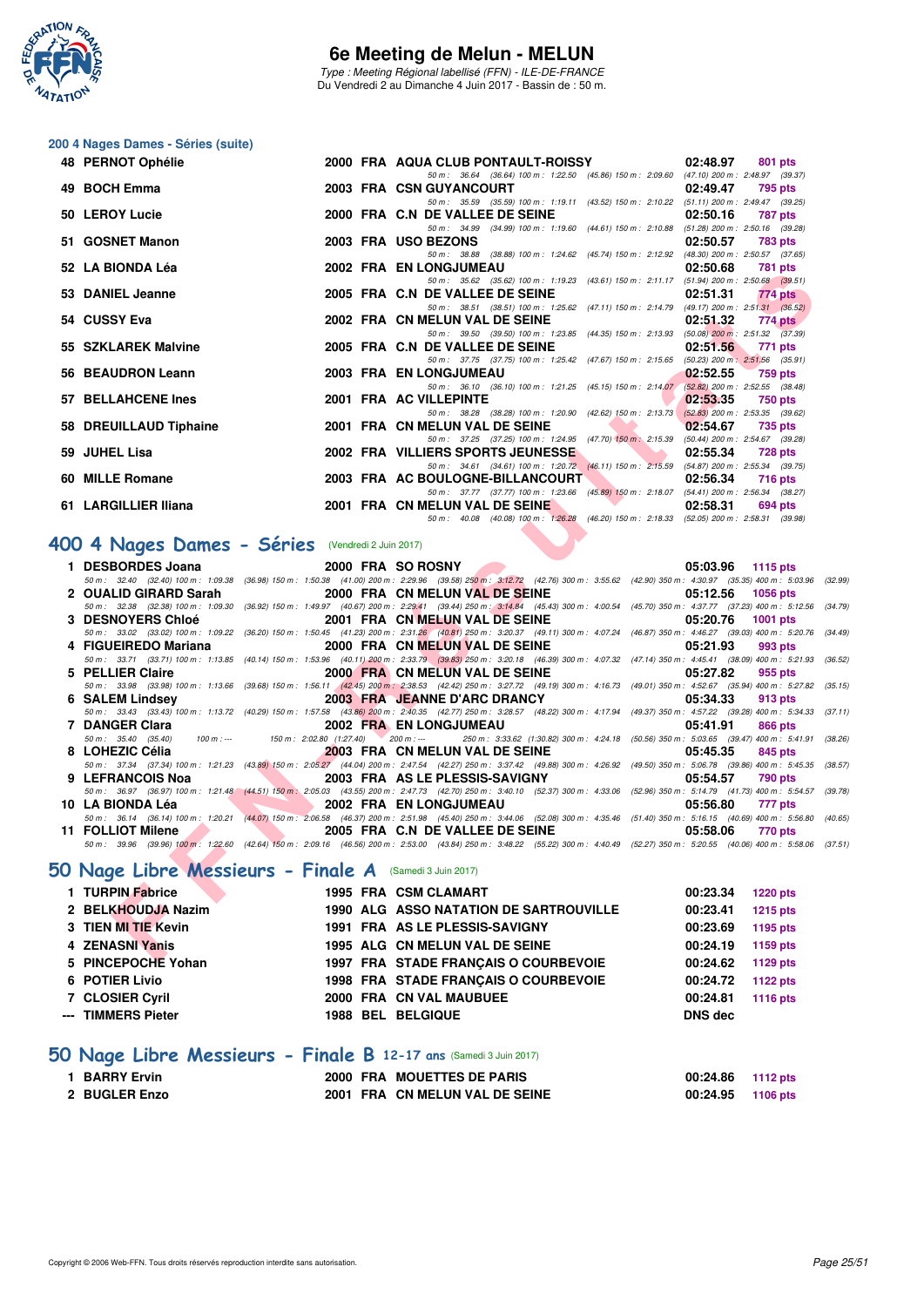

Type : Meeting Régional labellisé (FFN) - ILE-DE-FRANCE Du Vendredi 2 au Dimanche 4 Juin 2017 - Bassin de : 50 m.

#### **50 Nage Libre Messieurs - Finale B (suite)**

| 6 PANZO Yanis<br>7 GEOFFROY Axel<br>--- CHAUVIN Dennys |  | 2000 FRA ES VITRY<br>2002 FRA SO ROSNY<br>2001 FRA ES VITRY | 00:26.06<br>00:26.30<br><b>DNS</b> dec | 1031 pts<br>1015 pts |
|--------------------------------------------------------|--|-------------------------------------------------------------|----------------------------------------|----------------------|
| 4 HENRY Clément<br>5 RAKOTONDRAMANGA Eliot-Tahina      |  | 2000 FRA ES VITRY<br><b>2002 FRA ES MASSY NATATION</b>      | 00:25.21<br>00:25.82                   | 1088 pts<br>1047 pts |
| 3 SETIM Quentin                                        |  | <b>2000 FRA PROVINS NATATION</b>                            | 00:25.10                               | 1096 pts             |

# **[50 Nage Libre Messieurs - Finale C](http://www.ffnatation.fr/webffn/resultats.php?idact=nat&go=epr&idcpt=46973&idepr=51) 12-17 ans** (Samedi 3 Juin 2017)

| 1 THENU Maxime           |  | 2002 FRA AQUA CLUB PONTAULT-ROISSY      | 00:26.21       | 1021 pts |
|--------------------------|--|-----------------------------------------|----------------|----------|
| 2 DAMAK Nessim           |  | 2000 TUN CN MELUN VAL DE SEINE          | 00:26.30       | 1015 pts |
| 3 ROTH BELGRAND Mathis   |  | 2002 FRA SO ROSNY                       | 00:26.34       | 1012 pts |
| 4 PASTULA Kacper         |  | 2001 POL ES VITRY                       | 00:26.40       | 1008 pts |
| --- KORNELUK IIya        |  | 2001 BLR US GRIGNY                      | <b>DNS</b> dec |          |
| --- DUPUY Louan          |  | <b>2000 FRA CERGY PONTOISE NATATION</b> | <b>DNS</b> dec |          |
| --- LEFORT-LOUET Gaspard |  | 2000 FRA STADE FRANCAIS O COURBEVOIE    | <b>DNS</b> dec |          |
| --- BALLOT Paul          |  | <b>2000 FRA PROVINS NATATION</b>        | <b>DNS</b> dec |          |

# **[50 Nage Libre Messieurs - Séries](http://www.ffnatation.fr/webffn/resultats.php?idact=nat&go=epr&idcpt=46973&idepr=51)** (Samedi 3 Juin 2017)

| 50 Nage Libre Messieurs - Finale C 12-17 ans (Samedi 3 Juin 2017) |                                         |                             |
|-------------------------------------------------------------------|-----------------------------------------|-----------------------------|
| 1 THENU Maxime                                                    | 2002 FRA AQUA CLUB PONTAULT-ROISSY      | 00:26.21<br>1021 pts        |
| 2 DAMAK Nessim                                                    | 2000 TUN CN MELUN VAL DE SEINE          | 00:26.30<br><b>1015 pts</b> |
| 3 ROTH BELGRAND Mathis                                            | 2002 FRA SO ROSNY                       | 00:26.34<br>1012 pts        |
| <b>PASTULA Kacper</b><br>4                                        | 2001 POL ES VITRY                       | 00:26.40<br><b>1008 pts</b> |
| <b>KORNELUK IIya</b>                                              | 2001 BLR US GRIGNY                      | <b>DNS</b> dec              |
| <b>DUPUY Louan</b>                                                | <b>2000 FRA CERGY PONTOISE NATATION</b> | <b>DNS</b> dec              |
| <b>LEFORT-LOUET Gaspard</b>                                       | 2000 FRA STADE FRANÇAIS O COURBEVOIE    | <b>DNS</b> dec              |
| --- BALLOT Paul                                                   | <b>2000 FRA PROVINS NATATION</b>        | <b>DNS dec</b>              |
|                                                                   |                                         |                             |
| 50 Nage Libre Messieurs - Séries (Samedi 3 Juin 2017)             |                                         |                             |
| 1 BELKHOUDJA Nazim                                                | 1990 ALG ASSO NATATION DE SARTROUVILLE  | 00:23.19<br><b>1231 pts</b> |
| 2 TIMMERS Pieter                                                  | 1988 BEL BELGIQUE                       | 00:23.35<br>1219 pts        |
| <b>TURPIN Fabrice</b>                                             | 1995 FRA CSM CLAMART                    | 00:23.38<br><b>1217 pts</b> |
| <b>TIEN MI TIE Kevin</b><br>4                                     | 1991 FRA AS LE PLESSIS-SAVIGNY          | 00:23.68<br>1196 pts        |
| <b>ZENASNI Yanis</b><br>5                                         | 1995 ALG CN MELUN VAL DE SEINE          | 00:24.29<br>1152 pts        |
| <b>PINCEPOCHE Yohan</b><br>6                                      | 1997 FRA STADE FRANCAIS O COURBEVOIE    | 00:24.36<br><b>1147 pts</b> |
| 7 POTIER Livio                                                    | 1998 FRA STADE FRANÇAIS O COURBEVOIE    | 00:24.45<br>1141 pts        |
| 8 CLOSIER Cyril                                                   | 2000 FRA CN VAL MAUBUEE                 | 00:24.69<br>1124 pts        |
| 9 CLARK Anthony                                                   | 1991 FRA STADE FRANÇAIS O COURBEVOIE    | 00:24.73<br>1121 pts        |
| <b>10 BARRY Ervin</b>                                             | 2000 FRA MOUETTES DE PARIS              | 00:24.98<br>1104 pts        |
| 11 FOURMY Matéo                                                   | <b>2000 FRA ES MASSY NATATION</b>       | 00:25.12<br>1095 pts        |
| 12 CADEL Benjamin                                                 | 1994 FRA STADE FRANÇAIS O COURBEVOIE    | 00:25.24<br><b>1086 pts</b> |
| <b>13 HENRY Clément</b>                                           | 2000 FRA ES VITRY                       | 00:25.26<br>1085 pts        |
| <b>14 SUMEIRE Eliott</b>                                          | 1999 FRA CA ORSAY                       | 00:25.29<br>1083 pts        |
| 15 SETIM Quentin                                                  | 2000 FRA PROVINS NATATION               | 00:25.44<br><b>1073 pts</b> |
| 16 BUGLER Enzo                                                    | 2001 FRA CN MELUN VAL DE SEINE          | 00:25.47<br><b>1071 pts</b> |
| 17 KUCH Alain                                                     | <b>1998 FRA CN VAL MAUBUEE</b>          | 00:25.53                    |
| <b>18 DOLINAR Robin</b>                                           | <b>1998 FRA CN FONTAINEBLEAU-AVON</b>   | 1067 pts<br>00:25.68        |
|                                                                   |                                         | 1056 pts                    |
| 19 BOUALI Farès                                                   | <b>2001 FRA USNSP NEMOURS</b>           | 00:25.75<br><b>1052 pts</b> |
| 20 CHERIER Augustin                                               | 1998 FRA CN ST-MICHEL-SUR-ORGE          | 00:25.80<br>1048 pts        |
| 21 RAKOTONDRAMANGA Eliot-Tahina                                   | <b>2002 FRA ES MASSY NATATION</b>       | 00:25.84<br><b>1046 pts</b> |
| 22 BANCOURT Julien                                                | 1999 FRA AS LE PLESSIS-SAVIGNY          | 00:25.86<br><b>1044 pts</b> |
| 23 PANZO Yanis                                                    | 2000 FRA ES VITRY                       | 00:25.87<br><b>1044 pts</b> |
| 24 CHASSEVENT Owen                                                | <b>1999 FRA USNSP NEMOURS</b>           | 00:25.95<br>1038 pts        |
| 25 HEUZE Lucas                                                    | 1999 FRA UN PLOËRMEL                    | 00:26.02<br>1034 pts        |
| 26 GEOFFROY Axel                                                  | 2002 FRA SO ROSNY                       | 00:26.08<br>1030 pts        |
| 27 CHAUVIN Dennys                                                 | 2001 FRA ES VITRY                       | 00:26.14<br>1026 pts        |
| 28 DAMAK Nessim                                                   | <b>2000 TUN CN MELUN VAL DE SEINE</b>   | 00:26.20<br>1022 pts        |
| 29 THENU Maxime                                                   | 2002 FRA AQUA CLUB PONTAULT-ROISSY      | 00:26.21<br>1021 pts        |
| 30 KORNELUK IIya                                                  | 2001 BLR US GRIGNY                      | 00:26.24<br><b>1019 pts</b> |
| 30 PASTULA Kacper                                                 | 2001 POL ES VITRY                       | 00:26.24<br><b>1019 pts</b> |
| 30 LINO Rafaël                                                    | 1999 FRA C.N OZOIR-LA-FERRIERE          | 00:26.24<br><b>1019 pts</b> |
| 33 STURMACH Esteban                                               | 1999 FRA ASN LOUVRES-ROISSY-SURVILLIERS | 00:26.26<br><b>1018 pts</b> |
| 34 ROTH BELGRAND Mathis                                           | 2002 FRA SO ROSNY                       | 00:26.30<br><b>1015 pts</b> |
| 35 RICHTER Neil                                                   | 1999 FRA US JEUNESSE MITRY-MORY         | 00:26.33<br><b>1013 pts</b> |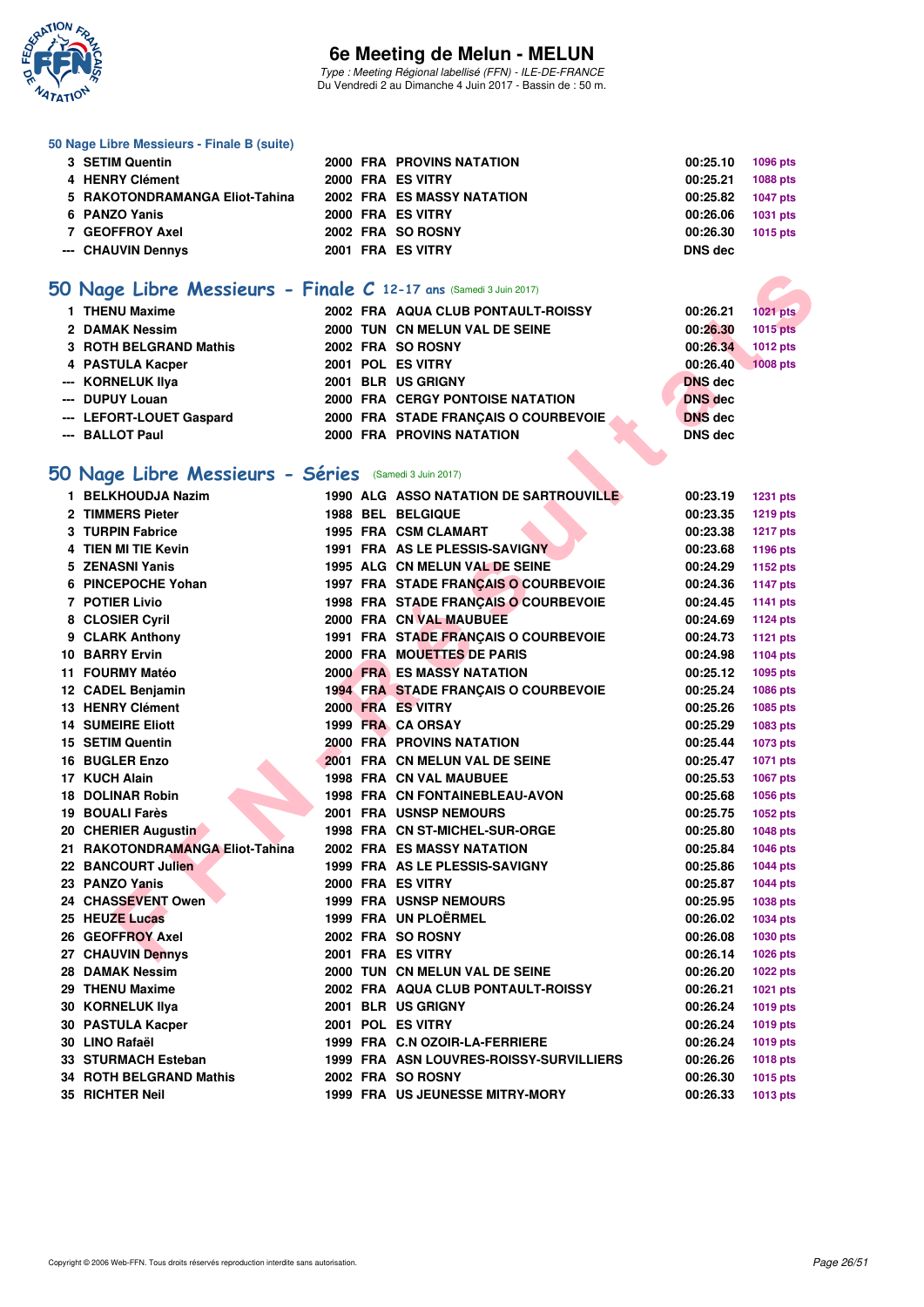

Type : Meeting Régional labellisé (FFN) - ILE-DE-FRANCE Du Vendredi 2 au Dimanche 4 Juin 2017 - Bassin de : 50 m.

#### **50 Nage Libre Messieurs - Séries (suite)**

| 35 | <b>DUPUY Louan</b>          |
|----|-----------------------------|
|    | 37 GERMAIN Alexandre        |
|    | 38 LEFORT-LOUET Gaspard     |
|    | 39 FOURRE Anthony           |
| 40 | <b>ACHOUR Aziz</b>          |
| 41 | <b>BENAZET Julien</b>       |
| 42 | <b>LANGLOIS Guillaume</b>   |
| 42 | <b>LABURE Grégory</b>       |
| 44 | <b>BALLOT Paul</b>          |
| 45 | <b>MILHAU Marius</b>        |
|    | 46 FERRADJ Samv             |
|    | 47 DURAND Timothe           |
|    | <b>48 FRANCOIS Flavien</b>  |
|    | 49 ARONDEL Quentin          |
| 50 | <b>ZEINATY Paul</b>         |
| 51 | <b>SIMEANT Léo</b>          |
| 52 | <b>SAADANI Saber</b>        |
|    | 53 MARIE Gaétan             |
| 54 | <b>SAHBANI Ellias</b>       |
|    | 55 FRANCOIS Bastien         |
|    | 56 COUTINHO Enzo            |
|    | 57 CARRE Benjamin           |
|    | 58 ARMAND Jason             |
|    | 58 CRASSOUS Thomas          |
| 60 | <b>BENOUZIO Florian</b>     |
| 61 | <b>DRULHE Thibault</b>      |
| 62 | <b>BENALI Sami</b>          |
|    | 63 LEFEBVRE Jérémy          |
|    | <b>63 GUILLAUME Vincent</b> |
|    | 63 CLEMENT Thibault         |
|    | 66 CAMILO Hugo              |
| 67 | <b>MOLON Antoine</b>        |
| 68 | <b>DJURIC Dario</b>         |
| 69 | RAJAONA RAJAOFETRA Max      |
|    |                             |
| 70 | <b>GRANDIN MARTIN Numa</b>  |
| 71 | <b>RECOURSE Clément</b>     |
|    | 72 MAJOU Clément            |
|    | 73 BARSANTI Flavio          |
|    | <b>74 TALEB Yacine</b>      |
| 75 | <b>POUMAREDE Julien</b>     |
| 75 | <b>EMERY Ancelin</b>        |
| 77 | <b>WATTEZ Luc</b>           |
| 78 | <b>OUNOUGHI Ihsane</b>      |
| 79 | <b>WATTEZ Pacôme</b>        |
| 80 | <b>MEDINA Antoine</b>       |
| 81 | <b>RAMOND Loic</b>          |
| 82 | <b>DUBOIS Theo</b>          |
| 83 | <b>BARLIER Tony</b>         |
| 84 | <b>BAGES Marlon</b>         |
| 85 | <b>FERGE Malcom-Alexis</b>  |
| 86 | <b>DEMETZ Alexis</b>        |
| 87 | <b>SAFHI Naël</b>           |
| 88 | <b>ROUGAGNOU Zachary</b>    |

| 35 DUPUY Louan               |  |                                         |          |                 |
|------------------------------|--|-----------------------------------------|----------|-----------------|
| 37 GERMAIN Alexandre         |  | <b>2000 FRA CERGY PONTOISE NATATION</b> | 00:26.33 | 1013 pts        |
|                              |  | 1998 FRA C.N OZOIR-LA-FERRIERE          | 00:26.35 | <b>1012 pts</b> |
| 38 LEFORT-LOUET Gaspard      |  | 2000 FRA STADE FRANÇAIS O COURBEVOIE    | 00:26.42 | 1007 pts        |
| 39 FOURRE Anthony            |  | 1999 FRA CN MELUN VAL DE SEINE          | 00:26.43 | <b>1006 pts</b> |
| <b>40 ACHOUR Aziz</b>        |  | 1999 TUN CN MELUN VAL DE SEINE          | 00:26.44 | 1006 pts        |
| 41 BENAZET Julien            |  | 1999 FRA CN MELUN VAL DE SEINE          | 00:26.50 | 1002 pts        |
| 42 LANGLOIS Guillaume        |  | <b>1999 FRA ES MASSY NATATION</b>       | 00:26.56 | 998 pts         |
| 42 LABURE Grégory            |  | 1999 FRA ES VITRY                       | 00:26.56 | 998 pts         |
| 44 BALLOT Paul               |  | 2000 FRA PROVINS NATATION               | 00:26.57 | 997 pts         |
| 45 MILHAU Marius             |  | 1997 FRA AS LE PLESSIS-SAVIGNY          | 00:26.59 | <b>996 pts</b>  |
| 46 FERRADJ Samv              |  | 2000 FRA JEANNE D'ARC DRANCY            | 00:26.62 | 994 pts         |
| 47 DURAND Timothe            |  | 1999 FRA CN VAL MAUBUEE                 | 00:26.63 | 993 pts         |
| 48 FRANCOIS Flavien          |  | 2001 FRA STADE FRANCAIS O COURBEVOIE    | 00:26.65 | 992 pts         |
| 49 ARONDEL Quentin           |  | 1997 FRA AC VILLEPINTE                  | 00:26.67 | 991 pts         |
| 50 ZEINATY Paul              |  | 2001 FRA STADE FRANÇAIS O COURBEVOIE    | 00:26.69 | 989 pts         |
| 51 SIMEANT Léo               |  | 2001 FRA AC VILLEPINTE                  | 00:26.75 | 986 pts         |
| 52 SAADANI Saber             |  | 2002 FRA AC VILLEPINTE                  | 00:26.78 | 984 pts         |
| 53 MARIE Gaétan              |  | <b>2001 FRA CERGY PONTOISE NATATION</b> | 00:26.85 | 979 pts         |
| 54 SAHBANI Ellias            |  | 2001 FRA STADE FRANCAIS O COURBEVOIE    | 00:26.87 | 978 pts         |
| 55 FRANCOIS Bastien          |  | 2000 FRA C.N OZOIR-LA-FERRIERE          | 00:26.89 | 976 pts         |
| 56 COUTINHO Enzo             |  | 2000 FRA ASN LOUVRES-ROISSY-SURVILLIERS | 00:26.90 | 976 pts         |
| 57 CARRE Benjamin            |  | 2000 FRA UN PLOËRMEL                    | 00:26.96 | 972 pts         |
| 58 ARMAND Jason              |  | 1998 FRA CN ST-MICHEL-SUR-ORGE          | 00:26.99 | 970 pts         |
| 58 CRASSOUS Thomas           |  | 1999 FRA STADE FRANCAIS O COURBEVOIE    | 00:26.99 | 970 pts         |
| 60 BENOUZIO Florian          |  | 1999 FRA CN MELUN VAL DE SEINE          | 00:27.00 | 969 pts         |
| 61 DRULHE Thibault           |  | 2001 FRA VILLIERS SPORTS JEUNESSE       | 00:27.02 | <b>968 pts</b>  |
| 62 BENALI Sami               |  | 1998 FRA CN MAISONS-ALFORT              | 00:27.05 | 966 pts         |
| 63 LEFEBVRE Jérémy           |  | 1984 FRA JEANNE D'ARC DRANCY            | 00:27.10 | 963 pts         |
| <b>63 GUILLAUME Vincent</b>  |  | <b>2002 FRA ES MASSY NATATION</b>       | 00:27.10 | 963 pts         |
| 63 CLEMENT Thibault          |  | <b>1999 FRA USNSP NEMOURS</b>           | 00:27.10 |                 |
| 66 CAMILO Hugo               |  | 2000 FRA USO BEZONS                     | 00:27.11 | 963 pts         |
| 67 MOLON Antoine             |  |                                         |          | 962 pts         |
|                              |  | 2001 FRA CN MAISONS-ALFORT              | 00:27.13 | 961 pts         |
| 68 DJURIC Dario              |  | 1998 FRA CLUB DES NAGEURS DE PARIS      | 00:27.14 | 960 pts         |
| 69 RAJAONA RAJAOFETRA Maxime |  | 2001 FRA AQUA CLUB PONTAULT-ROISSY      | 00:27.22 | 955 pts         |
| 70 GRANDIN MARTIN Numa       |  | <b>2002 FRA ES MASSY NATATION</b>       | 00:27.24 | 954 pts         |
| 71 RECOURSE Clément          |  | 1998 FRA CN ST-MICHEL-SUR-ORGE          | 00:27.28 | 951 pts         |
| 72 MAJOU Clément             |  | 2002 FRA CN POISSY                      | 00:27.34 | 947 pts         |
| 73 BARSANTI Flavio           |  | 1999 FRA CN MELUN VAL DE SEINE          | 00:27.37 | 946 pts         |
| 74 TALEB Yacine              |  | 2001 FRA AC VILLEPINTE                  | 00:27.40 | 944 pts         |
| 75 POUMAREDE Julien          |  | 2001 FRA CN ST-MICHEL-SUR-ORGE          | 00:27.43 | 942 pts         |
| 75 EMERY Ancelin             |  | 2002 FRA AS PORCHEVILLE                 | 00:27.43 | 942 pts         |
| 77 WATTEZ Luc                |  | 2002 FRA C.N OZOIR-LA-FERRIERE          | 00:27.45 | 940 pts         |
| 78 OUNOUGHI Ihsane           |  | <b>2001 FRA ES MASSY NATATION</b>       | 00:27.46 | 940 pts         |
| 79 WATTEZ Pacôme             |  | 2002 FRA C.N OZOIR-LA-FERRIERE          | 00:27.47 | 939 pts         |
| 80 MEDINA Antoine            |  | 1999 FRA CN MELUN VAL DE SEINE          | 00:27.52 | 936 pts         |
| 81 RAMOND Loic               |  | 2002 FRA JEANNE D'ARC DRANCY            | 00:27.56 | 933 pts         |
| <b>82 DUBOIS Theo</b>        |  | <b>2002 FRA NANGIS NATATION</b>         | 00:27.57 | 933 pts         |
| 83 BARLIER Tony              |  | 2002 FRA CSN GUYANCOURT                 | 00:27.58 | 932 pts         |
| 84 BAGES Marlon              |  | 1998 FRA CN MAISONS-ALFORT              | 00:27.64 | 928 pts         |
| 85 FERGE Malcom-Alexis       |  | 1999 FRA AC VILLEPINTE                  | 00:27.66 | 927 pts         |
| 86 DEMETZ Alexis             |  | 2001 FRA AQUA CLUB PONTAULT-ROISSY      | 00:27.74 | 922 pts         |
| 87 SAFHI Naël                |  | 2001 FRA US JEUNESSE MITRY-MORY         | 00:27.75 | 921 pts         |
| 88 ROUGAGNOU Zachary         |  | 2000 FRA CN MAISONS-ALFORT              | 00:27.76 | 921 pts         |

**89 LACOSTE Jean 1999 FRA CN ST-MICHEL-SUR-ORGE 00:27.81 918 pts**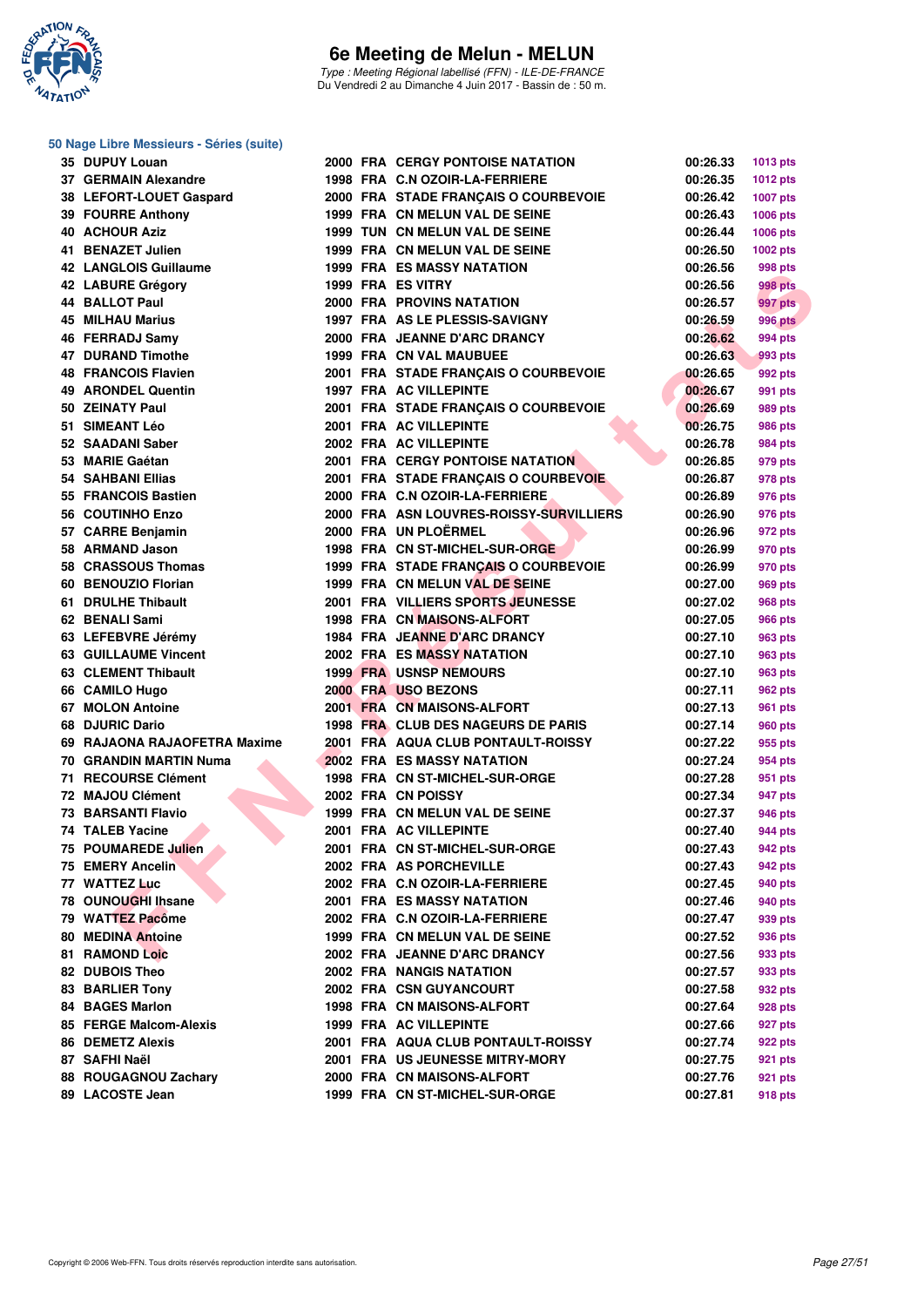

Type : Meeting Régional labellisé (FFN) - ILE-DE-FRANCE Du Vendredi 2 au Dimanche 4 Juin 2017 - Bassin de : 50 m.

#### **50 Nage Libre Messieurs - Séries (suite)**

| 90 PAWLICKI Dylan                                         |  | 2000 FRA AC VILLEPINTE                  | 00:27.84                                 | <b>916 pts</b>  |
|-----------------------------------------------------------|--|-----------------------------------------|------------------------------------------|-----------------|
| 91 THIBAUT Jules                                          |  | 2002 FRA AC BOULOGNE-BILLANCOURT        | 00:27.94                                 | 910 pts         |
| 92 GAVARD Ethan                                           |  | 2002 FRA CN MELUN VAL DE SEINE          | 00:27.96                                 | 908 pts         |
| 93 CHALENDAR Noé                                          |  | 2001 FRA AC BOULOGNE-BILLANCOURT        | 00:27.97                                 | <b>908 pts</b>  |
| 94 ICHOU Yassine                                          |  | 2002 FRA AC VILLEPINTE                  | 00:27.99                                 | <b>906 pts</b>  |
| 95 PAUBEL Lucas                                           |  | 2002 FRA ES MASSY NATATION              | 00:28.00                                 | <b>906 pts</b>  |
| 96 HENRY Etienne                                          |  | 2001 FRA AS CORBEIL-ESSONNE             | 00:28.01                                 | 905 pts         |
| 96 CASIER Marceau                                         |  | 2001 FRA C.N DE VALLEE DE SEINE         | 00:28.01                                 | 905 pts         |
| 98 SAILLARD Arthur                                        |  | 2002 FRA USM MALAKOFF                   | 00:28.03                                 | <b>904 pts</b>  |
| 99 ASSOUVIE André                                         |  | 2003 FRA VILLIERS SPORTS JEUNESSE       | 00:28.05                                 | <b>903 pts</b>  |
| 100 GOMEZ Corentin                                        |  | 2000 FRA CN VAL MAUBUEE                 | 00:28.10                                 | <b>900 pts</b>  |
| 101 CARPENTIER Maxime                                     |  | 2003 FRA NANGIS NATATION                | 00:28.14                                 | 897 pts         |
| 102 SAUTEREAU Vincent                                     |  | 2000 FRA CA ORSAY                       | 00:28.17                                 | 895 pts         |
| 103 CHAPON Éric                                           |  | 2001 FRA USC CONFLANS-STE-HONORINE      | 00:28.22                                 | 892 pts         |
| 104 OUANDJELI Nabil                                       |  | 2001 FRA SO ROSNY                       | 00:28.23                                 | 891 pts         |
| 105 JOUSLIN Mathieu                                       |  | 2000 FRA CN MELUN VAL DE SEINE          | 00:28.32                                 | <b>886 pts</b>  |
| 106 LEMAIRE Benjamin                                      |  | 2002 FRA C.N OZOIR-LA-FERRIERE          | 00:28.33                                 | 885 pts         |
| 107 GABRIEL Jean-Emmanuel                                 |  | 2000 FRA AQUA CLUB PONTAULT-ROISSY      | 00:28.37                                 | 883 pts         |
| 108 GRANDI Hugo                                           |  | 2002 FRA NANGIS NATATION                | 00:28.49                                 | 875 pts         |
| 109 RENAUDIN Remi                                         |  | 2002 FRA CERGY PONTOISE NATATION        | 00:28.53                                 | 873 pts         |
| 110 COUTURIER Valentin                                    |  | 2001 FRA PROVINS NATATION               | 00:28.55                                 | 872 pts         |
| 111 OUARTI Lounis                                         |  | 2002 FRA USC CONFLANS-STE-HONORINE      | 00:28.61                                 | <b>868 pts</b>  |
| 112 VALIN-FIXOT Antonin                                   |  | 2002 FRA CN ST-MICHEL-SUR-ORGE          | 00:28.68                                 | <b>864 pts</b>  |
| <b>113 HANTRAYE Loris</b>                                 |  | 2002 FRA AQUA CLUB PONTAULT-ROISSY      | 00:28.72                                 | 861 pts         |
| 114 GERIN Axel                                            |  | <b>2000 FRA NANGIS NATATION</b>         | 00:28.77                                 | 858 pts         |
| 115 SAUVAGE Andy                                          |  | 1999 FRA CN VAL MAUBUEE                 | 00:28.78                                 | 858 pts         |
| 116 BERGER Theo                                           |  | 2001 FRA AS CORBEIL-ESSONNE             | 00:28.79                                 | 857 pts         |
| 117 MONTHEARD Owen                                        |  | 2001 FRA CN VAL MAUBUEE                 | 00:28.80                                 | 857 pts         |
| 118 EL KABBAJ Hassan                                      |  | 2001 FRA CERGY PONTOISE NATATION        | 00:28.84                                 | 854 pts         |
| 119 LEPLATRE Remy                                         |  | 2000 FRA CN ST-MICHEL-SUR-ORGE          | 00:28.91                                 | 850 pts         |
| 120 SILVA Jason                                           |  | 2002 FRA CN MELUN VAL DE SEINE          | 00:28.93                                 | 849 pts         |
| 121 MOINE-STURMACH Tom                                    |  | 2002 FRA ASN LOUVRES-ROISSY-SURVILLIERS | 00:28.99                                 | 845 pts         |
| <b>122 TONNAIRE Maxime</b>                                |  | 2002 FRA US VILLEJUIF NATATION          | 00:29.00                                 | 844 pts         |
| <b>123 LISTWAN Loic</b>                                   |  | 2002 FRA VILLIERS SPORTS JEUNESSE       | 00:29.08                                 | 840 pts         |
| 124 YACOUB Ahcène                                         |  | 2001 FRA USC CONFLANS-STE-HONORINE      | 00:29.11                                 | 838 pts         |
| 125 JULIEN Noé                                            |  | 2002 FRA CA ORSAY                       | 00:29.28                                 | <b>828 pts</b>  |
| 126 BOULLERAY Corentin                                    |  | 2000 FRA CN MELUN VAL DE SEINE          | 00:29.33                                 | 825 pts         |
| 127 SAVORET Quentin                                       |  | 2001 FRA CN MELUN VAL DE SEINE          | 00:29.59                                 | <b>809 pts</b>  |
| 128 YANG Victor                                           |  | 2002 FRA CN MELUN VAL DE SEINE          | 00:29.89                                 | 792 pts         |
| 129 CHIBANE Yanis                                         |  | 2001 FRA AQUA CLUB PONTAULT-ROISSY      | 00:30.10                                 | 779 pts         |
| 130 MARCELINO Théo                                        |  | 2003 FRA ASN LOUVRES-ROISSY-SURVILLIERS | 00:30.14                                 | 777 pts         |
| 131 MALIE Cameron                                         |  | 2002 FRA CN MELUN VAL DE SEINE          | 00:30.51                                 | <b>756 pts</b>  |
|                                                           |  |                                         |                                          |                 |
| 00 Nage Libre Messieurs - Finale A (Dimanche 4 Juin 2017) |  |                                         |                                          |                 |
| 1 TIMMERS Pieter                                          |  | 1988 BEL BELGIQUE                       | 00:50.90                                 | <b>1228 pts</b> |
|                                                           |  |                                         | 50 m; 24.58 (24.58) 100 m; 50.90 (26.32) |                 |

# **[100 Nage Libre Messieurs - Finale A](http://www.ffnatation.fr/webffn/resultats.php?idact=nat&go=epr&idcpt=46973&idepr=52)** (Dimanche 4 Juin 2017)

| <b>TIMMERS Pieter</b>   | <b>1988 BEL BELGIQUE</b>             |                        | 00:50.90                          | $1228$ pts                  |
|-------------------------|--------------------------------------|------------------------|-----------------------------------|-----------------------------|
|                         |                                      | 50 m: 24.58            | $(24.58)$ 100 m :                 | 50.90 (26.32)               |
| 2 ZENASNI Yanis         | 1995 ALG CN MELUN VAL DE SEINE       |                        | 00:52.88                          | 1159 pts                    |
| 3 PINCEPOCHE Yohan      |                                      | $50 \text{ m}$ : 25.33 | $(25.33)$ 100 m :                 | 52.88 (27.55)               |
|                         | 1997 FRA STADE FRANÇAIS O COURBEVOIE | $50 m$ : 25.37         | 00:53.07<br>$(25.37)$ 100 m :     | 1153 $pts$<br>53.07 (27.70) |
| 4 TIEN MI TIE Kevin     | 1991 FRA AS LE PLESSIS-SAVIGNY       |                        | 00:53.77                          | 1129 pts                    |
|                         |                                      | 50 m: 24.88            | $(24.88)$ 100 m :                 | 53.77 (28.89)               |
| 5 BARRY Ervin           | 2000 FRA MOUETTES DE PARIS           |                        | 00:54.11                          | 1118 $pts$                  |
|                         |                                      | $50 m$ : 25.65         | $(25.65)$ 100 m :                 | 54.11 (28.46)               |
| <b>6 SUMEIRE Eliott</b> | 1999 FRA CA ORSAY                    |                        | 00:54.35                          | 1110 $pts$                  |
|                         |                                      | 50 m : 25.76           | $(25.76)$ 100 m : 54.35 $(28.59)$ |                             |
| 7 LINO Rafaël           | 1999 FRA C.N OZOIR-LA-FERRIERE       |                        | 00:54.74                          | <b>1097 pts</b>             |
|                         |                                      | $50 m$ : 26.37         | $(26.37)$ 100 m : 54.74 $(28.37)$ |                             |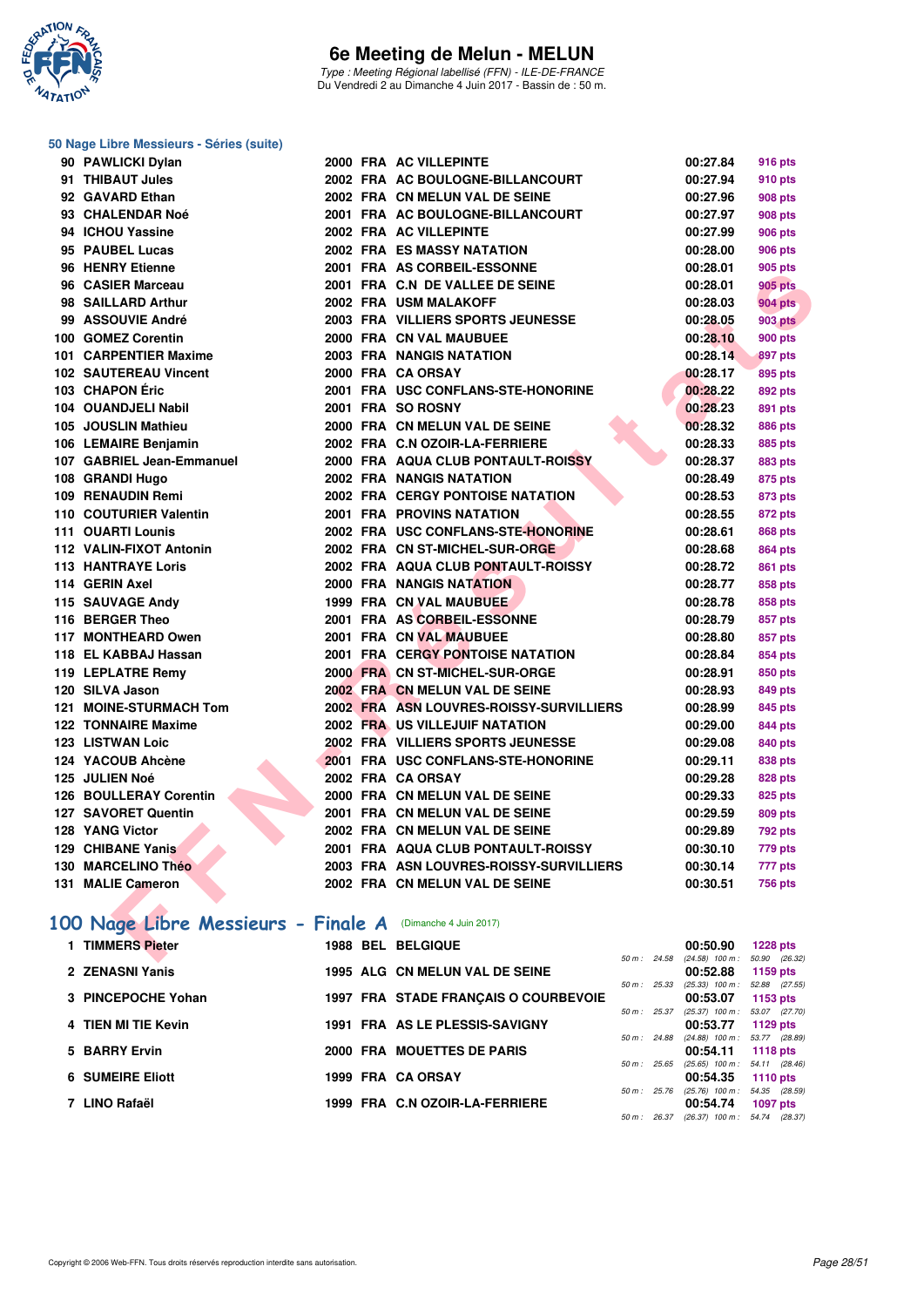

Type : Meeting Régional labellisé (FFN) - ILE-DE-FRANCE Du Vendredi 2 au Dimanche 4 Juin 2017 - Bassin de : 50 m.

| 100 Nage Libre Messieurs - Finale A (suite) |  |
|---------------------------------------------|--|
| --- CHATTI Souhaiel                         |  |

#### 2000 FRA STADE FRANÇAIS O COURBEVOIE DNS dec

| 100 Nage Libre Messieurs - Finale B 12-17 ans (Dimanche 4 Juin 2017) |                                      |          |              |                   |                 |  |
|----------------------------------------------------------------------|--------------------------------------|----------|--------------|-------------------|-----------------|--|
| 1 HENRY Clément                                                      | 2000 FRA ES VITRY                    |          |              | 00:54.64          | 1100 pts        |  |
|                                                                      |                                      |          | 50 m: 26.86  | $(26.86)$ 100 m : | 54.64 (27.78)   |  |
| 2 BUGLER Enzo                                                        | 2001 FRA CN MELUN VAL DE SEINE       |          |              | 00:54.83          | <b>1094 pts</b> |  |
|                                                                      |                                      |          | 50 m: 27.03  | $(27.03)$ 100 m : | 54.83 (27.80)   |  |
| 3 KORNELUK IIya                                                      | 2001 BLR US GRIGNY                   |          |              | 00:55.02          | <b>1088 pts</b> |  |
|                                                                      |                                      |          | 50 m : 26.85 | $(26.85)$ 100 m : | 55.02 (28.17)   |  |
| 4 ROTH BELGRAND Mathis                                               | 2002 FRA SO ROSNY                    |          |              | 00:56.24          | $1048$ pts      |  |
|                                                                      |                                      |          | 50 m: 27.01  | $(27.01)$ 100 m : | 56.24 (29.23)   |  |
| 5 THENU Maxime                                                       | 2002 FRA AQUA CLUB PONTAULT-ROISSY   |          |              | 00:56.31          | <b>1046 pts</b> |  |
|                                                                      |                                      |          | 50 m: 27.35  | $(27.35)$ 100 m:  | 56.31 (28.96)   |  |
| 6 BERINGUE Raphael                                                   | 2001 FRA CA ORSAY                    |          |              | 00:56.52          | <b>1039 pts</b> |  |
|                                                                      |                                      |          | 50 m: 27.19  | $(27.19)$ 100 m : | 56.52 (29.33)   |  |
| 7 FRANCOIS Flavien                                                   | 2001 FRA STADE FRANCAIS O COURBEVOIE |          |              | 00:58.28          | 983 pts         |  |
|                                                                      |                                      |          | 50 m: 28.18  | $(28.18)$ 100 m : | 58.28 (30.10)   |  |
| 8 LEFORT-LOUET Gaspard                                               | 2000 FRA STADE FRANÇAIS O COURBEVOIE |          |              | 00:59.25          | 953 pts         |  |
|                                                                      |                                      | $50 m$ : | 28.04        | $(28.04)$ 100 m : | 59.25 (31.21)   |  |
|                                                                      |                                      |          |              |                   |                 |  |

### **[100 Nage Libre Messieurs - Finale C](http://www.ffnatation.fr/webffn/resultats.php?idact=nat&go=epr&idcpt=46973&idepr=52) 12-17 ans** (Dimanche 4 Juin 2017)

| 1 RAKOTONDRAMANGA Eliot-Tahina |  | <b>2002 FRA ES MASSY NATATION</b>       |                        | 00:56.03                     | 1055 pts   |  |
|--------------------------------|--|-----------------------------------------|------------------------|------------------------------|------------|--|
|                                |  |                                         | $50 \text{ m}$ : 27.14 | $(27.14)$ 100 m :            | 56.03 (28. |  |
| 2 MAJOU Clément                |  | 2002 FRA CN POISSY                      |                        | 00:56.61                     | 1036 pts   |  |
|                                |  |                                         | $50 m$ : 27.55         | $(27.55)$ 100 m :            | 56.61 (29. |  |
| 3 DAMAK Nessim                 |  | 2000 TUN CN MELUN VAL DE SEINE          |                        | 00:57.28                     | 1014 pts   |  |
|                                |  |                                         | 50 m: 27.64            | (27.64) 100 m : 57.28 (29.   |            |  |
| 4 SAHBANI Ellias               |  | 2001 FRA STADE FRANCAIS O COURBEVOIE    |                        | 00:57.80                     | 998 pts    |  |
|                                |  |                                         | 50 m: 27.94            | $(27.94)$ 100 m : 57.80 (29. |            |  |
| 5 RIGUIDEL Leo                 |  | 2001 FRA CHARTRES METROPOLE NAT         |                        | 00:58.21                     | 985 pts    |  |
|                                |  |                                         | 50 m: 28.28            | $(28.28)$ 100 m : 58.21 (29. |            |  |
| 6 PANZO Yanis                  |  | 2000 FRA ES VITRY                       |                        | 00:58.40                     | 979 pts    |  |
|                                |  |                                         | 50 m: 27.76            | $(27.76)$ 100 m :            | 58.40 (30. |  |
| 7 SIMEANT Léo                  |  | 2001 FRA AC VILLEPINTE                  |                        | 00:59.00                     | 960 pts    |  |
|                                |  |                                         | $50 \text{ m}$ : 28.48 | $(28.48)$ 100 m : 59.00 (30. |            |  |
| --- DUPUY Louan                |  | <b>2000 FRA CERGY PONTOISE NATATION</b> |                        | <b>DNS</b> dec               |            |  |

### **[100 Nage Libre Messieurs - Séries](http://www.ffnatation.fr/webffn/resultats.php?idact=nat&go=epr&idcpt=46973&idepr=52)** (Dimanche 4 Juin 2017)

| 3 KORNELUK IIya                                                     |  | 2001 BLR US GRIGNY                      |              |              | 00:55.02                                                   | <b>1088 pts</b>                  |
|---------------------------------------------------------------------|--|-----------------------------------------|--------------|--------------|------------------------------------------------------------|----------------------------------|
| 4 ROTH BELGRAND Mathis                                              |  | 2002 FRA SO ROSNY                       |              | 50 m : 26.85 | $(26.85)$ 100 m :<br>00:56.24                              | 55.02 (28.17)<br><b>1048 pts</b> |
| 5 THENU Maxime                                                      |  | 2002 FRA AQUA CLUB PONTAULT-ROISSY      |              | 50 m : 27.01 | $(27.01)$ $100 m$ :<br>00:56.31                            | 56.24 (29.23)<br><b>1046 pts</b> |
| 6 BERINGUE Raphael                                                  |  | 2001 FRA CA ORSAY                       | 50 m: 27.35  |              | $(27.35)$ 100 m :<br>00:56.52                              | 56.31 (28.96)<br>1039 pts        |
| 7 FRANCOIS Flavien                                                  |  |                                         | 50 m: 27.19  |              | $(27.19)$ 100 m : 56.52 (29.33)                            |                                  |
|                                                                     |  | 2001 FRA STADE FRANÇAIS O COURBEVOIE    | 50 m: 28.18  |              | 00:58.28<br>$(28.18)$ 100 m : 58.28 $(30.10)$              | 983 pts                          |
| 8 LEFORT-LOUET Gaspard                                              |  | 2000 FRA STADE FRANÇAIS O COURBEVOIE    | 50 m : 28.04 |              | 00:59.25<br>$(28.04)$ 100 m : 59.25 $(31.21)$              | 953 pts                          |
|                                                                     |  |                                         |              |              |                                                            |                                  |
| 00 Nage Libre Messieurs - Finale C 12-17 ans (Dimanche 4 Juin 2017) |  |                                         |              |              |                                                            |                                  |
| 1 RAKOTONDRAMANGA Eliot-Tahina                                      |  | 2002 FRA ES MASSY NATATION              |              |              | 00:56.03                                                   | 1055 pts                         |
| 2 MAJOU Clément                                                     |  | 2002 FRA CN POISSY                      |              | 50 m: 27.14  | $(27.14)$ 100 m :<br>00:56.61                              | 56.03 (28.89)<br><b>1036 pts</b> |
| 3 DAMAK Nessim                                                      |  | 2000 TUN CN MELUN VAL DE SEINE          | 50 m: 27.55  |              | $(27.55)$ 100 m :<br>00:57.28                              | 56.61 (29.06)                    |
|                                                                     |  |                                         |              | 50 m : 27.64 | (27.64) 100 m: 57.28 (29.64)                               | 1014 pts                         |
| 4 SAHBANI Ellias                                                    |  | 2001 FRA STADE FRANÇAIS O COURBEVOIE    |              |              | 00:57.80                                                   | 998 pts                          |
| 5 RIGUIDEL Leo                                                      |  | 2001 FRA CHARTRES METROPOLE NAT         |              | 50 m : 27.94 | (27.94) 100 m: 57.80 (29.86)<br>00:58.21                   | 985 pts                          |
|                                                                     |  |                                         |              | 50 m : 28.28 | (28.28) 100 m: 58.21 (29.93)                               |                                  |
| 6 PANZO Yanis                                                       |  | 2000 FRA ES VITRY                       |              |              | 00:58.40<br>50 m: 27.76 (27.76) 100 m: 58.40 (30.64)       | 979 pts                          |
| 7 SIMEANT Léo                                                       |  | 2001 FRA AC VILLEPINTE                  |              |              | 00:59.00                                                   | 960 pts                          |
| --- DUPUY Louan                                                     |  | <b>2000 FRA CERGY PONTOISE NATATION</b> |              |              | 50 m: 28.48 (28.48) 100 m: 59.00 (30.52)<br><b>DNS</b> dec |                                  |
|                                                                     |  |                                         |              |              |                                                            |                                  |
| 00 Nage Libre Messieurs - Séries (Dimanche 4 Juin 2017)             |  |                                         |              |              |                                                            |                                  |
| 1 TIMMERS Pieter                                                    |  | 1988 BEL BELGIQUE                       |              |              | 00:51.20                                                   | <b>1217 pts</b>                  |
|                                                                     |  |                                         |              | 50 m : 24.34 | $(24.34)$ 100 m : 51.20 $(26.86)$                          |                                  |
| 2 ZENASNI Yanis                                                     |  | 1995 ALG CN MELUN VAL DE SEINE          | 50 m : 25.94 |              | 00:53.10<br>$(25.94)$ 100 m : 53.10 $(27.16)$              | 1152 pts                         |
| 3 PINCEPOCHE Yohan                                                  |  | 1997 FRA STADE FRANÇAIS O COURBEVOIE    |              |              | 00:54.01                                                   | <b>1121 pts</b>                  |
| 4 TIEN MI TIE Kevin                                                 |  | 1991 FRA AS LE PLESSIS-SAVIGNY          |              | 50 m : 26.32 | $(26.32)$ 100 m : 54.01 $(27.69)$<br>00:54.15              | <b>1117 pts</b>                  |
|                                                                     |  |                                         | 50 m: 25.99  |              | $(25.99)$ 100 m : 54.15 $(28.16)$                          |                                  |
| 5 BARRY Ervin                                                       |  | 2000 FRA MOUETTES DE PARIS              | 50 m : 25.99 |              | 00:54.17<br>(25.99) 100 m: 54.17 (28.18)                   | <b>1116 pts</b>                  |
| 6 CHATTI Souhaiel                                                   |  | 2000 FRA STADE FRANÇAIS O COURBEVOIE    |              |              | 00:54.28                                                   | <b>1112 pts</b>                  |
| 7 LINO Rafaël                                                       |  | 1999 FRA C.N OZOIR-LA-FERRIERE          |              | 50 m: 26.47  | (26.47) 100 m: 54.28 (27.81)<br>00:54.31                   | <b>1111 pts</b>                  |
|                                                                     |  |                                         | 50 m: 25.96  |              | $(25.96)$ 100 m :                                          | 54.31 (28.35)                    |
| 8 SUMEIRE Eliott                                                    |  | 1999 FRA CA ORSAY                       |              | 50 m : 26.33 | 00:54.68<br>(26.33) 100 m: 54.68 (28.35)                   | 1099 pts                         |
| 9 CLOSIER Cyril                                                     |  | 2000 FRA CN VAL MAUBUEE                 |              |              | 00:54.75                                                   | <b>1097 pts</b>                  |
| 10 HENRY Clément                                                    |  | 2000 FRA ES VITRY                       |              |              | 50 m : 27.12 (27.12) 100 m :<br>00:54.82                   | 54.75 (27.63)<br><b>1094 pts</b> |
|                                                                     |  |                                         |              |              | 50 m : 26.44 (26.44) 100 m : 54.82 (28.38)                 |                                  |
| 11 VESTER Jérèmie                                                   |  | 1988 FRA FC LAON                        |              |              | 00:54.95<br>50 m: 26.40 (26.40) 100 m: 54.95 (28.55)       | 1090 pts                         |
| 12 BUGLER Enzo                                                      |  | 2001 FRA CN MELUN VAL DE SEINE          |              |              | 00:55.08                                                   | <b>1086 pts</b>                  |
| 13 BANCOURT Julien                                                  |  | 1999 FRA AS LE PLESSIS-SAVIGNY          |              | 50 m : 26.73 | (26.73) 100 m : 55.08 (28.35)<br>00:55.54                  | <b>1071 pts</b>                  |
|                                                                     |  |                                         |              |              | 50 m: 26.66 (26.66) 100 m: 55.54 (28.88)                   |                                  |
| 13 KORNELUK Ilya                                                    |  | 2001 BLR US GRIGNY                      |              |              | 00:55.54<br>50 m : 26.74 (26.74) 100 m :                   | <b>1071 pts</b><br>55.54 (28.80) |
| 15 ROTH BELGRAND Mathis                                             |  | 2002 FRA SO ROSNY                       |              |              | 00:55.90                                                   | 1059 pts                         |

|                |       | 00:56.03          | 1055 pts        |
|----------------|-------|-------------------|-----------------|
| 50 m: 27.14    |       | $(27.14)$ 100 m : | 56.03 (28.89)   |
|                |       | 00:56.61          | <b>1036 pts</b> |
| $50 m$ : 27.55 |       | $(27.55)$ 100 m : | 56.61 (29.06)   |
|                |       | 00:57.28          | <b>1014 pts</b> |
| 50 m: 27.64    |       | $(27.64)$ 100 m : | 57.28 (29.64)   |
|                |       | 00:57.80          | 998 pts         |
| 50 m: 27.94    |       | $(27.94)$ 100 m : | 57.80 (29.86)   |
|                |       | 00:58.21          | 985 pts         |
| 50 m : 28.28   |       | $(28.28)$ 100 m : | 58.21 (29.93)   |
|                |       | 00:58.40          | 979 pts         |
| 50 m: 27.76    |       | $(27.76)$ 100 m : | 58.40 (30.64)   |
|                |       | 00:59.00          | 960 pts         |
| $50 m$ :       | 28.48 | $(28.48)$ 100 m : | 59.00 (30.52)   |
|                |       | <b>BUD J.J</b>    |                 |

|          |       | 00:51.20          | <b>1217 pts</b>  |
|----------|-------|-------------------|------------------|
| $50 m$ : | 24.34 | $(24.34)$ 100 m : | 51.20 (26.86)    |
|          |       | 00:53.10          | 1152 pts         |
| $50 m$ : | 25.94 | $(25.94)$ 100 m : | 53.10 (27.16)    |
|          |       | 00:54.01          | 1121 pts         |
| $50 m$ : | 26.32 | $(26.32)$ 100 m : | 54.01 (27.69)    |
|          |       | 00:54.15          | 1117 pts         |
| $50 m$ : | 25.99 | $(25.99)$ 100 m : | 54.15 (28.16)    |
|          |       | 00:54.17          | <b>1116 pts</b>  |
| $50 m$ : | 25.99 | $(25.99)$ 100 m : | 54.17 (28.18)    |
|          |       | 00:54.28          | 1112 $pts$       |
| $50 m$ : | 26.47 | $(26.47)$ 100 m : | 54.28 (27.81)    |
|          |       | 00:54.31          | 1111 pts         |
| $50 m$ : | 25.96 | $(25.96)$ 100 m : | 54.31 (28.35)    |
|          |       | 00:54.68          | 1099 pts         |
| $50 m$ : | 26.33 | $(26.33)$ 100 m : | 54.68 (28.35)    |
|          |       | 00:54.75          | 1097 pts         |
| $50 m$ : | 27.12 | $(27.12)$ 100 m : | 54.75 (27.63)    |
|          |       | 00:54.82          | <b>1094 pts</b>  |
| $50 m$ : | 26.44 | $(26.44)$ 100 m : | 54.82 (28.38)    |
|          |       | 00:54.95          | 1090 pts         |
| $50 m$ : | 26.40 | $(26.40)$ 100 m : | 54.95 (28.55)    |
|          |       | 00:55.08          | 1086 pts         |
| $50 m$ : | 26.73 | $(26.73)$ 100 m : | 55.08 (28.35)    |
|          |       | 00:55.54          | 1071 pts         |
| $50 m$ : | 26.66 | $(26.66)$ 100 m : | 55.54 (28.88)    |
|          |       | 00:55.54          | 1071 pts         |
| $50 m$ : | 26.74 | $(26.74)$ 100 m : | 55.54 (28.80)    |
|          |       | 00:55.90          | 1059 pts         |
| $50 m$ : | 26.90 | $(26.90)$ 100 m : | 55.90<br>(29.00) |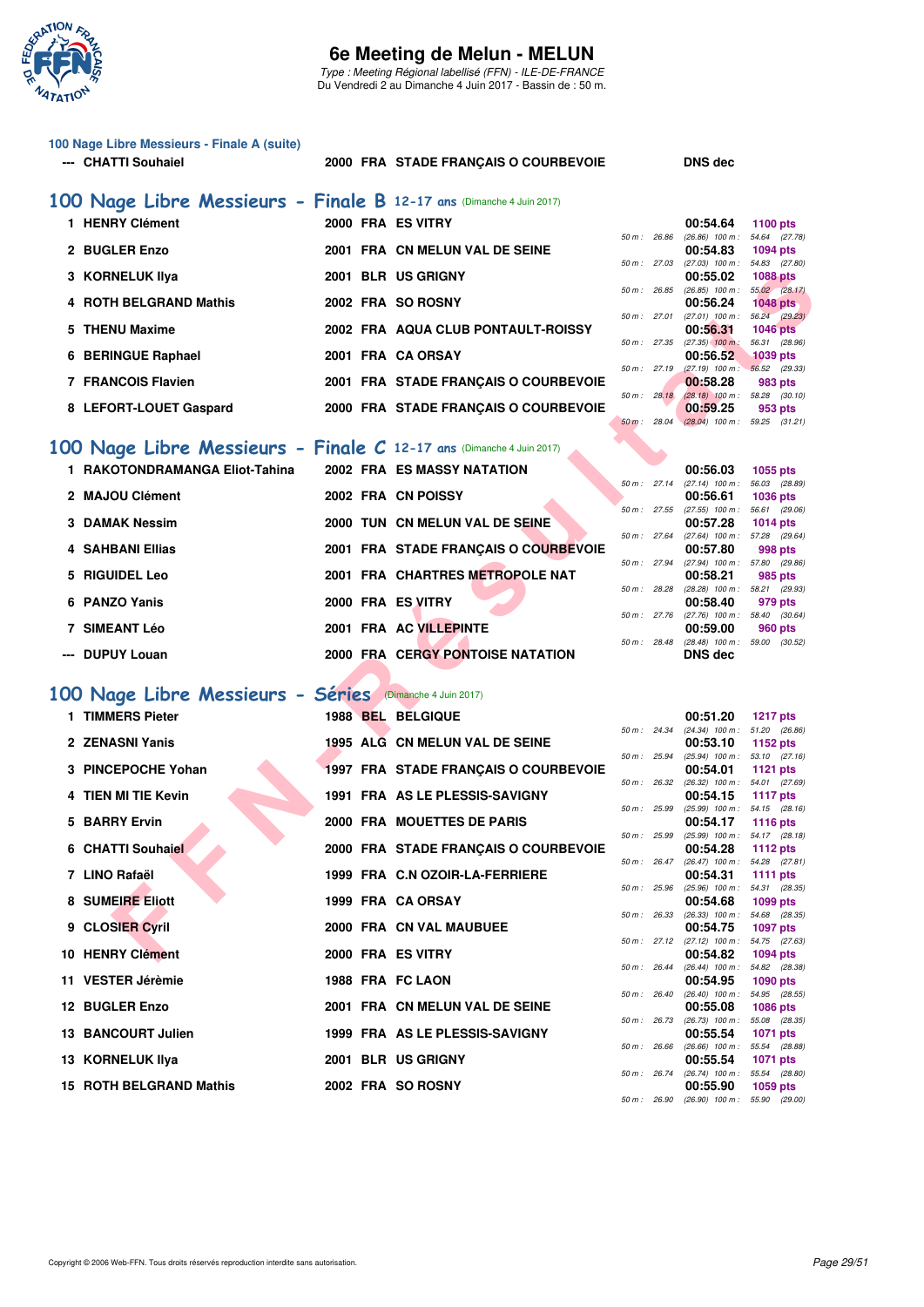

Type : Meeting Régional labellisé (FFN) - ILE-DE-FRANCE Du Vendredi 2 au Dimanche 4 Juin 2017 - Bassin de : 50 m.

|    | 100 Nage Libre Messieurs - Séries (suite) |  |                                       |                  |                                                        |                                  |
|----|-------------------------------------------|--|---------------------------------------|------------------|--------------------------------------------------------|----------------------------------|
|    | 16 LEFORT-LOUET Gaspard                   |  | 2000 FRA STADE FRANÇAIS O COURBEVOIE  | 50 m : 26.92     | 00:56.02<br>$(26.92)$ 100 m : 56.02 $(29.10)$          | 1055 pts                         |
|    | 17 THENU Maxime                           |  | 2002 FRA AQUA CLUB PONTAULT-ROISSY    | 50 m : 27.09     | 00:56.23<br>$(27.09)$ 100 m : 56.23 $(29.14)$          | <b>1048 pts</b>                  |
|    | <b>18 FRANCOIS Flavien</b>                |  | 2001 FRA STADE FRANÇAIS O COURBEVOIE  | 50 m: 27.54      | 00:56.26<br>$(27.54)$ 100 m :                          | <b>1047 pts</b><br>56.26 (28.72) |
|    | 19 BERINGUE Raphael                       |  | 2001 FRA CA ORSAY                     | 50 m: 27.45      | 00:56.37<br>(27.45) 100 m: 56.37 (28.92)               | <b>1044 pts</b>                  |
|    | 20 RAKOTONDRAMANGA Eliot-Tahina           |  | 2002 FRA ES MASSY NATATION            |                  | 00:56.50                                               | 1039 pts                         |
|    | 21 ARONDEL Quentin                        |  | 1997 FRA AC VILLEPINTE                | 50 m: 27.23      | (27.23) 100 m: 56.50 (29.27)<br>00:56.53               | <b>1038 pts</b>                  |
|    | 22 MAJOU Clément                          |  | 2002 FRA CN POISSY                    | 50 m : 27.26     | $(27.26)$ 100 m : 56.53 $(29.27)$<br>00:56.61          | <b>1036 pts</b>                  |
|    | 23 BENAZET Julien                         |  | 1999 FRA CN MELUN VAL DE SEINE        |                  | 50 m: 27.47 (27.47) 100 m: 56.61 (29.14)<br>00:56.69   | 1033 pts                         |
|    | 24 DOLINAR Robin                          |  | 1998 FRA CN FONTAINEBLEAU-AVON        | 50 m : 27.37     | $(27.37)$ 100 m:<br>00:57.01                           | 56.69 (29.32)<br><b>1023 pts</b> |
|    | 25 CHASSEVENT Owen                        |  | <b>1999 FRA USNSP NEMOURS</b>         | $50 m$ : $26.77$ | (26.77) 100 m: 57.01 (30.24)<br>00:57.04               | <b>1022 pts</b>                  |
|    | 26 GERMAIN Alexandre                      |  | 1998 FRA C.N OZOIR-LA-FERRIERE        | 50 m: 27.44      | $(27.44)$ 100 m : 57.04 (29.60)<br>00:57.06            | <b>1021 pts</b>                  |
|    | 27 FOURRE Anthony                         |  | 1999 FRA CN MELUN VAL DE SEINE        | 50 m: 27.61      | (27.61) 100 m: 57.06 (29.45)<br>00:57.09               | <b>1020 pts</b>                  |
|    | 28 PANZO Yanis                            |  | 2000 FRA ES VITRY                     |                  | 50 m : 27.22 (27.22) 100 m : 57.09 (29.87)<br>00:57.10 | <b>1020 pts</b>                  |
|    |                                           |  |                                       | 50 m: 27.57      | $(27.57)$ 100 m : 57.10 $(29.53)$                      |                                  |
| 29 | <b>DUPUY Louan</b>                        |  | 2000 FRA CERGY PONTOISE NATATION      | 50 m : 27.39     | 00:57.12<br>(27.39) 100 m: 57.12 (29.73)               | <b>1020 pts</b>                  |
|    | 30 LABURE Grégory                         |  | 1999 FRA ES VITRY                     | 50 m : 27.74     | 00:57.29<br>(27.74) 100 m: 57.29 (29.55)               | 1014 pts                         |
|    | <b>30 DAMAK Nessim</b>                    |  | 2000 TUN CN MELUN VAL DE SEINE        | 50 m : 27.67     | 00:57.29<br>(27.67) 100 m: 57.29 (29.62)               | 1014 pts                         |
|    | 32 HEUZE Lucas                            |  | 1999 FRA UN PLOËRMEL                  | 50 m: 27.64      | 00:57.34<br>(27.64) 100 m : 57.34 (29.70)              | <b>1013 pts</b>                  |
|    | 32 RACZYNSKI Stanislas                    |  | 1996 FRA CN MELUN VAL DE SEINE        | 50 m : 26.91     | 00:57.34<br>$(26.91)$ 100 m : 57.34 $(30.43)$          | 1013 pts                         |
|    | <b>34 SIMEANT Léo</b>                     |  | 2001 FRA AC VILLEPINTE                | 50 m : 27.90     | 00:57.35<br>$(27.90)$ 100 m : 57.35 $(29.45)$          | 1012 pts                         |
|    | <b>35 SAHBANI Ellias</b>                  |  | 2001 FRA STADE FRANÇAIS O COURBEVOIE  |                  | 00:57.40                                               | <b>1011 pts</b>                  |
|    | 36 LANGLOIS Guillaume                     |  | <b>1999 FRA ES MASSY NATATION</b>     | 50 m : 27.28     | $(27.28)$ 100 m : 57.40 $(30.12)$<br>00:57.43          | <b>1010 pts</b>                  |
| 37 | <b>MILHAU Marius</b>                      |  | 1997 FRA AS LE PLESSIS-SAVIGNY        |                  | 50 m: 27.62 (27.62) 100 m: 57.43 (29.81)<br>00:57.66   | 1002 pts                         |
|    | <b>38 RIGUIDEL Leo</b>                    |  | 2001 FRA CHARTRES METROPOLE NAT       | 50 m : 27.71     | (27.71) 100 m: 57.66 (29.95)<br>00:57.68               | 1002 pts                         |
| 39 | <b>ACHOUR Aziz</b>                        |  | <b>1999 TUN CN MELUN VAL DE SEINE</b> | 50 m: 28.19      | (28.19) 100 m: 57.68 (29.49)<br>00:57.75               | $1000$ pts                       |
|    | 40 SAADANI Saber                          |  | 2002 FRA AC VILLEPINTE                | 50 m : 28.04     | (28.04) 100 m: 57.75 (29.71)<br>00:57.77               | 999 pts                          |
|    | 41 FERRADJ Samy                           |  | 2000 FRA JEANNE D'ARC DRANCY          | 50 m : 27.87     | (27.87) 100 m : 57.77 (29.90)<br>00:57.81              | 998 pts                          |
|    | 42 ICHOU Yassine                          |  | 2002 FRA AC VILLEPINTE                | 50 m: 27.88      | (27.88) 100 m : 57.81 (29.93)<br>00:57.82              | 997 pts                          |
|    | 43 CHERIER Augustin                       |  | 1998 FRA CN ST-MICHEL-SUR-ORGE        | 50 m : 28.09     | (28.09) 100 m: 57.82 (29.73)<br>00:58.00               |                                  |
|    |                                           |  |                                       | 50 m: 27.27      | $(27.27)$ 100 m : 58.00 $(30.73)$                      | 992 pts                          |
|    | 44 GEOFFROY Axel                          |  | 2002 FRA SO ROSNY                     | 50 m: 27.66      | 00:58.05<br>$(27.66)$ 100 m : 58.05 $(30.39)$          | 990 pts                          |
|    | <b>45 DANDELEUX Lucas</b>                 |  | 2001 FRA CHARTRES METROPOLE NAT       | 50 m : 28.20     | 00:58.08<br>(28.20) 100 m: 58.08 (29.88)               | 989 pts                          |
|    | 46 COUBLE Tom                             |  | <b>2001 FRA ES MASSY NATATION</b>     | 50 m : 27.69     | 00:58.09<br>$(27.69)$ 100 m : 58.09 $(30.40)$          | 989 pts                          |
|    | 47 LE GALL Théophile                      |  | 2001 FRA S.M MONTROUGE                |                  | 00:58.22<br>50 m : 27.92 (27.92) 100 m : 58.22 (30.30) | 985 pts                          |
|    | <b>47 TONNEAU Guillaume</b>               |  | 1998 FRA CN ST-MICHEL-SUR-ORGE        | 50 m : 27.73     | 00:58.22<br>(27.73) 100 m: 58.22 (30.49)               | 985 pts                          |
|    | 49 ARMAND Jason                           |  | 1998 FRA CN ST-MICHEL-SUR-ORGE        | 50 m : 27.76     | 00:58.26<br>(27.76) 100 m: 58.26 (30.50)               | 983 pts                          |
|    | 50 DENJEAN Constantin                     |  | 2002 FRA SO ROSNY                     |                  | 00:58.30                                               | 982 pts                          |
|    | 51 CARON Arthur                           |  | 2000 FRA CHARTRES METROPOLE NAT       | 50 m: 27.58      | (27.58) 100 m: 58.30 (30.72)<br>00:58.35               | 981 pts                          |

| 50 m :      | 27.09 | $(27.09)$ 100 m :             |           | 56.23                            | (29.14)        |
|-------------|-------|-------------------------------|-----------|----------------------------------|----------------|
| 50 m: 27.54 |       | 00:56.26                      |           | <b>1047 pts</b>                  |                |
|             |       | $(27.54)$ 100 m :<br>00:56.37 |           | 56.26<br>1044 pts                | (28.72)        |
| $50 m$ :    | 27.45 | $(27.45)$ 100 m :             |           | 56.37 (28.92)                    |                |
|             |       | 00:56.50                      |           | 1039 pts                         |                |
| $50 m$ :    | 27.23 | (27.23) 100 m :               |           | 56.50 (29.27)                    |                |
| 50 m :      | 27.26 | 00:56.53<br>$(27.26)$ 100 m : |           | <b>1038 pts</b><br>56.53 (29.27) |                |
|             |       | 00:56.61                      |           | <b>1036 pts</b>                  |                |
| $50 m$ :    | 27.47 | $(27.47)$ 100 m :             |           | 56.61                            | (29.14)        |
|             |       | 00:56.69                      |           | 1033 pts                         |                |
| $50 m$ :    | 27.37 | $(27.37)$ 100 m;              |           | 56.69                            | (29.32)        |
| $50 m$ :    | 26.77 | 00:57.01<br>$(26.77)$ 100 m : |           | 1023 pts<br>57.01                | (30.24)        |
|             |       | 00:57.04                      |           | 1022 pts                         |                |
| $50 m$ :    | 27.44 | $(27.44)$ 100 m :             |           | 57.04                            | (29.60)        |
|             |       | 00:57.06                      |           | 1021 pts                         |                |
| $50 m$ :    | 27.61 | $(27.61)$ 100 m :             |           | 57.06 (29.45)                    |                |
| 50 m :      | 27.22 | 00:57.09<br>$(27.22)$ 100 m : |           | 1020 pts<br>57.09                | (29.87)        |
|             |       | 00:57.10                      |           | 1020 pts                         |                |
| $50 m$ :    | 27.57 | (27.57) 100 m :               |           | 57.10                            | (29.53)        |
|             |       | 00:57.12                      |           | 1020 pts                         |                |
| 50 m :      | 27.39 | $(27.39)$ 100 m :             |           | 57.12                            | (29.73)        |
|             | 27.74 | 00:57.29                      |           | 1014 pts                         |                |
| 50 m :      |       | $(27.74)$ 100 m :<br>00:57.29 |           | 57.29<br>1014 pts                | (29.55)        |
| $50 m$ :    | 27.67 | $(27.67)$ 100 m :             |           | 57.29                            | (29.62)        |
|             |       | 00:57.34                      |           | 1013 pts                         |                |
| $50 m$ :    | 27.64 | $(27.64)$ 100 m :             |           | 57.34                            | (29.70)        |
|             |       | 00:57.34                      |           | 1013 pts                         |                |
| 50 m :      | 26.91 | $(26.91)$ 100 m :<br>00:57.35 |           | 57.34 (30.43)<br>1012 pts        |                |
| 50 m :      | 27.90 | (27.90) 100 m :               |           | 57.35                            | (29.45)        |
|             |       | 00:57.40                      |           | 1011 pts                         |                |
| 50 m :      | 27.28 | $(27.28)$ 100 m :             |           | 57.40                            | (30.12)        |
|             |       | 00:57.43                      |           | 1010 pts                         |                |
| 50 m :      | 27.62 | $(27.62)$ 100 m :<br>00:57.66 |           | 57.43<br>1002 pts                | (29.81)        |
| $50 m$ :    | 27.71 | (27.71) 100 m :               |           | 57.66                            | (29.95)        |
|             |       | 00:57.68                      |           | 1002 pts                         |                |
| 50 m :      | 28.19 | $(28.19)$ 100 m :             |           | 57.68                            | (29.49)        |
|             |       | 00:57.75                      |           | 1000 pts                         |                |
| 50 m :      | 28.04 | $(28.04)$ 100 m :             |           | 57.75                            | (29.71)        |
| $50 m$ :    | 27.87 | 00:57.77<br>(27.87) 100 m :   |           | 999 pts<br>57.77 (29.90)         |                |
|             |       | 00:57.81                      |           | 998 pts                          |                |
| $50 m$ :    | 27.88 | $(27.88)$ 100 m :             |           | 57.81                            | (29.93)        |
|             |       | 00:57.82                      |           | 997 pts                          |                |
| 50 m :      | 28.09 | $(28.09)$ 100 m :             |           | 57.82                            | (29.73)        |
| 50 m: 27.27 |       | 00:58.00<br>$(27.27)$ 100 m : |           | 992 pts<br>58.00 (30.73)         |                |
|             |       | 00:58.05                      |           | 990 pts                          |                |
| $50 m$ :    | 27.66 | $(27.66)$ 100 m :             |           | 58.05                            | (30.39)        |
|             |       | 00:58.08                      |           | 989 pts                          |                |
| $50 m$ :    | 28.20 | $(28.20)$ 100 m :             |           | 58.08                            | (29.88)        |
|             |       | 00:58.09                      |           | 989 pts                          |                |
| $50 m$ :    | 27.69 | $(27.69)$ 100 m :<br>00:58.22 |           | 58.09<br>985                     | (30.40)<br>pts |
| $50 m$ :    | 27.92 | $(27.92)$ 100 m :             |           | 58.22                            | (30.30)        |
|             |       | 00:58.22                      |           | 985 pts                          |                |
| 50 m :      | 27.73 | $(27.73)$ 100 m :             |           | 58.22                            | (30.49)        |
|             |       | 00:58.26                      |           | 983 pts                          |                |
| $50 m$ :    | 27.76 | $(27.76)$ 100 m :<br>00:58.30 |           | 58.26<br>982 pts                 | (30.50)        |
| $50 m$ :    | 27.58 | $(27.58)$ 100 m :             |           | 58.30                            | (30.72)        |
|             |       | 00:58.35                      |           | 981                              | pts            |
| $50 m$ :    | 28.33 | (28.33)                       | $100 m$ : | 58.35                            | (30.02)        |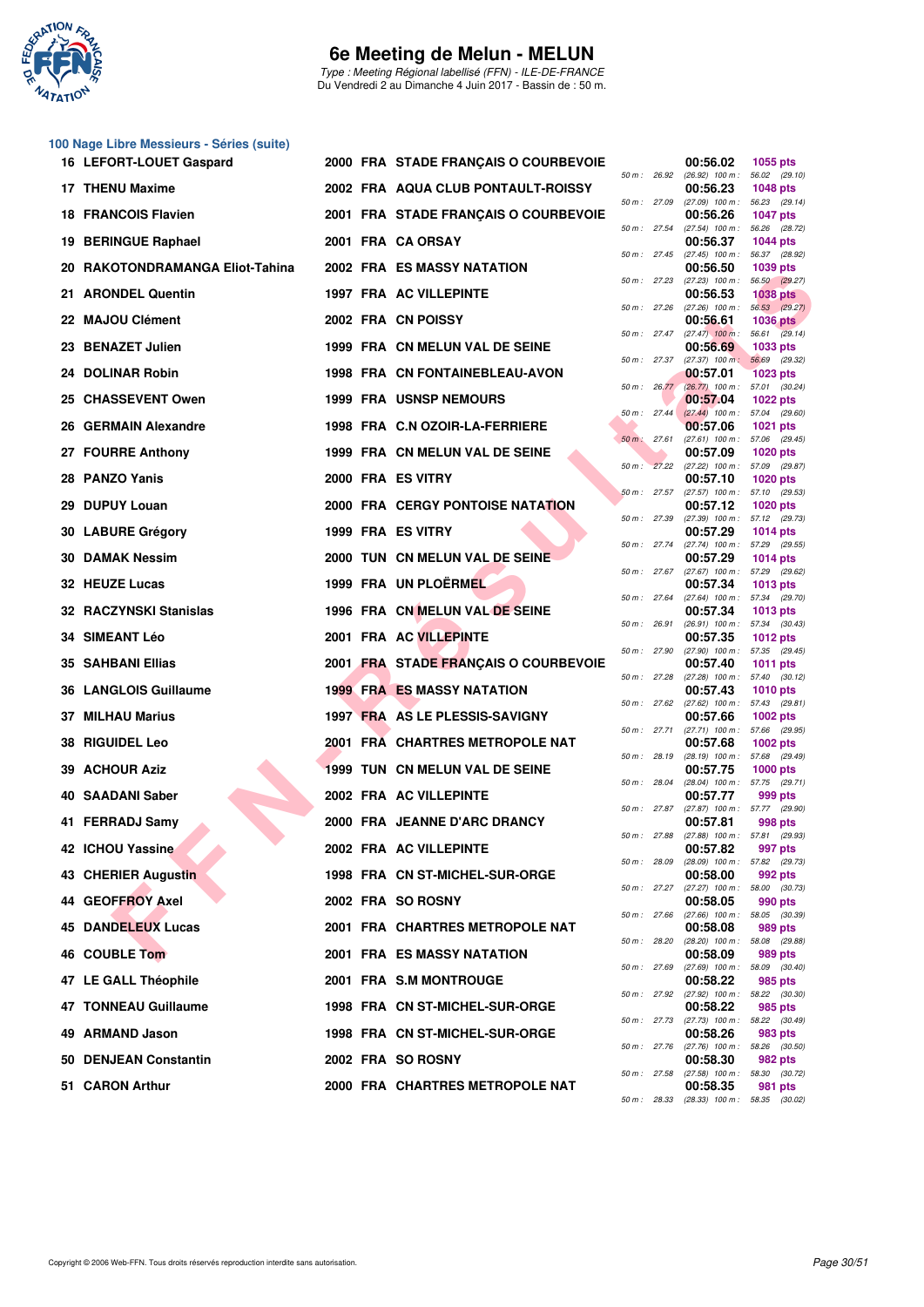

Type : Meeting Régional labellisé (FFN) - ILE-DE-FRANCE Du Vendredi 2 au Dimanche 4 Juin 2017 - Bassin de : 50 m.

|    | 100 Nage Libre Messieurs - Séries (suite) |  |                                         |                |              |                                                                           |                |  |
|----|-------------------------------------------|--|-----------------------------------------|----------------|--------------|---------------------------------------------------------------------------|----------------|--|
|    | 52 PASTULA Kacper                         |  | 2001 POL ES VITRY                       |                | 50 m: 27.14  | 00:58.64<br>$(27.14)$ 100 m : 58.64 $(31.50)$                             | 972 pts        |  |
|    | 53 BAGES Marlon                           |  | 1998 FRA CN MAISONS-ALFORT              |                |              | 00:58.67<br>50 m : 28.52 (28.52) 100 m : 58.67 (30.15)                    | 971 pts        |  |
|    | 54 OUNOUGHI Ihsane                        |  | <b>2001 FRA ES MASSY NATATION</b>       |                |              | 00:58.69                                                                  | 970 pts        |  |
|    | 54 WATTEZ Pacôme                          |  | 2002 FRA C.N OZOIR-LA-FERRIERE          | 50 m : 28.48   |              | $(28.48)$ 100 m : 58.69 $(30.21)$<br>00:58.69                             | 970 pts        |  |
|    | 56 BENALI Sami                            |  | 1998 FRA CN MAISONS-ALFORT              | 50 m: 28.28    |              | $(28.28)$ 100 m : 58.69 $(30.41)$<br>00:58.74                             | 968 pts        |  |
|    | 57 PAUPARDIN Guillaume                    |  | 2001 FRA CN MELUN VAL DE SEINE          | 50 m : 28.40   |              | $(28.40)$ 100 m : 58.74 $(30.34)$<br>00:58.91                             | 963 pts        |  |
|    | 58 CASTERA Louis                          |  | 2000 FRA CERGY PONTOISE NATATION        | 50 m: 27.76    |              | $(27.76)$ 100 m : 58.91 $(31.15)$<br>00:58.93                             | <b>963 pts</b> |  |
|    | 59 POUMAREDE Julien                       |  | 2001 FRA CN ST-MICHEL-SUR-ORGE          | 50 m : 28.55   |              | $(28.55)$ 100 m : 58.93 $(30.38)$<br>00:59.01                             | 960 pts        |  |
| 60 | <b>MARIE Gaétan</b>                       |  | 2001 FRA CERGY PONTOISE NATATION        | 50 m: 28.58    |              | $(28.58)$ 100 m; 59.01 $(30.43)$<br>00:59.06                              | 959 pts        |  |
|    | 61 GUILLAUME Vincent                      |  | 2002 FRA ES MASSY NATATION              |                | 50 m: 28.24  | $(28.24)$ 100 m : 59.06 (30.82)<br>00:59.12                               | 957 pts        |  |
|    | 62 RENAUDIN Remi                          |  | 2002 FRA CERGY PONTOISE NATATION        | $50 m$ : 29.14 |              | $(29.14)$ 100 m : 59.12 $(29.98)$<br>00:59.16                             | 955 pts        |  |
|    | 63 NAUD Theo                              |  | 2001 FRA CHARTRES METROPOLE NAT         | 50 m : 28.79   |              | (28.79) 100 m: 59.16 (30.37)<br>00:59.28                                  | 952 pts        |  |
|    | <b>64 FRANCOIS Bastien</b>                |  | 2000 FRA C.N OZOIR-LA-FERRIERE          | 50 m: 28.64    |              | $(28.64)$ 100 m : 59.28 $(30.64)$<br>00:59.32                             | 951 pts        |  |
|    | 65 FERGE Malcom-Alexis                    |  | 1999 FRA AC VILLEPINTE                  | 50 m: 28.47    |              | (28.47) 100 m: 59.32 (30.85)<br>00:59.34                                  | 950 pts        |  |
|    | <b>ROCHER Romain</b>                      |  | 2002 FRA STADE FRANÇAIS O COURBEVOIE    |                | 50 m : 28.87 | (28.87) 100 m: 59.34 (30.47)                                              |                |  |
| 66 |                                           |  | 2000 FRA UN PLOËRMEL                    | 50 m: 28.62    |              | 00:59.39<br>(28.62) 100 m : 59.39 (30.77)                                 | 948 pts        |  |
|    | 67 CARRE Benjamin                         |  |                                         | 50 m : 28.45   |              | 00:59.45<br>$(28.45)$ 100 m : 59.45 $(31.00)$                             | 947 pts        |  |
|    | 68 WILHELM Hugo                           |  | 2002 FRA AS PORCHEVILLE                 | 50 m: 28.42    |              | 00:59.46<br>(28.42) 100 m: 59.46 (31.04)                                  | 946 pts        |  |
| 69 | <b>MORNET Thomas</b>                      |  | 2001 FRA CHARTRES METROPOLE NAT         | 50 m : 28.72   |              | 00:59.48<br>(28.72) 100 m: 59.48 (30.76)                                  | 946 pts        |  |
|    | 70 PAWLICKI Dylan                         |  | 2000 FRA AC VILLEPINTE                  | 50 m : 28.91   |              | 00:59.61<br>(28.91) 100 m: 59.61 (30.70)                                  | 942 pts        |  |
|    | 71 WATTEZ Luc                             |  | 2002 FRA C.N OZOIR-LA-FERRIERE          | 50 m: 28.62    |              | 00:59.69<br>$(28.62)$ 100 m : 59.69 $(31.07)$                             | 939 pts        |  |
|    | 72 GRANDIN MARTIN Numa                    |  | <b>2002 FRA ES MASSY NATATION</b>       | 50 m : 28.70   |              | 00:59.73<br>(28.70) 100 m: 59.73 (31.03)                                  | 938 pts        |  |
|    | 73 PAUBEL Lucas                           |  | 2002 FRA ES MASSY NATATION              | 50 m: 28.59    |              | 00:59.74<br>$(28.59)$ 100 m : 59.74 $(31.15)$                             | 938 pts        |  |
|    | 74 DJURIC Dario                           |  | 1998 FRA CLUB DES NAGEURS DE PARIS      | 50 m: 28.60    |              | 00:59.75<br>$(28.60)$ 100 m : 59.75 $(31.15)$                             | 937 pts        |  |
| 75 | <b>DURAND Timothe</b>                     |  | 1999 FRA CN VAL MAUBUEE                 | 50 m: 28.57    |              | 00:59.83                                                                  | 935 pts        |  |
|    | <b>76 SCHMITT Teddy</b>                   |  | 2002 FRA AQUA CLUB PONTAULT-ROISSY      | 50 m: 29.36    |              | (28.57) 100 m : 59.83 (31.26)<br>00:59.99<br>(29.36) 100 m: 59.99 (30.63) | 930 pts        |  |
|    | 77 CAMILO Hugo                            |  | 2000 FRA USO BEZONS                     |                |              | 01:00.01                                                                  | 929 pts        |  |
|    | 78 BENOUZIO Florian                       |  | 1999 FRA CN MELUN VAL DE SEINE          | 50 m : 28.76   |              | (28.76) 100 m: 1:00.01 (31.25)<br>01:00.02                                | 929 pts        |  |
|    | 79 MAHMOUDI Najemeddine                   |  | <b>2002 TUN CERGY PONTOISE NATATION</b> | 50 m : 28.74   |              | (28.74) 100 m : 1:00.02 (31.28)<br>01:00.03                               | 929 pts        |  |
|    | 80 NDIAYE Amadou                          |  | 2001 FRA S.M MONTROUGE                  | 50 m : 28.74   |              | (28.74) 100 m: 1:00.03 (31.29)<br>01:00.12                                | 926 pts        |  |
|    | 81 ANDRE Loïc                             |  | 2001 FRA CHARTRES METROPOLE NAT         | 50 m : 28.93   |              | (28.93) 100 m: 1:00.12 (31.19)<br>01:00.13                                | 926 pts        |  |
|    | 82 SAUVAGE Andy                           |  | 1999 FRA CN VAL MAUBUEE                 | 50 m: 29.19    |              | $(29.19)$ 100 m : 1:00.13 $(30.94)$<br>01:00.21                           | 923 pts        |  |
|    | <b>82 HENRY Etienne</b>                   |  | 2001 FRA AS CORBEIL-ESSONNE             | 50 m : 28.88   |              | (28.88) 100 m: 1:00.21 (31.33)<br>01:00.21                                | 923 pts        |  |
|    | 84 SAFHI Naël                             |  | 2001 FRA US JEUNESSE MITRY-MORY         | 50 m : 29.05   |              | (29.05) 100 m: 1:00.21 (31.16)<br>01:00.23                                | 923 pts        |  |
|    | 85 JACOLOT Baptiste                       |  | 2000 FRA ES MASSY NATATION              | 50 m : 28.20   |              | (28.20) 100 m : 1:00.23 (32.03)<br>01:00.27                               | 921 pts        |  |
|    | 85 BARSANTI Flavio                        |  | 1999 FRA CN MELUN VAL DE SEINE          | 50 m : 29.08   |              | (29.08) 100 m: 1:00.27 (31.19)<br>01:00.27                                | 921 pts        |  |
|    | 87 GAVARD Ethan                           |  | 2002 FRA CN MELUN VAL DE SEINE          | 50 m: 29.00    |              | (29.00) 100 m: 1:00.27 (31.27)<br>01:00.28                                | 921 pts        |  |

|          |       | 00:58.64                      | <b>972 pts</b>     |                |
|----------|-------|-------------------------------|--------------------|----------------|
| 50 m :   | 27.14 | $(27.14)$ 100 m :             | 58.64              | (31.50)        |
|          |       | 00:58.67                      | 971                | pts            |
| $50 m$ : | 28.52 | $(28.52)$ 100 m :             | 58.67              | (30.15)        |
| 50 m :   | 28.48 | 00:58.69<br>$(28.48)$ 100 m : | 970 pts<br>58.69   | (30.21)        |
|          |       | 00:58.69                      | 970 pts            |                |
| $50 m$ : | 28.28 | $(28.28)$ 100 m :             | 58.69              | (30.41)        |
|          |       | 00:58.74                      | <b>968 pts</b>     |                |
| $50 m$ : | 28.40 | $(28.40)$ 100 m :             | 58.74              | (30.34)        |
| $50 m$ : | 27.76 | 00:58.91                      | 963                | pts            |
|          |       | (27.76) 100 m :<br>00:58.93   | 58.91<br>963.      | (31.15)<br>pts |
| $50 m$ : | 28.55 | $(28.55)$ 100 m :             | 58.93              | (30.38)        |
|          |       | 00:59.01                      | 960 pts            |                |
| $50 m$ : | 28.58 | $(28.58)$ 100 m;              | 59.01              | (30.43)        |
|          | 28.24 | 00:59.06                      | 959 pts            |                |
| $50 m$ : |       | $(28.24)$ 100 m :<br>00:59.12 | 59.06<br>957 pts   | (30.82)        |
| $50 m$ : | 29.14 | $(29.14)$ 100 m :             | 59.12              | (29.98)        |
|          |       | 00:59.16                      | 955 pts            |                |
| $50 m$ : | 28.79 | $(28.79)$ 100 m :             | 59.16              | (30.37)        |
|          |       | 00:59.28                      | 952 pts            |                |
| $50 m$ : | 28.64 | $(28.64)$ 100 m :<br>00:59.32 | 59.28<br>951       | (30.64)<br>pts |
| 50 m :   | 28.47 | $(28.47)$ 100 m :             | 59.32              | (30.85)        |
|          |       | 00:59.34                      | 950 pts            |                |
| $50 m$ : | 28.87 | $(28.87)$ 100 m :             | 59.34              | (30.47)        |
|          |       | 00:59.39                      | 948 pts            |                |
| 50 m :   | 28.62 | $(28.62)$ 100 m :<br>00:59.45 | 59.39<br>947 pts   | (30.77)        |
| $50 m$ : | 28.45 | $(28.45)$ 100 m :             | 59.45              | (31.00)        |
|          |       | 00:59.46                      | 946 pts            |                |
| $50 m$ : | 28.42 | $(28.42)$ 100 m :             | 59.46              | (31.04)        |
|          |       | 00:59.48                      | 946 pts            |                |
| 50 m :   | 28.72 | $(28.72)$ 100 m :<br>00:59.61 | 59.48<br>942 pts   | (30.76)        |
| $50 m$ : | 28.91 | $(28.91)$ 100 m :             | 59.61              | (30.70)        |
|          |       | 00:59.69                      | 939 pts            |                |
| 50 m :   | 28.62 | $(28.62)$ 100 m :             | 59.69              | (31.07)        |
|          |       | 00:59.73                      | 938 pts            |                |
| 50 m :   | 28.70 | (28.70) 100 m :<br>00:59.74   | 59.73<br>938 pts   | (31.03)        |
| $50 m$ : | 28.59 | $(28.59)$ 100 m :             | 59.74              | (31.15)        |
|          |       | 00:59.75                      | 937 pts            |                |
| 50 m :   | 28.60 | $(28.60)$ 100 m :             | 59.75              | (31.15)        |
| $50 m$ : | 28.57 | 00:59.83<br>$(28.57)$ 100 m : | 935<br>59.83       | pts<br>(31.26) |
|          |       | 00:59.99                      | 930 pts            |                |
| $50 m$ : | 29.36 | $(29.36)$ 100 m :             | 59.99              | (30.63)        |
|          |       | 01:00.01                      | 929 pts            |                |
| 50 m :   | 28.76 | $(28.76)$ 100 m :             | 1:00.01            | (31.25)        |
| 50 m :   | 28.74 | 01:00.02<br>(28.74) 100 m :   | 929 pts<br>1:00.02 | (31.28)        |
|          |       | 01:00.03                      | 929 pts            |                |
| $50 m$ : | 28.74 | (28.74) 100 m :               | 1:00.03            | (31.29)        |
|          |       | 01:00.12                      | 926 pts            |                |
| $50 m$ : | 28.93 | $(28.93) 100 m$ :<br>01:00.13 | 1:00.12<br>926     | (31.19)<br>pts |
| $50 m$ : | 29.19 | (29.19) 100 m :               | 1:00.13            | (30.94)        |
|          |       | 01:00.21                      | 923 pts            |                |
| $50 m$ : | 28.88 | $(28.88) 100 m$ :             | 1:00.21            | (31.33)        |
|          |       | 01:00.21                      | 923 pts            |                |
| 50 m :   | 29.05 | (29.05) 100 m :<br>01:00.23   | 1:00.21<br>923 pts | (31.16)        |
| $50 m$ : | 28.20 | (28.20) 100 m :               | 1:00.23            | (32.03)        |
|          |       | 01:00.27                      | 921                | pts            |
| $50 m$ : | 29.08 | $(29.08)$ 100 m :             | 1:00.27            | (31.19)        |
|          |       | 01:00.27                      | 921                | pts            |
| $50 m$ : | 29.00 | (29.00) 100 m :<br>01:00.28   | 1:00.27<br>921     | (31.27)<br>pts |
| $50 m$ : | 29.44 | (29.44) 100 m :               | 1:00.28            | (30.84)        |
|          |       |                               |                    |                |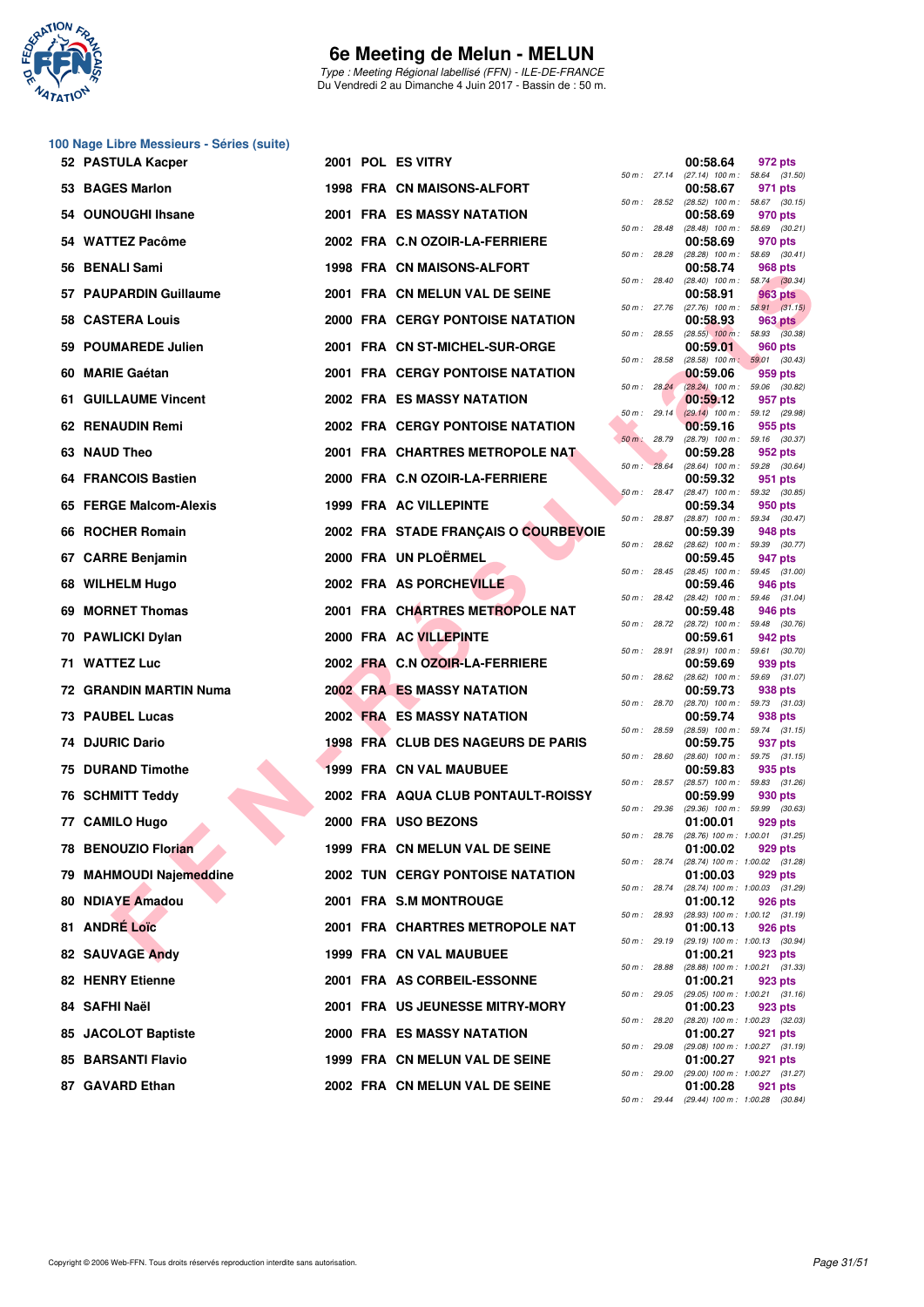

Type : Meeting Régional labellisé (FFN) - ILE-DE-FRANCE Du Vendredi 2 au Dimanche 4 Juin 2017 - Bassin de : 50 m.

| 89. | <b>88 TALEB Yacine</b>                       |  | 2001 FRA AC VILLEPINTE                          |                             |              |                                                                                                          |
|-----|----------------------------------------------|--|-------------------------------------------------|-----------------------------|--------------|----------------------------------------------------------------------------------------------------------|
|     |                                              |  |                                                 |                             |              | 01:00.29<br>921 pts                                                                                      |
|     | <b>CAMUS Loïc</b>                            |  | 2001 FRA ES MASSY NATATION                      | 50 m: 28.88                 |              | $(28.88)$ 100 m : 1:00.29 $(31.41)$<br>01:00.33<br>920 pts                                               |
| 90  | <b>DINO Maxime</b>                           |  | <b>2002 FRA CERGY PONTOISE NATATION</b>         | 50 m : 29.20<br>50 m: 29.18 |              | (29.20) 100 m: 1:00.33 (31.13)<br>01:00.44<br>916 pts                                                    |
|     | 91 MERCIER Pierre-Emmanuel                   |  | 1998 FRA CN FONTAINEBLEAU-AVON                  |                             |              | (29.18) 100 m: 1:00.44 (31.26)<br>01:00.46<br>916 pts                                                    |
|     | 92 CLEMENT Thibault                          |  | <b>1999 FRA USNSP NEMOURS</b>                   | 50 m: 28.66<br>50 m: 27.76  |              | $(28.66)$ 100 m : 1:00.46 $(31.80)$<br>01:00.54<br>913 pts<br>(27.76) 100 m : 1:00.54 (32.78)            |
|     | 93 OUARTI Lounis                             |  | 2002 FRA USC CONFLANS-STE-HONORINE              | 50 m : 29.28                |              | 01:00.67<br>909 pts                                                                                      |
| 94  | <b>TRY Richard</b>                           |  | 1998 FRA AC VILLEPINTE                          |                             | 50 m : 28.57 | $(29.28)$ 100 m : 1:00.67 $(31.39)$<br>01:00.73<br><b>908 pts</b><br>$(28.57)$ 100 m : 1:00.73 $(32.16)$ |
|     | 95 ASSOUVIE André                            |  | 2003 FRA VILLIERS SPORTS JEUNESSE               | 50 m: 28.53                 |              | 01:01.05<br>898 pts<br>(28.53) 100 m: 1:01.05 (32.52)                                                    |
|     | 96 BONNIVARD Adrien                          |  | 2002 FRA AQUA CLUB PONTAULT-ROISSY              |                             | 50 m: 29.74  | 01:01.22<br>893 pts<br>(29.74) 100 m: 1:01.22 (31.48)                                                    |
|     | 97 KUCH Frederic                             |  | 2002 FRA CN VAL MAUBUEE                         | 50 m : 29.03                |              | 01:01.24<br>892 pts<br>$(29.03)$ 100 m : 1:01.24 $(32.21)$                                               |
|     | 98 RECOURSE Clément                          |  | 1998 FRA CN ST-MICHEL-SUR-ORGE                  | 50 m: 28.68                 |              | 01:01.33<br>890 pts<br>(28.68) 100 m: 1:01.33 (32.65)                                                    |
| 99  | <b>GOMEZ Corentin</b>                        |  | 2000 FRA CN VAL MAUBUEE                         | 50 m: 29.40                 |              | 01:01.54<br>883 pts<br>(29.40) 100 m: 1:01.54 (32.14)                                                    |
|     | 100 CASIER Marceau                           |  | 2001 FRA C.N DE VALLEE DE SEINE                 | 50 m : 29.78                |              | 01:01.57<br>882 pts<br>(29.78) 100 m: 1:01.57 (31.79)                                                    |
|     | 101 CHAPON Éric                              |  | 2001 FRA USC CONFLANS-STE-HONORINE              | 50 m: 29.40                 |              | 01:01.62<br>881 pts<br>(29.40) 100 m : 1:01.62 (32.22)                                                   |
|     | 102 DORLENCOURT Jules                        |  | 2002 FRA AS PORCHEVILLE                         | 50 m : 29.68                |              | 01:01.65<br>880 pts<br>(29.68) 100 m: 1:01.65 (31.97)                                                    |
|     | 103 DELMAS Quentin                           |  | 1999 FRA CHARTRES METROPOLE NAT                 |                             | 50 m : 29.71 | 01:01.72<br>878 pts<br>(29.71) 100 m: 1:01.72 (32.01)                                                    |
|     | 104 LEMAIRE Benjamin                         |  | 2002 FRA C.N OZOIR-LA-FERRIERE                  | 50 m: 29.10                 |              | 01:01.90<br>873 pts<br>(29.10) 100 m: 1:01.90 (32.80)                                                    |
|     | 105 EMERY Ancelin                            |  | 2002 FRA AS PORCHEVILLE                         |                             | 50 m: 29.67  | 01:01.99<br>870 pts<br>(29.67) 100 m: 1:01.99 (32.32)                                                    |
|     | <b>106 HANTRAYE Loris</b>                    |  | 2002 FRA AQUA CLUB PONTAULT-ROISSY              |                             | 50 m : 29.84 | 01:02.26<br>862 pts<br>(29.84) 100 m : 1:02.26 (32.42)                                                   |
|     | 107 TAGHI Oussama                            |  | 2002 ESP JEANNE D'ARC DRANCY                    | 50 m: 30.28                 |              | 01:02.45<br>857 pts<br>$(30.28)$ 100 m : 1:02.45 $(32.17)$                                               |
|     | 108 LEPLATRE Remy                            |  | 2000 FRA CN ST-MICHEL-SUR-ORGE                  | 50 m: 29.26                 |              | 01:02.72<br>849 pts<br>(29.26) 100 m: 1:02.72 (33.46)                                                    |
|     | 109 CHIBANE Yanis                            |  | 2001 FRA AQUA CLUB PONTAULT-ROISSY              | 50 m: 29.93                 |              | 01:02.96<br>842 pts<br>(29.93) 100 m: 1:02.96 (33.03)                                                    |
|     | 110 YACOUB Ahcène                            |  | 2001 FRA USC CONFLANS-STE-HONORINE              | 50 m: 29.95                 |              | 01:03.51<br>826 pts<br>(29.95) 100 m: 1:03.51 (33.56)                                                    |
|     | 111 BOULLERAY Corentin                       |  | 2000 FRA CN MELUN VAL DE SEINE                  |                             | 50 m : 30.05 | 01:03.72<br>820 pts<br>$(30.05)$ 100 m : 1:03.72 $(33.67)$                                               |
|     | 112 SILVA Jason                              |  | 2002 FRA CN MELUN VAL DE SEINE                  | 50 m: 30.33                 |              | 01:03.81<br>817 pts<br>$(30.33)$ 100 m : 1:03.81 $(33.48)$                                               |
|     | 113 SAVORET Quentin                          |  | 2001 FRA CN MELUN VAL DE SEINE                  |                             |              | 01:07.05<br><b>727 pts</b><br>50 m : 31.04 (31.04) 100 m : 1:07.05 (36.01)                               |
|     | 114 MALIE Cameron                            |  | 2002 FRA CN MELUN VAL DE SEINE                  |                             | 50 m : 31.80 | 01:07.33<br><b>720 pts</b><br>$(31.80)$ 100 m : 1:07.33 $(35.53)$                                        |
|     | --- SEYE Matthieu                            |  | 2002 FRA CN LE PLESSIS-ROBINSON                 |                             |              | <b>DNS</b> dec                                                                                           |
|     | <b>SALVAN Hadrien</b><br>--- OUANDJELI Nabil |  | 1997 FRA MOUETTES DE PARIS<br>2001 FRA SO ROSNY |                             |              | DNS dec<br>DNS dec                                                                                       |

|          |       | 01:00.33          | 920 pts        |         |
|----------|-------|-------------------|----------------|---------|
| 50 m :   | 29.20 | (29.20) 100 m :   | 1:00.33        | (31.13) |
|          |       | 01:00.44          | 916            | pts     |
| $50 m$ : | 29.18 | $(29.18) 100 m$ : | 1:00.44        | (31.26) |
|          |       | 01:00.46          | 916 pts        |         |
| $50 m$ : | 28.66 | $(28.66)$ 100 m : | 1:00.46        | (31.80) |
|          |       | 01:00.54          | 913 pts        |         |
| $50 m$ : | 27.76 | (27.76) 100 m :   | 1:00.54        | (32.78) |
|          |       | 01:00.67          | 909            | pts     |
| $50 m$ : | 29.28 | (29.28) 100 m :   | 1:00.67        | (31.39) |
|          |       | 01:00.73          | 908.           | pts     |
| $50 m$ : | 28.57 | $(28.57)$ 100 m : | 1:00.73        | (32.16) |
|          |       | 01:01.05          | 898 pts        |         |
| $50 m$ : | 28.53 | $(28.53)$ 100 m : | 1:01.05        | (32.52) |
|          |       | 01:01.22          | 893            | pts     |
| $50 m$ : | 29.74 | $(29.74) 100 m$ : | 1:01.22        | (31.48) |
|          |       | 01:01.24          | 892 pts        |         |
| $50 m$ : | 29.03 | $(29.03)$ 100 m : | 1:01.24        | (32.21) |
|          |       | 01:01.33          | 890 pts        |         |
| $50 m$ : | 28.68 | $(28.68) 100 m$ : | 1:01.33        | (32.65) |
|          |       | 01:01.54          | 883            | pts     |
| $50 m$ : | 29.40 | $(29.40)$ 100 m : | 1:01.54        | (32.14) |
|          |       | 01:01.57          | <b>882 pts</b> |         |
| $50 m$ : | 29.78 | (29.78) 100 m :   | 1:01.57        | (31.79) |
|          |       | 01:01.62          | 881            | pts     |
| $50 m$ : | 29.40 | $(29.40)$ 100 m : | 1:01.62        | (32.22) |
|          |       | 01:01.65          | 880            | pts     |
| $50 m$ : | 29.68 | $(29.68) 100 m$ : | 1:01.65        | (31.97) |
|          |       | 01:01.72          | 878 pts        |         |
| $50 m$ : | 29.71 | (29.71) 100 m :   | 1:01.72        | (32.01) |
|          |       | 01:01.90          | 873 pts        |         |
| $50 m$ : | 29.10 | $(29.10) 100 m$ : | 1:01.90        | (32.80) |
|          |       | 01:01.99          | 870            | pts     |
| $50 m$ : | 29.67 | (29.67) 100 m :   | 1:01.99        | (32.32) |
|          |       | 01:02.26          | 862 pts        |         |
| 50 m :   | 29.84 | (29.84) 100 m :   | 1:02.26        | (32.42) |
|          |       | 01:02.45          | 857            | pts     |
| $50 m$ : | 30.28 | $(30.28)$ 100 m : | 1:02.45        | (32.17) |
|          |       | 01:02.72          | 849            | pts     |
| $50 m$ : | 29.26 | (29.26) 100 m :   | 1:02.72        | (33.46) |
|          |       | 01:02.96          | 842 pts        |         |
| $50 m$ : | 29.93 | (29.93) 100 m :   | 1:02.96        | (33.03) |
|          |       | 01:03.51          | 826 pts        |         |
| $50 m$ : | 29.95 | (29.95) 100 m :   | 1:03.51        | (33.56) |
|          |       | 01:03.72          | 820            | pts     |
| $50 m$ : | 30.05 | $(30.05)$ 100 m : | 1:03.72        | (33.67) |
|          |       | 01:03.81          | 817 pts        |         |
| $50 m$ : | 30.33 | $(30.33) 100 m$ : | 1:03.81        | (33.48) |
|          |       | 01:07.05          | 727            | pts     |
| $50 m$ : | 31.04 | $(31.04) 100 m$ : | 1:07.05        | (36.01) |
|          |       | 01:07.33          | 720            | pts     |
| $50 m$ : | 31.80 | $(31.80)$ 100 m : | 1:07.33        | (35.53) |
|          |       | DNS dec           |                |         |
|          |       | DNS dec           |                |         |
|          |       | DNS dec           |                |         |
|          |       |                   |                |         |

#### **[200 Nage Libre Messieurs - Série rapide](http://www.ffnatation.fr/webffn/resultats.php?idact=nat&go=epr&idcpt=46973&idepr=53)** (Samedi 3 Juin 2017)

| <b>TIMMERS Pieter</b> |  | <b>1988 BEL BELGIQUE</b>                                                     | 01:55.74 | 1159 $pts$                          |
|-----------------------|--|------------------------------------------------------------------------------|----------|-------------------------------------|
|                       |  | (29.49) 150 m : 1:26.37<br>$(26.47)$ 100 m : 55.96<br>$50 \text{ m}$ : 26.47 |          | $(30.41)$ 200 m : 1:55.74 $(29.37)$ |
| 2 ZENASNI Yanis       |  | 1995 ALG CN MELUN VAL DE SEINE                                               | 01:56.77 | 1141 pts                            |
|                       |  | $(29.44)$ 150 m : 1:27.07<br>$50 \text{ m}$ : 27.32 (27.32) 100 m :<br>56.76 |          | $(30.31)$ 200 m : 1:56.77 $(29.70)$ |
| 3 SUMEIRE Eliott      |  | 1999 FRA CA ORSAY                                                            |          | $01:58.64$ 1110 pts                 |
|                       |  | (29.74) 150 m : 1:27.39<br>$(26.93)$ 100 m : 56.67<br>$50 \text{ m}$ : 26.93 |          | $(30.72)$ 200 m : 1:58.64 $(31.25)$ |
| 6 KORNELUK IIya       |  | 2001 BLR US GRIGNY                                                           | 02:00.89 | 1073 pts                            |
|                       |  | (31.19) 150 m : 1:30.18<br>50 m: 27.56 (27.56) 100 m: 58.75                  |          | $(31.43)$ 200 m : 2:00.89 $(30.71)$ |
| 7 RACZYNSKI Stanislas |  | 1996 FRA CN MELUN VAL DE SEINE                                               | 02:01.25 | <b>1067 pts</b>                     |
|                       |  | $(31.02)$ 150 m : 1:30.00<br>50 m: 28.10 (28.10) 100 m: 59.12                |          | $(30.88)$ 200 m : 2:01.25 $(31.25)$ |
| 9 BONEL Antonyn       |  | 2001 FRA CN ST-MICHEL-SUR-ORGE                                               | 02:02.04 | $1054$ pts                          |
|                       |  | (30.94) 150 m : 1:31.04<br>50 m : 28.68 (28.68) 100 m : 59.62                |          | $(31.42)$ 200 m : 2:02.04 $(31.00)$ |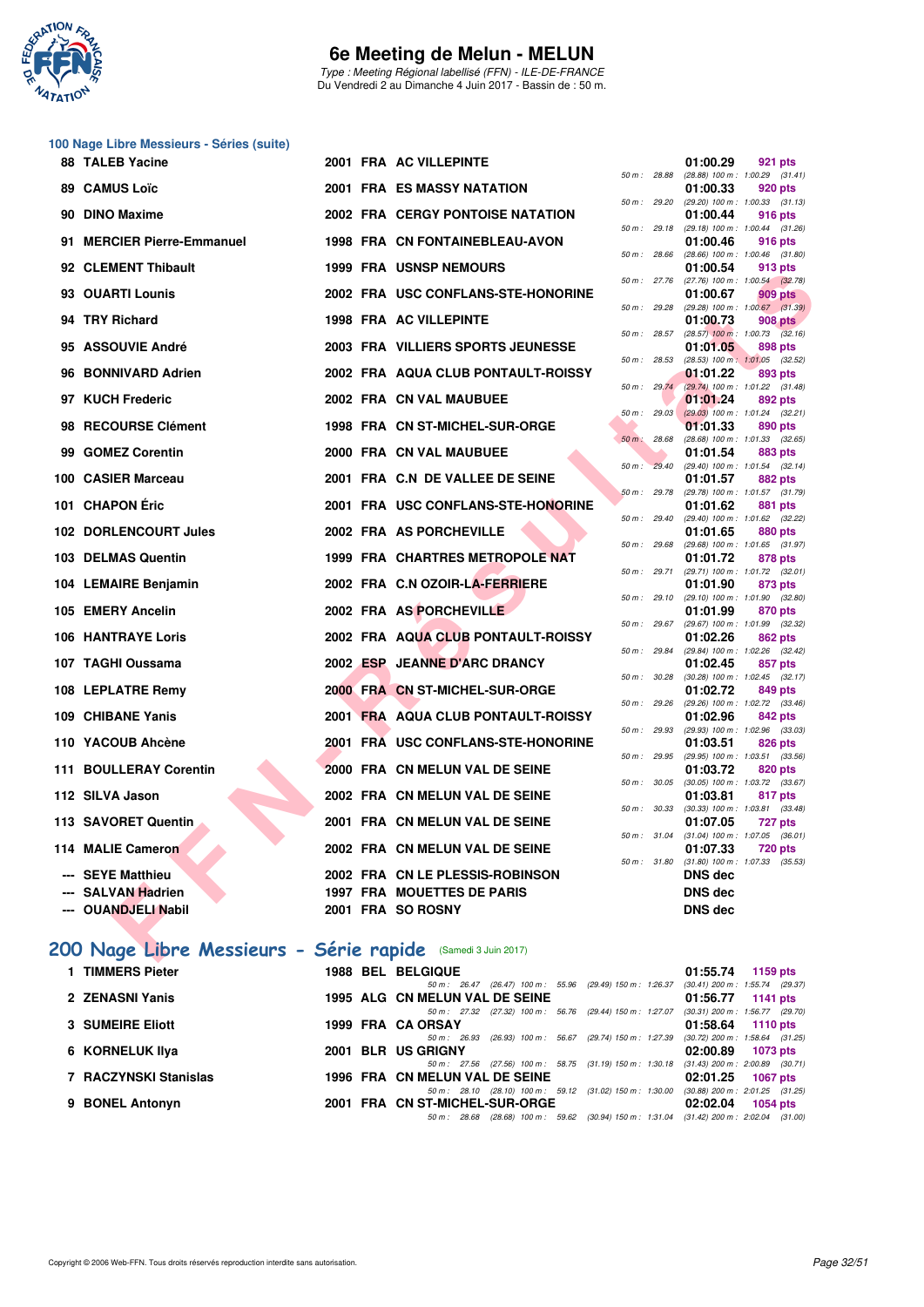

**200 Nage Libre Messieurs - Série rapide (suite)**

### **6e Meeting de Melun - MELUN**

Type : Meeting Régional labellisé (FFN) - ILE-DE-FRANCE Du Vendredi 2 au Dimanche 4 Juin 2017 - Bassin de : 50 m.

|     | 16 LINO Rafaël                                                |  | 1999 FRA C.N OZOIR-LA-FERRIERE                                                                                                                                                                                                | 02:04.50<br>1014 pts                                       |
|-----|---------------------------------------------------------------|--|-------------------------------------------------------------------------------------------------------------------------------------------------------------------------------------------------------------------------------|------------------------------------------------------------|
|     | 21 DUPUY Louan                                                |  | 50 m: 27.82 (27.82) 100 m: 58.75 (30.93) 150 m: 1:31.88 (33.13) 200 m: 2:04.50 (32.62)<br><b>2000 FRA CERGY PONTOISE NATATION</b><br>50 m: 29.40 (29.40) 100 m: 1:01.37 (31.97) 150 m: 1:33.84 (32.47) 200 m: 2:06.14 (32.30) | 02:06.14<br>989 pts                                        |
|     | 200 Nage Libre Messieurs - Séries lentes (Samedi 3 Juin 2017) |  |                                                                                                                                                                                                                               |                                                            |
|     | 4 BERINGUE Raphael                                            |  | 2001 FRA CA ORSAY                                                                                                                                                                                                             | 02:00.07<br>1086 pts                                       |
|     | 5 AITKACI Carl                                                |  | 50 m: 28.75 (28.75) 100 m: 1:00.13 (31.38) 150 m: 1:30.25 (30.12) 200 m: 2:00.07 (29.82)<br>2001 FRA STADE FRANÇAIS O COURBEVOIE                                                                                              | 02:00.85<br><b>1073 pts</b>                                |
|     | 8 FOURMY Matéo                                                |  | 50 m: 27.97 (27.97) 100 m: 58.34 (30.37) 150 m: 1:29.64 (31.30) 200 m: 2:00.85 (31.21)<br>2000 FRA ES MASSY NATATION                                                                                                          | 02:01.70<br>1059 pts                                       |
|     | 10 BANCOURT Julien                                            |  | 50 m: 27.93 (27.93) 100 m: 59.03 (31.10) 150 m: 1:30.75 (31.72) 200 m: 2:01.70 (30.95)<br>1999 FRA AS LE PLESSIS-SAVIGNY                                                                                                      | 02:02.61<br>$1045$ pts                                     |
|     | 11 LANGLOIS Guillaume                                         |  | 50 m: 28.64 (28.64) 100 m: 1:00.66 (32.02) 150 m: 1:31.98 (31.32) 200 m: 2:02.61 (30.63)<br>1999 FRA ES MASSY NATATION                                                                                                        | 02:02.74                                                   |
|     |                                                               |  | 50 m: 28.93 (28.93) 100 m: 1:00.50 (31.57) 150 m: 1:32.67                                                                                                                                                                     | 1043 pts<br>$(32.17)$ 200 m : 2:02.74 $(30.07)$            |
|     | 12 MOLON Antoine                                              |  | 2001 FRA CN MAISONS-ALFORT<br>50 m: 29.53 (29.53) 100 m: 1:01.30 (31.77) 150 m: 1:33.29 (31.99) 200 m: 2:03.20 (29.91)                                                                                                        | 02:03.20<br>1035 pts                                       |
|     | 13 FOENIX BLONDEL Thomas                                      |  | 1999 FRA CN MELUN VAL DE SEINE<br>50 m: 28.10 (28.10) 100 m: 59.57 (31.47) 150 m: 1:31.92 (32.35) 200 m: 2:03.58 (31.66)                                                                                                      | 02:03.58<br>$1029$ pts                                     |
|     | 14 CHALENDAR Noé                                              |  | 2001 FRA AC BOULOGNE-BILLANCOURT<br>50 m: 28.90 (28.90) 100 m: 59.62 (30.72) 150 m: 1:31.56 (31.94) 200 m: 2:04.14 (32.58)                                                                                                    | 02:04.14<br>$1020$ pts                                     |
|     | 15 CRASSOUS Thomas                                            |  | 1999 FRA STADE FRANÇAIS O COURBEVOIE<br>50 m: 29.12 (29.12) 100 m: 1:00.31 (31.19) 150 m: 1:33.14 (32.83) 200 m: 2:04.15 (31.01)                                                                                              | 02:04.15<br>$1020$ pts                                     |
|     | 17 MAJOU Clément                                              |  | 2002 FRA CN POISSY                                                                                                                                                                                                            | 02:05.66<br>996 pts                                        |
|     | 18 LEFORT-LOUET Gaspard                                       |  | 50 m : 29.82 (29.82) 100 m : 1:02.17 (32.35) 150 m : 1:34.88 (32.71) 200 m : 2:05.66 (30.78)<br>2000 FRA STADE FRANÇAIS O COURBEVOIE                                                                                          | 02:05.90<br>992 pts                                        |
|     | <b>19 FRANCOIS Flavien</b>                                    |  | 50 m: 28.61 (28.61) 100 m: 1:00.54 (31.93) 150 m: 1:33.24 (32.70) 200 m: 2:05.90 (32.66)<br>2001 FRA STADE FRANÇAIS O COURBEVOIE                                                                                              | 02:06.02<br>990 pts                                        |
| 20. | <b>DAMAK Nessim</b>                                           |  | 50 m: 28.37 (28.37) 100 m: 1:00.12 (31.75) 150 m: 1:33.75 (33.63) 200 m: 2:06.02 (32.27)<br>2000 TUN CN MELUN VAL DE SEINE                                                                                                    | 02:06.10<br>989 pts                                        |
|     | 22 DENJEAN Constantin                                         |  | 50 m: 28.76 (28.76) 100 m: 1:00.13 (31.37) 150 m: 1:32.62 (32.49) 200 m: 2:06.10 (33.48)<br>2002 FRA SO ROSNY                                                                                                                 | 02:07.29<br>971 pts                                        |
|     | 23 BARLIER Tony                                               |  | 50 m: 29.12 (29.12) 100 m: 1:01.37 (32.25) 150 m: 1:34.47 (33.10) 200 m: 2:07.29 (32.82)<br>2002 FRA CSN GUYANCOURT                                                                                                           | 02:07.58<br>966 pts                                        |
|     | 23 WATTEZ Luc                                                 |  | 50 m: 29.73 (29.73) 100 m: 1:02.26 (32.53) 150 m: 1:34.65 (32.39) 200 m: 2:07.58 (32.93)<br>2002 FRA C.N OZOIR-LA-FERRIERE                                                                                                    | 02:07.58<br>966 pts                                        |
|     |                                                               |  | 50 m: 29.94 (29.94) 100 m: 1:02.04 (32.10) 150 m: 1:35.02 (32.98) 200 m: 2:07.58 (32.56)                                                                                                                                      |                                                            |
|     | 25 COUBLE Tom                                                 |  | <b>2001 FRA ES MASSY NATATION</b><br>50 m: 29.99 (29.99) 100 m: 1:02.58 (32.59) 150 m: 1:35.58 (33.00) 200 m: 2:07.63 (32.05)                                                                                                 | 02:07.63<br>965 pts                                        |
|     | 26 PAUBEL Lucas                                               |  | <b>2002 FRA ES MASSY NATATION</b><br>50 m : 29.66 (29.66) 100 m : 1:02.10 (32.44) 150 m : 1:35.40 (33.30) 200 m : 2:08.33 (32.93)                                                                                             | 02:08.33<br>954 pts                                        |
|     | 27 PEREIRA Thomas                                             |  | 1999 FRA JEANNE D'ARC DRANCY<br>50 m : 29.43 (29.43) 100 m : 1:02.36 (32.93) 150 m : 1:35.94                                                                                                                                  | 02:08.67<br>949 pts<br>$(33.58)$ 200 m : 2:08.67 $(32.73)$ |
|     | 28 FERGE Malcom-Alexis                                        |  | <b>1999 FRA AC VILLEPINTE</b><br>50 m: 29.78 (29.78) 100 m: 1:01.94 (32.16) 150 m: 1:35.56 (33.62) 200 m: 2:08.70 (33.14)                                                                                                     | 02:08.70<br>949 pts                                        |
|     | 29 COUTINHO Enzo                                              |  | 2000 FRA ASN LOUVRES-ROISSY-SURVILLIERS<br>50 m: 30.00 (30.00) 100 m: 1:02.77 (32.77) 150 m: 1:36.22 (33.45) 200 m: 2:08.89 (32.67)                                                                                           | 02:08.89<br>946 pts                                        |
|     | <b>30 SAHBANI Ellias</b>                                      |  | 2001 FRA STADE FRANÇAIS O COURBEVOIE                                                                                                                                                                                          | 02:09.12<br>942 pts                                        |
|     | 31 PAWLICKI Dylan                                             |  | 50 m: 30.13 (30.13) 100 m: 1:03.15 (33.02) 150 m: 1:36.56 (33.41) 200 m: 2:09.12 (32.56)<br>2000 FRA AC VILLEPINTE                                                                                                            | 02:09.26<br>940 pts                                        |
|     | 32 SAADANI Saber                                              |  | 50 m: 30.51 (30.51) 100 m: 1:03.38 (32.87) 150 m: 1:36.32 (32.94) 200 m: 2:09.26 (32.94)<br>2002 FRA AC VILLEPINTE                                                                                                            | 02:09.36<br>939 pts                                        |
|     | 33 GERMAIN Alexandre                                          |  | 50 m : 30.21 (30.21) 100 m : 1:02.91 (32.70) 150 m : 1:36.69<br>1998 FRA C.N OZOIR-LA-FERRIERE                                                                                                                                | $(33.78)$ 200 m : 2:09.36 $(32.67)$<br>02:09.38<br>938 pts |
|     | <b>34 GUILLAUME Vincent</b>                                   |  | 50 m : 29.69 (29.69) 100 m : 1:02.24 (32.55) 150 m : 1:35.99<br>2002 FRA ES MASSY NATATION                                                                                                                                    | $(33.75)$ 200 m : 2:09.38 $(33.39)$<br>02:09.67<br>934 pts |
|     | 35 JACOLOT Baptiste                                           |  | 50 m : 30.35 (30.35) 100 m : 1:03.57 (33.22) 150 m : 1:37.76<br>2000 FRA ES MASSY NATATION                                                                                                                                    | $(34.19)$ 200 m : 2:09.67 $(31.91)$<br>02:09.88<br>931 pts |
|     | 36 MARIE Gaétan                                               |  | 50 m : 29.79 (29.79) 100 m : 1:02.67 (32.88) 150 m : 1:36.70<br><b>2001 FRA CERGY PONTOISE NATATION</b>                                                                                                                       | $(34.03)$ 200 m : 2:09.88 $(33.18)$<br>02:10.07<br>928 pts |
|     | 37 GRANDIN MARTIN Numa                                        |  | 50 m : 29.09 (29.09) 100 m : 1:01.52 (32.43) 150 m : 1:35.66<br><b>2002 FRA ES MASSY NATATION</b>                                                                                                                             | $(34.14)$ 200 m : 2:10.07 $(34.41)$<br>02:10.57<br>920 pts |
|     |                                                               |  | 50 m: 30.48 (30.48) 100 m: 1:04.09 (33.61) 150 m: 1:37.83                                                                                                                                                                     | (33.74) 200 m : 2:10.57 (32.74)                            |
|     | 38 OUNOUGHI Ihsane                                            |  | 2001 FRA ES MASSY NATATION<br>50 m : 29.75 (29.75) 100 m : 1:02.85 (33.10) 150 m : 1:36.82                                                                                                                                    | 02:11.04<br>913 pts<br>(33.97) 200 m : 2:11.04 (34.22)     |
|     | 39 FERRADJ Samy                                               |  | 2000 FRA JEANNE D'ARC DRANCY<br>50 m: 28.80 (28.80) 100 m: 1:01.94 (33.14) 150 m: 1:36.81 (34.87) 200 m: 2:11.64 (34.83)                                                                                                      | 02:11.64<br>904 pts                                        |
|     | 40 SCHMITT Teddy                                              |  | 2002 FRA AQUA CLUB PONTAULT-ROISSY<br>50 m: 31.04 (31.04) 100 m: 1:03.86 (32.82) 150 m: 1:38.00 (34.14) 200 m: 2:11.66 (33.66)                                                                                                | 02:11.66<br><b>904 pts</b>                                 |
|     | 41 FLEURY Steven                                              |  | 2001 FRA ES VITRY<br>50 m: 29.62 (29.62) 100 m: 1:03.20 (33.58) 150 m: 1:38.26 (35.06) 200 m: 2:11.81 (33.55)                                                                                                                 | 02:11.81<br>901 pts                                        |
|     |                                                               |  |                                                                                                                                                                                                                               |                                                            |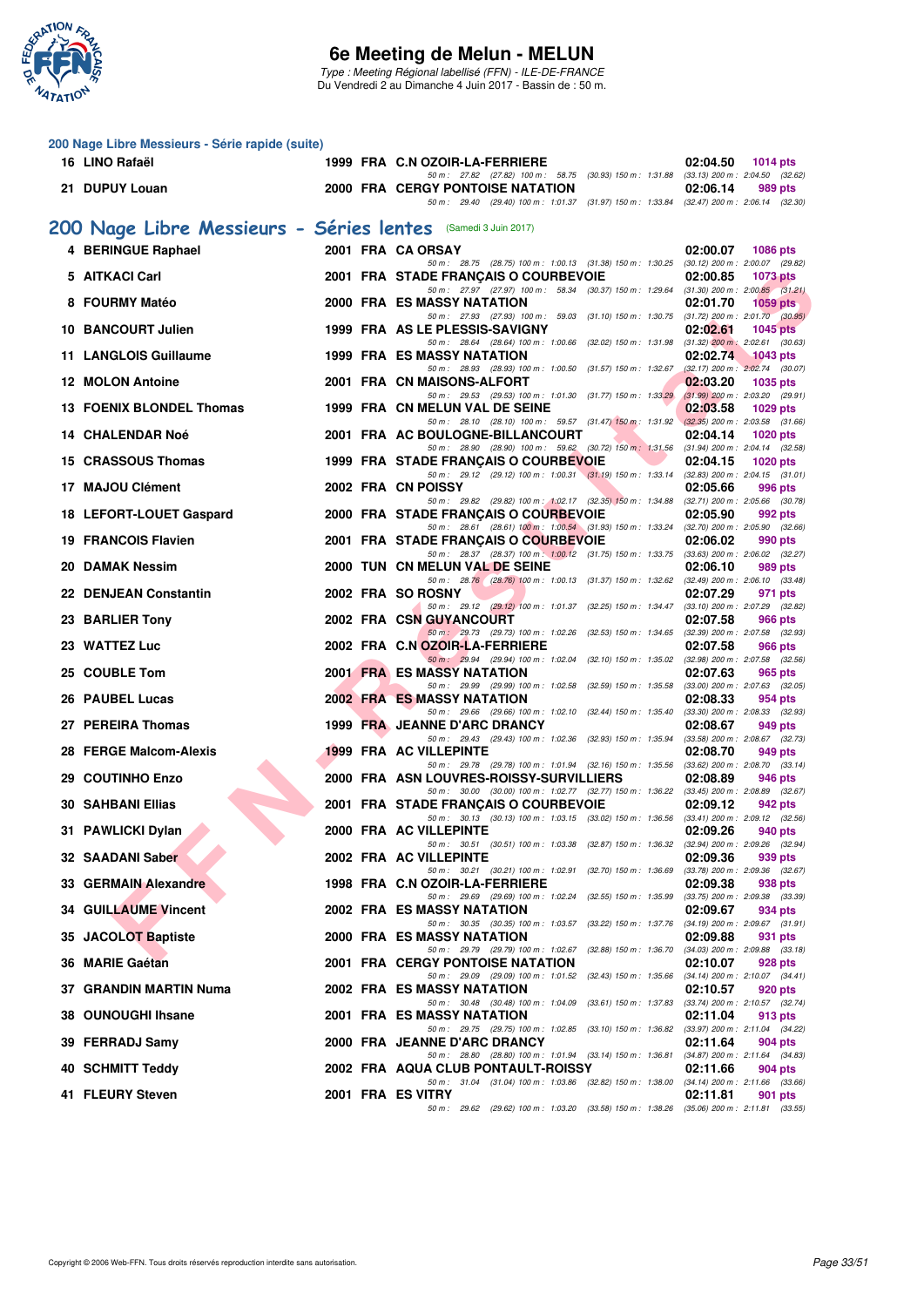

Type : Meeting Régional labellisé (FFN) - ILE-DE-FRANCE Du Vendredi 2 au Dimanche 4 Juin 2017 - Bassin de : 50 m.

#### **200 Nage Libre Messieurs - Séries lentes (suite)**

| 42 BAGES Marlon             |  | 1998 FRA CN MAISONS-ALFORT                                                                                                       | 02:12.72 | 888 pts |
|-----------------------------|--|----------------------------------------------------------------------------------------------------------------------------------|----------|---------|
|                             |  | 50 m: 29.73 (29.73) 100 m: 1:02.63 (32.90) 150 m: 1:37.22 (34.59) 200 m: 2:12.72 (35.50                                          |          |         |
| 43 CHASSEVENT Owen          |  | <b>1999 FRA USNSP NEMOURS</b>                                                                                                    | 02:12.82 | 886 pts |
|                             |  | 50 m: 29.41 (29.41) 100 m: 1:02.62 (33.21) 150 m: 1:37.72 (35.10) 200 m: 2:12.82 (35.10)                                         |          |         |
| 44 AZRA Alexandre           |  | 2000 FRA ES VITRY                                                                                                                | 02:13.26 | 880 pts |
|                             |  | 50 m : 29.14 (29.14) 100 m : 1:02.47 (33.33) 150 m : 1:37.52 (35.05) 200 m : 2:13.26 (35.74                                      |          |         |
| 45 DORLENCOURT Jules        |  | 2002 FRA AS PORCHEVILLE                                                                                                          | 02:13.35 | 879 pts |
|                             |  | 50 m: 30.70 (30.70) 100 m: 1:04.99 (34.29) 150 m: 1:39.87 (34.88) 200 m: 2:13.35 (33.48                                          |          |         |
| <b>46 SAUTEREAU Vincent</b> |  | 2000 FRA CA ORSAY                                                                                                                | 02:13.39 | 878 pts |
|                             |  | 50 m: 31.14 (31.14) 100 m: 1:05.03 (33.89) 150 m: 1:38.92 (33.89) 200 m: 2:13.39 (34.47                                          |          |         |
| 47 CAMILO Hugo              |  | 2000 FRA USO BEZONS                                                                                                              | 02:14.39 | 863 pts |
|                             |  | 50 m: 30.70 (30.70) 100 m: 1:04.83 (34.13) 150 m: 1:39.08 (34.25) 200 m: 2:14.39 (35.31                                          |          |         |
| 48 THIBAUT Jules            |  | 2002 FRA AC BOULOGNE-BILLANCOURT                                                                                                 | 02:14.51 | 861 pts |
|                             |  | 50 m: 31.32 (31.32) 100 m: 1:05.86 (34.54) 150 m: 1:40.40 (34.54) 200 m: 2:14.51 (34.11                                          |          |         |
| <b>49 OUARTI Lounis</b>     |  | 2002 FRA USC CONFLANS-STE-HONORINE                                                                                               | 02:14.62 | 860 pts |
|                             |  | 50 m: 30.62 (30.62) 100 m: 1:05.05 (34.43) 150 m: 1:40.00 (34.95) 200 m: 2:14.62 (34.62)                                         |          |         |
| 50 SAUVAGE Andy             |  | 1999 FRA CN VAL MAUBUEE                                                                                                          | 02:15.02 | 854 pts |
|                             |  | 50 m: 30.58 (30.58) 100 m: 1:04.10 (33.52) 150 m: 1:39.49 (35.39) 200 m: 2:15.02 (35.53                                          |          |         |
| 51 JULIEN Noé               |  | 2002 FRA CA ORSAY                                                                                                                | 02:15.34 | 849 pts |
| 52 ROCHER Romain            |  | 50 m: 31.50 (31.50) 100 m: 1:05.48 (33.98) 150 m: 1:41.13 (35.65) 200 m: 2:15.34 (34.21                                          |          |         |
|                             |  | 2002 FRA STADE FRANCAIS O COURBEVOIE<br>50 m: 30.62 (30.62) 100 m: 1:04.70 (34.08) 150 m: 1:39.76 (35.06) 200 m: 2:15.40 (35.64) | 02:15.40 | 848 pts |
| 53 SAILLARD Arthur          |  | 2002 FRA USM MALAKOFF                                                                                                            | 02:17.59 | 817 pts |
|                             |  | 50 m: 30.70 (30.70) 100 m: 1:05.95 (35.25) 150 m: 1:42.58 (36.63) 200 m: 2:17.59 (35.01                                          |          |         |
| --- AMARA Othman            |  |                                                                                                                                  |          |         |
|                             |  | 2001 FRA STADE FRANÇAIS O COURBEVOIE DNS dec                                                                                     |          |         |

# **[400 Nage Libre Messieurs - Séries](http://www.ffnatation.fr/webffn/resultats.php?idact=nat&go=epr&idcpt=46973&idepr=54)** (Dimanche 4 Juin 2017)

| <b>TU JAUILNEAU VIIILEIIL</b>                                                                                                                                                                                                                           |                                                 | <b><i>LUUU FRA UN URJAI</i></b>                                                                                                                                                                 |  | <b>UZ.10.00 010 PM</b>                                                                                          |         |
|---------------------------------------------------------------------------------------------------------------------------------------------------------------------------------------------------------------------------------------------------------|-------------------------------------------------|-------------------------------------------------------------------------------------------------------------------------------------------------------------------------------------------------|--|-----------------------------------------------------------------------------------------------------------------|---------|
| 47 CAMILO Hugo                                                                                                                                                                                                                                          |                                                 | 2000 FRA USO BEZONS                                                                                                                                                                             |  | 50 m: 31.14 (31.14) 100 m: 1:05.03 (33.89) 150 m: 1:38.92 (33.89) 200 m: 2:13.39 (34.47)<br>02:14.39<br>863 pts |         |
| 48   THIBAUT Jules                                                                                                                                                                                                                                      |                                                 | 2002 FRA AC BOULOGNE-BILLANCOURT                                                                                                                                                                |  | 50 m: 30.70 (30.70) 100 m: 1:04.83 (34.13) 150 m: 1:39.08 (34.25) 200 m: 2:14.39 (35.31)<br>02:14.51<br>861 pts |         |
|                                                                                                                                                                                                                                                         |                                                 |                                                                                                                                                                                                 |  | 50 m: 31.32 (31.32) 100 m: 1:05.86 (34.54) 150 m: 1:40.40 (34.54) 200 m: 2:14.51 (34.11)                        |         |
| 49   OUARTI Lounis                                                                                                                                                                                                                                      |                                                 | 2002 FRA USC CONFLANS-STE-HONORINE                                                                                                                                                              |  | 02:14.62<br>860 pts<br>50 m: 30.62 (30.62) 100 m: 1:05.05 (34.43) 150 m: 1:40.00 (34.95) 200 m: 2:14.62 (34.62) |         |
| 50  SAUVAGE Andy                                                                                                                                                                                                                                        |                                                 | 1999 FRA CN VAL MAUBUEE                                                                                                                                                                         |  | 02:15.02<br>854 pts                                                                                             |         |
|                                                                                                                                                                                                                                                         |                                                 |                                                                                                                                                                                                 |  | 50 m: 30.58 (30.58) 100 m: 1:04.10 (33.52) 150 m: 1:39.49 (35.39) 200 m: 2:15.02 (35.53)                        |         |
| 51   JULIEN Noé                                                                                                                                                                                                                                         |                                                 | 2002 FRA CA ORSAY                                                                                                                                                                               |  | 02:15.34<br>849 pts<br>50 m: 31.50 (31.50) 100 m: 1:05.48 (33.98) 150 m: 1:41.13 (35.65) 200 m: 2:15.34 (34.21) |         |
| 52 ROCHER Romain                                                                                                                                                                                                                                        |                                                 | 2002 FRA STADE FRANÇAIS O COURBEVOIE                                                                                                                                                            |  | 02:15.40<br>848 pts                                                                                             |         |
| 53 SAILLARD Arthur                                                                                                                                                                                                                                      |                                                 | 2002 FRA USM MALAKOFF                                                                                                                                                                           |  | 50 m: 30.62 (30.62) 100 m: 1:04.70 (34.08) 150 m: 1:39.76 (35.06) 200 m: 2:15.40 (35.64)<br>02:17.59<br>817 pts |         |
|                                                                                                                                                                                                                                                         |                                                 |                                                                                                                                                                                                 |  | 50 m: 30.70 (30.70) 100 m: 1:05.95 (35.25) 150 m: 1:42.58 (36.63) 200 m: 2:17.59 (35.01)                        |         |
| --- AMARA Othman                                                                                                                                                                                                                                        |                                                 | 2001 FRA STADE FRANCAIS O COURBEVOIE                                                                                                                                                            |  | <b>DNS</b> dec                                                                                                  |         |
|                                                                                                                                                                                                                                                         |                                                 |                                                                                                                                                                                                 |  |                                                                                                                 |         |
| 00 Nage Libre Messieurs - Séries (Dimanche 4 Juin 2017)                                                                                                                                                                                                 |                                                 |                                                                                                                                                                                                 |  |                                                                                                                 |         |
| 1 CHENITI Anis                                                                                                                                                                                                                                          |                                                 | 1999 FRA CN POISSY                                                                                                                                                                              |  | 04:07.07 1144 pts                                                                                               |         |
| 50 m: 27.47 (27.47) 100 m: 57.78 (30.31) 150 m: 1:28.86 (31.08) 200 m: 2:00.20 (31.34) 250 m: 2:32.09 (31.89) 300 m: 3:04.62 (32.53) 350 m: 3:37.01 (32.39) 400 m: 4:07.07 (30.06)<br>2 MOKHFI Naim                                                     |                                                 | <b>2000 FRA ES MASSY NATATION</b>                                                                                                                                                               |  | 04:07.74<br>1138 pts                                                                                            |         |
| 50 m : 28.09 (28.09) 100 m : 59.39 (31.30) 150 m : 1:31.62 (32.23) 200 m : 2:04.34 (32.72) 250 m : 2:36.81 (32.47) 300 m : 3:07.67 (30.86) 350 m : 3:38.79 (31.12) 400 m : 4:07.74 (28.95)                                                              |                                                 |                                                                                                                                                                                                 |  |                                                                                                                 |         |
| 3 RACZYNSKI Stanislas 1996 FRA CN MELUN VAL DE SEINE<br>50 m: 28.75 (28.75) 100 m: 1:00.26 (31.51) 150 m: 1:32.50 (32.24) 200 m: 2:04.28 (31.78) 250 m: 2:35.70 (31.42) 300 m: 3:07.62 (31.92) 350 m: 3:40.14 (32.52) 400 m: 4:12.17 (32.03)            |                                                 |                                                                                                                                                                                                 |  | 04:12.17<br><b>1101 pts</b>                                                                                     |         |
| 4 BERINGUE Raphael                                                                                                                                                                                                                                      |                                                 | 2001 FRA CAORSAY                                                                                                                                                                                |  | 04:12.41<br>1099 pts                                                                                            |         |
| 50 m: 28.92 (28.92) 100 m: 1:00.45 (31.53) 150 m: 1:32.28 (31.83) 200 m: 2:04.64 (32.36) 250 m: 2:36.59 (31.95) 300 m: 3:08.92 (32.33) 350 m: 3:41.82 (32.90) 400 m: 4:12.41 (30.59)                                                                    |                                                 |                                                                                                                                                                                                 |  |                                                                                                                 |         |
| 5 KORNELUK IIya<br>50 m: 28.42 (28.42) 100 m: 59.89 (31.47) 150 m: 1:32.57 (32.68) 200 m: 2:05.58 (33.01) 250 m: 2:38.51 (32.93) 300 m: 3:12.09 (33.58) 350 m: 3:44.51 (32.42) 400 m: 4:15.22 (30.71)                                                   |                                                 | 2001 BLR US GRIGNY                                                                                                                                                                              |  | 04:15.22<br><b>1076 pts</b>                                                                                     |         |
| 6 AITKACI Carl                                                                                                                                                                                                                                          |                                                 | 2001 FRA STADE FRANÇAIS O COURBEVOIE                                                                                                                                                            |  | 04:15.67<br>1073 pts                                                                                            |         |
| 50 m: 29.32 (29.32) 100 m: 1:01.22 (31.90) 150 m: 1:33.01 (31.79) 200 m: 2:05.75 (32.74) 250 m: 2:38.22 (32.47) 300 m: 3:11.62 (33.40) 350 m: 3:43.99 (32.37) 400 m: 4:15.67 (31.68)<br>7 SUMEIRE Eliott                                                |                                                 | 1999 FRA CA ORSAY                                                                                                                                                                               |  |                                                                                                                 |         |
| 50 m: 28.54 (28.54) 100 m: 59.86 (31.32) 150 m: 1:32.15 (32.29) 200 m: 2:04.81 (32.66) 250 m: 2:37.55 (32.74) 300 m: 3:09.02 (31.47) 350 m: 3:43.47 (34.45) 400 m: 4:16.56 (33.09)                                                                      |                                                 |                                                                                                                                                                                                 |  | 04:16.56<br>1065 pts                                                                                            |         |
| 8 FOURMY Matéo                                                                                                                                                                                                                                          |                                                 | 2000 FRAMES MASSY NATATION                                                                                                                                                                      |  | 04:20.06<br><b>1037 pts</b>                                                                                     |         |
| 50 m: 28.54 (28.54) 100 m: 1:00.50 (31.96) 150 m: 1:33.16 (32.66) 200 m: 2:06.43 (33.27) 250 m: 2:39.89 (33.46) 300 m: 3:13.84 (33.95) 350 m: 3:47.80 (33.96) 400 m: 4:20.06 (32.26)<br>9 LE GALL Théophile 2001 FRA S.M MONTROUGE                      |                                                 |                                                                                                                                                                                                 |  | 04:21.36<br><b>1027 pts</b>                                                                                     |         |
| 50 m: 29.28 (29.28) 100 m: 1:02.11 (32.83) 150 m: 1:35.57 (33.46) 200 m: 2:08.99 (33.42) 250 m: 2:43.21 (34.22) 300 m: 3:16.64 (33.43) 350 m: 3:50.07 (33.43) 400 m: 4:21.36 (31.29)                                                                    |                                                 |                                                                                                                                                                                                 |  |                                                                                                                 |         |
| 10 MAJOU Clément<br>50 m: 30.59 (30.59) 100 m: 1:03.70 (33.11) 150 m: 1:37.40 (33.70) 200 m: 2:11.20 (33.80) 250 m: 2:44.50 (33.30) 300 m: 3:18.31 (33.81) 350 m: 3:51.57 (33.26) 400 m: 4:22.78 (31.21)                                                | the contract of the contract of                 | 2002 FRA CN POISSY                                                                                                                                                                              |  | 04:22.78<br><b>1016 pts</b>                                                                                     |         |
| 11 CARON Arthur                                                                                                                                                                                                                                         |                                                 | 2000 FRA CHARTRES METROPOLE NAT                                                                                                                                                                 |  | 04:25.66<br>993 pts                                                                                             |         |
| 50 m: 30.15 (30.15) 100 m: 1:02.99 (32.84) 150 m: 1:37.19 (34.20) 200 m: 2:10.73 (33.54) 250 m: 2:44.35 (33.62) 300 m: 3:18.41 (34.06) 350 m: 3:52.76 (34.35) 400 m: 4:25.66 (32.90)                                                                    |                                                 |                                                                                                                                                                                                 |  |                                                                                                                 |         |
| 12 LANGLOIS Guillaume <b>1999 FRA ES MASSY NATATION</b><br>50 m : 29.01 (29.01) 100 m : 1:01.29 (32.28) 150 m : 1:34.85 (33.56) 200 m : 2:08.60 (33.75) 250 m : 2:42.24 (33.64) 300 m : 3:16.07 (33.83) 350 m : 3:51.44 (35.37) 400 m : 4:25.92 (34.48) |                                                 |                                                                                                                                                                                                 |  | 04:25.92<br>991 pts                                                                                             |         |
| 13 FOENIX BLONDEL Thomas 1999 FRA CN MELUN VAL DE SEINE                                                                                                                                                                                                 |                                                 |                                                                                                                                                                                                 |  | 04:27.05<br>982 pts                                                                                             |         |
| 50 m: 28.83 (28.83) 100 m: 1.01.67 (32.84) 150 m: 1:35.30 (33.63) 200 m: 2:09.98 (34.68) 250 m: 2:44.37 (34.39) 300 m: 3:18.98 (34.61) 350 m: 3:53.80 (34.82) 400 m: 4:27.05 (33.25)<br>14 JACOLOT Baptiste <b>12000 FRA</b> ES MASSY NATATION          |                                                 |                                                                                                                                                                                                 |  | 04:28.56<br>971 pts                                                                                             |         |
| 50 m: 30.00 (30.00) 100 m: 1:03.32 (33.32) 150 m: 1:37.24 (33.92) 200 m: 2:11.90 (34.66) 250 m: 2:45.91 (34.01) 300 m: 3:20.82 (34.91) 350 m: 3:55.18 (34.36) 400 m: 4:28.56 (33.38)                                                                    |                                                 |                                                                                                                                                                                                 |  |                                                                                                                 |         |
| 15 WATTEZ Luc<br>50 m: 30.62 (30.62) 100 m: 1:04.52 (33.90) 150 m: 1:38.71 (34.19) 200 m: 2:13.35 (34.64) 250 m: 2:47.88 (34.53) 300 m: 3:22.84 (34.96) 350 m: 3:56.89 (34.05) 400 m: 4:29.53 (32.64)                                                   | the contract of the contract of the contract of | 2002 FRA C.N OZOIR-LA-FERRIERE                                                                                                                                                                  |  | 04:29.53<br>963 pts                                                                                             |         |
| 16 PAUPARDIN Guillaume 2001 FRA CN MELUN VAL DE SEINE                                                                                                                                                                                                   |                                                 |                                                                                                                                                                                                 |  | 04:29.67<br>962 pts                                                                                             |         |
| 50 m: 30.35 (30.35) 100 m: 1:04.69 (34.34) 150 m: 1:38.89 (34.20) 200 m: 2:12.91 (34.02) 250 m: 2:48.63 (35.72) 300 m: 3:22.66 (34.03) 350 m: 3:58.40 (35.74) 400 m: 4:29.67 (31.27)                                                                    |                                                 |                                                                                                                                                                                                 |  |                                                                                                                 |         |
| 17 SAHBANI Ellias<br>50 m: 30.64 (30.64) 100 m: 1:04.21                                                                                                                                                                                                 |                                                 | 2001 FRA STADE FRANÇAIS O COURBEVOIE<br>(33.57) 150 m : 1:38.31 (34.10) 200 m : 2:12.89 (34.58) 250 m : 2:47.17 (34.28) 300 m : 3:21.99 (34.82) 350 m : 3:56.62 (34.63) 400 m : 4:29.86 (33.24) |  | 04:29.86<br>961 pts                                                                                             |         |
| 18 LEFORT-LOUET Gaspard                                                                                                                                                                                                                                 |                                                 | 2000 FRA STADE FRANÇAIS O COURBEVOIE                                                                                                                                                            |  | 04:30.63<br>955 pts                                                                                             |         |
| 50 m: 29.93 (29.93) 100 m: 1:02.99<br>19   CAMUS Loïc                                                                                                                                                                                                   |                                                 | $(33.06) 150 m : 1:37.52 \quad (34.53) 200 m : 2:12.17 \quad (34.65) 250 m : 2:46.48 \quad (34.31) 300 m : 3:20.86$<br><b>2001 FRA ES MASSY NATATION</b>                                        |  | $(34.38)$ 350 m : 3:56.17 $(35.31)$ 400 m : 4:30.63<br>04:32.52<br>940 pts                                      | (34.46) |
| 50 m: 31.04 (31.04) 100 m: 1:04.68                                                                                                                                                                                                                      |                                                 | (33.64) 150 m : 1:39.25 (34.57) 200 m : 2:14.11 (34.86) 250 m : 2:48.93 (34.82) 300 m : 3:24.05                                                                                                 |  | $(35.12)$ 350 m : 3:59.07 $(35.02)$ 400 m : 4:32.52                                                             | (33.45) |
| 20 PAUBEL Lucas                                                                                                                                                                                                                                         |                                                 | <b>2002 FRA ES MASSY NATATION</b>                                                                                                                                                               |  | 04:35.08<br>921 pts                                                                                             |         |
| 50 m : 30.12 (30.12) 100 m : 1:04.11<br>21   GRANDIN MARTIN Numa                                                                                                                                                                                        |                                                 | (33.99) 150 m: 1:39.00 (34.89) 200 m: 2:13.85 (34.85) 250 m: 2:48.81 (34.96) 300 m: 3:24.08<br>2002 FRA ES MASSY NATATION                                                                       |  | (35.27) 350 m: 3:59.96 (35.88) 400 m: 4:35.08 (35.12)<br>04:37.67<br>902 pts                                    |         |
| 50 m : 31.38 (31.38) 100 m : 1:05.43 (34.05) 150 m : 1:40.45 (35.02) 200 m : 2:15.76 (35.31) 250 m : 2:51.83 (36.07) 300 m : 3:27.81 (35.98) 350 m : 4:02.45 (34.64) 400 m : 4:37.67 (35.22)                                                            |                                                 |                                                                                                                                                                                                 |  |                                                                                                                 |         |
| 22 BENOUZIO Florian<br>50 m: 30.11 (30.11) 100 m: 1:05.08 (34.97) 150 m: 1:40.45 (35.37) 200 m: 2:16.72 (36.27) 250 m: 2:52.20 (35.48) 300 m: 3:28.06 (35.86) 350 m: 4:03.26 (35.20) 400 m: 4:38.15 (34.89)                                             |                                                 | 1999 FRA CN MELUN VAL DE SEINE                                                                                                                                                                  |  | 04:38.15<br>898 pts                                                                                             |         |
|                                                                                                                                                                                                                                                         |                                                 |                                                                                                                                                                                                 |  |                                                                                                                 |         |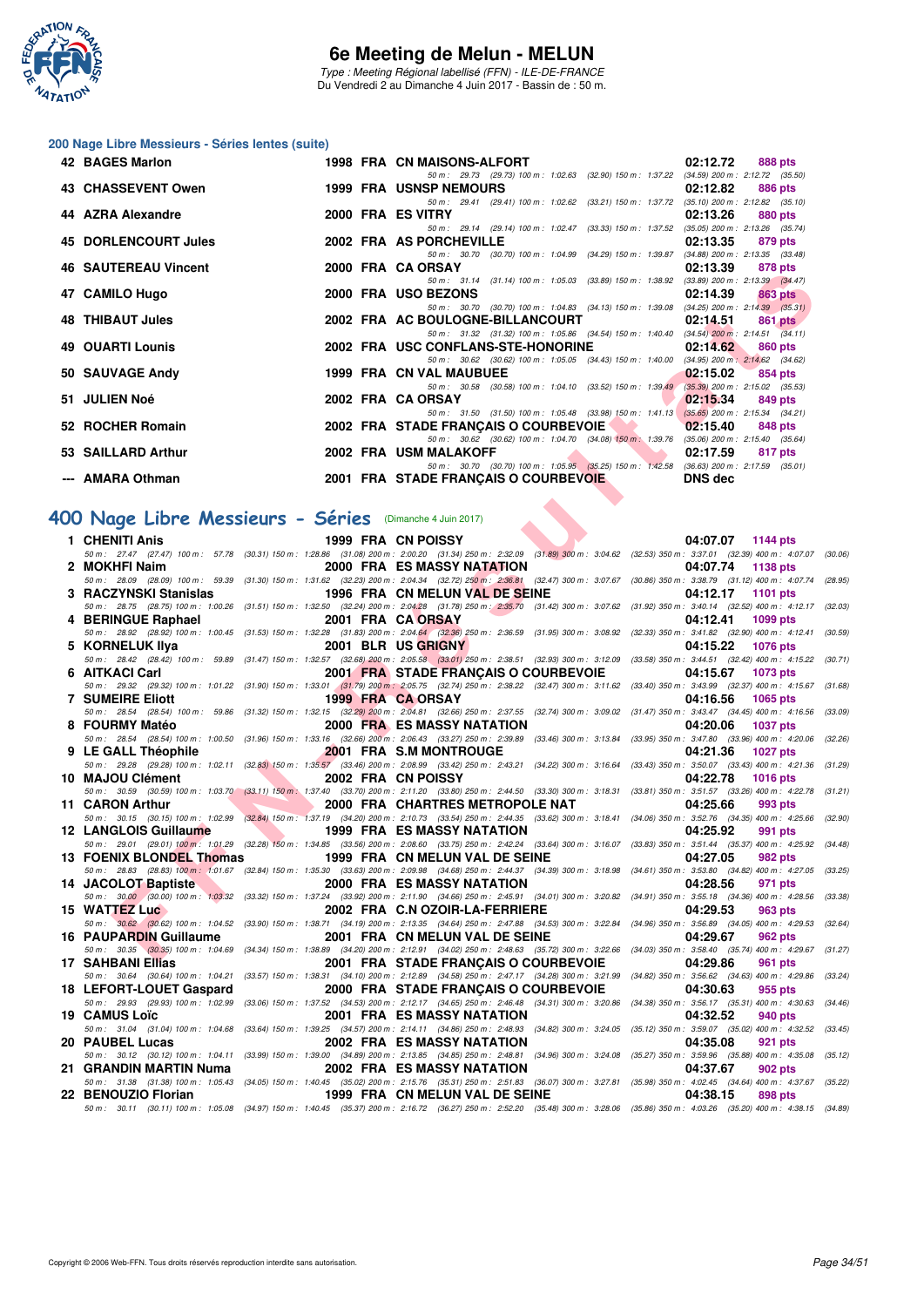

Type : Meeting Régional labellisé (FFN) - ILE-DE-FRANCE Du Vendredi 2 au Dimanche 4 Juin 2017 - Bassin de : 50 m.

#### **400 Nage Libre Messieurs - Séries (suite)**

| 23 DENJEAN Constantin       | 2002 FRA SO ROSNY                                                                                                                                                                            | 04:38.50<br>895 pts                                                       |
|-----------------------------|----------------------------------------------------------------------------------------------------------------------------------------------------------------------------------------------|---------------------------------------------------------------------------|
|                             | 50 m : 31.05 (31.05) 100 m : 1:04.95 (33.90) 150 m : 1:39.24 (34.29) 200 m : 2:14.50 (35.26) 250 m : 2:49.88 (35.38) 300 m : 3:26.14 (36.26) 350 m : 4:02.55 (36.41) 400 m : 4:38.50 (35.95) |                                                                           |
| 24 FRANCOIS Flavien         | 2001 FRA STADE FRANCAIS O COURBEVOIE                                                                                                                                                         | 04:38.56<br>895 pts                                                       |
|                             | 50 m: 29.75 (29.75) 100 m: 1:03.84 (34.09) 150 m: 1:39.77 (35.93) 200 m: 2:15.91 (36.14) 250 m: 2:52.14 (36.23) 300 m: 3:28.55 (36.41) 350 m: 4:04.41 (35.86) 400 m: 4:38.56                 | (34.15)                                                                   |
| 25 AZRA Alexandre           | 2000 FRA ES VITRY                                                                                                                                                                            | 04:38.72<br>894 pts                                                       |
|                             | 50 m: 30.80 (30.80) 100 m: 1:05.17 (34.37) 150 m: 1:40.10 (34.93) 200 m: 2:15.31 (35.21) 250 m: 2:51.38 (36.07) 300 m: 3:27.93 (36.55) 350 m: 4:04.45 (36.52) 400 m: 4:38.72                 | (34.27)                                                                   |
| 26 PEREIRA Thomas           | 1999 FRA JEANNE D'ARC DRANCY                                                                                                                                                                 | 04:39.52<br>888 pts                                                       |
|                             | 50 m: 31.39 (31.39) 100 m: 1:05.16 (33.77) 150 m: 1:40.44 (35.28) 200 m: 2:16.40 (35.96) 250 m: 2:52.55 (36.15) 300 m: 3:28.79 (36.24) 350 m: 4:05.19 (36.40) 400 m: 4:39.52 (34.33)         |                                                                           |
| 27 GAVARD Ethan             | 2002 FRA CN MELUN VAL DE SEINE                                                                                                                                                               | 04:40.14<br>883 pts                                                       |
|                             | 50 m: 31.51 (31.51) 100 m: 1:05.28 (33.77) 150 m: 1:40.21 (34.93) 200 m: 2:15.14 (34.93) 250 m: 2:50.56 (35.42) 300 m: 3:26.09 (35.53) 350 m: 4:03.56 (37.47) 400 m: 4:40.14 (36.58)         |                                                                           |
| 28 ROCHER Romain            | 2002 FRA STADE FRANÇAIS O COURBEVOIE                                                                                                                                                         | 04:40.26<br><b>882 pts</b>                                                |
|                             | 50 m : 32.39 (32.39) 100 m : 1:07.09 (34.70) 150 m : 1:43.35 (36.26) 200 m : 2:18.74 (35.39) 250 m : 2:55.64 (36.90) 300 m : 3:30.89 (35.25) 350 m : 4:07.07 (36.18) 400 m : 4:40.26         | (33.19)                                                                   |
| 29 SAUTEREAU Vincent        | 2000 FRA CA ORSAY                                                                                                                                                                            | 04:40.52<br>880 pts                                                       |
|                             | 50 m: 31.97 (31.97) 100 m: 1:06.54 (34.57) 150 m: 1:42.56 (36.02) 200 m: 2:18.81 (36.25) 250 m: 2:54.44 (35.63) 300 m: 3:30.04 (35.60) 350 m: 4:06.12 (36.08) 400 m: 4:40.52 (34.40)         |                                                                           |
| 30 JULIEN Noé               | 2002 FRA CA ORSAY                                                                                                                                                                            | 04:43.85<br>856 pts                                                       |
|                             | 50 m: 31.80 (31.80) 100 m: 1:07.39 (35.59) 150 m: 1:43.36 (35.97) 200 m: 2:19.83 (36.47) 250 m: 2:56.76 (36.93) 300 m: 3:33.52 (36.76) 350 m: 4:09.84 (36.32) 400 m: 4:43.85 (34.01)         |                                                                           |
| 31 DORLENCOURT Jules        | 2002 FRA AS PORCHEVILLE                                                                                                                                                                      | 04:43.87<br>856 pts                                                       |
|                             | 50 m: 32.42 (32.42) 100 m: 1:08.74 (36.32) 150 m: 1:45.43 (36.69) 200 m: 2:21.76 (36.33) 250 m: 2:58.58 (36.82) 300 m: 3:34.10 (35.52) 350 m: 4:09.25 (35.15) 400 m: 4:43.87 (34.62)         |                                                                           |
| 32 JULIEN Tristan           | 2002 FRA EN LONGJUMEAU                                                                                                                                                                       | 04:43.89<br>856 pts                                                       |
|                             | 50 m: 31.48 (31.48) 100 m: 1:06.81 (35.33) 150 m: 1:43.25 (36.44) 200 m: 2:19.64 (36.39) 250 m: 2:56.20 (36.56) 300 m: 3:33.45 (37.25) 350 m: 4:09.84 (36.39) 400 m: 4:43.89 (34.05)         |                                                                           |
| 33 DELMAS Quentin           | 1999 FRA CHARTRES METROPOLE NAT                                                                                                                                                              | <b>Service Contract Contract Contract Contract</b><br>04:44.72<br>850 pts |
|                             | 50 m: 31.89 (31.89) 100 m: 1:06.34 (34.45) 150 m: 1:42.49 (36.15) 200 m: 2:18.51 (36.02) 250 m: 2:54.96 (36.45) 300 m: 3:31.70 (36.74) 350 m: 4:09.07 (37.37) 400 m: 4:44.72                 | (35.65)                                                                   |
| <b>34 GUILLAUME Vincent</b> | 2002 FRA ES MASSY NATATION                                                                                                                                                                   | 04:48.63<br><b>822 pts</b>                                                |
|                             | 50 m : 32.62 (32.62) 100 m : 1:08.73 (36.11) 150 m : 1:45.40 (36.67) 200 m : 2:22.23 (36.83) 250 m : 2:58.85 (36.62) 300 m : 3:35.76 (36.91) 350 m : 4:12.49 (36.73) 400 m : 4:48.63         | (36.14)                                                                   |
| 35 FERRADJ Samv             | 2000 FRA JEANNE D'ARC DRANCY                                                                                                                                                                 | 04:55.32<br>775 pts                                                       |
|                             | 50 m: 31.45 (31.45) 100 m: 1:06.88 (35.43) 150 m: 1:43.79 (36.91) 200 m: 2:21.95 (38.16) 250 m: 3:00.32 (38.37) 300 m: 3:39.28 (38.96) 350 m: 4:17.92 (38.64) 400 m: 4:55.32                 | (37.40)                                                                   |
| 36 VALIN-FIXOT Antonin      | 2002 FRA CN ST-MICHEL-SUR-ORGENERY AND THE                                                                                                                                                   | 04:55.61<br>773 pts                                                       |
|                             | 50 m: 31.91 (31.91) 100 m: 1:07.68 (35.77) 150 m: 1:45.26 (37.58) 200 m: 2:23.48 (38.22) 250 m: 3:01.38 (37.90) 300 m: 3:40.01 (38.63) 350 m: 4:19.30 (39.29) 400 m: 4:55.61 (36.31)         |                                                                           |
| 37 TAGHI Oussama            | 2002 ESP JEANNE D'ARC DRANCY                                                                                                                                                                 | 04:56.61<br><b>766 pts</b>                                                |
|                             | 50 m: 32.05 (32.05) 100 m: 1:08.23 (36.18) 150 m: 1:46.16 (37.93) 200 m: 2:24.27 (38.11) 250 m: 3:02.61 (38.34) 300 m: 3:40.60 (37.99) 350 m: 4:19.29 (38.69) 400 m: 4:56.61 (37.32)         |                                                                           |
| --- NDIAYE Amadou           | 2001 FRA S.M MONTROUGE                                                                                                                                                                       | <b>DNS</b> dec                                                            |
| --- OUARTI Lounis           | 2002 FRA USC CONFLANS-STE-HONORINE                                                                                                                                                           | <b>DNS</b> dec                                                            |

#### **[800 Nage Libre Messieurs - Séries](http://www.ffnatation.fr/webffn/resultats.php?idact=nat&go=epr&idcpt=46973&idepr=55)** (Vendredi 2 Juin 2017)

**F FROMER DE ROOM CONTRACTE DE CARLES DE ROOM CONTRACTE DE CARLES DE ROOM CONTRACTE DE CARLES DE ROOM CONTRACTE DE CARLES DE ROOM CONTRACTE DE CARLES DE ROOM CONTRACTE DE CARLES DE ROOM CONTRACTE DE CARLES DE ROOM CONTRAC 1 CHENITI Anis 1999 FRA CN POISSY 08:19.61 1219 pts** 50 m; 27.62 (27.62) 100 m; 58.13 (30.51) 150 m; 1:29.83 (31.70) 200 m; 2:00.87 (50.84) 250 m; 250.89 (31.82) 350 m; 359.26 (31.45) 400 m; 4:38.26 (31.47) 400 m; 4:38.26 (31.47) 400 m; 4:39.26 (31.42) 400 m; 4:39.67 (31.82) **2 BONEL Antonyn 2001 FRA CN ST-MICHEL-SUR-ORGE 08:46.80 1106 pts** 50 m : 29.94 (29.94) 100 m : 1.02.84 (32.90) 150 m : 1.36.66 (33.82) 200 m 2.02.80 250 m : 2.42.39 (32.93) 300 m : 3:14.79 (32.40) 350 m : 3:18.13 (33.34) 400 m : 4:20.96 (32.83)<br>450 m : 4:5 **3 RACZYNSKI Stanislas** 1996 FRA CN MELUN VAL DE SEINE 08:54.55 1075 pts<br>
50 m : 29.36 (29.36) 100 m : 1:01.32 (31.96) 150 m : 1:33.90 (32.58) 200 m : 207.04 (33.14) 250 m : 240.71 (33.67) 300 m : 3:13.46 (32.75) 350 m : 3 50 m; 29.36 (29.36) 100 m; 1.01.32 (31.96) 150 m; 1.33,90 (32.59) 200 m; 2.07.04 (33.14) 250 m; 3.13.16 100 m; 3.13.46 (32.75) 350 m; 3.46.06 (34.68) 400 m; 4.54.55 (33.28) 400 m; 4.20.59 50 m; 3.46.96 (34.88) 750 m; 3.521 **4 BUGLER Enzo** 2001 FRA CN MELUN VAL DE SEINE 69:00.67 1051 pts<br>
50 m : 30.34 (30.34) 100 m : 1:03.22 (32.88) 150 m : 1:36.83 (33.61) 200 m : 2:11.38 (34.55) 250 m : 2:46.12 (34.74) 300 m : 3:20.19 (34.07) 350 m : 3:54.54 50 m; 30.34 (30.34) 100 m; 1.03.22 (32.89) 150 m; 1.38,83 (33.61) 200 m; 2:11.38 (34.59 250 m; 2:41) 300 m; 320.19 300 m; 320.49 400 m; 42.864 (34.40) 500 m; 4:28.44 (34.40) m; 4:28.49 (34.40) m; 4:28.49 (34.40) m; 4:28.4 **5 FOENIX BLONDEL Thomas** 1999 FRA CN MELUN VAL DE SEINE 09:00.89 1050 pts<br>
50 m: 29.97 (29.97) 100 m: 1:02.79 (32.82) 150 m: 1:36.29 (33.50) 200 m: 2:10.16 (33.87) 250 m: 2:44.59 (34.43) 300 m: 3:18.71 (34.12) 350 m: 3:52 50 m; 29.97 (29.97) 100 m; 1.02.79 (32.82) 150,m; 1.38.29 (39.50) 200 m; 2.10.16 (33.87) 250.44.59 (30.442) 300 m; 3.18.71 (34.89, 400 m; 3.03.99 (40.42) 500 m; 4.26.94 (3.482) 500 m; 4.26.94 (3.482) 500 m; 4.26.94 (3.482) **6 JACOLOT Baptiste** 2000 FRA ES MASSY NATATION 09:01.23 1049 pts<br>
50 m: 30.33 (30.33) 100 m; 1:03.61 (33.28) 150 m: 1:37.50 (33.89) 200 m: 3:20.15 (1:42.65) 250 m: 2:45.98 (1:30.89 (1:42.89) 60 m: 4:28.89 (1:42.91) 350 m: 50 m : 30.33 (30.33) 100 m : 1:03.61 (33.28) 150 m : 1:37.50 (33.89) 200 m : 3:20.15 (1:42.65) 250 m : 2:45.98<br>450 m : 5:03.26 (1:08.77) 500 m : 5:37.54 (34.28) 550 m : 6:12.33 (34.79) 600 m : 6:46.62 (34.29) 650 m : 7:20. 450 m : 5:03.26 (1:08.77) 500 m : 5:37.54 (34.28) 550 m : 6:12.33 (34.79) 600 m : 6:46.62 (34.29) 650 m : 7:20.66 (34.04) 700 m : 7:54.87 (34.21) 750 m : 8:28.94 (34.07) 800 m : 9:01.23 (32.29) **7 ACHOUR Aziz** 1999 TUN CN MELUN VAL DE SEINE 09:08.55 1020 pts<br>
50 m : 29.68 (29.68) 100 m : 1:02.59 (32.91) 150 m : 1:36.36 (33.77) 200 m : 2:10.36 (34.00) 250 m : 2:44.66 (34.30) 300 m : 3:18.98 (34.32) 350 m : 3:53.77 50 m · 29.68 (29.68) 100 m · 1 102.59 (32.91) 150 m · 1 38.36 (33.77) 200 m · 2:10.36 (34.406 (34.406 (34.30) 300 m · 3:10.99 300 m · 3:3.77 (34.78) 400 m · 4:02.47 (35.65) 800 m · 4:02.41 (35.65) 800 m · 4:02.41 (35.65) 8 **8 BOCHER Guillaume** 2001 FRA A.O. TRAPPES NATATION 09:15.58 993 pts<br>
50 m: 31.11 (31.11) 100 m: 1:05.35 (34.24) 150 m: 1:40.20 (34.85) 200 m: 2:14.99 (34.79) 250 m: 2:49.37 (34.39) 300 m: 3:24.96 (35.59) 350 m: 4:00.36 (3 .50 m; 31,11 (31,11) 100 m; 1°05/35 (34,24) 150 m; 140,20 (34,85) 200 m; 2:14,99 250 m; 244,97 (34,79) 300 m; 324,96 (35,19) 350 m; 400,36 (35,40) 400 m; 4:07,3543 (35,19) 500 m; 4:1,07<br>450 m; 5:10,26 (34,83) 500 m; 5:45,2 **9 GENEVOIS Yanis 2002 FRA CN VIRY-CHÂTILLON 09:19.80 976 pts** 50 m: 31.26 (31.26) 100 m: 1:05.35 (34.09) 150 m: 1:40.34 (34.99) 200 m: 2:15.31 (34.97) 250 m: 2:50.39 (35.08) 300 m: 3:25.50 (35.11) 350 m: 4:01.06 (35.56) 400 m: 4:36.58 (35.52)<br>450 m: 5:11.88 (35.30) 500 m: 5:47.35 (35 **10 BOURDON Rayane 2001 FRA CN VIRY-CHÂTILLON 09:30.73 935 pts** 50 m; 30.89 (30.89) 100 m; 1:04.79 (33.90) 150 m; 1:39.31 (34.52) 200 m; 2:14.91 (35.60) 2:56.29 (36.39) 300 m; 3:26.41 (36.12) 350 m; 4:02.06 (35.69) 400 m; 4:38.35 (36.74) 500 m; 4:38.35 (35.69) 400 m; 4:39.73 (35.69) 50 **11 GAVARD Ethan 2002 FRA CN MELUN VAL DE SEINE 09:36.51 913 pts**<br>
50 m: 31.84 (31.84) 100 m: 1:05.82 (33.98) 150 m: 1:41.06 (35.24) 200 m: 2:16.36 (35.30) 250 m: 2:52.25 (35.89) 300 m: 3:27.90 (35.65) 350 m: 4:04.48 ( 50 m: 31.84 (31.84) 100 m: 1:05.82 (33.98) 150 m: 1:41.06 (35.24) 200 m: 2:16.36 (35.30) 250 m: 2:52.25 (35.89) 300 m: 3:27.90 (35.65) 350 m: 4:04.48 (36.58) 400 m: 4:40.65 (36.17)<br>450 m: 5:16.87 (36.22) 500 m: 5:53.50 (36 **[50 Dos Messieurs - Finale A](http://www.ffnatation.fr/webffn/resultats.php?idact=nat&go=epr&idcpt=46973&idepr=61)** (Samedi 3 Juin 2017)

| 1 PIRI Max         |  | 1997 FRA CLUB DES NAGEURS DE PARIS | 00:27.85 1118 pts   |  |
|--------------------|--|------------------------------------|---------------------|--|
| 2 PEREIRA Thomas   |  | 1999 FRA JEANNE D'ARC DRANCY       | 00:27.96 1111 pts   |  |
| 3   TOURDES Alexis |  | <b>1999 FRA ANGERS NATATION</b>    | $00:28.18$ 1099 pts |  |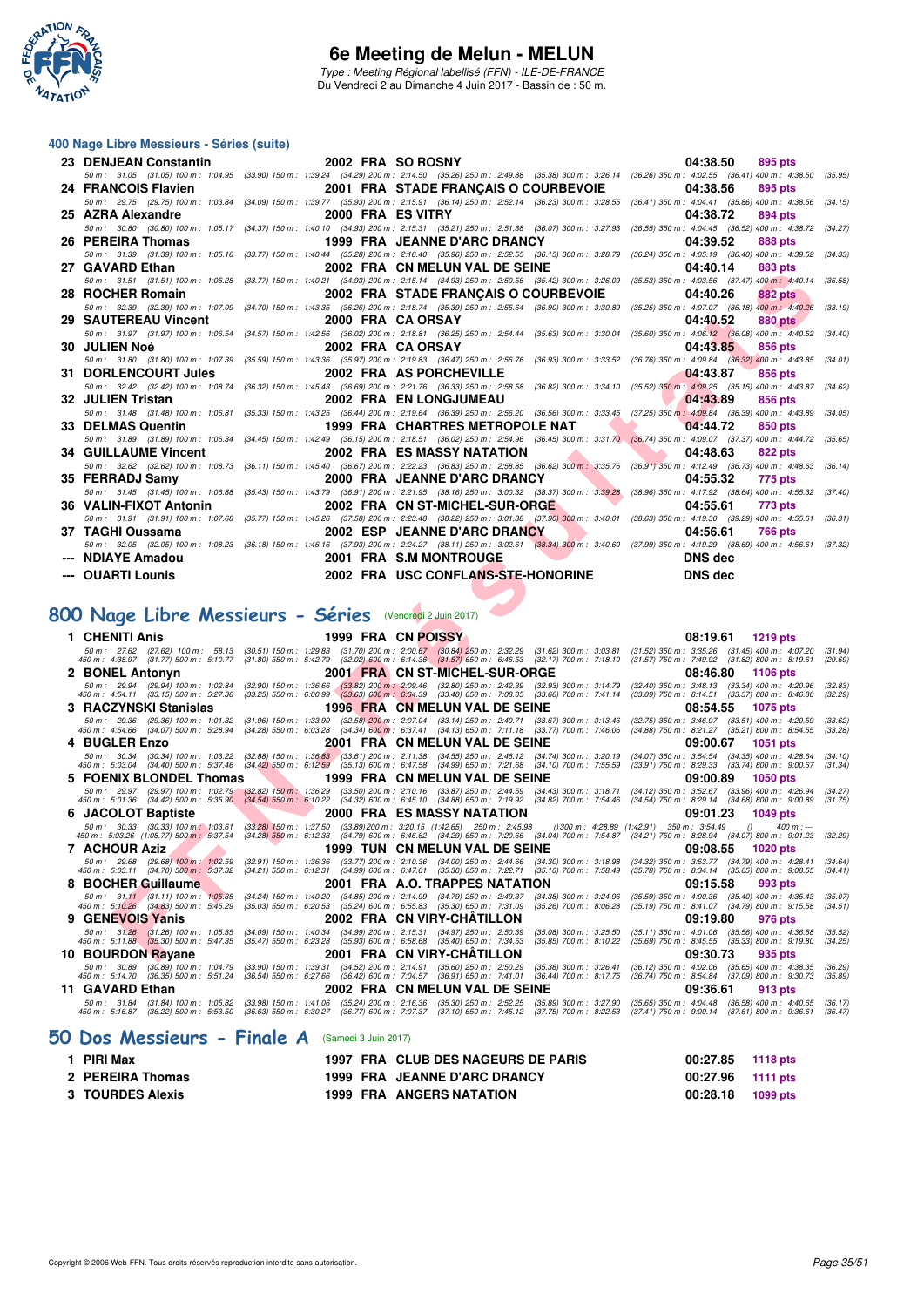

Type : Meeting Régional labellisé (FFN) - ILE-DE-FRANCE Du Vendredi 2 au Dimanche 4 Juin 2017 - Bassin de : 50 m.

#### **50 Dos Messieurs - Finale A (suite)**

| 4 PASTULA Kacper   |  | 2001 POL ES VITRY                    | 00:28.69 | 1069 pts |
|--------------------|--|--------------------------------------|----------|----------|
| 5 FOURRE Anthony   |  | 1999 FRA CN MELUN VAL DE SEINE       | 00:29.00 | 1051 pts |
| 6 BODENES Adrien   |  | 1998 FRA STADE FRANCAIS O COURBEVOIE | 00:29.64 | 1015 pts |
| 7 CRASSOUS Thomas  |  | 1999 FRA STADE FRANÇAIS O COURBEVOIE | 00:30.71 | 957 pts  |
| --- CHAUVIN Dennys |  | 2001 FRA ES VITRY                    | DNS dec  |          |
|                    |  |                                      |          |          |

#### **[50 Dos Messieurs - Finale B](http://www.ffnatation.fr/webffn/resultats.php?idact=nat&go=epr&idcpt=46973&idepr=61) 12-17 ans** (Samedi 3 Juin 2017)

| 1 NEUVILLE Malo        |  | 2001 FRA CA ORSAY                       | 00:29.66       | <b>1014 pts</b> |
|------------------------|--|-----------------------------------------|----------------|-----------------|
| 2 POUMAREDE Julien     |  | 2001 FRA CN ST-MICHEL-SUR-ORGE          | 00:30.09       | <b>990 pts</b>  |
| 3 PAUPARDIN Guillaume  |  | 2001 FRA CN MELUN VAL DE SEINE          | 00:30.55       | <b>965 pts</b>  |
| 4 CHARBONNEL Theo      |  | 2001 FRA CN ST-MICHEL-SUR-ORGE          | 00:30.73       | 956 pts         |
| 5 ROTH BELGRAND Mathis |  | 2002 FRA SO ROSNY                       | 00:30.77       | 953 pts         |
| 6 WATTEZ Pacôme        |  | 2002 FRA C.N OZOIR-LA-FERRIERE          | 00:31.27       | <b>926 pts</b>  |
| 7 DEZ Léo              |  | 2002 FRA CSN GUYANCOURT                 | 00:31.42       | 918 pts         |
| --- CASTERA Louis      |  | <b>2000 FRA CERGY PONTOISE NATATION</b> | <b>DNS</b> dec |                 |

#### **[50 Dos Messieurs - Finale C](http://www.ffnatation.fr/webffn/resultats.php?idact=nat&go=epr&idcpt=46973&idepr=61) 12-17 ans** (Samedi 3 Juin 2017)

| 1 COUBLE Tom           |  | 2001 FRA ES MASSY NATATION           | 00:30.66       | 959 pts        |
|------------------------|--|--------------------------------------|----------------|----------------|
| 2 FRANCOIS Bastien     |  | 2000 FRA C.N OZOIR-LA-FERRIERE       | 00:31.23       | 929 pts        |
| 3 MAJOU Clément        |  | 2002 FRA CN POISSY                   | 00:31.60       | 909 pts        |
| 4 ZEINATY Paul         |  | 2001 FRA STADE FRANCAIS O COURBEVOIE | 00:31.64       | 907 pts        |
| 5 BONNIVARD Adrien     |  | 2002 FRA AQUA CLUB PONTAULT-ROISSY   | 00:32.10       | <b>883 pts</b> |
| --- WILHELM Hugo       |  | 2002 FRA AS PORCHEVILLE              | <b>DNS</b> dec |                |
| --- PAWLICKI Dylan     |  | 2000 FRA AC VILLEPINTE               | <b>DNS</b> dec |                |
| --- COUTURIER Valentin |  | <b>2001 FRA PROVINS NATATION</b>     | <b>DNS</b> dec |                |

# **[50 Dos Messieurs - Séries](http://www.ffnatation.fr/webffn/resultats.php?idact=nat&go=epr&idcpt=46973&idepr=61)** (Samedi 3 Juin 2017)

| <b>DOS MESSIEUMS - FINGLE B</b> 12-17 ans (Samedi 3 Juin 2017) |  |                                         |                |                 |
|----------------------------------------------------------------|--|-----------------------------------------|----------------|-----------------|
| 1 NEUVILLE Malo                                                |  | 2001 FRA CA ORSAY                       | 00:29.66       | <b>1014 pts</b> |
| 2 POUMAREDE Julien                                             |  | 2001 FRA CN ST-MICHEL-SUR-ORGE          | 00:30.09       | <b>990 pts</b>  |
| 3 PAUPARDIN Guillaume                                          |  | 2001 FRA CN MELUN VAL DE SEINE          | 00:30.55       | <b>965 pts</b>  |
| 4 CHARBONNEL Theo                                              |  | 2001 FRA CN ST-MICHEL-SUR-ORGE          | 00:30.73       | <b>956 pts</b>  |
| 5 ROTH BELGRAND Mathis                                         |  | 2002 FRA SO ROSNY                       | 00:30.77       | 953 pts         |
| 6 WATTEZ Pacôme                                                |  | 2002 FRA C.N OZOIR-LA-FERRIERE          | 00:31.27       | 926 pts         |
| 7 DEZ Léo                                                      |  | 2002 FRA CSN GUYANCOURT                 | 00:31.42       | 918 pts         |
| --- CASTERA Louis                                              |  | 2000 FRA CERGY PONTOISE NATATION        | <b>DNS</b> dec |                 |
|                                                                |  |                                         |                |                 |
| O Dos Messieurs - Finale C 12-17 ans (Samedi 3 Juin 2017)      |  |                                         |                |                 |
| 1 COUBLE Tom                                                   |  | <b>2001 FRA ES MASSY NATATION</b>       | 00:30.66       | 959 pts         |
| 2 FRANCOIS Bastien                                             |  | 2000 FRA C.N OZOIR-LA-FERRIERE          | 00:31.23       | 929 pts         |
| 3 MAJOU Clément                                                |  | 2002 FRA CN POISSY                      | 00:31.60       | 909 pts         |
| <b>4 ZEINATY Paul</b>                                          |  | 2001 FRA STADE FRANÇAIS O COURBEVOIE    | 00:31.64       | 907 pts         |
| 5 BONNIVARD Adrien                                             |  | 2002 FRA AQUA CLUB PONTAULT-ROISSY      | 00:32.10       | 883 pts         |
| --- WILHELM Hugo                                               |  | 2002 FRA AS PORCHEVILLE                 | <b>DNS dec</b> |                 |
| --- PAWLICKI Dylan                                             |  | 2000 FRA AC VILLEPINTE                  | <b>DNS dec</b> |                 |
| --- COUTURIER Valentin                                         |  | <b>2001 FRA PROVINS NATATION</b>        | <b>DNS dec</b> |                 |
|                                                                |  |                                         |                |                 |
| O Dos Messieurs - Séries (Samedi 3 Juin 2017)                  |  |                                         |                |                 |
| 1 PASTULA Kacper                                               |  | 2001 POL ES VITRY                       | 00:27.79       | <b>1121 pts</b> |
| 2 PIRI Max                                                     |  | 1997 FRA CLUB DES NAGEURS DE PARIS      | 00:27.89       | 1116 pts        |
| 3 PEREIRA Thomas                                               |  | 1999 FRA JEANNE D'ARC DRANCY            | 00:28.02       | 1108 pts        |
| 4 TOURDES Alexis                                               |  | <b>1999 FRA ANGERS NATATION</b>         | 00:28.46       | 1082 pts        |
| 5 RICHTER Neil                                                 |  | 1999 FRA US JEUNESSE MITRY-MORY         | 00:28.87       | <b>1059 pts</b> |
| 6 FOURRE Anthony                                               |  | 1999 FRA CN MELUN VAL DE SEINE          | 00:28.94       | 1055 pts        |
| 7 POTIER Livio                                                 |  | 1998 FRA STADE FRANÇAIS O COURBEVOIE    | 00:29.06       | <b>1048 pts</b> |
| 8 BODENES Adrien                                               |  | 1998 FRA STADE FRANÇAIS O COURBEVOIE    | 00:29.36       | <b>1031 pts</b> |
| 9 BRUNET-PEYRAUD Thibaud                                       |  | 1999 FRA CN MAISONS-ALFORT              | 00:29.38       | 1030 pts        |
| <b>10 CHAUVIN Dennys</b>                                       |  | 2001 FRA ES VITRY                       | 00:29.53       | 1022 pts        |
| 11 CRASSOUS Thomas                                             |  | 1999 FRA STADE FRANÇAIS O COURBEVOIE    | 00:29.91       | 1000 pts        |
| 12 POUMAREDE Julien                                            |  | 2001 FRA CN ST-MICHEL-SUR-ORGE          | 00:29.98       | 997 pts         |
| 13 PAUPARDIN Guillaume                                         |  | 2001 FRA CN MELUN VAL DE SEINE          | 00:30.06       | 992 pts         |
| <b>14 CHERIER Augustin</b>                                     |  | 1998 FRA CN ST-MICHEL-SUR-ORGE          | 00:30.08       | 991 pts         |
| <b>15 NEUVILLE Malo</b>                                        |  | 2001 FRA CA ORSAY                       | 00:30.12       | 989 pts         |
| <b>16 MOLON Antoine</b>                                        |  | 2001 FRA CN MAISONS-ALFORT              | 00:30.17       | 986 pts         |
| 17 BENAZET Julien                                              |  | 1999 FRA CN MELUN VAL DE SEINE          | 00:30.24       | 982 pts         |
| 18 CHARBONNEL Theo                                             |  | 2001 FRA CN ST-MICHEL-SUR-ORGE          | 00:30.32       | 978 pts         |
| 19 ROTH BELGRAND Mathis                                        |  | 2002 FRA SO ROSNY                       | 00:30.48       | 969 pts         |
| 20 CLARK Anthony                                               |  | 1991 FRA STADE FRANÇAIS O COURBEVOIE    | 00:30.52       | 967 pts         |
| 21 WATTEZ Pacôme                                               |  | 2002 FRA C.N OZOIR-LA-FERRIERE          | 00:30.67       | 959 pts         |
| 22 DEZ Léo                                                     |  | 2002 FRA CSN GUYANCOURT                 | 00:30.70       | 957 pts         |
| 23 CASTERA Louis                                               |  | <b>2000 FRA CERGY PONTOISE NATATION</b> | 00:30.82       | 951 pts         |
| 24 FRANCOIS Bastien                                            |  | 2000 FRA C.N OZOIR-LA-FERRIERE          | 00:30.88       | 947 pts         |
| 25 ZEINATY Paul                                                |  | 2001 FRA STADE FRANÇAIS O COURBEVOIE    | 00:30.90       | 946 pts         |
| 26 COUBLE Tom                                                  |  | 2001 FRA ES MASSY NATATION              | 00:30.94       | 944 pts         |
|                                                                |  |                                         |                |                 |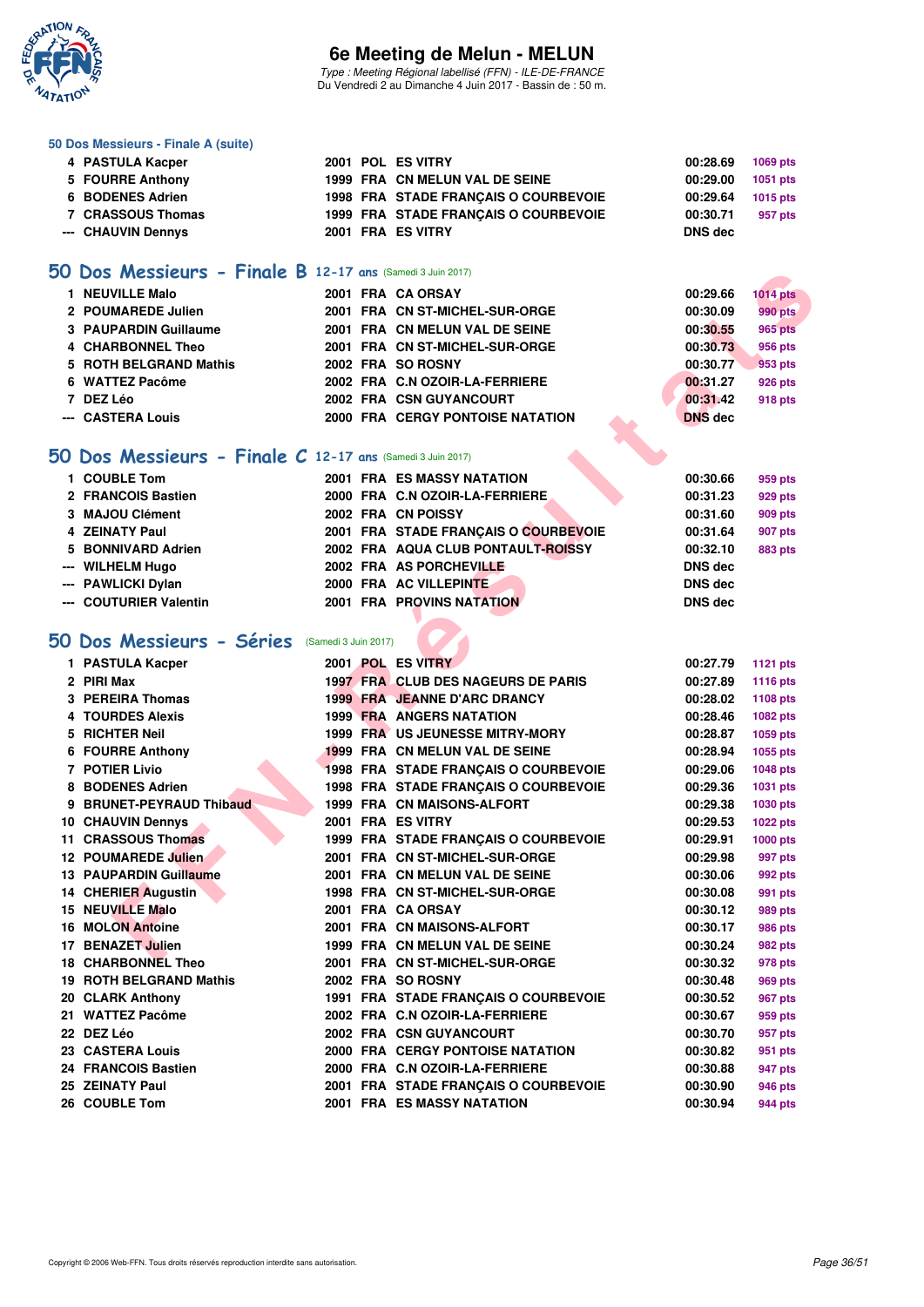

Type : Meeting Régional labellisé (FFN) - ILE-DE-FRANCE Du Vendredi 2 au Dimanche 4 Juin 2017 - Bassin de : 50 m.

#### **50 Dos Messieurs - Séries (suite)**

| 27 MAJOU Clément                                             |  | 2002 FRA CN POISSY                      |              | 00:31.39                                               | 920 pts         |  |
|--------------------------------------------------------------|--|-----------------------------------------|--------------|--------------------------------------------------------|-----------------|--|
| 28 WILHELM Hugo                                              |  | 2002 FRA AS PORCHEVILLE                 |              | 00:31.48                                               | 915 pts         |  |
| 29 BONNIVARD Adrien                                          |  | 2002 FRA AQUA CLUB PONTAULT-ROISSY      |              | 00:31.62                                               | 908 pts         |  |
| 30 PAWLICKI Dylan                                            |  | 2000 FRA AC VILLEPINTE                  |              | 00:31.75                                               | 901 pts         |  |
| 31 ARMAND Jason                                              |  | 1998 FRA CN ST-MICHEL-SUR-ORGE          |              | 00:31.83                                               | 897 pts         |  |
| 32 COUTURIER Valentin                                        |  | <b>2001 FRA PROVINS NATATION</b>        |              | 00:31.89                                               | 894 pts         |  |
| 33   SCHMITT Teddy                                           |  | 2002 FRA AQUA CLUB PONTAULT-ROISSY      |              | 00:32.24                                               | 875 pts         |  |
| <b>34 DEMETZ Alexis</b>                                      |  | 2001 FRA AQUA CLUB PONTAULT-ROISSY      |              | 00:32.47                                               | <b>864 pts</b>  |  |
| 35 TALEB Yacine                                              |  | 2001 FRA AC VILLEPINTE                  |              | 00:32.63                                               | <b>855 pts</b>  |  |
| 36 PAUBEL Lucas                                              |  | 2002 FRA ES MASSY NATATION              |              | 00:32.80                                               | 847 pts         |  |
| 37 RAMOND Loic                                               |  | 2002 FRA JEANNE D'ARC DRANCY            |              | 00:33.02                                               | 835 pts         |  |
| <b>38 JULIEN Noé</b>                                         |  | 2002 FRA CA ORSAY                       |              | 00:33.11                                               | <b>831 pts</b>  |  |
| 39 LEMAIRE Benjamin                                          |  | 2002 FRA C.N OZOIR-LA-FERRIERE          |              | 00:33.35                                               | 819 pts         |  |
| 39 HENRY Etienne                                             |  | 2001 FRA AS CORBEIL-ESSONNE             |              | 00:33.35                                               | <b>819 pts</b>  |  |
| 41 FERRADJ Samv                                              |  | 2000 FRA JEANNE D'ARC DRANCY            |              | 00:33.87                                               | 793 pts         |  |
| <b>42 DUBOIS Theo</b>                                        |  | 2002 FRA NANGIS NATATION                |              | 00:33.91                                               | 791 pts         |  |
| <b>43 OUARTI Lounis</b>                                      |  | 2002 FRA USC CONFLANS-STE-HONORINE      |              | 00:34.06                                               | 784 pts         |  |
| 44 LISTWAN Loic                                              |  | 2002 FRA VILLIERS SPORTS JEUNESSE       |              | 00:34.13                                               | <b>780 pts</b>  |  |
| 45 BOULMIER Antoine                                          |  | 2000 FRA CN ST-MICHEL-SUR-ORGE          |              | 00:34.31                                               | 771 pts         |  |
| 46  ICHOU Yassine                                            |  | 2002 FRA AC VILLEPINTE                  |              | 00:34.96                                               | 740 pts         |  |
| 47 CHALENDAR Noé                                             |  | 2001 FRA AC BOULOGNE-BILLANCOURT        |              | 00:35.05                                               | <b>736 pts</b>  |  |
| <b>48 ASSOUVIE André</b>                                     |  | 2003 FRA VILLIERS SPORTS JEUNESSE       |              | 00:35.18                                               | <b>730 pts</b>  |  |
| 49 CHIBANE Yanis                                             |  | 2001 FRA AQUA CLUB PONTAULT-ROISSY      |              | 00:36.25                                               | <b>680 pts</b>  |  |
| 50 MARCELINO Théo                                            |  | 2003 FRA ASN LOUVRES-ROISSY-SURVILLIERS |              | 00:36.78                                               | 656 pts         |  |
| 51 SAVORET Quentin                                           |  | 2001 FRA CN MELUN VAL DE SEINE          |              | 00:37.46                                               | 626 pts         |  |
| 52 MALIE Cameron                                             |  | 2002 FRA CN MELUN VAL DE SEINE          |              | 00:39.70                                               | 531 pts         |  |
| --- OUANDJELI Nabil                                          |  | 2001 FRA SO ROSNY                       |              | <b>DNS dec</b>                                         |                 |  |
| --- MAILLOT Melvin                                           |  | 1992 FRA STADE FRANÇAIS O COURBEVOIE    |              | <b>DNS</b> dec                                         |                 |  |
| <b>00 Dos Messieurs - Finale A</b> (Dimanche 4 Juin 2017)    |  |                                         |              |                                                        |                 |  |
| 1 PEREIRA Thomas                                             |  | <b>1999 FRA JEANNE D'ARC DRANCY</b>     |              | 00:59.38                                               | 1123 pts        |  |
|                                                              |  |                                         |              | 50 m: 28.65 (28.65) 100 m: 59.38 (30.73)               |                 |  |
| 2 FOURMY Matéo                                               |  | <b>2000 FRA ES MASSY NATATION</b>       |              | 00:59.79<br>50 m: 29.65 (29.65) 100 m: 59.79 (30.14)   | <b>1111 pts</b> |  |
| <b>3 TOURDES Alexis</b>                                      |  | <b>1999 FRA ANGERS NATATION</b>         |              | 01:00.03                                               | 1105 pts        |  |
|                                                              |  |                                         |              | 50 m : 29.05 (29.05) 100 m : 1:00.03 (30.98)           |                 |  |
| 4 FOURRE Anthony                                             |  | 1999 FRA CN MELUN VAL DE SEINE          | 50 m : 30.40 | 01:02.09<br>$(30.40)$ 100 m : 1:02.09 $(31.69)$        | <b>1048 pts</b> |  |
| 5 BRUNET-PEYRAUD Thibaud                                     |  | 1999 FRA CN MAISONS-ALFORT              |              | 01:03.22                                               | <b>1017 pts</b> |  |
|                                                              |  |                                         |              | 50 m: 30.30 (30.30) 100 m: 1:03.22 (32.92)             |                 |  |
| 6 POUMAREDE Julien                                           |  | 2001 FRA CN ST-MICHEL-SUR-ORGE          | 50 m: 31.24  | 01:04.20<br>$(31.24)$ 100 m : 1:04.20 $(32.96)$        | 991 pts         |  |
| 7 PASTULA Kacper                                             |  | 2001 POL ES VITRY                       |              | 01:04.22                                               | 990 pts         |  |
|                                                              |  |                                         |              | 50 m: 29.84 (29.84) 100 m: 1:04.22 (34.38)             |                 |  |
| 8 BODENES Adrien                                             |  | 1998 FRA STADE FRANÇAIS O COURBEVOIE    |              | 01:04.52<br>50 m: 30.69 (30.69) 100 m: 1:04.52 (33.83) | 983 pts         |  |
|                                                              |  |                                         |              |                                                        |                 |  |
| 00 Dos Messieurs - Finale B 12-17 ans (Dimanche 4 Juin 2017) |  |                                         |              |                                                        |                 |  |
| 1 MOLON Antoine                                              |  | 2001 FRA CN MAISONS-ALFORT              |              | 01:03.57 1008 pts                                      |                 |  |
|                                                              |  |                                         |              | 50 m : 30.96 (30.96) 100 m : 1:03.57 (32.61)           |                 |  |

### **[100 Dos Messieurs - Finale A](http://www.ffnatation.fr/webffn/resultats.php?idact=nat&go=epr&idcpt=46973&idepr=62)** (Dimanche 4 Juin 2017)

| 1 PEREIRA Thomas         | 1999 FRA JEANNE D'ARC DRANCY         |                        | 00:59.38                                        | 1123 $pts$                 |
|--------------------------|--------------------------------------|------------------------|-------------------------------------------------|----------------------------|
| 2 FOURMY Matéo           | 2000 FRA ES MASSY NATATION           | $50 m$ : 28.65         | $(28.65)$ 100 m :<br>00:59.79                   | 59.38 (30.73<br>1111 $pts$ |
|                          |                                      | 50 m: 29.65            | $(29.65)$ 100 m :                               | 59.79 (30.14)              |
| 3 TOURDES Alexis         | <b>1999 FRA ANGERS NATATION</b>      | 50 m: 29.05            | 01:00.03<br>(29.05) 100 m: 1:00.03 (30.98       | 1105 $pts$                 |
| 4 FOURRE Anthony         | 1999 FRA CN MELUN VAL DE SEINE       | $50 m$ : $30.40$       | 01:02.09<br>$(30.40)$ 100 m : 1:02.09 $(31.69)$ | <b>1048 pts</b>            |
| 5 BRUNET-PEYRAUD Thibaud | 1999 FRA CN MAISONS-ALFORT           |                        | 01:03.22                                        | 1017 pts                   |
| 6 POUMAREDE Julien       | 2001 FRA CN ST-MICHEL-SUR-ORGE       | 50 m: 30.30            | $(30.30)$ 100 m : 1:03.22 $(32.92)$<br>01:04.20 | 991 pts                    |
| 7 PASTULA Kacper         | 2001 POL ES VITRY                    | $50 \text{ m}$ : 31.24 | $(31.24)$ 100 m : 1:04.20 $(32.96)$<br>01:04.22 | 990 pts                    |
|                          |                                      | $50 m$ : 29.84         | (29.84) 100 m: 1:04.22 (34.38                   |                            |
| 8 BODENES Adrien         | 1998 FRA STADE FRANÇAIS O COURBEVOIE | 50 m: 30.69            | 01:04.52<br>$(30.69)$ 100 m : 1:04.52 $(33.83)$ | 983 pts                    |

# **[100 Dos Messieurs - Finale B](http://www.ffnatation.fr/webffn/resultats.php?idact=nat&go=epr&idcpt=46973&idepr=62) 12-17 ans** (Dimanche 4 Juin 2017)

| 1 MOLON Antoine          | 2001 FRA CN MAISONS-ALFORT        |                          | 01:03.57                                   | 1008 pts |  |
|--------------------------|-----------------------------------|--------------------------|--------------------------------------------|----------|--|
|                          |                                   | 50 m: 30.96              | $(30.96)$ 100 m : 1:03.57 $(32.$           |          |  |
| 2 RIGUIDEL Leo           | 2001 FRA CHARTRES METROPOLE NAT   |                          | 01:03.66                                   | 1005 pts |  |
|                          |                                   | $50 \text{ m}$ : $31.52$ | $(31.52)$ 100 m : 1:03.66 (32.             |          |  |
| <b>3 DANDELEUX Lucas</b> | 2001 FRA CHARTRES METROPOLE NAT   |                          | 01:04.71                                   | 978 pts  |  |
|                          | <b>2001 FRA ES MASSY NATATION</b> | 50 m : 31.43             | $(31.43)$ 100 m : 1:04.71 (33.             |          |  |
| 4 COUBLE Tom             |                                   | 50 m: 31.60              | 01:05.17<br>$(31.60)$ 100 m : 1:05.17 (33. | 965 pts  |  |
| 5 MAJOU Clément          | 2002 FRA CN POISSY                |                          | 01:05.38                                   | 960 pts  |  |
|                          |                                   | 50 m: 31.71              | $(31.71)$ 100 m : 1:05.38 (33.             |          |  |
| 6 ROTH BELGRAND Mathis   | 2002 FRA SO ROSNY                 |                          | 01:05.48                                   | 957 pts  |  |
|                          |                                   | 50 m: 31.91              | $(31.91)$ 100 m : 1:05.48 (33.             |          |  |
| 7 WATTEZ Pacôme          | 2002 FRA C.N OZOIR-LA-FERRIERE    |                          | 01:05.88                                   | 947 pts  |  |
|                          |                                   |                          |                                            |          |  |

|                  |                          | 01:03.57          | 1008 pts                                   |
|------------------|--------------------------|-------------------|--------------------------------------------|
|                  | 50 m: 30.96              | $(30.96)$ 100 m : | 1:03.57 (32.61)                            |
|                  |                          |                   | 01:03.66 1005 pts                          |
|                  | $50 m$ : $31.52$         | $(31.52) 100 m$ : | $1:03.66$ $(32.14)$                        |
|                  |                          |                   | 01:04.71 978 pts                           |
|                  | $50 \text{ m}$ : $31.43$ |                   | (31.43) 100 m: 1:04.71 (33.28)             |
|                  |                          |                   | 01:05.17 965 pts                           |
| $50 m$ : $31.60$ |                          | $(31.60) 100 m$ : | 1:05.17 (33.57)                            |
|                  |                          |                   | 01:05.38 960 pts                           |
| $50 m$ : 31.71   |                          | $(31.71)$ 100 m : | 1:05.38 (33.67)                            |
|                  |                          |                   | $01:05.48$ 957 pts                         |
|                  | 50 m: 31.91              |                   | (31.91) 100 m: 1:05.48 (33.57)             |
|                  |                          |                   | 01:05.88 947 pts                           |
|                  |                          |                   | 50 m: 31.83 (31.83) 100 m: 1:05.88 (34.05) |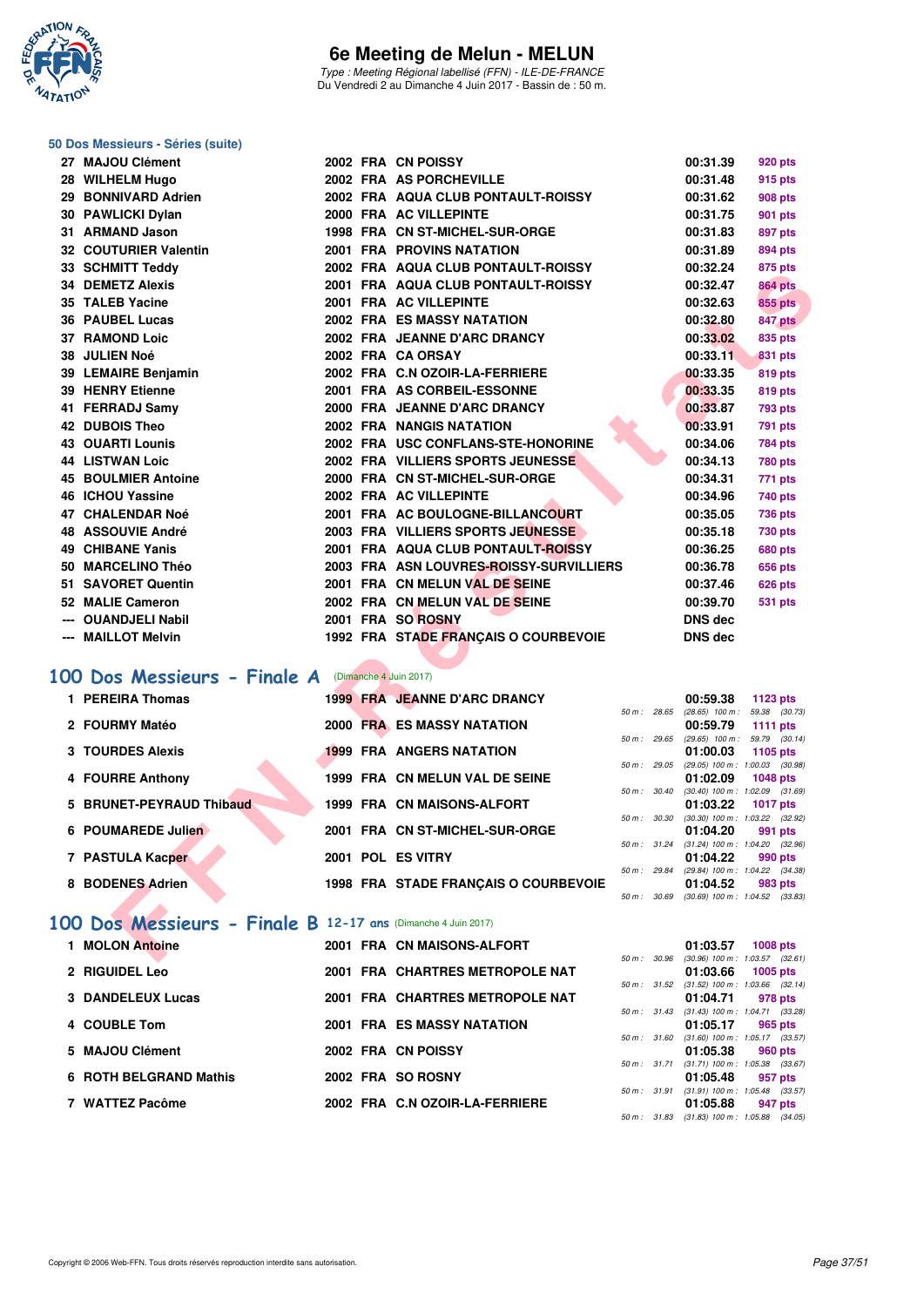

Type : Meeting Régional labellisé (FFN) - ILE-DE-FRANCE Du Vendredi 2 au Dimanche 4 Juin 2017 - Bassin de : 50 m.

# **100 Dos Messieurs - Finale B (suite)**

#### 8 CASTERA Louis 2000 FRA CERGY PONTOISE NATATION **01:06.24**

|  | 01:06.24                                     | 938 pts |
|--|----------------------------------------------|---------|
|  | 50 m : 32.03 (32.03) 100 m : 1:06.24 (34.21) |         |

# **[100 Dos Messieurs - Finale C](http://www.ffnatation.fr/webffn/resultats.php?idact=nat&go=epr&idcpt=46973&idepr=62) 12-17 ans** (Dimanche 4 Juin 2017)

| 1 PAWLICKI Dylan   |  | 2000 FRA AC VILLEPINTE             |                        | 01:07.00                                            |         | 918 pts |
|--------------------|--|------------------------------------|------------------------|-----------------------------------------------------|---------|---------|
| 2 PAUBEL Lucas     |  | 2002 FRA ES MASSY NATATION         | 50 m: 33.39            | $(33.39)$ 100 m : 1:07.00 $(33.$<br>01:07.34        |         |         |
|                    |  |                                    | 50 m: 33.11            | $(33.11)$ 100 m : 1:07.34 $(34)$                    |         | 910 pts |
| 3 SCHMITT Teddy    |  | 2002 FRA AQUA CLUB PONTAULT-ROISSY |                        | 01:08.13                                            |         | 890 pts |
| 4 JULIEN Noé       |  | 2002 FRA CA ORSAY                  |                        | 50 m: 33.45 (33.45) 100 m: 1:08.13 (34.<br>01:08.77 |         | 874 pts |
| 5 FRANCOIS Bastien |  | 2000 FRA C.N OZOIR-LA-FERRIERE     | 50 m : 33.98           | $(33.98)$ 100 m : 1:08.77 $(34.$<br>01:08.80        |         | 873 pts |
| 6 TALEB Yacine     |  | 2001 FRA AC VILLEPINTE             | 50 m : 32.52           | $(32.52)$ 100 m : 1:08.80 $(36.$<br>01:08.81        | 873 pts |         |
|                    |  |                                    | 50 m: 33.59            | $(33.59)$ 100 m : 1:08.81 (35.                      |         |         |
| 7 BONNIVARD Adrien |  | 2002 FRA AQUA CLUB PONTAULT-ROISSY | $50 \text{ m}$ : 34.77 | 01:10.42<br>$(34.77)$ 100 m : 1:10.42 (35.          |         | 833 pts |
| --- NAUD Theo      |  | 2001 FRA CHARTRES METROPOLE NAT    |                        | <b>DNS</b> dec                                      |         |         |

#### **[100 Dos Messieurs - Séries](http://www.ffnatation.fr/webffn/resultats.php?idact=nat&go=epr&idcpt=46973&idepr=62)** (Dimanche 4 Juin 2017)

| 3 SCHMITT Teddy           |                        | 2002 FRA AQUA CLUB PONTAULT-ROISSY          |              |              | 01:08.13       | 890 pts                                                 |
|---------------------------|------------------------|---------------------------------------------|--------------|--------------|----------------|---------------------------------------------------------|
| 4 JULIEN Noé              |                        | 2002 FRA CA ORSAY                           |              |              | 01:08.77       | 50 m : 33.45 (33.45) 100 m : 1:08.13 (34.68)<br>874 pts |
| 5 FRANCOIS Bastien        |                        | 2000 FRA C.N OZOIR-LA-FERRIERE              | 50 m : 33.98 |              | 01:08.80       | $(33.98)$ 100 m : 1:08.77 $(34.79)$<br>873 pts          |
| 6 TALEB Yacine            |                        | 2001 FRA AC VILLEPINTE                      | 50 m: 32.52  |              | 01:08.81       | $(32.52)$ 100 m : 1:08.80 $(36.28)$<br>873 pts          |
| 7 BONNIVARD Adrien        |                        | 2002 FRA AQUA CLUB PONTAULT-ROISSY          | 50 m : 33.59 |              | 01:10.42       | $(33.59)$ 100 m : 1:08.81 $(35.22)$<br>833 pts          |
| --- NAUD Theo             |                        | 2001 FRA CHARTRES METROPOLE NAT             |              | 50 m: 34.77  | <b>DNS</b> dec | $(34.77)$ 100 m : 1:10.42 $(35.65)$                     |
|                           |                        |                                             |              |              |                |                                                         |
| 00 Dos Messieurs - Séries | (Dimanche 4 Juin 2017) |                                             |              |              |                |                                                         |
| 1 FOURMY Matéo            |                        | 2000 FRA ES MASSY NATATION                  |              |              | 00:59.37       | 1123 pts                                                |
| 2 TOURDES Alexis          |                        | 1999 FRA ANGERS NATATION                    | 50 m : 28.80 |              | 01:00.12       | $(28.80)$ 100 m : 59.37 $(30.57)$<br>1102 pts           |
| 3 PASTULA Kacper          |                        | 2001 POL ES VITRY                           | 50 m: 29.32  |              | 01:01.29       | (29.32) 100 m : 1:00.12 (30.80)<br><b>1070 pts</b>      |
| 4 FOURRE Anthony          |                        | 1999 FRA CN MELUN VAL DE SEINE              |              | 50 m : 29.73 | 01:02.55       | $(29.73)$ 100 m : 1:01.29 $(31.56)$<br>1035 pts         |
|                           |                        |                                             |              |              |                | 50 m: 31.03 (31.03) 100 m: 1:02.55 (31.52)              |
| 5 PEREIRA Thomas          |                        | 1999 FRA JEANNE D'ARC DRANCY                |              |              | 01:02.66       | 1032 pts<br>50 m: 29.12 (29.12) 100 m: 1:02.66 (33.54)  |
| 6 BRUNET-PEYRAUD Thibaud  |                        | 1999 FRA CN MAISONS-ALFORT                  |              | 50 m : 30.38 | 01:03.37       | <b>1013 pts</b><br>$(30.38)$ 100 m : 1:03.37 $(32.99)$  |
| 7 BODENES Adrien          |                        | 1998 FRA STADE FRANÇAIS O COURBEVOIE        |              |              | 01:03.90       | 999 pts                                                 |
| 8 POUMAREDE Julien        |                        | 2001 FRA CN ST-MICHEL-SUR-ORGE              | 50 m: 30.92  |              | 01:03.95       | $(30.92)$ 100 m : 1:03.90 $(32.98)$<br>998 pts          |
| 9 RIGUIDEL Leo            |                        | 2001 FRA CHARTRES METROPOLE NAT             |              | 50 m : 30.66 | 01:04.64       | $(30.66)$ 100 m : 1:03.95 $(33.29)$<br>979 pts          |
|                           |                        | <b>2001 FRA ES MASSY NATATION</b>           |              |              |                | 50 m: 31.95 (31.95) 100 m: 1:04.64 (32.69)              |
| 10 COUBLE Tom             |                        |                                             |              |              | 01:04.81       | 975 pts<br>50 m: 31.44 (31.44) 100 m: 1:04.81 (33.37)   |
| 11 MAJOU Clément          |                        | 2002 FRA CN POISSY                          |              | 50 m : 32.32 | 01:04.93       | 972 pts<br>$(32.32)$ 100 m : 1:04.93 $(32.61)$          |
| 12 ROTH BELGRAND Mathis   |                        | 2002 FRA SO ROSNY                           |              |              | 01:05.21       | 964 pts<br>50 m: 31.46 (31.46) 100 m: 1:05.21 (33.75)   |
| 13 MOLON Antoine          |                        | 2001 FRA CN MAISONS-ALFORT                  |              |              | 01:05.25       | 963 pts                                                 |
| 14 DANDELEUX Lucas        |                        | 2001 FRA CHARTRES METROPOLE NAT             | 50 m : 31.69 |              | 01:05.53       | $(31.69)$ 100 m : 1:05.25 $(33.56)$<br>956 pts          |
| 15 CASTERA Louis          |                        | <b>2000 FRA CERGY PONTOISE NATATION</b>     | 50 m: 31.66  |              | 01:06.08       | $(31.66)$ 100 m : 1:05.53 $(33.87)$<br>942 pts          |
| 16 CLARK Anthony          |                        | 1991 FRA STADE FRANÇAIS O COURBEVOIE        |              | 50 m : 32.01 |                | $(32.01)$ 100 m : 1:06.08 $(34.07)$                     |
|                           |                        |                                             |              |              | 01:06.09       | 942 pts<br>50 m: 32.12 (32.12) 100 m: 1:06.09 (33.97)   |
| 17 WATTEZ Pacôme          |                        | 2002 FRA C.N OZOIR-LA-FERRIERE              |              | 50 m : 32.25 | 01:06.37       | 934 pts<br>$(32.25)$ 100 m : 1:06.37 $(34.12)$          |
| 18 PAWLICKI Dylan         |                        | 2000 FRA AC VILLEPINTE                      |              | 50 m : 32.68 | 01:07.37       | 909 pts<br>$(32.68)$ 100 m : 1:07.37 $(34.69)$          |
| 19 AITKACI Carl           |                        | 2001 FRA STADE FRANCAIS O COURBEVOIE        |              |              | 01:07.82       | 897 pts                                                 |
| 20 PAUBEL Lucas           |                        | <b>2002 FRA ES MASSY NATATION</b>           |              |              | 01:08.09       | 50 m: 32.94 (32.94) 100 m: 1:07.82 (34.88)<br>891 pts   |
| 21 NAUD Theo              |                        | 2001 FRA CHARTRES METROPOLE NAT             |              | 50 m : 32.74 | 01:08.55       | $(32.74)$ 100 m : 1:08.09 $(35.35)$<br>879 pts          |
| 22 FRANCOIS Bastien       |                        | 2000 FRA C.N OZOIR-LA-FERRIERE              |              |              |                | 50 m : 32.86 (32.86) 100 m : 1:08.55 (35.69)            |
|                           |                        |                                             |              | 50 m : 32.36 | 01:08.66       | 876 pts<br>$(32.36)$ 100 m : 1:08.66 $(36.30)$          |
| 22   KHAY Aniss           |                        | 2002 FRA CN LE PLESSIS-ROBINSON             |              | 50 m : 33.61 | 01:08.66       | 876 pts<br>$(33.61)$ 100 m : 1:08.66 $(35.05)$          |
| 24 M'RABET Talal          |                        | <b>1987 TUN STADE FRANÇAIS O COURBEVOIE</b> |              |              | 01:09.43       | 857 pts<br>50 m: 32.12 (32.12) 100 m: 1:09.43 (37.31)   |
| 25 BONNIVARD Adrien       |                        | 2002 FRA AQUA CLUB PONTAULT-ROISSY          |              |              | 01:09.68       | 851 pts                                                 |

|          |       | 01:07.00          | 918 pts                             |  |
|----------|-------|-------------------|-------------------------------------|--|
| $50 m$ : | 33.39 | $(33.39)$ 100 m : | 1:07.00 (33.61)                     |  |
|          |       | 01:07.34          | 910 pts                             |  |
| $50 m$ : | 33.11 | $(33.11)$ 100 m : | 1:07.34 (34.23)                     |  |
|          |       | 01:08.13          | <b>890 pts</b>                      |  |
| $50 m$ : | 33.45 | $(33.45)$ 100 m : | $1:08.13$ $(34.68)$                 |  |
|          |       | 01:08.77          | 874 pts                             |  |
| $50 m$ : | 33.98 | $(33.98) 100 m$ : | 1:08.77 (34.79)                     |  |
|          |       | 01:08.80          | 873 pts                             |  |
| $50 m$ : | 32.52 | $(32.52)$ 100 m:  | 1:08.80 (36.28)                     |  |
|          |       | 01:08.81          | 873 pts                             |  |
| $50 m$ : | 33.59 | $(33.59)$ 100 m : | $1:08.81$ (35.22)                   |  |
|          |       | 01:10.42          | <b>833 pts</b>                      |  |
| $50 m$ : | 34.77 |                   | $(34.77)$ 100 m : 1:10.42 $(35.65)$ |  |
|          |       | <b>DNS</b> dec    |                                     |  |

|          |       | 00:59.37          | 1123 pts |         |
|----------|-------|-------------------|----------|---------|
| 50 m :   | 28.80 | $(28.80)$ 100 m : | 59.37    | (30.57) |
|          |       | 01:00.12          | 1102 pts |         |
| $50 m$ : | 29.32 | (29.32) 100 m :   | 1:00.12  | (30.80) |
|          |       | 01:01.29          | 1070 pts |         |
| $50 m$ : | 29.73 | (29.73) 100 m :   | 1:01.29  | (31.56) |
|          |       | 01:02.55          | 1035 pts |         |
| $50 m$ : | 31.03 | $(31.03) 100 m$ : | 1:02.55  | (31.52) |
|          |       | 01:02.66          | 1032 pts |         |
| $50 m$ : | 29.12 | (29.12) 100 m :   | 1:02.66  | (33.54) |
|          |       | 01:03.37          | 1013 pts |         |
| $50 m$ : | 30.38 | $(30.38)$ 100 m : | 1:03.37  | (32.99) |
|          |       | 01:03.90          | 999 pts  |         |
| $50 m$ : | 30.92 | $(30.92)$ 100 m : | 1:03.90  | (32.98) |
|          |       | 01:03.95          | 998 pts  |         |
| $50 m$ : | 30.66 | $(30.66) 100 m$ : | 1:03.95  | (33.29) |
|          |       | 01:04.64          | 979 pts  |         |
| $50 m$ : | 31.95 | $(31.95) 100 m$ : | 1:04.64  | (32.69) |
|          |       | 01:04.81          | 975 pts  |         |
| $50 m$ : | 31.44 | $(31.44) 100 m$ : | 1:04.81  | (33.37) |
|          |       | 01:04.93          | 972 pts  |         |
| $50 m$ : | 32.32 | $(32.32)$ 100 m : | 1:04.93  | (32.61) |
|          |       | 01:05.21          | 964 pts  |         |
| $50 m$ : | 31.46 | $(31.46) 100 m$ : | 1:05.21  | (33.75) |
|          |       | 01:05.25          | 963 pts  |         |
| $50 m$ : | 31.69 | $(31.69) 100 m$ : | 1:05.25  | (33.56) |
|          |       | 01:05.53          | 956 pts  |         |
| $50 m$ : | 31.66 | $(31.66) 100 m$ : | 1:05.53  | (33.87) |
|          |       | 01:06.08          | 942 pts  |         |
| $50 m$ : | 32.01 | $(32.01)$ 100 m : | 1:06.08  | (34.07) |
|          |       | 01:06.09          | 942 pts  |         |
| $50 m$ : | 32.12 | $(32.12)$ 100 m : | 1:06.09  | (33.97) |
|          |       | 01:06.37          | 934 pts  |         |
| $50 m$ : | 32.25 | $(32.25)$ 100 m : | 1:06.37  | (34.12) |
|          |       | 01:07.37          | 909 pts  |         |
| $50 m$ : | 32.68 | $(32.68)$ 100 m : | 1:07.37  | (34.69) |
|          |       | 01:07.82          | 897      | pts     |
| $50 m$ : | 32.94 | $(32.94) 100 m$ : | 1:07.82  | (34.88) |
|          |       | 01:08.09          | 891      | pts     |
| $50 m$ : | 32.74 | $(32.74) 100 m$ : | 1:08.09  | (35.35) |
|          |       | 01:08.55          | 879 pts  |         |
| $50 m$ : | 32.86 | $(32.86)$ 100 m : | 1:08.55  | (35.69) |
|          |       | 01:08.66          | 876 pts  |         |
| $50 m$ : | 32.36 | $(32.36)$ 100 m : | 1:08.66  | (36.30) |
|          |       | 01:08.66          | 876 pts  |         |
| $50 m$ : | 33.61 | $(33.61)$ 100 m : | 1:08.66  | (35.05) |
|          |       | 01:09.43          | 857      | pts     |
| $50 m$ : | 32.12 | $(32.12) 100 m$ : | 1:09.43  | (37.31) |
|          |       | 01:09.68          | 851      | pts     |
| $50 m$ : | 33.84 | $(33.84) 100 m$ : | 1:09.68  | (35.84) |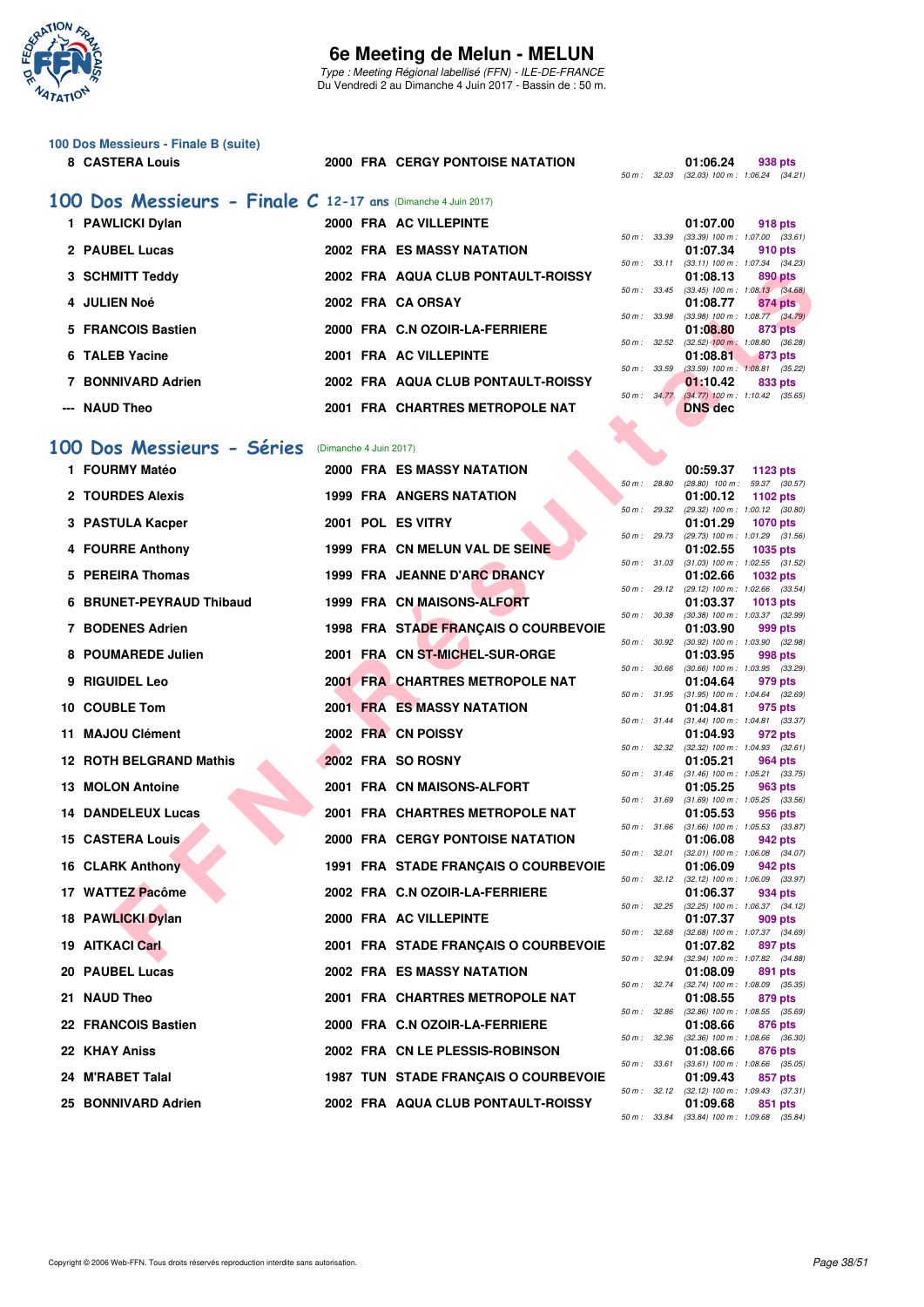

Type : Meeting Régional labellisé (FFN) - ILE-DE-FRANCE Du Vendredi 2 au Dimanche 4 Juin 2017 - Bassin de : 50 m.

# **100 Dos Messieurs - Séries (suite)**

| 26 JULIEN Noé               |  | 2002 FRA CA ORSAY                    |  | 01:09.89                                               |         | 846 pts |
|-----------------------------|--|--------------------------------------|--|--------------------------------------------------------|---------|---------|
|                             |  |                                      |  | 50 m: 33.92 (33.92) 100 m: 1:09.89 (35.97)             |         |         |
| 27 SCHMITT Teddy            |  | 2002 FRA AQUA CLUB PONTAULT-ROISSY   |  | 01:10.63<br>50 m: 34.27 (34.27) 100 m: 1:10.63 (36.36) |         | 828 pts |
| 28 ZEINATY Paul             |  | 2001 FRA STADE FRANÇAIS O COURBEVOIE |  | 01:10.68                                               | 827 pts |         |
|                             |  |                                      |  | 50 m: 34.11 (34.11) 100 m: 1:10.68 (36.57)             |         |         |
| 29 TALEB Yacine             |  | 2001 FRA AC VILLEPINTE               |  | 01:10.81                                               |         | 824 pts |
| 30 LEMAIRE Benjamin         |  | 2002 FRA C.N OZOIR-LA-FERRIERE       |  | 50 m: 34.32 (34.32) 100 m: 1:10.81 (36.49)<br>01:10.94 |         | 820 pts |
|                             |  |                                      |  | 50 m: 34.27 (34.27) 100 m: 1:10.94 (36.67)             |         |         |
| 31 MAURY Mattéo             |  | 2002 FRA S.M MONTROUGE               |  | 01:10.99                                               |         | 819 pts |
|                             |  |                                      |  | 50 m: 34.87 (34.87) 100 m: 1:10.99 (36.12)             |         |         |
| <b>32 HENRY Etienne</b>     |  | 2001 FRA AS CORBEIL-ESSONNE          |  | 01:12.29                                               |         | 788 pts |
| 33 FERRADJ Samy             |  | 2000 FRA JEANNE D'ARC DRANCY         |  | 50 m: 35.21 (35.21) 100 m: 1:12.29 (37.08)<br>01:12.44 |         | 785 pts |
|                             |  |                                      |  | 50 m: 35.23 (35.23) 100 m: 1:12.44 (37.21)             |         |         |
| <b>34 DORLENCOURT Jules</b> |  | 2002 FRA AS PORCHEVILLE              |  | 01:12.46                                               |         | 784 pts |
|                             |  |                                      |  | 50 m : 35.22 (35.22) 100 m : 1:12.46 (37.24)           |         |         |
| <b>35 OUARTI Lounis</b>     |  | 2002 FRA USC CONFLANS-STE-HONORINE   |  | 01:12.53<br>50 m: 34.74 (34.74) 100 m: 1:12.53 (37.79) |         | 783 pts |
| <b>36 CASIER Marceau</b>    |  | 2001 FRA C.N DE VALLEE DE SEINE      |  | 01:13.42                                               |         | 762 pts |
|                             |  |                                      |  | 50 m : 36.33 (36.33) 100 m : 1:13.42 (37.09)           |         |         |
| 37 MARTEL Gabriel           |  | 2004 FRA CN LE PLESSIS-ROBINSON      |  | 01:13.96                                               | 749 pts |         |
|                             |  |                                      |  | 50 m : 36.11 (36.11) 100 m : 1:13.96 (37.85)           |         |         |
| <b>38 DEMETZ Alexis</b>     |  | 2001 FRA AQUA CLUB PONTAULT-ROISSY   |  | 01:16.46<br>50 m: 34.63 (34.63) 100 m: 1:16.46 (41.83) |         | 693 pts |
| 39 SAVORET Quentin          |  | 2001 FRA CN MELUN VAL DE SEINE       |  | 01:20.42                                               |         | 608 pts |
|                             |  |                                      |  | 50 m: 38.29 (38.29) 100 m: 1:20.42 (42.13)             |         |         |
| 40 MALIE Cameron            |  | 2002 FRA CN MELUN VAL DE SEINE       |  | 01:25.59                                               |         | 505 pts |
|                             |  |                                      |  | 50 m: 41.15 (41.15) 100 m: 1:25.59 (44.44)             |         |         |
| --- ARMAND Jason            |  | 1998 FRA CN ST-MICHEL-SUR-ORGE       |  | <b>DSQ Vi</b>                                          |         |         |
| --- AMARA Othman            |  | 2001 FRA STADE FRANÇAIS O COURBEVOIE |  | <b>DNS dec</b>                                         |         |         |

# [200 Dos Messieurs - Séries](http://www.ffnatation.fr/webffn/resultats.php?idact=nat&go=epr&idcpt=46973&idepr=63) (Samedi 3 Juin 2017)

| <b>JU LEMAINE DENJANINI</b> |                      | <b>U.N UZUIN-LA-FERRIERE</b>                                                                                                   | 01.IV.J4<br><b>UZU DIS</b>                                        |
|-----------------------------|----------------------|--------------------------------------------------------------------------------------------------------------------------------|-------------------------------------------------------------------|
| 31 MAURY Mattéo             |                      | 2002 FRA S.M MONTROUGE                                                                                                         | 50 m: 34.27 (34.27) 100 m: 1:10.94 (36.67)<br>01:10.99<br>819 pts |
| 32 HENRY Etienne            |                      | 2001 FRA AS CORBEIL-ESSONNE                                                                                                    | 50 m: 34.87 (34.87) 100 m: 1:10.99 (36.12)<br>01:12.29<br>788 pts |
| 33 FERRADJ Samy             |                      | 2000 FRA JEANNE D'ARC DRANCY                                                                                                   | 50 m: 35.21 (35.21) 100 m: 1:12.29 (37.08)<br>01:12.44<br>785 pts |
| <b>34 DORLENCOURT Jules</b> |                      | 50 m: 35.23<br>2002 FRA AS PORCHEVILLE                                                                                         | $(35.23)$ 100 m : 1:12.44 $(37.21)$<br>01:12.46<br>784 pts        |
| <b>35 OUARTI Lounis</b>     |                      | $50 m$ : $35.22$<br>2002 FRA USC CONFLANS-STE-HONORINE                                                                         | $(35.22)$ 100 m : 1:12.46 $(37.24)$<br>01:12.53<br>783 pts        |
| 36 CASIER Marceau           |                      | $50 m$ : $34.74$<br>2001 FRA C.N DE VALLEE DE SEINE                                                                            | $(34.74)$ 100 m : 1:12.53 $(37.79)$                               |
|                             |                      | 50 m : 36.33                                                                                                                   | 01:13.42<br>762 pts<br>(36.33) 100 m: 1:13.42 (37.09)             |
| 37 MARTEL Gabriel           |                      | 2004 FRA CN LE PLESSIS-ROBINSON<br>50 m: 36.11                                                                                 | 01:13.96<br>749 pts<br>$(36.11)$ 100 m : 1:13.96 $(37.85)$        |
| 38 DEMETZ Alexis            |                      | 2001 FRA AQUA CLUB PONTAULT-ROISSY<br>50 m: 34.63                                                                              | 01:16.46<br>693 pts<br>$(34.63)$ 100 m : 1:16.46 $(41.83)$        |
| 39 SAVORET Quentin          |                      | 2001 FRA CN MELUN VAL DE SEINE<br>50 m : 38.29                                                                                 | 01:20.42<br>608 pts<br>$(38.29)$ 100 m : 1:20.42 $(42.13)$        |
| 40 MALIE Cameron            |                      | 2002 FRA CN MELUN VAL DE SEINE                                                                                                 | 01:25.59<br>505 pts                                               |
| --- ARMAND Jason            |                      | 1998 FRA CN ST-MICHEL-SUR-ORGE                                                                                                 | 50 m: 41.15 (41.15) 100 m: 1:25.59 (44.44)<br><b>DSQ Vi</b>       |
| --- AMARA Othman            |                      | 2001 FRA STADE FRANÇAIS O COURBEVOIE                                                                                           | <b>DNS dec</b>                                                    |
| 00 Dos Messieurs - Séries   | (Samedi 3 Juin 2017) |                                                                                                                                |                                                                   |
| 1 PEREIRA Thomas            |                      | 1999 FRA JEANNE D'ARC DRANCY                                                                                                   | 02:07.16<br>1135 pts                                              |
|                             |                      | 50 m: 29.97 (29.97) 100 m: 1:02.12 (32.15) 150 m: 1:35.38 (33.26) 200 m: 2:07.16 (31.78)                                       |                                                                   |
| 2 FOURMY Matéo              |                      | 2000 FRA ES MASSY NATATION<br>50 m: 31.38 (31.38) 100 m: 1:03.93 (32.55) 150 m: 1:37.88 (33.95) 200 m: 2:10.00 (32.12)         | 02:10.00<br>1095 pts                                              |
| 3 CADEL Benjamin            |                      | <b>1994 FRA STADE FRANCAIS O COURBEVOIE</b>                                                                                    | 02:10.05<br>1095 pts                                              |
| 4 BONEL Antonyn             |                      | 50 m: 30.93 (30.93) 100 m: 1:03.60 (32.67) 150 m: 1:37.04 (33.44) 200 m: 2:10.05 (33.01)<br>2001 FRA CN ST-MICHEL-SUR-ORGE     | 02:12.48<br><b>1061 pts</b>                                       |
| 5 FOURRE Anthony            |                      | 50 m: 31.28 (31.28) 100 m: 1:04.52 (33.24) 150 m: 1:38.34 (33.82) 200 m: 2:12.48 (34.14)<br>1999 FRA CN MELUN VAL DE SEINE     | 02:14.47<br><b>1034 pts</b>                                       |
| 6 COUBLE Tom                |                      | 50 m: 31.18 (31.18) 100 m: 1:04.91 (33.73) 150 m: 1:39.71 (34.80) 200 m: 2:14.47 (34.76)<br>2001 FRA ES MASSY NATATION         | 02:16.47<br><b>1008 pts</b>                                       |
| 7 BRUNET-PEYRAUD Thibaud    |                      | 50 m: 31.99 (31.99) 100 m: 1:06.15 (34.16) 150 m: 1:40.69 (34.54) 200 m: 2:16.47 (35.78)<br>1999 FRA CN MAISONS-ALFORT         | 02:17.09<br>999 pts                                               |
|                             |                      | 50 m: 31.18 (31.18) 100 m: 1:05.34 (34.16) 150 m: 1:40.49 (35.15) 200 m: 2:17.09 (36.60)                                       |                                                                   |
| 8 MOLON Antoine             |                      | 2001 FRA CN MAISONS-ALFORT<br>50 m: 31.85 (31.85) 100 m: 1:06.42<br>(34.57) 150 m : 1:42.08                                    | 02:18.56<br>980 pts<br>$(35.66)$ 200 m : 2:18.56 $(36.48)$        |
| 9 NEUVILLE Malo             |                      | 2001 FRA CA ORSAY<br>50 m: 32.10 (32.10) 100 m: 1:07.10<br>(35.00) 150 m : 1:43.22                                             | 02:18.71<br>978 pts<br>(36.12) 200 m : 2:18.71 (35.49)            |
| 10 GENEVOIS Yanis           |                      | 2002 FRA CN VIRY-CHATILLON                                                                                                     | 02:19.18<br>972 pts                                               |
| 11 CHARBONNEL Theo          |                      | 50 m : 32.81 (32.81) 100 m : 1:07.59 (34.78) 150 m : 1:43.77 (36.18) 200 m : 2:19.18 (35.41)<br>2001 FRA CN ST-MICHEL-SUR-ORGE | 02:20.03<br>961 pts                                               |
| <b>12 CASTERA Louis</b>     |                      | 50 m: 32.18 (32.18) 100 m: 1:07.66 (35.48) 150 m: 1:44.31 (36.65) 200 m: 2:20.03 (35.72)<br>2000 FRA CERGY PONTOISE NATATION   | 02:20.90<br>949 pts                                               |
| 13 PAUBEL Lucas             |                      | 50 m: 33.86 (33.86) 100 m: 1:08.52 (34.66) 150 m: 1:45.33 (36.81) 200 m: 2:20.90 (35.57)<br><b>2002 FRA ES MASSY NATATION</b>  | 02:22.24<br>932 pts                                               |
| 14 DEZ Léo                  |                      | 50 m: 33.21 (33.21) 100 m: 1:08.81<br>$(35.60)$ 150 m : 1:45.88<br>2002 FRA CSN GUYANCOURT                                     | $(37.07)$ 200 m : 2:22.24 $(36.36)$<br>02:22.57<br>928 pts        |
|                             |                      | 50 m: 33.09 (33.09) 100 m: 1:10.07<br>$(36.98)$ 150 m : 1:46.53                                                                | (36.46) 200 m : 2:22.57 (36.04)                                   |
| 15 ROTH BELGRAND Mathis     |                      | 2002 FRA SO ROSNY<br>50 m: 33.73 (33.73) 100 m: 1:09.70<br>$(35.97)$ 150 m : 1:46.53                                           | 02:23.29<br>919 pts<br>(36.83) 200 m : 2:23.29 (36.76)            |
| 16 WATTEZ Pacôme            |                      | 2002 FRA C.N OZOIR-LA-FERRIERE<br>50 m: 33.55 (33.55) 100 m: 1:10.68<br>(37.13) 150 m : 1:47.18                                | 02:23.44<br>917 pts<br>$(36.50)$ 200 m : 2:23.44 $(36.26)$        |
| 17 PAWLICKI Dylan           |                      | 2000 FRA AC VILLEPINTE<br>50 m: 34.35 (34.35) 100 m: 1:11.66<br>(37.31) 150 m : 1:49.15                                        | 02:25.77<br>888 pts<br>(37.49) 200 m : 2:25.77 (36.62)            |
| 18 BARLIER Tony             |                      | 2002 FRA CSN GUYANCOURT                                                                                                        | 02:26.01<br>885 pts                                               |
|                             |                      | 50 m: 34.52 (34.52) 100 m: 1:11.24 (36.72) 150 m: 1:48.64 (37.40) 200 m: 2:26.01 (37.37)                                       |                                                                   |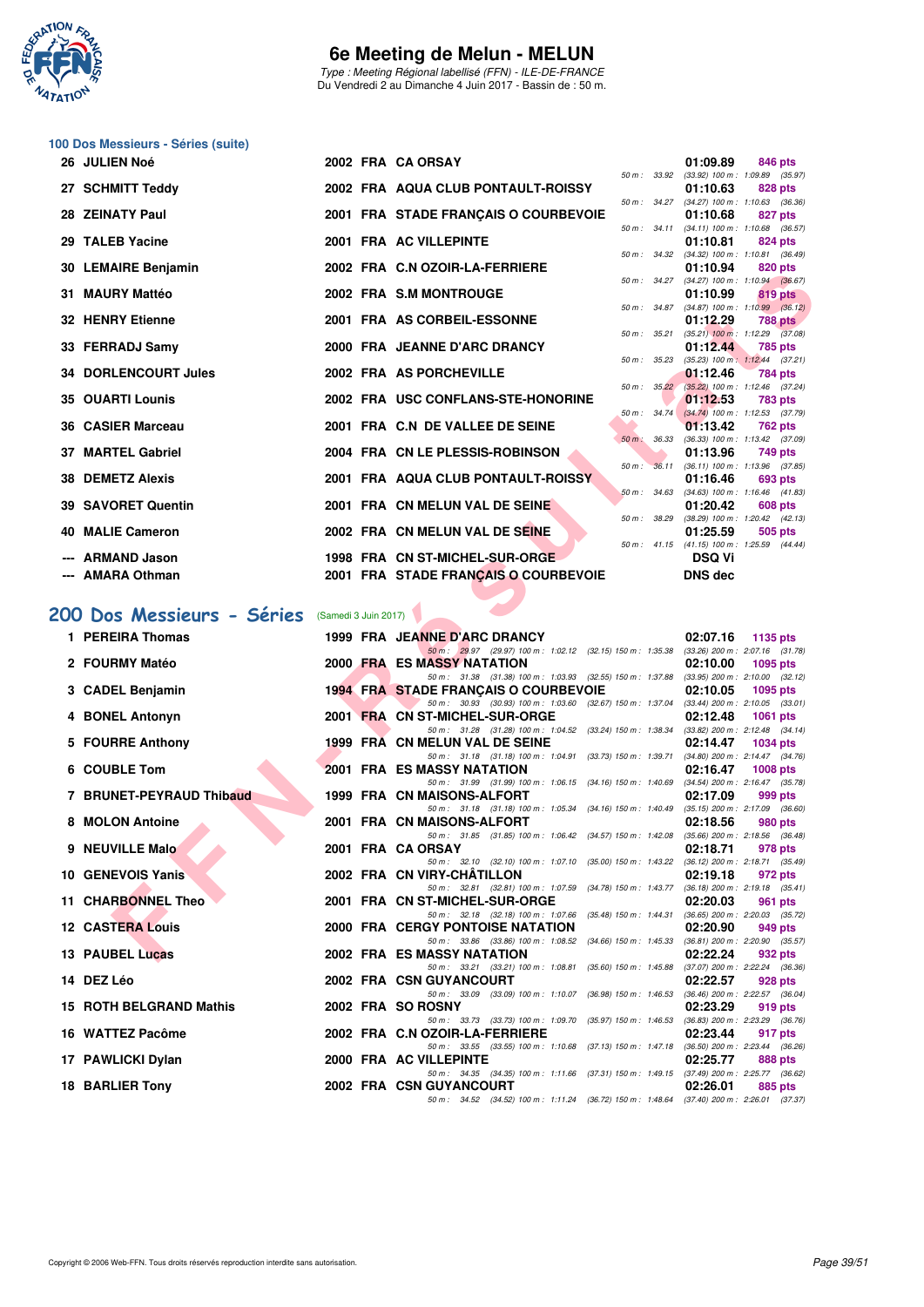

Type : Meeting Régional labellisé (FFN) - ILE-DE-FRANCE Du Vendredi 2 au Dimanche 4 Juin 2017 - Bassin de : 50 m.

# **200 Dos Messieurs - Séries (suite)**

| 19 JULIEN Noé                                                 | 2002 FRA CA ORSAY                                                                                                              | 02:26.67<br>876 pts                                        |
|---------------------------------------------------------------|--------------------------------------------------------------------------------------------------------------------------------|------------------------------------------------------------|
| 20 PASTULA Kacper                                             | 50 m: 34.97 (34.97) 100 m: 1:12.05 (37.08) 150 m: 1:49.84<br>2001 POL ES VITRY                                                 | $(37.79)$ 200 m : 2:26.67 $(36.83)$<br>02:26.73<br>876 pts |
|                                                               | 50 m: 30.35 (30.35) 100 m: 1:05.43 (35.08) 150 m: 1:45.35 (39.92) 200 m: 2:26.73 (41.38)                                       |                                                            |
| 21 SCHMITT Teddy                                              | 2002 FRA AQUA CLUB PONTAULT-ROISSY<br>50 m: 34.60 (34.60) 100 m: 1:11.74 (37.14) 150 m: 1:50.13 (38.39) 200 m: 2:28.13 (38.00) | 02:28.13<br>858 pts                                        |
| 22 BOCHER Guillaume                                           | 2001 FRA A.O. TRAPPES NATATION                                                                                                 | 02:31.19<br>821 pts                                        |
|                                                               | 50 m: 35.38 (35.38) 100 m: 1:14.11 (38.73) 150 m: 1:53.00 (38.89) 200 m: 2:31.19 (38.19)                                       |                                                            |
| 23 FRANCOIS Bastien                                           | 2000 FRA C.N OZOIR-LA-FERRIERE                                                                                                 | 02:31.54<br>817 pts                                        |
| 24 HENRY Etienne                                              | 50 m: 33.30 (33.30) 100 m: 1:11.07 (37.77) 150 m: 1:51.13 (40.06) 200 m: 2:31.54 (40.41)<br>2001 FRA AS CORBEIL-ESSONNE        | 02:34.34<br><b>784 pts</b>                                 |
|                                                               | 50 m: 36.34 (36.34) 100 m: 1:15.30 (38.96) 150 m: 1:55.76 (40.46) 200 m: 2:34.34 (38.58)                                       |                                                            |
| 25 MAURY Mattéo                                               | 2002 FRA S.M MONTROUGE                                                                                                         | 02:35.62<br><b>769 pts</b>                                 |
| 26 CHARBONNEL Ethan                                           | 50 m: 36.42 (36.42) 100 m: 1:16.13 (39.71) 150 m: 1:57.11 (40.98) 200 m: 2:35.62 (38.51)<br>2002 FRA CN ST-MICHEL-SUR-ORGE     | 02:36.98<br>753 pts                                        |
|                                                               | 50 m: 37.55 (37.55) 100 m: 1:16.80 (39.25) 150 m: 1:57.24 (40.44) 200 m: 2:36.98 (39.74)                                       |                                                            |
| 27 LEMAIRE Benjamin                                           | 2002 FRA C.N OZOIR-LA-FERRIERE                                                                                                 | 02:39.02<br>730 pts                                        |
|                                                               | 50 m: 35.83 (35.83) 100 m: 1:17.59 (41.76) 150 m: 1:58.17 (40.58) 200 m: 2:39.02 (40.85)                                       |                                                            |
| 28 CASIER Marceau                                             | 2001 FRA C.N DE VALLEE DE SEINE<br>50 m: 37.18 (37.18) 100 m: 1:18.65 (41.47) 150 m: 2:00.08 (41.43) 200 m: 2:42.25 (42.17)    | 02:42.25<br>694 pts                                        |
|                                                               |                                                                                                                                |                                                            |
| <b>iO Brasse Messieurs - Finale A</b> (Samedi 3 Juin 2017)    |                                                                                                                                |                                                            |
| 1 MAILLOT Melvin                                              | 1992 FRA STADE FRANÇAIS O COURBEVOIE                                                                                           | 00:29.32<br>1182 pts                                       |
| 2 ROSSILLON Virgile                                           | 2000 FRA STADE FRANÇAIS O COURBEVOIE                                                                                           | 00:30.42<br>1123 pts                                       |
| <b>3 BALAMANE Moncef</b>                                      | 2001 ALG STADE FRANÇAIS O COURBEVOIE                                                                                           | 00:30.57<br>1115 pts                                       |
| 4 AITKACI Carl                                                | 2001 FRA STADE FRANÇAIS O COURBEVOIE                                                                                           | 00:30.75<br>1106 pts                                       |
| 5 DESSAILLY Eric                                              | 1999 FRA CN MAISONS-ALFORT                                                                                                     | 00:31.92<br><b>1046 pts</b>                                |
| 6 ZEINATY Paul                                                | 2001 FRA STADE FRANÇAIS O COURBEVOIE                                                                                           | 00:32.17<br><b>1033 pts</b>                                |
| 7 TRY Richard                                                 | 1998 FRA AC VILLEPINTE                                                                                                         | 00:32.73<br>1005 pts                                       |
| --- LATRECHE Adam                                             | <b>2001 FRA CERGY PONTOISE NATATION</b>                                                                                        | <b>DNS dec</b>                                             |
|                                                               |                                                                                                                                |                                                            |
|                                                               |                                                                                                                                |                                                            |
| iO Brasse Messieurs - Finale B 12-17 ans (Samedi 3 Juin 2017) |                                                                                                                                |                                                            |
| 1 LIV Thomas                                                  | 2002 FRA AQUA CLUB PONTAULT-ROISSY                                                                                             | 00:32.39<br><b>1022 pts</b>                                |
| 2 DENJEAN Constantin                                          | 2002 FRA SO ROSNY                                                                                                              | 00:33.49<br><b>967 pts</b>                                 |
| 3 DIDI Lyès                                                   | 2001 FRA STADE FRANÇAIS O COURBEVOIE                                                                                           | 00:33.51<br><b>966 pts</b>                                 |
| 4 SAFHI Naël                                                  | 2001 FRA US JEUNESSE MITRY-MORY                                                                                                | 00:33.83<br>951 pts                                        |
| 5 BALLOT Paul                                                 | <b>2000 FRA PROVINS NATATION</b>                                                                                               | 00:33.92<br>946 pts                                        |
| 6 AZRA Alexandre                                              | 2000 FRA ES VITRY                                                                                                              | 00:34.10<br>938 pts                                        |
| --- CHAUVIN Dennys                                            | 2001 FRA ES VITRY                                                                                                              | <b>DNS dec</b>                                             |
| --- MAHMOUDI Najemeddine                                      | <b>2002 TUN CERGY PONTOISE NATATION</b>                                                                                        | <b>DNS dec</b>                                             |
|                                                               |                                                                                                                                |                                                            |
| iO Brasse Messieurs - Finale C 12-17 ans (Samedi 3 Juin 2017) |                                                                                                                                |                                                            |
| 1 OUNOUGHI Ihsane                                             | <b>2001 FRA ES MASSY NATATION</b>                                                                                              | 00:34.17<br>934 pts                                        |
| 2 FLEURY Steven                                               | 2001 FRA ES VITRY                                                                                                              | 00:34.39<br>924 pts                                        |
| <b>3 DELANNOY Antoine</b>                                     | 2002 FRA AQUA CLUB PONTAULT-ROISSY                                                                                             | 00:35.25<br>883 pts                                        |
| 4 MONTHEARD Owen                                              | 2001 FRA CN VAL MAUBUEE                                                                                                        | 00:36.04<br><b>846 pts</b>                                 |
| --- GABRIEL Jean-Emmanuel                                     | 2000 FRA AQUA CLUB PONTAULT-ROISSY                                                                                             | <b>DNS dec</b>                                             |
|                                                               | 2000 FRA CN MAISONS-ALFORT                                                                                                     |                                                            |
| --- ROUGAGNOU Zachary                                         |                                                                                                                                | <b>DNS dec</b>                                             |
| <b>EMERY Ancelin</b><br>---                                   | 2002 FRA AS PORCHEVILLE                                                                                                        | <b>DNS</b> dec                                             |
| --- DINO Maxime                                               | <b>2002 FRA CERGY PONTOISE NATATION</b>                                                                                        | <b>DNS dec</b>                                             |

#### **50 Brasse Messieurs - Finale A** (Samedi 3 Juin 2017)

| <b>MAILLOT Melvin</b>    |  | 1992 FRA STADE FRANCAIS O COURBEVOIE    | 00:29.32       | 1182 pts |
|--------------------------|--|-----------------------------------------|----------------|----------|
| 2 ROSSILLON Virgile      |  | 2000 FRA STADE FRANCAIS O COURBEVOIE    | 00:30.42       | 1123 pts |
| <b>3 BALAMANE Moncef</b> |  | 2001 ALG STADE FRANCAIS O COURBEVOIE    | 00:30.57       | 1115 pts |
| 4 AITKACI Carl           |  | 2001 FRA STADE FRANÇAIS O COURBEVOIE    | 00:30.75       | 1106 pts |
| 5 DESSAILLY Eric         |  | 1999 FRA CN MAISONS-ALFORT              | 00:31.92       | 1046 pts |
| 6 ZEINATY Paul           |  | 2001 FRA STADE FRANCAIS O COURBEVOIE    | 00:32.17       | 1033 pts |
| 7 TRY Richard            |  | 1998 FRA AC VILLEPINTE                  | 00:32.73       | 1005 pts |
| --- LATRECHE Adam        |  | <b>2001 FRA CERGY PONTOISE NATATION</b> | <b>DNS</b> dec |          |
|                          |  |                                         |                |          |

# **[50 Brasse Messieurs - Finale B](http://www.ffnatation.fr/webffn/resultats.php?idact=nat&go=epr&idcpt=46973&idepr=71) 12-17 ans** (Samedi 3 Juin 2017)

| 1 LIV Thomas             |  | 2002 FRA AQUA CLUB PONTAULT-ROISSY      | 00:32.39       | <b>1022 pts</b> |
|--------------------------|--|-----------------------------------------|----------------|-----------------|
| 2 DENJEAN Constantin     |  | 2002 FRA SO ROSNY                       | 00:33.49       | 967 pts         |
| 3 DIDI Lyès              |  | 2001 FRA STADE FRANCAIS O COURBEVOIE    | 00:33.51       | <b>966 pts</b>  |
| 4 SAFHI Naël             |  | 2001 FRA US JEUNESSE MITRY-MORY         | 00:33.83       | 951 pts         |
| 5 BALLOT Paul            |  | <b>2000 FRA PROVINS NATATION</b>        | 00:33.92       | 946 pts         |
| 6 AZRA Alexandre         |  | 2000 FRA ES VITRY                       | 00:34.10       | 938 pts         |
| --- CHAUVIN Dennys       |  | 2001 FRA ES VITRY                       | <b>DNS</b> dec |                 |
| --- MAHMOUDI Najemeddine |  | <b>2002 TUN CERGY PONTOISE NATATION</b> | <b>DNS</b> dec |                 |
|                          |  |                                         |                |                 |

### **[50 Brasse Messieurs - Finale C](http://www.ffnatation.fr/webffn/resultats.php?idact=nat&go=epr&idcpt=46973&idepr=71) 12-17 ans** (Samedi 3 Juin 2017)

| 1 OUNOUGHI Ihsane         |  | <b>2001 FRA ES MASSY NATATION</b>       | 00:34.17       | 934 pts |
|---------------------------|--|-----------------------------------------|----------------|---------|
| 2 FLEURY Steven           |  | 2001 FRA ES VITRY                       | 00:34.39       | 924 pts |
| <b>3 DELANNOY Antoine</b> |  | 2002 FRA AQUA CLUB PONTAULT-ROISSY      | 00:35.25       | 883 pts |
| 4 MONTHEARD Owen          |  | 2001 FRA CN VAL MAUBUEE                 | 00:36.04       | 846 pts |
| --- GABRIEL Jean-Emmanuel |  | 2000 FRA AQUA CLUB PONTAULT-ROISSY      | <b>DNS</b> dec |         |
| --- ROUGAGNOU Zachary     |  | 2000 FRA CN MAISONS-ALFORT              | DNS dec        |         |
| --- EMERY Ancelin         |  | 2002 FRA AS PORCHEVILLE                 | <b>DNS</b> dec |         |
| --- DINO Maxime           |  | <b>2002 FRA CERGY PONTOISE NATATION</b> | <b>DNS</b> dec |         |
|                           |  |                                         |                |         |

#### **[50 Brasse Messieurs - Séries](http://www.ffnatation.fr/webffn/resultats.php?idact=nat&go=epr&idcpt=46973&idepr=71)** (Samedi 3 Juin 2017)

| 1 MAILLOT Melvin        |  | 1992 FRA STADE FRANCAIS O COURBEVOIE | 00:29.44 | 1176 pts |
|-------------------------|--|--------------------------------------|----------|----------|
| 2 ROSSILLON Virgile     |  | 2000 FRA STADE FRANCAIS O COURBEVOIE | 00:30.06 | 1142 pts |
| 3 AITKACI Carl          |  | 2001 FRA STADE FRANÇAIS O COURBEVOIE | 00:30.22 | 1134 pts |
| 4 BALAMANE Moncef       |  | 2001 ALG STADE FRANCAIS O COURBEVOIE | 00:30.28 | 1131 pts |
| 5 ZEINATY Paul          |  | 2001 FRA STADE FRANCAIS O COURBEVOIE | 00:31.46 | 1069 pts |
| <b>6 DESSAILLY Eric</b> |  | 1999 FRA CN MAISONS-ALFORT           | 00:31.57 | 1063 pts |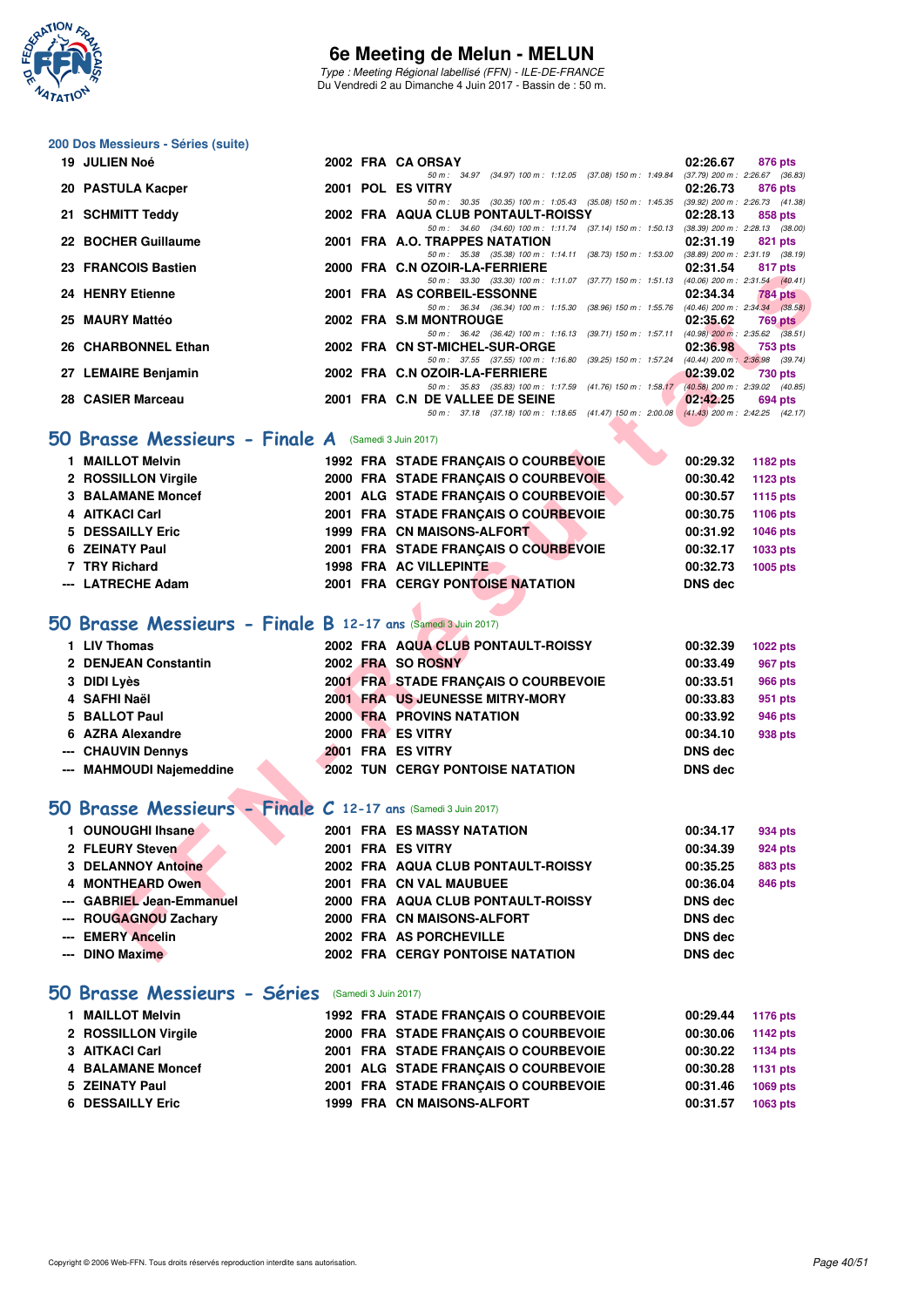

Type : Meeting Régional labellisé (FFN) - ILE-DE-FRANCE Du Vendredi 2 au Dimanche 4 Juin 2017 - Bassin de : 50 m.

**2001 FRA CERGY PONTOISE NATATION 00:31.74 1055 pts 8 8 TRA AC VILLEPINTE 00:32.35 1024 pts 9 LIV Thomas 2002 FRA AQUA CLUB PONTAULT-ROISSY 00:32.40 1021 pts 10 DENJEAN Constantin 2002 FRA SO ROSNY 00:32.61 1011 pts 11 SAFHI Naël 2001 FRA US JEUNESSE MITRY-MORY 00:32.97 993 pts 1998 FRA CN ST-MICHEL-SUR-ORGE 00:33.24 979 pts 1991 FRA STADE FRANÇAIS O COURBEVOIE 00:33.32 976 pts 1999 FRA UN PLOËRMEL 00:33.35 974 pts 15 DIDI Lyès 2001 FRA STADE FRANÇAIS O COURBEVOIE 00:33.39 972 pts 16 CRASSOUS Thomas 1999 FRA STADE FRANÇAIS O COURBEVOIE 00:33.40 972 pts 17 BALLOT Paul 2000 FRA PROVINS NATATION 00:33.44 970 pts 1999 FRA CN MELUN VAL DE SEINE 00:33.58 963 pts 1999 FRA US JEUNESSE MITRY-MORY 00:33.69 957 pts 2001 FRA ES VITRY 100:33.87 949 pts 2002 TUN CERGY PONTOISE NATATION 00:33.88** 948 pts **2000 FRA ES VITRY 100:34.07 939 pts 2000 FRA AQUA CLUB PONTAULT-ROISSY 00:34.23** 931 pts **2000 FRA CN MAISONS-ALFORT 00:34.38 924 pts 2001 FRA ES VITRY 00:34.65 911 pts 2001 FRA ES MASSY NATATION** 00:34.75 **907 pts 26 1999 FRA CN MELUN VAL DE SEINE 1999 FRA CN MELUN VAL DE SEINE 1907 pts 2002 FRA AQUA CLUB PONTAULT-ROISSY 00:35.05** 892 pts **2002 FRA AS PORCHEVILLE 00:35.17 887 pts 2002 FRA CERGY PONTOISE NATATION 00:35.19 886 pts 2001 FRA CN VAL MAUBUEE 00:35.38 877 pts 2000 FRA CN VAL MAUBUEE 00:35.72 861 pts 2002 FRA CN VAL MAUBUEE 00:35.75** 860 pts **2002 FRA EN LONGJUMEAU 00:35.85** 855 pts **35 GUILLAUME Vincent 2002 FRA ES MASSY NATATION 00:35.98 849 pts 2002 FRA AC BOULOGNE-BILLANCOURT 00:36.10 844 pts 37 LEPLATRE Remy 2000 FRA CN ST-MICHEL-SUR-ORGE 00:36.21 839 pts 38 BARETS Florian 2001 FRA CN MELUN VAL DE SEINE 00:36.44 828 pts 39 RAMOND Loic 2002 FRA JEANNE D'ARC DRANCY 00:36.69 817 pts**

#### **50 Brasse Messieurs - Séries (suite)**

| 7 LATRECHE Adam              |
|------------------------------|
| 8 TRY Richard                |
| 9 LIV Thomas                 |
| <b>10 DENJEAN Constantin</b> |
| 11 SAFHI Naël                |
| <b>12 TONNEAU Guillaume</b>  |
| <b>13 CLARK Anthony</b>      |
| 14 HEUZE Lucas               |
| 15 DIDI Lyès                 |
| <b>16 CRASSOUS Thomas</b>    |
| 17 BALLOT Paul               |
| <b>18 BARSANTI Flavio</b>    |
| 19 RICHTER Neil              |
| 20 CHAUVIN Dennys            |
| 21 MAHMOUDI Najemeddine      |
| 22 AZRA Alexandre            |
| 23 GABRIEL Jean-Emmanuel     |
| 24 ROUGAGNOU Zachary         |
| 25 FLEURY Steven             |
| 26 OUNOUGHI Ihsane           |
| 26 MEDINA Antoine            |
| 28 DELANNOY Antoine          |
| 29 EMERY Ancelin             |
| 30 DINO Maxime               |
| 31 MONTHEARD Owen            |
| 32 GOMEZ Corentin            |
| 33 KUCH Frederic             |
| 34 JULIEN Tristan            |
| <b>35 GUILLAUME Vincent</b>  |
| 36 WILLEMS Paul              |
| 37 LEPLATRE Remy             |
| 38 BARETS Florian            |
| <b>39 RAMOND Loic</b>        |
| --- AMARA Othman             |
|                              |

#### **[100 Brasse Messieurs - Finale A](http://www.ffnatation.fr/webffn/resultats.php?idact=nat&go=epr&idcpt=46973&idepr=72)** (Dimanche 4 Juin 2017)

| <b>13 ULANN ANUULY</b>         |  | <b>1991 FRA STADE FRANÇAIS O COURDEVOIE</b> |              | 00.JJ.JZ       | ອາບຸນເອ                                                |
|--------------------------------|--|---------------------------------------------|--------------|----------------|--------------------------------------------------------|
| 14 HEUZE Lucas                 |  | 1999 FRA UN PLOËRMEL                        |              | 00:33.35       | 974 pts                                                |
| 15 DIDI Lyès                   |  | 2001 FRA STADE FRANÇAIS O COURBEVOIE        |              | 00:33.39       | 972 pts                                                |
| 16 CRASSOUS Thomas             |  | 1999 FRA STADE FRANÇAIS O COURBEVOIE        |              | 00:33.40       | 972 pts                                                |
| 17 BALLOT Paul                 |  | 2000 FRA PROVINS NATATION                   |              | 00:33.44       | 970 pts                                                |
| <b>18 BARSANTI Flavio</b>      |  | 1999 FRA CN MELUN VAL DE SEINE              |              | 00:33.58       | 963 pts                                                |
| <b>19 RICHTER Neil</b>         |  | <b>1999 FRA US JEUNESSE MITRY-MORY</b>      |              | 00:33.69       | 957 pts                                                |
| 20 CHAUVIN Dennys              |  | 2001 FRA ES VITRY                           |              | 00:33.87       | 949 pts                                                |
| 21 MAHMOUDI Najemeddine        |  | <b>2002 TUN CERGY PONTOISE NATATION</b>     |              | 00:33.88       | <b>948 pts</b>                                         |
| 22 AZRA Alexandre              |  | 2000 FRA ES VITRY                           |              | 00:34.07       | 939 pts                                                |
| 23 GABRIEL Jean-Emmanuel       |  | 2000 FRA AQUA CLUB PONTAULT-ROISSY          |              | 00:34.23       | 931 pts                                                |
| 24 ROUGAGNOU Zachary           |  | 2000 FRA CN MAISONS-ALFORT                  |              | 00:34.38       | 924 pts                                                |
| 25 FLEURY Steven               |  | 2001 FRA ES VITRY                           |              | 00:34.65       | 911 pts                                                |
| 26 OUNOUGHI Ihsane             |  | <b>2001 FRA ES MASSY NATATION</b>           |              | 00:34.75       | 907 pts                                                |
| 26 MEDINA Antoine              |  | 1999 FRA CN MELUN VAL DE SEINE              |              | 00:34.75       | 907 pts                                                |
| 28 DELANNOY Antoine            |  | 2002 FRA AQUA CLUB PONTAULT-ROISSY          |              | 00:35.05       | 892 pts                                                |
| 29 EMERY Ancelin               |  | 2002 FRA AS PORCHEVILLE                     |              | 00:35.17       | <b>887 pts</b>                                         |
| 30 DINO Maxime                 |  | 2002 FRA CERGY PONTOISE NATATION            |              | 00:35.19       | <b>886 pts</b>                                         |
| 31 MONTHEARD Owen              |  | 2001 FRA CN VAL MAUBUEE                     |              | 00:35.38       | 877 pts                                                |
| 32 GOMEZ Corentin              |  | 2000 FRA CN VAL MAUBUEE                     |              | 00:35.72       | 861 pts                                                |
| 33 KUCH Frederic               |  | 2002 FRA CN VAL MAUBUEE                     |              | 00:35.75       | 860 pts                                                |
| 34 JULIEN Tristan              |  | 2002 FRA EN LONGJUMEAU                      |              | 00:35.85       | 855 pts                                                |
| <b>35 GUILLAUME Vincent</b>    |  | <b>2002 FRA ES MASSY NATATION</b>           |              | 00:35.98       | 849 pts                                                |
| <b>36 WILLEMS Paul</b>         |  | 2002 FRA AC BOULOGNE-BILLANCOURT            |              | 00:36.10       | 844 pts                                                |
| 37 LEPLATRE Remy               |  | 2000 FRA CN ST-MICHEL-SUR-ORGE              |              | 00:36.21       | 839 pts                                                |
| <b>38 BARETS Florian</b>       |  | 2001 FRA CN MELUN VAL DE SEINE              |              | 00:36.44       | 828 pts                                                |
| <b>39 RAMOND Loic</b>          |  | 2002 FRA JEANNE D'ARC DRANCY                |              | 00:36.69       | 817 pts                                                |
| --- AMARA Othman               |  | 2001 FRA STADE FRANÇAIS O COURBEVOIE        |              | <b>DNS dec</b> |                                                        |
|                                |  |                                             |              |                |                                                        |
| 00 Brasse Messieurs - Finale A |  | (Dimanche 4 Juin 2017)                      |              |                |                                                        |
| <b>1 BALAMANE Moncef</b>       |  | 2001 ALG STADE FRANÇAIS O COURBEVOIE        |              | 01:06.76       | 1140 pts                                               |
| 2 AITKACI Carl                 |  | 2001 FRA STADE FRANÇAIS O COURBEVOIE        |              | 01:06.79       | 50 m: 31.42 (31.42) 100 m: 1:06.76 (35.34)<br>1139 pts |
|                                |  |                                             | 50 m : 31.80 |                | $(31.80)$ 100 m : 1:06.79 $(34.99)$                    |
| 3 DESSAILLY Eric               |  | 1999 FRA CN MAISONS-ALFORT                  |              | 01:08.48       | 1095 pts                                               |
| 4 MORNET Thomas                |  | 2001 FRA CHARTRES METROPOLE NAT             |              | 01:08.59       | 50 m: 31.96 (31.96) 100 m: 1:08.48 (36.52)<br>1092 pts |
|                                |  |                                             | 50 m : 32.71 |                | $(32.71)$ 100 m : 1:08.59 $(35.88)$                    |
| 5 LIV Thomas                   |  | 2002 FRA AQUA CLUB PONTAULT-ROISSY          |              | 01:08.72       | <b>1089 pts</b>                                        |
| 6 ANDRÉ Loïc                   |  | 2001 FRA CHARTRES METROPOLE NAT             | 50 m: 33.25  | 01:08.85       | $(33.25)$ 100 m : 1:08.72 $(35.47)$<br><b>1085 pts</b> |
|                                |  |                                             |              |                | 50 m: 32.42 (32.42) 100 m: 1:08.85 (36.43)             |
| 7 TRY Richard                  |  | <b>1998 FRA AC VILLEPINTE</b>               |              | 01:09.74       | 1063 pts                                               |
| 8 LATRECHE Adam                |  | <b>2001 FRA CERGY PONTOISE NATATION</b>     | 50 m : 32.31 | 01:09.94       | $(32.31)$ 100 m : 1:09.74 $(37.43)$<br>1058 pts        |
|                                |  |                                             |              |                | 50 m: 32.83 (32.83) 100 m: 1:09.94 (37.11)             |
|                                |  |                                             |              |                |                                                        |

#### **[100 Brasse Messieurs - Finale B](http://www.ffnatation.fr/webffn/resultats.php?idact=nat&go=epr&idcpt=46973&idepr=72) 12-17 ans** (Dimanche 4 Juin 2017)

| 1 ZEINATY Paul    |  | 2001 FRA STADE FRANCAIS O COURBEVOIE |  | 01:11.08 1029 pts                          |         |
|-------------------|--|--------------------------------------|--|--------------------------------------------|---------|
|                   |  |                                      |  | 50 m: 33.30 (33.30) 100 m: 1:11.08 (37.78  |         |
| 2 RIGUIDEL Leo    |  | 2001 FRA CHARTRES METROPOLE NAT      |  | 01:11.73 1012 pts                          |         |
|                   |  |                                      |  | 50 m: 34.55 (34.55) 100 m: 1:11.73 (37.18) |         |
| 3 OUNOUGHI Ihsane |  | <b>2001 FRA ES MASSY NATATION</b>    |  | 01:13.22                                   | 976 pts |
|                   |  |                                      |  | 50 m: 34.38 (34.38) 100 m: 1:13.22 (38.84  |         |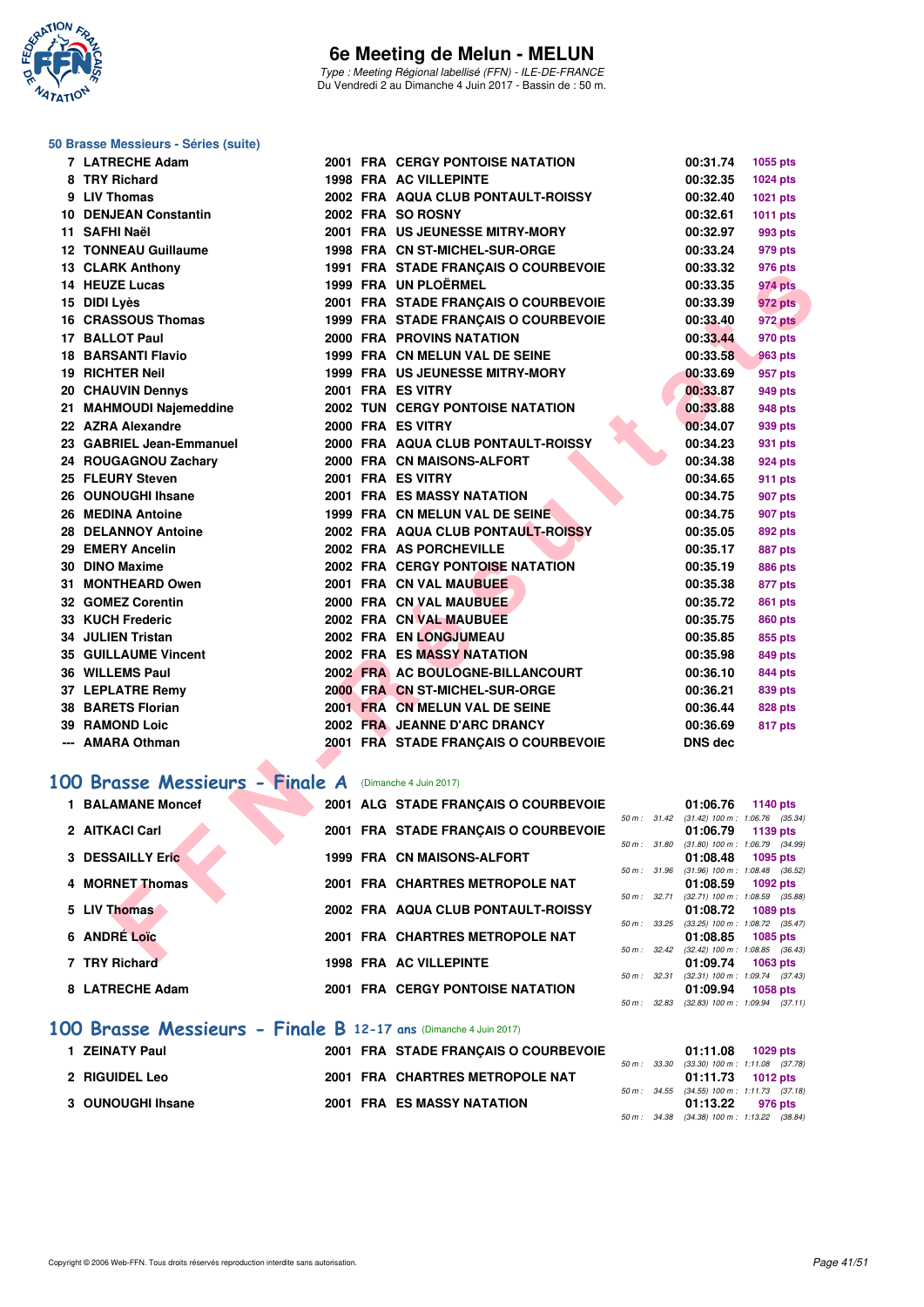

Type : Meeting Régional labellisé (FFN) - ILE-DE-FRANCE Du Vendredi 2 au Dimanche 4 Juin 2017 - Bassin de : 50 m.

# **100 Brasse Messieurs - Finale B (suite)**

| 4 RACHDI Yazid   |  | 2001 FRA CA ORSAY                       |              | 01:13.35                                     | 972 pts |  |
|------------------|--|-----------------------------------------|--------------|----------------------------------------------|---------|--|
|                  |  |                                         |              | 50 m: 34.91 (34.91) 100 m: 1:13.35 (38.44)   |         |  |
| 5 AZRA Alexandre |  | 2000 FRA ES VITRY                       |              | 01:15.50                                     | 921 pts |  |
|                  |  |                                         |              | 50 m : 35.30 (35.30) 100 m : 1:15.50 (40.20) |         |  |
| 6 SAFHI Naël     |  | 2001 FRA US JEUNESSE MITRY-MORY         |              | 01:16.15                                     | 905 pts |  |
|                  |  |                                         |              | 50 m: 34.80 (34.80) 100 m: 1:16.15 (41.35)   |         |  |
| 7 DINO Maxime    |  | <b>2002 FRA CERGY PONTOISE NATATION</b> |              | 01:17.38                                     | 877 pts |  |
|                  |  |                                         |              | 50 m: 37.02 (37.02) 100 m: 1:17.38 (40.36)   |         |  |
| 8 CARON Arthur   |  | 2000 FRA CHARTRES METROPOLE NAT         |              | 01:17.85                                     | 866 pts |  |
|                  |  |                                         | 50 m : 35.78 | $(35.78)$ 100 m : 1:17.85 $(42.07)$          |         |  |

#### **[100 Brasse Messieurs - Finale C](http://www.ffnatation.fr/webffn/resultats.php?idact=nat&go=epr&idcpt=46973&idepr=72) 12-17 ans** (Dimanche 4 Juin 2017)

| 1 GUILLAUME Vincent   |  | 2002 FRA ES MASSY NATATION         |              | 01:14.65                                        |           | 941 pts |
|-----------------------|--|------------------------------------|--------------|-------------------------------------------------|-----------|---------|
| 2 FLEURY Steven       |  | 2001 FRA ES VITRY                  | 50 m : 35.94 | $(35.94)$ 100 m : 1:14.65 $(38.71)$<br>01:16.20 | $904$ pts |         |
| 3 LEPLATRE Remy       |  | 2000 FRA CN ST-MICHEL-SUR-ORGE     | 50 m: 35.84  | $(35.84)$ 100 m : 1:16.20 $(40.36)$<br>01:16.43 | 899 pts   |         |
| 4 BARETS Florian      |  | 2001 FRA CN MELUN VAL DE SEINE     | 50 m: 36.37  | $(36.37)$ 100 m : 1:16.43 $(40.06)$<br>01:17.18 | 881 pts   |         |
| 5 CAMERLYNCK Gauthier |  | 2001 FRA US VILLEJUIF NATATION     | 50 m : 36.53 | $(36.53)$ 100 m : 1:17.18 $(40.65)$<br>01:19.90 | 819 pts   |         |
| 6 DELANNOY Antoine    |  | 2002 FRA AQUA CLUB PONTAULT-ROISSY | 50 m : 37.23 | $(37.23)$ 100 m : 1:19.90 $(42.67)$<br>01:20.63 | 803 pts   |         |
| --- NDIAYE Amadou     |  | 2001 FRA S.M MONTROUGE             | 50 m: 37.48  | $(37.48)$ 100 m : 1:20.63 $(43.15)$<br>DNS dec  |           |         |
| --- GOMEZ Corentin    |  | 2000 FRA CN VAL MAUBUEE            |              | <b>DNS dec</b>                                  |           |         |

#### **[100 Brasse Messieurs - Séries](http://www.ffnatation.fr/webffn/resultats.php?idact=nat&go=epr&idcpt=46973&idepr=72)** (Dimanche 4 Juin 2017)

| 00 Brasse Messieurs - Finale $C$ 12-17 ans (Dimanche 4 Juin 2017)<br>1 GUILLAUME Vincent<br>2 FLEURY Steven |                                                                                                                                                                                                                                                                                  |                                   |                                                                                                                                                                                                                                                                                                                                                                                                                                                                                                                                                                                                                                                                                                                                                                                                                                                                                                                                                                                                                      | 50 m : 35.78 |                                                                                                                                                  | $(35.78)$ 100 m : 1:17.85 $(42.07)$                                                                                                                                                                                                                                                                                                                                                                                                                                                                                                                                                                                                                                                                                                                                                                                                                                                                                                                                                                                          |
|-------------------------------------------------------------------------------------------------------------|----------------------------------------------------------------------------------------------------------------------------------------------------------------------------------------------------------------------------------------------------------------------------------|-----------------------------------|----------------------------------------------------------------------------------------------------------------------------------------------------------------------------------------------------------------------------------------------------------------------------------------------------------------------------------------------------------------------------------------------------------------------------------------------------------------------------------------------------------------------------------------------------------------------------------------------------------------------------------------------------------------------------------------------------------------------------------------------------------------------------------------------------------------------------------------------------------------------------------------------------------------------------------------------------------------------------------------------------------------------|--------------|--------------------------------------------------------------------------------------------------------------------------------------------------|------------------------------------------------------------------------------------------------------------------------------------------------------------------------------------------------------------------------------------------------------------------------------------------------------------------------------------------------------------------------------------------------------------------------------------------------------------------------------------------------------------------------------------------------------------------------------------------------------------------------------------------------------------------------------------------------------------------------------------------------------------------------------------------------------------------------------------------------------------------------------------------------------------------------------------------------------------------------------------------------------------------------------|
|                                                                                                             |                                                                                                                                                                                                                                                                                  |                                   |                                                                                                                                                                                                                                                                                                                                                                                                                                                                                                                                                                                                                                                                                                                                                                                                                                                                                                                                                                                                                      |              |                                                                                                                                                  |                                                                                                                                                                                                                                                                                                                                                                                                                                                                                                                                                                                                                                                                                                                                                                                                                                                                                                                                                                                                                              |
|                                                                                                             |                                                                                                                                                                                                                                                                                  | <b>2002 FRA ES MASSY NATATION</b> |                                                                                                                                                                                                                                                                                                                                                                                                                                                                                                                                                                                                                                                                                                                                                                                                                                                                                                                                                                                                                      |              | 01:14.65                                                                                                                                         | 941 pts                                                                                                                                                                                                                                                                                                                                                                                                                                                                                                                                                                                                                                                                                                                                                                                                                                                                                                                                                                                                                      |
|                                                                                                             |                                                                                                                                                                                                                                                                                  |                                   | 50 m : 35.94                                                                                                                                                                                                                                                                                                                                                                                                                                                                                                                                                                                                                                                                                                                                                                                                                                                                                                                                                                                                         |              |                                                                                                                                                  | $(35.94)$ 100 m : 1:14.65 $(38.71)$                                                                                                                                                                                                                                                                                                                                                                                                                                                                                                                                                                                                                                                                                                                                                                                                                                                                                                                                                                                          |
|                                                                                                             |                                                                                                                                                                                                                                                                                  | 2001 FRA ES VITRY                 | 50 m : 35.84                                                                                                                                                                                                                                                                                                                                                                                                                                                                                                                                                                                                                                                                                                                                                                                                                                                                                                                                                                                                         |              | 01:16.20                                                                                                                                         | 904 pts<br>$(35.84)$ 100 m : 1:16.20 $(40.36)$                                                                                                                                                                                                                                                                                                                                                                                                                                                                                                                                                                                                                                                                                                                                                                                                                                                                                                                                                                               |
|                                                                                                             |                                                                                                                                                                                                                                                                                  |                                   |                                                                                                                                                                                                                                                                                                                                                                                                                                                                                                                                                                                                                                                                                                                                                                                                                                                                                                                                                                                                                      |              | 01:16.43                                                                                                                                         | 899 pts                                                                                                                                                                                                                                                                                                                                                                                                                                                                                                                                                                                                                                                                                                                                                                                                                                                                                                                                                                                                                      |
|                                                                                                             |                                                                                                                                                                                                                                                                                  |                                   |                                                                                                                                                                                                                                                                                                                                                                                                                                                                                                                                                                                                                                                                                                                                                                                                                                                                                                                                                                                                                      |              |                                                                                                                                                  | 881 pts                                                                                                                                                                                                                                                                                                                                                                                                                                                                                                                                                                                                                                                                                                                                                                                                                                                                                                                                                                                                                      |
|                                                                                                             |                                                                                                                                                                                                                                                                                  |                                   |                                                                                                                                                                                                                                                                                                                                                                                                                                                                                                                                                                                                                                                                                                                                                                                                                                                                                                                                                                                                                      |              |                                                                                                                                                  | $(36.53)$ 100 m : 1:17.18 $(40.65)$                                                                                                                                                                                                                                                                                                                                                                                                                                                                                                                                                                                                                                                                                                                                                                                                                                                                                                                                                                                          |
|                                                                                                             |                                                                                                                                                                                                                                                                                  |                                   |                                                                                                                                                                                                                                                                                                                                                                                                                                                                                                                                                                                                                                                                                                                                                                                                                                                                                                                                                                                                                      |              |                                                                                                                                                  | 819 pts                                                                                                                                                                                                                                                                                                                                                                                                                                                                                                                                                                                                                                                                                                                                                                                                                                                                                                                                                                                                                      |
| <b>6 DELANNOY Antoine</b>                                                                                   |                                                                                                                                                                                                                                                                                  |                                   |                                                                                                                                                                                                                                                                                                                                                                                                                                                                                                                                                                                                                                                                                                                                                                                                                                                                                                                                                                                                                      |              | 01:20.63                                                                                                                                         | 803 pts                                                                                                                                                                                                                                                                                                                                                                                                                                                                                                                                                                                                                                                                                                                                                                                                                                                                                                                                                                                                                      |
| --- NDIAYE Amadou                                                                                           |                                                                                                                                                                                                                                                                                  |                                   |                                                                                                                                                                                                                                                                                                                                                                                                                                                                                                                                                                                                                                                                                                                                                                                                                                                                                                                                                                                                                      |              | <b>DNS dec</b>                                                                                                                                   |                                                                                                                                                                                                                                                                                                                                                                                                                                                                                                                                                                                                                                                                                                                                                                                                                                                                                                                                                                                                                              |
| --- GOMEZ Corentin                                                                                          |                                                                                                                                                                                                                                                                                  |                                   |                                                                                                                                                                                                                                                                                                                                                                                                                                                                                                                                                                                                                                                                                                                                                                                                                                                                                                                                                                                                                      |              | <b>DNS dec</b>                                                                                                                                   |                                                                                                                                                                                                                                                                                                                                                                                                                                                                                                                                                                                                                                                                                                                                                                                                                                                                                                                                                                                                                              |
|                                                                                                             |                                                                                                                                                                                                                                                                                  |                                   |                                                                                                                                                                                                                                                                                                                                                                                                                                                                                                                                                                                                                                                                                                                                                                                                                                                                                                                                                                                                                      |              |                                                                                                                                                  |                                                                                                                                                                                                                                                                                                                                                                                                                                                                                                                                                                                                                                                                                                                                                                                                                                                                                                                                                                                                                              |
|                                                                                                             |                                                                                                                                                                                                                                                                                  |                                   |                                                                                                                                                                                                                                                                                                                                                                                                                                                                                                                                                                                                                                                                                                                                                                                                                                                                                                                                                                                                                      |              |                                                                                                                                                  |                                                                                                                                                                                                                                                                                                                                                                                                                                                                                                                                                                                                                                                                                                                                                                                                                                                                                                                                                                                                                              |
| 1 M'RABET Talal                                                                                             |                                                                                                                                                                                                                                                                                  |                                   |                                                                                                                                                                                                                                                                                                                                                                                                                                                                                                                                                                                                                                                                                                                                                                                                                                                                                                                                                                                                                      |              | 01:06.52                                                                                                                                         | 1146 pts                                                                                                                                                                                                                                                                                                                                                                                                                                                                                                                                                                                                                                                                                                                                                                                                                                                                                                                                                                                                                     |
|                                                                                                             |                                                                                                                                                                                                                                                                                  |                                   |                                                                                                                                                                                                                                                                                                                                                                                                                                                                                                                                                                                                                                                                                                                                                                                                                                                                                                                                                                                                                      |              |                                                                                                                                                  | <b>1121 pts</b>                                                                                                                                                                                                                                                                                                                                                                                                                                                                                                                                                                                                                                                                                                                                                                                                                                                                                                                                                                                                              |
|                                                                                                             |                                                                                                                                                                                                                                                                                  |                                   |                                                                                                                                                                                                                                                                                                                                                                                                                                                                                                                                                                                                                                                                                                                                                                                                                                                                                                                                                                                                                      |              |                                                                                                                                                  |                                                                                                                                                                                                                                                                                                                                                                                                                                                                                                                                                                                                                                                                                                                                                                                                                                                                                                                                                                                                                              |
|                                                                                                             |                                                                                                                                                                                                                                                                                  |                                   |                                                                                                                                                                                                                                                                                                                                                                                                                                                                                                                                                                                                                                                                                                                                                                                                                                                                                                                                                                                                                      |              |                                                                                                                                                  | <b>1094 pts</b>                                                                                                                                                                                                                                                                                                                                                                                                                                                                                                                                                                                                                                                                                                                                                                                                                                                                                                                                                                                                              |
| 4 LIV Thomas                                                                                                |                                                                                                                                                                                                                                                                                  |                                   |                                                                                                                                                                                                                                                                                                                                                                                                                                                                                                                                                                                                                                                                                                                                                                                                                                                                                                                                                                                                                      |              | 01:08.85                                                                                                                                         | 1085 pts                                                                                                                                                                                                                                                                                                                                                                                                                                                                                                                                                                                                                                                                                                                                                                                                                                                                                                                                                                                                                     |
|                                                                                                             |                                                                                                                                                                                                                                                                                  |                                   |                                                                                                                                                                                                                                                                                                                                                                                                                                                                                                                                                                                                                                                                                                                                                                                                                                                                                                                                                                                                                      |              |                                                                                                                                                  | <b>1072 pts</b>                                                                                                                                                                                                                                                                                                                                                                                                                                                                                                                                                                                                                                                                                                                                                                                                                                                                                                                                                                                                              |
|                                                                                                             |                                                                                                                                                                                                                                                                                  |                                   |                                                                                                                                                                                                                                                                                                                                                                                                                                                                                                                                                                                                                                                                                                                                                                                                                                                                                                                                                                                                                      |              |                                                                                                                                                  | $(32.81)$ 100 m : 1:09.37 $(36.56)$                                                                                                                                                                                                                                                                                                                                                                                                                                                                                                                                                                                                                                                                                                                                                                                                                                                                                                                                                                                          |
|                                                                                                             |                                                                                                                                                                                                                                                                                  |                                   |                                                                                                                                                                                                                                                                                                                                                                                                                                                                                                                                                                                                                                                                                                                                                                                                                                                                                                                                                                                                                      |              |                                                                                                                                                  | <b>1069 pts</b><br>$(33.16)$ 100 m : 1:09.51 $(36.35)$                                                                                                                                                                                                                                                                                                                                                                                                                                                                                                                                                                                                                                                                                                                                                                                                                                                                                                                                                                       |
| 7 LATRECHE Adam                                                                                             |                                                                                                                                                                                                                                                                                  |                                   |                                                                                                                                                                                                                                                                                                                                                                                                                                                                                                                                                                                                                                                                                                                                                                                                                                                                                                                                                                                                                      |              | 01:09.66                                                                                                                                         | 1065 pts                                                                                                                                                                                                                                                                                                                                                                                                                                                                                                                                                                                                                                                                                                                                                                                                                                                                                                                                                                                                                     |
| 8 TRY Richard                                                                                               |                                                                                                                                                                                                                                                                                  |                                   |                                                                                                                                                                                                                                                                                                                                                                                                                                                                                                                                                                                                                                                                                                                                                                                                                                                                                                                                                                                                                      |              | 01:10.57                                                                                                                                         | <b>1042 pts</b>                                                                                                                                                                                                                                                                                                                                                                                                                                                                                                                                                                                                                                                                                                                                                                                                                                                                                                                                                                                                              |
|                                                                                                             |                                                                                                                                                                                                                                                                                  |                                   |                                                                                                                                                                                                                                                                                                                                                                                                                                                                                                                                                                                                                                                                                                                                                                                                                                                                                                                                                                                                                      |              |                                                                                                                                                  |                                                                                                                                                                                                                                                                                                                                                                                                                                                                                                                                                                                                                                                                                                                                                                                                                                                                                                                                                                                                                              |
|                                                                                                             |                                                                                                                                                                                                                                                                                  |                                   |                                                                                                                                                                                                                                                                                                                                                                                                                                                                                                                                                                                                                                                                                                                                                                                                                                                                                                                                                                                                                      |              |                                                                                                                                                  | <b>1028 pts</b>                                                                                                                                                                                                                                                                                                                                                                                                                                                                                                                                                                                                                                                                                                                                                                                                                                                                                                                                                                                                              |
| 10 ZEINATY Paul                                                                                             |                                                                                                                                                                                                                                                                                  |                                   |                                                                                                                                                                                                                                                                                                                                                                                                                                                                                                                                                                                                                                                                                                                                                                                                                                                                                                                                                                                                                      |              | 01:11.50                                                                                                                                         | <b>1018 pts</b>                                                                                                                                                                                                                                                                                                                                                                                                                                                                                                                                                                                                                                                                                                                                                                                                                                                                                                                                                                                                              |
| <b>11 RIGUIDEL Leo</b>                                                                                      |                                                                                                                                                                                                                                                                                  |                                   |                                                                                                                                                                                                                                                                                                                                                                                                                                                                                                                                                                                                                                                                                                                                                                                                                                                                                                                                                                                                                      |              | 01:11.59                                                                                                                                         | 1016 $pts$                                                                                                                                                                                                                                                                                                                                                                                                                                                                                                                                                                                                                                                                                                                                                                                                                                                                                                                                                                                                                   |
|                                                                                                             |                                                                                                                                                                                                                                                                                  |                                   |                                                                                                                                                                                                                                                                                                                                                                                                                                                                                                                                                                                                                                                                                                                                                                                                                                                                                                                                                                                                                      |              |                                                                                                                                                  | <b>1015 pts</b>                                                                                                                                                                                                                                                                                                                                                                                                                                                                                                                                                                                                                                                                                                                                                                                                                                                                                                                                                                                                              |
|                                                                                                             |                                                                                                                                                                                                                                                                                  |                                   |                                                                                                                                                                                                                                                                                                                                                                                                                                                                                                                                                                                                                                                                                                                                                                                                                                                                                                                                                                                                                      |              |                                                                                                                                                  | $(33.67)$ 100 m : 1:11.63 $(37.96)$                                                                                                                                                                                                                                                                                                                                                                                                                                                                                                                                                                                                                                                                                                                                                                                                                                                                                                                                                                                          |
|                                                                                                             |                                                                                                                                                                                                                                                                                  |                                   |                                                                                                                                                                                                                                                                                                                                                                                                                                                                                                                                                                                                                                                                                                                                                                                                                                                                                                                                                                                                                      |              |                                                                                                                                                  | 999 pts                                                                                                                                                                                                                                                                                                                                                                                                                                                                                                                                                                                                                                                                                                                                                                                                                                                                                                                                                                                                                      |
| 14 BARSANTI Flavio                                                                                          |                                                                                                                                                                                                                                                                                  |                                   |                                                                                                                                                                                                                                                                                                                                                                                                                                                                                                                                                                                                                                                                                                                                                                                                                                                                                                                                                                                                                      |              | 01:13.54                                                                                                                                         | 968 pts                                                                                                                                                                                                                                                                                                                                                                                                                                                                                                                                                                                                                                                                                                                                                                                                                                                                                                                                                                                                                      |
|                                                                                                             |                                                                                                                                                                                                                                                                                  |                                   |                                                                                                                                                                                                                                                                                                                                                                                                                                                                                                                                                                                                                                                                                                                                                                                                                                                                                                                                                                                                                      |              |                                                                                                                                                  | 967 pts                                                                                                                                                                                                                                                                                                                                                                                                                                                                                                                                                                                                                                                                                                                                                                                                                                                                                                                                                                                                                      |
|                                                                                                             |                                                                                                                                                                                                                                                                                  |                                   |                                                                                                                                                                                                                                                                                                                                                                                                                                                                                                                                                                                                                                                                                                                                                                                                                                                                                                                                                                                                                      |              |                                                                                                                                                  | $(34.21)$ 100 m : 1:13.59 $(39.38)$                                                                                                                                                                                                                                                                                                                                                                                                                                                                                                                                                                                                                                                                                                                                                                                                                                                                                                                                                                                          |
|                                                                                                             |                                                                                                                                                                                                                                                                                  |                                   |                                                                                                                                                                                                                                                                                                                                                                                                                                                                                                                                                                                                                                                                                                                                                                                                                                                                                                                                                                                                                      |              |                                                                                                                                                  | 958 pts                                                                                                                                                                                                                                                                                                                                                                                                                                                                                                                                                                                                                                                                                                                                                                                                                                                                                                                                                                                                                      |
| 17 HEUZE Lucas                                                                                              |                                                                                                                                                                                                                                                                                  |                                   |                                                                                                                                                                                                                                                                                                                                                                                                                                                                                                                                                                                                                                                                                                                                                                                                                                                                                                                                                                                                                      |              | 01:14.62                                                                                                                                         | 942 pts                                                                                                                                                                                                                                                                                                                                                                                                                                                                                                                                                                                                                                                                                                                                                                                                                                                                                                                                                                                                                      |
| 18 AZRA Alexandre                                                                                           |                                                                                                                                                                                                                                                                                  |                                   |                                                                                                                                                                                                                                                                                                                                                                                                                                                                                                                                                                                                                                                                                                                                                                                                                                                                                                                                                                                                                      |              | 01:15.05                                                                                                                                         | 931 pts                                                                                                                                                                                                                                                                                                                                                                                                                                                                                                                                                                                                                                                                                                                                                                                                                                                                                                                                                                                                                      |
|                                                                                                             |                                                                                                                                                                                                                                                                                  |                                   |                                                                                                                                                                                                                                                                                                                                                                                                                                                                                                                                                                                                                                                                                                                                                                                                                                                                                                                                                                                                                      |              |                                                                                                                                                  |                                                                                                                                                                                                                                                                                                                                                                                                                                                                                                                                                                                                                                                                                                                                                                                                                                                                                                                                                                                                                              |
|                                                                                                             |                                                                                                                                                                                                                                                                                  |                                   |                                                                                                                                                                                                                                                                                                                                                                                                                                                                                                                                                                                                                                                                                                                                                                                                                                                                                                                                                                                                                      |              |                                                                                                                                                  | 926 pts                                                                                                                                                                                                                                                                                                                                                                                                                                                                                                                                                                                                                                                                                                                                                                                                                                                                                                                                                                                                                      |
| 20 CARON Arthur                                                                                             |                                                                                                                                                                                                                                                                                  |                                   |                                                                                                                                                                                                                                                                                                                                                                                                                                                                                                                                                                                                                                                                                                                                                                                                                                                                                                                                                                                                                      |              | 01:15.97                                                                                                                                         | 910 pts                                                                                                                                                                                                                                                                                                                                                                                                                                                                                                                                                                                                                                                                                                                                                                                                                                                                                                                                                                                                                      |
| 21 SAFHI Naël                                                                                               |                                                                                                                                                                                                                                                                                  |                                   |                                                                                                                                                                                                                                                                                                                                                                                                                                                                                                                                                                                                                                                                                                                                                                                                                                                                                                                                                                                                                      |              | 01:15.98                                                                                                                                         | 909 pts                                                                                                                                                                                                                                                                                                                                                                                                                                                                                                                                                                                                                                                                                                                                                                                                                                                                                                                                                                                                                      |
|                                                                                                             | 3 LEPLATRE Remy<br>4 BARETS Florian<br>5 CAMERLYNCK Gauthier<br>2 AITKACI Carl<br><b>3 BALAMANE Moncef</b><br>5 DESSAILLY Eric<br><b>6 MORNET Thomas</b><br>9 ANDRÉ Loïc<br>12 CLARK Anthony<br>13 CADEL Benjamin<br>15 OUNOUGHI Ihsane<br>16 CHATTI Souhaiel<br>19 RACHDI Yazid |                                   | 2000 FRA CN ST-MICHEL-SUR-ORGE<br>2001 FRA CN MELUN VAL DE SEINE<br>2001 FRA US VILLEJUIF NATATION<br>2002 FRA AQUA CLUB PONTAULT-ROISSY<br>2001 FRA S.M MONTROUGE<br>2000 FRA CN VAL MAUBUEE<br>00 Brasse Messieurs - Séries (Dimanche 4 Juin 2017)<br>1987 TUN STADE FRANÇAIS O COURBEVOIE<br>2001 FRA STADE FRANÇAIS O COURBEVOIE<br>2001 ALG STADE FRANCAIS O COURBEVOIE<br>2002 FRA AQUA CLUB PONTAULT-ROISSY<br><b>1999 FRA CN MAISONS-ALFORT</b><br>2001 FRA CHARTRES METROPOLE NAT<br><b>2001 FRA CERGY PONTOISE NATATION</b><br><b>1998 FRA AC VILLEPINTE</b><br>2001 FRA CHARTRES METROPOLE NAT<br>2001 FRA STADE FRANÇAIS O COURBEVOIE<br>2001 FRA CHARTRES METROPOLE NAT<br>1991 FRA STADE FRANÇAIS O COURBEVOIE<br>1994 FRA STADE FRANÇAIS O COURBEVOIE<br>1999 FRA CN MELUN VAL DE SEINE<br>2001 FRA ES MASSY NATATION<br>2000 FRA STADE FRANÇAIS O COURBEVOIE<br>1999 FRA UN PLOËRMEL<br>2000 FRA ES VITRY<br>2001 FRA CA ORSAY<br>2000 FRA CHARTRES METROPOLE NAT<br>2001 FRA US JEUNESSE MITRY-MORY |              | 50 m : 36.37<br>$50 m$ : $36.53$<br>50 m : 37.23<br>50 m : 32.71<br>50 m : 32.81<br>50 m : 33.16<br>50 m : 32.90<br>50 m : 33.67<br>50 m : 34.21 | $(36.37)$ 100 m : 1:16.43 $(40.06)$<br>01:17.18<br>01:19.90<br>$(37.23)$ 100 m : 1:19.90 $(42.67)$<br>50 m: 37.48 (37.48) 100 m: 1:20.63 (43.15)<br>50 m: 31.36 (31.36) 100 m: 1:06.52 (35.16)<br>01:07.47<br>50 m: 31.16 (31.16) 100 m: 1:07.47 (36.31)<br>01:08.51<br>50 m: 31.93 (31.93) 100 m: 1:08.51 (36.58)<br>$(32.71)$ 100 m : 1:08.85 $(36.14)$<br>01:09.37<br>01:09.51<br>$(32.90)$ 100 m : 1:09.66 $(36.76)$<br>50 m: 33.14 (33.14) 100 m: 1:10.57 (37.43)<br>01:11.12<br>50 m: 34.42 (34.42) 100 m: 1:11.12 (36.70)<br>50 m: 33.37 (33.37) 100 m: 1:11.50 (38.13)<br>50 m: 34.45 (34.45) 100 m: 1:11.59 (37.14)<br>01:11.63<br>01:12.28<br>50 m: 33.47 (33.47) 100 m: 1:12.28 (38.81)<br>50 m: 34.33 (34.33) 100 m: 1:13.54 (39.21)<br>01:13.59<br>01:13.93<br>50 m: 34.21 (34.21) 100 m: 1:13.93 (39.72)<br>50 m: 34.72 (34.72) 100 m: 1:14.62 (39.90)<br>50 m : 34.99 (34.99) 100 m : 1:15.05 (40.06)<br>01:15.28<br>50 m: 35.09 (35.09) 100 m: 1:15.28 (40.19)<br>50 m: 35.42 (35.42) 100 m: 1:15.97 (40.55) |

|          |       | 01:06.52          | 1146 pts        |         |
|----------|-------|-------------------|-----------------|---------|
| $50 m$ : | 31.36 | $(31.36) 100 m$ : | 1:06.52         | (35.16) |
|          |       | 01:07.47          | 1121 pts        |         |
| $50 m$ : | 31.16 | $(31.16) 100 m$ : | 1:07.47         | (36.31) |
|          |       | 01:08.51          | 1094 pts        |         |
| $50 m$ : | 31.93 | $(31.93) 100 m$ : | 1:08.51         | (36.58) |
|          |       | 01:08.85          | 1085 pts        |         |
| $50 m$ : | 32.71 | $(32.71)$ 100 m : | 1:08.85         | (36.14) |
|          |       | 01:09.37          | <b>1072 pts</b> |         |
| $50 m$ : | 32.81 | $(32.81)$ 100 m : | 1:09.37         | (36.56) |
|          |       | 01:09.51          | 1069 pts        |         |
| $50 m$ : | 33.16 | $(33.16) 100 m$ : | 1:09.51         | (36.35) |
|          |       | 01:09.66          | 1065 pts        |         |
| $50 m$ : | 32.90 | $(32.90)$ 100 m : | 1:09.66         | (36.76) |
|          |       | 01:10.57          | 1042 pts        |         |
| $50 m$ : | 33.14 | $(33.14) 100 m$ : | 1:10.57         | (37.43) |
|          |       | 01:11.12          | 1028 pts        |         |
| $50 m$ : | 34.42 | $(34.42)$ 100 m : | 1:11.12         | (36.70) |
|          |       | 01:11.50          | 1018 pts        |         |
| $50 m$ : | 33.37 | $(33.37)$ 100 m : | 1:11.50         | (38.13) |
|          |       | 01:11.59          | 1016 pts        |         |
| $50 m$ : | 34.45 | $(34.45) 100 m$ : | 1:11.59         | (37.14) |
|          |       | 01:11.63          | 1015 pts        |         |
| $50 m$ : | 33.67 | $(33.67) 100 m$ : | 1:11.63         | (37.96) |
|          |       | 01:12.28          | 999 pts         |         |
| $50 m$ : | 33.47 | $(33.47)$ 100 m : | 1:12.28         | (38.81) |
|          |       | 01:13.54          | 968 pts         |         |
| $50 m$ : | 34.33 | $(34.33) 100 m$ : | 1:13.54         | (39.21) |
|          |       | 01:13.59          | 967             | pts     |
| $50 m$ : | 34.21 | $(34.21)$ 100 m : | 1:13.59         | (39.38) |
|          |       | 01:13.93          | 958 pts         |         |
| $50 m$ : | 34.21 | $(34.21)$ 100 m : | 1:13.93         | (39.72) |
|          |       | 01:14.62          | 942 pts         |         |
| $50 m$ : | 34.72 | $(34.72) 100 m$ : | 1:14.62         | (39.90) |
|          |       | 01:15.05          | 931             | pts     |
| $50 m$ : | 34.99 | $(34.99)$ 100 m : | 1:15.05         | (40.06) |
|          |       | 01:15.28          | 926             | pts     |
| $50 m$ : | 35.09 | $(35.09)$ 100 m : | 1:15.28         | (40.19) |
|          |       | 01:15.97          | 910 pts         |         |
| $50 m$ : | 35.42 | $(35.42)$ 100 m : | 1:15.97         | (40.55) |
|          |       | 01:15.98          | 909             | pts     |
| $50 m$ : | 35.05 | $(35.05)$ 100 m : | 1:15.98         | (40.93) |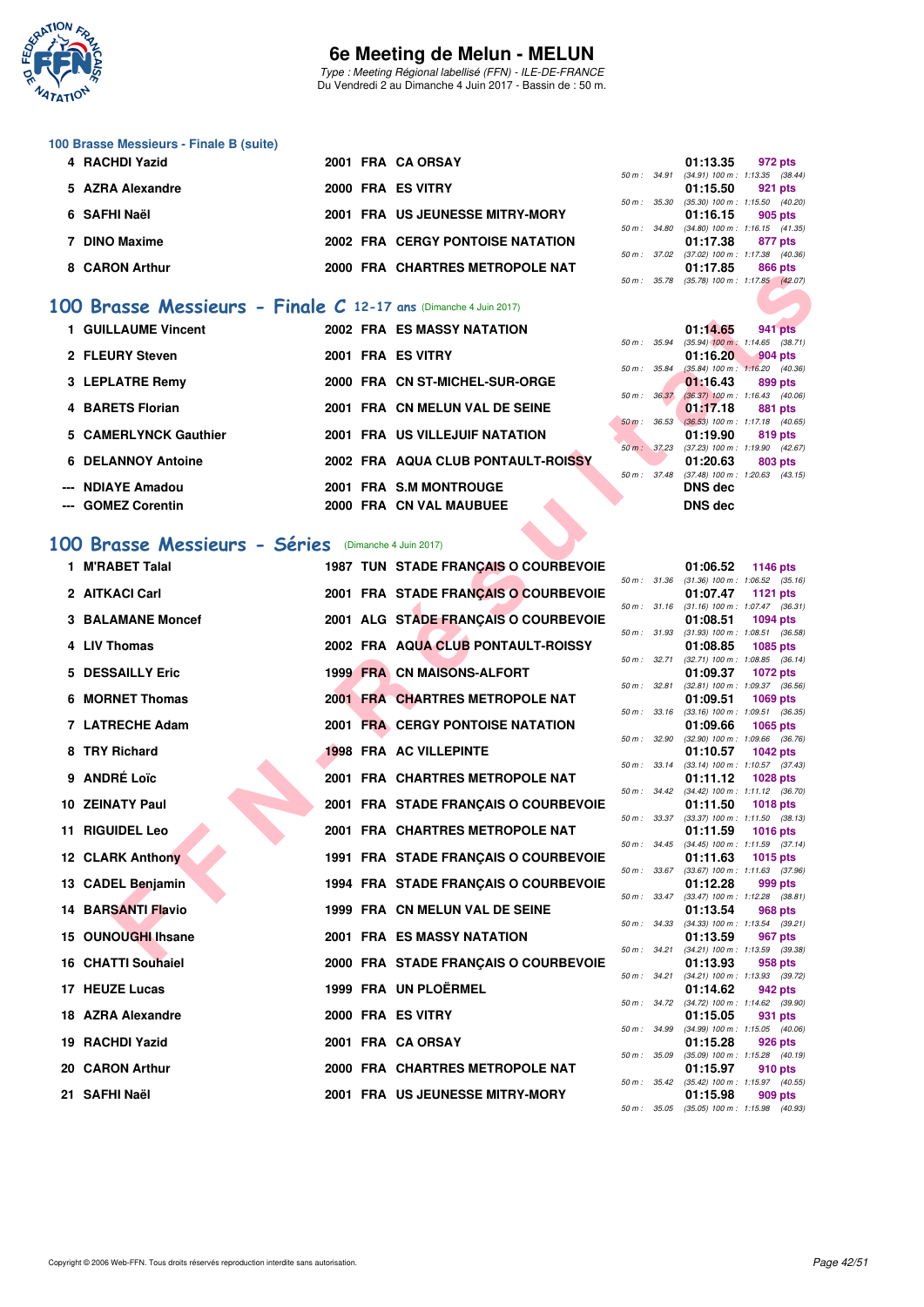

Type : Meeting Régional labellisé (FFN) - ILE-DE-FRANCE Du Vendredi 2 au Dimanche 4 Juin 2017 - Bassin de : 50 m.

| 100 Brasse Messieurs - Séries (suite) |  |  |  |
|---------------------------------------|--|--|--|
|---------------------------------------|--|--|--|

| 22 MEDINA Antoine             |  | 1999 FRA CN MELUN VAL DE SEINE          |                  |                          | 01:16.47                                               |         | 898 pts        |
|-------------------------------|--|-----------------------------------------|------------------|--------------------------|--------------------------------------------------------|---------|----------------|
|                               |  |                                         | 50 m : 35.44     |                          | $(35.44)$ 100 m : 1:16.47 $(41.03)$                    |         |                |
| 23 SEYE Matthieu              |  | 2002 FRA CN LE PLESSIS-ROBINSON         |                  |                          | 01:16.59<br>50 m: 36.46 (36.46) 100 m: 1:16.59 (40.13) |         | 895 pts        |
| 24 DINO Maxime                |  | <b>2002 FRA CERGY PONTOISE NATATION</b> |                  |                          | 01:16.91                                               | 888 pts |                |
|                               |  |                                         | $50 m$ : $36.48$ |                          | $(36.48)$ 100 m : 1:16.91 $(40.43)$                    |         |                |
| 25 GUILLAUME Vincent          |  | 2002 FRA ES MASSY NATATION              |                  |                          | 01:17.18                                               |         | 881 pts        |
|                               |  |                                         | 50 m : 35.80     |                          | $(35.80)$ 100 m : 1:17.18 $(41.38)$                    |         |                |
| 26 LEPLATRE Remy              |  | 2000 FRA CN ST-MICHEL-SUR-ORGE          |                  |                          | 01:17.35                                               |         | 877 pts        |
| 27 NDIAYE Amadou              |  | 2001 FRA S.M MONTROUGE                  |                  |                          | 50 m: 36.29 (36.29) 100 m: 1:17.35 (41.06)<br>01:17.36 |         | 877 pts        |
|                               |  |                                         |                  |                          | 50 m: 35.80 (35.80) 100 m: 1:17.36 (41.56)             |         |                |
| 28 DIDI Lyès                  |  | 2001 FRA STADE FRANÇAIS O COURBEVOIE    |                  |                          | 01:17.38                                               |         | 877 pts        |
|                               |  |                                         |                  | 50 m : 35.15             | $(35.15)$ 100 m : 1:17.38 $(42.23)$                    |         |                |
| 29 FLEURY Steven              |  | 2001 FRA ES VITRY                       |                  |                          | 01:17.59                                               |         | 872 pts        |
| <b>30 BARETS Florian</b>      |  | 2001 FRA CN MELUN VAL DE SEINE          | 50 m: 35.52      |                          | $(35.52)$ 100 m : 1:17.59 $(42.07)$<br>01:18.64        |         |                |
|                               |  |                                         |                  | $50 \text{ m}$ : $36.94$ | $(36.94)$ 100 m : 1:18.64 $(41.70)$                    |         | 848 pts        |
| <b>31 DELANNOY Antoine</b>    |  | 2002 FRA AQUA CLUB PONTAULT-ROISSY      |                  |                          | 01:20.02                                               |         | 816 pts        |
|                               |  |                                         |                  | 50 m: 36.26              | $(36.26)$ 100 m : 1:20.02 $(43.76)$                    |         |                |
| <b>32 CAMERLYNCK Gauthier</b> |  | 2001 FRA US VILLEJUIF NATATION          |                  |                          | 01:20.05                                               |         | <b>816 pts</b> |
|                               |  |                                         | 50 m : 36.81     |                          | $(36.81)$ 100 m : 1:20.05 $(43.24)$                    |         |                |
| 33 GOMEZ Corentin             |  | 2000 FRA CN VAL MAUBUEE                 | 50 m: 36.96      |                          | 01:20.51<br>$(36.96)$ 100 m : 1:20.51 $(43.55)$        |         | <b>806 pts</b> |
| 34 MONTHEARD Owen             |  | 2001 FRA CN VAL MAUBUEE                 |                  |                          | 01:20.68                                               |         | 802 pts        |
|                               |  |                                         |                  |                          | 50 m: 36.95 (36.95) 100 m: 1:20.68 (43.73)             |         |                |
| 35 SABATIER Jean-baptiste     |  | 2002 FRA CA ORSAY                       |                  |                          | 01:21.86                                               |         | 776 pts        |
|                               |  |                                         | 50 m : 38.61     |                          | $(38.61)$ 100 m : 1:21.86 $(43.25)$                    |         |                |
| 36 YANG Victor                |  | 2002 FRA CN MELUN VAL DE SEINE          |                  |                          | 01:24.41                                               |         | 721 pts        |
| --- AMARA Othman              |  |                                         | 50 m: 39.28      |                          | $(39.28)$ 100 m : 1:24.41 $(45.13)$<br><b>DNS</b> dec  |         |                |
|                               |  | 2001 FRA STADE FRANÇAIS O COURBEVOIE    |                  |                          |                                                        |         |                |

# **[200 Brasse Messieurs - Séries](http://www.ffnatation.fr/webffn/resultats.php?idact=nat&go=epr&idcpt=46973&idepr=73)** (Samedi 3 Juin 2017)

| ZU LEFLAINE N <del>e</del> iliy                   |  | <b>FRA CN SI-MICHEL-SUR-URGE</b>                                                                                                 |                  |                  | 01.17.33       | on pis                                                 |
|---------------------------------------------------|--|----------------------------------------------------------------------------------------------------------------------------------|------------------|------------------|----------------|--------------------------------------------------------|
| 27 NDIAYE Amadou                                  |  | 2001 FRA S.M MONTROUGE                                                                                                           |                  | 50 m : 36.29     | 01:17.36       | $(36.29)$ 100 m : 1:17.35 $(41.06)$<br>877 pts         |
| 28 DIDI Lyès                                      |  | 2001 FRA STADE FRANÇAIS O COURBEVOIE                                                                                             | 50 m : 35.80     |                  | 01:17.38       | $(35.80)$ 100 m : 1:17.36 $(41.56)$<br>877 pts         |
| 29 FLEURY Steven                                  |  | 2001 FRA ES VITRY                                                                                                                |                  |                  | 01:17.59       | 50 m: 35.15 (35.15) 100 m: 1:17.38 (42.23)<br>872 pts  |
|                                                   |  |                                                                                                                                  | 50 m: 35.52      |                  |                | $(35.52)$ 100 m : 1:17.59 $(42.07)$                    |
| 30 BARETS Florian                                 |  | 2001 FRA CN MELUN VAL DE SEINE                                                                                                   |                  | 50 m: 36.94      | 01:18.64       | 848 pts<br>$(36.94)$ 100 m : 1:18.64 $(41.70)$         |
| <b>31 DELANNOY Antoine</b>                        |  | 2002 FRA AQUA CLUB PONTAULT-ROISSY                                                                                               |                  | $50 m$ : $36.26$ | 01:20.02       | 816 pts<br>$(36.26)$ 100 m : 1:20.02 $(43.76)$         |
| 32 CAMERLYNCK Gauthier                            |  | 2001 FRA US VILLEJUIF NATATION                                                                                                   |                  |                  | 01:20.05       | 816 pts                                                |
| 33 GOMEZ Corentin                                 |  | 2000 FRA CN VAL MAUBUEE                                                                                                          | $50 m$ : $36.81$ |                  | 01:20.51       | $(36.81)$ 100 m : 1:20.05 $(43.24)$<br>806 pts         |
| 34 MONTHEARD Owen                                 |  | 2001 FRA CN VAL MAUBUEE                                                                                                          |                  | 50 m: 36.96      | 01:20.68       | $(36.96)$ 100 m : 1:20.51 $(43.55)$<br>802 pts         |
|                                                   |  |                                                                                                                                  |                  | 50 m : 36.95     |                | $(36.95)$ 100 m : 1:20.68 $(43.73)$                    |
| 35 SABATIER Jean-baptiste                         |  | 2002 FRA CA ORSAY                                                                                                                |                  | 50 m : 38.61     | 01:21.86       | 776 pts<br>$(38.61)$ 100 m : 1:21.86 $(43.25)$         |
| 36 YANG Victor                                    |  | 2002 FRA CN MELUN VAL DE SEINE                                                                                                   |                  |                  | 01:24.41       | <b>721 pts</b>                                         |
| --- AMARA Othman                                  |  | 2001 FRA STADE FRANÇAIS O COURBEVOIE                                                                                             |                  |                  | <b>DNS dec</b> | 50 m: 39.28 (39.28) 100 m: 1:24.41 (45.13)             |
|                                                   |  |                                                                                                                                  |                  |                  |                |                                                        |
| OO Brasse Messieurs - Séries (Samedi 3 Juin 2017) |  |                                                                                                                                  |                  |                  |                |                                                        |
| 1 ROSSILLON Virgile                               |  | 2000 FRA STADE FRANÇAIS O COURBEVOIE                                                                                             |                  |                  | 02:22.75       | 1137 pts                                               |
| 2 BALAMANE Moncef                                 |  | 50 m: 31.04 (31.04) 100 m: 1:06.89 (35.85) 150 m: 1:44.69 (37.80) 200 m: 2:22.75 (38.06)<br>2001 ALG STADE FRANÇAIS O COURBEVOIE |                  |                  | 02:26.21       | 1092 $pts$                                             |
| <b>3 DESSAILLY Eric</b>                           |  | 50 m: 33.71 (33.71) 100 m: 1:10.23 (36.52) 150 m: 1:48.61 (38.38) 200 m: 2:26.21 (37.60)<br><b>1999 FRA CN MAISONS-ALFORT</b>    |                  |                  | 02:29.54       | $1049$ pts                                             |
|                                                   |  | 50 m: 33.87 (33.87) 100 m: 1:10.82 (36.95) 150 m: 1:50.69                                                                        |                  |                  |                | $(39.87)$ 200 m : 2:29.54 $(38.85)$                    |
| 4 TRY Richard                                     |  | <b>1998 FRA AC VILLEPINTE</b><br>50 m: 33.70 (33.70) 100 m: 1:11.06 (37.36) 150 m: 1:50.75 (39.69) 200 m: 2:31.47 (40.72)        |                  |                  | 02:31.47       | 1025 $p$ ts                                            |
| 5 LATRECHE Adam                                   |  | <b>2001 FRA CERGY PONTOISE NATATION</b><br>50 m: 34.17 (34.17) 100 m: 1:13.11 (38.94) 150 m: 1:52.09                             |                  |                  | 02:32.30       | <b>1015 pts</b><br>$(38.98)$ 200 m : 2:32.30 $(40.21)$ |
| 6 PASTULA Kacper                                  |  | 2001 POL ES VITRY                                                                                                                |                  |                  | 02:36.69       | 961 pts                                                |
| 7 BARSANTI Flavio                                 |  | 50 m: 34.01 (34.01) 100 m: 1:13.34 (39.33) 150 m: 1:54.40 (41.06) 200 m: 2:36.69 (42.29)<br>1999 FRA CN MELUN VAL DE SEINE       |                  |                  | 02:38.19       | 943 pts                                                |
| 8 OUNOUGHI Ihsane                                 |  | 50 m: 34.52 (34.52) 100 m: 1:13.23 (38.71) 150 m: 1:55.31 (42.08) 200 m: 2:38.19 (42.88)<br><b>2001 FRA ES MASSY NATATION</b>    |                  |                  | 02:41.31       | 906 pts                                                |
|                                                   |  | 50 m: 35.13 (35.13) 100 m: 1:16.23 (41.10) 150 m: 1:57.57 (41.34) 200 m: 2:41.31 (43.74)                                         |                  |                  |                |                                                        |
| 9 DENJEAN Constantin                              |  | 2002 FRA SO ROSNY<br>50 m: 36.36 (36.36) 100 m: 1:17.83 (41.47) 150 m: 1:59.99 (42.16) 200 m: 2:42.72 (42.73)                    |                  |                  | 02:42.72       | 890 pts                                                |
| 10 JULIEN Tristan                                 |  | 2002 FRA EN LONGJUMEAU                                                                                                           |                  |                  | 02:44.16       | 873 pts                                                |
| 11 FLEURY Steven                                  |  | 50 m: 36.02 (36.02) 100 m: 1:17.59 (41.57) 150 m: 2:00.72 (43.13) 200 m: 2:44.16 (43.44)<br>2001 FRA ES VITRY                    |                  |                  | 02:45.37       | 859 pts                                                |
| <b>12 GUILLAUME Vincent</b>                       |  | 50 m: 36.58 (36.58) 100 m: 1:18.88 (42.30) 150 m: 2:02.58 (43.70) 200 m: 2:45.37 (42.79)<br>2002 FRA ES MASSY NATATION           |                  |                  | 02:45.51       | 858 pts                                                |
|                                                   |  | 50 m: 36.14 (36.14) 100 m: 1:17.18 (41.04) 150 m: 2:00.49 (43.31) 200 m: 2:45.51 (45.02)<br>2000 FRA CN ST-MICHEL-SUR-ORGE       |                  |                  |                |                                                        |
| 13 LEPLATRE Remy                                  |  | 50 m: 37.16 (37.16) 100 m: 1:19.39 (42.23) 150 m: 2:02.80 (43.41) 200 m: 2:45.66 (42.86)                                         |                  |                  | 02:45.66       | 856 pts                                                |
| 14 JACOLOT Baptiste                               |  | 2000 FRA ES MASSY NATATION<br>50 m: 37.09 (37.09) 100 m: 1:18.81 (41.72) 150 m: 2:02.77 (43.96) 200 m: 2:46.47 (43.70)           |                  |                  | 02:46.47       | 847 pts                                                |
| <b>15 LEBRETON Matis</b>                          |  | 2001 FRA A.O. TRAPPES NATATION                                                                                                   |                  |                  | 02:48.40       | 825 pts                                                |
| <b>16 WILLEMS Paul</b>                            |  | 50 m: 36.15 (36.15) 100 m: 1:18.76 (42.61) 150 m: 2:03.20 (44.44) 200 m: 2:48.40 (45.20)<br>2002 FRA AC BOULOGNE-BILLANCOURT     |                  |                  | 02:48.73       | 821 pts                                                |
| 17 BARETS Florian                                 |  | 50 m: 38.59 (38.59) 100 m: 1:21.72 (43.13) 150 m: 2:05.48 (43.76) 200 m: 2:48.73 (43.25)<br>2001 FRA CN MELUN VAL DE SEINE       |                  |                  | 02:51.72       | 788 pts                                                |
|                                                   |  | 50 m: 37.91 (37.91) 100 m: 1:20.24 (42.33) 150 m: 2:05.24 (45.00) 200 m: 2:51.72 (46.48)                                         |                  |                  |                |                                                        |
| 18 GRANDIN MARTIN Numa                            |  | 2002 FRA ES MASSY NATATION<br>50 m: 38.20 (38.20) 100 m: 1:22.04 (43.84) 150 m: 2:07.71 (45.67) 200 m: 2:52.16 (44.45)           |                  |                  | 02:52.16       | 784 pts                                                |
| <b>19 DELANNOY Antoine</b>                        |  | 2002 FRA AQUA CLUB PONTAULT-ROISSY<br>50 m: 37.60 (37.60) 100 m: 1:21.42 (43.82) 150 m: 2:07.82 (46.40) 200 m: 2:53.28 (45.46)   |                  |                  | 02:53.28       | 771 pts                                                |
|                                                   |  |                                                                                                                                  |                  |                  |                |                                                        |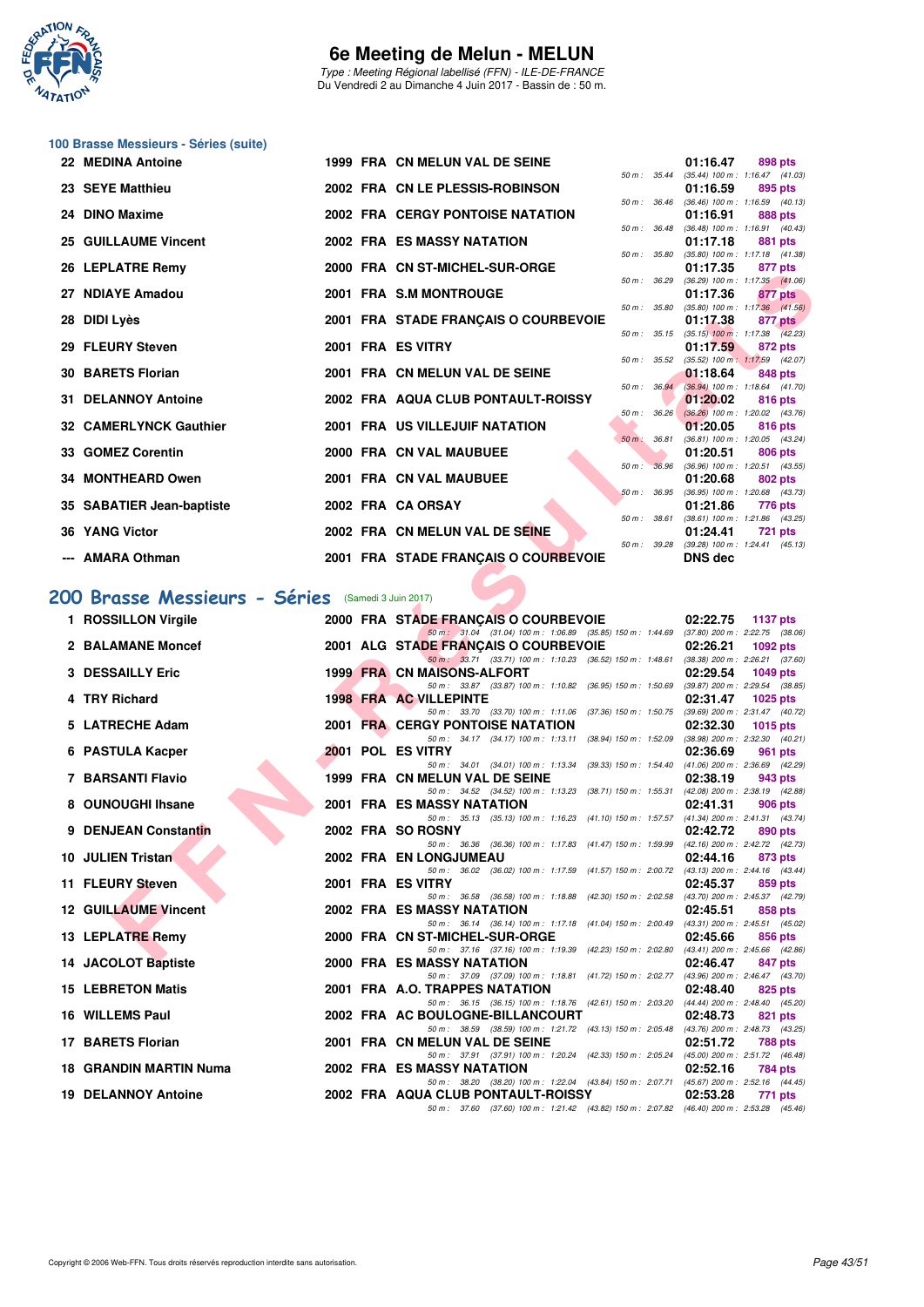

Type : Meeting Régional labellisé (FFN) - ILE-DE-FRANCE Du Vendredi 2 au Dimanche 4 Juin 2017 - Bassin de : 50 m.

| 200 Brasse Messieurs - Séries (suite)                           |  |                                                                                                                            |                |                 |
|-----------------------------------------------------------------|--|----------------------------------------------------------------------------------------------------------------------------|----------------|-----------------|
| 20 CAMERLYNCK Gauthier                                          |  | 2001 FRA US VILLEJUIF NATATION<br>50 m: 37.96 (37.96) 100 m: 1:22.45 (44.49) 150 m: 2:09.05 (46.60) 200 m: 2:53.78 (44.73) | 02:53.78       | 766 pts         |
| 21 SABATIER Jean-baptiste                                       |  | 2002 FRA CA ORSAY                                                                                                          | 02:53.95       | 764 pts         |
|                                                                 |  | 50 m: 39.39 (39.39) 100 m: 1:23.09 (43.70) 150 m: 2:09.59 (46.50) 200 m: 2:53.95 (44.36)                                   |                |                 |
| 50 Papillon Messieurs - Finale A (Samedi 3 Juin 2017)           |  |                                                                                                                            |                |                 |
| 1 AUBRY Flavien                                                 |  | <b>1994 FRA U.S CRETEIL NATATION</b>                                                                                       | 00:24.62       | <b>1248 pts</b> |
| 2 HENRY ARRENOUS Pierre                                         |  | <b>1998 FRA ASPTT POITIERS</b>                                                                                             | 00:24.92       | <b>1227 pts</b> |
| 3 TURPIN Fabrice                                                |  | 1995 FRA CSM CLAMART                                                                                                       | 00:25.07       | <b>1216 pts</b> |
| 4 BELKHOUDJA Nazim                                              |  | 1990 ALG ASSO NATATION DE SARTROUVILLE                                                                                     | 00:25.09       | $1215$ pts      |
| 5 LINO Rafaël                                                   |  | 1999 FRA C.N OZOIR-LA-FERRIERE                                                                                             | 00:25.39       | <b>1194 pts</b> |
| <b>6 LONCKE Quentin</b>                                         |  | <b>1999 FRA LYON NATATION METROPOLE</b>                                                                                    | 00:25.64       | <b>1177 pts</b> |
| 7 POTIER Livio                                                  |  | 1998 FRA STADE FRANÇAIS O COURBEVOIE                                                                                       | 00:26.36       | <b>1129 pts</b> |
| 8 RAKOTONDRAMANGA Eliot-Tahina                                  |  | <b>2002 FRA ES MASSY NATATION</b>                                                                                          | 00:26.50       | <b>1119 pts</b> |
|                                                                 |  |                                                                                                                            |                |                 |
| 50 Papillon Messieurs - Finale B 12-17 ans (Samedi 3 Juin 2017) |  |                                                                                                                            |                |                 |
| 1 HENRY Clément                                                 |  | 2000 FRA ES VITRY                                                                                                          | 00:25.97       | 1155 pts        |
| 2 SETIM Quentin                                                 |  | 2000 FRA PROVINS NATATION                                                                                                  | 00:26.47       | <b>1121 pts</b> |
| 3 GEOFFROY Axel                                                 |  | 2002 FRA SO ROSNY                                                                                                          | 00:27.21       | 1072 pts        |
| 4 PANZO Yanis                                                   |  | 2000 FRA ES VITRY                                                                                                          | 00:27.38       | 1061 pts        |
| 5 CARRE Benjamin                                                |  | 2000 FRA UN PLOËRMEL                                                                                                       | 00:27.58       | 1048 pts        |
| 6 PAUPARDIN Guillaume                                           |  | 2001 FRA CN MELUN VAL DE SEINE                                                                                             | 00:27.76       | <b>1037 pts</b> |
| 7 THENU Maxime                                                  |  | 2002 FRA AQUA CLUB PONTAULT-ROISSY                                                                                         | 00:27.80       | 1034 pts        |
| 8 BUGLER Enzo                                                   |  | 2001 FRA CN MELUN VAL DE SEINE                                                                                             | 00:28.68       | 979 pts         |
|                                                                 |  |                                                                                                                            |                |                 |
| 50 Papillon Messieurs - Finale C 12-17 ans (Samedi 3 Juin 2017) |  |                                                                                                                            |                |                 |
| 1 ROSSILLON Virgile                                             |  | 2000 FRA STADE FRANÇAIS O COURBEVOIE                                                                                       | 00:26.77       | <b>1101 pts</b> |
| 2 BONEL Antonyn                                                 |  | 2001 FRA CN ST-MICHEL-SUR-ORGE                                                                                             | 00:27.34       | 1064 pts        |
| 3 FRANCOIS Flavien                                              |  | 2001 FRA STADE FRANÇAIS O COURBEVOIE                                                                                       | 00:27.61       | <b>1047 pts</b> |
| 4 DIDI Lyès                                                     |  | 2001 FRA STADE FRANÇAIS O COURBEVOIE                                                                                       | 00:27.89       | 1029 pts        |
| 5 ROUGAGNOU Zachary                                             |  | 2000 FRA CN MAISONS-ALFORT                                                                                                 | 00:28.28       | 1004 pts        |
| 6 DEZ Léo                                                       |  | 2002 FRA CSN GUYANCOURT                                                                                                    | 00:28.52       | 989 pts         |
| --- COUTINHO Enzo                                               |  | 2000 FRA ASN LOUVRES-ROISSY-SURVILLIERS                                                                                    | <b>DNS dec</b> |                 |
| --- KORNELUK Ilya                                               |  | 2001 BLR US GRIGNY                                                                                                         | <b>DNS</b> dec |                 |
|                                                                 |  |                                                                                                                            |                |                 |
| 50 Papillon Messieurs - Séries (Samedi 3 Juin 2017)             |  |                                                                                                                            |                |                 |
| 1 AUBRY Flavien                                                 |  | 1994 FRA U.S CRETEIL NATATION                                                                                              | 00:24.90       | <b>1228 pts</b> |
| 2 BELKHOUDJA Nazim                                              |  | <b>1990 ALG ASSO NATATION DE SARTROUVILLE</b>                                                                              | 00:24.99       | <b>1222 pts</b> |
| <b>3 HENRY ARRENOUS Pierre</b>                                  |  | <b>1998 FRA ASPTT POITIERS</b>                                                                                             | 00:25.07       | <b>1216 pts</b> |
| 4 TURPIN Fabrice                                                |  | 1995 FRA CSM CLAMART                                                                                                       | 00:25.12       | <b>1213 pts</b> |
| <b>5 LONCKE Quentin</b>                                         |  | <b>1999 FRA LYON NATATION METROPOLE</b>                                                                                    | 00:25.58       | <b>1181 pts</b> |
| 6 LINO Rafaël                                                   |  | 1999 FRA C.N OZOIR-LA-FERRIERE                                                                                             | 00:25.61       | <b>1179 pts</b> |
| <b>7 POTIER Livio</b>                                           |  | 1998 FRA STADE FRANÇAIS O COURBEVOIE                                                                                       | 00:26.01       | 1152 pts        |
| 8 CLARK Anthony                                                 |  | 1991 FRA STADE FRANCAIS O COURBEVOIE                                                                                       | 00:26.17       | <b>1141 pts</b> |
| 9 RAKOTONDRAMANGA Eliot-Tahina                                  |  | <b>2002 FRA ES MASSY NATATION</b>                                                                                          | 00:26.37       | <b>1128 pts</b> |
| 10 PINCEPOCHE Yohan                                             |  | 1997 FRA STADE FRANCAIS O COURBEVOIE                                                                                       | 00:26.53       | <b>1117 pts</b> |
| 11 CADEL Benjamin                                               |  | 1994 FRA STADE FRANÇAIS O COURBEVOIE                                                                                       | 00:26.58       | <b>1114 pts</b> |
| <b>12 SETIM Quentin</b>                                         |  | 2000 FRA PROVINS NATATION                                                                                                  | 00:26.76       | 1102 pts        |
| 12 GEOFFROY Axel                                                |  | 2002 FRA SO ROSNY                                                                                                          | 00:26.76       | 1102 pts        |
| <b>14 HENRY Clément</b>                                         |  | 2000 FRA ES VITRY                                                                                                          | 00:26.78       | <b>1101 pts</b> |
| 15 KUCH Alain                                                   |  | 1998 FRA CN VAL MAUBUEE                                                                                                    | 00:26.99       | 1087 pts        |
| 16 PANZO Yanis                                                  |  | 2000 FRA ES VITRY                                                                                                          | 00:27.12       | 1078 pts        |
| <b>17 SUMEIRE Eliott</b>                                        |  | 1999 FRA CA ORSAY                                                                                                          | 00:27.14       | <b>1077 pts</b> |
| <b>17 TONNEAU Guillaume</b>                                     |  | 1998 FRA CN ST-MICHEL-SUR-ORGE                                                                                             | 00:27.14       | <b>1077 pts</b> |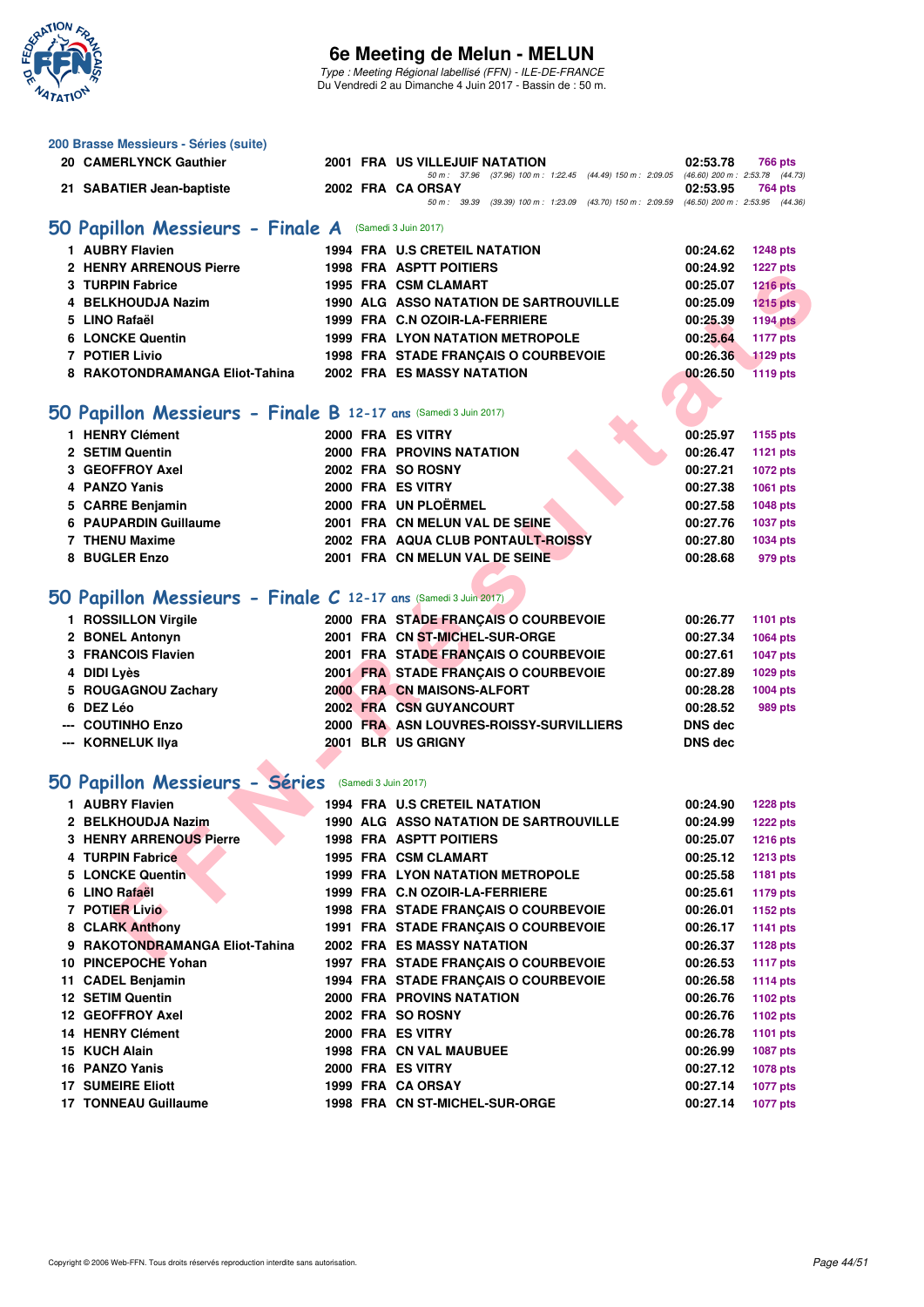

Type : Meeting Régional labellisé (FFN) - ILE-DE-FRANCE Du Vendredi 2 au Dimanche 4 Juin 2017 - Bassin de : 50 m.

#### **50 Papillon Messieurs - Séries (suite)**

| 19 CRASSOUS Thomas           |  | 1999 FRA STADE FRANÇAIS O COURBEVOIE    | 00:27.15 | <b>1076 pts</b> |
|------------------------------|--|-----------------------------------------|----------|-----------------|
| 20 THENU Maxime              |  | 2002 FRA AQUA CLUB PONTAULT-ROISSY      | 00:27.38 | 1061 pts        |
| 21 PAUPARDIN Guillaume       |  | 2001 FRA CN MELUN VAL DE SEINE          | 00:27.40 | 1060 pts        |
| 22 FOURRE Anthony            |  | 1999 FRA CN MELUN VAL DE SEINE          | 00:27.46 | 1056 pts        |
| 23 CARRE Benjamin            |  | 2000 FRA UN PLOËRMEL                    | 00:27.50 | <b>1054 pts</b> |
| <b>23 DESSAILLY Eric</b>     |  | 1999 FRA CN MAISONS-ALFORT              | 00:27.50 | <b>1054 pts</b> |
| 23 DOLINAR Robin             |  | 1998 FRA CN FONTAINEBLEAU-AVON          | 00:27.50 | 1054 pts        |
| 26 GONCALVES Alexandre       |  | 1995 FRA USO BEZONS                     | 00:27.54 | 1051 pts        |
| 27 BENALI Sami               |  | 1998 FRA CN MAISONS-ALFORT              | 00:27.58 | $1048$ pts      |
| 28 BUGLER Enzo               |  | 2001 FRA CN MELUN VAL DE SEINE          | 00:27.60 | <b>1047 pts</b> |
| 28 ACHOUR Aziz               |  | 1999 TUN CN MELUN VAL DE SEINE          | 00:27.60 | <b>1047 pts</b> |
| 30 BONEL Antonyn             |  | 2001 FRA CN ST-MICHEL-SUR-ORGE          | 00:27.61 | <b>1047 pts</b> |
| 31 RICHTER Neil              |  | <b>1999 FRA US JEUNESSE MITRY-MORY</b>  | 00:27.73 | <b>1039 pts</b> |
| 32 FRANCOIS Flavien          |  | 2001 FRA STADE FRANÇAIS O COURBEVOIE    | 00:27.79 | 1035 pts        |
| 33 DIDI Lyès                 |  | 2001 FRA STADE FRANÇAIS O COURBEVOIE    | 00:27.88 | 1029 pts        |
| 34 BRUNET-PEYRAUD Thibaud    |  | 1999 FRA CN MAISONS-ALFORT              | 00:27.93 | <b>1026 pts</b> |
| <b>35 CHASSEVENT Owen</b>    |  | <b>1999 FRA USNSP NEMOURS</b>           | 00:27.95 | <b>1025 pts</b> |
| 36 FOENIX BLONDEL Thomas     |  | 1999 FRA CN MELUN VAL DE SEINE          | 00:27.96 | <b>1024 pts</b> |
| 37 COUTINHO Enzo             |  | 2000 FRA ASN LOUVRES-ROISSY-SURVILLIERS | 00:28.03 | 1020 pts        |
| 38 STURMACH Esteban          |  | 1999 FRA ASN LOUVRES-ROISSY-SURVILLIERS | 00:28.10 | <b>1015 pts</b> |
| 38 KORNELUK Ilya             |  | 2001 BLR US GRIGNY                      | 00:28.10 | <b>1015 pts</b> |
| 40 ROUGAGNOU Zachary         |  | 2000 FRA CN MAISONS-ALFORT              | 00:28.12 | $1014$ pts      |
| 41 ROSSILLON Virgile         |  | 2000 FRA STADE FRANÇAIS O COURBEVOIE    | 00:28.13 | 1013 pts        |
| 42 ARONDEL Quentin           |  | 1997 FRA AC VILLEPINTE                  | 00:28.15 | <b>1012 pts</b> |
| 43 DEZ Léo                   |  | 2002 FRA CSN GUYANCOURT                 | 00:28.19 | <b>1010 pts</b> |
| 44 MAHMOUDI Najemeddine      |  | <b>2002 TUN CERGY PONTOISE NATATION</b> | 00:28.21 | <b>1008 pts</b> |
| <b>45 SIMEANT Léo</b>        |  | 2001 FRA AC VILLEPINTE                  | 00:28.23 | <b>1007 pts</b> |
| 46 MILHAU Marius             |  | 1997 FRA AS LE PLESSIS-SAVIGNY          | 00:28.25 | 1006 pts        |
| 47 LEFORT-LOUET Gaspard      |  | 2000 FRA STADE FRANÇAIS O COURBEVOIE    | 00:28.31 | 1002 pts        |
| 48   SAHBANI Ellias          |  | 2001 FRA STADE FRANÇAIS O COURBEVOIE    | 00:28.40 | 996 pts         |
| 49 LANGLOIS Guillaume        |  | <b>1999 FRA ES MASSY NATATION</b>       | 00:28.48 | 991 pts         |
| 49 DRULHE Thibault           |  | 2001 FRA VILLIERS SPORTS JEUNESSE       | 00:28.48 | 991 pts         |
| 51 MEDINA Antoine            |  | 1999 FRA CN MELUN VAL DE SEINE          | 00:28.49 | 991 pts         |
| 52 BODENES Adrien            |  | 1998 FRA STADE FRANÇAIS O COURBEVOIE    | 00:28.50 | 990 pts         |
| 53 COUTURIER Valentin        |  | <b>2001 FRA PROVINS NATATION</b>        | 00:28.63 | 982 pts         |
| 54 GABRIEL Jean-Emmanuel     |  | 2000 FRA AQUA CLUB PONTAULT-ROISSY      | 00:28.65 | 981 pts         |
| 54 LABURE Grégory            |  | 1999 FRA ES VITRY                       | 00:28.65 | 981 pts         |
| 56 DJURIC Dario              |  | 1998 FRA CLUB DES NAGEURS DE PARIS      | 00:28.72 | 976 pts         |
| 57 LIV Thomas                |  | 2002 FRA AQUA CLUB PONTAULT-ROISSY      | 00:28.74 | 975 pts         |
| 58 EL KABBAJ Hassan          |  | <b>2001 FRA CERGY PONTOISE NATATION</b> | 00:28.86 | <b>968 pts</b>  |
| 59 TRY Richard               |  | <b>1998 FRA AC VILLEPINTE</b>           | 00:28.95 | 962 pts         |
| 60 GAVARD Ethan              |  | 2002 FRA CN MELUN VAL DE SEINE          | 00:28.98 | 960 pts         |
| 61 GRANDIN MARTIN Numa       |  | 2002 FRA ES MASSY NATATION              | 00:28.99 | 960 pts         |
| 62 RAJAONA RAJAOFETRA Maxime |  | 2001 FRA AQUA CLUB PONTAULT-ROISSY      | 00:29.12 | 952 pts         |
| 63 RENAUDIN Remi             |  | 2002 FRA CERGY PONTOISE NATATION        | 00:29.22 | 945 pts         |
| 64 WILHELM Hugo              |  | 2002 FRA AS PORCHEVILLE                 | 00:29.24 | 944 pts         |
| 65 GOMEZ Corentin            |  | 2000 FRA CN VAL MAUBUEE                 | 00:29.35 | 938 pts         |
| 66 EMERY Ancelin             |  | 2002 FRA AS PORCHEVILLE                 | 00:29.45 | 931 pts         |
| 67 RAMOND Loic               |  | 2002 FRA JEANNE D'ARC DRANCY            | 00:29.54 | 926 pts         |
| 68 COMMUNAUDAT Antoine       |  | <b>1994 FRA GIRONDINS BORDEAUX</b>      | 00:29.61 | 922 pts         |
| 69 THIBAUT Jules             |  | 2002 FRA AC BOULOGNE-BILLANCOURT        | 00:29.68 | 918 pts         |
| 70 BARLIER Tony              |  | 2002 FRA CSN GUYANCOURT                 | 00:29.70 | 916 pts         |
| 71 BENOUZIO Florian          |  | 1999 FRA CN MELUN VAL DE SEINE          | 00:29.73 | 915 pts         |
| 72 JACOLOT Baptiste          |  | 2000 FRA ES MASSY NATATION              | 00:29.78 | 912 pts         |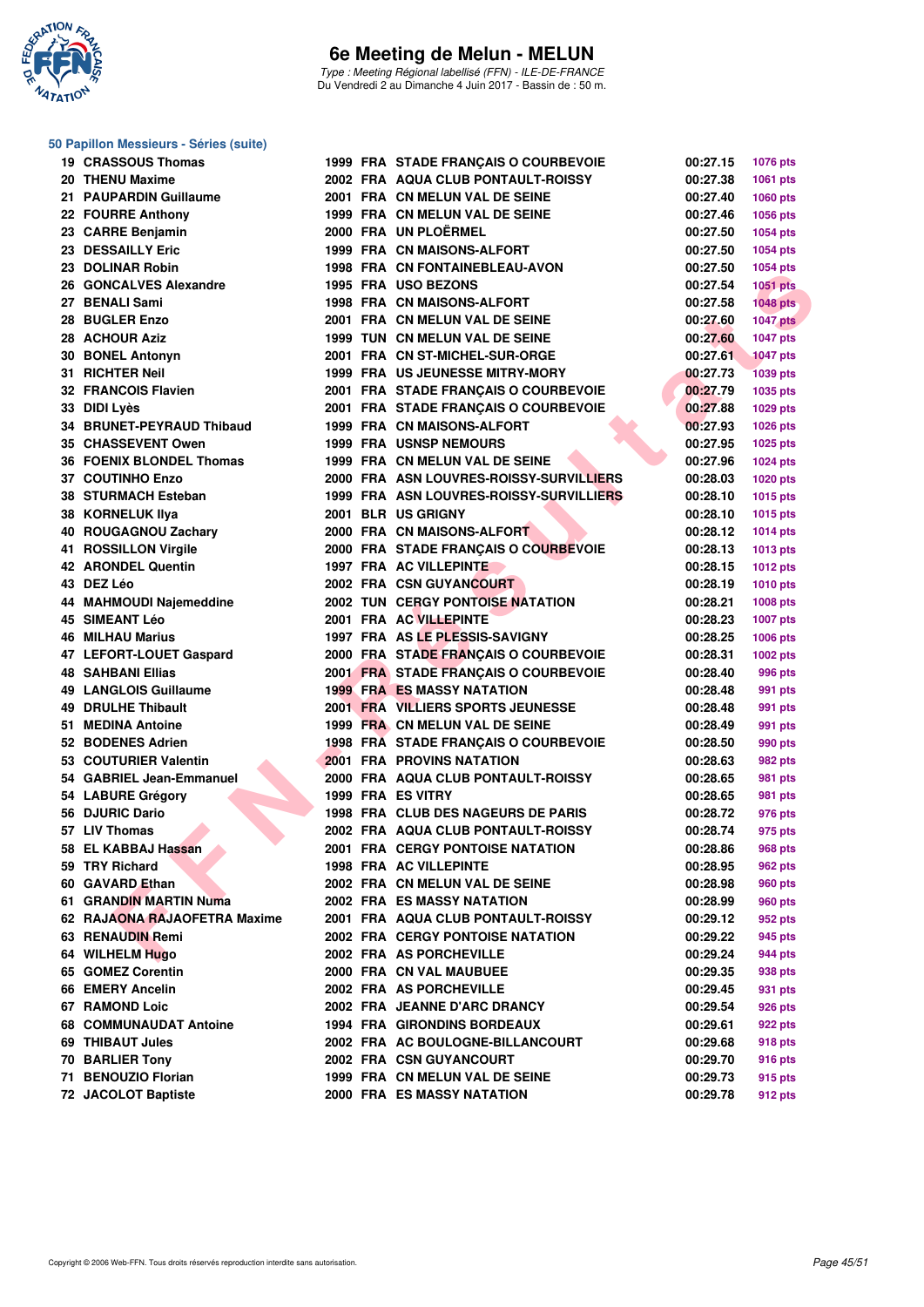

Type : Meeting Régional labellisé (FFN) - ILE-DE-FRANCE Du Vendredi 2 au Dimanche 4 Juin 2017 - Bassin de : 50 m.

#### **50 Papillon Messieurs - Séries (suite)**

| 73 ASSOUVIE André            |  | 2003 FRA VILLIERS SPORTS JEUNESSE    | 00:29.89 | 905 pts        |
|------------------------------|--|--------------------------------------|----------|----------------|
| 74 CHIBANE Yanis             |  | 2001 FRA AQUA CLUB PONTAULT-ROISSY   | 00:30.00 | 898 pts        |
| 75 CAMILO Hugo               |  | 2000 FRA USO BEZONS                  | 00:30.11 | 892 pts        |
| 76 ROCHER Romain             |  | 2002 FRA STADE FRANCAIS O COURBEVOIE | 00:30.22 | 885 pts        |
| 77 ICHOU Yassine             |  | 2002 FRA AC VILLEPINTE               | 00:30.25 | 884 pts        |
| 78 LEPLATRE Remy             |  | 2000 FRA CN ST-MICHEL-SUR-ORGE       | 00:30.72 | 856 pts        |
| <b>79 HANTRAYE Loris</b>     |  | 2002 FRA AQUA CLUB PONTAULT-ROISSY   | 00:31.05 | 837 pts        |
| 80 SILVA Jason               |  | 2002 FRA CN MELUN VAL DE SEINE       | 00:31.21 | <b>828 pts</b> |
| 81 BARETS Florian            |  | 2001 FRA CN MELUN VAL DE SEINE       | 00:31.22 | 827 pts        |
| <b>82 BOULLERAY Corentin</b> |  | 2000 FRA CN MELUN VAL DE SEINE       | 00:31.82 | <b>793 pts</b> |
| 83 SAADANI Saber             |  | 2002 FRA AC VILLEPINTE               | 00:36.85 | <b>536 pts</b> |

# **[100 Papillon Messieurs - Finale A](http://www.ffnatation.fr/webffn/resultats.php?idact=nat&go=epr&idcpt=46973&idepr=82)** (Dimanche 4 Juin 2017)

| 73 IIANINA IE LUIS                                                |  | ZUUZ FRA AWUA CLUD FUNTAULI-RUIJJI      |             |              | UU.JI.UJ                                               | oo <i>r</i> pis |
|-------------------------------------------------------------------|--|-----------------------------------------|-------------|--------------|--------------------------------------------------------|-----------------|
| 80 SILVA Jason                                                    |  | 2002 FRA CN MELUN VAL DE SEINE          |             |              | 00:31.21                                               | <b>828 pts</b>  |
| 81 BARETS Florian                                                 |  | 2001 FRA CN MELUN VAL DE SEINE          |             |              | 00:31.22                                               | 827 pts         |
| <b>82 BOULLERAY Corentin</b>                                      |  | 2000 FRA CN MELUN VAL DE SEINE          |             |              | 00:31.82                                               | <b>793 pts</b>  |
| 83 SAADANI Saber                                                  |  | 2002 FRA AC VILLEPINTE                  |             |              | 00:36.85                                               | <b>536 pts</b>  |
|                                                                   |  |                                         |             |              |                                                        |                 |
|                                                                   |  |                                         |             |              |                                                        |                 |
| 00 Papillon Messieurs - Finale A (Dimanche 4 Juin 2017)           |  |                                         |             |              |                                                        |                 |
| 1 HENRY ARRENOUS Pierre                                           |  | 1998 FRA ASPTT POITIERS                 |             |              | 00:53.99                                               | <b>1274 pts</b> |
| 2 AUBRY Flavien                                                   |  | 1994 FRA U.S CRETEIL NATATION           |             | 50 m: 25.30  | $(25.30)$ 100 m : 53.99 (28.69)<br>00:55.04            | <b>1242 pts</b> |
|                                                                   |  |                                         |             | 50 m: 25.69  | $(25.69)$ 100 m : 55.04 $(29.35)$                      |                 |
| 3 HENRY Clément                                                   |  | 2000 FRA ES VITRY                       |             |              | 00:57.68                                               | <b>1164 pts</b> |
|                                                                   |  |                                         |             |              | 50 m: 27.01 (27.01) 100 m: 57.68 (30.67)               |                 |
| 4 LINO Rafaël                                                     |  | 1999 FRA C.N OZOIR-LA-FERRIERE          |             | 50 m: 26.37  | 00:57.80<br>$(26.37)$ 100 m : 57.80 $(31.43)$          | <b>1160 pts</b> |
| 5 RAKOTONDRAMANGA Eliot-Tahina                                    |  | <b>2002 FRA ES MASSY NATATION</b>       |             |              | 00:58.23                                               | <b>1148 pts</b> |
|                                                                   |  |                                         |             | 50 m : 27.21 | $(27.21)$ 100 m : 58.23 $(31.02)$                      |                 |
| 6 CHATTI Souhaiel                                                 |  | 2000 FRA STADE FRANÇAIS O COURBEVOIE    |             |              | 00:59.44                                               | <b>1113 pts</b> |
| 7 CADEL Benjamin                                                  |  | 1994 FRA STADE FRANÇAIS O COURBEVOIE    |             |              | 50 m: 27.45 (27.45) 100 m: 59.44 (31.99)<br>00:59.70   | 1105 pts        |
|                                                                   |  |                                         |             |              | 50 m: 27.20 (27.20) 100 m: 59.70 (32.50)               |                 |
| 8 POTIER Livio                                                    |  | 1998 FRA STADE FRANÇAIS O COURBEVOIE    |             |              | 00:59.83                                               | <b>1101 pts</b> |
|                                                                   |  |                                         |             |              | 50 m: 27.25 (27.25) 100 m: 59.83 (32.58)               |                 |
| 00 Papillon Messieurs - Finale B 12-17 ans (Dimanche 4 Juin 2017) |  |                                         |             |              |                                                        |                 |
|                                                                   |  |                                         |             |              |                                                        |                 |
| 1 DANDELEUX Lucas                                                 |  | 2001 FRA CHARTRES METROPOLE NAT         |             |              | 01:01.15                                               | <b>1064 pts</b> |
| 2 NAUD Theo                                                       |  | 2001 FRA CHARTRES METROPOLE NAT         |             | 50 m : 28.69 | $(28.69)$ 100 m : 1:01.15 $(32.46)$<br>01:01.16        | <b>1064 pts</b> |
|                                                                   |  |                                         |             |              | 50 m : 28.46 (28.46) 100 m : 1:01.16 (32.70)           |                 |
| 3 GEOFFROY Axel                                                   |  | 2002 FRA SO ROSNY                       |             |              | 01:01.50                                               | <b>1054 pts</b> |
|                                                                   |  |                                         | 50 m: 28.55 |              | (28.55) 100 m: 1:01.50 (32.95)                         |                 |
| 4 CARRE Benjamin                                                  |  | 2000 FRA UN PLOËRMEL                    |             | 50 m : 28.92 | 01:01.56<br>(28.92) 100 m: 1:01.56 (32.64)             | 1053 pts        |
| <b>5 SAHBANI Ellias</b>                                           |  | 2001 FRA STADE FRANÇAIS O COURBEVOIE    |             |              | 01:01.57                                               | <b>1052 pts</b> |
|                                                                   |  |                                         |             | 50 m : 28.98 | (28.98) 100 m: 1:01.57 (32.59)                         |                 |
| 6 PANZO Yanis                                                     |  | 2000 FRA ES VITRY                       |             |              | 01:01.58                                               | 1052 pts        |
| <b>7 RIGUIDEL Leo</b>                                             |  | 2001 FRA CHARTRES METROPOLE NAT         |             | 50 m : 28.64 | (28.64) 100 m: 1:01.58 (32.94)<br>01:02.15             | <b>1036 pts</b> |
|                                                                   |  |                                         |             |              | 50 m: 29.16 (29.16) 100 m: 1:02.15 (32.99)             |                 |
| 8 PAUPARDIN Guillaume                                             |  | 2001 FRA CN MELUN VAL DE SEINE          |             |              | 01:04.43                                               | 974 pts         |
|                                                                   |  |                                         |             |              | 50 m: 29.69 (29.69) 100 m: 1:04.43 (34.74)             |                 |
| 00 Papillon Messieurs - Finale C 12-17 ans (Dimanche 4 Juin 2017) |  |                                         |             |              |                                                        |                 |
|                                                                   |  |                                         |             |              |                                                        |                 |
| 1 MARIE Gaétan                                                    |  | <b>2001 FRA CERGY PONTOISE NATATION</b> |             |              | 01:01.84<br>50 m: 29.10 (29.10) 100 m: 1:01.84 (32.74) | <b>1045 pts</b> |
| 2 MOLON Antoine                                                   |  | 2001 FRA CN MAISONS-ALFORT              |             |              | 01:02.24                                               | <b>1034 pts</b> |
|                                                                   |  |                                         |             |              | 50 m : 29.42 (29.42) 100 m : 1:02.24 (32.82)           |                 |
| 3 RENAUDIN Remi                                                   |  | <b>2002 FRA CERGY PONTOISE NATATION</b> |             |              | 01:02.25                                               | 1033 pts        |
|                                                                   |  |                                         |             |              | 50 m: 29.64 (29.64) 100 m: 1:02.25 (32.61)             |                 |

# **[100 Papillon Messieurs - Finale B](http://www.ffnatation.fr/webffn/resultats.php?idact=nat&go=epr&idcpt=46973&idepr=82) 12-17 ans** (Dimanche 4 Juin 2017)

| 1 DANDELEUX Lucas     |                   | 2001 FRA CHARTRES METROPOLE NAT      |              |                | 01:01.15                                          | 1064 pts |  |
|-----------------------|-------------------|--------------------------------------|--------------|----------------|---------------------------------------------------|----------|--|
| 2 NAUD Theo           |                   | 2001 FRA CHARTRES METROPOLE NAT      | 50 m: 28.69  |                | $(28.69)$ 100 m : 1:01.15 $(32.$<br>01:01.16      | 1064 pts |  |
| 3 GEOFFROY Axel       | 2002 FRA SO ROSNY |                                      |              | 50 m: 28.46    | $(28.46)$ 100 m : 1:01.16 (32.<br>01:01.50        | 1054 pts |  |
|                       |                   |                                      |              | $50 m$ : 28.55 | $(28.55)$ 100 m : 1:01.50 $(32.$                  |          |  |
| 4 CARRE Benjamin      |                   | 2000 FRA UN PLOËRMEL                 |              | 50 m: 28.92    | 01:01.56 1053 pts<br>(28.92) 100 m : 1:01.56 (32. |          |  |
| 5 SAHBANI Ellias      |                   | 2001 FRA STADE FRANCAIS O COURBEVOIE | 50 m : 28.98 |                | 01:01.57<br>$(28.98)$ 100 m : 1:01.57 (32.        | 1052 pts |  |
| 6 PANZO Yanis         | 2000 FRA ES VITRY |                                      |              | 50 m: 28.64    | 01:01.58 1052 pts                                 |          |  |
| <b>7 RIGUIDEL Leo</b> |                   | 2001 FRA CHARTRES METROPOLE NAT      |              |                | (28.64) 100 m : 1:01.58 (32.<br>01:02.15          | 1036 pts |  |
| 8 PAUPARDIN Guillaume |                   | 2001 FRA CN MELUN VAL DE SEINE       | 50 m: 29.16  |                | $(29.16)$ 100 m : 1:02.15 $(32.16)$<br>01:04.43   | 974 pts  |  |

# **[100 Papillon Messieurs - Finale C](http://www.ffnatation.fr/webffn/resultats.php?idact=nat&go=epr&idcpt=46973&idepr=82) 12-17 ans** (Dimanche 4 Juin 2017)

| 1 MARIE Gaétan         |  | <b>2001 FRA CERGY PONTOISE NATATION</b> |             |                        | 01:01.84                                 | 1045 pts |         |
|------------------------|--|-----------------------------------------|-------------|------------------------|------------------------------------------|----------|---------|
|                        |  |                                         | 50 m: 29.10 |                        | $(29.10)$ 100 m : 1.01.84 $(32.$         |          |         |
| 2 MOLON Antoine        |  | 2001 FRA CN MAISONS-ALFORT              |             |                        | 01:02.24                                 | 1034 pts |         |
|                        |  |                                         |             | $50 \text{ m}$ : 29.42 | (29.42) 100 m : 1:02.24 (32.             |          |         |
| 3 RENAUDIN Remi        |  | <b>2002 FRA CERGY PONTOISE NATATION</b> |             | 50 m: 29.64            | 01:02.25<br>(29.64) 100 m : 1:02.25 (32. | 1033 pts |         |
| 4 BUGLER Enzo          |  | 2001 FRA CN MELUN VAL DE SEINE          |             |                        | 01:02.40                                 | 1029 pts |         |
|                        |  |                                         |             | $50 m$ : 29.17         | $(29.17)$ 100 m : 1:02.40 (33.           |          |         |
| 5 SIMEANT Léo          |  | 2001 FRA AC VILLEPINTE                  |             |                        | 01:02.46                                 | 1028 pts |         |
|                        |  |                                         |             | $50 \text{ m}$ : 29.44 | (29.44) 100 m : 1:02.46 (33.             |          |         |
| 6 FRANCOIS Flavien     |  | 2001 FRA STADE FRANCAIS O COURBEVOIE    |             |                        | 01:02.96                                 | 1014 pts |         |
|                        |  |                                         |             |                        | 50 m: 29.32 (29.32) 100 m: 1:02.96 (33.  |          |         |
| 7 LEFORT-LOUET Gaspard |  | 2000 FRA STADE FRANCAIS O COURBEVOIE    | 50 m: 29.44 |                        | 01:04.62<br>(29.44) 100 m: 1:04.62 (35.  |          | 969 pts |
| 8 GAVARD Ethan         |  | 2002 FRA CN MELUN VAL DE SEINE          |             |                        | 01:05.63                                 |          | 942 pts |
|                        |  |                                         |             |                        |                                          |          |         |

#### **[100 Papillon Messieurs - Séries](http://www.ffnatation.fr/webffn/resultats.php?idact=nat&go=epr&idcpt=46973&idepr=82)** (Dimanche 4 Juin 2017)

**1 AUBRY Flavien 1994 FRA U.S CRETEIL NATATION 00:56.86 1188 pts**

| 50 m : 25.30           | $(25.30)$ 100 m : | 53.99 (28.69)   |
|------------------------|-------------------|-----------------|
|                        | 00:55.04          | <b>1242 pts</b> |
| $50 \text{ m}$ : 25.69 | $(25.69)$ 100 m : | 55.04 (29.35)   |
|                        | 00:57.68          | 1164 pts        |
| 50 m: 27.01            | $(27.01)$ 100 m : | 57.68 (30.67)   |
|                        | 00:57.80          | 1160 $pts$      |
| $50 m$ : 26.37         | $(26.37)$ 100 m : | 57.80 (31.43)   |
|                        | 00:58.23          | 1148 pts        |
| $50 m$ : 27.21         | $(27.21)$ 100 m : | 58.23 (31.02)   |
|                        | 00:59.44          | 1113 pts        |
| $50 m$ : 27.45         | $(27.45)$ 100 m : | 59.44 (31.99)   |
|                        | 00:59.70          | $1105$ pts      |
| 50 m: 27.20            | $(27.20)$ 100 m : | 59.70 (32.50)   |
|                        | 00:59.83          | 1101 pts        |
| 50 m: 27.25            | $(27.25)$ 100 m : | 59.83 (32.58)   |
|                        |                   |                 |

|                |                | 01:01.15          | <b>1064 pts</b>     |
|----------------|----------------|-------------------|---------------------|
| 50 m: 28.69    |                | $(28.69)$ 100 m : | $1:01.15$ $(32.46)$ |
|                |                | 01:01.16          | 1064 pts            |
| 50 m: 28.46    |                | $(28.46)$ 100 m : | $1:01.16$ $(32.70)$ |
|                |                | 01:01.50          | 1054 pts            |
| $50 m$ : 28.55 |                | $(28.55)$ 100 m : | 1:01.50 (32.95)     |
|                |                | 01:01.56          | 1053 pts            |
| 50 m: 28.92    |                | $(28.92)$ 100 m : | 1:01.56 (32.64)     |
|                |                | 01:01.57 1052 pts |                     |
| 50 m: 28.98    |                | $(28.98)$ 100 m : | 1:01.57 (32.59)     |
|                |                | 01:01.58          | 1052 pts            |
| 50 m : 28.64   |                | $(28.64)$ 100 m : | 1:01.58 (32.94)     |
|                |                | 01:02.15 1036 pts |                     |
|                | $50 m$ : 29.16 | $(29.16) 100 m$ : | $1:02.15$ $(32.99)$ |
|                |                | 01:04.43 974 pts  |                     |
| $50 m$ :       | 29.69          | $(29.69)$ 100 m : | $1:04.43$ $(34.74)$ |

|             |       | 01:01.84          | 1045 pts            |  |
|-------------|-------|-------------------|---------------------|--|
| 50 m: 29.10 |       | $(29.10)$ 100 m : | $1:01.84$ $(32.74)$ |  |
|             |       | 01:02.24          | <b>1034 pts</b>     |  |
| 50 m: 29.42 |       | $(29.42)$ 100 m : | 1:02.24 (32.82)     |  |
|             |       | 01:02.25          | 1033 pts            |  |
| 50 m: 29.64 |       | $(29.64)$ 100 m : | $1:02.25$ $(32.61)$ |  |
|             |       | 01:02.40          | 1029 pts            |  |
| 50 m: 29.17 |       | $(29.17)$ 100 m : | 1:02.40 (33.23)     |  |
|             |       | 01:02.46          | 1028 pts            |  |
| 50 m: 29.44 |       | $(29.44)$ 100 m : | 1:02.46 (33.02)     |  |
|             |       | 01:02.96          | 1014 pts            |  |
| 50 m: 29.32 |       | $(29.32)$ 100 m : | 1:02.96 (33.64)     |  |
|             |       | 01:04.62          | 969 pts             |  |
| 50 m: 29.44 |       | $(29.44)$ 100 m : | $1:04.62$ $(35.18)$ |  |
|             |       | 01:05.63          | 942 pts             |  |
| $50 m$ :    | 30.31 | $(30.31)$ 100 m : | 1:05.63 (35.32)     |  |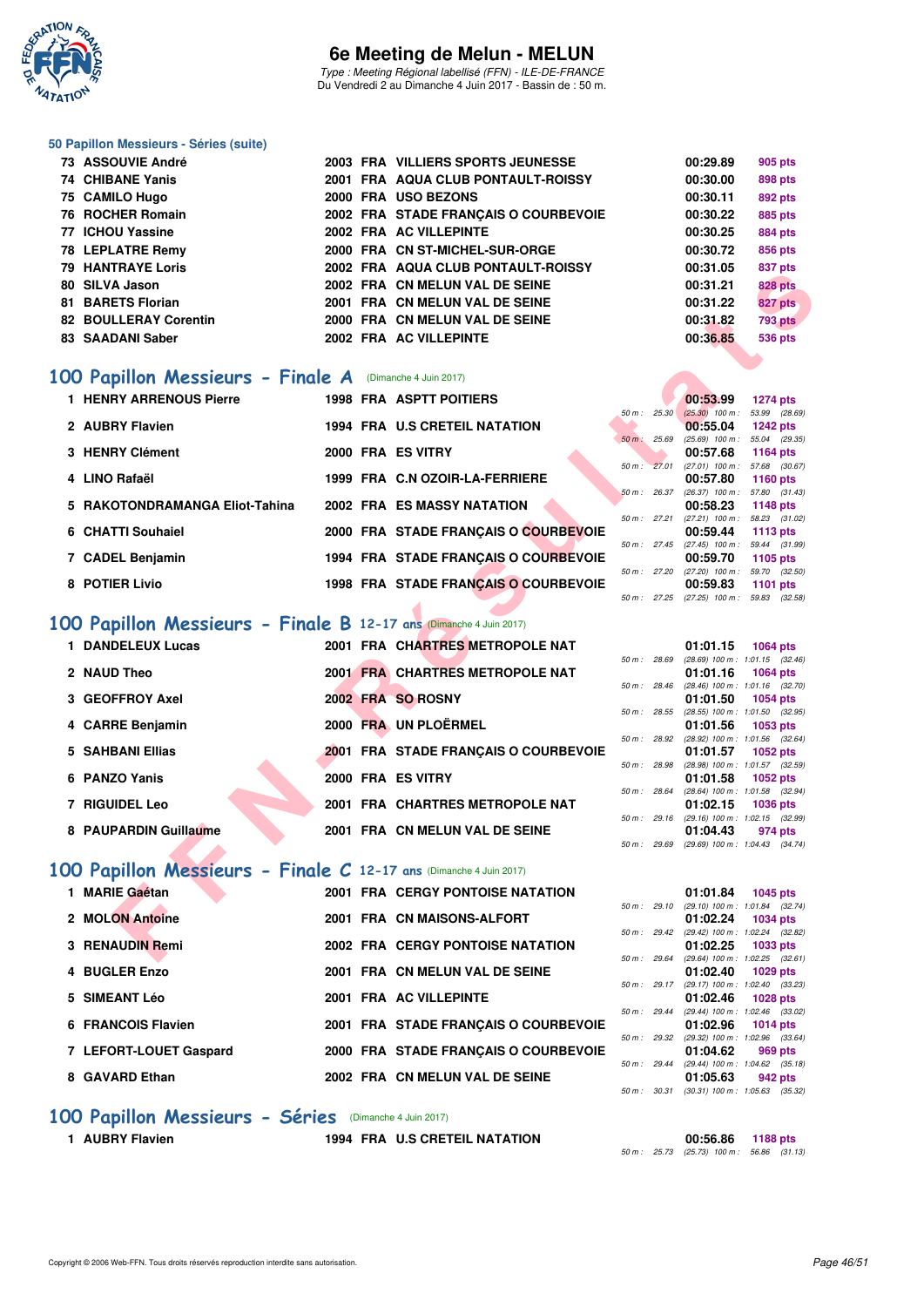

Type : Meeting Régional labellisé (FFN) - ILE-DE-FRANCE Du Vendredi 2 au Dimanche 4 Juin 2017 - Bassin de : 50 m.

#### **100 Papillon Messieurs - Séries (suite)**

| 2 HENRY ARRENOUS Pierre         |  | <b>1998 FRA ASPTT POITIERS</b>          |              |                | 00:57.03                                               | 1183 pts                         |  |
|---------------------------------|--|-----------------------------------------|--------------|----------------|--------------------------------------------------------|----------------------------------|--|
| 3 HENRY Clément                 |  | 2000 FRA ES VITRY                       | 50 m: 26.48  |                | $(26.48)$ 100 m :<br>00:57.47                          | 57.03 (30.55)<br><b>1170 pts</b> |  |
| 4 RAKOTONDRAMANGA Eliot-Tahina  |  | 2002 FRA ES MASSY NATATION              | 50 m : 26.73 |                | $(26.73)$ 100 m : 57.47 $(30.74)$<br>00:58.09          | 1152 pts                         |  |
| 5 LINO Rafaël                   |  | 1999 FRA C.N OZOIR-LA-FERRIERE          | 50 m : 27.21 |                | $(27.21)$ 100 m : 58.09 $(30.88)$<br>00:58.96          | <b>1126 pts</b>                  |  |
| 6 TURPIN Fabrice                |  | 1995 FRA CSM CLAMART                    | 50 m : 26.70 |                | $(26.70)$ 100 m : 58.96 $(32.26)$<br>00:59.13          | <b>1121 pts</b>                  |  |
| 7 CHATTI Souhaiel               |  | 2000 FRA STADE FRANÇAIS O COURBEVOIE    | 50 m : 26.35 |                | $(26.35)$ 100 m : 59.13 $(32.78)$<br>00:59.16          | <b>1121 pts</b>                  |  |
| 8 CADEL Benjamin                |  | 1994 FRA STADE FRANÇAIS O COURBEVOIE    |              | 50 m : 27.41   | $(27.41)$ 100 m :<br>00:59.41                          | 59.16 (31.75)<br>1113 pts        |  |
| 9 POTIER Livio                  |  | 1998 FRA STADE FRANÇAIS O COURBEVOIE    | 50 m : 27.88 |                | $(27.88)$ 100 m :<br>00:59.85                          | $59.41$ $(31.53)$<br>1101 $pts$  |  |
| 10 ACHOUR Aziz                  |  | 1999 TUN CN MELUN VAL DE SEINE          | 50 m : 27.19 |                | $(27.19)$ 100 m :<br>00:59.95                          | 59.85 (32.66)<br><b>1098 pts</b> |  |
| 11 ARONDEL Quentin              |  | 1997 FRA AC VILLEPINTE                  |              | 50 m : 27.91   | $(27.91)$ 100 m : 59.95 (32.04)<br>01:00.41            | 1085 pts                         |  |
| 12 TONNEAU Guillaume            |  | 1998 FRA CN ST-MICHEL-SUR-ORGE          |              | $50 m$ : 28.41 | $(28.41)$ 100 m : 1:00.41 (32.00)<br>01:00.44          | <b>1084 pts</b>                  |  |
| 13 CARRE Benjamin               |  | 2000 FRA UN PLOËRMEL                    | 50 m: 28.50  |                | (28.50) 100 m: 1:00.44 (31.94)<br>01:00.89             | <b>1071 pts</b>                  |  |
|                                 |  |                                         | 50 m: 28.53  |                | $(28.53)$ 100 m : 1:00.89 $(32.36)$                    |                                  |  |
| <b>14 DANDELEUX Lucas</b>       |  | 2001 FRA CHARTRES METROPOLE NAT         | 50 m: 28.45  |                | 01:01.02<br>(28.45) 100 m: 1:01.02 (32.57)             | <b>1068 pts</b>                  |  |
| 15 GEOFFROY Axel                |  | 2002 FRA SO ROSNY                       | 50 m : 28.15 |                | 01:01.18<br>(28.15) 100 m: 1:01.18 (33.03)             | 1063 pts                         |  |
| <b>16 CHASSEVENT Owen</b>       |  | <b>1999 FRA USNSP NEMOURS</b>           | 50 m : 28.33 |                | 01:01.32<br>(28.33) 100 m : 1:01.32 (32.99)            | 1059 pts                         |  |
| <b>17 SUMEIRE Eliott</b>        |  | 1999 FRA CA ORSAY                       | 50 m : 27.81 |                | 01:01.38<br>(27.81) 100 m: 1:01.38 (33.57)             | <b>1058 pts</b>                  |  |
| 18 PANZO Yanis                  |  | 2000 FRA ES VITRY                       | 50 m : 28.39 |                | 01:01.46<br>(28.39) 100 m: 1:01.46 (33.07)             | 1055 pts                         |  |
| <b>19 SAHBANI Ellias</b>        |  | 2001 FRA STADE FRANÇAIS O COURBEVOIE    | 50 m : 28.63 |                | 01:01.72<br>(28.63) 100 m: 1:01.72 (33.09)             | <b>1048 pts</b>                  |  |
| 20 GONCALVES Alexandre          |  | 1995 FRA USO BEZONS                     |              |                | 01:01.77<br>(28.49) 100 m: 1:01.77 (33.28)             | <b>1047 pts</b>                  |  |
| 21 RIGUIDEL Leo                 |  | 2001 FRA CHARTRES METROPOLE NAT         | 50 m : 28.49 |                | 01:01.97                                               | <b>1041 pts</b>                  |  |
| 22 PINCEPOCHE Yohan             |  | 1997 FRA STADE FRANÇAIS O COURBEVOIE    | 50 m : 29.18 |                | (29.18) 100 m: 1:01.97 (32.79)<br>01:01.98             | <b>1041 pts</b>                  |  |
| 23 PAUPARDIN Guillaume          |  | 2001 FRA CN MELUN VAL DE SEINE          |              | 50 m : 28.47   | (28.47) 100 m: 1:01.98 (33.51)<br>01:02.21             | <b>1034 pts</b>                  |  |
| 24 NAUD Theo                    |  | 2001 FRA CHARTRES METROPOLE NAT         |              | 50 m : 28.72   | (28.72) 100 m : 1:02.21 (33.49)<br>01:02.28            | 1033 pts                         |  |
| 25 LEFORT-LOUET Gaspard         |  | 2000 FRA STADE FRANÇAIS O COURBEVOIE    | 50 m : 28.59 |                | (28.59) 100 m: 1:02.28 (33.69)<br>01:02.29             | <b>1032 pts</b>                  |  |
| 26 FRANCOIS Flavien             |  | 2001 FRA STADE FRANÇAIS O COURBEVOIE    |              |                | 50 m: 29.12 (29.12) 100 m: 1:02.29 (33.17)<br>01:02.36 | 1030 pts                         |  |
| 27 SIMEANT Léo                  |  | 2001 FRA AC VILLEPINTE                  | 50 m: 28.80  |                | $(28.80)$ 100 m : 1:02.36 $(33.56)$<br>01:02.38        | 1030 pts                         |  |
| 28 MOLON Antoine                |  | 2001 FRA CN MAISONS-ALFORT              | 50 m: 29.17  |                | (29.17) 100 m: 1:02.38 (33.21)<br>01:02.46             | <b>1028 pts</b>                  |  |
| 29 MARIE Gaétan                 |  | <b>2001 FRA CERGY PONTOISE NATATION</b> | 50 m: 29.28  |                | $(29.28)$ 100 m : 1:02.46 $(33.18)$<br>01:02.55        | <b>1025 pts</b>                  |  |
| 30 GAVARD Ethan                 |  | 2002 FRA CN MELUN VAL DE SEINE          | 50 m : 28.60 |                | (28.60) 100 m: 1:02.55 (33.95)<br>01:02.72             | <b>1020 pts</b>                  |  |
| <b>30 BUGLER Enzo</b>           |  | 2001 FRA CN MELUN VAL DE SEINE          | 50 m : 29.58 |                | (29.58) 100 m: 1:02.72 (33.14)<br>01:02.72             | 1020 pts                         |  |
| <b>32 FOENIX BLONDEL Thomas</b> |  | 1999 FRA CN MELUN VAL DE SEINE          | 50 m: 29.00  |                | (29.00) 100 m: 1:02.72 (33.72)<br>01:02.81             | 1018 pts                         |  |
| <b>33 DESSAILLY Eric</b>        |  | 1999 FRA CN MAISONS-ALFORT              | 50 m : 28.79 |                | (28.79) 100 m: 1:02.81 (34.02)                         |                                  |  |
|                                 |  |                                         | 50 m : 29.17 |                | 01:02.84<br>(29.17) 100 m: 1:02.84 (33.67)             | <b>1017 pts</b>                  |  |
| <b>34 RENAUDIN Remi</b>         |  | <b>2002 FRA CERGY PONTOISE NATATION</b> | 50 m : 29.67 |                | 01:02.92<br>(29.67) 100 m: 1:02.92 (33.25)             | 1015 pts                         |  |
| 35 BENALI Sami                  |  | <b>1998 FRA CN MAISONS-ALFORT</b>       | 50 m : 29.04 |                | 01:03.21<br>(29.04) 100 m: 1:03.21 (34.17)             | <b>1007 pts</b>                  |  |
| 36 MAHMOUDI Najemeddine         |  | <b>2002 TUN CERGY PONTOISE NATATION</b> | 50 m : 29.70 |                | 01:03.27<br>(29.70) 100 m: 1:03.27 (33.57)             | 1005 pts                         |  |
| <b>37 MILHAU Marius</b>         |  | 1997 FRA AS LE PLESSIS-SAVIGNY          |              |                | 01:03.57                                               | 997 pts                          |  |

|          |       | 00:57.03                      | 1183 pts                   |                |
|----------|-------|-------------------------------|----------------------------|----------------|
| $50 m$ : | 26.48 | $(26.48)$ 100 m :<br>00:57.47 | 57.03<br>1170 pts          | (30.55)        |
| 50 m :   | 26.73 | $(26.73)$ 100 m :             | 57.47                      | (30.74)        |
| $50 m$ : | 27.21 | 00:58.09<br>$(27.21)$ 100 m : | 1152 pts<br>58.09          | (30.88)        |
|          |       | 00:58.96                      | 1126 pts                   |                |
| $50 m$ : | 26.70 | $(26.70)$ 100 m :             | 58.96                      | (32.26)        |
| 50 m :   | 26.35 | 00:59.13<br>$(26.35)$ 100 m : | 1121 pts<br>59.13          | (32.78)        |
|          |       | 00:59.16                      | <b>1121 pts</b>            |                |
| $50 m$ : | 27.41 | $(27.41)$ 100 m :<br>00:59.41 | 59.16<br>1113 pts          | (31.75)        |
| $50 m$ : | 27.88 | $(27.88)$ 100 m :             | 59.41                      | (31.53)        |
|          |       | 00:59.85                      | 1101                       | pts            |
| 50 m :   | 27.19 | $(27.19)$ 100 m;<br>00:59.95  | 59.85<br><b>1098 pts</b>   | (32.66)        |
| $50 m$ : | 27.91 | $(27.91)$ 100 m :             | 59.95                      | (32.04)        |
| $50 m$ : | 28.41 | 01:00.41<br>$(28.41)$ 100 m : | 1085 pts                   |                |
|          |       | 01:00.44                      | 1:00.41<br>1084 pts        | (32.00)        |
| $50 m$ : | 28.50 | $(28.50)$ 100 m :             | 1:00.44                    | (31.94)        |
| $50 m$ : | 28.53 | 01:00.89<br>$(28.53) 100 m$ : | 1071<br>1:00.89            | pts<br>(32.36) |
|          |       | 01:01.02                      | 1068 pts                   |                |
| $50 m$ : | 28.45 | $(28.45)$ 100 m :             | 1:01.02                    | (32.57)        |
| 50 m :   | 28.15 | 01:01.18<br>$(28.15) 100 m$ : | 1063 pts<br>1:01.18        | (33.03)        |
|          |       | 01:01.32                      | 1059 pts                   |                |
| $50 m$ : | 28.33 | (28.33) 100 m :<br>01:01.38   | 1:01.32<br>1058 pts        | (32.99)        |
| $50 m$ : | 27.81 | $(27.81)$ 100 m :             | 1:01.38                    | (33.57)        |
|          | 28.39 | 01:01.46<br>$(28.39) 100 m$ : | 1055 pts                   |                |
| 50 m :   |       | 01:01.72                      | 1:01.46<br>1048 pts        | (33.07)        |
| $50 m$ : | 28.63 | $(28.63) 100 m$ :             | 1:01.72                    | (33.09)        |
| $50 m$ : | 28.49 | 01:01.77<br>(28.49) 100 m :   | <b>1047 pts</b><br>1:01.77 | (33.28)        |
|          |       | 01:01.97                      | 1041                       | pts            |
| 50 m :   | 29.18 | $(29.18) 100 m$ :<br>01:01.98 | 1:01.97<br>1041            | (32.79)        |
| $50 m$ : | 28.47 | (28.47) 100 m :               | 1:01.98                    | pts<br>(33.51) |
|          |       | 01:02.21                      | 1034 pts                   |                |
| $50 m$ : | 28.72 | (28.72) 100 m :<br>01:02.28   | 1:02.21<br>1033 pts        | (33.49)        |
| 50 m :   | 28.59 | $(28.59)$ 100 m :             | 1:02.28                    | (33.69)        |
| $50 m$ : | 29.12 | 01:02.29<br>$(29.12)$ 100 m : | 1032 pts<br>1:02.29        | (33.17)        |
|          |       | 01:02.36                      | 1030 pts                   |                |
| $50 m$ : | 28.80 | (28.80) 100 m :               | 1:02.36                    | (33.56)        |
| 50 m :   | 29.17 | 01:02.38<br>$(29.17)$ 100 m : | 1030 pts<br>1:02.38        | (33.21)        |
|          |       | 01:02.46                      | 1028 pts                   |                |
| $50 m$ : | 29.28 | (29.28) 100 m :<br>01:02.55   | 1:02.46<br>1025 pts        | (33.18)        |
| $50 m$ : | 28.60 | $(28.60)$ 100 m :             | 1:02.55                    | (33.95)        |
| $50 m$ : | 29.58 | 01:02.72<br>(29.58) 100 m :   | 1020 pts<br>1:02.72        | (33.14)        |
|          |       | 01:02.72                      | 1020 pts                   |                |
| $50 m$ : | 29.00 | (29.00) 100 m :               | 1:02.72                    | (33.72)        |
| $50 m$ : | 28.79 | 01:02.81<br>(28.79) 100 m :   | <b>1018 pts</b><br>1:02.81 | (34.02)        |
|          |       | 01:02.84                      | <b>1017 pts</b>            |                |
| $50 m$ : | 29.17 | (29.17) 100 m :<br>01:02.92   | 1:02.84<br>1015 pts        | (33.67)        |
| $50 m$ : | 29.67 | (29.67) 100 m :               | 1:02.92                    | (33.25)        |
|          |       | 01:03.21                      | 1007 pts                   |                |
| $50 m$ : | 29.04 | (29.04) 100 m :<br>01:03.27   | 1:03.21<br>1005 pts        | (34.17)        |
| $50 m$ : | 29.70 | (29.70) 100 m :               | 1:03.27                    | (33.57)        |
| $50 m$ : | 28.83 | 01:03.57<br>$(28.83)$ 100 m : | 997 pts<br>1:03.57         | (34.74)        |
|          |       |                               |                            |                |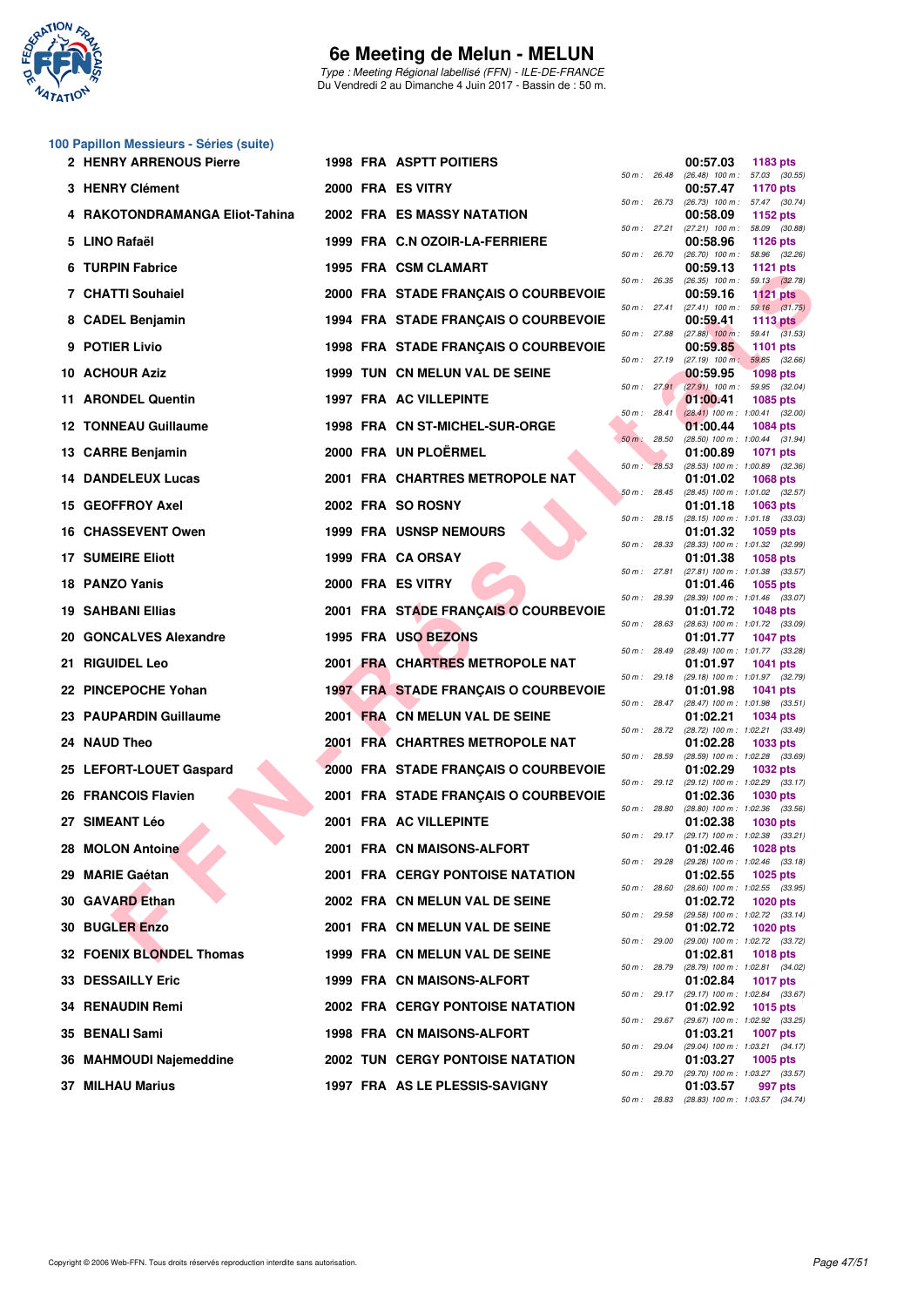

Type : Meeting Régional labellisé (FFN) - ILE-DE-FRANCE Du Vendredi 2 au Dimanche 4 Juin 2017 - Bassin de : 50 m.

|     | 100 Papillon Messieurs - Séries (suite)<br><b>38 DJURIC Dario</b> |  | 1998 FRA CLUB DES NAGEURS DE PARIS       |                  |       | 01:03.78                                                            |
|-----|-------------------------------------------------------------------|--|------------------------------------------|------------------|-------|---------------------------------------------------------------------|
|     |                                                                   |  |                                          | 50 m : 29.44     |       | 992 pts<br>(29.44) 100 m: 1:03.78 (34.34)                           |
|     | <b>38 DRULHE Thibault</b>                                         |  | 2001 FRA VILLIERS SPORTS JEUNESSE        | 50 m: 30.01      |       | 01:03.78<br>992 pts<br>$(30.01)$ 100 m : 1:03.78 $(33.77)$          |
| 40  | <b>KORNELUK IIya</b>                                              |  | 2001 BLR US GRIGNY                       | 50 m: 28.61      |       | 01:03.83<br>990 pts<br>(28.61) 100 m: 1:03.83 (35.22)               |
|     | 41 SEYE Matthieu                                                  |  | 2002 FRA CN LE PLESSIS-ROBINSON          |                  |       | 01:04.10<br>983 pts                                                 |
|     | <b>42 LANGLOIS Guillaume</b>                                      |  | 1999 FRA ES MASSY NATATION               | 50 m: 29.57      |       | (29.57) 100 m: 1:04.10 (34.53)<br>01:04.11<br>983 pts               |
| 43. | <b>BODENES Adrien</b>                                             |  | 1998 FRA STADE FRANÇAIS O COURBEVOIE     | 50 m: 29.26      |       | (29.26) 100 m: 1:04.11 (34.85)<br>01:04.33<br>977 pts               |
| 44  | <b>MEDINA Antoine</b>                                             |  | 1999 FRA CN MELUN VAL DE SEINE           | 50 m: 29.42      |       | $(29.42)$ 100 m : 1:04.33 $(34.91)$<br>01:04.44<br>974 pts          |
| 45  | <b>DIDI Lyès</b>                                                  |  | 2001 FRA STADE FRANCAIS O COURBEVOIE     | 50 m : 30.03     |       | $(30.03)$ 100 m : 1:04.44 $(34.41)$<br>01:04.51<br>972 pts          |
| 46  | <b>LABURE Grégory</b>                                             |  | 1999 FRA ES VITRY                        | 50 m: 29.21      |       | (29.21) 100 m: 1:04.51 (35.30)<br>01:04.61<br>969 pts               |
| 47  | <b>WILHELM Hugo</b>                                               |  | 2002 FRA AS PORCHEVILLE                  | 50 m: 29.85      |       | (29.85) 100 m: 1:04.61 (34.76)<br>01:05.34<br>950 pts               |
|     | 48 LE GALL Théophile                                              |  | 2001 FRA S.M MONTROUGE                   | 50 m: 30.07      |       | $(30.07)$ 100 m : 1:05.34 $(35.27)$<br>01:05.60<br>943 pts          |
| 49  | <b>CARON Arthur</b>                                               |  | 2000 FRA CHARTRES METROPOLE NAT          | $50 m$ :         | 30.18 | $(30.18)$ 100 m : 1:05.60 $(35.42)$<br>01:05.96<br>933 pts          |
|     |                                                                   |  |                                          | 50 m: 29.85      |       | $(29.85)$ 100 m : 1:05.96 $(36.11)$                                 |
| 50. | <b>JACOLOT Baptiste</b>                                           |  | 2000 FRA ES MASSY NATATION               | 50 m: 30.85      |       | 01:06.08<br>930 pts<br>(30.85) 100 m: 1:06.08 (35.23)               |
| 51. | <b>GRANDIN MARTIN Numa</b>                                        |  | 2002 FRA ES MASSY NATATION               | 50 m : 30.34     |       | 01:06.13<br>929 pts<br>$(30.34)$ 100 m : 1:06.13 $(35.79)$          |
|     | 52 ROUGAGNOU Zachary                                              |  | 2000 FRA CN MAISONS-ALFORT               | 50 m: 30.02      |       | 01:06.38<br>922 pts<br>$(30.02)$ 100 m : 1:06.38 $(36.36)$          |
|     | 53 ROCHER Romain                                                  |  | 2002 FRA STADE FRANÇAIS O COURBEVOIE     |                  |       | 01:06.42<br>921 pts                                                 |
| 54. | <b>BENOUZIO Florian</b>                                           |  | 1999 FRA CN MELUN VAL DE SEINE           | 50 m : 30.60     |       | (30.60) 100 m: 1:06.42 (35.82)<br>01:06.50<br>919 pts               |
|     | 55 EL KABBAJ Hassan                                               |  | <b>2001 FRA CERGY PONTOISE NATATION</b>  | 50 m: 30.57      |       | $(30.57)$ 100 m : 1:06.50 $(35.93)$<br>01:07.41<br>896 pts          |
|     | 56 ANDRÉ Loïc                                                     |  | 2001 FRA CHARTRES METROPOLE NAT          | 50 m : 30.19     |       | (30.19) 100 m: 1:07.41 (37.22)<br>01:07.60<br>891 pts               |
| 57. | <b>CAMILO Hugo</b>                                                |  | 2000 FRA USO BEZONS                      | 50 m : 30.68     |       | (30.68) 100 m: 1:07.60 (36.92)<br>01:07.67<br>889 pts               |
| 58  | <b>DELMAS Quentin</b>                                             |  | <b>1999 FRA CHARTRES METROPOLE NAT</b>   | 50 m : 30.80     |       | (30.80) 100 m: 1:07.67 (36.87)<br>01:07.88<br>884 pts               |
|     | 59 FERGE Malcom-Alexis                                            |  | 1999 FRA AC VILLEPINTE                   | 50 m: 31.29      |       | $(31.29)$ 100 m : 1:07.88 $(36.59)$<br>01:07.91<br>883 pts          |
|     |                                                                   |  |                                          | 50 m: 31.06      |       | $(31.06)$ 100 m : 1:07.91 $(36.85)$                                 |
|     | 60 ASSOUVIE André                                                 |  | <b>2003 FRA VILLIERS SPORTS JEUNESSE</b> | 50 m : 30.66     |       | 01:08.16<br>876 pts<br>$(30.66)$ 100 m : 1:08.16 $(37.50)$          |
|     | 61 FLEURY Steven                                                  |  | 2001 FRA ES VITRY                        | $50 m$ : $31.11$ |       | 01:09.21<br>850 pts<br>$(31.11)$ 100 m : 1:09.21 $(38.10)$          |
|     | 62 MORNET Thomas                                                  |  | 2001 FRA CHARTRES METROPOLE NAT          | 50 m : 32.07     |       | 01:09.46<br>844 pts<br>(32.07) 100 m : 1:09.46 (37.39)              |
|     | 63 KHAY Aniss                                                     |  | 2002 FRA CN LE PLESSIS-ROBINSON          |                  |       | 01:09.50<br>843 pts                                                 |
|     | 64 BERGER Theo                                                    |  | 2001 FRA AS CORBEIL-ESSONNE              |                  |       | 50 m : 31.83 (31.83) 100 m : 1:09.50 (37.67)<br>01:09.66<br>839 pts |
|     | <b>65 HANTRAYE Loris</b>                                          |  | 2002 FRA AQUA CLUB PONTAULT-ROISSY       | 50 m : 31.30     |       | $(31.30)$ 100 m : 1:09.66 $(38.36)$<br>01:10.26<br>824 pts          |
|     | 66 SAADANI Saber                                                  |  | 2002 FRA AC VILLEPINTE                   | 50 m : 31.81     |       | $(31.81)$ 100 m : 1:10.26 $(38.45)$<br>01:11.78<br>787 pts          |
|     | 67 CHIBANE Yanis                                                  |  | 2001 FRA AQUA CLUB PONTAULT-ROISSY       | 50 m : 32.04     |       | (32.04) 100 m: 1:11.78 (39.74)<br>01:14.43<br>724 pts               |
|     | <b>TAGHI Oussama</b>                                              |  | 2002 ESP JEANNE D'ARC DRANCY             | 50 m : 32.74     |       | (32.74) 100 m: 1:14.43 (41.69)<br><b>DNS</b> dec                    |
|     | <b>LONCKE Quentin</b>                                             |  | <b>1999 FRA LYON NATATION METROPOLE</b>  |                  |       | <b>DNS dec</b>                                                      |
|     | <b>DAMAK Nessim</b>                                               |  | 2000 TUN CN MELUN VAL DE SEINE           |                  |       | <b>DNS dec</b>                                                      |

#### **[200 Papillon Messieurs - Séries](http://www.ffnatation.fr/webffn/resultats.php?idact=nat&go=epr&idcpt=46973&idepr=83)** (Samedi 3 Juin 2017)

| 1 HENRY Clément                |  | 2000 FRA ES VITRY                                                                           | 02:08.50 1134 pts   |
|--------------------------------|--|---------------------------------------------------------------------------------------------|---------------------|
|                                |  | 50 m : 27.53 (27.53) 100 m : 59.84 (32.31) 150 m : 1:34.14 (34.30) 200 m : 2:08.50 (34.36   |                     |
| 2 BALAMANE Moncef              |  | 2001 ALG STADE FRANCAIS O COURBEVOIE                                                        | 02:10.32 1108 pts   |
|                                |  | 50 m : 29.00 (29.00) 100 m : 1:02.56 (33.56) 150 m : 1:36.95 (34.39) 200 m : 2:10.32 (33.37 |                     |
| 3 RAKOTONDRAMANGA Eliot-Tahina |  | 2002 FRA ES MASSY NATATION                                                                  | $02:11.13$ 1096 pts |
|                                |  | 50 m : 28.96 (28.96) 100 m : 1:02.39 (33.43) 150 m : 1:37.80 (35.41) 200 m : 2:11.13 (33.33 |                     |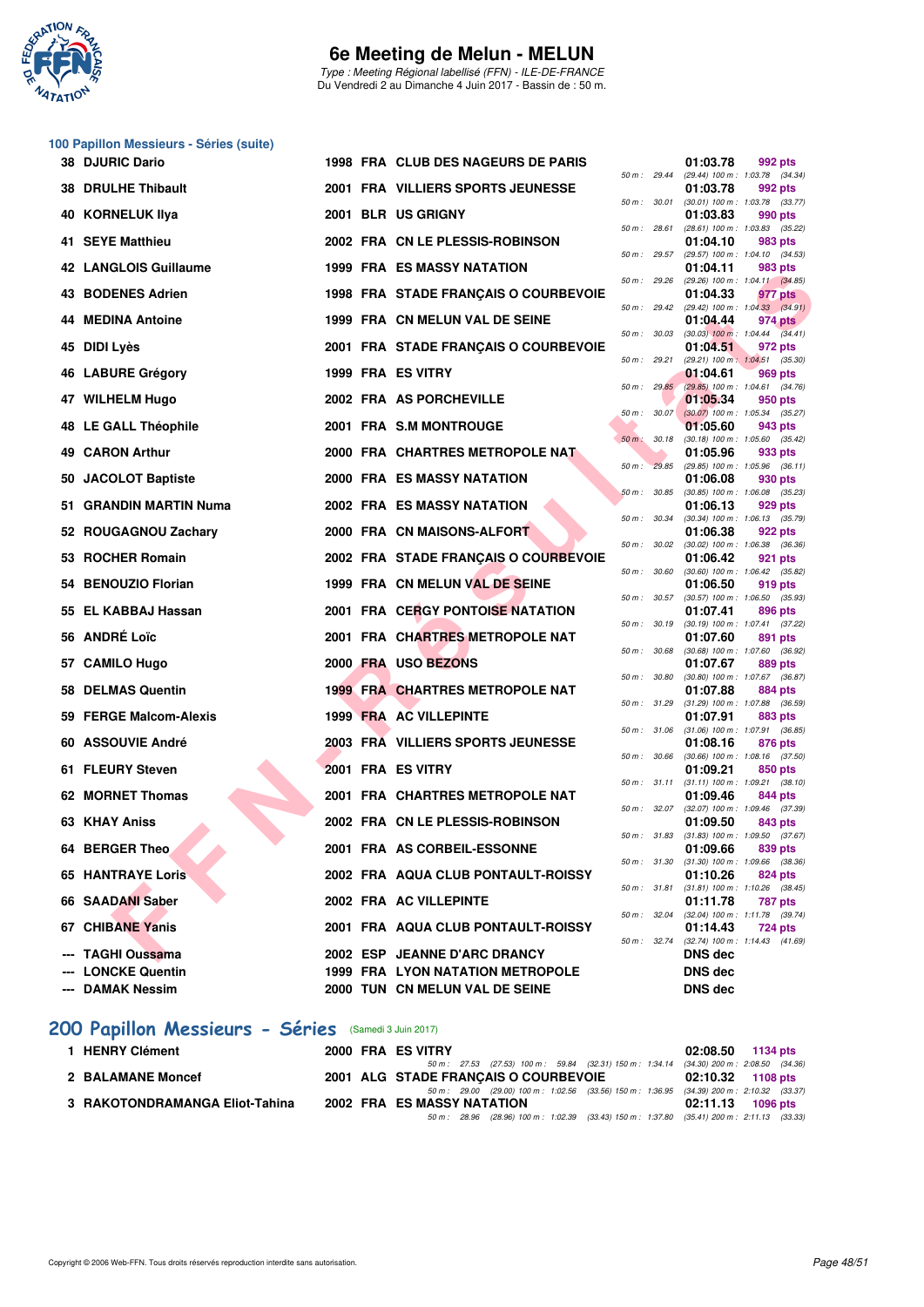

Type : Meeting Régional labellisé (FFN) - ILE-DE-FRANCE Du Vendredi 2 au Dimanche 4 Juin 2017 - Bassin de : 50 m.

#### **200 Papillon Messieurs - Séries (suite)**

| 4 TONNEAU Guillaume                                |  | 1998 FRA CN ST-MICHEL-SUR-ORGE                                                                                                           | 02:12.30                 | 1079 pts                                       |
|----------------------------------------------------|--|------------------------------------------------------------------------------------------------------------------------------------------|--------------------------|------------------------------------------------|
| 5 ACHOUR Aziz                                      |  | 50 m: 28.65 (28.65) 100 m: 1:01.71 (33.06) 150 m: 1:36.84 (35.13) 200 m: 2:12.30 (35.46)<br>1999 TUN CN MELUN VAL DE SEINE               | 02:12.78                 | 1072 pts                                       |
| 6 LINO Rafaël                                      |  | 50 m: 28.93 (28.93) 100 m: 1:02.48 (33.55) 150 m: 1:37.16 (34.68) 200 m: 2:12.78 (35.62)<br>1999 FRA C.N OZOIR-LA-FERRIERE               | 02:13.79                 | <b>1058 pts</b>                                |
|                                                    |  | 50 m: 28.38 (28.38) 100 m: 1:02.63 (34.25) 150 m: 1:38.96 (36.33) 200 m: 2:13.79 (34.83)                                                 |                          |                                                |
| 7 BONEL Antonyn                                    |  | 2001 FRA CN ST-MICHEL-SUR-ORGE<br>50 m: 29.24 (29.24) 100 m: 1.02.67 (33.43) 150 m: 1.38.02 (35.35) 200 m: 2.14.19 (36.17)               | 02:14.19                 | $1053$ pts                                     |
| 8 ARONDEL Quentin                                  |  | 1997 FRA AC VILLEPINTE                                                                                                                   | 02:16.93                 | 1014 $pts$                                     |
| 9 BANCOURT Julien                                  |  | 50 m: 30.27 (30.27) 100 m: 1:04.26 (33.99) 150 m: 1:39.98 (35.72) 200 m: 2:16.93 (36.95)<br>1999 FRA AS LE PLESSIS-SAVIGNY               | 02:20.26                 | 969 pts                                        |
|                                                    |  | 50 m: 29.85 (29.85) 100 m: 1:04.49 (34.64) 150 m: 1:41.48 (36.99) 200 m: 2:20.26 (38.78)                                                 |                          |                                                |
| 10 SAHBANI Ellias                                  |  | 2001 FRA STADE FRANÇAIS O COURBEVOIE                                                                                                     | 02:20.40                 | 967 pts                                        |
| 11 POUMAREDE Julien                                |  | 50 m: 30.09 (30.09) 100 m: 1:05.08 (34.99) 150 m: 1:41.78 (36.70) 200 m: 2:20.40 (38.62)<br>2001 FRA CN ST-MICHEL-SUR-ORGE               | 02:20.80                 | 962 pts                                        |
|                                                    |  | 50 m: 29.65 (29.65) 100 m: 1:05.27 (35.62) 150 m: 1:42.49 (37.22) 200 m: 2:20.80 (38.31)                                                 |                          |                                                |
| 12 GAVARD Ethan                                    |  | 2002 FRA CN MELUN VAL DE SEINE<br>50 m: 30.87 (30.87) 100 m: 1:06.72 (35.85) 150 m: 1:44.04 (37.32) 200 m: 2:21.91 (37.87)               | 02:21.91                 | 947 pts                                        |
| 13 LEROY Théo                                      |  | 2001 FRA CN VIRY-CHATILLON                                                                                                               | 02:22.67                 | 937 pts                                        |
| 14 FOENIX BLONDEL Thomas                           |  | 50 m: 30.67 (30.67) 100 m: 1:07.67 (37.00) 150 m: 1:45.01 (37.34) 200 m: 2:22.67 (37.66)<br>1999 FRA CN MELUN VAL DE SEINE<br><u>and</u> | 02:22.89                 | 934 pts                                        |
|                                                    |  | 50 m: 30.08 (30.08) 100 m: 1:06.27 (36.19) 150 m: 1:45.01 (38.74) 200 m: 2:22.89 (37.88)                                                 |                          |                                                |
| 15 STURMACH Esteban                                |  | 1999 FRA ASN LOUVRES-ROISSY-SURVILLIERS<br><b>The Second Service</b>                                                                     | 02:23.57                 | 925 pts                                        |
| 16 RENAUDIN Remi                                   |  | 50 m: 31.96 (31.96) 100 m: 1:09.08 (37.12) 150 m: 1:47.78 (38.70) 200 m: 2:23.57 (35.79)<br><b>2002 FRA CERGY PONTOISE NATATION</b>      | 02:23.99                 | 919 pts                                        |
|                                                    |  | 50 m: 32.29 (32.29) 100 m: 1:08.15 (35.86) 150 m: 1:46.88 (38.73) 200 m: 2:23.99 (37.11)                                                 |                          |                                                |
| 17 LEFORT-LOUET Gaspard                            |  | 2000 FRA STADE FRANCAIS O COURBEVOIE<br>50 m: 31.97 (31.97) 100 m: 1:09.73 (37.76) 150 m: 1:47.53 (37.80) 200 m: 2:24.08 (36.55)         | 02:24.08                 | 918 pts                                        |
| 18 SIMEANT Léo                                     |  | 2001 FRA AC VILLEPINTE                                                                                                                   | 02:24.90                 | 907 pts                                        |
| 19 CRASSOUS Thomas                                 |  | 50 m: 31.11 (31.11) 100 m: 1:07.71 (36.60) 150 m: 1:45.73 (38.02) 200 m: 2:24.90 (39.17)<br>1999 FRA STADE FRANCAIS O COURBEVOIE         | 02:24.93                 | 907 pts                                        |
|                                                    |  | 50 m: 31.60 (31.60) 100 m: 1:09.92 (38.32) 150 m: 1:47.59 (37.67) 200 m: 2:24.93 (37.34)                                                 |                          |                                                |
| 20 GUILLAUME Hugo                                  |  | 2001 FRA CN VIRY-CHATILLON<br>50 m: 31.08 (31.08) 100 m: 1:07.30 (36.22) 150 m: 1:46.14 (38.84) 200 m: 2:25.39 (39.25)                   | 02:25.39                 | 901 pts                                        |
| 21 BENOUZIO Florian                                |  | 1999 FRA CN MELUN VAL DE SEINE                                                                                                           | 02:25.50                 | 900 pts                                        |
|                                                    |  | 50 m: 31.71 (31.71) 100 m: 1:07.80 (36.09) 150 m: 1:45.80                                                                                |                          | $(38.00)$ 200 m : 2:25.50 $(39.70)$            |
| 22 QUILLAUX Gwendal                                |  | 2002 FRA CN VIRY-CHATILLON<br>50 m: 31.41 (31.41) 100 m: 1:08.33 (36.92) 150 m: 1:47.19                                                  | 02:25.68                 | 897 pts<br>$(38.86)$ 200 m : 2:25.68 $(38.49)$ |
| 23 WILHELM Hugo                                    |  | 2002 FRA AS PORCHEVILLE                                                                                                                  | 02:28.21                 | 865 pts                                        |
| 24 PANZO Yanis                                     |  | 50 m: 31.04 (31.04) 100 m: 1:09.08 (38.04) 150 m: 1:48.92 (39.84) 200 m: 2:28.21 (39.29)<br>2000 FRA ES VITRY                            | 02:28.38                 | 863 pts                                        |
|                                                    |  | 50 m: 31.01 (31.01) 100 m: 1:09.23 (38.22) 150 m: 1:47.82 (38.59) 200 m: 2:28.38 (40.56)                                                 |                          |                                                |
| 25 MEDINA Antoine                                  |  | 1999 FRA CN MELUN VAL DE SEINE<br>50 m: 31.64 (31.64) 100 m: 1:08.26 (36.62) 150 m: 1:48.05 (39.79) 200 m: 2:28.50 (40.45)               | 02:28.50                 | 861 pts                                        |
| 26 BENALI Sami                                     |  | <b>1998 FRA CN MAISONS-ALFORT</b>                                                                                                        | 02:29.87                 | 844 pts                                        |
| 27 COUTINHO Enzo                                   |  | 50 m: 31.54 (31.54) 100 m: 1:07.96 (36.42) 150 m: 1:47.90 (39.94) 200 m: 2:29.87 (41.97)<br>2000 FRA ASN LOUVRES-ROISSY-SURVILLIERS      | 02:32.56                 | 810 pts                                        |
|                                                    |  | 50 m: 30.12 (30.12) 100 m: 1:06.10 (35.98) 150 m: 1:46.29 (40.19) 200 m: 2:32.56 (46.27)                                                 |                          |                                                |
| 28 GEOFFROY Axel                                   |  | 2002 FRA SO ROSNY                                                                                                                        | 02:34.08                 | <b>792 pts</b>                                 |
| 29 THIBAUT Jules                                   |  | 50 m: 31.11 (31.11) 100 m: 1:08.39 (37.28) 150 m: 1:50.08 (41.69) 200 m: 2:34.08 (44.00)<br>2002 FRA AC BOULOGNE-BILLANCOURT             | 02:35.56                 | 774 pts                                        |
|                                                    |  | 50 m: 34.91 (34.91) 100 m: 1:14.54 (39.63) 150 m: 1:56.28 (41.74) 200 m: 2:35.56 (39.28)                                                 |                          |                                                |
| <b>30 DORLENCOURT Jules</b>                        |  | 2002 FRA AS PORCHEVILLE<br>50 m: 33.43 (33.43) 100 m: 1:13.76 (40.33) 150 m: 1:55.93 (42.17) 200 m: 2:38.10 (42.17)                      | 02:38.10                 | 743 pts                                        |
| 31 MARCELINO Théo                                  |  | 2003 FRA ASN LOUVRES-ROISSY-SURVILLIERS                                                                                                  | 02:46.72                 | 645 pts                                        |
|                                                    |  | 50 m: 34.64 (34.64) 100 m: 1:16.12 (41.48) 150 m: 2:01.27 (45.15) 200 m: 2:46.72 (45.45)                                                 |                          |                                                |
| --- MAHMOUDI Najemeddine                           |  | <b>2002 TUN CERGY PONTOISE NATATION</b>                                                                                                  | <b>DNS</b> dec           |                                                |
|                                                    |  |                                                                                                                                          |                          |                                                |
| 00 4 Nages Messieurs - Séries (Samedi 3 Juin 2017) |  |                                                                                                                                          |                          |                                                |
| <b>INDADETTAL!</b>                                 |  | 1000 TIBL CTABE EBANQAIC O COUPDEVOIE                                                                                                    | $00.00.40 - 4400 \ldots$ |                                                |

# **[200 4 Nages Messieurs - Séries](http://www.ffnatation.fr/webffn/resultats.php?idact=nat&go=epr&idcpt=46973&idepr=91)** (Samedi 3 Juin 2017)

| 1 M'RABET Taki   |  | <b>1989 TUN STADE FRANCAIS O COURBEVOIE</b>                                                 | 02:06.40                            | 1189 $pts$                      |
|------------------|--|---------------------------------------------------------------------------------------------|-------------------------------------|---------------------------------|
|                  |  | 50 m: 26.58 (26.58) 100 m: 59.29 (32.71) 150 m: 1:36.91                                     | (37.62) 200 m : 2:06.40 (29.49      |                                 |
| 2 HENRY Clément  |  | 2000 FRA ES VITRY                                                                           |                                     | 02:13.81 1079 pts               |
|                  |  | 50 m: 26.84 (26.84) 100 m: 1:03.53 (36.69) 150 m: 1:43.07                                   | (39.54) 200 m : 2:13.81 (30.74      |                                 |
| 3 ZENASNI Yanis  |  | 1995 ALG CN MELUN VAL DE SEINE                                                              | 02:14.97                            | $1062$ pts                      |
|                  |  | 50 m: 28.12 (28.12) 100 m: 1:03.12 (35.00) 150 m: 1:43.80                                   |                                     | (40.68) 200 m : 2:14.97 (31.17) |
| 4 DESSAILLY Eric |  | 1999 FRA CN MAISONS-ALFORT                                                                  | 02:15.40                            | 1056 pts                        |
|                  |  | 50 m: 28.73 (28.73) 100 m: 1:05.15 (36.42) 150 m: 1:43.49                                   |                                     | (38.34) 200 m : 2:15.40 (31.91) |
| 5 TOURDES Alexis |  | <b>1999 FRA ANGERS NATATION</b>                                                             |                                     | 02:15.78 1050 pts               |
|                  |  | 50 m: 27.62 (27.62) 100 m: 1:01.16 (33.54) 150 m: 1:42.72                                   | $(41.56)$ 200 m : 2:15.78 $(33.06)$ |                                 |
| 6 BONEL Antonyn  |  | 2001 FRA CN ST-MICHEL-SUR-ORGE                                                              | 02:17.68                            | <b>1023 pts</b>                 |
|                  |  | 50 m : 28.60 (28.60) 100 m : 1:03.02 (34.42) 150 m : 1:46.16 (43.14) 200 m : 2:17.68 (31.52 |                                     |                                 |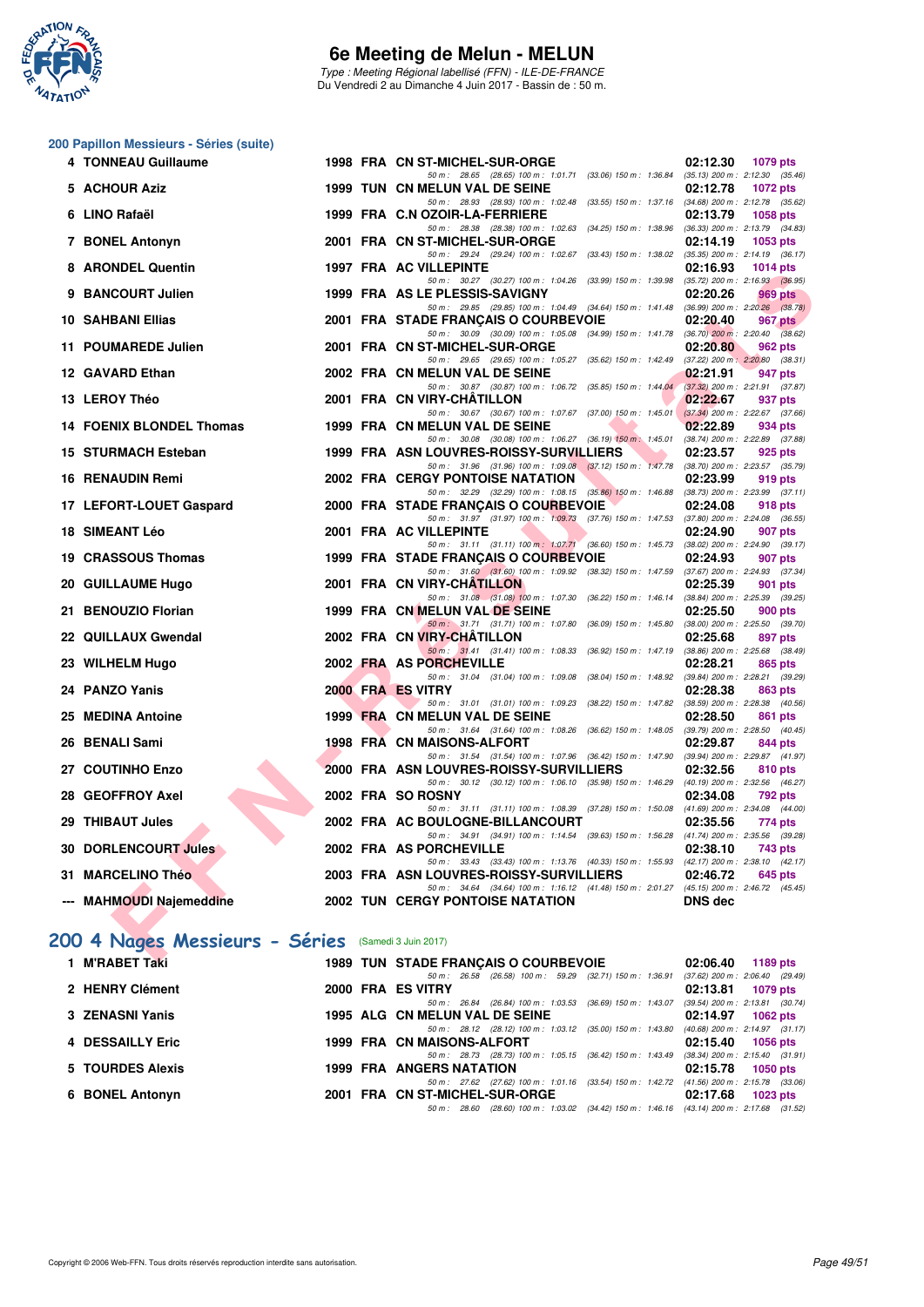

Type : Meeting Régional labellisé (FFN) - ILE-DE-FRANCE Du Vendredi 2 au Dimanche 4 Juin 2017 - Bassin de : 50 m.

|           | 200 4 Nages Messieurs - Séries (suite) |  |
|-----------|----------------------------------------|--|
| ------- - |                                        |  |

| 7 FOURRE Anthony                |  | 1999 FRA CN MELUN VAL DE SEINE                                                                                                      | 02:18.25<br><b>1015 pts</b> |
|---------------------------------|--|-------------------------------------------------------------------------------------------------------------------------------------|-----------------------------|
| 8 LIV Thomas                    |  | 50 m: 28.99 (28.99) 100 m: 1:02.71 (33.72) 150 m: 1:44.95 (42.24) 200 m: 2:18.25 (33.30)<br>2002 FRA AQUA CLUB PONTAULT-ROISSY      | 02:18.47<br><b>1012 pts</b> |
| 9 THENU Maxime                  |  | 50 m: 30.65 (30.65) 100 m: 1:07.95 (37.30) 150 m: 1:45.98 (38.03) 200 m: 2:18.47 (32.49)<br>2002 FRA AQUA CLUB PONTAULT-ROISSY      | 02:18.57<br><b>1010 pts</b> |
| 10 POTIER Livio                 |  | 50 m: 29.81 (29.81) 100 m: 1:06.70 (36.89) 150 m: 1:46.90 (40.20) 200 m: 2:18.57 (31.67)<br>1998 FRA STADE FRANÇAIS O COURBEVOIE    | 02:19.00<br>1004 $pts$      |
| 11 ACHOUR Aziz                  |  | 50 m: 27.94 (27.94) 100 m: 1:04.76 (36.82) 150 m: 1:48.15 (43.39) 200 m: 2:19.00 (30.85)<br>1999 TUN CN MELUN VAL DE SEINE          | 02:19.61<br>996 pts         |
| <b>12 RACZYNSKI Stanislas</b>   |  | 50 m: 28.76 (28.76) 100 m: 1:06.33 (37.57) 150 m: 1:48.03 (41.70) 200 m: 2:19.61 (31.58)<br>1996 FRA CN MELUN VAL DE SEINE          | 02:19.62<br>996 pts         |
| 13 MOLON Antoine                |  | 50 m: 29.09 (29.09) 100 m: 1:05.64 (36.55) 150 m: 1:48.98 (43.34) 200 m: 2:19.62 (30.64)<br>2001 FRA CN MAISONS-ALFORT              | 02:19.81<br>993 pts         |
| 14 DUPUY Louan                  |  | 50 m: 29.76 (29.76) 100 m: 1:04.83 (35.07) 150 m: 1:48.41 (43.58) 200 m: 2:19.81 (31.40)<br><b>2000 FRA CERGY PONTOISE NATATION</b> | 02:19.97<br>991 pts         |
| 15 TONNEAU Guillaume            |  | 50 m: 29.68 (29.68) 100 m: 1:06.85 (37.17) 150 m: 1:47.75 (40.90) 200 m: 2:19.97 (32.22)<br>1998 FRA CN ST-MICHEL-SUR-ORGE          | 02:20.50<br>983 pts         |
| 16 COUBLE Tom                   |  | 50 m: 27.97 (27.97) 100 m: 1:05.70 (37.73) 150 m: 1:48.67 (42.97) 200 m: 2:20.50 (31.83)<br>2001 FRA ES MASSY NATATION              | 02:20.62<br>982 pts         |
| 17 PEREIRA Thomas               |  | 50 m: 30.18 (30.18) 100 m: 1:04.57 (34.39) 150 m: 1:47.77 (43.20) 200 m: 2:20.62 (32.85)<br>1999 FRA JEANNE D'ARC DRANCY            | 02:20.66<br>981 pts         |
| 18 RAKOTONDRAMANGA Eliot-Tahina |  | 50 m: 28.23 (28.23) 100 m: 1:01.80 (33.57) 150 m: 1:46.47 (44.67) 200 m: 2:20.66 (34.19)<br>2002 FRA ES MASSY NATATION              | 02:20.93<br>977 pts         |
| <b>19 FRANCOIS Flavien</b>      |  | 50 m: 28.21 (28.21) 100 m: 1:04.44 (36.23) 150 m: 1:48.94 (44.50) 200 m: 2:20.93 (31.99)<br>2001 FRA STADE FRANÇAIS O COURBEVOIE    | 02:21.42<br>971 pts         |
| 20 PAUPARDIN Guillaume          |  | 50 m: 29.01 (29.01) 100 m: 1:07.20 (38.19) 150 m: 1:49.32 (42.12) 200 m: 2:21.42 (32.10)<br>2001 FRA CN MELUN VAL DE SEINE          | 02:21.76<br>966 pts         |
| 21 BARLIER Tony                 |  | 50 m: 29.24 (29.24) 100 m: 1:04.12 (34.88) 150 m: 1:49.57 (45.45) 200 m: 2:21.76 (32.19)<br>2002 FRA CSN GUYANCOURT                 | 02:22.18<br>960 pts         |
| <b>22 SUMEIRE Eliott</b>        |  | 50 m: 30.27 (30.27) 100 m: 1:08.61 (38.34) 150 m: 1:50.78 (42.17) 200 m: 2:22.18 (31.40)<br>1999 FRA CA ORSAY                       | 02:22.30<br>959 pts         |
| 23 TRY Richard                  |  | 50 m: 27.34 (27.34) 100 m: 1:05.98 (38.64) 150 m: 1:51.22 (45.24) 200 m: 2:22.30 (31.08)<br>1998 FRA AC VILLEPINTE                  | 02:22.71<br>953 pts         |
| 24 CHASSEVENT Owen              |  | 50 m: 30.49 (30.49) 100 m: 1:09.77 (39.28) 150 m: 1:48.17 (38.40) 200 m: 2:22.71 (34.54)<br><b>1999 FRA USNSP NEMOURS</b>           | 02:22.81<br>952 pts         |
| 25 LANGLOIS Guillaume           |  | 50 m: 28.37 (28.37) 100 m: 1:07.20 (38.83) 150 m: 1:50.17 (42.97) 200 m: 2:22.81 (32.64)<br>1999 FRA ES MASSY NATATION              | 02:22.85<br>951 pts         |
| 26 HEUZE Lucas                  |  | 50 m: 28.91 (28.91) 100 m: 1:05.93 (37.02) 150 m: 1:49.15 (43.22) 200 m: 2:22.85 (33.70)<br>1999 FRA UN PLOERMEL                    | 02:23.27<br>945 pts         |
| 27 BODENES Adrien               |  | 50 m: 30.60 (30.60) 100 m: 1:07.65 (37.05) 150 m: 1:50.22 (42.57) 200 m: 2:23.27 (33.05)<br>1998 FRA STADE FRANÇAIS O COURBEVOIE    | 02:23.51<br>942 pts         |
| 28 WATTEZ Pacôme                |  | 50 m: 29.33 (29.33) 100 m: 1:04.13 (34.80) 150 m: 1:48.78 (44.65) 200 m: 2:23.51 (34.73)<br>2002 FRA C.N OZOIR-LA-FERRIERE          | 02:24.17<br>933 pts         |
| 29 NEUVILLE Malo                |  | 50 m: 29.77 (29.77) 100 m: 1:06.41 (36.64) 150 m: 1:50.16 (43.75) 200 m: 2:24.17 (34.01)<br>2001 FRA CA ORSAY                       | 02:24.25<br>932 pts         |
| 30 ROTH BELGRAND Mathis         |  | 50 m: 30.83 (30.83) 100 m: 1:06.14 (35.31) 150 m: 1:52.11 (45.97) 200 m: 2:24.25 (32.14)<br>2002 FRA SO ROSNY                       | 02:24.34<br>931 pts         |
| 31 CARRE Benjamin               |  | 50 m: 30.97 (30.97) 100 m: 1:08.26 (37.29) 150 m: 1:52.08 (43.82) 200 m: 2:24.34 (32.26)<br>2000 FRA UN PLOERMEL                    | 02:24.43<br>930 pts         |
| 32 POUMAREDE Julien             |  | 50 m: 28.67 (28.67) 100 m: 1:06.43 (37.76) 150 m: 1:51.37 (44.94) 200 m: 2:24.43 (33.06)<br>2001 FRA CN ST-MICHEL-SUR-ORGE          | 02:24.90<br>923 pts         |
| 33 BUGLER Enzo                  |  | 50 m: 29.84 (29.84) 100 m: 1:05.70 (35.86) 150 m: 1:54.11 (48.41) 200 m: 2:24.90 (30.79)<br>2001 FRA CN MELUN VAL DE SEINE          | 02:24.95<br>923 pts         |
| 34 LEROY Théo                   |  | 50 m : 29.16 (29.16) 100 m : 1:07.34 (38.18) 150 m : 1:53.90 (46.56) 200 m : 2:24.95 (31.05)<br>2001 FRA CN VIRY-CHATILLON          | 02:24.97<br>922 pts         |
| 35 PAUBEL Lucas                 |  | 50 m: 29.05 (29.05) 100 m: 1:07.29 (38.24) 150 m: 1:52.05 (44.76) 200 m: 2:24.97 (32.92)<br><b>2002 FRA ES MASSY NATATION</b>       | 02:25.25<br>919 pts         |
| <b>36 CASTERA Louis</b>         |  | 50 m: 30.56 (30.56) 100 m: 1:08.16 (37.60) 150 m: 1:52.93 (44.77) 200 m: 2:25.25 (32.32)<br><b>2000 FRA CERGY PONTOISE NATATION</b> | 02:25.35<br>917 pts         |
| 37 JACOLOT Baptiste             |  | 50 m: 32.73 (32.73) 100 m: 1:08.52 (35.79) 150 m: 1:52.70 (44.18) 200 m: 2:25.35 (32.65)<br>2000 FRA ES MASSY NATATION              | 02:25.38<br>917 pts         |
| 38 STURMACH Esteban             |  | 50 m: 30.32 (30.32) 100 m: 1:08.37 (38.05) 150 m: 1:51.74 (43.37) 200 m: 2:25.38 (33.64)<br>1999 FRA ASN LOUVRES-ROISSY-SURVILLIERS | 02:25.46<br>916 pts         |
| 39 DEZ Léo                      |  | 50 m: 30.02 (30.02) 100 m: 1:09.65 (39.63) 150 m: 1:54.97 (45.32) 200 m: 2:25.46 (30.49)<br>2002 FRA CSN GUYANCOURT                 | 02:25.50<br>915 pts         |
| 40 DINO Maxime                  |  | 50 m: 30.36 (30.36) 100 m: 1:06.67 (36.31) 150 m: 1:52.38 (45.71) 200 m: 2:25.50 (33.12)<br><b>2002 FRA CERGY PONTOISE NATATION</b> | 02:25.57<br>914 pts         |
| 41 GERMAIN Alexandre            |  | 50 m: 30.68 (30.68) 100 m: 1:09.18 (38.50) 150 m: 1:51.45 (42.27) 200 m: 2:25.57 (34.12)<br>1998 FRA C.N OZOIR-LA-FERRIERE          | 02:25.82<br>911 pts         |
| 42 DIDI Lyès                    |  | 50 m: 29.50 (29.50) 100 m: 1:07.29 (37.79) 150 m: 1:51.62 (44.33) 200 m: 2:25.82 (34.20)<br>2001 FRA STADE FRANÇAIS O COURBEVOIE    | 02:26.02<br>908 pts         |
|                                 |  | 50 m: 29.52 (29.52) 100 m: 1:10.39 (40.87) 150 m: 1:53.46 (43.07) 200 m: 2:26.02 (32.56)                                            |                             |